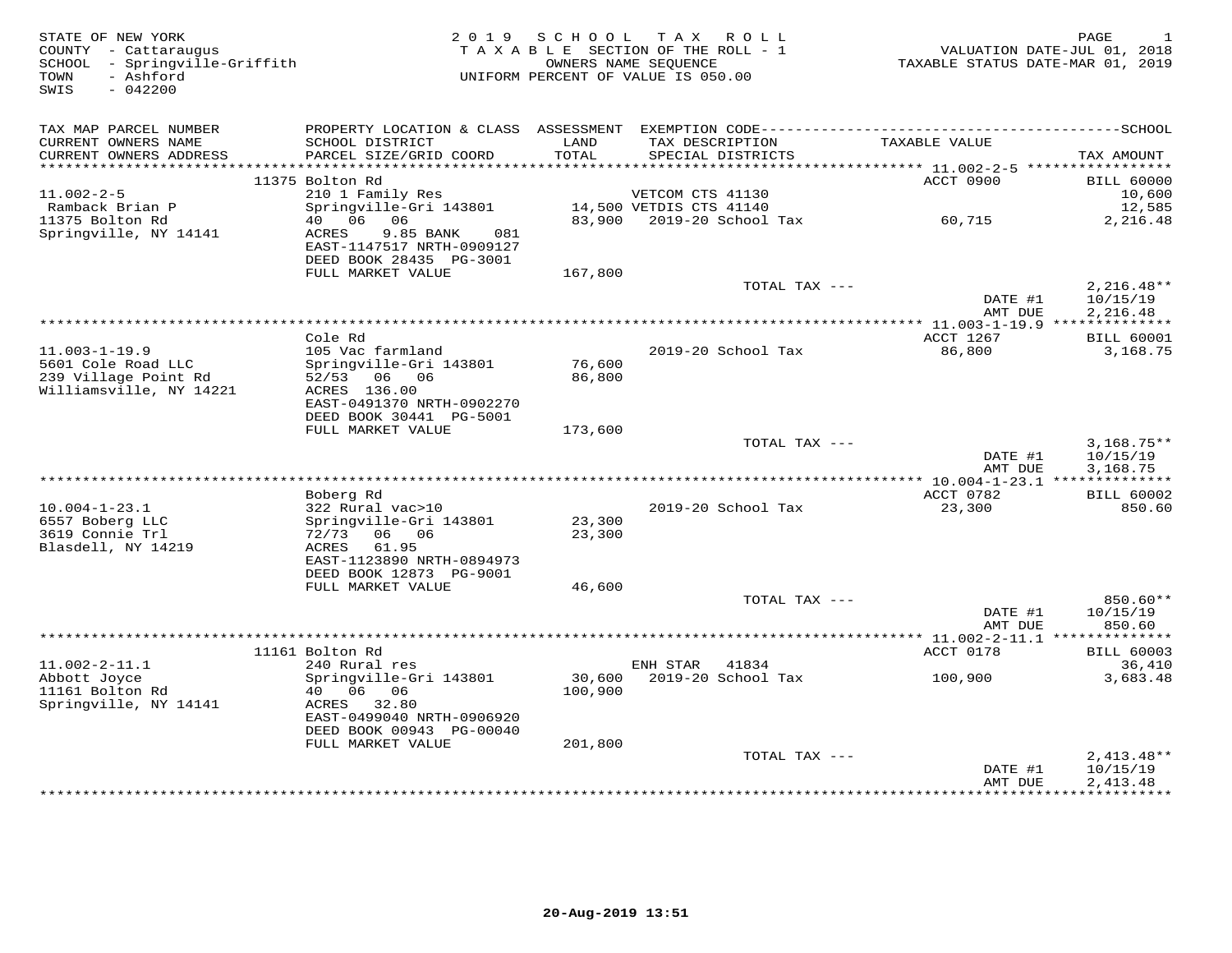| STATE OF NEW YORK<br>COUNTY - Cattaraugus<br>SCHOOL - Springville-Griffith<br>- Ashford<br>TOWN<br>SWIS<br>$-042200$ |                                                                                                                                           | 2019 SCHOOL<br>TAXABLE SECTION OF THE ROLL - 1<br>UNIFORM PERCENT OF VALUE IS 050.00 | OWNERS NAME SEQUENCE                       | TAX ROLL                             | TAXABLE STATUS DATE-MAR 01, 2019                  | PAGE<br>VALUATION DATE-JUL 01, 2018 |
|----------------------------------------------------------------------------------------------------------------------|-------------------------------------------------------------------------------------------------------------------------------------------|--------------------------------------------------------------------------------------|--------------------------------------------|--------------------------------------|---------------------------------------------------|-------------------------------------|
| TAX MAP PARCEL NUMBER<br>CURRENT OWNERS NAME<br>CURRENT OWNERS ADDRESS                                               | PROPERTY LOCATION & CLASS ASSESSMENT EXEMPTION CODE-----------------------------------SCHOOL<br>SCHOOL DISTRICT<br>PARCEL SIZE/GRID COORD | LAND<br>TOTAL                                                                        |                                            | TAX DESCRIPTION<br>SPECIAL DISTRICTS | TAXABLE VALUE                                     | TAX AMOUNT                          |
| ***********************                                                                                              |                                                                                                                                           |                                                                                      |                                            |                                      |                                                   |                                     |
|                                                                                                                      | 6662 Cross Rd                                                                                                                             |                                                                                      |                                            |                                      | ACCT 0061                                         | <b>BILL 60004</b>                   |
| $19.002 - 1 - 14$                                                                                                    | 210 1 Family Res                                                                                                                          |                                                                                      | AGED S                                     | 41804                                |                                                   | 10,020                              |
| Addison William M<br>Addison Laura                                                                                   | Springville-Gri 143801<br>72 06 06                                                                                                        |                                                                                      | $6,800$ ENH STAR                           | 41834<br>66,800 2019-20 School Tax   |                                                   | 36,410<br>2,072.83                  |
| 6662 Cross Rd                                                                                                        | ACRES<br>2.66 BANK<br>017                                                                                                                 |                                                                                      |                                            |                                      | 56,780                                            |                                     |
| Springville, NY 14141                                                                                                | DEED BOOK 00929 PG-00871                                                                                                                  |                                                                                      |                                            |                                      |                                                   |                                     |
|                                                                                                                      | FULL MARKET VALUE                                                                                                                         | 133,600                                                                              |                                            |                                      |                                                   |                                     |
|                                                                                                                      |                                                                                                                                           |                                                                                      |                                            | TOTAL TAX ---                        |                                                   | 802.83**                            |
|                                                                                                                      |                                                                                                                                           |                                                                                      |                                            |                                      | DATE #1                                           | 10/15/19                            |
|                                                                                                                      |                                                                                                                                           |                                                                                      |                                            |                                      | AMT DUE                                           | 802.83                              |
|                                                                                                                      |                                                                                                                                           | *******************************                                                      |                                            |                                      | ********** 10.004-1-16.2 **************           |                                     |
|                                                                                                                      | 10493 Rock Springs Rd                                                                                                                     |                                                                                      |                                            |                                      | ACCT 1594                                         | <b>BILL 60005</b>                   |
| $10.004 - 1 - 16.2$<br>Aguire John C                                                                                 | 210 1 Family Res<br>Springville-Gri 143801                                                                                                |                                                                                      | VETWAR CTS 41120<br>6,100 VETDIS CTS 41140 |                                      |                                                   | 6,360<br>21,200                     |
| Hoffman Katherine                                                                                                    | $-06$<br>68<br>$-06$                                                                                                                      |                                                                                      |                                            | 46,500 2019-20 School Tax            | 18,940                                            | 691.43                              |
| PO Box 292                                                                                                           | 3.35 BANK<br>081<br>ACRES                                                                                                                 |                                                                                      |                                            |                                      |                                                   |                                     |
| Springville, NY 14141                                                                                                | EAST-1125920 NRTH-0895941                                                                                                                 |                                                                                      |                                            |                                      |                                                   |                                     |
|                                                                                                                      | DEED BOOK 27371 PG-4001                                                                                                                   |                                                                                      |                                            |                                      |                                                   |                                     |
|                                                                                                                      | FULL MARKET VALUE                                                                                                                         | 93,000                                                                               |                                            |                                      |                                                   |                                     |
|                                                                                                                      |                                                                                                                                           |                                                                                      |                                            | TOTAL TAX ---                        |                                                   | 691.43**                            |
|                                                                                                                      |                                                                                                                                           |                                                                                      |                                            |                                      | DATE #1                                           | 10/15/19                            |
|                                                                                                                      |                                                                                                                                           |                                                                                      | *********************                      |                                      | AMT DUE                                           | 691.43                              |
|                                                                                                                      | Thomas Corners Rd                                                                                                                         |                                                                                      |                                            |                                      | * $10.002 - 1 - 4.2$ ***************<br>ACCT 7112 | <b>BILL 60006</b>                   |
| $10.002 - 1 - 4.2$                                                                                                   | 105 Vac farmland                                                                                                                          |                                                                                      |                                            | 2019-20 School Tax                   | 79,900                                            | 2,916.85                            |
| Allard Kelly                                                                                                         | Springville-Gri 143801                                                                                                                    | 79,900                                                                               |                                            |                                      |                                                   |                                     |
| Wells Scott                                                                                                          | 70 06 06                                                                                                                                  | 79,900                                                                               |                                            |                                      |                                                   |                                     |
| 8863 Chaise Rd                                                                                                       | ACRES 150.70                                                                                                                              |                                                                                      |                                            |                                      |                                                   |                                     |
| Springville, NY 14141                                                                                                | EAST-1126256 NRTH-0905434                                                                                                                 |                                                                                      |                                            |                                      |                                                   |                                     |
|                                                                                                                      | DEED BOOK 26853 PG-3001                                                                                                                   |                                                                                      |                                            |                                      |                                                   |                                     |
| MAY BE SUBJECT TO PAYMENT                                                                                            | FULL MARKET VALUE                                                                                                                         | 159,800                                                                              |                                            |                                      |                                                   |                                     |
| UNDER AGDIST LAW TIL 2019                                                                                            |                                                                                                                                           |                                                                                      |                                            | TOTAL TAX ---                        |                                                   |                                     |
|                                                                                                                      |                                                                                                                                           |                                                                                      |                                            |                                      | DATE #1                                           | $2,916.85**$<br>10/15/19            |
|                                                                                                                      |                                                                                                                                           |                                                                                      |                                            |                                      | AMT DUE                                           | 2,916.85                            |
|                                                                                                                      |                                                                                                                                           |                                                                                      |                                            |                                      |                                                   |                                     |
|                                                                                                                      | Thomas Corners Rd                                                                                                                         |                                                                                      |                                            |                                      | ACCT 1711                                         | <b>BILL 60007</b>                   |
| $10.002 - 1 - 5.3$                                                                                                   | 105 Vac farmland                                                                                                                          |                                                                                      |                                            | 2019-20 School Tax                   | 55,500                                            | 2,026.10                            |
| Allard Kelly                                                                                                         | Springville-Gri 143801                                                                                                                    | 55,500                                                                               |                                            |                                      |                                                   |                                     |
| Wells Scott                                                                                                          | 70 06 06                                                                                                                                  | 55,500                                                                               |                                            |                                      |                                                   |                                     |
| 8863 Chaise Rd                                                                                                       | ACRES 86.75                                                                                                                               |                                                                                      |                                            |                                      |                                                   |                                     |
| Springville, NY 14141                                                                                                | EAST-1128037 NRTH-0906330<br>DEED BOOK 26853 PG-3001                                                                                      |                                                                                      |                                            |                                      |                                                   |                                     |
| MAY BE SUBJECT TO PAYMENT                                                                                            | FULL MARKET VALUE                                                                                                                         | 111,000                                                                              |                                            |                                      |                                                   |                                     |
| UNDER AGDIST LAW TIL 2019                                                                                            |                                                                                                                                           |                                                                                      |                                            |                                      |                                                   |                                     |
|                                                                                                                      |                                                                                                                                           |                                                                                      |                                            | TOTAL TAX ---                        |                                                   | $2,026.10**$                        |
|                                                                                                                      |                                                                                                                                           |                                                                                      |                                            |                                      | DATE #1                                           | 10/15/19                            |
|                                                                                                                      |                                                                                                                                           |                                                                                      |                                            |                                      | AMT DUE                                           | 2,026.10                            |
|                                                                                                                      |                                                                                                                                           |                                                                                      |                                            |                                      |                                                   |                                     |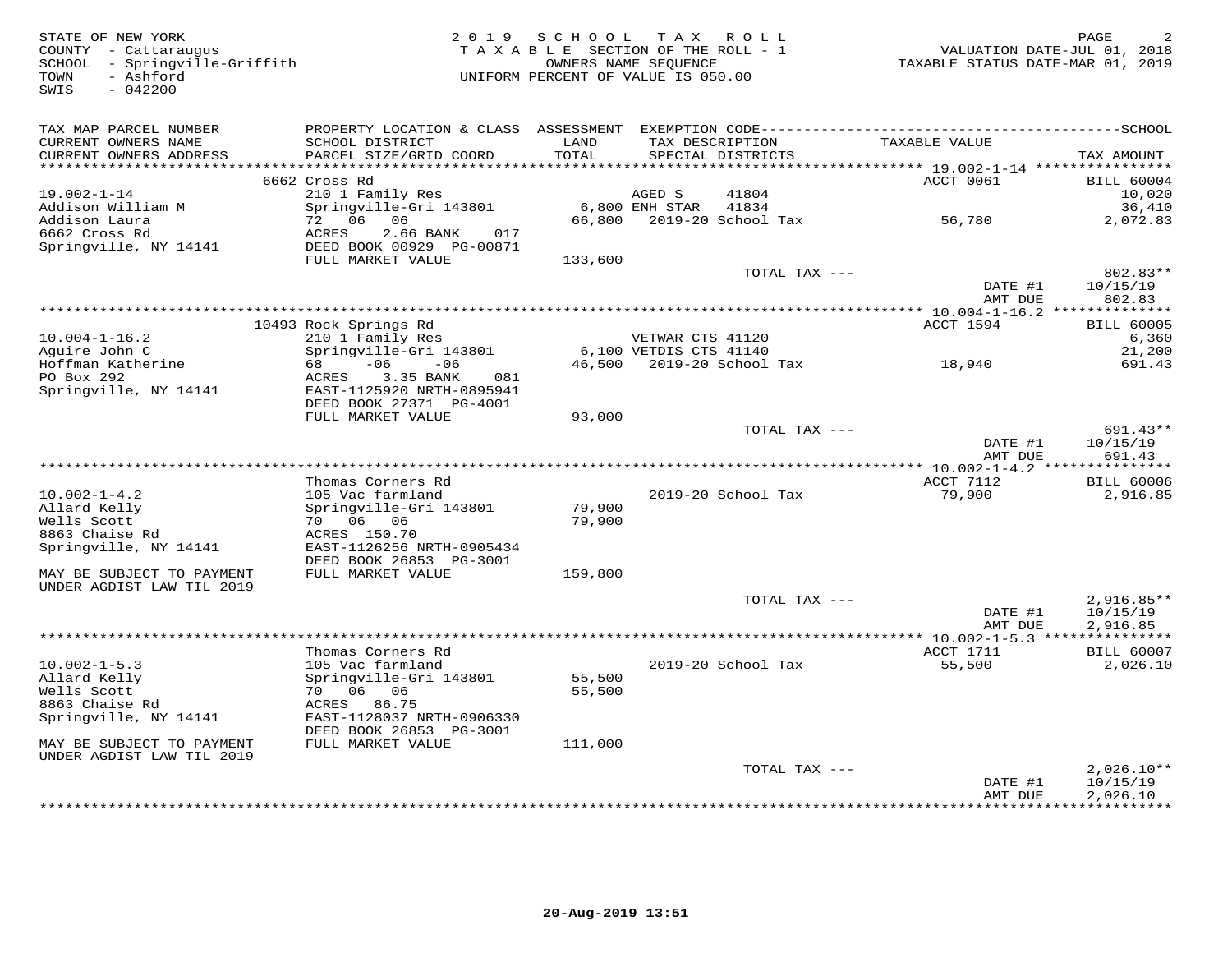| PROPERTY LOCATION & CLASS ASSESSMENT<br>TAX MAP PARCEL NUMBER<br>LAND<br>CURRENT OWNERS NAME<br>SCHOOL DISTRICT<br>TAX DESCRIPTION<br>TAXABLE VALUE<br>TOTAL<br>CURRENT OWNERS ADDRESS<br>PARCEL SIZE/GRID COORD<br>SPECIAL DISTRICTS<br>TAX AMOUNT<br>**********************<br>******************<br>5779 Cole Rd<br>ACCT 1719<br><b>BILL 60008</b><br>210 1 Family Res<br>110,200<br>$11.003 - 1 - 19.12$<br>2019-20 School Tax<br>4,022.99<br>Springville-Gri 143801<br>4,400<br>Amodeo Daniel L<br>Amodeo Lisa<br>52/53<br>06 06<br>110,200<br>5759 Cole Rd<br>Split from 11.003-1-19.7<br>West Valley, NY 14171<br>1.95<br>ACRES<br>EAST-1137043 NRTH-0904022<br>DEED BOOK 28203 PG-8001<br>FULL MARKET VALUE<br>220,400<br>4,022.99**<br>TOTAL TAX ---<br>DATE #1<br>10/15/19<br>AMT DUE<br>4,022.99<br>6800 Schwartz Rd<br>ACCT 1549<br><b>BILL 60009</b><br>$10.004 - 1 - 1.3$<br>270 Mfg housing<br><b>BAS STAR</b><br>41854<br>15,900<br>Anstett Michelle<br>2019-20 School Tax<br>1,763.25<br>Springville-Gri 143801<br>5,500<br>48,300<br>6800 Schwartz Rd<br>48,300<br>78,6,6<br>West Valley, NY 14171<br>ACRES<br>7.65<br>EAST-1118658 NRTH-0900186<br>DEED BOOK 1018<br>PG-638<br>FULL MARKET VALUE<br>96,600<br>TOTAL TAX ---<br>$1,192.25**$<br>DATE #1<br>10/15/19<br>1,192.25<br>AMT DUE<br>* $11.003 - 1 - 19.5$ **************<br>Cole Rd<br>ACCT 1178<br><b>BILL 60010</b><br>$11.003 - 1 - 19.5$<br>314 Rural vac<10<br>2019-20 School Tax<br>10,300<br>376.01<br>Armknecht Neil<br>Springville-Gri 143801<br>10,300<br>Schweickert Michelle<br>53 06 06<br>10,300<br>5800 Cole Rd<br>5.85<br>ACRES<br>West Valley, NY 14171<br>EAST-0048868 NRTH-0090463<br>DEED BOOK 13616 PG-4001<br>FULL MARKET VALUE<br>20,600<br>TOTAL TAX ---<br>376.01**<br>DATE #1<br>10/15/19<br>AMT DUE<br>376.01<br>**** 11.003-1-21.9 **<br>Nys Rte 240<br>ACCT 7123<br><b>BILL 60011</b><br>$11.003 - 1 - 21.9$<br>314 Rural vac<10<br>2019-20 School Tax<br>6,600<br>240.94<br>Arnone Anthony<br>Springville-Gri 143801<br>6,600<br>10860 Route 240<br>58 06 06<br>6,600<br>West Valley, NY 14171<br>8.00<br>ACRES<br>EAST-1135177 NRTH-0900556<br>DEED BOOK 24725 PG-2003<br>FULL MARKET VALUE<br>13,200<br>TOTAL TAX ---<br>$240.94**$<br>DATE #1<br>10/15/19<br>240.94<br>AMT DUE<br>* * * * * * * * | STATE OF NEW YORK<br>COUNTY - Cattaraugus<br>SCHOOL - Springville-Griffith<br>- Ashford<br>TOWN<br>$-042200$<br>SWIS | 2 0 1 9 | SCHOOL | TAX ROLL<br>TAXABLE SECTION OF THE ROLL - 1<br>OWNERS NAME SEQUENCE<br>UNIFORM PERCENT OF VALUE IS 050.00 | TAXABLE STATUS DATE-MAR 01, 2019 | PAGE<br>VALUATION DATE-JUL 01, 2018 |
|----------------------------------------------------------------------------------------------------------------------------------------------------------------------------------------------------------------------------------------------------------------------------------------------------------------------------------------------------------------------------------------------------------------------------------------------------------------------------------------------------------------------------------------------------------------------------------------------------------------------------------------------------------------------------------------------------------------------------------------------------------------------------------------------------------------------------------------------------------------------------------------------------------------------------------------------------------------------------------------------------------------------------------------------------------------------------------------------------------------------------------------------------------------------------------------------------------------------------------------------------------------------------------------------------------------------------------------------------------------------------------------------------------------------------------------------------------------------------------------------------------------------------------------------------------------------------------------------------------------------------------------------------------------------------------------------------------------------------------------------------------------------------------------------------------------------------------------------------------------------------------------------------------------------------------------------------------------------------------------------------------------------------------------------------------------------------------------------------------------------------------------------------------------------------------------------------------------------------------------------------------------------------------------------------------------|----------------------------------------------------------------------------------------------------------------------|---------|--------|-----------------------------------------------------------------------------------------------------------|----------------------------------|-------------------------------------|
|                                                                                                                                                                                                                                                                                                                                                                                                                                                                                                                                                                                                                                                                                                                                                                                                                                                                                                                                                                                                                                                                                                                                                                                                                                                                                                                                                                                                                                                                                                                                                                                                                                                                                                                                                                                                                                                                                                                                                                                                                                                                                                                                                                                                                                                                                                                |                                                                                                                      |         |        |                                                                                                           |                                  |                                     |
|                                                                                                                                                                                                                                                                                                                                                                                                                                                                                                                                                                                                                                                                                                                                                                                                                                                                                                                                                                                                                                                                                                                                                                                                                                                                                                                                                                                                                                                                                                                                                                                                                                                                                                                                                                                                                                                                                                                                                                                                                                                                                                                                                                                                                                                                                                                |                                                                                                                      |         |        |                                                                                                           |                                  |                                     |
|                                                                                                                                                                                                                                                                                                                                                                                                                                                                                                                                                                                                                                                                                                                                                                                                                                                                                                                                                                                                                                                                                                                                                                                                                                                                                                                                                                                                                                                                                                                                                                                                                                                                                                                                                                                                                                                                                                                                                                                                                                                                                                                                                                                                                                                                                                                |                                                                                                                      |         |        |                                                                                                           |                                  |                                     |
|                                                                                                                                                                                                                                                                                                                                                                                                                                                                                                                                                                                                                                                                                                                                                                                                                                                                                                                                                                                                                                                                                                                                                                                                                                                                                                                                                                                                                                                                                                                                                                                                                                                                                                                                                                                                                                                                                                                                                                                                                                                                                                                                                                                                                                                                                                                |                                                                                                                      |         |        |                                                                                                           |                                  |                                     |
|                                                                                                                                                                                                                                                                                                                                                                                                                                                                                                                                                                                                                                                                                                                                                                                                                                                                                                                                                                                                                                                                                                                                                                                                                                                                                                                                                                                                                                                                                                                                                                                                                                                                                                                                                                                                                                                                                                                                                                                                                                                                                                                                                                                                                                                                                                                |                                                                                                                      |         |        |                                                                                                           |                                  |                                     |
|                                                                                                                                                                                                                                                                                                                                                                                                                                                                                                                                                                                                                                                                                                                                                                                                                                                                                                                                                                                                                                                                                                                                                                                                                                                                                                                                                                                                                                                                                                                                                                                                                                                                                                                                                                                                                                                                                                                                                                                                                                                                                                                                                                                                                                                                                                                |                                                                                                                      |         |        |                                                                                                           |                                  |                                     |
|                                                                                                                                                                                                                                                                                                                                                                                                                                                                                                                                                                                                                                                                                                                                                                                                                                                                                                                                                                                                                                                                                                                                                                                                                                                                                                                                                                                                                                                                                                                                                                                                                                                                                                                                                                                                                                                                                                                                                                                                                                                                                                                                                                                                                                                                                                                |                                                                                                                      |         |        |                                                                                                           |                                  |                                     |
|                                                                                                                                                                                                                                                                                                                                                                                                                                                                                                                                                                                                                                                                                                                                                                                                                                                                                                                                                                                                                                                                                                                                                                                                                                                                                                                                                                                                                                                                                                                                                                                                                                                                                                                                                                                                                                                                                                                                                                                                                                                                                                                                                                                                                                                                                                                |                                                                                                                      |         |        |                                                                                                           |                                  |                                     |
|                                                                                                                                                                                                                                                                                                                                                                                                                                                                                                                                                                                                                                                                                                                                                                                                                                                                                                                                                                                                                                                                                                                                                                                                                                                                                                                                                                                                                                                                                                                                                                                                                                                                                                                                                                                                                                                                                                                                                                                                                                                                                                                                                                                                                                                                                                                |                                                                                                                      |         |        |                                                                                                           |                                  |                                     |
|                                                                                                                                                                                                                                                                                                                                                                                                                                                                                                                                                                                                                                                                                                                                                                                                                                                                                                                                                                                                                                                                                                                                                                                                                                                                                                                                                                                                                                                                                                                                                                                                                                                                                                                                                                                                                                                                                                                                                                                                                                                                                                                                                                                                                                                                                                                |                                                                                                                      |         |        |                                                                                                           |                                  |                                     |
|                                                                                                                                                                                                                                                                                                                                                                                                                                                                                                                                                                                                                                                                                                                                                                                                                                                                                                                                                                                                                                                                                                                                                                                                                                                                                                                                                                                                                                                                                                                                                                                                                                                                                                                                                                                                                                                                                                                                                                                                                                                                                                                                                                                                                                                                                                                |                                                                                                                      |         |        |                                                                                                           |                                  |                                     |
|                                                                                                                                                                                                                                                                                                                                                                                                                                                                                                                                                                                                                                                                                                                                                                                                                                                                                                                                                                                                                                                                                                                                                                                                                                                                                                                                                                                                                                                                                                                                                                                                                                                                                                                                                                                                                                                                                                                                                                                                                                                                                                                                                                                                                                                                                                                |                                                                                                                      |         |        |                                                                                                           |                                  |                                     |
|                                                                                                                                                                                                                                                                                                                                                                                                                                                                                                                                                                                                                                                                                                                                                                                                                                                                                                                                                                                                                                                                                                                                                                                                                                                                                                                                                                                                                                                                                                                                                                                                                                                                                                                                                                                                                                                                                                                                                                                                                                                                                                                                                                                                                                                                                                                |                                                                                                                      |         |        |                                                                                                           |                                  |                                     |
|                                                                                                                                                                                                                                                                                                                                                                                                                                                                                                                                                                                                                                                                                                                                                                                                                                                                                                                                                                                                                                                                                                                                                                                                                                                                                                                                                                                                                                                                                                                                                                                                                                                                                                                                                                                                                                                                                                                                                                                                                                                                                                                                                                                                                                                                                                                |                                                                                                                      |         |        |                                                                                                           |                                  |                                     |
|                                                                                                                                                                                                                                                                                                                                                                                                                                                                                                                                                                                                                                                                                                                                                                                                                                                                                                                                                                                                                                                                                                                                                                                                                                                                                                                                                                                                                                                                                                                                                                                                                                                                                                                                                                                                                                                                                                                                                                                                                                                                                                                                                                                                                                                                                                                |                                                                                                                      |         |        |                                                                                                           |                                  |                                     |
|                                                                                                                                                                                                                                                                                                                                                                                                                                                                                                                                                                                                                                                                                                                                                                                                                                                                                                                                                                                                                                                                                                                                                                                                                                                                                                                                                                                                                                                                                                                                                                                                                                                                                                                                                                                                                                                                                                                                                                                                                                                                                                                                                                                                                                                                                                                |                                                                                                                      |         |        |                                                                                                           |                                  |                                     |
|                                                                                                                                                                                                                                                                                                                                                                                                                                                                                                                                                                                                                                                                                                                                                                                                                                                                                                                                                                                                                                                                                                                                                                                                                                                                                                                                                                                                                                                                                                                                                                                                                                                                                                                                                                                                                                                                                                                                                                                                                                                                                                                                                                                                                                                                                                                |                                                                                                                      |         |        |                                                                                                           |                                  |                                     |
|                                                                                                                                                                                                                                                                                                                                                                                                                                                                                                                                                                                                                                                                                                                                                                                                                                                                                                                                                                                                                                                                                                                                                                                                                                                                                                                                                                                                                                                                                                                                                                                                                                                                                                                                                                                                                                                                                                                                                                                                                                                                                                                                                                                                                                                                                                                |                                                                                                                      |         |        |                                                                                                           |                                  |                                     |
|                                                                                                                                                                                                                                                                                                                                                                                                                                                                                                                                                                                                                                                                                                                                                                                                                                                                                                                                                                                                                                                                                                                                                                                                                                                                                                                                                                                                                                                                                                                                                                                                                                                                                                                                                                                                                                                                                                                                                                                                                                                                                                                                                                                                                                                                                                                |                                                                                                                      |         |        |                                                                                                           |                                  |                                     |
|                                                                                                                                                                                                                                                                                                                                                                                                                                                                                                                                                                                                                                                                                                                                                                                                                                                                                                                                                                                                                                                                                                                                                                                                                                                                                                                                                                                                                                                                                                                                                                                                                                                                                                                                                                                                                                                                                                                                                                                                                                                                                                                                                                                                                                                                                                                |                                                                                                                      |         |        |                                                                                                           |                                  |                                     |
|                                                                                                                                                                                                                                                                                                                                                                                                                                                                                                                                                                                                                                                                                                                                                                                                                                                                                                                                                                                                                                                                                                                                                                                                                                                                                                                                                                                                                                                                                                                                                                                                                                                                                                                                                                                                                                                                                                                                                                                                                                                                                                                                                                                                                                                                                                                |                                                                                                                      |         |        |                                                                                                           |                                  |                                     |
|                                                                                                                                                                                                                                                                                                                                                                                                                                                                                                                                                                                                                                                                                                                                                                                                                                                                                                                                                                                                                                                                                                                                                                                                                                                                                                                                                                                                                                                                                                                                                                                                                                                                                                                                                                                                                                                                                                                                                                                                                                                                                                                                                                                                                                                                                                                |                                                                                                                      |         |        |                                                                                                           |                                  |                                     |
|                                                                                                                                                                                                                                                                                                                                                                                                                                                                                                                                                                                                                                                                                                                                                                                                                                                                                                                                                                                                                                                                                                                                                                                                                                                                                                                                                                                                                                                                                                                                                                                                                                                                                                                                                                                                                                                                                                                                                                                                                                                                                                                                                                                                                                                                                                                |                                                                                                                      |         |        |                                                                                                           |                                  |                                     |
|                                                                                                                                                                                                                                                                                                                                                                                                                                                                                                                                                                                                                                                                                                                                                                                                                                                                                                                                                                                                                                                                                                                                                                                                                                                                                                                                                                                                                                                                                                                                                                                                                                                                                                                                                                                                                                                                                                                                                                                                                                                                                                                                                                                                                                                                                                                |                                                                                                                      |         |        |                                                                                                           |                                  |                                     |
|                                                                                                                                                                                                                                                                                                                                                                                                                                                                                                                                                                                                                                                                                                                                                                                                                                                                                                                                                                                                                                                                                                                                                                                                                                                                                                                                                                                                                                                                                                                                                                                                                                                                                                                                                                                                                                                                                                                                                                                                                                                                                                                                                                                                                                                                                                                |                                                                                                                      |         |        |                                                                                                           |                                  |                                     |
|                                                                                                                                                                                                                                                                                                                                                                                                                                                                                                                                                                                                                                                                                                                                                                                                                                                                                                                                                                                                                                                                                                                                                                                                                                                                                                                                                                                                                                                                                                                                                                                                                                                                                                                                                                                                                                                                                                                                                                                                                                                                                                                                                                                                                                                                                                                |                                                                                                                      |         |        |                                                                                                           |                                  |                                     |
|                                                                                                                                                                                                                                                                                                                                                                                                                                                                                                                                                                                                                                                                                                                                                                                                                                                                                                                                                                                                                                                                                                                                                                                                                                                                                                                                                                                                                                                                                                                                                                                                                                                                                                                                                                                                                                                                                                                                                                                                                                                                                                                                                                                                                                                                                                                |                                                                                                                      |         |        |                                                                                                           |                                  |                                     |
|                                                                                                                                                                                                                                                                                                                                                                                                                                                                                                                                                                                                                                                                                                                                                                                                                                                                                                                                                                                                                                                                                                                                                                                                                                                                                                                                                                                                                                                                                                                                                                                                                                                                                                                                                                                                                                                                                                                                                                                                                                                                                                                                                                                                                                                                                                                |                                                                                                                      |         |        |                                                                                                           |                                  |                                     |
|                                                                                                                                                                                                                                                                                                                                                                                                                                                                                                                                                                                                                                                                                                                                                                                                                                                                                                                                                                                                                                                                                                                                                                                                                                                                                                                                                                                                                                                                                                                                                                                                                                                                                                                                                                                                                                                                                                                                                                                                                                                                                                                                                                                                                                                                                                                |                                                                                                                      |         |        |                                                                                                           |                                  |                                     |
|                                                                                                                                                                                                                                                                                                                                                                                                                                                                                                                                                                                                                                                                                                                                                                                                                                                                                                                                                                                                                                                                                                                                                                                                                                                                                                                                                                                                                                                                                                                                                                                                                                                                                                                                                                                                                                                                                                                                                                                                                                                                                                                                                                                                                                                                                                                |                                                                                                                      |         |        |                                                                                                           |                                  |                                     |
|                                                                                                                                                                                                                                                                                                                                                                                                                                                                                                                                                                                                                                                                                                                                                                                                                                                                                                                                                                                                                                                                                                                                                                                                                                                                                                                                                                                                                                                                                                                                                                                                                                                                                                                                                                                                                                                                                                                                                                                                                                                                                                                                                                                                                                                                                                                |                                                                                                                      |         |        |                                                                                                           |                                  |                                     |
|                                                                                                                                                                                                                                                                                                                                                                                                                                                                                                                                                                                                                                                                                                                                                                                                                                                                                                                                                                                                                                                                                                                                                                                                                                                                                                                                                                                                                                                                                                                                                                                                                                                                                                                                                                                                                                                                                                                                                                                                                                                                                                                                                                                                                                                                                                                |                                                                                                                      |         |        |                                                                                                           |                                  |                                     |
|                                                                                                                                                                                                                                                                                                                                                                                                                                                                                                                                                                                                                                                                                                                                                                                                                                                                                                                                                                                                                                                                                                                                                                                                                                                                                                                                                                                                                                                                                                                                                                                                                                                                                                                                                                                                                                                                                                                                                                                                                                                                                                                                                                                                                                                                                                                |                                                                                                                      |         |        |                                                                                                           |                                  |                                     |
|                                                                                                                                                                                                                                                                                                                                                                                                                                                                                                                                                                                                                                                                                                                                                                                                                                                                                                                                                                                                                                                                                                                                                                                                                                                                                                                                                                                                                                                                                                                                                                                                                                                                                                                                                                                                                                                                                                                                                                                                                                                                                                                                                                                                                                                                                                                |                                                                                                                      |         |        |                                                                                                           |                                  |                                     |
|                                                                                                                                                                                                                                                                                                                                                                                                                                                                                                                                                                                                                                                                                                                                                                                                                                                                                                                                                                                                                                                                                                                                                                                                                                                                                                                                                                                                                                                                                                                                                                                                                                                                                                                                                                                                                                                                                                                                                                                                                                                                                                                                                                                                                                                                                                                |                                                                                                                      |         |        |                                                                                                           |                                  |                                     |
|                                                                                                                                                                                                                                                                                                                                                                                                                                                                                                                                                                                                                                                                                                                                                                                                                                                                                                                                                                                                                                                                                                                                                                                                                                                                                                                                                                                                                                                                                                                                                                                                                                                                                                                                                                                                                                                                                                                                                                                                                                                                                                                                                                                                                                                                                                                |                                                                                                                      |         |        |                                                                                                           |                                  |                                     |
|                                                                                                                                                                                                                                                                                                                                                                                                                                                                                                                                                                                                                                                                                                                                                                                                                                                                                                                                                                                                                                                                                                                                                                                                                                                                                                                                                                                                                                                                                                                                                                                                                                                                                                                                                                                                                                                                                                                                                                                                                                                                                                                                                                                                                                                                                                                |                                                                                                                      |         |        |                                                                                                           |                                  |                                     |
|                                                                                                                                                                                                                                                                                                                                                                                                                                                                                                                                                                                                                                                                                                                                                                                                                                                                                                                                                                                                                                                                                                                                                                                                                                                                                                                                                                                                                                                                                                                                                                                                                                                                                                                                                                                                                                                                                                                                                                                                                                                                                                                                                                                                                                                                                                                |                                                                                                                      |         |        |                                                                                                           |                                  |                                     |
|                                                                                                                                                                                                                                                                                                                                                                                                                                                                                                                                                                                                                                                                                                                                                                                                                                                                                                                                                                                                                                                                                                                                                                                                                                                                                                                                                                                                                                                                                                                                                                                                                                                                                                                                                                                                                                                                                                                                                                                                                                                                                                                                                                                                                                                                                                                |                                                                                                                      |         |        |                                                                                                           |                                  |                                     |
|                                                                                                                                                                                                                                                                                                                                                                                                                                                                                                                                                                                                                                                                                                                                                                                                                                                                                                                                                                                                                                                                                                                                                                                                                                                                                                                                                                                                                                                                                                                                                                                                                                                                                                                                                                                                                                                                                                                                                                                                                                                                                                                                                                                                                                                                                                                |                                                                                                                      |         |        |                                                                                                           |                                  |                                     |
|                                                                                                                                                                                                                                                                                                                                                                                                                                                                                                                                                                                                                                                                                                                                                                                                                                                                                                                                                                                                                                                                                                                                                                                                                                                                                                                                                                                                                                                                                                                                                                                                                                                                                                                                                                                                                                                                                                                                                                                                                                                                                                                                                                                                                                                                                                                |                                                                                                                      |         |        |                                                                                                           |                                  |                                     |
|                                                                                                                                                                                                                                                                                                                                                                                                                                                                                                                                                                                                                                                                                                                                                                                                                                                                                                                                                                                                                                                                                                                                                                                                                                                                                                                                                                                                                                                                                                                                                                                                                                                                                                                                                                                                                                                                                                                                                                                                                                                                                                                                                                                                                                                                                                                |                                                                                                                      |         |        |                                                                                                           |                                  |                                     |
|                                                                                                                                                                                                                                                                                                                                                                                                                                                                                                                                                                                                                                                                                                                                                                                                                                                                                                                                                                                                                                                                                                                                                                                                                                                                                                                                                                                                                                                                                                                                                                                                                                                                                                                                                                                                                                                                                                                                                                                                                                                                                                                                                                                                                                                                                                                |                                                                                                                      |         |        |                                                                                                           |                                  |                                     |
|                                                                                                                                                                                                                                                                                                                                                                                                                                                                                                                                                                                                                                                                                                                                                                                                                                                                                                                                                                                                                                                                                                                                                                                                                                                                                                                                                                                                                                                                                                                                                                                                                                                                                                                                                                                                                                                                                                                                                                                                                                                                                                                                                                                                                                                                                                                |                                                                                                                      |         |        |                                                                                                           |                                  |                                     |
|                                                                                                                                                                                                                                                                                                                                                                                                                                                                                                                                                                                                                                                                                                                                                                                                                                                                                                                                                                                                                                                                                                                                                                                                                                                                                                                                                                                                                                                                                                                                                                                                                                                                                                                                                                                                                                                                                                                                                                                                                                                                                                                                                                                                                                                                                                                |                                                                                                                      |         |        |                                                                                                           |                                  |                                     |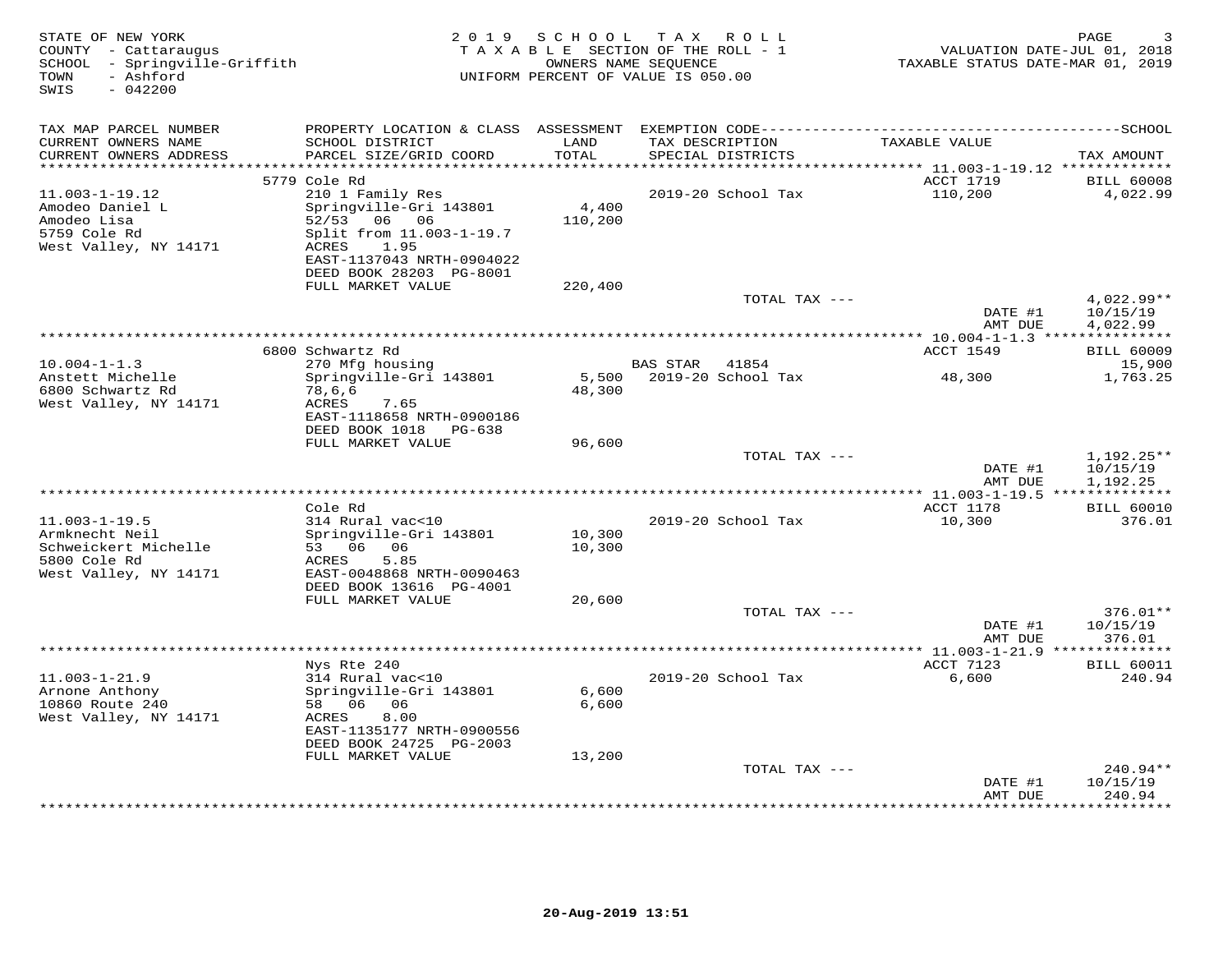| STATE OF NEW YORK<br>COUNTY - Cattaraugus<br>SCHOOL - Springville-Griffith<br>- Ashford<br>TOWN<br>$-042200$<br>SWIS | 2 0 1 9                                                | SCHOOL<br>TAXABLE SECTION OF THE ROLL - 1<br>OWNERS NAME SEOUENCE<br>UNIFORM PERCENT OF VALUE IS 050.00 |                 | TAX ROLL                             | VALUATION DATE-JUL 01, 2018<br>TAXABLE STATUS DATE-MAR 01, 2019 | PAGE                               |
|----------------------------------------------------------------------------------------------------------------------|--------------------------------------------------------|---------------------------------------------------------------------------------------------------------|-----------------|--------------------------------------|-----------------------------------------------------------------|------------------------------------|
| TAX MAP PARCEL NUMBER                                                                                                |                                                        |                                                                                                         |                 |                                      |                                                                 |                                    |
| CURRENT OWNERS NAME<br>CURRENT OWNERS ADDRESS                                                                        | SCHOOL DISTRICT<br>PARCEL SIZE/GRID COORD              | LAND<br>TOTAL                                                                                           |                 | TAX DESCRIPTION<br>SPECIAL DISTRICTS | TAXABLE VALUE                                                   | TAX AMOUNT                         |
| ************************                                                                                             |                                                        |                                                                                                         |                 |                                      |                                                                 |                                    |
| $11.003 - 1 - 21.1$                                                                                                  | 10860 Nys Rte 240<br>210 1 Family Res                  |                                                                                                         | BAS STAR        | 41854                                | ACCT 0112                                                       | <b>BILL 60012</b><br>15,900        |
| Arnone Anthony J                                                                                                     | Springville-Gri 143801                                 | 11,300                                                                                                  |                 | 2019-20 School Tax                   | 107,900                                                         | 3,939.03                           |
| 10860 Nys Rte 240<br>West Valley, NY 14171                                                                           | 58 06 06<br>ACRES<br>7.90<br>EAST-0048599 NRTH-0090062 | 107,900                                                                                                 |                 |                                      |                                                                 |                                    |
|                                                                                                                      | DEED BOOK 980<br>PG-783                                |                                                                                                         |                 |                                      |                                                                 |                                    |
|                                                                                                                      | FULL MARKET VALUE                                      | 215,800                                                                                                 |                 | TOTAL TAX ---                        |                                                                 | $3,368.03**$                       |
|                                                                                                                      |                                                        |                                                                                                         |                 |                                      | DATE #1<br>AMT DUE                                              | 10/15/19<br>3,368.03               |
|                                                                                                                      |                                                        |                                                                                                         |                 |                                      | ****************** 11.003-1-1 ******************                |                                    |
|                                                                                                                      | 10922 Bond Rd                                          |                                                                                                         |                 |                                      | ACCT 0531                                                       | <b>BILL 60013</b>                  |
| $11.003 - 1 - 1$                                                                                                     | 210 1 Family Res                                       |                                                                                                         | <b>BAS STAR</b> | 41854                                |                                                                 | 15,900                             |
| Aronson Jeffrey S<br>10927 Bond Rd<br>West Valley, NY 14171                                                          | Springville-Gri 143801<br>64/69 06 06<br>ACRES<br>6.89 | 11,400<br>80,200                                                                                        |                 | 2019-20 School Tax                   | 80,200                                                          | 2,927.80                           |
|                                                                                                                      | EAST-1128874 NRTH-0900730<br>DEED BOOK 14847 PG-2001   |                                                                                                         |                 |                                      |                                                                 |                                    |
|                                                                                                                      | FULL MARKET VALUE                                      | 160,400                                                                                                 |                 |                                      |                                                                 |                                    |
|                                                                                                                      |                                                        |                                                                                                         |                 | TOTAL TAX ---                        |                                                                 | $2,356.80**$                       |
|                                                                                                                      |                                                        |                                                                                                         |                 |                                      | DATE #1<br>AMT DUE                                              | 10/15/19<br>2,356.80               |
|                                                                                                                      | 11701 Watson Rd                                        |                                                                                                         |                 |                                      | ACCT 0128                                                       |                                    |
| $3.004 - 2 - 1$                                                                                                      | 710 Manufacture                                        |                                                                                                         |                 | 2019-20 School Tax                   | 624,900                                                         | <b>BILL 60014</b><br>22,812.78     |
| Ashford Properties LLC                                                                                               | Springville-Gri 143801                                 | 210,900                                                                                                 |                 |                                      |                                                                 |                                    |
| Attn: Finance<br>4455 Genesee St                                                                                     | 47/48/54<br>06<br>06<br>ACRES 589.36                   | 624,900                                                                                                 |                 |                                      |                                                                 |                                    |
| Cheektowaga, NY 14225                                                                                                | EAST-1141595 NRTH-0911163<br>DEED BOOK 2647<br>PG-8001 |                                                                                                         |                 |                                      |                                                                 |                                    |
|                                                                                                                      | FULL MARKET VALUE                                      | 1249,800                                                                                                |                 |                                      |                                                                 |                                    |
|                                                                                                                      |                                                        |                                                                                                         |                 | TOTAL TAX ---                        |                                                                 | 22,812.78**                        |
|                                                                                                                      |                                                        |                                                                                                         |                 |                                      | DATE #1<br>AMT DUE                                              | 10/15/19<br>22,812.78              |
|                                                                                                                      |                                                        |                                                                                                         |                 |                                      |                                                                 |                                    |
| $19.001 - 2 - 6$                                                                                                     | 10503 Us Rte 219<br>210 1 Family Res                   |                                                                                                         | ENH STAR        | 41834                                | ACCT 0908                                                       | <b>BILL 60015</b><br>36,410        |
| Ayler Marcia G                                                                                                       | Springville-Gri 143801                                 | 8,300                                                                                                   |                 | 2019-20 School Tax                   | 77,700                                                          | 2,836.54                           |
| 10503 Rte 219<br>Springville, NY 14141                                                                               | 25 06 07<br>ACRES<br>3.96                              | 77,700                                                                                                  |                 |                                      |                                                                 |                                    |
|                                                                                                                      | EAST-1116310 NRTH-0895418<br>DEED BOOK 00759 PG-00838  |                                                                                                         |                 |                                      |                                                                 |                                    |
|                                                                                                                      | FULL MARKET VALUE                                      | 155,400                                                                                                 |                 |                                      |                                                                 |                                    |
|                                                                                                                      |                                                        |                                                                                                         |                 | TOTAL TAX ---                        | DATE #1<br>AMT DUE                                              | 1,566.54**<br>10/15/19<br>1,566.54 |
|                                                                                                                      |                                                        |                                                                                                         |                 |                                      | * * * * * * * * * * * * * * *                                   | * * * * * * * * * * * *            |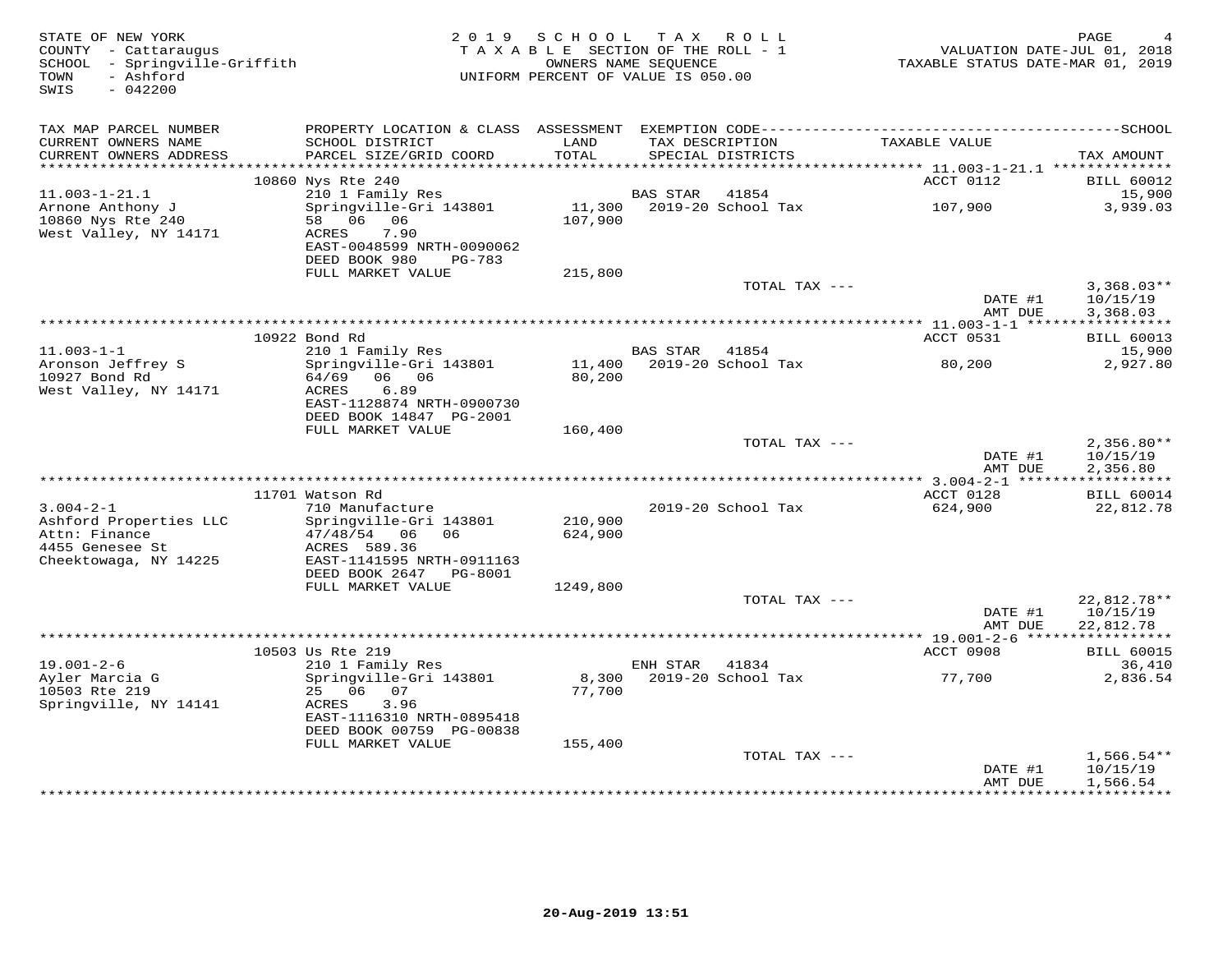| STATE OF NEW YORK<br>COUNTY - Cattaraugus<br>SCHOOL - Springville-Griffith<br>- Ashford<br>TOWN<br>$-042200$<br>SWIS |                                                | 2019 SCHOOL TAX ROLL<br>TAXABLE SECTION OF THE ROLL - 1<br>OWNERS NAME SEQUENCE<br>UNIFORM PERCENT OF VALUE IS 050.00 |                  |                                                       | TAXABLE STATUS DATE-MAR 01, 2019 | PAGE<br>VALUATION DATE-JUL 01, 2018 |
|----------------------------------------------------------------------------------------------------------------------|------------------------------------------------|-----------------------------------------------------------------------------------------------------------------------|------------------|-------------------------------------------------------|----------------------------------|-------------------------------------|
| TAX MAP PARCEL NUMBER                                                                                                |                                                |                                                                                                                       |                  |                                                       |                                  |                                     |
| CURRENT OWNERS NAME<br>CURRENT OWNERS ADDRESS                                                                        | SCHOOL DISTRICT<br>PARCEL SIZE/GRID COORD      | LAND<br>TOTAL                                                                                                         |                  | TAX DESCRIPTION<br>SPECIAL DISTRICTS                  | TAXABLE VALUE                    | TAX AMOUNT                          |
|                                                                                                                      |                                                |                                                                                                                       |                  |                                                       | ACCT 0355                        |                                     |
| $10.004 - 1 - 18.1$                                                                                                  | 6512 Boberg Rd<br>280 Res Multiple             |                                                                                                                       | ENH STAR         | 41834                                                 |                                  | <b>BILL 60016</b><br>36,410         |
| Baker Stanley A                                                                                                      | Springville-Gri 143801                         | 6,800                                                                                                                 |                  | 2019-20 School Tax                                    | 80,400                           | 2,935.11                            |
| Baker Linda M                                                                                                        | 68 06 06                                       | 80,400                                                                                                                |                  |                                                       |                                  |                                     |
| 6512 Boberg Rd                                                                                                       | 2.65<br>ACRES                                  |                                                                                                                       |                  |                                                       |                                  |                                     |
| West Valley, NY 14171                                                                                                | EAST-1125262 NRTH-0894598                      |                                                                                                                       |                  |                                                       |                                  |                                     |
|                                                                                                                      | DEED BOOK 883<br>PG-00122                      |                                                                                                                       |                  |                                                       |                                  |                                     |
|                                                                                                                      | FULL MARKET VALUE                              | 160,800                                                                                                               |                  | TOTAL TAX ---                                         |                                  | $1,665.11**$                        |
|                                                                                                                      |                                                |                                                                                                                       |                  |                                                       | DATE #1                          | 10/15/19                            |
|                                                                                                                      |                                                |                                                                                                                       |                  |                                                       | AMT DUE                          | 1,665.11                            |
|                                                                                                                      |                                                |                                                                                                                       |                  |                                                       |                                  |                                     |
|                                                                                                                      | 10177 Dutch Hill Rd                            |                                                                                                                       |                  | 50 PCT OF VALUE USED FOR EXEMPTION PURPOSES ACCT 0609 |                                  | <b>BILL 60017</b>                   |
| $19.002 - 1 - 22$                                                                                                    | 240 Rural res                                  |                                                                                                                       | VETWAR CTS 41120 |                                                       |                                  | 6,360                               |
| Ball Bert                                                                                                            | Springville-Gri 143801                         | 57,800 ENH STAR 41834                                                                                                 |                  |                                                       |                                  | 36,410                              |
| 10177 Dutch Hill Road<br>West Valley, NY 14171                                                                       | 71/72/76 06 06<br>ACRES 141.56                 |                                                                                                                       |                  |                                                       | 88,940                           | 3,246.87                            |
|                                                                                                                      | EAST-1121852 NRTH-0890171                      |                                                                                                                       |                  |                                                       |                                  |                                     |
|                                                                                                                      | DEED BOOK 27471 PG-5001                        |                                                                                                                       |                  |                                                       |                                  |                                     |
|                                                                                                                      | FULL MARKET VALUE                              | 190,600                                                                                                               |                  |                                                       |                                  |                                     |
|                                                                                                                      |                                                |                                                                                                                       |                  | TOTAL TAX ---                                         |                                  | $1,976.87**$                        |
|                                                                                                                      |                                                |                                                                                                                       |                  |                                                       | DATE #1                          | 10/15/19                            |
|                                                                                                                      |                                                |                                                                                                                       |                  |                                                       | AMT DUE                          | 1,976.87                            |
|                                                                                                                      | Edies Rd                                       |                                                                                                                       |                  |                                                       | ACCT 1165                        | <b>BILL 60018</b>                   |
| $10.004 - 1 - 29.11$                                                                                                 | 322 Rural vac>10                               |                                                                                                                       |                  | 2019-20 School Tax                                    | 14,700                           | 536.64                              |
| Barney Paul M                                                                                                        | Springville-Gri 143801                         | 14,700                                                                                                                |                  |                                                       |                                  |                                     |
| Barney Susan L                                                                                                       | 74 06 06                                       | 14,700                                                                                                                |                  |                                                       |                                  |                                     |
| 2339 Enfield Ct                                                                                                      | ACRES 10.00                                    |                                                                                                                       |                  |                                                       |                                  |                                     |
| Orlando, FL 32837                                                                                                    | EAST-0474260 NRTH-0898310                      |                                                                                                                       |                  |                                                       |                                  |                                     |
|                                                                                                                      | DEED BOOK 851<br>PG-00534<br>FULL MARKET VALUE | 29,400                                                                                                                |                  |                                                       |                                  |                                     |
|                                                                                                                      |                                                |                                                                                                                       |                  | TOTAL TAX ---                                         |                                  | $536.64**$                          |
|                                                                                                                      |                                                |                                                                                                                       |                  |                                                       | DATE #1                          | 10/15/19                            |
|                                                                                                                      |                                                |                                                                                                                       |                  |                                                       | AMT DUE                          | 536.64                              |
|                                                                                                                      |                                                |                                                                                                                       |                  |                                                       |                                  |                                     |
|                                                                                                                      | 10253 N Connoisarauley Rd                      |                                                                                                                       |                  |                                                       | ACCT 0460                        | <b>BILL 60019</b>                   |
| $19.001 - 2 - 26$                                                                                                    | 210 1 Family Res                               |                                                                                                                       |                  | 2019-20 School Tax                                    | 68,100                           | 2,486.08                            |
| Barrows Christopher<br>10253 N Connoisarauley Rd                                                                     | Springville-Gri 143801<br>11  06  07           | 5,200<br>68,100                                                                                                       |                  |                                                       |                                  |                                     |
| West Valley, NY 14171                                                                                                | ACRES<br>1.67 BANK<br>017                      |                                                                                                                       |                  |                                                       |                                  |                                     |
|                                                                                                                      | EAST-1112842 NRTH-0891682                      |                                                                                                                       |                  |                                                       |                                  |                                     |
|                                                                                                                      | DEED BOOK 29421 PG-6001                        |                                                                                                                       |                  |                                                       |                                  |                                     |
|                                                                                                                      | FULL MARKET VALUE                              | 136,200                                                                                                               |                  |                                                       |                                  |                                     |
|                                                                                                                      |                                                |                                                                                                                       |                  | TOTAL TAX ---                                         |                                  | $2,486.08**$                        |
|                                                                                                                      |                                                |                                                                                                                       |                  |                                                       | DATE #1                          | 10/15/19                            |
|                                                                                                                      |                                                |                                                                                                                       |                  |                                                       | AMT DUE                          | 2,486.08                            |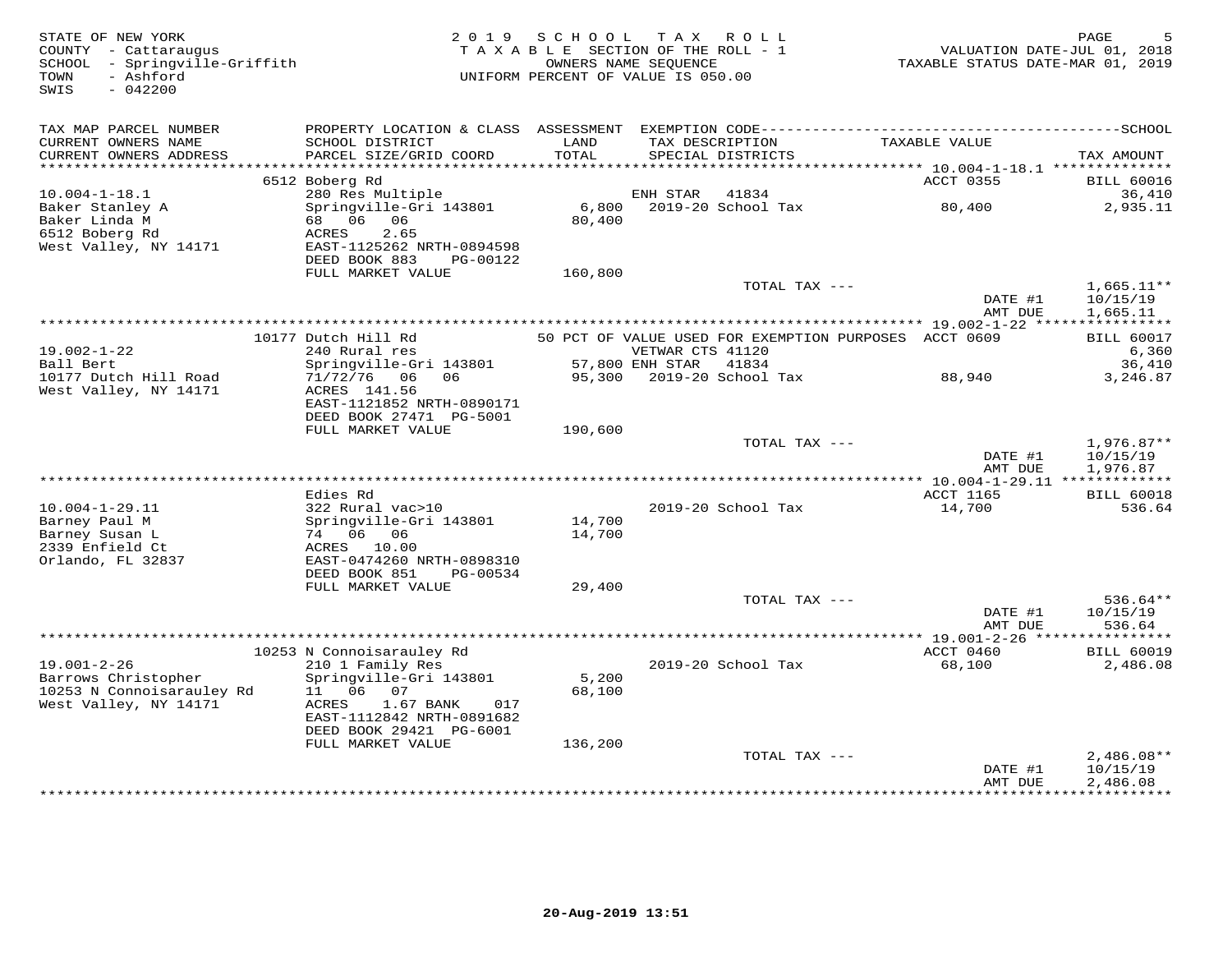| STATE OF NEW YORK<br>COUNTY - Cattaraugus<br>SCHOOL - Springville-Griffith<br>- Ashford<br>TOWN<br>$-042200$<br>SWIS |                                                                                                                                                                                  |                          | 2019 SCHOOL TAX ROLL<br>TAXABLE SECTION OF THE ROLL - 1<br>OWNERS NAME SEQUENCE<br>UNIFORM PERCENT OF VALUE IS 050.00 |                                     | PAGE<br>VALUATION DATE-JUL 01, 2018<br>TAXABLE STATUS DATE-MAR 01, 2019 |
|----------------------------------------------------------------------------------------------------------------------|----------------------------------------------------------------------------------------------------------------------------------------------------------------------------------|--------------------------|-----------------------------------------------------------------------------------------------------------------------|-------------------------------------|-------------------------------------------------------------------------|
| TAX MAP PARCEL NUMBER<br>CURRENT OWNERS NAME<br>CURRENT OWNERS ADDRESS<br>***********************                    | SCHOOL DISTRICT<br>PARCEL SIZE/GRID COORD                                                                                                                                        | LAND<br>TOTAL            | TAX DESCRIPTION<br>SPECIAL DISTRICTS                                                                                  | TAXABLE VALUE                       | TAX AMOUNT                                                              |
| $19.001 - 2 - 2$<br>Becker David C<br>Becker Jane A<br>7185 Peters Rd<br>Springville, NY 14141                       | 7197 Peters Rd<br>314 Rural vac<10<br>Springville-Gri 143801<br>25 06 07<br>FRNT 165.00 DPTH 175.00<br>EAST-1114071 NRTH-0896765<br>DEED BOOK 14680 PG-2001<br>FULL MARKET VALUE | 5,300<br>5,300<br>10,600 | 2019-20 School Tax                                                                                                    | ACCT 0356<br>5,300                  | <b>BILL 60020</b><br>193.48                                             |
|                                                                                                                      |                                                                                                                                                                                  |                          |                                                                                                                       | TOTAL TAX ---<br>DATE #1<br>AMT DUE | 193.48**<br>10/15/19<br>193.48                                          |
|                                                                                                                      |                                                                                                                                                                                  |                          |                                                                                                                       |                                     |                                                                         |
|                                                                                                                      | 7185 Peters Rd                                                                                                                                                                   |                          |                                                                                                                       | ACCT 0400                           | <b>BILL 60021</b>                                                       |
| $19.001 - 2 - 3$<br>Becker David C<br>Becker Jane Ann<br>7185 Peters Rd                                              | 210 1 Family Res<br>Springville-Gri 143801<br>25 06 07<br>FRNT 165.00 DPTH 175.00                                                                                                | 4,300<br>63,300          | BAS STAR<br>41854<br>2019-20 School Tax                                                                               | 63,300                              | 15,900<br>2,310.85                                                      |
| Springville, NY 14141                                                                                                | EAST-0465880 NRTH-0896730<br>DEED BOOK 899<br>PG-00381<br>FULL MARKET VALUE                                                                                                      | 126,600                  |                                                                                                                       |                                     |                                                                         |
|                                                                                                                      |                                                                                                                                                                                  |                          |                                                                                                                       | TOTAL TAX ---<br>DATE #1<br>AMT DUE | 1,739.85**<br>10/15/19<br>1,739.85                                      |
|                                                                                                                      |                                                                                                                                                                                  |                          |                                                                                                                       |                                     |                                                                         |
| $10.004 - 1 - 70$<br>Beeny John L Sr                                                                                 | 10727 Autumn View Trl<br>210 1 Family Res<br>Springville-Gri 143801                                                                                                              |                          | VETWAR CTS 41120<br>6,200 ENH STAR 41834                                                                              | ACCT 0954                           | <b>BILL 60022</b><br>6,360<br>36,410                                    |
| Beeny Louella K<br>10727 Autumn View Trl<br>West Valley, NY 14171                                                    | 69 06 06<br>AUTUMN VIEW SUB LOT 21<br>ACRES<br>2.05<br>EAST-1124940 NRTH-0898893<br>DEED BOOK 832<br>PG-00424                                                                    |                          | 48,400 2019-20 School Tax                                                                                             | 42,040                              | 1,534.72                                                                |
|                                                                                                                      | FULL MARKET VALUE                                                                                                                                                                | 96,800                   |                                                                                                                       |                                     |                                                                         |
|                                                                                                                      |                                                                                                                                                                                  |                          |                                                                                                                       | TOTAL TAX ---<br>DATE #1<br>AMT DUE | 264.72**<br>10/15/19<br>264.72                                          |
|                                                                                                                      |                                                                                                                                                                                  |                          |                                                                                                                       |                                     |                                                                         |
| $11.003 - 1 - 13$<br>Belscher Kenneth J                                                                              | 5868 Cole Rd<br>240 Rural res<br>Springville-Gri 143801                                                                                                                          |                          | 41720<br>AG DIST<br>44,900 ENH STAR<br>41834                                                                          | ACCT 0043                           | <b>BILL 60023</b><br>3,058<br>36,410                                    |
| Belscher Patricia L<br>5868 Cole Rd<br>West Valley, NY 14171                                                         | 59 06 06<br>ACRES 78.88<br>EAST-1135513 NRTH-0903365<br>DEED BOOK 746<br>PG-01096                                                                                                |                          | 92,500 2019-20 School Tax                                                                                             | 89,442                              | 3,265.20                                                                |
| MAY BE SUBJECT TO PAYMENT<br>UNDER AGDIST LAW TIL 2023                                                               | FULL MARKET VALUE                                                                                                                                                                | 185,000                  |                                                                                                                       |                                     |                                                                         |
|                                                                                                                      |                                                                                                                                                                                  |                          |                                                                                                                       | TOTAL TAX ---                       | $1,995.20**$                                                            |
|                                                                                                                      |                                                                                                                                                                                  |                          |                                                                                                                       | DATE #1<br>AMT DUE                  | 10/15/19<br>1,995.20<br>+ + + + + + + + + + + + +                       |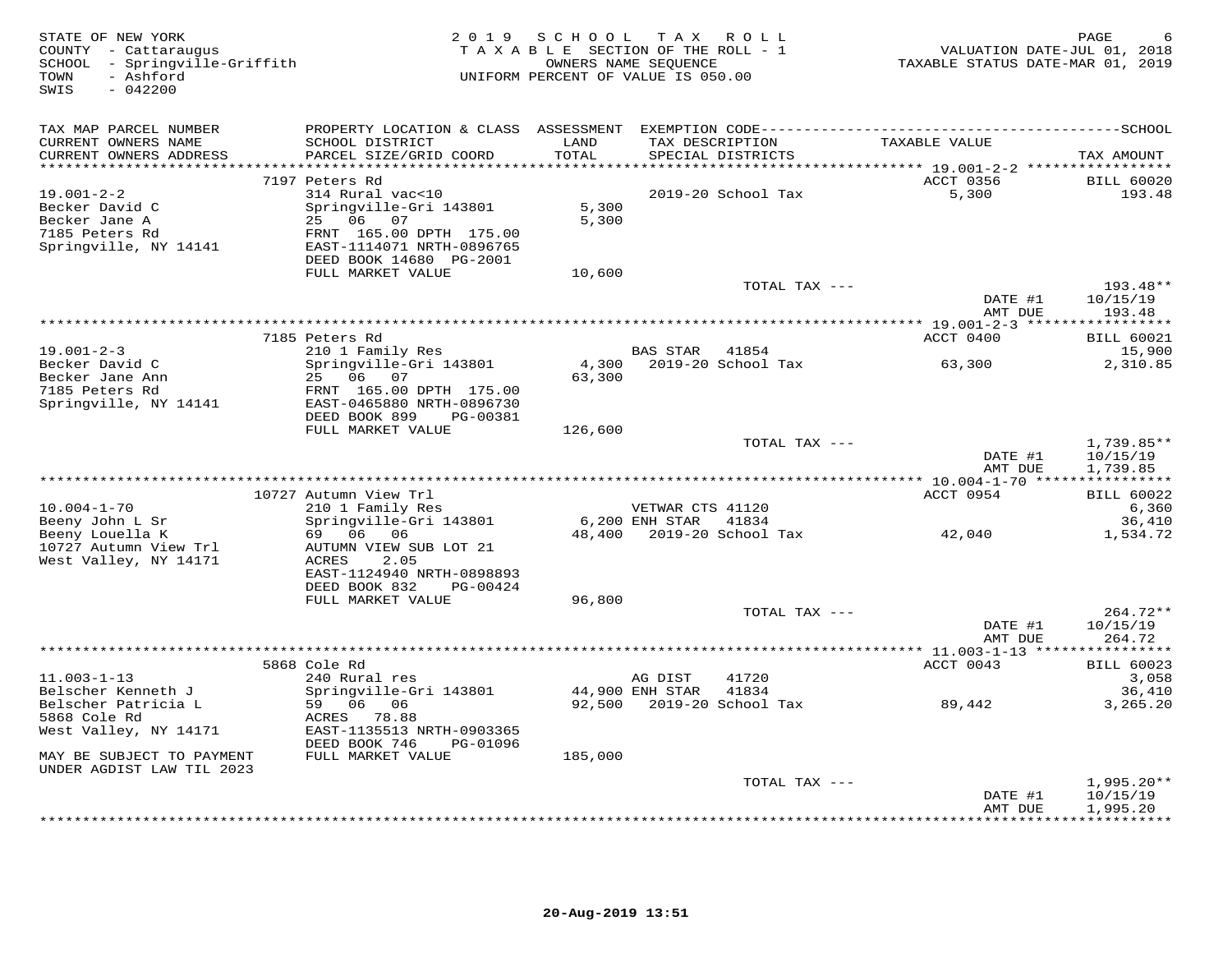| STATE OF NEW YORK<br>COUNTY - Cattaraugus<br>SCHOOL - Springville-Griffith<br>- Ashford<br>TOWN<br>$-042200$<br>SWIS |                                                                                                                                                                                   | 2019 SCHOOL              | T A X<br>R O L L<br>TAXABLE SECTION OF THE ROLL - 1<br>OWNERS NAME SEQUENCE<br>UNIFORM PERCENT OF VALUE IS 050.00 | VALUATION DATE-JUL 01, 2018<br>TAXABLE STATUS DATE-MAR 01, 2019 | PAGE                                 |
|----------------------------------------------------------------------------------------------------------------------|-----------------------------------------------------------------------------------------------------------------------------------------------------------------------------------|--------------------------|-------------------------------------------------------------------------------------------------------------------|-----------------------------------------------------------------|--------------------------------------|
| TAX MAP PARCEL NUMBER<br>CURRENT OWNERS NAME<br>CURRENT OWNERS ADDRESS<br>***********************                    | SCHOOL DISTRICT<br>PARCEL SIZE/GRID COORD<br>************************                                                                                                             | LAND<br>TOTAL            | TAX DESCRIPTION<br>SPECIAL DISTRICTS                                                                              | TAXABLE VALUE                                                   | TAX AMOUNT                           |
|                                                                                                                      | Cole Rd                                                                                                                                                                           |                          |                                                                                                                   | ACCT 1733                                                       | <b>BILL 60024</b>                    |
| $11.003 - 1 - 18.11$<br>Belscher Kenneth J<br>Belscher Patricia L<br>5868 Cole Road<br>West Valley, NY 14171         | 100 Agricultural<br>Springville-Gri 143801<br>59 06 06<br>2.65<br>ACRES<br>EAST-1132678 NRTH-0904539<br>DEED BOOK 29560 PG-9003                                                   | 4,800<br>4,800           | 2019-20 School Tax                                                                                                | 4,800                                                           | 175.23                               |
| MAY BE SUBJECT TO PAYMENT                                                                                            | FULL MARKET VALUE                                                                                                                                                                 | 9,600                    |                                                                                                                   |                                                                 |                                      |
| UNDER AGDIST LAW TIL 2025                                                                                            |                                                                                                                                                                                   |                          | TOTAL TAX ---                                                                                                     | DATE #1                                                         | $175.23**$<br>10/15/19               |
|                                                                                                                      |                                                                                                                                                                                   |                          |                                                                                                                   | AMT DUE                                                         | 175.23<br>**********                 |
|                                                                                                                      | Bolton Rd                                                                                                                                                                         |                          |                                                                                                                   | ACCT 0918                                                       | <b>BILL 60025</b>                    |
| $11.002 - 2 - 3.1$<br>Biehl Tammy A<br>7724 State Rd<br>Colden, NY 14033                                             | 314 Rural vac<10<br>Springville-Gri 143801<br>40 06<br>06<br>6.90<br>ACRES<br>EAST-0499190 NRTH-0910350                                                                           | 10,100<br>10,100         | 2019-20 School Tax                                                                                                | 10,100                                                          | 368.71                               |
|                                                                                                                      | DEED BOOK 911<br>PG-01061                                                                                                                                                         |                          |                                                                                                                   |                                                                 |                                      |
|                                                                                                                      | FULL MARKET VALUE                                                                                                                                                                 | 20,200                   | TOTAL TAX ---                                                                                                     |                                                                 | 368.71**                             |
|                                                                                                                      |                                                                                                                                                                                   |                          |                                                                                                                   | DATE #1<br>AMT DUE                                              | 10/15/19<br>368.71                   |
|                                                                                                                      |                                                                                                                                                                                   |                          |                                                                                                                   | $* 11.001 - 1 - 30.4$ ***                                       | *********                            |
| $11.001 - 1 - 30.4$<br>Big Spread LLC<br>459 East Main St<br>Springville, NY 14141                                   | NYS Rte 240<br>312 Vac w/imprv<br>Springville-Gri 143801<br>$60 - 6 - 6$<br>ACRES<br>50.00<br>EAST-1134679 NRTH-0906768<br>DEED BOOK 18419 PG-9002                                | 31,900<br>34,400         | 2019-20 School Tax                                                                                                | ACCT 1693<br>34,400                                             | <b>BILL 60026</b><br>1,255.82        |
|                                                                                                                      | FULL MARKET VALUE                                                                                                                                                                 | 68,800                   |                                                                                                                   |                                                                 |                                      |
|                                                                                                                      |                                                                                                                                                                                   |                          | TOTAL TAX ---                                                                                                     | DATE #1<br>AMT DUE                                              | $1,255.82**$<br>10/15/19<br>1,255.82 |
|                                                                                                                      |                                                                                                                                                                                   |                          | ************                                                                                                      | ** $10.004 - 1 - 18.3$ **                                       | <b>BILL 60027</b>                    |
| $10.004 - 1 - 18.3$<br>Bishop Brian<br>6491 Boberg Rd<br>West Valley, NY 14171                                       | Boberg Rd<br>314 Rural vac<10<br>Springville-Gri 143801<br>68 06<br>06<br>3.40 BANK<br>ACRES<br>017<br>EAST-1124940 NRTH-0894408<br>DEED BOOK 1006<br>PG-777<br>FULL MARKET VALUE | 5,700<br>5,700<br>11,400 | 2019-20 School Tax                                                                                                | <b>ACCT 1199</b><br>5,700                                       | 208.09                               |
|                                                                                                                      |                                                                                                                                                                                   |                          | TOTAL TAX ---                                                                                                     |                                                                 | $208.09**$                           |
|                                                                                                                      |                                                                                                                                                                                   |                          |                                                                                                                   | DATE #1<br>AMT DUE                                              | 10/15/19<br>208.09<br>* * * * * * *  |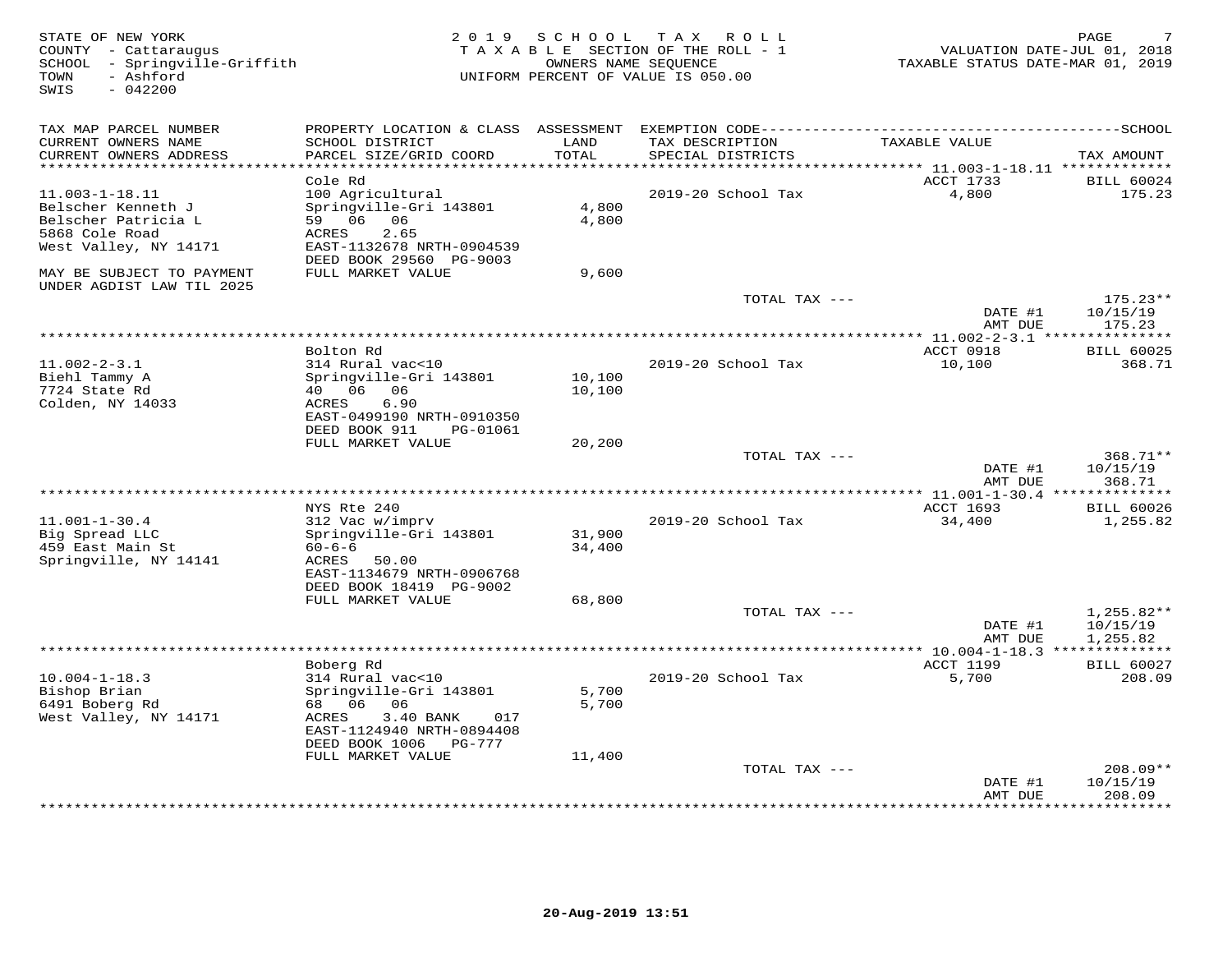| STATE OF NEW YORK<br>COUNTY - Cattaraugus<br>SCHOOL - Springville-Griffith<br>- Ashford<br>TOWN<br>$-042200$<br>SWIS | 2 0 1 9                                                                                      | SCHOOL<br>TAXABLE SECTION OF THE ROLL - 1<br>OWNERS NAME SEQUENCE<br>UNIFORM PERCENT OF VALUE IS 050.00 | T A X           | ROLL                                 |               |                               | PAGE<br>VALUATION DATE-JUL 01, 2018<br>TAXABLE STATUS DATE-MAR 01, 2019 |
|----------------------------------------------------------------------------------------------------------------------|----------------------------------------------------------------------------------------------|---------------------------------------------------------------------------------------------------------|-----------------|--------------------------------------|---------------|-------------------------------|-------------------------------------------------------------------------|
| TAX MAP PARCEL NUMBER                                                                                                | PROPERTY LOCATION & CLASS ASSESSMENT                                                         |                                                                                                         |                 |                                      |               |                               |                                                                         |
| CURRENT OWNERS NAME<br>CURRENT OWNERS ADDRESS<br>**********************                                              | SCHOOL DISTRICT<br>PARCEL SIZE/GRID COORD                                                    | LAND<br>TOTAL                                                                                           |                 | TAX DESCRIPTION<br>SPECIAL DISTRICTS | TAXABLE VALUE |                               | TAX AMOUNT                                                              |
|                                                                                                                      | 6559 Boberg Rd                                                                               |                                                                                                         |                 |                                      |               | ACCT 0067                     | <b>BILL 60028</b>                                                       |
| $10.004 - 1 - 19$                                                                                                    | 210 1 Family Res                                                                             |                                                                                                         | <b>BAS STAR</b> | 41854                                |               |                               | 15,900                                                                  |
| Bishop Brian<br>6491 Boberg Rd<br>West Valley, NY 14171                                                              | Springville-Gri 143801<br>68 06 06<br>ACRES<br>5.35 BANK<br>017<br>EAST-1124929 NRTH-0894157 | 9,800<br>71,800                                                                                         |                 | 2019-20 School Tax                   |               | 71,800                        | 2,621.15                                                                |
|                                                                                                                      | DEED BOOK 1006 PG-777                                                                        |                                                                                                         |                 |                                      |               |                               |                                                                         |
|                                                                                                                      | FULL MARKET VALUE                                                                            | 143,600                                                                                                 |                 | TOTAL TAX ---                        |               |                               | $2,050.15**$                                                            |
|                                                                                                                      |                                                                                              |                                                                                                         |                 |                                      |               | DATE #1<br>AMT DUE            | 10/15/19<br>2,050.15                                                    |
|                                                                                                                      |                                                                                              |                                                                                                         |                 |                                      |               | ACCT 0960                     |                                                                         |
| $10.004 - 1 - 77.1$                                                                                                  | 10596 Rock Springs Rd<br>270 Mfg housing                                                     |                                                                                                         |                 | 2019-20 School Tax                   |               | 77,900                        | <b>BILL 60029</b><br>2,843.84                                           |
| Bishop Christina                                                                                                     | Springville-Gri 143801                                                                       | 21,200                                                                                                  |                 |                                      |               |                               |                                                                         |
| 234 East Main Street<br>Springville, NY 14141                                                                        | 69 06 06<br>ACRES 54.20                                                                      | 77,900                                                                                                  |                 |                                      |               |                               |                                                                         |
|                                                                                                                      | EAST-1126241 NRTH-0898927                                                                    |                                                                                                         |                 |                                      |               |                               |                                                                         |
|                                                                                                                      | DEED BOOK 29452 PG-7001                                                                      |                                                                                                         |                 |                                      |               |                               |                                                                         |
|                                                                                                                      | FULL MARKET VALUE                                                                            | 155,800                                                                                                 |                 | TOTAL TAX ---                        |               |                               | 2,843.84**                                                              |
|                                                                                                                      |                                                                                              |                                                                                                         |                 |                                      |               | DATE #1<br>AMT DUE            | 10/15/19<br>2,843.84                                                    |
|                                                                                                                      |                                                                                              |                                                                                                         |                 |                                      |               |                               |                                                                         |
| $10.004 - 1 - 57$                                                                                                    | 10704 Dutch Hill Rd<br>210 1 Family Res                                                      |                                                                                                         | AGED S          | 41804                                |               | ACCT 0941                     | <b>BILL 60030</b><br>23,130                                             |
| Blakely Jean E                                                                                                       | Springville-Gri 143801                                                                       |                                                                                                         | 7,800 ENH STAR  | 41834                                |               |                               | 36,410                                                                  |
| Cavallaro Brenda                                                                                                     | 06<br>06<br>74                                                                               | 77,100                                                                                                  |                 | 2019-20 School Tax                   |               | 53,970                        | 1,970.24                                                                |
| 10704 Dutch Hill Rd<br>West Valley, NY 14171                                                                         | AUTUMN VIEW SUB LOT 13<br>3.55<br>ACRES                                                      |                                                                                                         |                 |                                      |               |                               |                                                                         |
|                                                                                                                      | EAST-1123579 NRTH-0898618<br>DEED BOOK 28572 PG-9002                                         |                                                                                                         |                 |                                      |               |                               |                                                                         |
|                                                                                                                      | FULL MARKET VALUE                                                                            | 154,200                                                                                                 |                 |                                      |               |                               |                                                                         |
|                                                                                                                      |                                                                                              |                                                                                                         |                 | TOTAL TAX ---                        |               |                               | $700.24**$                                                              |
|                                                                                                                      |                                                                                              |                                                                                                         |                 |                                      |               | DATE #1<br>AMT DUE            | 10/15/19<br>700.24                                                      |
|                                                                                                                      |                                                                                              |                                                                                                         |                 |                                      |               | ****** $10.004 - 1 - 47.3$ ** | ***********                                                             |
|                                                                                                                      | 10421 Edies Rd                                                                               |                                                                                                         |                 |                                      |               | ACCT 1361                     | <b>BILL 60031</b>                                                       |
| $10.004 - 1 - 47.3$<br>Blasz Jody M                                                                                  | 210 1 Family Res<br>Springville-Gri 143801                                                   | 6,000                                                                                                   |                 | 2019-20 School Tax                   |               | 58,900                        | 2,150.22                                                                |
| Bond Frederick W III                                                                                                 | 77 06 06                                                                                     | 58,900                                                                                                  |                 |                                      |               |                               |                                                                         |
| 10421 Edies Rd<br>Springville, NY 14141                                                                              | 1.95 BANK<br>ACRES<br>017<br>EAST-1119393 NRTH-0894157                                       |                                                                                                         |                 |                                      |               |                               |                                                                         |
|                                                                                                                      | DEED BOOK 26668 PG-8001                                                                      |                                                                                                         |                 |                                      |               |                               |                                                                         |
|                                                                                                                      | FULL MARKET VALUE                                                                            | 117,800                                                                                                 |                 | TOTAL TAX ---                        |               |                               | $2,150.22**$                                                            |
|                                                                                                                      |                                                                                              |                                                                                                         |                 |                                      |               | DATE #1                       | 10/15/19                                                                |
|                                                                                                                      |                                                                                              |                                                                                                         |                 |                                      |               | AMT DUE                       | 2,150.22<br>* * * * * * * * * *                                         |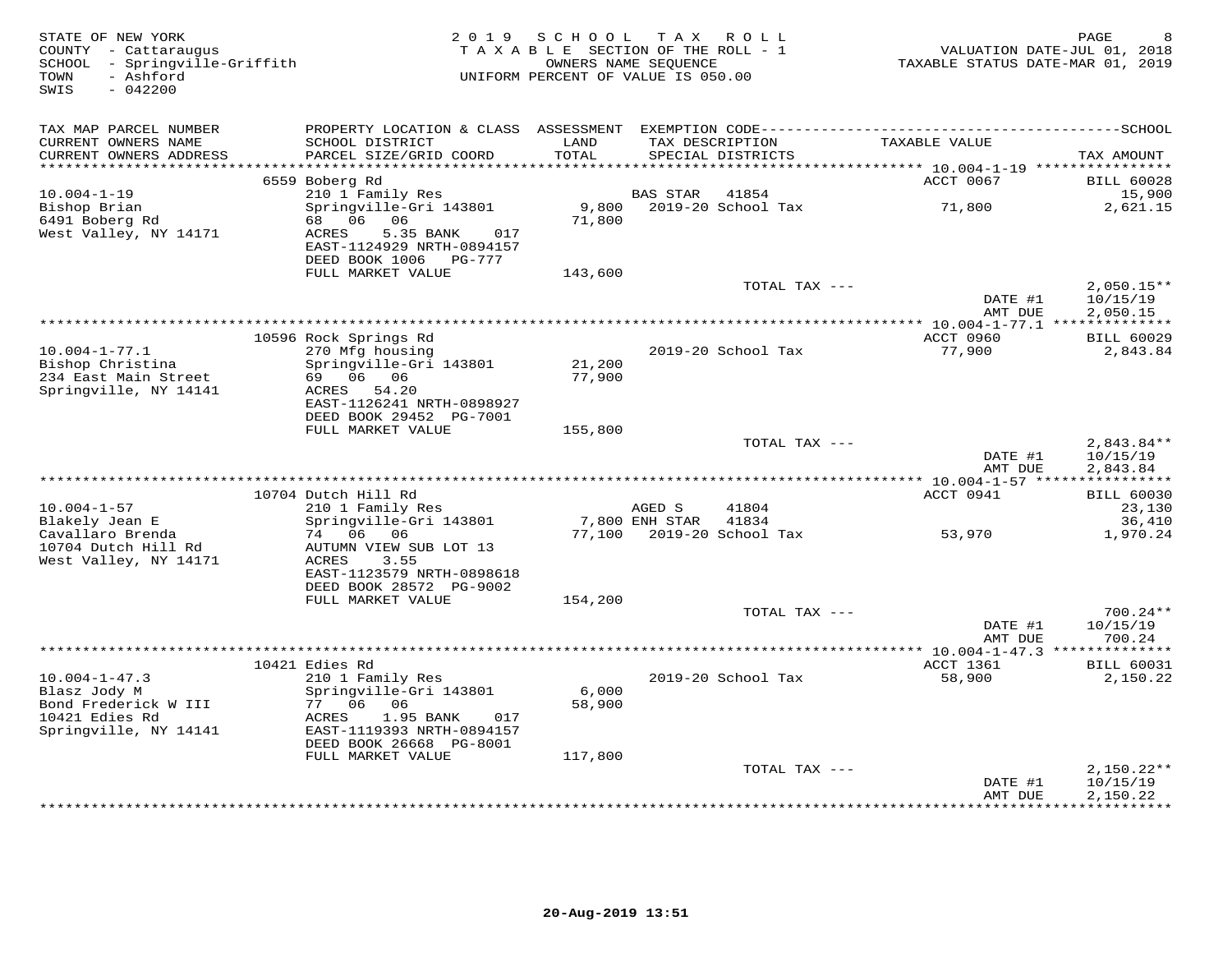| STATE OF NEW YORK<br>COUNTY - Cattaraugus<br>SCHOOL - Springville-Griffith<br>- Ashford<br>TOWN<br>SWIS<br>$-042200$ | 2019                                                                                                                                 | SCHOOL<br>TAXABLE SECTION OF THE ROLL - 1<br>OWNERS NAME SEQUENCE<br>UNIFORM PERCENT OF VALUE IS 050.00 |                 | TAX ROLL                  | VALUATION DATE-JUL 01, 2018<br>TAXABLE STATUS DATE-MAR 01, 2019 | PAGE                                 |
|----------------------------------------------------------------------------------------------------------------------|--------------------------------------------------------------------------------------------------------------------------------------|---------------------------------------------------------------------------------------------------------|-----------------|---------------------------|-----------------------------------------------------------------|--------------------------------------|
| TAX MAP PARCEL NUMBER                                                                                                |                                                                                                                                      |                                                                                                         |                 |                           |                                                                 |                                      |
| CURRENT OWNERS NAME<br>CURRENT OWNERS ADDRESS<br>***********************                                             | SCHOOL DISTRICT<br>PARCEL SIZE/GRID COORD                                                                                            | LAND<br>TOTAL                                                                                           | TAX DESCRIPTION | SPECIAL DISTRICTS         | TAXABLE VALUE                                                   | TAX AMOUNT                           |
|                                                                                                                      | 7236 Henrietta Rd                                                                                                                    |                                                                                                         |                 |                           | ACCT 1273                                                       | <b>BILL 60032</b>                    |
| $10.003 - 2 - 11.2$<br>Blesy Farms, Llc<br>7129 Henrietta Rd<br>Springville, NY 14141                                | 240 Rural res<br>Springville-Gri 143801<br>53/54<br>06 07<br>ACRES<br>33.60<br>EAST-1113778 NRTH-0902833<br>DEED BOOK 1025<br>PG-298 | 24,400<br>77,200                                                                                        |                 | 2019-20 School Tax        | 77,200                                                          | 2,818.29                             |
|                                                                                                                      | FULL MARKET VALUE                                                                                                                    | 154,400                                                                                                 |                 | TOTAL TAX ---             |                                                                 | 2,818.29**                           |
|                                                                                                                      |                                                                                                                                      |                                                                                                         |                 |                           | DATE #1<br>AMT DUE                                              | 10/15/19<br>2,818.29                 |
|                                                                                                                      |                                                                                                                                      |                                                                                                         |                 |                           |                                                                 |                                      |
| $11.003 - 1 - 23$                                                                                                    | 10921 Nys Rte 240<br>210 1 Family Res                                                                                                |                                                                                                         | AGED S          | 41804                     | ACCT 0214                                                       | <b>BILL 60033</b><br>3,495           |
| Boberg David E                                                                                                       | Springville-Gri 143801                                                                                                               |                                                                                                         | 6,100 ENH STAR  | 41834                     |                                                                 | 36,410                               |
| Boberg Diane F<br>10921 Rte 240<br>West Valley, NY 14171                                                             | 58 06 06<br>FRNT 150.00 DPTH 225.00<br>EAST-1133734 NRTH-0901476<br>DEED BOOK 6501 PG-6001                                           |                                                                                                         |                 | 69,900 2019-20 School Tax | 66,405                                                          | 2,424.20                             |
|                                                                                                                      | FULL MARKET VALUE                                                                                                                    | 139,800                                                                                                 |                 |                           |                                                                 |                                      |
|                                                                                                                      |                                                                                                                                      |                                                                                                         |                 | TOTAL TAX ---             | DATE #1<br>AMT DUE                                              | $1,154.20**$<br>10/15/19<br>1,154.20 |
|                                                                                                                      | Bolton Rd                                                                                                                            |                                                                                                         |                 |                           | <b>ACCT 1029</b>                                                | <b>BILL 60034</b>                    |
| $3.004 - 2 - 6.7$<br>Bojarski Tadeusz<br>Bojarski Leontyna                                                           | 321 Abandoned ag<br>Springville-Gri 143801<br>41 06 06                                                                               | 14,100<br>14,100                                                                                        |                 | 2019-20 School Tax        | 14,100                                                          | 514.74                               |
| 4597 Drnyton Park<br>Hamburg, NY 14075                                                                               | ACRES 13.39<br>EAST-1147622 NRTH-0910841<br>DEED BOOK 898<br>PG-00298                                                                |                                                                                                         |                 |                           |                                                                 |                                      |
|                                                                                                                      | FULL MARKET VALUE                                                                                                                    | 28,200                                                                                                  |                 |                           |                                                                 |                                      |
|                                                                                                                      |                                                                                                                                      |                                                                                                         |                 | TOTAL TAX ---             | DATE #1<br>AMT DUE                                              | 514.74**<br>10/15/19<br>514.74       |
|                                                                                                                      |                                                                                                                                      |                                                                                                         |                 |                           |                                                                 | ***********                          |
|                                                                                                                      | Bond Rd                                                                                                                              |                                                                                                         |                 |                           | ACCT 0832                                                       | <b>BILL 60035</b>                    |
| $11.001 - 1 - 5$<br>Bond Frederick W Jr<br>Bond Penny<br>6062 Bond Rd                                                | 270 Mfg housing<br>Springville-Gri 143801<br>65 06 06<br>1.35<br>ACRES                                                               | 5,400<br>21,900                                                                                         |                 | 2019-20 School Tax        | 21,900                                                          | 799.49                               |
| West Valley, NY 14171                                                                                                | EAST-0481770 NRTH-0905490<br>DEED BOOK 00870 PG-00139                                                                                |                                                                                                         |                 |                           |                                                                 |                                      |
|                                                                                                                      | FULL MARKET VALUE                                                                                                                    | 43,800                                                                                                  |                 |                           |                                                                 |                                      |
|                                                                                                                      |                                                                                                                                      |                                                                                                         |                 | TOTAL TAX ---             | DATE #1                                                         | $799.49**$<br>10/15/19               |
|                                                                                                                      |                                                                                                                                      |                                                                                                         |                 |                           | AMT DUE                                                         | 799.49<br>********                   |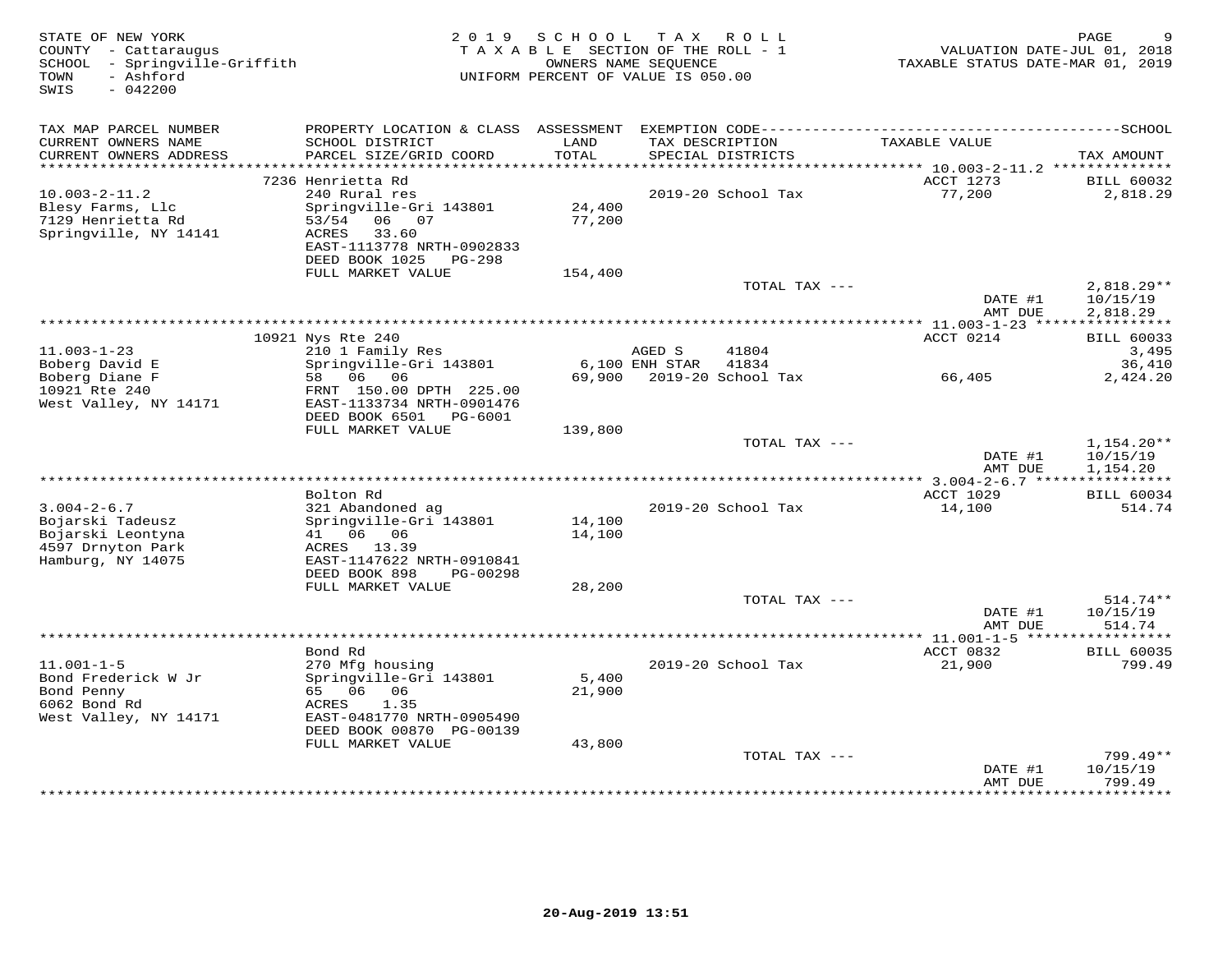| STATE OF NEW YORK<br>COUNTY - Cattaraugus<br>COUNTY - Cattaraugus<br>SCHOOL - Springville-Griffith<br>TOWN<br>- Ashford<br>SWIS<br>$-042200$ |                                                         | 2019 SCHOOL TAX ROLL<br>TAXABLE SECTION OF THE ROLL - 1<br>OWNERS NAME SEQUENCE<br>UNIFORM PERCENT OF VALUE IS 050.00 |                       |                                      | TAXABLE STATUS DATE-MAR 01, 2019 | 10<br>PAGE<br>VALUATION DATE-JUL 01, 2018 |
|----------------------------------------------------------------------------------------------------------------------------------------------|---------------------------------------------------------|-----------------------------------------------------------------------------------------------------------------------|-----------------------|--------------------------------------|----------------------------------|-------------------------------------------|
| TAX MAP PARCEL NUMBER                                                                                                                        |                                                         |                                                                                                                       |                       |                                      |                                  |                                           |
| CURRENT OWNERS NAME<br>CURRENT OWNERS ADDRESS                                                                                                | SCHOOL DISTRICT<br>PARCEL SIZE/GRID COORD               | LAND<br>TOTAL                                                                                                         |                       | TAX DESCRIPTION<br>SPECIAL DISTRICTS | TAXABLE VALUE                    | TAX AMOUNT                                |
|                                                                                                                                              |                                                         |                                                                                                                       |                       |                                      |                                  |                                           |
| $11.001 - 1 - 6$                                                                                                                             | 6089 Bond Rd                                            |                                                                                                                       | <b>BAS STAR</b> 41854 |                                      | ACCT 0125                        | <b>BILL 60036</b>                         |
| Bond Frederick W Jr                                                                                                                          | 210 1 Family Res<br>Springville-Gri 143801              |                                                                                                                       |                       | 5,600 2019-20 School Tax             | 75,300                           | 15,900<br>2,748.92                        |
| Bond Penny                                                                                                                                   | 65 06 06                                                | 75,300                                                                                                                |                       |                                      |                                  |                                           |
| 6089 Bond Rd                                                                                                                                 | 1.55<br>ACRES                                           |                                                                                                                       |                       |                                      |                                  |                                           |
| West Valley, NY 14171                                                                                                                        | EAST-0481930 NRTH-0905470                               |                                                                                                                       |                       |                                      |                                  |                                           |
|                                                                                                                                              | DEED BOOK 794<br>PG-01184                               |                                                                                                                       |                       |                                      |                                  |                                           |
|                                                                                                                                              | FULL MARKET VALUE                                       | 150,600                                                                                                               |                       |                                      |                                  |                                           |
|                                                                                                                                              |                                                         |                                                                                                                       |                       | TOTAL TAX ---                        | DATE #1                          | $2,177.92**$<br>10/15/19                  |
|                                                                                                                                              |                                                         |                                                                                                                       |                       |                                      | AMT DUE                          | 2,177.92                                  |
|                                                                                                                                              |                                                         |                                                                                                                       |                       |                                      |                                  |                                           |
|                                                                                                                                              | 6059 Bond Rd                                            |                                                                                                                       |                       |                                      | ACCT 0073                        | <b>BILL 60037</b>                         |
| $11.001 - 1 - 7$                                                                                                                             | 110 Livestock                                           |                                                                                                                       | AG DIST               | 41720                                |                                  | 13,065                                    |
| Bond Frederick W Jr                                                                                                                          | Springville-Gri 143801                                  |                                                                                                                       |                       | 61,700 2019-20 School Tax            | 94,535                           | 3,451.12                                  |
| Bond Frederick W Sr                                                                                                                          | 65 06 06                                                | 107,600                                                                                                               |                       |                                      |                                  |                                           |
| 6089 Bond Rd<br>West Valley, NY 14171                                                                                                        | LIFE USE<br>ACRES 103.90                                |                                                                                                                       |                       |                                      |                                  |                                           |
|                                                                                                                                              | EAST-0482320 NRTH-0906040                               |                                                                                                                       |                       |                                      |                                  |                                           |
|                                                                                                                                              | DEED BOOK 00870 PG-00618                                |                                                                                                                       |                       |                                      |                                  |                                           |
| MAY BE SUBJECT TO PAYMENT DEED BOOK 00870 F<br>UNDER AGDIST LAW TIL 2023 FULL MARKET VALUE                                                   |                                                         | 215,200                                                                                                               |                       |                                      |                                  |                                           |
|                                                                                                                                              |                                                         |                                                                                                                       |                       | TOTAL TAX ---                        |                                  | $3,451.12**$                              |
|                                                                                                                                              |                                                         |                                                                                                                       |                       |                                      | DATE #1                          | 10/15/19                                  |
|                                                                                                                                              |                                                         |                                                                                                                       |                       |                                      | AMT DUE                          | 3,451.12                                  |
|                                                                                                                                              | 6016 Bond Rd                                            |                                                                                                                       |                       |                                      | ACCT 0282                        | <b>BILL 60038</b>                         |
| $11.001 - 1 - 8.1$                                                                                                                           | 240 Rural res                                           |                                                                                                                       | AG DIST               | 41720                                |                                  | 32,520                                    |
| Bond Frederick W Jr                                                                                                                          | Springville-Gri 143801                                  |                                                                                                                       |                       | 76,100 2019-20 School Tax            | 91,080                           | 3,324.99                                  |
| Bond John W                                                                                                                                  | 60/65 06 06                                             | 123,600                                                                                                               |                       |                                      |                                  |                                           |
| 6089 Bond Rd                                                                                                                                 | LIFE USE                                                |                                                                                                                       |                       |                                      |                                  |                                           |
| West Valley, NY 14171                                                                                                                        | ACRES 170.80<br>EAST-0483810 NRTH-0906610               |                                                                                                                       |                       |                                      |                                  |                                           |
| MAY BE SUBJECT TO PAYMENT                                                                                                                    | DEED BOOK 991<br>PG-1145                                |                                                                                                                       |                       |                                      |                                  |                                           |
| UNDER AGDIST LAW TIL 2023                                                                                                                    | FULL MARKET VALUE                                       | 247,200                                                                                                               |                       |                                      |                                  |                                           |
|                                                                                                                                              |                                                         |                                                                                                                       |                       | TOTAL TAX ---                        |                                  | $3,324.99**$                              |
|                                                                                                                                              |                                                         |                                                                                                                       |                       |                                      | DATE #1                          | 10/15/19                                  |
|                                                                                                                                              |                                                         |                                                                                                                       |                       |                                      | AMT DUE                          | 3,324.99                                  |
|                                                                                                                                              |                                                         |                                                                                                                       |                       |                                      |                                  |                                           |
| $11.003 - 1 - 3.1$                                                                                                                           | Thomas Corners Rd<br>105 Vac farmland                   |                                                                                                                       | AG DIST               | 41720                                | ACCT 0188                        | <b>BILL 60039</b><br>5,482                |
| Bond Frederick W Jr                                                                                                                          | Springville-Gri 143801 34,700 2019-20 School Tax 29,218 |                                                                                                                       |                       |                                      |                                  | 1,066.64                                  |
| Bond Penny                                                                                                                                   | 64/65 06 06                                             | 34,700                                                                                                                |                       |                                      |                                  |                                           |
| 6089 Bond Rd                                                                                                                                 | ACRES 66.45                                             |                                                                                                                       |                       |                                      |                                  |                                           |
| West Valley, NY 14171                                                                                                                        | EAST-0481590 NRTH-0901790                               |                                                                                                                       |                       |                                      |                                  |                                           |
|                                                                                                                                              | DEED BOOK 00957 PG-00695                                |                                                                                                                       |                       |                                      |                                  |                                           |
| MAY BE SUBJECT TO PAYMENT                                                                                                                    | FULL MARKET VALUE                                       | 69,400                                                                                                                |                       |                                      |                                  |                                           |
| UNDER AGDIST LAW TIL 2023                                                                                                                    |                                                         |                                                                                                                       |                       | TOTAL TAX ---                        |                                  | $1,066.64**$                              |
|                                                                                                                                              |                                                         |                                                                                                                       |                       |                                      | DATE #1                          | 10/15/19                                  |
|                                                                                                                                              |                                                         |                                                                                                                       |                       |                                      | AMT DUE                          | 1,066.64                                  |
|                                                                                                                                              |                                                         |                                                                                                                       |                       |                                      |                                  |                                           |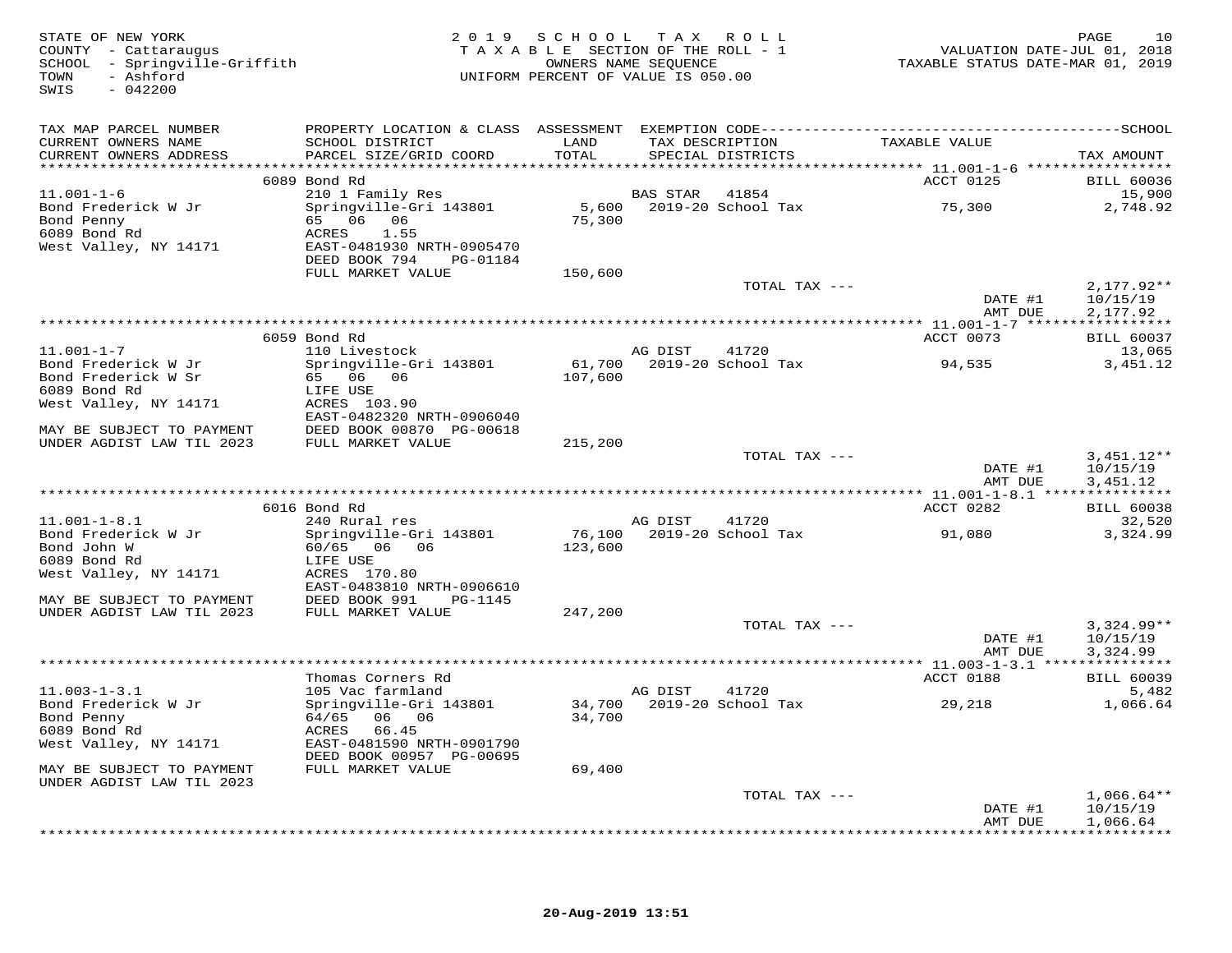| STATE OF NEW YORK<br>COUNTY - Cattaraugus<br>SCHOOL - Springville-Griffith<br>- Ashford<br>TOWN<br>SWIS<br>$-042200$ |                                                                                                                                                      | 2019 SCHOOL      | T A X<br>R O L L<br>TAXABLE SECTION OF THE ROLL - 1<br>OWNERS NAME SEQUENCE<br>UNIFORM PERCENT OF VALUE IS 050.00 | 11.02<br>VALUATION DATE-JUL 01, 2018<br>TAXABLE STATUS DATE-MAR 01, 2019 | PAGE<br>11                                      |
|----------------------------------------------------------------------------------------------------------------------|------------------------------------------------------------------------------------------------------------------------------------------------------|------------------|-------------------------------------------------------------------------------------------------------------------|--------------------------------------------------------------------------|-------------------------------------------------|
| TAX MAP PARCEL NUMBER<br>CURRENT OWNERS NAME<br>CURRENT OWNERS ADDRESS<br>***********************                    | PROPERTY LOCATION & CLASS ASSESSMENT EXEMPTION CODE-----------------------------------SCHOOL<br>SCHOOL DISTRICT<br>PARCEL SIZE/GRID COORD            | LAND<br>TOTAL    | TAX DESCRIPTION<br>SPECIAL DISTRICTS                                                                              | TAXABLE VALUE                                                            | TAX AMOUNT                                      |
| $11.003 - 1 - 4.2$<br>Bond Frederick W Jr<br>Bond Frederick W III<br>6062 Bond Rd<br>West Valley, NY 14171           | Thomas Corners Rd<br>314 Rural vac<10<br>Springville-Gri 143801<br>65 06 06<br>ACRES<br>8.26<br>EAST-1131612 NRTH-0903928<br>DEED BOOK 29794 PG-6001 | 6,600<br>6,600   | 2019-20 School Tax                                                                                                | ACCT 0193<br>6,600                                                       | <b>BILL 60040</b><br>240.94                     |
| MAY BE SUBJECT TO PAYMENT<br>UNDER AGDIST LAW TIL 2023                                                               | FULL MARKET VALUE                                                                                                                                    | 13,200           |                                                                                                                   |                                                                          |                                                 |
|                                                                                                                      |                                                                                                                                                      |                  | TOTAL TAX ---                                                                                                     | DATE #1<br>AMT DUE                                                       | $240.94**$<br>10/15/19<br>240.94                |
| *************************                                                                                            |                                                                                                                                                      |                  |                                                                                                                   |                                                                          |                                                 |
| $11.003 - 1 - 7$<br>Bond Frederick W Jr<br>Bond Bond Frederick Sr<br>6062 Bond Rd<br>West Valley, NY 14171           | Nys Rte 240<br>270 Mfg housing<br>Springville-Gri 143801<br>59 06 06<br>LIFE USE<br>ACRES 25.87<br>EAST-0485230 NRTH-0904290                         | 26,900<br>30,900 | 2019-20 School Tax                                                                                                | ACCT 0072<br>30,900                                                      | <b>BILL 60041</b><br>1,128.04                   |
|                                                                                                                      | DEED BOOK 00870 PG-00618                                                                                                                             |                  |                                                                                                                   |                                                                          |                                                 |
|                                                                                                                      | FULL MARKET VALUE                                                                                                                                    | 61,800           | TOTAL TAX ---                                                                                                     |                                                                          | $1,128.04**$                                    |
|                                                                                                                      |                                                                                                                                                      |                  |                                                                                                                   | DATE #1<br>AMT DUE                                                       | 10/15/19<br>1,128.04                            |
|                                                                                                                      |                                                                                                                                                      |                  |                                                                                                                   |                                                                          |                                                 |
| $11.003 - 1 - 3.8$<br>Bond Jr Frederick<br>6089 Bond Rd<br>West Valley, NY 14171                                     | 6129 Thomas Corners Rd<br>314 Rural vac<10<br>Springville-Gri 143801<br>65 06 06<br>FRNT 248.90 DPTH 150.00<br>EAST-0481820 NRTH-0903540             | 4,700<br>4,700   | 2019-20 School Tax                                                                                                | ACCT 1341<br>4,700                                                       | <b>BILL 60042</b><br>171.58                     |
|                                                                                                                      | DEED BOOK 10607 PG-8001<br>FULL MARKET VALUE                                                                                                         | 9,400            |                                                                                                                   |                                                                          |                                                 |
|                                                                                                                      |                                                                                                                                                      |                  | TOTAL TAX ---                                                                                                     | DATE #1<br>AMT DUE                                                       | $171.58**$<br>10/15/19<br>171.58                |
|                                                                                                                      |                                                                                                                                                      |                  |                                                                                                                   |                                                                          |                                                 |
| $11.001 - 1 - 8.2$<br>Boyd David C                                                                                   | 11455 Nys Rte 240<br>210 1 Family Res<br>Springville-Gri 143801                                                                                      |                  | VETWAR CTS 41120<br>6,800 ENH STAR 41834                                                                          | ACCT 0922                                                                | <b>BILL 60043</b><br>6,360<br>36,410            |
| Boyd Joan J<br>11455 NYS Rte 240<br>Springville, NY 14141                                                            | 60/65 06 06<br>ACRES<br>2.60<br>EAST-1132486 NRTH-0907824<br>DEED BOOK 986<br>PG-819<br>FULL MARKET VALUE                                            | 146,600          |                                                                                                                   | 66,940                                                                   | 2,443.73                                        |
|                                                                                                                      |                                                                                                                                                      |                  | TOTAL TAX ---                                                                                                     |                                                                          | $1,173.73**$                                    |
|                                                                                                                      |                                                                                                                                                      |                  |                                                                                                                   | DATE #1<br>AMT DUE                                                       | 10/15/19<br>1,173.73<br>* * * * * * * * * * * * |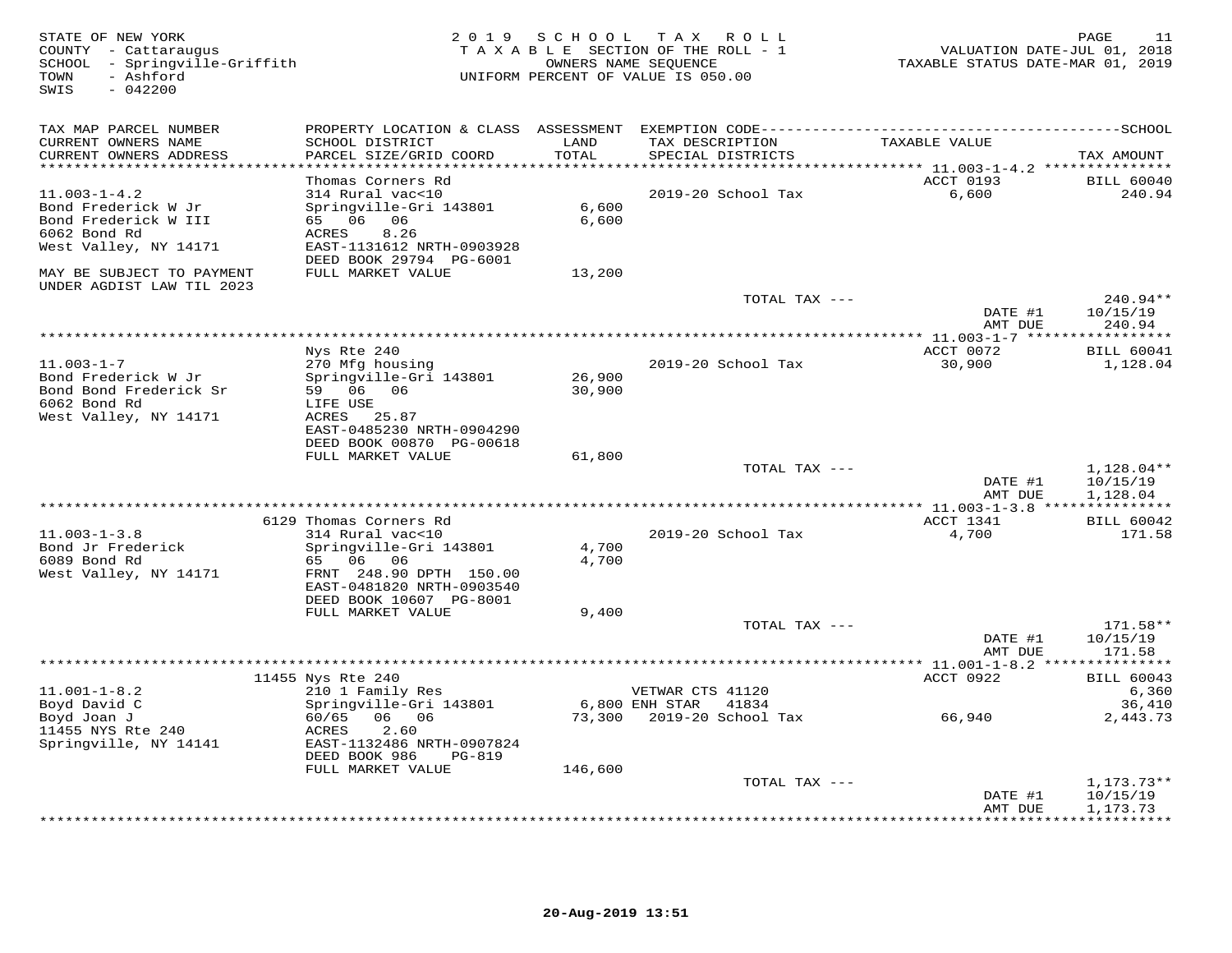| STATE OF NEW YORK<br>COUNTY - Cattaraugus<br>SCHOOL - Springville-Griffith<br>- Ashford<br>TOWN<br>SWIS<br>$-042200$  |                                                                                                                                                                                |                  | 2019 SCHOOL TAX ROLL<br>TAXABLE SECTION OF THE ROLL - 1<br>OWNERS NAME SEQUENCE<br>UNIFORM PERCENT OF VALUE IS 050.00 | VALUATION DATE-JUL 01, 2018<br>TAXABLE STATUS DATE-MAR 01, 2019 | 12<br>PAGE                           |
|-----------------------------------------------------------------------------------------------------------------------|--------------------------------------------------------------------------------------------------------------------------------------------------------------------------------|------------------|-----------------------------------------------------------------------------------------------------------------------|-----------------------------------------------------------------|--------------------------------------|
| TAX MAP PARCEL NUMBER                                                                                                 |                                                                                                                                                                                |                  |                                                                                                                       |                                                                 |                                      |
| CURRENT OWNERS NAME<br>CURRENT OWNERS ADDRESS                                                                         | SCHOOL DISTRICT<br>PARCEL SIZE/GRID COORD                                                                                                                                      | LAND<br>TOTAL    | TAX DESCRIPTION<br>SPECIAL DISTRICTS                                                                                  | TAXABLE VALUE                                                   | TAX AMOUNT                           |
| ***************                                                                                                       |                                                                                                                                                                                | ******           |                                                                                                                       | ******** 10.004-1-65 ****************                           | <b>BILL 60044</b>                    |
| $10.004 - 1 - 65$<br>Bramer Cynthia<br>10591 Rock Springs Rd<br>West Valley, NY 14171                                 | 10591 Rock Springs Rd<br>270 Mfg housing<br>Springville-Gri 143801<br>69 06 06<br>AUTUMN VIEW SUB LOT 1<br>ACRES<br>4.37<br>EAST-0476720 NRTH-0898140<br>DEED BOOK 1031 PG-177 | 8,700<br>26,400  | 2019-20 School Tax                                                                                                    | ACCT 0949<br>26,400                                             | 963.77                               |
|                                                                                                                       | FULL MARKET VALUE                                                                                                                                                              | 52,800           |                                                                                                                       |                                                                 |                                      |
|                                                                                                                       |                                                                                                                                                                                |                  | TOTAL TAX ---                                                                                                         | DATE #1                                                         | $963.77**$<br>10/15/19               |
|                                                                                                                       |                                                                                                                                                                                |                  |                                                                                                                       | AMT DUE<br>********** 11.002-2-7 ******                         | 963.77<br>***********                |
|                                                                                                                       | 11339 Bolton Rd                                                                                                                                                                |                  |                                                                                                                       | ACCT 0894                                                       | <b>BILL 60045</b>                    |
| $11.002 - 2 - 7$<br>Branco Daniel S<br>Pensa-Branco Paula M<br>1872 Stone Path Crescent<br>Mississauga, ON, L4XCanada | 240 Rural res<br>Springville-Gri 143801<br>40 06 06<br>ACRES 14.85<br>EAST-1147502 NRTH-0908547                                                                                | 19,800<br>75,000 | 2019-20 School Tax                                                                                                    | 75,000                                                          | 2,737.97                             |
| L4X1X9                                                                                                                | DEED BOOK 17454 PG-8001<br>FULL MARKET VALUE                                                                                                                                   | 150,000          |                                                                                                                       |                                                                 |                                      |
|                                                                                                                       |                                                                                                                                                                                |                  | TOTAL TAX ---                                                                                                         | DATE #1<br>AMT DUE                                              | $2,737.97**$<br>10/15/19<br>2,737.97 |
| *****************************                                                                                         |                                                                                                                                                                                |                  |                                                                                                                       |                                                                 |                                      |
| $3.004 - 2 - 4$<br>Breindel Daniel J<br>Breindel Lisa A<br>4987 Creek Rd<br>Springville, NY 14141-9515                | Bolton Rd<br>314 Rural vac<10<br>Springville-Gri 143801<br>41 06 06<br>ACRES<br>4.02<br>EAST-1148396 NRTH-0914122                                                              | 800<br>800       | 2019-20 School Tax                                                                                                    | ACCT 1242<br>800                                                | <b>BILL 60046</b><br>29.21           |
|                                                                                                                       | DEED BOOK 1014 PG-997                                                                                                                                                          |                  |                                                                                                                       |                                                                 |                                      |
|                                                                                                                       | FULL MARKET VALUE                                                                                                                                                              | 1,600            | TOTAL TAX ---                                                                                                         |                                                                 | $29.21**$                            |
|                                                                                                                       |                                                                                                                                                                                |                  |                                                                                                                       | DATE #1<br>AMT DUE                                              | 10/15/19<br>29.21                    |
|                                                                                                                       |                                                                                                                                                                                |                  |                                                                                                                       | ****************** 10.004-1-55 *****************                |                                      |
|                                                                                                                       | 10740 Edies Rd                                                                                                                                                                 |                  |                                                                                                                       | ACCT 0939                                                       | <b>BILL 60047</b>                    |
| $10.004 - 1 - 55$<br>Brooks Edward W<br>Brooks Jean M<br>10740 Edies Rd<br>Springville, NY 14141                      | 210 1 Family Res<br>Springville-Gri 143801<br>74 06 06<br>AUTUMN VIEW SUB LOT 16<br>ACRES<br>3.21<br>EAST-1123588 NRTH-0899126<br>DEED BOOK 1014 PG-633                        | 7,400<br>62,600  | 41834<br>ENH STAR<br>2019-20 School Tax                                                                               | 62,600                                                          | 36,410<br>2,285.29                   |
|                                                                                                                       | FULL MARKET VALUE                                                                                                                                                              | 125,200          | TOTAL TAX ---                                                                                                         |                                                                 |                                      |
|                                                                                                                       |                                                                                                                                                                                |                  |                                                                                                                       | DATE #1<br>AMT DUE                                              | $1,015.29**$<br>10/15/19<br>1,015.29 |
|                                                                                                                       |                                                                                                                                                                                |                  |                                                                                                                       |                                                                 | <b>+++++++++</b>                     |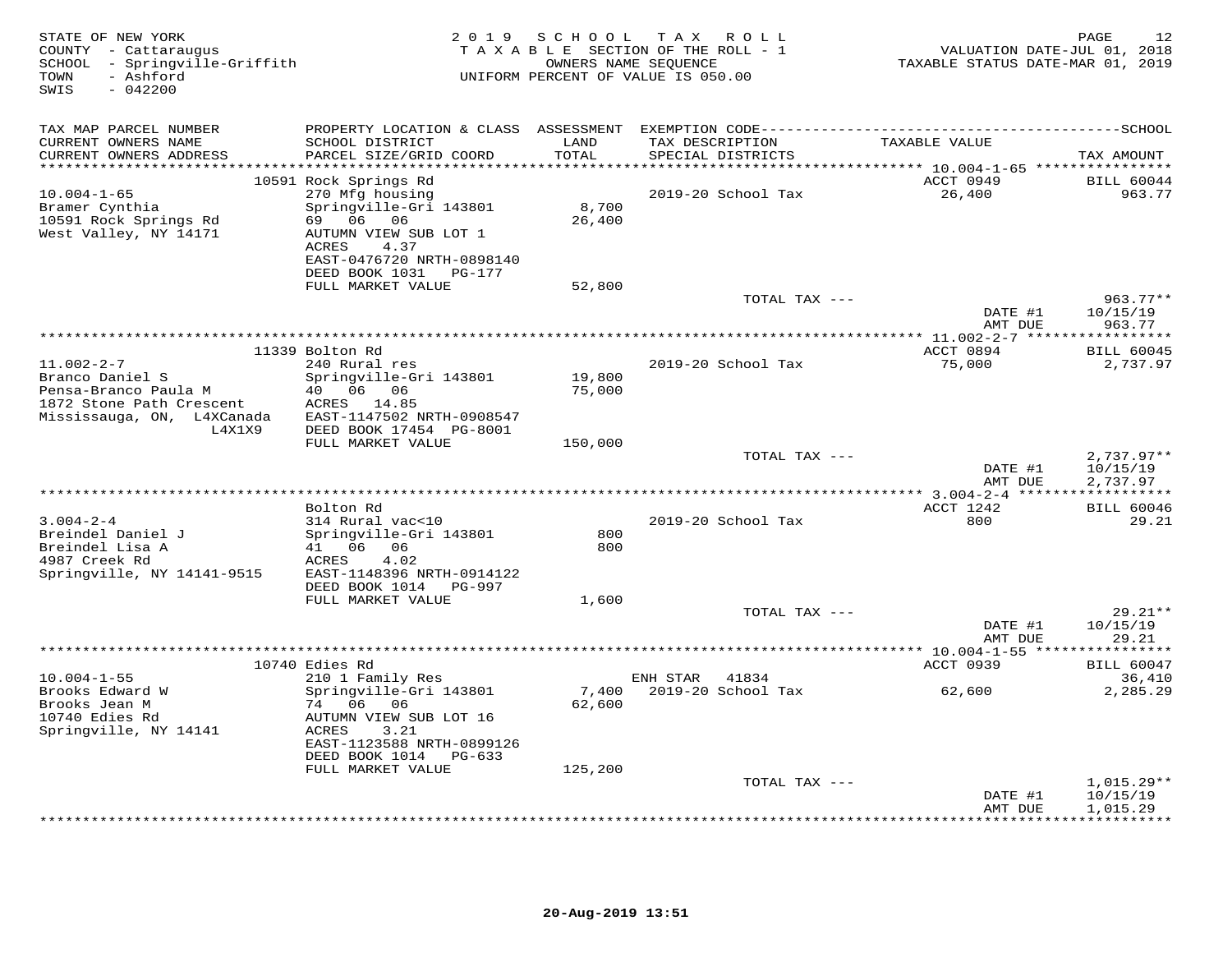| STATE OF NEW YORK<br>COUNTY - Cattaraugus<br>SCHOOL - Springville-Griffith<br>- Ashford<br>TOWN<br>$-042200$<br>SWIS | 2 0 1 9                                                                                                                                   | SCHOOL<br>TAXABLE SECTION OF THE ROLL - 1<br>OWNERS NAME SEOUENCE<br>UNIFORM PERCENT OF VALUE IS 050.00 |                 | TAX ROLL                    | VALUATION DATE-JUL 01, 2018<br>TAXABLE STATUS DATE-MAR 01, 2019 | 13<br>PAGE                           |
|----------------------------------------------------------------------------------------------------------------------|-------------------------------------------------------------------------------------------------------------------------------------------|---------------------------------------------------------------------------------------------------------|-----------------|-----------------------------|-----------------------------------------------------------------|--------------------------------------|
| TAX MAP PARCEL NUMBER<br>CURRENT OWNERS NAME<br>CURRENT OWNERS ADDRESS                                               | PROPERTY LOCATION & CLASS ASSESSMENT EXEMPTION CODE-----------------------------------SCHOOL<br>SCHOOL DISTRICT<br>PARCEL SIZE/GRID COORD | LAND<br>TOTAL                                                                                           | TAX DESCRIPTION | SPECIAL DISTRICTS           | TAXABLE VALUE                                                   | TAX AMOUNT                           |
| ***************                                                                                                      |                                                                                                                                           | ******                                                                                                  |                 |                             | ************ 11.003-1-3.6 ****************                      |                                      |
|                                                                                                                      | 6140 Emerson Rd                                                                                                                           |                                                                                                         |                 |                             | ACCT 1172                                                       | <b>BILL 60048</b>                    |
| $11.003 - 1 - 3.6$<br>Broomfield James W<br>Broomfield Rae A<br>6140 Emerson Rd                                      | 210 1 Family Res<br>Springville-Gri 143801<br>64 06 06<br>ACRES<br>1.72                                                                   | 5,800<br>94,200                                                                                         | <b>BAS STAR</b> | 41854<br>2019-20 School Tax | 94,200                                                          | 15,900<br>3,438.89                   |
| West Valley, NY 14171                                                                                                | EAST-1129842 NRTH-0901392<br>DEED BOOK 959<br>PG-161<br>FULL MARKET VALUE                                                                 | 188,400                                                                                                 |                 |                             |                                                                 |                                      |
|                                                                                                                      |                                                                                                                                           |                                                                                                         |                 | TOTAL TAX ---               |                                                                 | $2,867.89**$                         |
|                                                                                                                      |                                                                                                                                           |                                                                                                         |                 |                             | DATE #1<br>AMT DUE                                              | 10/15/19<br>2,867.89                 |
|                                                                                                                      |                                                                                                                                           |                                                                                                         |                 |                             | ** 10.003-2-15.6 **************                                 |                                      |
| $10.003 - 2 - 15.6$                                                                                                  | Henrietta Rd<br>710 Manufacture                                                                                                           |                                                                                                         |                 | 2019-20 School Tax          | ACCT 1677<br>184,100                                            | <b>BILL 60049</b><br>6,720.81        |
| Buffalo Crushed Stone Inc<br>New Enterprise Stone & Lime Co 56-6-7<br>PO Box 77                                      | Springville-Gri 143801<br>ACRES<br>4.85                                                                                                   | 6,800<br>184,100                                                                                        |                 |                             |                                                                 |                                      |
| New Enterprise, PA 16664                                                                                             | EAST-1116060 NRTH-0901471<br>DEED BOOK 15019 PG-9003<br>FULL MARKET VALUE                                                                 |                                                                                                         |                 |                             |                                                                 |                                      |
|                                                                                                                      |                                                                                                                                           | 368,200                                                                                                 |                 | TOTAL TAX ---               |                                                                 | $6,720.81**$                         |
|                                                                                                                      |                                                                                                                                           |                                                                                                         |                 |                             | DATE #1<br>AMT DUE                                              | 10/15/19<br>6,720.81                 |
|                                                                                                                      |                                                                                                                                           |                                                                                                         |                 |                             |                                                                 |                                      |
|                                                                                                                      | Bond Rd                                                                                                                                   |                                                                                                         |                 |                             | ACCT 1301                                                       | <b>BILL 60050</b>                    |
| $10.004 - 1 - 78$<br>Buffalo Pittsburgh RR<br>200 Meridian Centre Ste 300<br>Rochester, NY 14618                     | 330 Vacant comm<br>Springville-Gri 143801<br>$69/74 - 06 - 06$<br>COLVERT-SIN-FRE-BRIDGES                                                 | 10,775<br>60,775                                                                                        |                 | 2019-20 School Tax          | 60,775                                                          | 2,218.67                             |
|                                                                                                                      | ACRES<br>21.55<br>EAST-1124221 NRTH-0901280<br>DEED BOOK 00919 PG-00016                                                                   |                                                                                                         |                 |                             |                                                                 |                                      |
|                                                                                                                      | FULL MARKET VALUE                                                                                                                         | 121,550                                                                                                 |                 |                             |                                                                 |                                      |
|                                                                                                                      |                                                                                                                                           |                                                                                                         |                 | TOTAL TAX ---               | DATE #1<br>AMT DUE                                              | $2,218.67**$<br>10/15/19<br>2,218.67 |
|                                                                                                                      | 11431 Bolton Rd                                                                                                                           |                                                                                                         |                 |                             |                                                                 | ***********                          |
| $3.004 - 2 - 6.4$                                                                                                    | 240 Rural res                                                                                                                             |                                                                                                         | BAS STAR        | 41854                       | ACCT 0982                                                       | <b>BILL 60051</b><br>15,900          |
| Bunic Joseph J<br>Bunic Crystal                                                                                      | Springville-Gri 143801<br>40/41<br>06 06                                                                                                  | 16,600<br>136,200                                                                                       |                 | 2019-20 School Tax          | 136,200                                                         | 4,972.16                             |
| 11431 Bolton Rd<br>Springville, NY 14141                                                                             | ACRES<br>11.80 BANK<br>017<br>EAST-1147532 NRTH-0910483<br>DEED BOOK 00924 PG-00949                                                       |                                                                                                         |                 |                             |                                                                 |                                      |
|                                                                                                                      | FULL MARKET VALUE                                                                                                                         | 272,400                                                                                                 |                 |                             |                                                                 |                                      |
|                                                                                                                      |                                                                                                                                           |                                                                                                         |                 | TOTAL TAX ---               | DATE #1<br>AMT DUE                                              | 4,401.16**<br>10/15/19<br>4,401.16   |
|                                                                                                                      |                                                                                                                                           |                                                                                                         |                 |                             | *********                                                       | * * * * * * * * * *                  |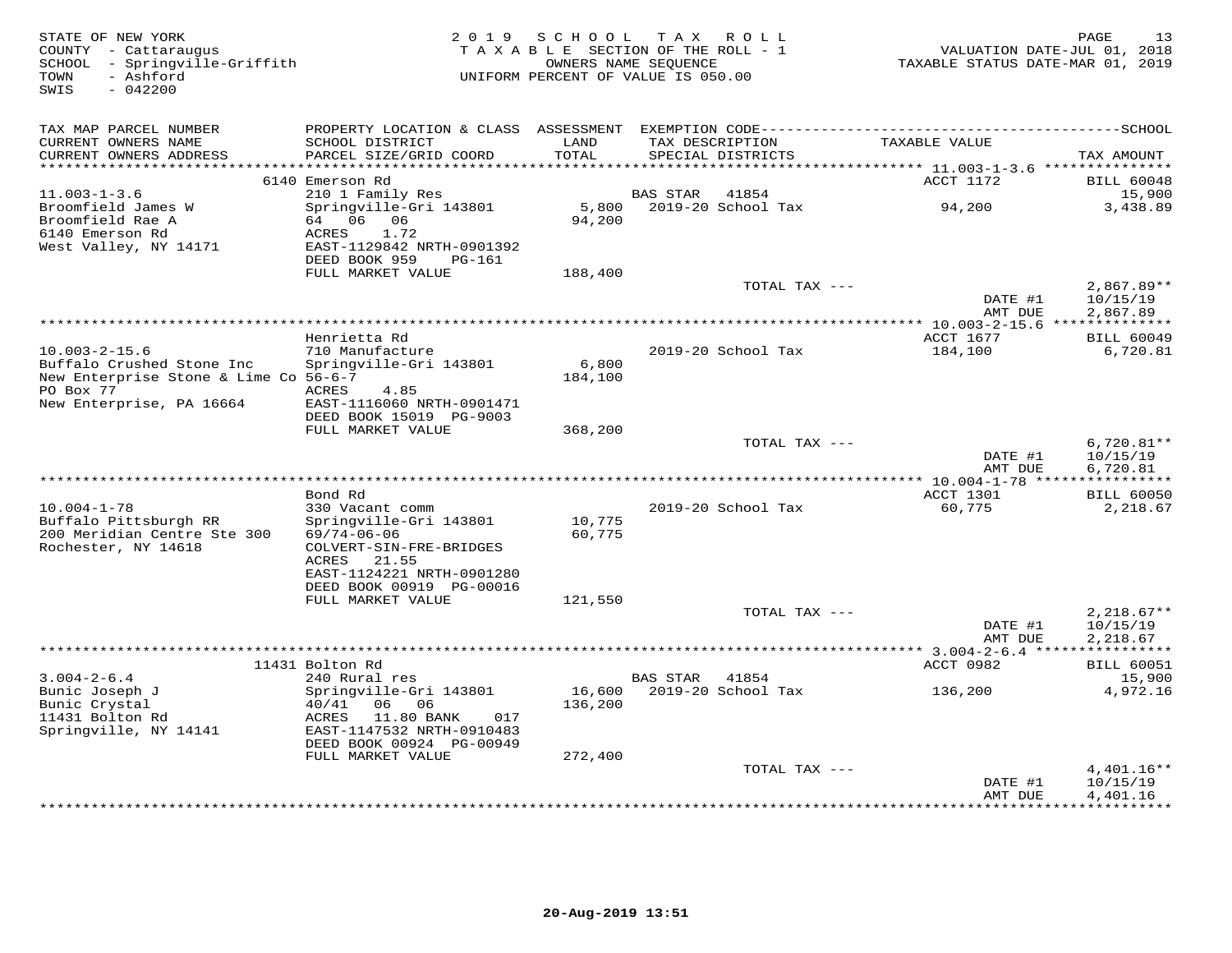| STATE OF NEW YORK<br>COUNTY - Cattaraugus<br>- Springville-Griffith<br>SCHOOL<br>- Ashford<br>TOWN<br>SWIS<br>$-042200$ |                                           | 2019 SCHOOL<br>TAXABLE SECTION OF THE ROLL - 1<br>UNIFORM PERCENT OF VALUE IS 050.00 | T A X<br>OWNERS NAME SEQUENCE | ROLL               | VALUATION DATE-JUL 01, 2018<br>TAXABLE STATUS DATE-MAR 01, 2019 | PAGE<br>14                  |
|-------------------------------------------------------------------------------------------------------------------------|-------------------------------------------|--------------------------------------------------------------------------------------|-------------------------------|--------------------|-----------------------------------------------------------------|-----------------------------|
| TAX MAP PARCEL NUMBER                                                                                                   |                                           |                                                                                      |                               |                    |                                                                 |                             |
| CURRENT OWNERS NAME<br>CURRENT OWNERS ADDRESS                                                                           | SCHOOL DISTRICT<br>PARCEL SIZE/GRID COORD | LAND<br>TOTAL                                                                        | TAX DESCRIPTION               | SPECIAL DISTRICTS  | TAXABLE VALUE                                                   | TAX AMOUNT                  |
| *************************                                                                                               |                                           |                                                                                      |                               |                    |                                                                 |                             |
| $19.001 - 2 - 34.1$                                                                                                     | Connoisarauley Rd<br>322 Rural vac>10     |                                                                                      |                               | 2019-20 School Tax | ACCT 0456<br>15,100                                             | <b>BILL 60052</b><br>551.24 |
| Burton Michael F                                                                                                        | Springville-Gri 143801                    | 15,100                                                                               |                               |                    |                                                                 |                             |
| 874 Gilbert Pl                                                                                                          | 11/12<br>06 07                            | 15,100                                                                               |                               |                    |                                                                 |                             |
| The Villages, FL 32162                                                                                                  | ACRES<br>34.55                            |                                                                                      |                               |                    |                                                                 |                             |
|                                                                                                                         | EAST-1109741 NRTH-0893640                 |                                                                                      |                               |                    |                                                                 |                             |
|                                                                                                                         | DEED BOOK 25890 PG-6001                   |                                                                                      |                               |                    |                                                                 |                             |
|                                                                                                                         | FULL MARKET VALUE                         | 30,200                                                                               |                               | TOTAL TAX ---      |                                                                 | 551.24**                    |
|                                                                                                                         |                                           |                                                                                      |                               |                    | DATE #1                                                         | 10/15/19                    |
|                                                                                                                         |                                           |                                                                                      |                               |                    | AMT DUE                                                         | 551.24                      |
|                                                                                                                         |                                           |                                                                                      |                               |                    |                                                                 |                             |
|                                                                                                                         | 6520 Boberg Rd                            |                                                                                      |                               |                    | <b>ACCT 1092</b>                                                | <b>BILL 60053</b>           |
| $10.004 - 1 - 18.2$                                                                                                     | 270 Mfg housing                           |                                                                                      | <b>BAS STAR</b>               | 41854              |                                                                 | 15,900                      |
| Butcher Keith<br>Butcher Loreen P                                                                                       | Springville-Gri 143801<br>68 06 06        | 4,500<br>36,200                                                                      |                               | 2019-20 School Tax | 36,200                                                          | 1,321.53                    |
| 6520 Boberg Rd                                                                                                          | FRNT 167.00 DPTH 194.00                   |                                                                                      |                               |                    |                                                                 |                             |
| West Valley, NY 14171                                                                                                   | EAST-1124940 NRTH-0894712                 |                                                                                      |                               |                    |                                                                 |                             |
|                                                                                                                         | DEED BOOK 00870 PG-00232                  |                                                                                      |                               |                    |                                                                 |                             |
|                                                                                                                         | FULL MARKET VALUE                         | 72,400                                                                               |                               |                    |                                                                 |                             |
|                                                                                                                         |                                           |                                                                                      |                               | TOTAL TAX ---      | DATE #1                                                         | $750.53**$<br>10/15/19      |
|                                                                                                                         |                                           |                                                                                      |                               |                    | AMT DUE                                                         | 750.53                      |
|                                                                                                                         |                                           |                                                                                      |                               |                    |                                                                 | **************              |
|                                                                                                                         | 6693 Cross Rd                             |                                                                                      |                               |                    | ACCT 1410                                                       | <b>BILL 60054</b>           |
| $19.002 - 1 - 12.2$                                                                                                     | 210 1 Family Res                          |                                                                                      | BAS STAR 41854                |                    |                                                                 | 15,900                      |
| Butticci Ann M<br>6693 Cross Rd                                                                                         | Springville-Gri 143801<br>72 06 06        | 13,600<br>48,500                                                                     |                               | 2019-20 School Tax | 48,500                                                          | 1,770.55                    |
| Springville, NY 14141                                                                                                   | ACRES<br>9.85                             |                                                                                      |                               |                    |                                                                 |                             |
|                                                                                                                         | EAST-0047238 NRTH-0089292                 |                                                                                      |                               |                    |                                                                 |                             |
|                                                                                                                         | DEED BOOK 00949 PG-00121                  |                                                                                      |                               |                    |                                                                 |                             |
|                                                                                                                         | FULL MARKET VALUE                         | 97,000                                                                               |                               |                    |                                                                 |                             |
|                                                                                                                         |                                           |                                                                                      |                               | TOTAL TAX ---      |                                                                 | $1,199.55**$                |
|                                                                                                                         |                                           |                                                                                      |                               |                    | DATE #1<br>AMT DUE                                              | 10/15/19<br>1,199.55        |
|                                                                                                                         |                                           |                                                                                      |                               |                    |                                                                 | * * * * * * * * * * *       |
|                                                                                                                         | 7081 Peters Rd                            |                                                                                      |                               |                    | ACCT 0234                                                       | <b>BILL 60055</b>           |
| $19.001 - 2 - 5$                                                                                                        | 210 1 Family Res                          |                                                                                      | ENH STAR                      | 41834              |                                                                 | 36,410                      |
| Call David A                                                                                                            | Springville-Gri 143801                    | 4,300                                                                                |                               | 2019-20 School Tax | 61,200                                                          | 2,234.18                    |
| Call Jean M<br>7081 Peters Rd                                                                                           | 25 06<br>07<br>0.65<br>ACRES              | 61,200                                                                               |                               |                    |                                                                 |                             |
| Springville, NY 14141                                                                                                   | EAST-1116181 NRTH-0896701                 |                                                                                      |                               |                    |                                                                 |                             |
|                                                                                                                         | DEED BOOK 00869 PG-00805                  |                                                                                      |                               |                    |                                                                 |                             |
|                                                                                                                         | FULL MARKET VALUE                         | 122,400                                                                              |                               |                    |                                                                 |                             |
|                                                                                                                         |                                           |                                                                                      |                               | TOTAL TAX ---      |                                                                 | $964.18**$                  |
|                                                                                                                         |                                           |                                                                                      |                               |                    | DATE #1                                                         | 10/15/19                    |
|                                                                                                                         |                                           |                                                                                      |                               |                    | AMT DUE                                                         | 964.18<br><b>+++++++++</b>  |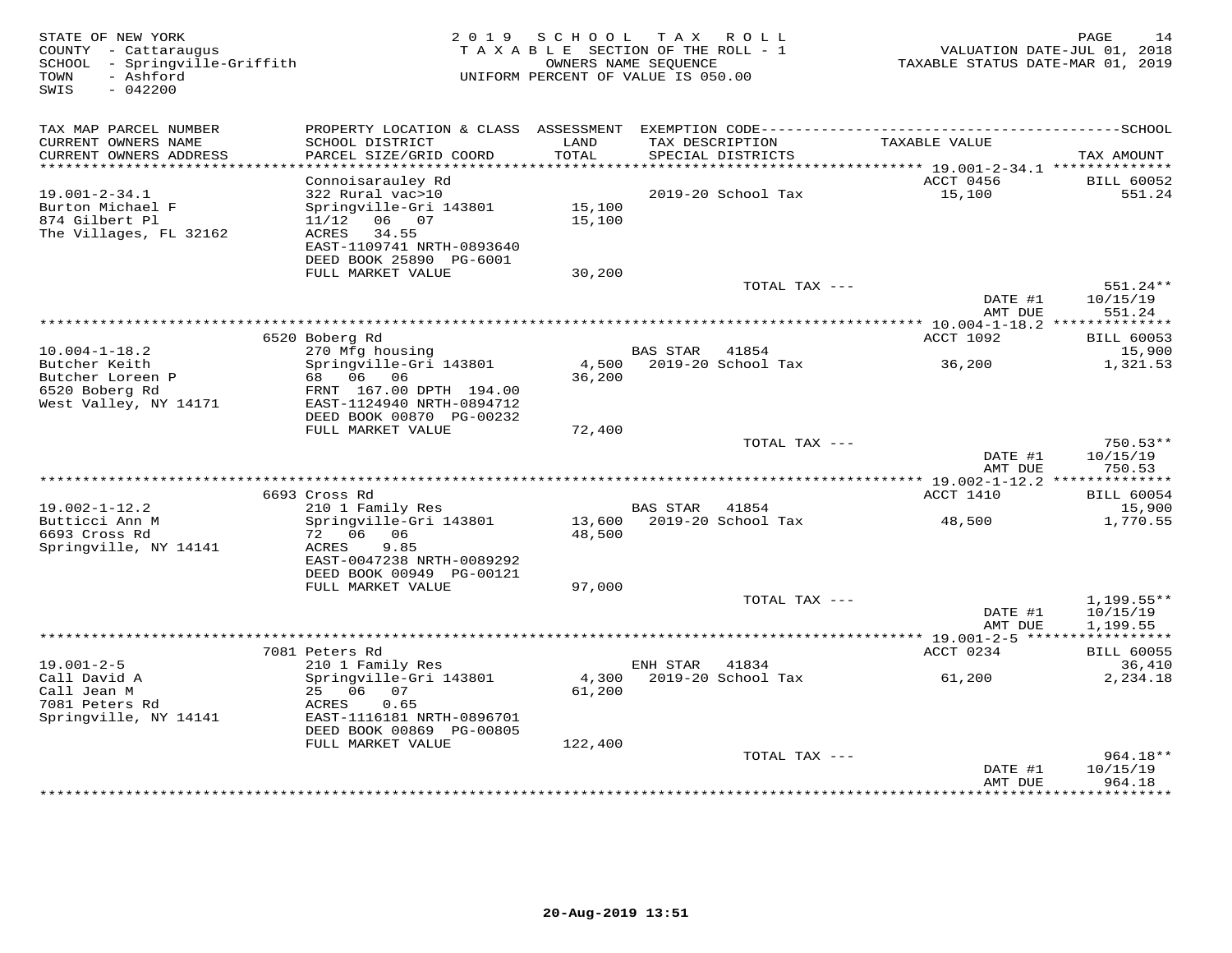| STATE OF NEW YORK<br>COUNTY - Cattaraugus<br>SCHOOL - Springville-Griffith<br>- Ashford<br>TOWN<br>SWIS<br>$-042200$ | 2 0 1 9                                                                                                                      | SCHOOL           | T A X<br>R O L L<br>TAXABLE SECTION OF THE ROLL - 1<br>OWNERS NAME SEQUENCE<br>UNIFORM PERCENT OF VALUE IS 050.00                    | VALUATION DATE-JUL 01, 2018<br>TAXABLE STATUS DATE-MAR 01, 2019 | 15<br>PAGE                           |
|----------------------------------------------------------------------------------------------------------------------|------------------------------------------------------------------------------------------------------------------------------|------------------|--------------------------------------------------------------------------------------------------------------------------------------|-----------------------------------------------------------------|--------------------------------------|
| TAX MAP PARCEL NUMBER<br>CURRENT OWNERS NAME<br>CURRENT OWNERS ADDRESS                                               | SCHOOL DISTRICT<br>PARCEL SIZE/GRID COORD                                                                                    | LAND<br>TOTAL    | PROPERTY LOCATION & CLASS ASSESSMENT EXEMPTION CODE-----------------------------------SCHOOL<br>TAX DESCRIPTION<br>SPECIAL DISTRICTS | TAXABLE VALUE                                                   | TAX AMOUNT                           |
|                                                                                                                      | 10969 Nys Rte 240                                                                                                            |                  |                                                                                                                                      | ACCT 1347                                                       | <b>BILL 60056</b>                    |
| $11.003 - 1 - 27.3$<br>Call Thomas D<br>Call Holly J<br>10969 Rte 240<br>West Valley, NY 14171-9756                  | 210 1 Family Res<br>Springville-Gri 143801<br>59 06 06<br>3.13<br>ACRES<br>EAST-1133410 NRTH-0902133                         | 7,300<br>65,400  | <b>BAS STAR</b><br>41854<br>2019-20 School Tax                                                                                       | 65,400                                                          | 15,900<br>2,387.51                   |
|                                                                                                                      | DEED BOOK 00928 PG-00617<br>FULL MARKET VALUE                                                                                | 130,800          |                                                                                                                                      |                                                                 |                                      |
|                                                                                                                      |                                                                                                                              |                  | TOTAL TAX ---                                                                                                                        |                                                                 | $1,816.51**$                         |
|                                                                                                                      |                                                                                                                              |                  |                                                                                                                                      | DATE #1<br>AMT DUE                                              | 10/15/19<br>1,816.51                 |
|                                                                                                                      |                                                                                                                              |                  |                                                                                                                                      |                                                                 |                                      |
| $19.002 - 1 - 13.2$<br>Campanella Dean<br>6761 Cross Rd<br>Springville, NY 14141                                     | Cross Rd<br>270 Mfg housing<br>Springville-Gri 143801<br>06 07<br>72/73<br>97 BOR                                            | 9,400<br>21,100  | 2019-20 School Tax                                                                                                                   | ACCT 1378<br>21,100                                             | <b>BILL 60057</b><br>770.28          |
|                                                                                                                      | ACRES<br>4.85<br>EAST-0471830 NRTH-0089394<br>DEED BOOK 16636 PG-4001<br>FULL MARKET VALUE                                   | 42,200           |                                                                                                                                      |                                                                 |                                      |
|                                                                                                                      |                                                                                                                              |                  | TOTAL TAX ---                                                                                                                        | DATE #1                                                         | $770.28**$<br>10/15/19               |
|                                                                                                                      |                                                                                                                              |                  |                                                                                                                                      | AMT DUE                                                         | 770.28                               |
|                                                                                                                      | 10666 Dutch Hill Rd                                                                                                          |                  |                                                                                                                                      | ACCT 0943                                                       | <b>BILL 60058</b>                    |
| $10.004 - 1 - 59$                                                                                                    | 210 1 Family Res                                                                                                             |                  | <b>BAS STAR</b><br>41854                                                                                                             |                                                                 | 15,900                               |
| Carrier David J<br>Carrier Katy J<br>10666 Dutch Hill Rd<br>West Valley, NY 14171-9750                               | Springville-Gri 143801<br>74 06 06<br>AUTUMN VIEW SUB LOT 11<br>ACRES<br>3.73<br>EAST-1123519 NRTH-0898081                   | 8,000<br>115,000 | 2019-20 School Tax                                                                                                                   | 115,000                                                         | 4,198.22                             |
|                                                                                                                      | DEED BOOK 899<br>PG-00367<br>FULL MARKET VALUE                                                                               | 230,000          |                                                                                                                                      |                                                                 |                                      |
|                                                                                                                      |                                                                                                                              |                  | TOTAL TAX ---                                                                                                                        | DATE #1<br>AMT DUE                                              | $3.627.22**$<br>10/15/19<br>3,627.22 |
|                                                                                                                      | 11437 Watson Rd                                                                                                              |                  |                                                                                                                                      | ACCT 0060                                                       | <b>BILL 60059</b>                    |
| $11.001 - 1 - 11.1$<br>Christ Paul M<br>Christ Anne E<br>9 Fir Top Dr<br>Orchard Park, NY 14127                      | 300 Vacant Land<br>Springville-Gri 143801<br>60 06 06<br>ACRES 13.96<br>EAST-1135748 NRTH-0909078<br>DEED BOOK 25546 PG-6001 | 18,600<br>18,600 | 2019-20 School Tax                                                                                                                   | 18,600                                                          | 679.02                               |
|                                                                                                                      | FULL MARKET VALUE                                                                                                            | 37,200           |                                                                                                                                      |                                                                 |                                      |
|                                                                                                                      |                                                                                                                              |                  | TOTAL TAX ---                                                                                                                        | DATE #1<br>AMT DUE                                              | $679.02**$<br>10/15/19<br>679.02     |
|                                                                                                                      |                                                                                                                              |                  |                                                                                                                                      |                                                                 | .                                    |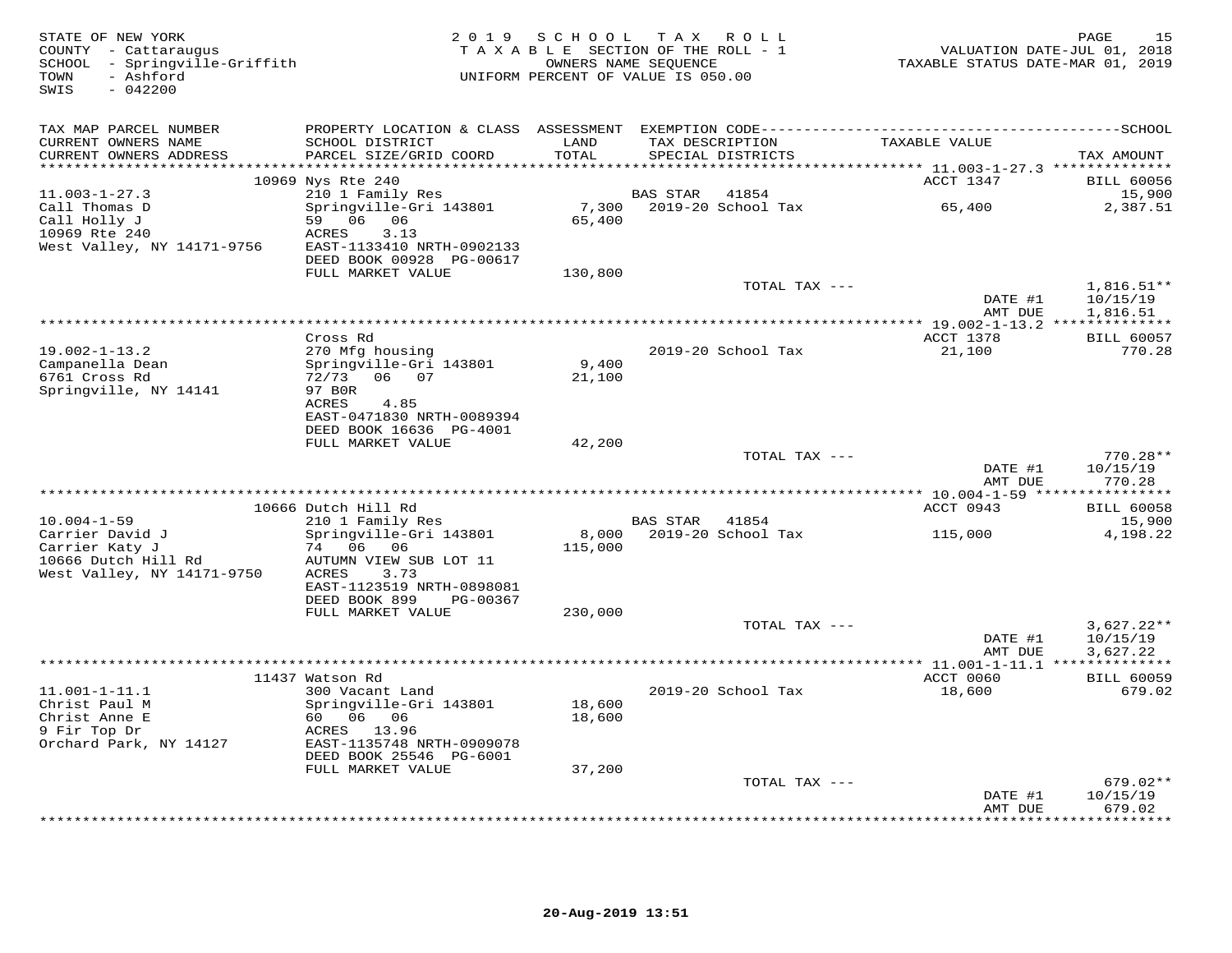| STATE OF NEW YORK<br>COUNTY - Cattaraugus<br>SCHOOL - Springville-Griffith<br>TOWN<br>- Ashford |                                                        | 2019 SCHOOL<br>TAXABLE SECTION OF THE ROLL - 1<br>OWNERS NAME SEQUENCE<br>UNIFORM PERCENT OF VALUE IS 050.00 |          | TAX ROLL                             | TAXABLE STATUS DATE-MAR 01, 2019                         | PAGE<br>16<br>VALUATION DATE-JUL 01, 2018 |
|-------------------------------------------------------------------------------------------------|--------------------------------------------------------|--------------------------------------------------------------------------------------------------------------|----------|--------------------------------------|----------------------------------------------------------|-------------------------------------------|
| SWIS<br>$-042200$                                                                               |                                                        |                                                                                                              |          |                                      |                                                          |                                           |
| TAX MAP PARCEL NUMBER                                                                           |                                                        |                                                                                                              |          |                                      |                                                          |                                           |
| CURRENT OWNERS NAME<br>CURRENT OWNERS ADDRESS                                                   | SCHOOL DISTRICT<br>PARCEL SIZE/GRID COORD              | LAND<br>TOTAL                                                                                                |          | TAX DESCRIPTION<br>SPECIAL DISTRICTS | TAXABLE VALUE                                            | TAX AMOUNT                                |
| ************************                                                                        | 10535 Dutch Hill Rd                                    |                                                                                                              |          |                                      | ACCT 1147                                                | <b>BILL 60060</b>                         |
| $10.004 - 1 - 27.2$                                                                             | 210 1 Family Res                                       |                                                                                                              | BAS STAR | 41854                                |                                                          | 15,900                                    |
| Cobo Daniel D                                                                                   | Springville-Gri 143801                                 | 4,700                                                                                                        |          | 2019-20 School Tax                   | 54,100                                                   | 1,974.99                                  |
| 10535 Dutch Hill Rd                                                                             | 73 06 06                                               | 54,100                                                                                                       |          |                                      |                                                          |                                           |
| West Valley, NY 14171                                                                           | ACRES<br>0.87                                          |                                                                                                              |          |                                      |                                                          |                                           |
|                                                                                                 | EAST-1123067 NRTH-0896097<br>DEED BOOK 846<br>PG-00601 |                                                                                                              |          |                                      |                                                          |                                           |
|                                                                                                 | FULL MARKET VALUE                                      | 108,200                                                                                                      |          |                                      |                                                          |                                           |
|                                                                                                 |                                                        |                                                                                                              |          | TOTAL TAX ---                        |                                                          | $1,403.99**$                              |
|                                                                                                 |                                                        |                                                                                                              |          |                                      | DATE #1                                                  | 10/15/19                                  |
|                                                                                                 |                                                        |                                                                                                              |          |                                      | AMT DUE<br>************** 10.004-1-25 *****************  | 1,403.99                                  |
|                                                                                                 | 10423 Dutch Hill Rd                                    |                                                                                                              |          |                                      | ACCT 0107                                                | <b>BILL 60061</b>                         |
| $10.004 - 1 - 25$                                                                               | 210 1 Family Res                                       |                                                                                                              | ENH STAR | 41834                                |                                                          | 36,410                                    |
| Cobo David                                                                                      | Springville-Gri 143801                                 | 6,300                                                                                                        |          | 2019-20 School Tax                   | 62,400                                                   | 2,277.99                                  |
| 10423 Dutch Hill Rd                                                                             | 73 – 06<br>$-06$                                       | 62,400                                                                                                       |          |                                      |                                                          |                                           |
| West Valley, NY 14171                                                                           | FRNT 181.00 DPTH 189.00<br>EAST-1123422 NRTH-0894698   |                                                                                                              |          |                                      |                                                          |                                           |
|                                                                                                 | DEED BOOK 700<br>PG-00807                              |                                                                                                              |          |                                      |                                                          |                                           |
|                                                                                                 | FULL MARKET VALUE                                      | 124,800                                                                                                      |          |                                      |                                                          |                                           |
|                                                                                                 |                                                        |                                                                                                              |          | TOTAL TAX ---                        |                                                          | $1,007.99**$                              |
|                                                                                                 |                                                        |                                                                                                              |          |                                      | DATE #1                                                  | 10/15/19                                  |
|                                                                                                 |                                                        |                                                                                                              |          |                                      | AMT DUE                                                  | 1,007.99                                  |
|                                                                                                 | Dutch Hill Rd                                          |                                                                                                              |          |                                      | ACCT 0108                                                | <b>BILL 60062</b>                         |
| $10.004 - 1 - 27.1$                                                                             | 105 Vac farmland                                       |                                                                                                              | AG DIST  | 41720                                |                                                          | 37,466                                    |
| Cobo David                                                                                      | Springville-Gri 143801                                 |                                                                                                              |          | 71,700 2019-20 School Tax            | 79,434                                                   | 2,899.84                                  |
| 10423 Dutch Hill Rd                                                                             | 73/74 06 06                                            | 116,900                                                                                                      |          |                                      |                                                          |                                           |
| West Valley, NY 14171                                                                           | ACRES 143.05<br>EAST-1122537 NRTH-0895989              |                                                                                                              |          |                                      |                                                          |                                           |
| MAY BE SUBJECT TO PAYMENT                                                                       | DEED BOOK 809<br>PG-00431                              |                                                                                                              |          |                                      |                                                          |                                           |
| UNDER AGDIST LAW TIL 2023                                                                       | FULL MARKET VALUE                                      | 233,800                                                                                                      |          |                                      |                                                          |                                           |
|                                                                                                 |                                                        |                                                                                                              |          | TOTAL TAX ---                        |                                                          | $2,899.84**$                              |
|                                                                                                 |                                                        |                                                                                                              |          |                                      | DATE #1                                                  | 10/15/19                                  |
|                                                                                                 |                                                        |                                                                                                              |          |                                      | AMT DUE<br>*************** 10.004-1-4.1 **************** | 2,899.84                                  |
|                                                                                                 | Edies Rd                                               |                                                                                                              |          |                                      | ACCT 0236                                                | <b>BILL 60063</b>                         |
| $10.004 - 1 - 4.1$                                                                              | 105 Vac farmland                                       |                                                                                                              |          | 2019-20 School Tax                   | 30,600                                                   | 1,117.09                                  |
| Cobo David G                                                                                    | Springville-Gri 143801                                 | 30,600                                                                                                       |          |                                      |                                                          |                                           |
| 10423 Dutch Hill Rd                                                                             | 74 06 06                                               | 30,600                                                                                                       |          |                                      |                                                          |                                           |
| West Valley, NY 14171                                                                           | ACRES 47.95<br>EAST-1122145 NRTH-0901558               |                                                                                                              |          |                                      |                                                          |                                           |
|                                                                                                 | DEED BOOK 882<br>PG-00663                              |                                                                                                              |          |                                      |                                                          |                                           |
|                                                                                                 | FULL MARKET VALUE                                      | 61,200                                                                                                       |          |                                      |                                                          |                                           |
|                                                                                                 |                                                        |                                                                                                              |          | TOTAL TAX ---                        |                                                          | $1,117.09**$                              |
|                                                                                                 |                                                        |                                                                                                              |          |                                      | DATE #1                                                  | 10/15/19                                  |
|                                                                                                 |                                                        |                                                                                                              |          |                                      | AMT DUE                                                  | 1,117.09<br><b>++++++++++</b>             |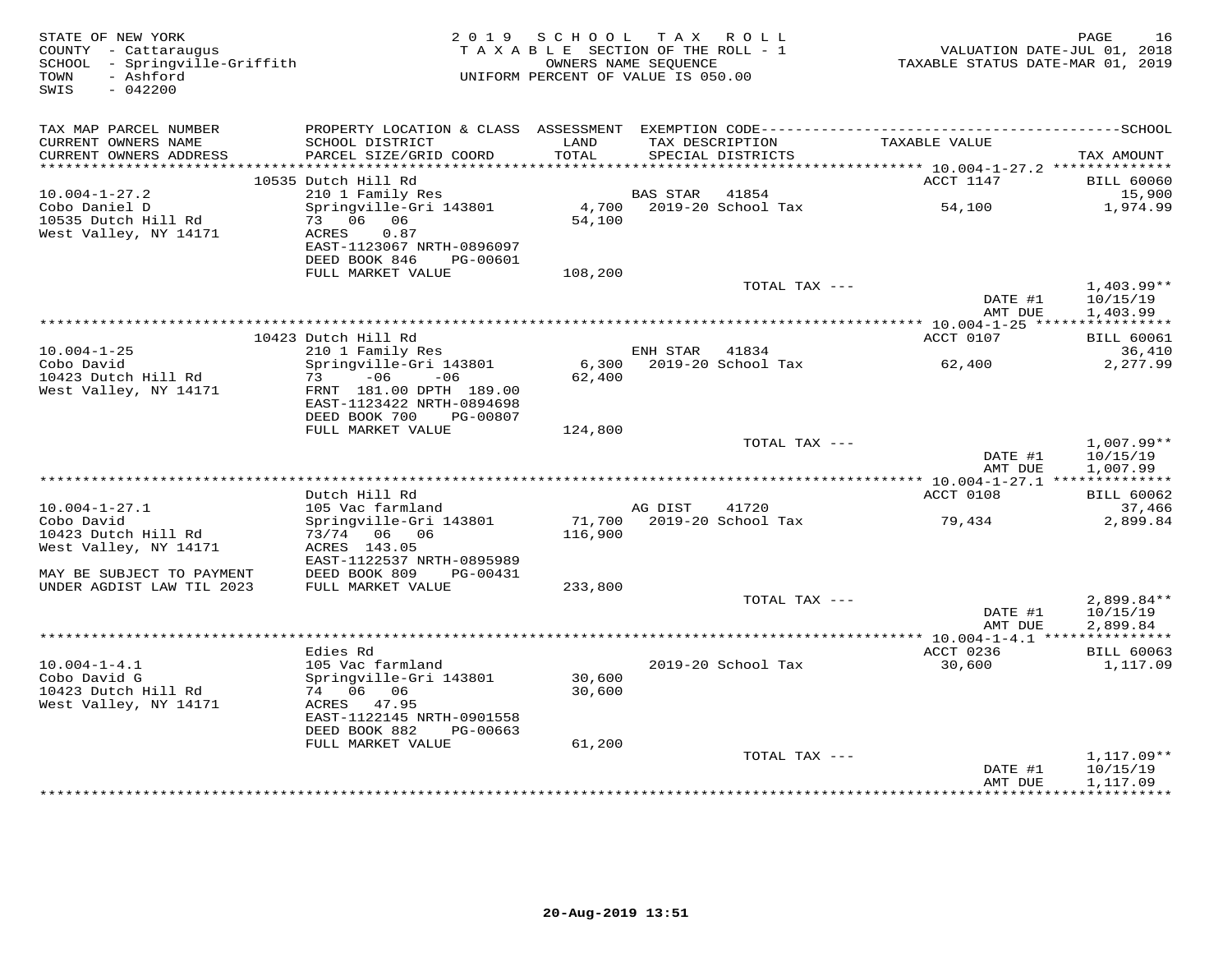| STATE OF NEW YORK<br>COUNTY - Cattaraugus<br>SCHOOL - Springville-Griffith<br>- Ashford<br>TOWN<br>$-042200$<br>SWIS | 2 0 1 9                                              | SCHOOL           | T A X<br>R O L L<br>TAXABLE SECTION OF THE ROLL - 1<br>OWNERS NAME SEQUENCE<br>UNIFORM PERCENT OF VALUE IS 050.00 | VALUATION DATE-JUL 01, 2018<br>TAXABLE STATUS DATE-MAR 01, 2019 | PAGE<br>17             |
|----------------------------------------------------------------------------------------------------------------------|------------------------------------------------------|------------------|-------------------------------------------------------------------------------------------------------------------|-----------------------------------------------------------------|------------------------|
| TAX MAP PARCEL NUMBER                                                                                                |                                                      |                  |                                                                                                                   |                                                                 |                        |
| CURRENT OWNERS NAME<br>CURRENT OWNERS ADDRESS                                                                        | SCHOOL DISTRICT<br>PARCEL SIZE/GRID COORD            | LAND<br>TOTAL    | TAX DESCRIPTION<br>SPECIAL DISTRICTS                                                                              | TAXABLE VALUE                                                   | TAX AMOUNT             |
|                                                                                                                      | Dutch Hill Rd                                        |                  |                                                                                                                   | ACCT 0110                                                       | <b>BILL 60064</b>      |
| $10.004 - 1 - 26$                                                                                                    | 210 1 Family Res                                     |                  | 2019-20 School Tax                                                                                                | 38,500                                                          | 1,405.49               |
| Cobo David G                                                                                                         | Springville-Gri 143801                               | 5,700            |                                                                                                                   |                                                                 |                        |
| 10423 Dutch Hill Rd                                                                                                  | 73 06<br>06                                          | 38,500           |                                                                                                                   |                                                                 |                        |
| West Valley, NY 14171                                                                                                | FRNT 123.00 DPTH 197.00<br>EAST-1123435 NRTH-0894841 |                  |                                                                                                                   |                                                                 |                        |
|                                                                                                                      | DEED BOOK 00414 PG-00423                             |                  |                                                                                                                   |                                                                 |                        |
|                                                                                                                      | FULL MARKET VALUE                                    | 77,000           |                                                                                                                   |                                                                 |                        |
|                                                                                                                      |                                                      |                  | TOTAL TAX ---                                                                                                     |                                                                 | $1,405.49**$           |
|                                                                                                                      |                                                      |                  |                                                                                                                   | DATE #1                                                         | 10/15/19               |
|                                                                                                                      |                                                      |                  |                                                                                                                   | AMT DUE                                                         | 1,405.49               |
|                                                                                                                      | 10921 Bond Rd                                        |                  |                                                                                                                   | ACCT 0930                                                       | <b>BILL 60065</b>      |
| $11.003 - 1 - 28.1$                                                                                                  | 210 1 Family Res                                     |                  | ENH STAR<br>41834                                                                                                 |                                                                 | 36,410                 |
| Codd Jeffrey L                                                                                                       | Springville-Gri 143801                               | 9,500            | 2019-20 School Tax                                                                                                | 53,700                                                          | 1,960.39               |
| Codd Martha J<br>10921 Bond Rd                                                                                       | 64 06<br>06<br>ACRES<br>5.09                         | 53,700           |                                                                                                                   |                                                                 |                        |
| West Valley, NY 14171                                                                                                | EAST-1128922 NRTH-0901075                            |                  |                                                                                                                   |                                                                 |                        |
|                                                                                                                      | DEED BOOK 770<br>PG-00551                            |                  |                                                                                                                   |                                                                 |                        |
|                                                                                                                      | FULL MARKET VALUE                                    | 107,400          |                                                                                                                   |                                                                 |                        |
|                                                                                                                      |                                                      |                  | TOTAL TAX ---                                                                                                     | DATE #1                                                         | $690.39**$<br>10/15/19 |
|                                                                                                                      |                                                      |                  |                                                                                                                   | AMT DUE                                                         | 690.39                 |
|                                                                                                                      |                                                      |                  | ***************************                                                                                       | * 19.001-2-35 *****************                                 |                        |
|                                                                                                                      | Connoisarauley Rd                                    |                  |                                                                                                                   | ACCT 0175                                                       | <b>BILL 60066</b>      |
| $19.001 - 2 - 35$                                                                                                    | 322 Rural vac>10                                     |                  | 2019-20 School Tax                                                                                                | 12,900                                                          | 470.93                 |
| Connoisarauley Creek<br>Farms, Inc                                                                                   | Springville-Gri 143801<br>27<br>06<br>07             | 12,900<br>12,900 |                                                                                                                   |                                                                 |                        |
| 218 N Van Dyke Rd                                                                                                    | ACRES 32.43                                          |                  |                                                                                                                   |                                                                 |                        |
| Hopewell, NJ 08525                                                                                                   | EAST-1108834 NRTH-0895622                            |                  |                                                                                                                   |                                                                 |                        |
|                                                                                                                      | DEED BOOK 888<br>PG-00832                            |                  |                                                                                                                   |                                                                 |                        |
|                                                                                                                      | FULL MARKET VALUE                                    | 25,800           | TOTAL TAX ---                                                                                                     |                                                                 | 470.93**               |
|                                                                                                                      |                                                      |                  |                                                                                                                   | DATE #1                                                         | 10/15/19               |
|                                                                                                                      |                                                      |                  |                                                                                                                   | AMT DUE                                                         | 470.93                 |
|                                                                                                                      |                                                      |                  |                                                                                                                   | ************ 11.003-1-31 ****                                   | *********              |
|                                                                                                                      | 6189 Emerson Rd                                      |                  |                                                                                                                   | ACCT 1104                                                       | <b>BILL 60067</b>      |
| $11.003 - 1 - 31$<br>Conrad Thomas E                                                                                 | 210 1 Family Res<br>Springville-Gri 143801           | 6,800            | 2019-20 School Tax                                                                                                | 58,400                                                          | 2,131.97               |
| 1585 Chensy Rd                                                                                                       | 64 06<br>- 06                                        | 58,400           |                                                                                                                   |                                                                 |                        |
| Freedom, NY 14065                                                                                                    | ACRES<br>2.60                                        |                  |                                                                                                                   |                                                                 |                        |
|                                                                                                                      | EAST-1128992 NRTH-0901481                            |                  |                                                                                                                   |                                                                 |                        |
|                                                                                                                      | DEED BOOK 816<br>PG-00008                            |                  |                                                                                                                   |                                                                 |                        |
|                                                                                                                      | FULL MARKET VALUE                                    | 116,800          | TOTAL TAX ---                                                                                                     |                                                                 | $2,131.97**$           |
|                                                                                                                      |                                                      |                  |                                                                                                                   | DATE #1                                                         | 10/15/19               |
|                                                                                                                      |                                                      |                  |                                                                                                                   | AMT DUE                                                         | 2,131.97               |
|                                                                                                                      |                                                      |                  |                                                                                                                   |                                                                 |                        |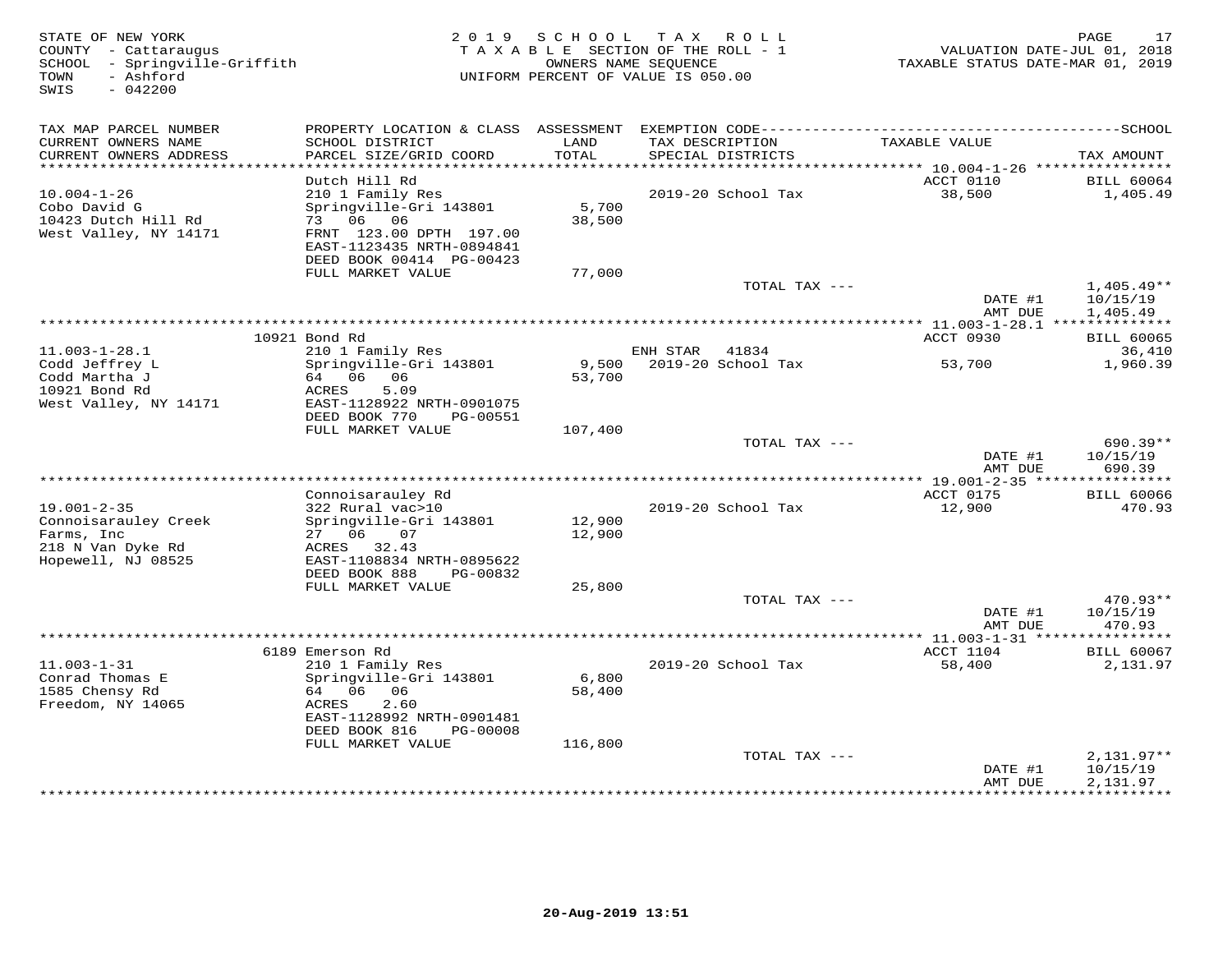| TAX MAP PARCEL NUMBER<br>CURRENT OWNERS NAME<br>SCHOOL DISTRICT<br>LAND                                                                                                                  | TAXABLE VALUE<br>TAX DESCRIPTION                                                                        |
|------------------------------------------------------------------------------------------------------------------------------------------------------------------------------------------|---------------------------------------------------------------------------------------------------------|
| CURRENT OWNERS ADDRESS<br>PARCEL SIZE/GRID COORD<br>TOTAL<br>***********************                                                                                                     | SPECIAL DISTRICTS<br>TAX AMOUNT                                                                         |
| 7020 Henrietta Rd                                                                                                                                                                        | ACCT 0022<br><b>BILL 60068</b>                                                                          |
| 710 Manufacture<br>$10.003 - 2 - 16.1$<br>Cottage Industires Realty LLC Springville-Gri 143801                                                                                           | 330,000<br>2019-20 School Tax<br>12,047.07<br>27,400                                                    |
| 6763 Schwartz Rd<br>53<br>06 07<br>West Valley, NY 14171<br>ACRES<br>3.10<br>EAST-1116724 NRTH-0900919                                                                                   | 330,000                                                                                                 |
| DEED BOOK 1014 PG-1080<br>FULL MARKET VALUE                                                                                                                                              | 660,000                                                                                                 |
|                                                                                                                                                                                          | 12,047.07**<br>TOTAL TAX ---<br>DATE #1<br>10/15/19<br>AMT DUE<br>12,047.07                             |
|                                                                                                                                                                                          |                                                                                                         |
| 7024 Henrietta Rd                                                                                                                                                                        | ACCT 1302<br><b>BILL 60069</b>                                                                          |
| $10.003 - 2 - 15.3$<br>330 Vacant comm<br>Cottage Industries Realty LLC Springville-Gri 143801<br>6763 Schwartz Rd<br>53 06 07                                                           | 2019-20 School Tax<br>4,200<br>153.33<br>4,200<br>4,200                                                 |
| West Valley, NY 14171<br>ACRES 10.95<br>EAST-1116226 NRTH-0901014<br>DEED BOOK 1014<br>PG-1080                                                                                           |                                                                                                         |
| FULL MARKET VALUE                                                                                                                                                                        | 8,400                                                                                                   |
|                                                                                                                                                                                          | TOTAL TAX ---<br>153.33**<br>DATE #1<br>10/15/19<br>AMT DUE<br>153.33                                   |
| Henrietta Rd                                                                                                                                                                             | ACCT 1386<br><b>BILL 60070</b>                                                                          |
| $10.003 - 2 - 16.2$<br>710 Manufacture<br>Cottage Industries Realty LLC<br>Springville-Gri 143801                                                                                        | 2019-20 School Tax<br>294,000<br>10,732.85<br>7,000                                                     |
| 6763 Schwartz Rd<br>53 06<br>07<br>West Valley, NY 14171<br>ACRES<br>2.25<br>EAST-1116369 NRTH-0900720                                                                                   | 294,000                                                                                                 |
| DEED BOOK 1014<br>PG-1080<br>FULL MARKET VALUE                                                                                                                                           | 588,000                                                                                                 |
|                                                                                                                                                                                          | TOTAL TAX ---<br>$10,732.85**$<br>DATE #1<br>10/15/19                                                   |
|                                                                                                                                                                                          | AMT DUE<br>10,732.85<br>*********** 11.001-1-10.1 **************                                        |
| 11487 Beech Tree Rd                                                                                                                                                                      | ACCT 0284<br><b>BILL 60071</b>                                                                          |
| $11.001 - 1 - 10.1$<br>240 Rural res                                                                                                                                                     | <b>BAS STAR</b><br>41854<br>15,900                                                                      |
| Coughenour John E Jr<br>Springville-Gri 143801<br>Coughenour Cathy<br>60/65<br>06<br>06<br>11487 Beech Tree Road<br>ACRES<br>28.75<br>Springville, NY 14141<br>EAST-1134101 NRTH-0908029 | 23,500<br>2019-20 School Tax<br>159,200<br>5,811.80<br>159,200                                          |
| DEED BOOK 22202 PG-5002                                                                                                                                                                  |                                                                                                         |
| FULL MARKET VALUE                                                                                                                                                                        | 318,400                                                                                                 |
|                                                                                                                                                                                          | TOTAL TAX ---<br>$5,240.80**$<br>DATE #1<br>10/15/19<br>5,240.80<br>AMT DUE<br>**********<br>********** |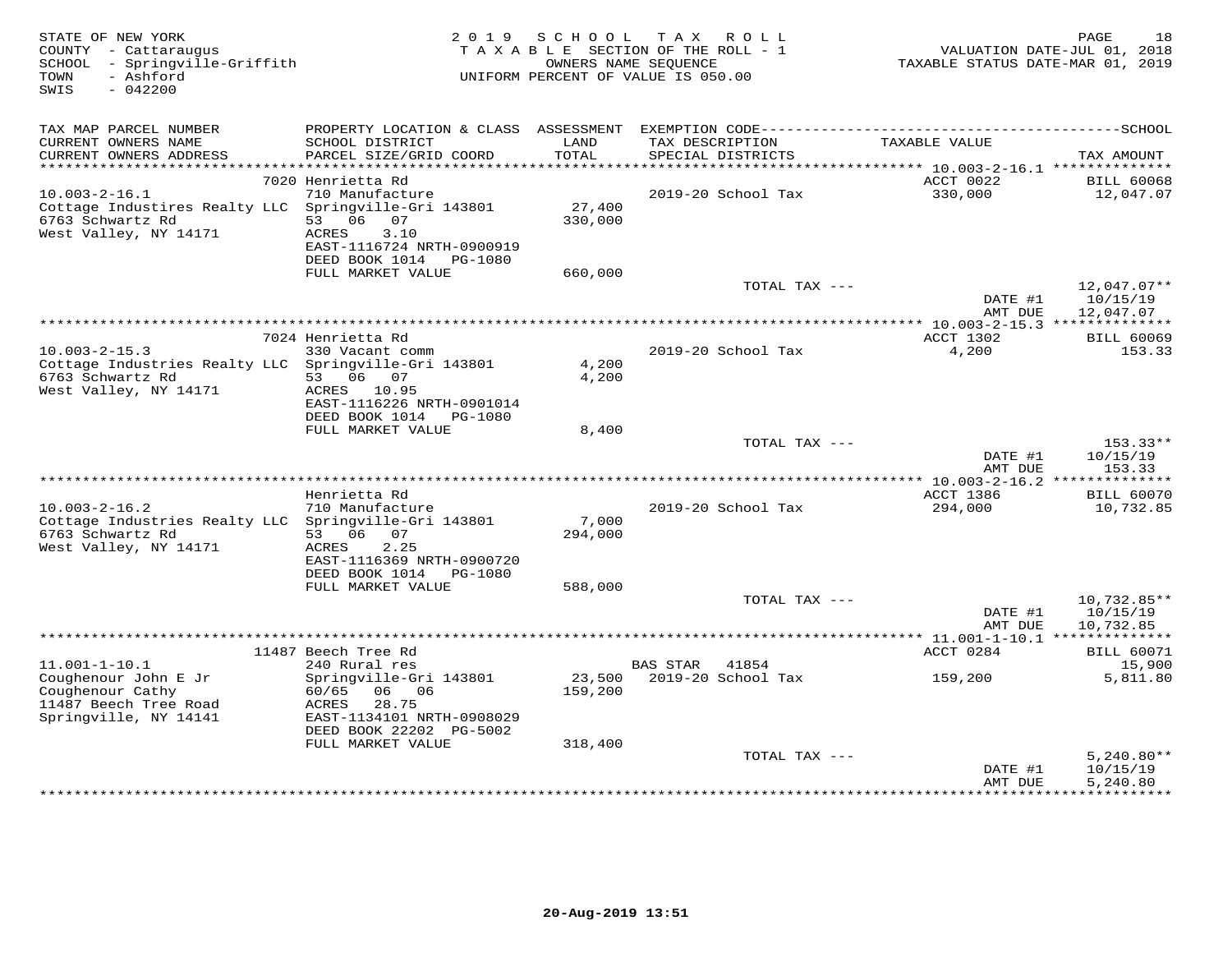| STATE OF NEW YORK<br>COUNTY - Cattaraugus<br>SCHOOL - Springville-Griffith<br>- Ashford |                                                                                                                          | 2019 SCHOOL<br>TAXABLE SECTION OF THE ROLL - 1 | T A X<br>OWNERS NAME SEQUENCE | R O L L                              | TAXABLE STATUS DATE-MAR 01, 2019        | PAGE<br>19<br>VALUATION DATE-JUL 01, 2018 |
|-----------------------------------------------------------------------------------------|--------------------------------------------------------------------------------------------------------------------------|------------------------------------------------|-------------------------------|--------------------------------------|-----------------------------------------|-------------------------------------------|
| TOWN<br>SWIS<br>$-042200$                                                               |                                                                                                                          | UNIFORM PERCENT OF VALUE IS 050.00             |                               |                                      |                                         |                                           |
| TAX MAP PARCEL NUMBER                                                                   |                                                                                                                          |                                                |                               |                                      |                                         |                                           |
| CURRENT OWNERS NAME<br>CURRENT OWNERS ADDRESS<br>***********************                | SCHOOL DISTRICT<br>PARCEL SIZE/GRID COORD                                                                                | LAND<br>TOTAL                                  |                               | TAX DESCRIPTION<br>SPECIAL DISTRICTS | TAXABLE VALUE                           | TAX AMOUNT                                |
|                                                                                         | 11509 Bolton Rd                                                                                                          |                                                |                               |                                      | ACCT 1005                               | <b>BILL 60072</b>                         |
| $3.004 - 2 - 6.6$                                                                       | 210 1 Family Res                                                                                                         |                                                | <b>BAS STAR</b>               | 41854                                |                                         | 15,900                                    |
| Courneen Donald<br>Courneen Deborah<br>11509 Bolton Rd<br>Springville, NY 14141         | Springville-Gri 143801<br>$-06$<br>41<br>$-06$<br>ACRES<br>1.40<br>EAST-1148261 NRTH-0911490<br>DEED BOOK 00957 PG-00581 | 5,400<br>50,400                                |                               | 2019-20 School Tax                   | 50,400                                  | 1,839.92                                  |
|                                                                                         | FULL MARKET VALUE                                                                                                        | 100,800                                        |                               |                                      |                                         |                                           |
|                                                                                         |                                                                                                                          |                                                |                               | TOTAL TAX ---                        | DATE #1<br>AMT DUE                      | 1,268.92**<br>10/15/19<br>1,268.92        |
|                                                                                         |                                                                                                                          |                                                |                               |                                      | *********** 10.004-1-58 ****            | ***********                               |
|                                                                                         | 10676 Dutch Hill Rd                                                                                                      |                                                |                               |                                      | ACCT 0942                               | <b>BILL 60073</b>                         |
| $10.004 - 1 - 58$                                                                       | 210 1 Family Res                                                                                                         |                                                | VETCOM CTS 41130              |                                      |                                         | 10,600                                    |
| Crandall Barbara<br>Crandall Gordon                                                     | Springville-Gri 143801<br>74 06 06                                                                                       |                                                | 7,900 ENH STAR 41834          | 80,100 2019-20 School Tax            | 69,500                                  | 36,410<br>2,537.19                        |
| 10676 Dutch Hill Rd<br>West Valley, NY 14171                                            | 3.66<br>ACRES<br>EAST-1123531 NRTH-0898348<br>DEED BOOK 12624 PG-7001                                                    |                                                |                               |                                      |                                         |                                           |
|                                                                                         | FULL MARKET VALUE                                                                                                        | 160,200                                        |                               |                                      |                                         |                                           |
|                                                                                         |                                                                                                                          |                                                |                               | TOTAL TAX ---                        | DATE #1<br>AMT DUE                      | $1,267.19**$<br>10/15/19<br>1,267.19      |
|                                                                                         |                                                                                                                          |                                                |                               |                                      |                                         |                                           |
| $19.002 - 1 - 12.1$                                                                     | Cross Rd<br>322 Rural vac>10                                                                                             |                                                |                               | 2019-20 School Tax                   | ACCT 0087<br>19,000                     | <b>BILL 60074</b><br>693.62               |
| Cruz Fundador Jr                                                                        | Springville-Gri 143801                                                                                                   | 19,000                                         |                               |                                      |                                         |                                           |
| Butticci Ann M                                                                          | 72 06 06                                                                                                                 | 19,000                                         |                               |                                      |                                         |                                           |
| 6693 Cross Rd<br>Springville, NY 14141                                                  | ACRES 32.50<br>EAST-1121338 NRTH-0892347                                                                                 |                                                |                               |                                      |                                         |                                           |
|                                                                                         | DEED BOOK 8607<br>PG-9002                                                                                                |                                                |                               |                                      |                                         |                                           |
|                                                                                         | FULL MARKET VALUE                                                                                                        | 38,000                                         |                               |                                      |                                         |                                           |
|                                                                                         |                                                                                                                          |                                                |                               | TOTAL TAX ---                        | DATE #1                                 | 693.62**<br>10/15/19                      |
|                                                                                         |                                                                                                                          |                                                |                               |                                      | AMT DUE                                 | 693.62                                    |
|                                                                                         |                                                                                                                          |                                                |                               |                                      | ********** 11.003-1-3.9 *************** |                                           |
|                                                                                         | 6115 Thomas Corners Rd                                                                                                   |                                                |                               |                                      | ACCT 1342                               | <b>BILL 60075</b>                         |
| $11.003 - 1 - 3.9$<br>Cummings Pamela G                                                 | 210 1 Family Res<br>Springville-Gri 143801                                                                               | 5,100                                          | <b>BAS STAR</b>               | 41854<br>2019-20 School Tax          | 60,700                                  | 15,900<br>2,215.93                        |
| 6115 Thomas Corners Rd<br>West Valley, NY 14171                                         | 65 06 06<br>ACRES<br>1.15<br>EAST-1130479 NRTH-0903593                                                                   | 60,700                                         |                               |                                      |                                         |                                           |
|                                                                                         | DEED BOOK 958<br>PG-1099                                                                                                 |                                                |                               |                                      |                                         |                                           |
|                                                                                         | FULL MARKET VALUE                                                                                                        | 121,400                                        |                               |                                      |                                         |                                           |
|                                                                                         |                                                                                                                          |                                                |                               | TOTAL TAX ---                        | DATE #1<br>AMT DUE                      | $1,644.93**$<br>10/15/19<br>1,644.93      |
|                                                                                         |                                                                                                                          |                                                |                               |                                      | **********                              | <b>**********</b>                         |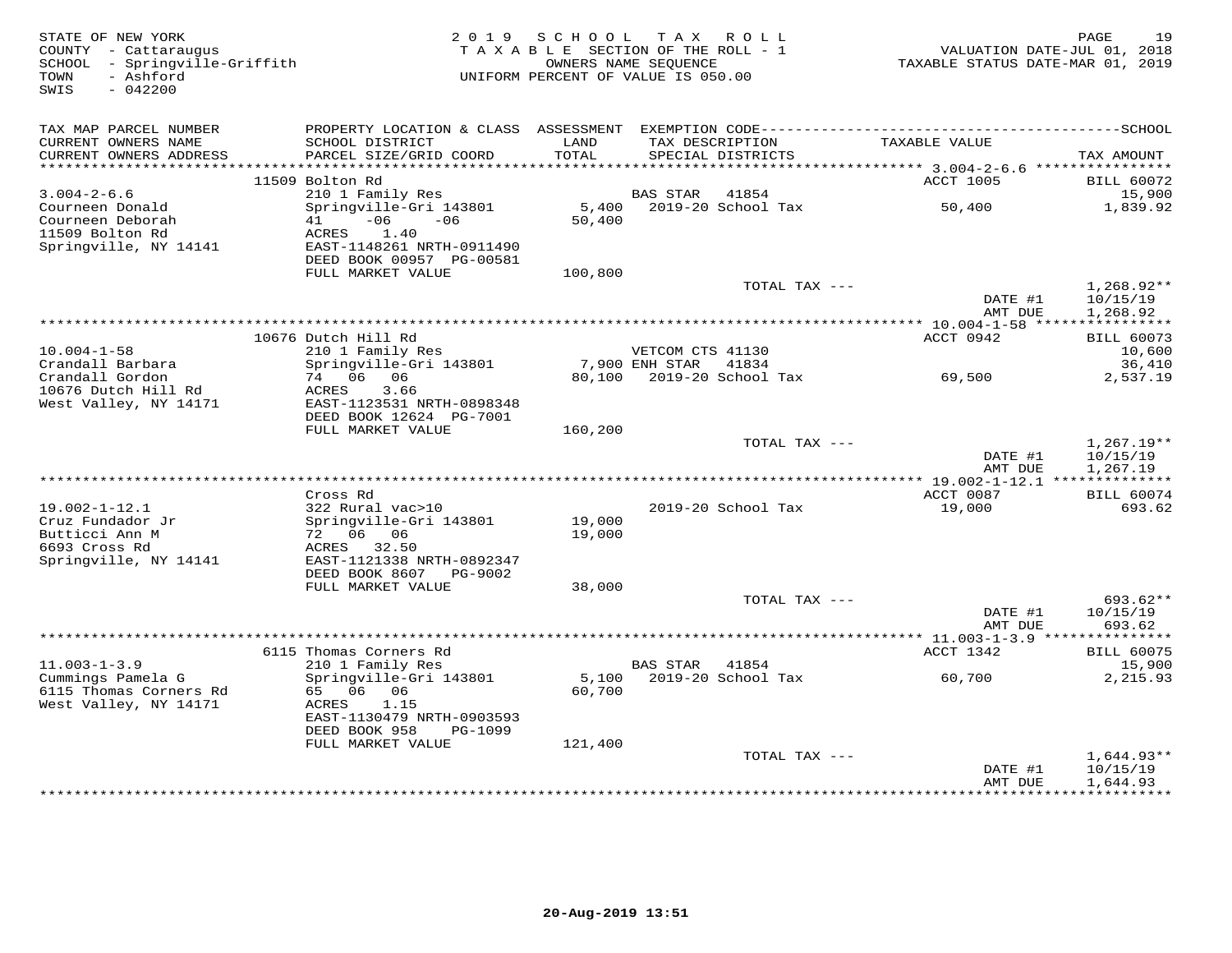| STATE OF NEW YORK<br>COUNTY - Cattaraugus<br>SCHOOL - Springville-Griffith<br>TOWN<br>- Ashford<br>$-042200$<br>SWIS | 2 0 1 9                                                | S C H O O L | T A X<br>ROLL<br>TAXABLE SECTION OF THE ROLL - 1<br>OWNERS NAME SEQUENCE<br>UNIFORM PERCENT OF VALUE IS 050.00 | VALUATION DATE-JUL 01, 2018<br>TAXABLE STATUS DATE-MAR 01, 2019                              | PAGE<br>20                  |
|----------------------------------------------------------------------------------------------------------------------|--------------------------------------------------------|-------------|----------------------------------------------------------------------------------------------------------------|----------------------------------------------------------------------------------------------|-----------------------------|
| TAX MAP PARCEL NUMBER                                                                                                |                                                        |             |                                                                                                                | PROPERTY LOCATION & CLASS ASSESSMENT EXEMPTION CODE-----------------------------------SCHOOL |                             |
| CURRENT OWNERS NAME                                                                                                  | SCHOOL DISTRICT                                        | LAND        | TAX DESCRIPTION                                                                                                | TAXABLE VALUE                                                                                |                             |
| CURRENT OWNERS ADDRESS                                                                                               | PARCEL SIZE/GRID COORD                                 | TOTAL       | SPECIAL DISTRICTS                                                                                              |                                                                                              | TAX AMOUNT                  |
|                                                                                                                      | 10710 Dutch Hill Rd                                    |             |                                                                                                                | ACCT 0940                                                                                    | <b>BILL 60076</b>           |
| $10.004 - 1 - 56$                                                                                                    | 210 1 Family Res                                       |             | ENH STAR<br>41834                                                                                              |                                                                                              | 36,410                      |
| Cycon Patricia A                                                                                                     | Springville-Gri 143801                                 | 8,000       | 2019-20 School Tax                                                                                             | 53,000                                                                                       | 1,934.83                    |
| PO Box 54<br>West Valley, NY 14171                                                                                   | 74 06 06<br>AUTUMN VIEW SUB LOT 14                     | 53,000      |                                                                                                                |                                                                                              |                             |
|                                                                                                                      | ACRES<br>3.71                                          |             |                                                                                                                |                                                                                              |                             |
|                                                                                                                      | EAST-1123606 NRTH-0898874                              |             |                                                                                                                |                                                                                              |                             |
|                                                                                                                      | DEED BOOK 895<br>PG-01133                              |             |                                                                                                                |                                                                                              |                             |
|                                                                                                                      | FULL MARKET VALUE                                      | 106,000     | TOTAL TAX ---                                                                                                  |                                                                                              | 664.83**                    |
|                                                                                                                      |                                                        |             |                                                                                                                | DATE #1                                                                                      | 10/15/19                    |
|                                                                                                                      |                                                        |             |                                                                                                                | AMT DUE                                                                                      | 664.83                      |
|                                                                                                                      | 5902 Cole Rd                                           |             |                                                                                                                | ACCT 0703                                                                                    | <b>BILL 60077</b>           |
| $11.003 - 1 - 10$                                                                                                    | 210 1 Family Res                                       |             | VETCOM CTS 41130                                                                                               |                                                                                              | 10,600                      |
| DeLisle Andrea                                                                                                       | Springville-Gri 143801                                 |             | 5,300 VETDIS CTS 41140                                                                                         |                                                                                              | 20,000                      |
| 5902 Cole Rd                                                                                                         | 59 06<br>06                                            |             | 50,000 BAS STAR<br>41854                                                                                       |                                                                                              | 15,900                      |
| West Valley, NY 14171                                                                                                | 1.27 BANK<br>032<br>ACRES<br>EAST-0486300 NRTH-0904360 |             | 2019-20 School Tax                                                                                             | 19,400                                                                                       | 708.22                      |
|                                                                                                                      | DEED BOOK 16211 PG-3002                                |             |                                                                                                                |                                                                                              |                             |
|                                                                                                                      | FULL MARKET VALUE                                      | 100,000     |                                                                                                                |                                                                                              |                             |
|                                                                                                                      |                                                        |             | TOTAL TAX ---                                                                                                  | DATE #1                                                                                      | 137.22**<br>10/15/19        |
|                                                                                                                      |                                                        |             |                                                                                                                | AMT DUE                                                                                      | 137.22                      |
|                                                                                                                      |                                                        |             |                                                                                                                |                                                                                              |                             |
|                                                                                                                      | Autumn View Trl                                        |             |                                                                                                                | ACCT 0957                                                                                    | <b>BILL 60078</b>           |
| $10.004 - 1 - 74$<br>Denzien Gerald C                                                                                | 314 Rural vac<10<br>Springville-Gri 143801             | 2,000       | 2019-20 School Tax                                                                                             | 2,000                                                                                        | 73.01                       |
| Piniewski Jerry                                                                                                      | 74 06<br>06                                            | 2,000       |                                                                                                                |                                                                                              |                             |
| 10689 Autumn View Trl                                                                                                | AUTUMN VIEW SUB LOT A                                  |             |                                                                                                                |                                                                                              |                             |
| West Valley, NY 14171                                                                                                | NRF<br>ACRES<br>1.81                                   |             |                                                                                                                |                                                                                              |                             |
|                                                                                                                      | EAST-1123995 NRTH-0899151                              |             |                                                                                                                |                                                                                              |                             |
|                                                                                                                      | DEED BOOK 989<br><b>PG-909</b>                         |             |                                                                                                                |                                                                                              |                             |
|                                                                                                                      | FULL MARKET VALUE                                      | 4,000       |                                                                                                                |                                                                                              |                             |
|                                                                                                                      |                                                        |             | TOTAL TAX ---                                                                                                  | DATE #1                                                                                      | $73.01**$<br>10/15/19       |
|                                                                                                                      |                                                        |             |                                                                                                                | AMT DUE                                                                                      | 73.01                       |
|                                                                                                                      |                                                        |             |                                                                                                                | ********** 10.004-1-72 *****                                                                 | * * * * * * * * *           |
| $10.004 - 1 - 72$                                                                                                    | 10689 Autumn View Trl<br>210 1 Family Res              |             | 41834<br>ENH STAR                                                                                              | ACCT 0956                                                                                    | <b>BILL 60079</b><br>36,410 |
| Denzien Sharon L                                                                                                     | Springville-Gri 143801                                 |             | 7,900 2019-20 School Tax                                                                                       | 57,400                                                                                       | 2,095.46                    |
| Sande Mark                                                                                                           | 74<br>06 06                                            | 57,400      |                                                                                                                |                                                                                              |                             |
| 10689 Autumn View Trl                                                                                                | AUTUMN VIEW SUB LOT 19                                 |             |                                                                                                                |                                                                                              |                             |
| West Valley, NY 14171                                                                                                | 3.62<br>ACRES<br>EAST-1124375 NRTH-0899022             |             |                                                                                                                |                                                                                              |                             |
|                                                                                                                      | DEED BOOK 27278 PG-7002                                |             |                                                                                                                |                                                                                              |                             |
|                                                                                                                      | FULL MARKET VALUE                                      | 114,800     |                                                                                                                |                                                                                              |                             |
|                                                                                                                      |                                                        |             | TOTAL TAX ---                                                                                                  |                                                                                              | $825.46**$                  |
|                                                                                                                      |                                                        |             |                                                                                                                | DATE #1<br>AMT DUE                                                                           | 10/15/19<br>825.46          |
|                                                                                                                      |                                                        |             |                                                                                                                |                                                                                              |                             |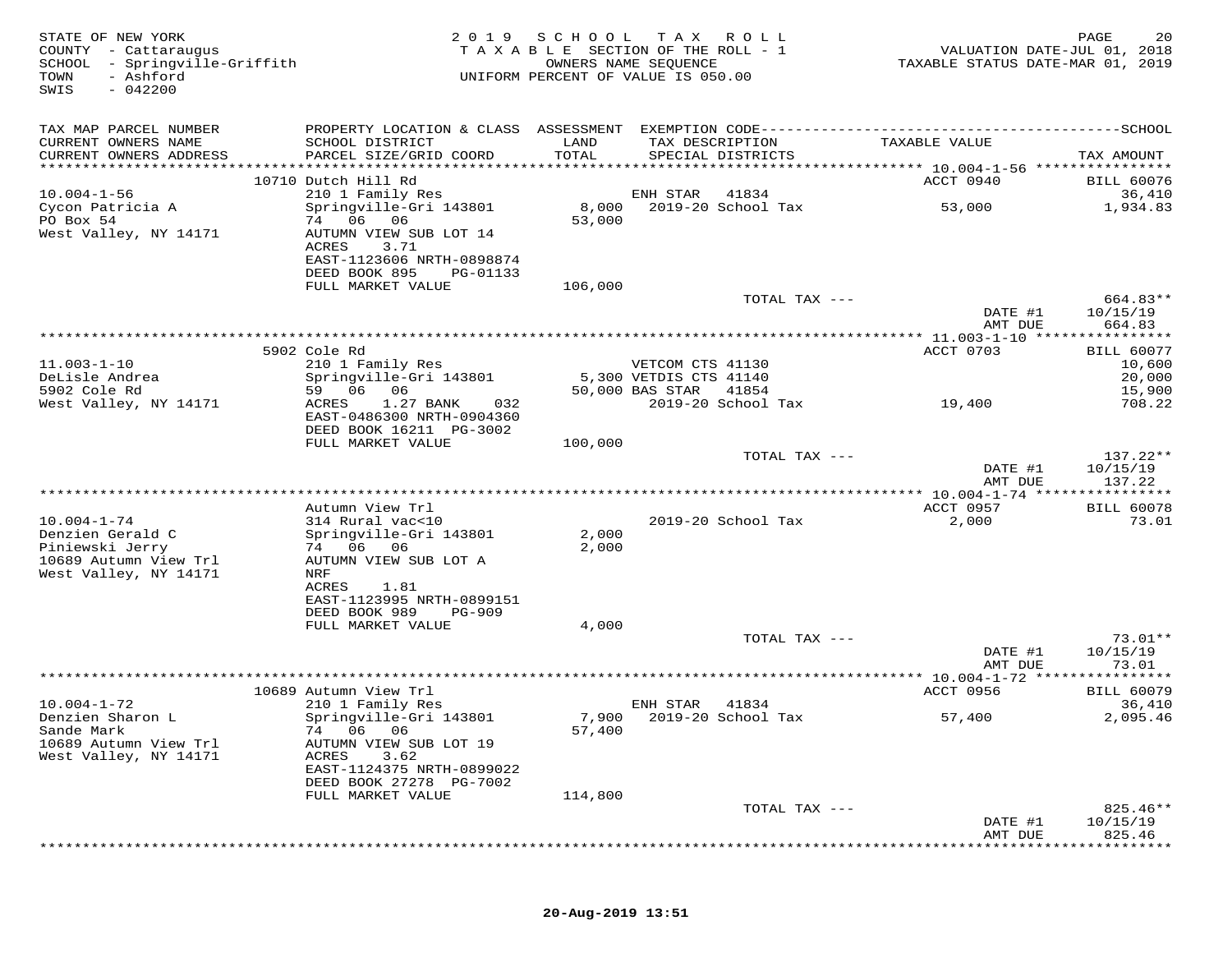| TAX MAP PARCEL NUMBER<br>CURRENT OWNERS NAME<br>SCHOOL DISTRICT<br>LAND<br>TAX DESCRIPTION<br>TAXABLE VALUE<br>CURRENT OWNERS ADDRESS<br>PARCEL SIZE/GRID COORD<br>TOTAL<br>SPECIAL DISTRICTS<br>TAX AMOUNT<br>************************<br>5664 Cole Rd<br>ACCT 0280<br><b>BILL 60080</b><br>$11.001 - 1 - 28$<br>312 Vac w/imprv<br>2019-20 School Tax<br>56,800<br>2,073.56<br>51,800<br>Springville-Gri 143801<br>Derby Ian R<br>53/54<br>06 06<br>56,800<br>The Woods At Holimont<br>119 Holiview Rd<br>ACRES<br>58.79<br>PO Box 1705<br>EAST-1139141 NRTH-0905599<br>Ellicottville, NY 14731-1705<br>DEED BOOK 8821<br>PG-9001<br>FULL MARKET VALUE<br>113,600<br>TOTAL TAX ---<br>$2,073.56**$<br>10/15/19<br>DATE #1<br>AMT DUE<br>2,073.56<br>*********************************<br>*********** 10.004-1-29.1 ***************<br>Edies Rd<br>ACCT 0428<br><b>BILL 60081</b><br>14,800<br>$10.004 - 1 - 29.1$<br>322 Rural vac>10<br>2019-20 School Tax<br>540.29<br>Dickson Richard N<br>Springville-Gri 143801<br>14,800<br>Dickson Patricia A<br>73/74 06 07<br>14,800<br>10639 Edies Rd<br>ACRES<br>9.15<br>Springville, NY 14141<br>EAST-1121949 NRTH-0898380<br>DEED BOOK 00859 PG-01023<br>FULL MARKET VALUE<br>29,600<br>$540.29**$<br>TOTAL TAX ---<br>DATE #1<br>10/15/19<br>540.29<br>AMT DUE<br>10639 Edies Rd<br>ACCT 0907<br><b>BILL 60082</b><br>$10.004 - 1 - 31$<br>270 Mfg housing<br><b>BAS STAR</b><br>41854<br>15,900<br>Dickson Richard N<br>Springville-Gri 143801<br>7,500<br>2019-20 School Tax<br>39,800<br>1,452.95<br>Dickson Patricia A<br>73 06<br>06<br>39,800<br>10639 Edies Rd<br>ACRES<br>3.23<br>Springville, NY 14141<br>EAST-1121599 NRTH-0897807<br>DEED BOOK 765<br>PG-00450<br>FULL MARKET VALUE<br>79,600<br>TOTAL TAX ---<br>881.95**<br>DATE #1<br>10/15/19<br>AMT DUE<br>881.95<br>************** 11.001-1-10.3 ***************<br>11492 Beech Tree Rd<br>ACCT 1002<br><b>BILL 60083</b><br>$11.001 - 1 - 10.3$<br>270 Mfg housing<br>2019-20 School Tax<br>27,100<br>989.32<br>Diebold Clarence J<br>Springville-Gri 143801<br>11,900<br>Wulff Brian J<br>60<br>06 06<br>27,100<br>13672 Dowd Rd<br>37.72<br>ACRES<br>Springville, NY 14141<br>EAST-1134949 NRTH-0908943<br>DEED BOOK 30949 PG-2001<br>FULL MARKET VALUE<br>54,200<br>TOTAL TAX ---<br>989.32**<br>DATE #1<br>10/15/19<br>AMT DUE<br>989.32<br>*********<br>* * * * * * * * * | STATE OF NEW YORK<br>COUNTY - Cattaraugus<br>SCHOOL - Springville-Griffith<br>- Ashford<br>TOWN<br>SWIS<br>$-042200$ | 2 0 1 9 | SCHOOL | T A X<br>R O L L<br>TAXABLE SECTION OF THE ROLL - 1<br>OWNERS NAME SEOUENCE<br>UNIFORM PERCENT OF VALUE IS 050.00 | VALUATION DATE-JUL 01, 2018<br>TAXABLE STATUS DATE-MAR 01, 2019 | 21<br>PAGE |
|--------------------------------------------------------------------------------------------------------------------------------------------------------------------------------------------------------------------------------------------------------------------------------------------------------------------------------------------------------------------------------------------------------------------------------------------------------------------------------------------------------------------------------------------------------------------------------------------------------------------------------------------------------------------------------------------------------------------------------------------------------------------------------------------------------------------------------------------------------------------------------------------------------------------------------------------------------------------------------------------------------------------------------------------------------------------------------------------------------------------------------------------------------------------------------------------------------------------------------------------------------------------------------------------------------------------------------------------------------------------------------------------------------------------------------------------------------------------------------------------------------------------------------------------------------------------------------------------------------------------------------------------------------------------------------------------------------------------------------------------------------------------------------------------------------------------------------------------------------------------------------------------------------------------------------------------------------------------------------------------------------------------------------------------------------------------------------------------------------------------------------------------------------------------------------------------------------------------------------------------------------------------------------------------------------------------------------------------------------------------------------------------------|----------------------------------------------------------------------------------------------------------------------|---------|--------|-------------------------------------------------------------------------------------------------------------------|-----------------------------------------------------------------|------------|
|                                                                                                                                                                                                                                                                                                                                                                                                                                                                                                                                                                                                                                                                                                                                                                                                                                                                                                                                                                                                                                                                                                                                                                                                                                                                                                                                                                                                                                                                                                                                                                                                                                                                                                                                                                                                                                                                                                                                                                                                                                                                                                                                                                                                                                                                                                                                                                                                  |                                                                                                                      |         |        |                                                                                                                   |                                                                 |            |
|                                                                                                                                                                                                                                                                                                                                                                                                                                                                                                                                                                                                                                                                                                                                                                                                                                                                                                                                                                                                                                                                                                                                                                                                                                                                                                                                                                                                                                                                                                                                                                                                                                                                                                                                                                                                                                                                                                                                                                                                                                                                                                                                                                                                                                                                                                                                                                                                  |                                                                                                                      |         |        |                                                                                                                   |                                                                 |            |
|                                                                                                                                                                                                                                                                                                                                                                                                                                                                                                                                                                                                                                                                                                                                                                                                                                                                                                                                                                                                                                                                                                                                                                                                                                                                                                                                                                                                                                                                                                                                                                                                                                                                                                                                                                                                                                                                                                                                                                                                                                                                                                                                                                                                                                                                                                                                                                                                  |                                                                                                                      |         |        |                                                                                                                   |                                                                 |            |
|                                                                                                                                                                                                                                                                                                                                                                                                                                                                                                                                                                                                                                                                                                                                                                                                                                                                                                                                                                                                                                                                                                                                                                                                                                                                                                                                                                                                                                                                                                                                                                                                                                                                                                                                                                                                                                                                                                                                                                                                                                                                                                                                                                                                                                                                                                                                                                                                  |                                                                                                                      |         |        |                                                                                                                   |                                                                 |            |
|                                                                                                                                                                                                                                                                                                                                                                                                                                                                                                                                                                                                                                                                                                                                                                                                                                                                                                                                                                                                                                                                                                                                                                                                                                                                                                                                                                                                                                                                                                                                                                                                                                                                                                                                                                                                                                                                                                                                                                                                                                                                                                                                                                                                                                                                                                                                                                                                  |                                                                                                                      |         |        |                                                                                                                   |                                                                 |            |
|                                                                                                                                                                                                                                                                                                                                                                                                                                                                                                                                                                                                                                                                                                                                                                                                                                                                                                                                                                                                                                                                                                                                                                                                                                                                                                                                                                                                                                                                                                                                                                                                                                                                                                                                                                                                                                                                                                                                                                                                                                                                                                                                                                                                                                                                                                                                                                                                  |                                                                                                                      |         |        |                                                                                                                   |                                                                 |            |
|                                                                                                                                                                                                                                                                                                                                                                                                                                                                                                                                                                                                                                                                                                                                                                                                                                                                                                                                                                                                                                                                                                                                                                                                                                                                                                                                                                                                                                                                                                                                                                                                                                                                                                                                                                                                                                                                                                                                                                                                                                                                                                                                                                                                                                                                                                                                                                                                  |                                                                                                                      |         |        |                                                                                                                   |                                                                 |            |
|                                                                                                                                                                                                                                                                                                                                                                                                                                                                                                                                                                                                                                                                                                                                                                                                                                                                                                                                                                                                                                                                                                                                                                                                                                                                                                                                                                                                                                                                                                                                                                                                                                                                                                                                                                                                                                                                                                                                                                                                                                                                                                                                                                                                                                                                                                                                                                                                  |                                                                                                                      |         |        |                                                                                                                   |                                                                 |            |
|                                                                                                                                                                                                                                                                                                                                                                                                                                                                                                                                                                                                                                                                                                                                                                                                                                                                                                                                                                                                                                                                                                                                                                                                                                                                                                                                                                                                                                                                                                                                                                                                                                                                                                                                                                                                                                                                                                                                                                                                                                                                                                                                                                                                                                                                                                                                                                                                  |                                                                                                                      |         |        |                                                                                                                   |                                                                 |            |
|                                                                                                                                                                                                                                                                                                                                                                                                                                                                                                                                                                                                                                                                                                                                                                                                                                                                                                                                                                                                                                                                                                                                                                                                                                                                                                                                                                                                                                                                                                                                                                                                                                                                                                                                                                                                                                                                                                                                                                                                                                                                                                                                                                                                                                                                                                                                                                                                  |                                                                                                                      |         |        |                                                                                                                   |                                                                 |            |
|                                                                                                                                                                                                                                                                                                                                                                                                                                                                                                                                                                                                                                                                                                                                                                                                                                                                                                                                                                                                                                                                                                                                                                                                                                                                                                                                                                                                                                                                                                                                                                                                                                                                                                                                                                                                                                                                                                                                                                                                                                                                                                                                                                                                                                                                                                                                                                                                  |                                                                                                                      |         |        |                                                                                                                   |                                                                 |            |
|                                                                                                                                                                                                                                                                                                                                                                                                                                                                                                                                                                                                                                                                                                                                                                                                                                                                                                                                                                                                                                                                                                                                                                                                                                                                                                                                                                                                                                                                                                                                                                                                                                                                                                                                                                                                                                                                                                                                                                                                                                                                                                                                                                                                                                                                                                                                                                                                  |                                                                                                                      |         |        |                                                                                                                   |                                                                 |            |
|                                                                                                                                                                                                                                                                                                                                                                                                                                                                                                                                                                                                                                                                                                                                                                                                                                                                                                                                                                                                                                                                                                                                                                                                                                                                                                                                                                                                                                                                                                                                                                                                                                                                                                                                                                                                                                                                                                                                                                                                                                                                                                                                                                                                                                                                                                                                                                                                  |                                                                                                                      |         |        |                                                                                                                   |                                                                 |            |
|                                                                                                                                                                                                                                                                                                                                                                                                                                                                                                                                                                                                                                                                                                                                                                                                                                                                                                                                                                                                                                                                                                                                                                                                                                                                                                                                                                                                                                                                                                                                                                                                                                                                                                                                                                                                                                                                                                                                                                                                                                                                                                                                                                                                                                                                                                                                                                                                  |                                                                                                                      |         |        |                                                                                                                   |                                                                 |            |
|                                                                                                                                                                                                                                                                                                                                                                                                                                                                                                                                                                                                                                                                                                                                                                                                                                                                                                                                                                                                                                                                                                                                                                                                                                                                                                                                                                                                                                                                                                                                                                                                                                                                                                                                                                                                                                                                                                                                                                                                                                                                                                                                                                                                                                                                                                                                                                                                  |                                                                                                                      |         |        |                                                                                                                   |                                                                 |            |
|                                                                                                                                                                                                                                                                                                                                                                                                                                                                                                                                                                                                                                                                                                                                                                                                                                                                                                                                                                                                                                                                                                                                                                                                                                                                                                                                                                                                                                                                                                                                                                                                                                                                                                                                                                                                                                                                                                                                                                                                                                                                                                                                                                                                                                                                                                                                                                                                  |                                                                                                                      |         |        |                                                                                                                   |                                                                 |            |
|                                                                                                                                                                                                                                                                                                                                                                                                                                                                                                                                                                                                                                                                                                                                                                                                                                                                                                                                                                                                                                                                                                                                                                                                                                                                                                                                                                                                                                                                                                                                                                                                                                                                                                                                                                                                                                                                                                                                                                                                                                                                                                                                                                                                                                                                                                                                                                                                  |                                                                                                                      |         |        |                                                                                                                   |                                                                 |            |
|                                                                                                                                                                                                                                                                                                                                                                                                                                                                                                                                                                                                                                                                                                                                                                                                                                                                                                                                                                                                                                                                                                                                                                                                                                                                                                                                                                                                                                                                                                                                                                                                                                                                                                                                                                                                                                                                                                                                                                                                                                                                                                                                                                                                                                                                                                                                                                                                  |                                                                                                                      |         |        |                                                                                                                   |                                                                 |            |
|                                                                                                                                                                                                                                                                                                                                                                                                                                                                                                                                                                                                                                                                                                                                                                                                                                                                                                                                                                                                                                                                                                                                                                                                                                                                                                                                                                                                                                                                                                                                                                                                                                                                                                                                                                                                                                                                                                                                                                                                                                                                                                                                                                                                                                                                                                                                                                                                  |                                                                                                                      |         |        |                                                                                                                   |                                                                 |            |
|                                                                                                                                                                                                                                                                                                                                                                                                                                                                                                                                                                                                                                                                                                                                                                                                                                                                                                                                                                                                                                                                                                                                                                                                                                                                                                                                                                                                                                                                                                                                                                                                                                                                                                                                                                                                                                                                                                                                                                                                                                                                                                                                                                                                                                                                                                                                                                                                  |                                                                                                                      |         |        |                                                                                                                   |                                                                 |            |
|                                                                                                                                                                                                                                                                                                                                                                                                                                                                                                                                                                                                                                                                                                                                                                                                                                                                                                                                                                                                                                                                                                                                                                                                                                                                                                                                                                                                                                                                                                                                                                                                                                                                                                                                                                                                                                                                                                                                                                                                                                                                                                                                                                                                                                                                                                                                                                                                  |                                                                                                                      |         |        |                                                                                                                   |                                                                 |            |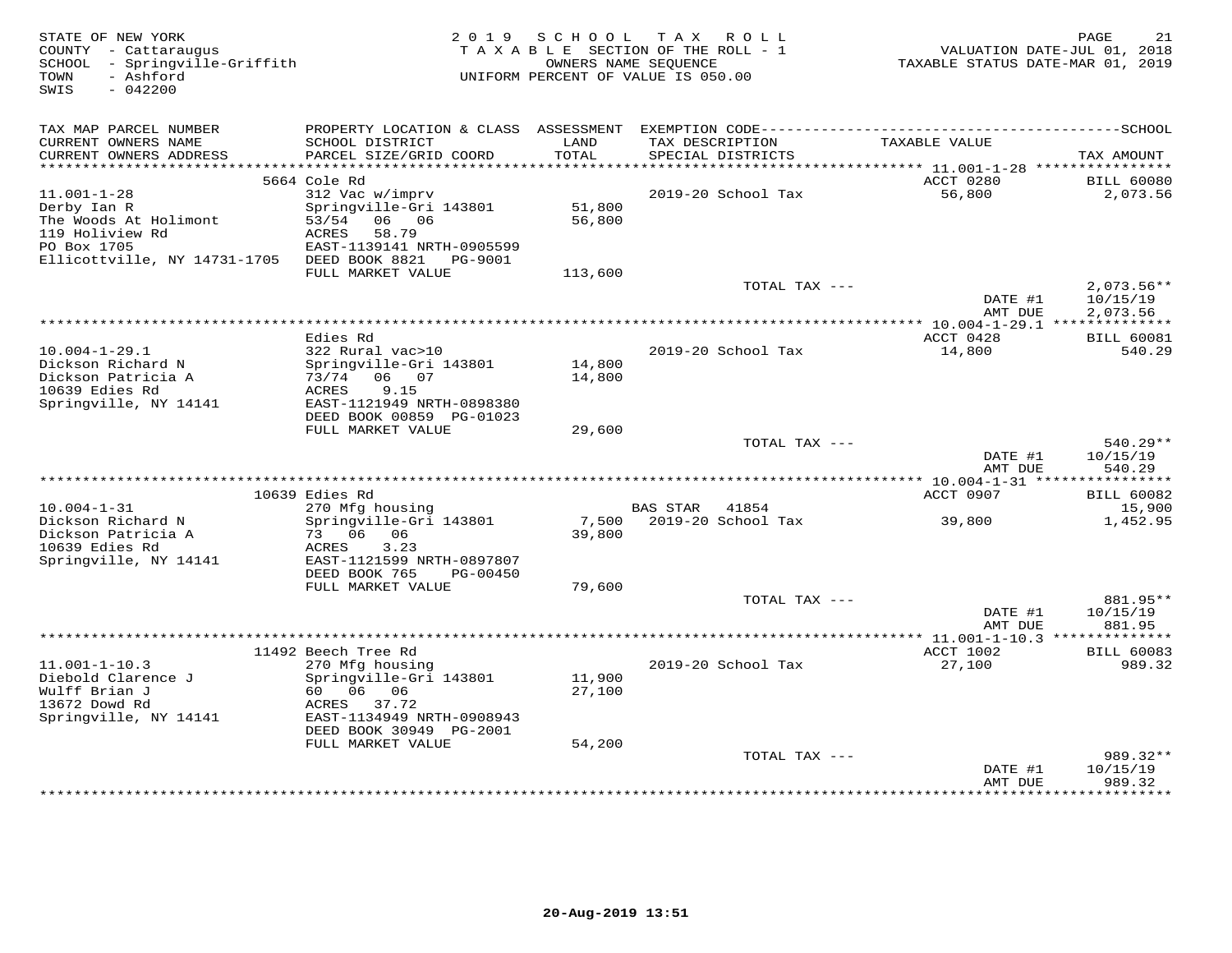| STATE OF NEW YORK<br>COUNTY - Cattaraugus<br>SCHOOL - Springville-Griffith<br>- Ashford<br>TOWN<br>SWIS<br>$-042200$ |                                                                                | 2019 SCHOOL      | TAX ROLL<br>TAXABLE SECTION OF THE ROLL - 1<br>OWNERS NAME SEQUENCE<br>UNIFORM PERCENT OF VALUE IS 050.00 | TAXABLE STATUS DATE-MAR 01, 2019        | PAGE<br>22<br>VALUATION DATE-JUL 01, 2018 |
|----------------------------------------------------------------------------------------------------------------------|--------------------------------------------------------------------------------|------------------|-----------------------------------------------------------------------------------------------------------|-----------------------------------------|-------------------------------------------|
| TAX MAP PARCEL NUMBER                                                                                                |                                                                                |                  |                                                                                                           |                                         |                                           |
| CURRENT OWNERS NAME<br>CURRENT OWNERS ADDRESS                                                                        | SCHOOL DISTRICT<br>PARCEL SIZE/GRID COORD                                      | LAND<br>TOTAL    | TAX DESCRIPTION<br>SPECIAL DISTRICTS                                                                      | TAXABLE VALUE                           | TAX AMOUNT                                |
| ************************                                                                                             |                                                                                |                  |                                                                                                           |                                         |                                           |
| $10.004 - 1 - 47.1$                                                                                                  | 10437 Edies Rd<br>322 Rural vac>10                                             |                  | 2019-20 School Tax                                                                                        | ACCT 0455<br>17,900                     | <b>BILL 60084</b><br>653.46               |
| Dignified Group Services of<br>WNY Inc<br>906 Seneca St<br>Buffalo, NY 14210                                         | Springville-Gri 143801<br>77 06 06<br>ACRES 16.30<br>EAST-1118765 NRTH-0894697 | 17,900<br>17,900 |                                                                                                           |                                         |                                           |
|                                                                                                                      | DEED BOOK 29179 PG-2001                                                        |                  |                                                                                                           |                                         |                                           |
|                                                                                                                      | FULL MARKET VALUE                                                              | 35,800           | TOTAL TAX ---                                                                                             |                                         | 653.46**                                  |
|                                                                                                                      |                                                                                |                  |                                                                                                           | DATE #1<br>AMT DUE                      | 10/15/19<br>653.46                        |
|                                                                                                                      |                                                                                |                  |                                                                                                           | ********** 10.004-1-23.3 ************** |                                           |
|                                                                                                                      | 6557 Boberg Rd                                                                 |                  |                                                                                                           | ACCT 1694                               | <b>BILL 60085</b>                         |
| $10.004 - 1 - 23.3$                                                                                                  | 210 1 Family Res                                                               |                  | VETCOM CTS 41130                                                                                          |                                         | 10,600                                    |
| Dinse Jerry A                                                                                                        | Springville-Gri 143801<br>$73 - 6 - 6$                                         |                  | 7,000 VETDIS CTS 41140                                                                                    | 40,510                                  | 2,690                                     |
| Dinse Judith A<br>6557 Boberg Rd                                                                                     | ACRES<br>5.75                                                                  |                  | 53,800 2019-20 School Tax                                                                                 |                                         | 1,478.87                                  |
| West Valley, NY 14171                                                                                                | EAST-1124255 NRTH-0894479                                                      |                  |                                                                                                           |                                         |                                           |
|                                                                                                                      | DEED BOOK 30021 PG-6001                                                        |                  |                                                                                                           |                                         |                                           |
|                                                                                                                      | FULL MARKET VALUE                                                              | 107,600          |                                                                                                           |                                         |                                           |
|                                                                                                                      |                                                                                |                  | TOTAL TAX ---                                                                                             |                                         | $1,478.87**$                              |
|                                                                                                                      |                                                                                |                  |                                                                                                           | DATE #1                                 | 10/15/19                                  |
|                                                                                                                      |                                                                                |                  |                                                                                                           | AMT DUE                                 | 1,478.87                                  |
|                                                                                                                      | 10930 Nys Rte 240                                                              |                  |                                                                                                           | <b>ACCT 1166</b>                        | <b>BILL 60086</b>                         |
| $11.003 - 1 - 21.4$                                                                                                  | 105 Vac farmland                                                               |                  | 2019-20 School Tax                                                                                        | 28,300                                  | 1,033.13                                  |
| Domon Kevin G                                                                                                        | Springville-Gri 143801                                                         | 8,100            |                                                                                                           |                                         |                                           |
| 10930 Route 240                                                                                                      | 58 06 06                                                                       | 28,300           |                                                                                                           |                                         |                                           |
| West Valley, NY 14171                                                                                                | 4.85<br>ACRES                                                                  |                  |                                                                                                           |                                         |                                           |
|                                                                                                                      | EAST-1134296 NRTH-0901928<br>DEED BOOK 31025 PG-7001                           |                  |                                                                                                           |                                         |                                           |
|                                                                                                                      | FULL MARKET VALUE                                                              | 56,600           |                                                                                                           |                                         |                                           |
|                                                                                                                      |                                                                                |                  | TOTAL TAX ---                                                                                             |                                         | $1,033.13**$                              |
|                                                                                                                      |                                                                                |                  |                                                                                                           | DATE #1                                 | 10/15/19                                  |
|                                                                                                                      |                                                                                |                  |                                                                                                           | AMT DUE                                 | 1,033.13                                  |
|                                                                                                                      | 10930 Nys Rte 240                                                              |                  |                                                                                                           | ACCT 1192                               |                                           |
| $11.003 - 1 - 21.5$                                                                                                  | 240 Rural res                                                                  |                  | <b>BAS STAR</b><br>41854                                                                                  |                                         | <b>BILL 60087</b><br>15,900               |
| Domon Kevin G                                                                                                        | Springville-Gri 143801                                                         | 29,000           | 2019-20 School Tax                                                                                        | 98,000                                  | 3,577.62                                  |
| Domon Debra S                                                                                                        | 58 06 06                                                                       | 98,000           |                                                                                                           |                                         |                                           |
| 10930 Route 240                                                                                                      | ACRES 68.30                                                                    |                  |                                                                                                           |                                         |                                           |
| West Valley, NY 14171                                                                                                | EAST-1135327 NRTH-0901246                                                      |                  |                                                                                                           |                                         |                                           |
|                                                                                                                      | DEED BOOK 29945 PG-7004                                                        |                  |                                                                                                           |                                         |                                           |
|                                                                                                                      | FULL MARKET VALUE                                                              | 196,000          | TOTAL TAX ---                                                                                             |                                         | $3,006.62**$                              |
|                                                                                                                      |                                                                                |                  |                                                                                                           | DATE #1                                 | 10/15/19                                  |
|                                                                                                                      |                                                                                |                  |                                                                                                           | AMT DUE                                 | 3,006.62                                  |
|                                                                                                                      |                                                                                |                  |                                                                                                           | ************                            | ***********                               |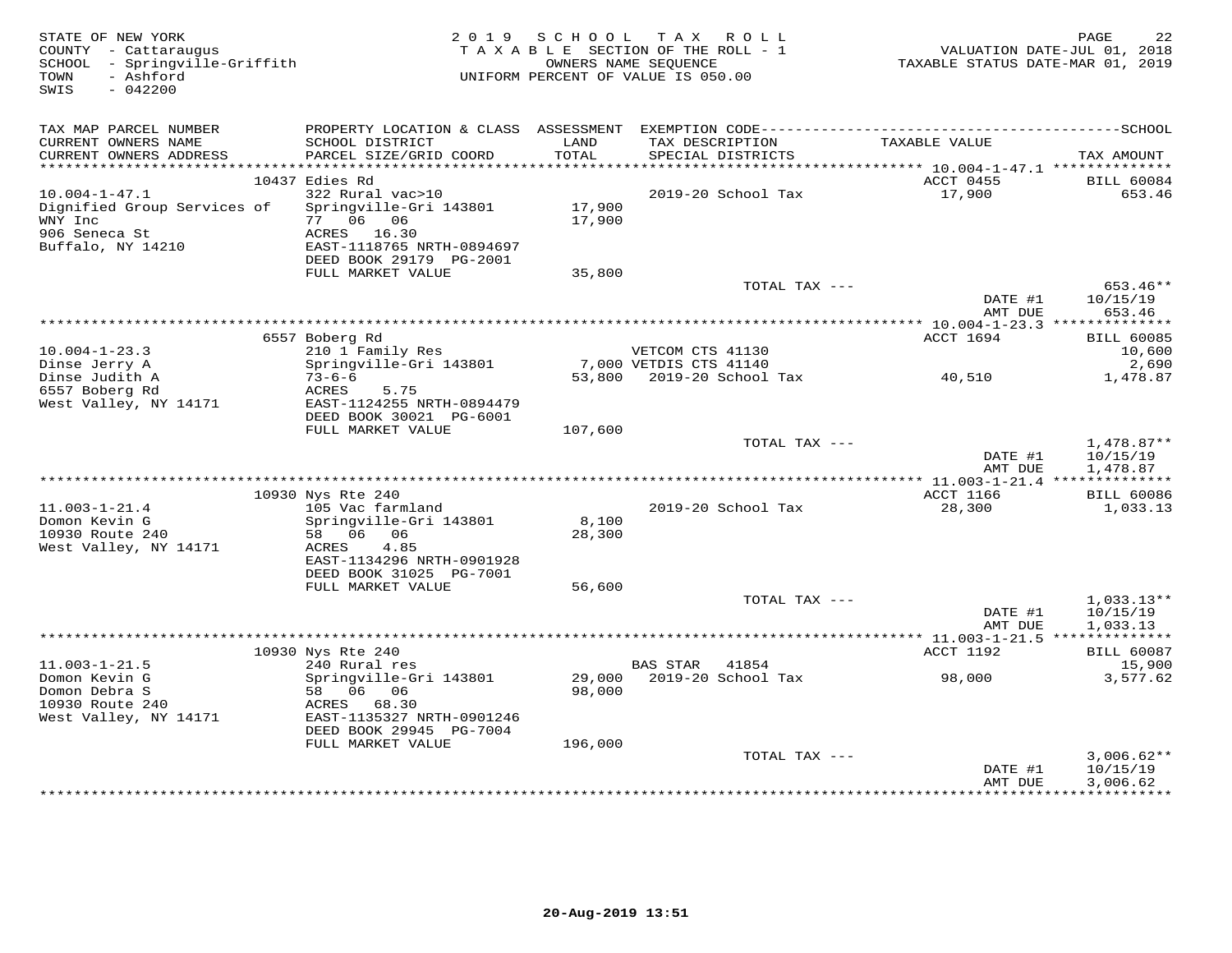| STATE OF NEW YORK<br>COUNTY - Cattaraugus<br>SCHOOL - Springville-Griffith<br>- Ashford<br>TOWN<br>SWIS<br>$-042200$ | 2 0 1 9                                                                                                                      | S C H O O L     | TAX ROLL<br>TAXABLE SECTION OF THE ROLL - 1<br>OWNERS NAME SEQUENCE<br>UNIFORM PERCENT OF VALUE IS 050.00 | TAXABLE STATUS DATE-MAR 01, 2019                               | PAGE<br>23<br>VALUATION DATE-JUL 01, 2018 |
|----------------------------------------------------------------------------------------------------------------------|------------------------------------------------------------------------------------------------------------------------------|-----------------|-----------------------------------------------------------------------------------------------------------|----------------------------------------------------------------|-------------------------------------------|
| TAX MAP PARCEL NUMBER<br>CURRENT OWNERS NAME                                                                         | SCHOOL DISTRICT                                                                                                              | LAND            | TAX DESCRIPTION                                                                                           | TAXABLE VALUE                                                  |                                           |
| CURRENT OWNERS ADDRESS                                                                                               | PARCEL SIZE/GRID COORD                                                                                                       | TOTAL           | SPECIAL DISTRICTS                                                                                         |                                                                | TAX AMOUNT                                |
|                                                                                                                      | 10905 Nys Rte 240                                                                                                            |                 |                                                                                                           | ACCT 1289                                                      | <b>BILL 60088</b>                         |
| $11.003 - 1 - 21.7$<br>Domon Kevin G<br>Domon Debra S<br>10930 Route 240<br>West Valley, NY 14171                    | 270 Mfg housing<br>Springville-Gri 143801<br>58 06 06<br>6.60<br>ACRES<br>EAST-1134230 NRTH-0901511                          | 8,100<br>28,300 | 2019-20 School Tax                                                                                        | 28,300                                                         | 1,033.13                                  |
|                                                                                                                      | DEED BOOK 29945 PG-7004<br>FULL MARKET VALUE                                                                                 |                 |                                                                                                           |                                                                |                                           |
|                                                                                                                      |                                                                                                                              | 56,600          | TOTAL TAX ---                                                                                             | DATE #1<br>AMT DUE                                             | $1,033.13**$<br>10/15/19<br>1,033.13      |
|                                                                                                                      |                                                                                                                              |                 |                                                                                                           |                                                                |                                           |
| $11.003 - 1 - 21.3$                                                                                                  | 10930 Nys Rte 240<br>270 Mfg housing                                                                                         |                 | 2019-20 School Tax                                                                                        | ACCT 1149<br>35,000                                            | <b>BILL 60089</b><br>1,277.72             |
| Domon Laurence H<br>Domon Kevin G<br>10930 Route 240<br>West Valley, NY 14171                                        | Springville-Gri 143801<br>58 06 06<br>ACRES<br>0.89<br>EAST-0485600 NRTH-0901650<br>DEED BOOK 29945 PG-7004                  | 6,400<br>35,000 |                                                                                                           |                                                                |                                           |
|                                                                                                                      | FULL MARKET VALUE                                                                                                            | 70,000          |                                                                                                           |                                                                |                                           |
|                                                                                                                      |                                                                                                                              |                 | TOTAL TAX ---                                                                                             | DATE #1<br>AMT DUE<br>********** 11.001-1-26 ***************** | $1,277.72**$<br>10/15/19<br>1,277.72      |
|                                                                                                                      | 11266 Beech Tree Rd                                                                                                          |                 |                                                                                                           | ACCT 0027                                                      | <b>BILL 60090</b>                         |
| $11.001 - 1 - 26$                                                                                                    | 210 1 Family Res                                                                                                             |                 | ENH STAR 41834                                                                                            |                                                                | 36,410                                    |
| DP Fuller Family Trust<br>11266 Beech Tree Rd.<br>Springville, NY 14141                                              | Springville-Gri 143801<br>54 06 06<br>2.49<br>ACRES<br>EAST-1139058 NRTH-0906561<br>DEED BOOK 27041 PG-7001                  | 57,800          | 6,600 2019-20 School Tax                                                                                  | 57,800                                                         | 2,110.06                                  |
|                                                                                                                      | FULL MARKET VALUE                                                                                                            | 115,600         |                                                                                                           |                                                                |                                           |
|                                                                                                                      |                                                                                                                              |                 | TOTAL TAX ---                                                                                             | DATE #1<br>AMT DUE                                             | 840.06**<br>10/15/19<br>840.06            |
|                                                                                                                      |                                                                                                                              |                 |                                                                                                           |                                                                |                                           |
|                                                                                                                      | 7336 Henrietta Rd                                                                                                            |                 |                                                                                                           | ACCT 0708                                                      | <b>BILL 60091</b>                         |
| $10.003 - 2 - 7.1$<br>Eagan Alan C<br>Eagan Robert J<br>11024 Scoby Hill Rd<br>Springville, NY 14141                 | 270 Mfg housing<br>Springville-Gri 143801<br>75 06 07<br>ACRES 10.85<br>EAST-1111544 NRTH-0902255<br>DEED BOOK 13656 PG-3001 | 7,000<br>16,700 | <b>BAS STAR</b><br>41854<br>2019-20 School Tax                                                            | 16,700                                                         | 15,900<br>609.65                          |
|                                                                                                                      | FULL MARKET VALUE                                                                                                            | 33,400          |                                                                                                           |                                                                |                                           |
|                                                                                                                      |                                                                                                                              |                 | TOTAL TAX ---                                                                                             | DATE #1<br>AMT DUE                                             | $38.65**$<br>10/15/19<br>38.65            |
|                                                                                                                      |                                                                                                                              |                 |                                                                                                           |                                                                | * * * * * * * *                           |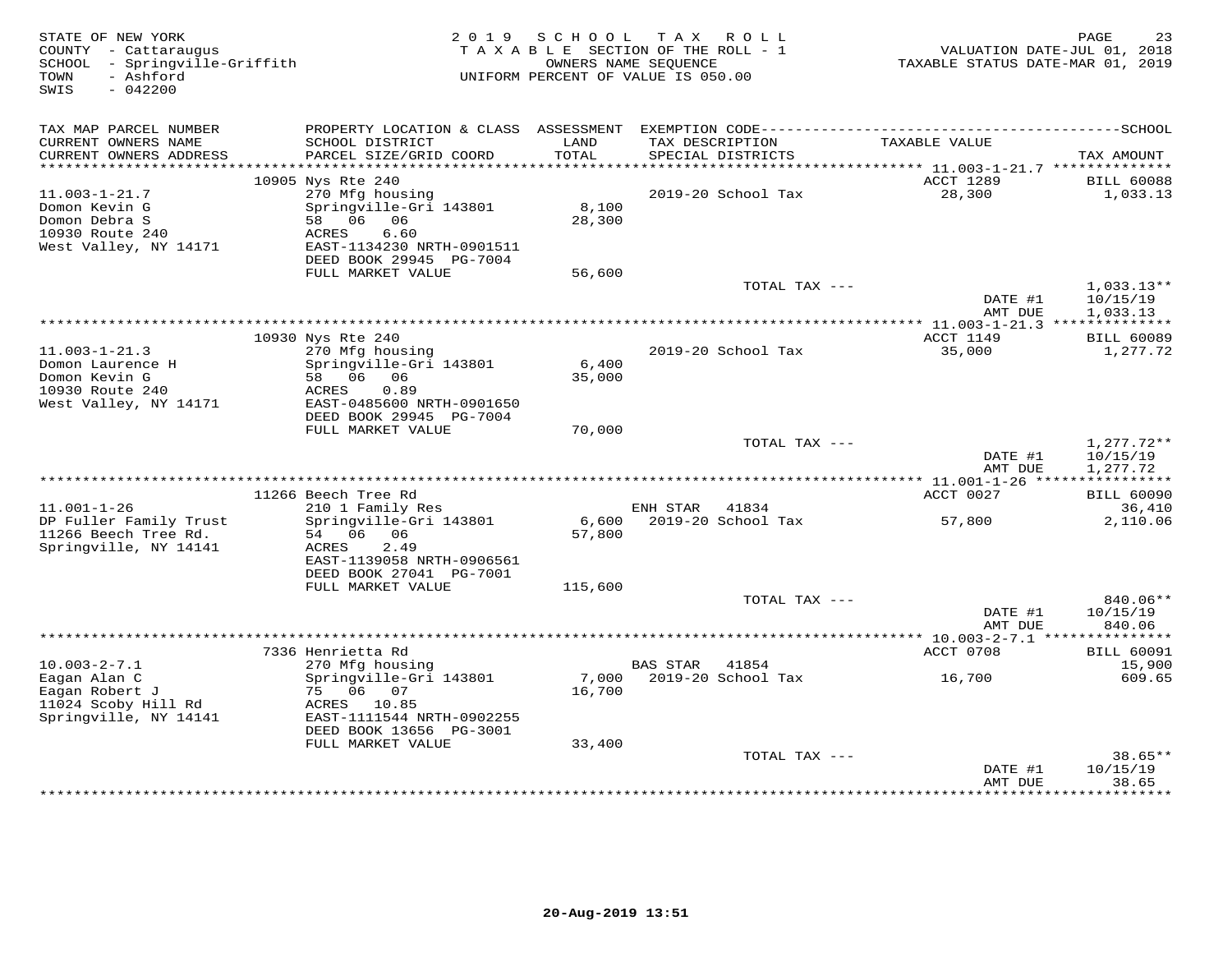| STATE OF NEW YORK<br>COUNTY - Cattaraugus<br>SCHOOL - Springville-Griffith<br>- Ashford<br>TOWN<br>$-042200$<br>SWIS |                                                                                              | 2019 SCHOOL<br>TAXABLE SECTION OF THE ROLL - 1<br>UNIFORM PERCENT OF VALUE IS 050.00 | OWNERS NAME SEQUENCE  | TAX ROLL                  | TAXABLE STATUS DATE-MAR 01, 2019             | PAGE<br>24<br>VALUATION DATE-JUL 01, 2018 |
|----------------------------------------------------------------------------------------------------------------------|----------------------------------------------------------------------------------------------|--------------------------------------------------------------------------------------|-----------------------|---------------------------|----------------------------------------------|-------------------------------------------|
| TAX MAP PARCEL NUMBER                                                                                                | PROPERTY LOCATION & CLASS ASSESSMENT EXEMPTION CODE-----------------------------------SCHOOL |                                                                                      |                       |                           |                                              |                                           |
| CURRENT OWNERS NAME<br>CURRENT OWNERS ADDRESS                                                                        | SCHOOL DISTRICT<br>PARCEL SIZE/GRID COORD                                                    | LAND<br>TOTAL                                                                        | TAX DESCRIPTION       | SPECIAL DISTRICTS         | TAXABLE VALUE                                | TAX AMOUNT                                |
| ***********************                                                                                              | 11024 Scoby Rd                                                                               |                                                                                      |                       |                           | ACCT 0155                                    | <b>BILL 60092</b>                         |
| $10.003 - 2 - 14$                                                                                                    | 240 Rural res                                                                                |                                                                                      | <b>BAS STAR</b>       | 41854                     |                                              | 15,900                                    |
| Eagan Alan C<br>11024 Scoby Hill Rd<br>Springville, NY 14141                                                         | Springville-Gri 143801<br>53 06 06<br>ACRES 23.50                                            | 10,000<br>46,500                                                                     |                       | 2019-20 School Tax        | 46,500                                       | 1,697.54                                  |
|                                                                                                                      | EAST-0468250 NRTH-0902620<br>DEED BOOK 19397 PG-7001                                         |                                                                                      |                       |                           |                                              |                                           |
|                                                                                                                      | FULL MARKET VALUE                                                                            | 93,000                                                                               |                       | TOTAL TAX ---             |                                              | $1,126.54**$                              |
|                                                                                                                      |                                                                                              |                                                                                      |                       |                           | DATE #1<br>AMT DUE                           | 10/15/19<br>1,126.54                      |
|                                                                                                                      |                                                                                              |                                                                                      |                       |                           | ********* 11.003-1-4.1 ****************      |                                           |
|                                                                                                                      | 6069 Thomas Corners Rd                                                                       |                                                                                      |                       |                           | ACCT 0191                                    | <b>BILL 60093</b>                         |
| $11.003 - 1 - 4.1$                                                                                                   | 112 Dairy farm                                                                               |                                                                                      | VETWAR CTS 41120      |                           |                                              | 6,360                                     |
| Emerson Donald R<br>Emerson Anna M                                                                                   | Springville-Gri 143801<br>65/64/59 06<br>06                                                  |                                                                                      | 51,700 ENH STAR 41834 | 94,700 2019-20 School Tax | 88,340                                       | 36,410<br>3,224.97                        |
| 6069 Thomas Corners Rd<br>West Valley, NY 14171                                                                      | ACRES 135.50<br>EAST-1131969 NRTH-0901958                                                    |                                                                                      |                       |                           |                                              |                                           |
|                                                                                                                      | DEED BOOK 974<br>PG-1162                                                                     |                                                                                      |                       |                           |                                              |                                           |
|                                                                                                                      | FULL MARKET VALUE                                                                            | 189,400                                                                              |                       | TOTAL TAX ---             |                                              | $1,954.97**$                              |
|                                                                                                                      |                                                                                              |                                                                                      |                       |                           | DATE #1<br>AMT DUE                           | 10/15/19<br>1,954.97                      |
|                                                                                                                      |                                                                                              |                                                                                      |                       |                           |                                              |                                           |
| $11.003 - 1 - 27.1$                                                                                                  | Nys Rte 240<br>314 Rural vac<10                                                              |                                                                                      |                       | 2019-20 School Tax        | ACCT 0904<br>1,600                           | <b>BILL 60094</b><br>58.41                |
| Emerson Donald R                                                                                                     | Springville-Gri 143801                                                                       | 1,600                                                                                |                       |                           |                                              |                                           |
| Emerson Anna M                                                                                                       | 59 06 06                                                                                     | 1,600                                                                                |                       |                           |                                              |                                           |
| 6069 Thomas Corners Rd<br>West Valley, NY 14171                                                                      | 6.50<br>ACRES<br>EAST-1132890 NRTH-0902284                                                   |                                                                                      |                       |                           |                                              |                                           |
|                                                                                                                      | DEED BOOK 00920 PG-00425                                                                     |                                                                                      |                       |                           |                                              |                                           |
|                                                                                                                      | FULL MARKET VALUE                                                                            | 3,200                                                                                |                       | TOTAL TAX ---             |                                              | 58.41**                                   |
|                                                                                                                      |                                                                                              |                                                                                      |                       |                           | DATE #1<br>AMT DUE                           | 10/15/19<br>58.41                         |
|                                                                                                                      |                                                                                              |                                                                                      |                       |                           | ************** 11.003-1-3.7 **************** |                                           |
|                                                                                                                      | Emerson Rd                                                                                   |                                                                                      |                       |                           | ACCT 1340                                    | <b>BILL 60095</b>                         |
| $11.003 - 1 - 3.7$                                                                                                   | 314 Rural vac<10                                                                             |                                                                                      |                       | 2019-20 School Tax        | 2,500                                        | 91.27                                     |
| Emerson Scott<br>112 Leonard Dr                                                                                      | Springville-Gri 143801<br>64 06 06                                                           | 2,500<br>2,500                                                                       |                       |                           |                                              |                                           |
| Syracuse, NY 13209                                                                                                   | 8.35<br>ACRES                                                                                |                                                                                      |                       |                           |                                              |                                           |
|                                                                                                                      | EAST-1129764 NRTH-0900728<br>DEED BOOK 3775 PG-9001                                          |                                                                                      |                       |                           |                                              |                                           |
|                                                                                                                      | FULL MARKET VALUE                                                                            | 5,000                                                                                |                       |                           |                                              |                                           |
|                                                                                                                      |                                                                                              |                                                                                      |                       | TOTAL TAX ---             | DATE #1                                      | $91.27**$<br>10/15/19                     |
|                                                                                                                      |                                                                                              |                                                                                      |                       |                           | AMT DUE                                      | 91.27<br><b>+++++++</b>                   |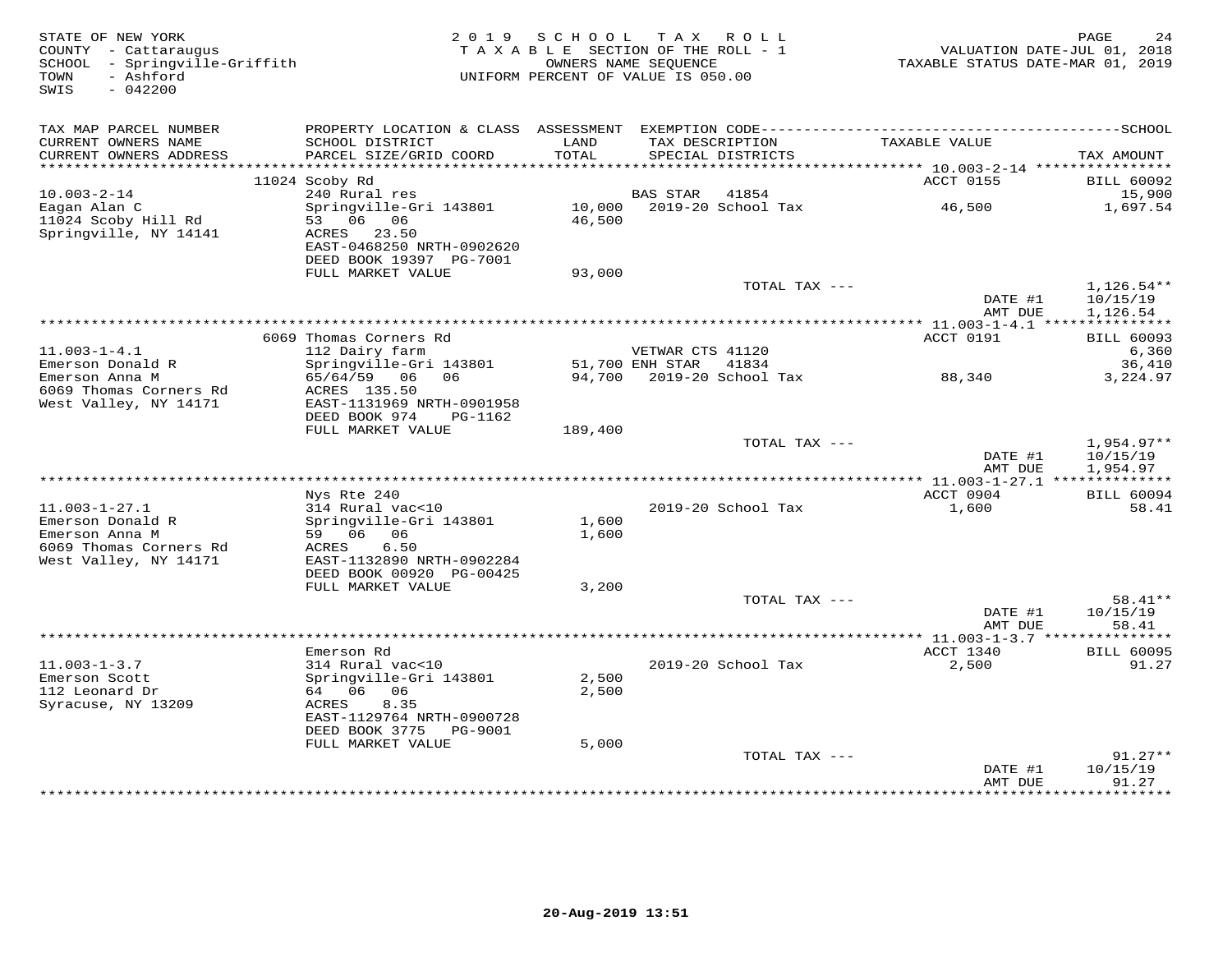| STATE OF NEW YORK<br>COUNTY - Cattaraugus<br>SCHOOL - Springville-Griffith<br>- Ashford<br>TOWN | 2 0 1 9                                                                            | SCHOOL<br>TAXABLE SECTION OF THE ROLL - 1<br>OWNERS NAME SEOUENCE<br>UNIFORM PERCENT OF VALUE IS 050.00 |                        | TAX ROLL                    | VALUATION DATE-JUL 01, 2018<br>TAXABLE STATUS DATE-MAR 01, 2019 | PAGE<br>25               |
|-------------------------------------------------------------------------------------------------|------------------------------------------------------------------------------------|---------------------------------------------------------------------------------------------------------|------------------------|-----------------------------|-----------------------------------------------------------------|--------------------------|
| SWIS<br>$-042200$                                                                               |                                                                                    |                                                                                                         |                        |                             |                                                                 |                          |
| TAX MAP PARCEL NUMBER                                                                           |                                                                                    |                                                                                                         |                        |                             |                                                                 |                          |
| CURRENT OWNERS NAME<br>CURRENT OWNERS ADDRESS<br>***********************                        | SCHOOL DISTRICT<br>PARCEL SIZE/GRID COORD                                          | LAND<br>TOTAL                                                                                           | TAX DESCRIPTION        | SPECIAL DISTRICTS           | TAXABLE VALUE                                                   | TAX AMOUNT               |
|                                                                                                 | 10979 Nys Rte 240                                                                  |                                                                                                         |                        |                             | ACCT 1346                                                       | <b>BILL 60096</b>        |
| $11.003 - 1 - 27.2$                                                                             | 210 1 Family Res                                                                   |                                                                                                         | <b>BAS STAR</b>        | 41854                       |                                                                 | 15,900                   |
| Emerson Scott<br>Emerson Kimberly M                                                             | Springville-Gri 143801<br>59 06<br>06                                              | 7,300<br>74,900                                                                                         |                        | 2019-20 School Tax          | 74,900                                                          | 2,734.32                 |
| 10979 Nys Rte 240<br>West Valley, NY 14171                                                      | ACRES<br>3.13 BANK<br>017<br>EAST-1133337 NRTH-0902390<br>DEED BOOK 00928 PG-00619 |                                                                                                         |                        |                             |                                                                 |                          |
|                                                                                                 | FULL MARKET VALUE                                                                  | 149,800                                                                                                 |                        |                             |                                                                 |                          |
|                                                                                                 |                                                                                    |                                                                                                         |                        | TOTAL TAX ---               | DATE #1                                                         | $2,163.32**$<br>10/15/19 |
|                                                                                                 |                                                                                    | *************************************                                                                   |                        |                             | AMT DUE<br>********* 10.004-1-9 ******                          | 2,163.32<br>***********  |
|                                                                                                 | 10770 Edies Rd                                                                     |                                                                                                         |                        |                             | ACCT 0091                                                       | <b>BILL 60097</b>        |
| $10.004 - 1 - 9$                                                                                | 210 1 Family Res                                                                   |                                                                                                         | <b>BAS STAR</b>        | 41854                       |                                                                 | 15,900                   |
| Enser Jeffrey                                                                                   | Springville-Gri 143801                                                             | 4,300                                                                                                   |                        | 2019-20 School Tax          | 33,300                                                          | 1,215.66                 |
| Enser Jennifer<br>10770 Edies Rd                                                                | 74 06 06<br>FRNT 175.00 DPTH 160.00                                                | 33,300                                                                                                  |                        |                             |                                                                 |                          |
| Springville, NY 14141                                                                           | EAST-1123446 NRTH-0899759                                                          |                                                                                                         |                        |                             |                                                                 |                          |
|                                                                                                 | DEED BOOK 22044 PG-9002<br>FULL MARKET VALUE                                       | 66,600                                                                                                  |                        |                             |                                                                 |                          |
|                                                                                                 |                                                                                    |                                                                                                         |                        | TOTAL TAX ---               |                                                                 | 644.66**                 |
|                                                                                                 |                                                                                    |                                                                                                         |                        |                             | DATE #1                                                         | 10/15/19                 |
|                                                                                                 |                                                                                    |                                                                                                         |                        |                             | AMT DUE                                                         | 644.66<br>************** |
|                                                                                                 | 11417 Watson Rd                                                                    |                                                                                                         |                        |                             | ACCT 0984                                                       | <b>BILL 60098</b>        |
| $11.001 - 1 - 11.2$                                                                             | 210 1 Family Res                                                                   |                                                                                                         | VETCOM CTS 41130       |                             |                                                                 | 10,600                   |
| Fagnan Robert A                                                                                 | Springville-Gri 143801                                                             |                                                                                                         | 7,000 VETDIS CTS 41140 |                             |                                                                 | 21,200                   |
| Fagnan Mary                                                                                     | 60 06<br>06<br>ACRES                                                               |                                                                                                         | 68,700 BAS STAR        | 41854<br>2019-20 School Tax |                                                                 | 15,900                   |
| 11417 Beech Tree Rd<br>Springville, NY 14141                                                    | 2.86<br>EAST-1135613 NRTH-0908263<br>DEED BOOK 777<br>PG-00702                     |                                                                                                         |                        |                             | 36,900                                                          | 1,347.08                 |
|                                                                                                 | FULL MARKET VALUE                                                                  | 137,400                                                                                                 |                        |                             |                                                                 |                          |
|                                                                                                 |                                                                                    |                                                                                                         |                        | TOTAL TAX ---               |                                                                 | $776.08**$               |
|                                                                                                 |                                                                                    |                                                                                                         |                        |                             | DATE #1<br>AMT DUE                                              | 10/15/19<br>776.08       |
|                                                                                                 | Emerson Rd                                                                         |                                                                                                         |                        |                             | *************** 11.003-1-3.4 ****************<br>ACCT 1003      | <b>BILL 60099</b>        |
| $11.003 - 1 - 3.4$                                                                              | 260 Seasonal res                                                                   |                                                                                                         |                        | 2019-20 School Tax          | 10,600                                                          | 386.97                   |
| Farley Donald                                                                                   | Springville-Gri 143801                                                             | 5,400                                                                                                   |                        |                             |                                                                 |                          |
| 6351 S Redbird Ave<br>Lecanto, FL 34461                                                         | 64 06 06<br>1.40<br>ACRES                                                          | 10,600                                                                                                  |                        |                             |                                                                 |                          |
|                                                                                                 | EAST-1129601 NRTH-0901122                                                          |                                                                                                         |                        |                             |                                                                 |                          |
|                                                                                                 | DEED BOOK 00957 PG-01114<br>FULL MARKET VALUE                                      | 21,200                                                                                                  |                        |                             |                                                                 |                          |
|                                                                                                 |                                                                                    |                                                                                                         |                        | TOTAL TAX ---               |                                                                 | $386.97**$               |
|                                                                                                 |                                                                                    |                                                                                                         |                        |                             | DATE #1<br>AMT DUE                                              | 10/15/19<br>386.97       |
|                                                                                                 |                                                                                    |                                                                                                         |                        |                             |                                                                 | + + + + + + + +          |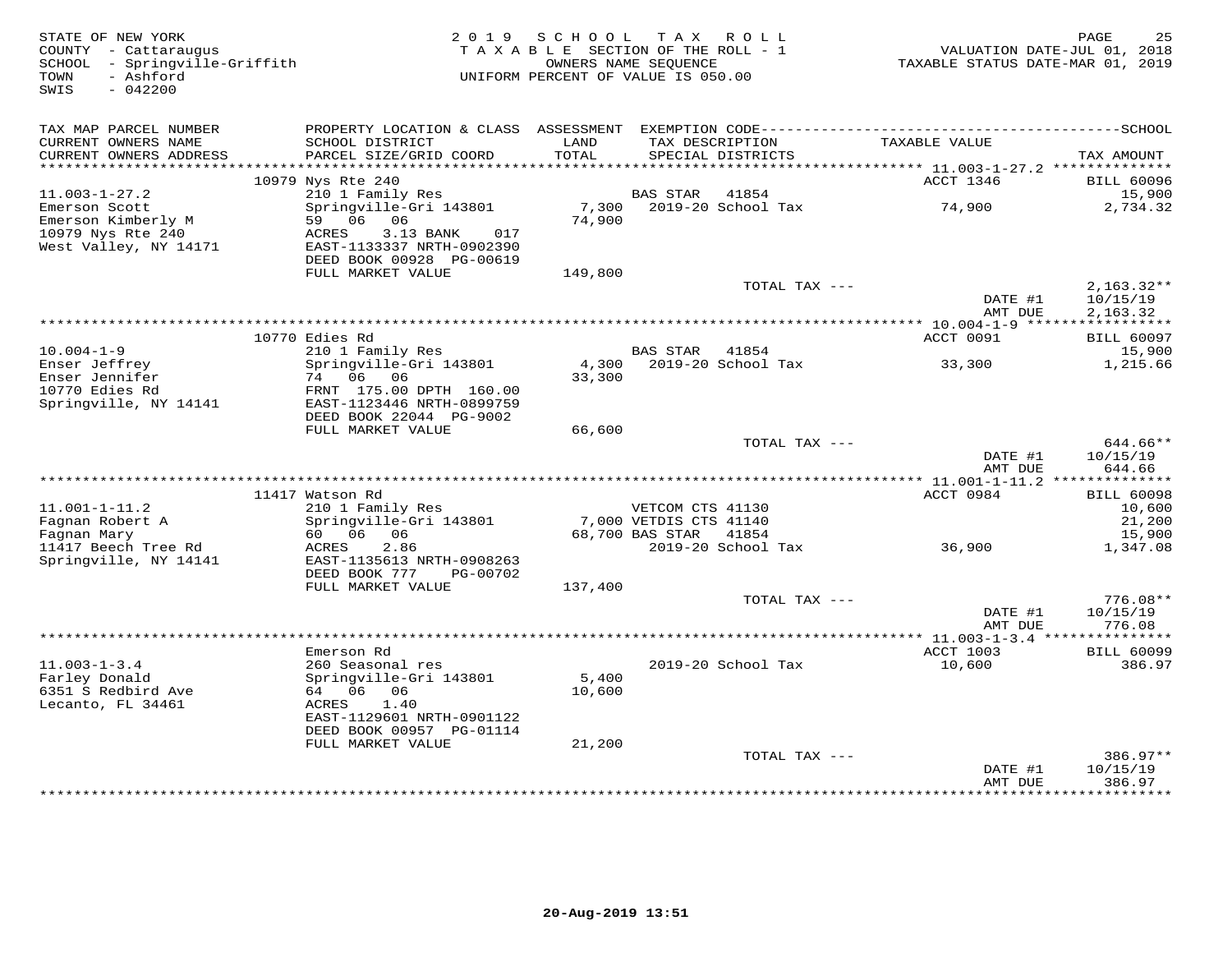| STATE OF NEW YORK<br>COUNTY - Cattaraugus<br>SCHOOL - Springville-Griffith<br>- Ashford<br>TOWN<br>$-042200$<br>SWIS | 2 0 1 9                                        | SCHOOL           | TAX ROLL<br>TAXABLE SECTION OF THE ROLL - 1<br>OWNERS NAME SEQUENCE<br>UNIFORM PERCENT OF VALUE IS 050.00 | VALUATION DATE-JUL 01, 2018<br>TAXABLE STATUS DATE-MAR 01, 2019 | 26<br>PAGE                        |
|----------------------------------------------------------------------------------------------------------------------|------------------------------------------------|------------------|-----------------------------------------------------------------------------------------------------------|-----------------------------------------------------------------|-----------------------------------|
| TAX MAP PARCEL NUMBER<br>CURRENT OWNERS NAME                                                                         | SCHOOL DISTRICT                                | LAND             | TAX DESCRIPTION                                                                                           | TAXABLE VALUE                                                   |                                   |
| CURRENT OWNERS ADDRESS<br>**********************                                                                     | PARCEL SIZE/GRID COORD                         | TOTAL            | SPECIAL DISTRICTS                                                                                         |                                                                 | TAX AMOUNT                        |
|                                                                                                                      | Bond Rd                                        |                  |                                                                                                           | ACCT 0158                                                       | <b>BILL 60100</b>                 |
| $10.004 - 1 - 11$                                                                                                    | 322 Rural vac>10                               |                  | AG DIST<br>41720                                                                                          |                                                                 | 2,005                             |
| Farner Henry                                                                                                         | Springville-Gri 143801                         | 18,000           | 2019-20 School Tax                                                                                        | 15,995                                                          | 583.92                            |
| 11000 Bond Rd<br>West Valley, NY 14171                                                                               | 69 06 06<br>ACRES<br>30.91                     | 18,000           |                                                                                                           |                                                                 |                                   |
|                                                                                                                      | EAST-1126627 NRTH-0901462                      |                  |                                                                                                           |                                                                 |                                   |
| MAY BE SUBJECT TO PAYMENT                                                                                            | DEED BOOK 877<br>PG-00797                      |                  |                                                                                                           |                                                                 |                                   |
| UNDER AGDIST LAW TIL 2023                                                                                            | FULL MARKET VALUE                              | 36,000           | TOTAL TAX ---                                                                                             |                                                                 | 583.92**                          |
|                                                                                                                      |                                                |                  |                                                                                                           | DATE #1                                                         | 10/15/19                          |
|                                                                                                                      |                                                |                  | ***********************************                                                                       | AMT DUE<br>******* 10.004-1-12 ******                           | 583.92<br>* * * * * * * * * *     |
|                                                                                                                      | 11000 Bond Rd                                  |                  |                                                                                                           | ACCT 0482                                                       | <b>BILL 60101</b>                 |
| $10.004 - 1 - 12$                                                                                                    | 210 1 Family Res                               |                  | ENH STAR<br>41834                                                                                         |                                                                 | 36,410                            |
| Farner Henry                                                                                                         | Springville-Gri 143801                         | 6,000            | 2019-20 School Tax                                                                                        | 62,800                                                          | 2,292.59                          |
| 11000 Bond Rd<br>West Valley, NY 14171                                                                               | 69 06 06<br>ACRES<br>1.90                      | 62,800           |                                                                                                           |                                                                 |                                   |
|                                                                                                                      | EAST-1126939 NRTH-0900713                      |                  |                                                                                                           |                                                                 |                                   |
|                                                                                                                      | DEED BOOK 800<br>PG-01117<br>FULL MARKET VALUE | 125,600          |                                                                                                           |                                                                 |                                   |
|                                                                                                                      |                                                |                  | TOTAL TAX ---                                                                                             |                                                                 | 1,022.59**                        |
|                                                                                                                      |                                                |                  |                                                                                                           | DATE #1                                                         | 10/15/19                          |
|                                                                                                                      |                                                |                  |                                                                                                           | AMT DUE                                                         | 1,022.59                          |
|                                                                                                                      | 10956 Edies Rd                                 |                  |                                                                                                           | ACCT 0232                                                       | <b>BILL 60102</b>                 |
| $10.004 - 1 - 3$                                                                                                     | 270 Mfg housing                                |                  | 2019-20 School Tax                                                                                        | 42,800                                                          | 1,562.47                          |
| Felton Patricia A<br>5200 Chestnut Ridge Rd                                                                          | Springville-Gri 143801<br>74 06 06             | 24,800<br>42,800 |                                                                                                           |                                                                 |                                   |
| Orchard Park, NY 14127                                                                                               | 50.10<br>ACRES                                 |                  |                                                                                                           |                                                                 |                                   |
|                                                                                                                      | EAST-1121691 NRTH-0902539                      |                  |                                                                                                           |                                                                 |                                   |
|                                                                                                                      | DEED BOOK 481<br>PG-00149<br>FULL MARKET VALUE | 85,600           |                                                                                                           |                                                                 |                                   |
|                                                                                                                      |                                                |                  | TOTAL TAX ---                                                                                             |                                                                 | $1,562.47**$                      |
|                                                                                                                      |                                                |                  |                                                                                                           | DATE #1                                                         | 10/15/19                          |
|                                                                                                                      |                                                |                  |                                                                                                           | AMT DUE<br>****************** 10.004-1-6 ******                 | 1,562.47<br>***********           |
|                                                                                                                      | Edies Rd                                       |                  |                                                                                                           | ACCT 0233                                                       | <b>BILL 60103</b>                 |
| $10.004 - 1 - 6$                                                                                                     | 105 Vac farmland                               |                  | 2019-20 School Tax                                                                                        | 38,000                                                          | 1,387.24                          |
| Felton Patricia A<br>5200 Chestnut Ridge Rd                                                                          | Springville-Gri 143801<br>74 06 06             | 38,000<br>38,000 |                                                                                                           |                                                                 |                                   |
| Orchard Park, NY 14127                                                                                               | 55.15<br>ACRES                                 |                  |                                                                                                           |                                                                 |                                   |
|                                                                                                                      | EAST-1122972 NRTH-0900770                      |                  |                                                                                                           |                                                                 |                                   |
|                                                                                                                      | DEED BOOK 581<br>PG-00496<br>FULL MARKET VALUE | 76,000           |                                                                                                           |                                                                 |                                   |
|                                                                                                                      |                                                |                  | TOTAL TAX ---                                                                                             |                                                                 | $1,387.24**$                      |
|                                                                                                                      |                                                |                  |                                                                                                           | DATE #1                                                         | 10/15/19                          |
|                                                                                                                      |                                                |                  |                                                                                                           | AMT DUE                                                         | 1,387.24<br>. + + + + + + + + + + |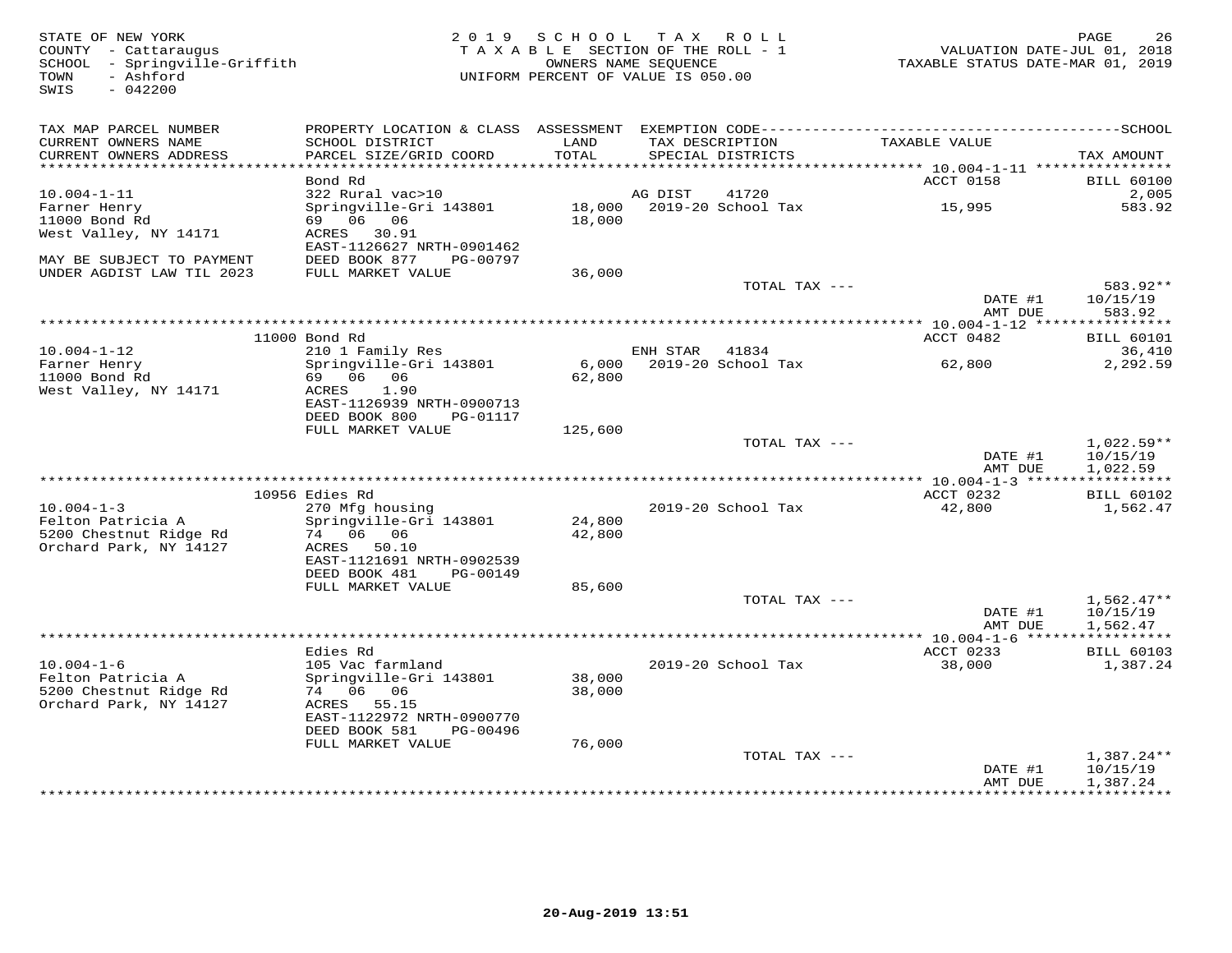| STATE OF NEW YORK<br>COUNTY - Cattaraugus<br>SCHOOL - Springville-Griffith<br>- Ashford<br>TOWN<br>$-042200$<br>SWIS |                                                                                                                                               | 2019 SCHOOL TAX ROLL<br>TAXABLE SECTION OF THE ROLL - 1<br>UNIFORM PERCENT OF VALUE IS 050.00 | OWNERS NAME SEQUENCE                 |                                      | VALUATION DATE-JUL 01, 2018<br>TAXABLE STATUS DATE-MAR 01, 2019 | 27<br>PAGE                           |
|----------------------------------------------------------------------------------------------------------------------|-----------------------------------------------------------------------------------------------------------------------------------------------|-----------------------------------------------------------------------------------------------|--------------------------------------|--------------------------------------|-----------------------------------------------------------------|--------------------------------------|
| TAX MAP PARCEL NUMBER<br>CURRENT OWNERS NAME<br>CURRENT OWNERS ADDRESS                                               | PROPERTY LOCATION & CLASS ASSESSMENT EXEMPTION CODE-----------------------------------SCHOOL<br>SCHOOL DISTRICT<br>PARCEL SIZE/GRID COORD     | LAND<br>TOTAL                                                                                 |                                      | TAX DESCRIPTION<br>SPECIAL DISTRICTS | TAXABLE VALUE                                                   | TAX AMOUNT                           |
| $10.004 - 1 - 60$                                                                                                    | 10733 Autumn View Trl<br>210 1 Family Res                                                                                                     |                                                                                               | ENH STAR 41834                       |                                      | ACCT 0944                                                       | <b>BILL 60104</b><br>36,410          |
| Ferraro Joseph<br>Ferraro Melissa<br>10733 Autumn View Trl<br>West Vallely, NY 14171                                 | Springville-Gri 143801<br>74 06 06<br>AUTUMN VIEW SUB LOT 10<br>ACRES<br>3.54 BANK 017<br>EAST-1123944 NRTH-0898221<br>DEED BOOK 4385 PG-6001 | 7,600<br>65,000                                                                               |                                      |                                      | 2019-20 School Tax 65,000                                       | 2,372.91                             |
|                                                                                                                      | FULL MARKET VALUE                                                                                                                             | 130,000                                                                                       |                                      | TOTAL TAX ---                        |                                                                 | $1,102.91**$                         |
|                                                                                                                      |                                                                                                                                               |                                                                                               |                                      |                                      | DATE #1<br>AMT DUE                                              | 10/15/19<br>1,102.91                 |
|                                                                                                                      | Peters Rd & Us Rte 219                                                                                                                        |                                                                                               |                                      |                                      | ACCT 0068                                                       | <b>BILL 60105</b>                    |
| $19.001 - 2 - 4.1$                                                                                                   | 105 Vac farmland                                                                                                                              |                                                                                               | AG DIST 41720                        |                                      |                                                                 | 28,476                               |
| Feuz Donald L<br>Feuz Kathie A<br>8656 Heath Rd<br>Colden, NY 14033                                                  | Springville-Gri 143801<br>25 06 07<br>ACRES 86.50<br>EAST-1115132 NRTH-0895951                                                                | 75,000                                                                                        |                                      | 62,400 2019-20 School Tax            | 46,524                                                          | 1,698.42                             |
| MAY BE SUBJECT TO PAYMENT                                                                                            | DEED BOOK 791 PG-00572<br>FULL MARKET VALUE                                                                                                   | 150,000                                                                                       |                                      |                                      |                                                                 |                                      |
| UNDER AGDIST LAW TIL 2023                                                                                            |                                                                                                                                               |                                                                                               |                                      |                                      |                                                                 |                                      |
|                                                                                                                      |                                                                                                                                               |                                                                                               |                                      | TOTAL TAX ---                        | DATE #1<br>AMT DUE                                              | $1,698.42**$<br>10/15/19<br>1,698.42 |
|                                                                                                                      | 10302 Dutch Hill Rd                                                                                                                           |                                                                                               |                                      |                                      | ACCT 0139                                                       | <b>BILL 60106</b>                    |
| $19.002 - 1 - 19$<br>Fink Gerard M<br>10302 Dutch Hill Rd<br>West Valley, NY 14171                                   | 210 1 Family Res<br>Springville-Gri 143801<br>72 06 06<br>ACRES<br>5.70 BANK<br>017<br>EAST-0475340 NRTH-0892760                              | 48,600                                                                                        | BAS STAR 41854                       | 10,200 2019-20 School Tax            | 48,600                                                          | 15,900<br>1,774.21                   |
|                                                                                                                      | DEED BOOK 8792    PG-5001                                                                                                                     |                                                                                               |                                      |                                      |                                                                 |                                      |
|                                                                                                                      | FULL MARKET VALUE                                                                                                                             | 97,200                                                                                        |                                      | TOTAL TAX ---                        | DATE #1                                                         | $1,203.21**$<br>10/15/19             |
|                                                                                                                      |                                                                                                                                               |                                                                                               |                                      |                                      | AMT DUE                                                         | 1,203.21                             |
|                                                                                                                      | 11256 Beech Tree Rd                                                                                                                           |                                                                                               |                                      |                                      | ACCT 0237                                                       | <b>BILL 60107</b>                    |
| $11.001 - 1 - 25$<br>Fisher Living Trust<br>Fisher Raymond C                                                         | 240 Rural res<br>Springville-Gri 143801<br>47/54 06 06                                                                                        | 81,400 AG DIST                                                                                | VETWAR CTS 41120<br>130,000 ENH STAR | 41720<br>41834                       |                                                                 | 6,360<br>14,475<br>36,410            |
| 11256 Beech Tree Rd<br>Springville, NY 14141                                                                         | ACRES 167.00<br>EAST-1140058 NRTH-0907804<br>DEED BOOK 966<br>PG-848                                                                          |                                                                                               |                                      | 2019-20 School Tax                   | 109,165                                                         | 3,985.21                             |
| MAY BE SUBJECT TO PAYMENT<br>UNDER AGDIST LAW TIL 2023                                                               | FULL MARKET VALUE                                                                                                                             | 260,000                                                                                       |                                      |                                      |                                                                 |                                      |
|                                                                                                                      |                                                                                                                                               |                                                                                               |                                      | TOTAL TAX ---                        | DATE #1<br>AMT DUE                                              | $2,715.21**$<br>10/15/19<br>2,715.21 |
|                                                                                                                      |                                                                                                                                               |                                                                                               |                                      |                                      |                                                                 |                                      |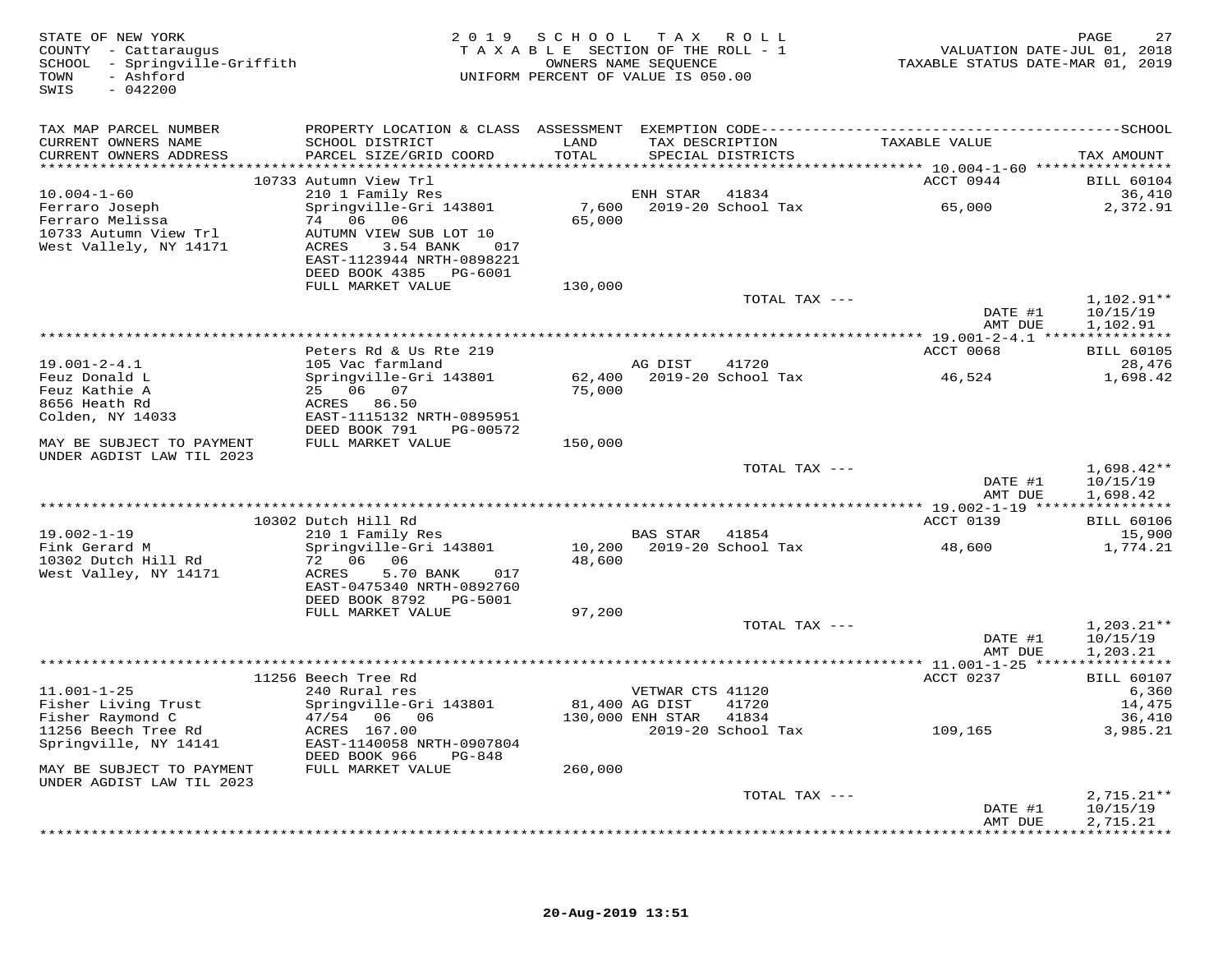| STATE OF NEW YORK<br>COUNTY - Cattaraugus<br>- Springville-Griffith<br>SCHOOL<br>TOWN<br>- Ashford<br>SWIS<br>$-042200$ | 2 0 1 9                                              | SCHOOL          | T A X<br>R O L L<br>TAXABLE SECTION OF THE ROLL - 1<br>OWNERS NAME SEQUENCE<br>UNIFORM PERCENT OF VALUE IS 050.00 |               | TAXABLE STATUS DATE-MAR 01, 2019         | 28<br>PAGE<br>VALUATION DATE-JUL 01, 2018 |
|-------------------------------------------------------------------------------------------------------------------------|------------------------------------------------------|-----------------|-------------------------------------------------------------------------------------------------------------------|---------------|------------------------------------------|-------------------------------------------|
| TAX MAP PARCEL NUMBER                                                                                                   |                                                      |                 |                                                                                                                   |               |                                          |                                           |
| CURRENT OWNERS NAME                                                                                                     | SCHOOL DISTRICT                                      | LAND            | TAX DESCRIPTION                                                                                                   |               | TAXABLE VALUE                            |                                           |
| CURRENT OWNERS ADDRESS<br>**********************                                                                        | PARCEL SIZE/GRID COORD<br>*************************  | TOTAL           | SPECIAL DISTRICTS                                                                                                 |               |                                          | TAX AMOUNT                                |
|                                                                                                                         | Us Rte 219                                           |                 |                                                                                                                   |               | ACCT 0238                                | <b>BILL 60108</b>                         |
| $19.001 - 2 - 7$                                                                                                        | 105 Vac farmland                                     |                 | 2019-20 School Tax                                                                                                |               | 41,600                                   | 1,518.66                                  |
| Fisher Living Trust                                                                                                     | Springville-Gri 143801                               | 41,600          |                                                                                                                   |               |                                          |                                           |
| Fisher Raymond C Trustee                                                                                                | 25 06 07                                             | 41,600          |                                                                                                                   |               |                                          |                                           |
| 11256 Beech Tree Rd<br>Springville, NY 14141                                                                            | ACRES<br>66.48<br>EAST-1115208 NRTH-0894573          |                 |                                                                                                                   |               |                                          |                                           |
|                                                                                                                         | DEED BOOK 966<br>PG-846                              |                 |                                                                                                                   |               |                                          |                                           |
|                                                                                                                         | FULL MARKET VALUE                                    | 83,200          |                                                                                                                   |               |                                          |                                           |
|                                                                                                                         |                                                      |                 |                                                                                                                   | TOTAL TAX --- |                                          | $1,518.66**$                              |
|                                                                                                                         |                                                      |                 |                                                                                                                   |               | DATE #1<br>AMT DUE                       | 10/15/19<br>1,518.66                      |
|                                                                                                                         |                                                      |                 | ***********************************                                                                               |               | *** $10.004 - 1 - 34$ *****************  |                                           |
|                                                                                                                         | 10624 Edies Rd                                       |                 |                                                                                                                   |               | ACCT 0171                                | <b>BILL 60109</b>                         |
| $10.004 - 1 - 34$                                                                                                       | 210 1 Family Res                                     |                 | <b>BAS STAR</b><br>41854                                                                                          |               |                                          | 15,900                                    |
| Franklin Mark A<br>10624 Edies Rd                                                                                       | Springville-Gri 143801<br>73 06<br>06                | 6,500<br>66,900 | 2019-20 School Tax                                                                                                |               | 66,900                                   | 2,442.27                                  |
| Springville, NY 14141                                                                                                   | ACRES<br>2.32 BANK<br>017                            |                 |                                                                                                                   |               |                                          |                                           |
|                                                                                                                         | EAST-1121672 NRTH-0897323                            |                 |                                                                                                                   |               |                                          |                                           |
|                                                                                                                         | DEED BOOK 17200 PG-4002                              |                 |                                                                                                                   |               |                                          |                                           |
|                                                                                                                         | FULL MARKET VALUE                                    | 133,800         |                                                                                                                   | TOTAL TAX --- |                                          | $1,871.27**$                              |
|                                                                                                                         |                                                      |                 |                                                                                                                   |               | DATE #1                                  | 10/15/19                                  |
|                                                                                                                         |                                                      |                 |                                                                                                                   |               | AMT DUE                                  | 1,871.27                                  |
|                                                                                                                         |                                                      |                 |                                                                                                                   |               |                                          |                                           |
| $10.004 - 1 - 29.3$                                                                                                     | 6729 Schwartz Rd<br>240 Rural res                    |                 | 2019-20 School Tax                                                                                                |               | <b>ACCT 1106</b><br>92,200               | <b>BILL 60110</b><br>3,365.88             |
| Fraser Cameron L                                                                                                        | Springville-Gri 143801                               | 20,000          |                                                                                                                   |               |                                          |                                           |
| Fraser Emilee D                                                                                                         | 74 06<br>06                                          | 92,200          |                                                                                                                   |               |                                          |                                           |
| 6729 Schwartz Rd                                                                                                        | ACRES 15.00 BANK<br>017                              |                 |                                                                                                                   |               |                                          |                                           |
| West Valley, NY 14171                                                                                                   | EAST-1121181 NRTH-0898757<br>DEED BOOK 30864 PG-5002 |                 |                                                                                                                   |               |                                          |                                           |
|                                                                                                                         | FULL MARKET VALUE                                    | 184,400         |                                                                                                                   |               |                                          |                                           |
|                                                                                                                         |                                                      |                 |                                                                                                                   | TOTAL TAX --- |                                          | $3,365.88**$                              |
|                                                                                                                         |                                                      |                 |                                                                                                                   |               | DATE #1                                  | 10/15/19                                  |
|                                                                                                                         |                                                      |                 |                                                                                                                   |               | AMT DUE<br>*********** 10.003-2-5.2 **** | 3,365.88<br>***********                   |
|                                                                                                                         | 7418 Henrietta Rd                                    |                 |                                                                                                                   |               | ACCT 1493                                | <b>BILL 60111</b>                         |
| $10.003 - 2 - 5.2$                                                                                                      | 270 Mfg housing                                      |                 | <b>BAS STAR</b><br>41854                                                                                          |               |                                          | 15,900                                    |
| Fuller Alice M                                                                                                          | Springville-Gri 143801                               | 5,700           | 2019-20 School Tax                                                                                                |               | 37,400                                   | 1,365.34                                  |
| 7418 Henrietta Rd                                                                                                       | 55 06<br>07                                          | 37,400          |                                                                                                                   |               |                                          |                                           |
| Springville, NY 14141                                                                                                   | 1.85<br>ACRES<br>EAST-1110298 NRTH-0901393           |                 |                                                                                                                   |               |                                          |                                           |
|                                                                                                                         | DEED BOOK 569<br>PG-00067                            |                 |                                                                                                                   |               |                                          |                                           |
|                                                                                                                         | FULL MARKET VALUE                                    | 74,800          |                                                                                                                   |               |                                          |                                           |
|                                                                                                                         |                                                      |                 |                                                                                                                   | TOTAL TAX --- |                                          | 794.34**                                  |
|                                                                                                                         |                                                      |                 |                                                                                                                   |               | DATE #1<br>AMT DUE                       | 10/15/19<br>794.34                        |
|                                                                                                                         |                                                      |                 |                                                                                                                   |               |                                          | *********                                 |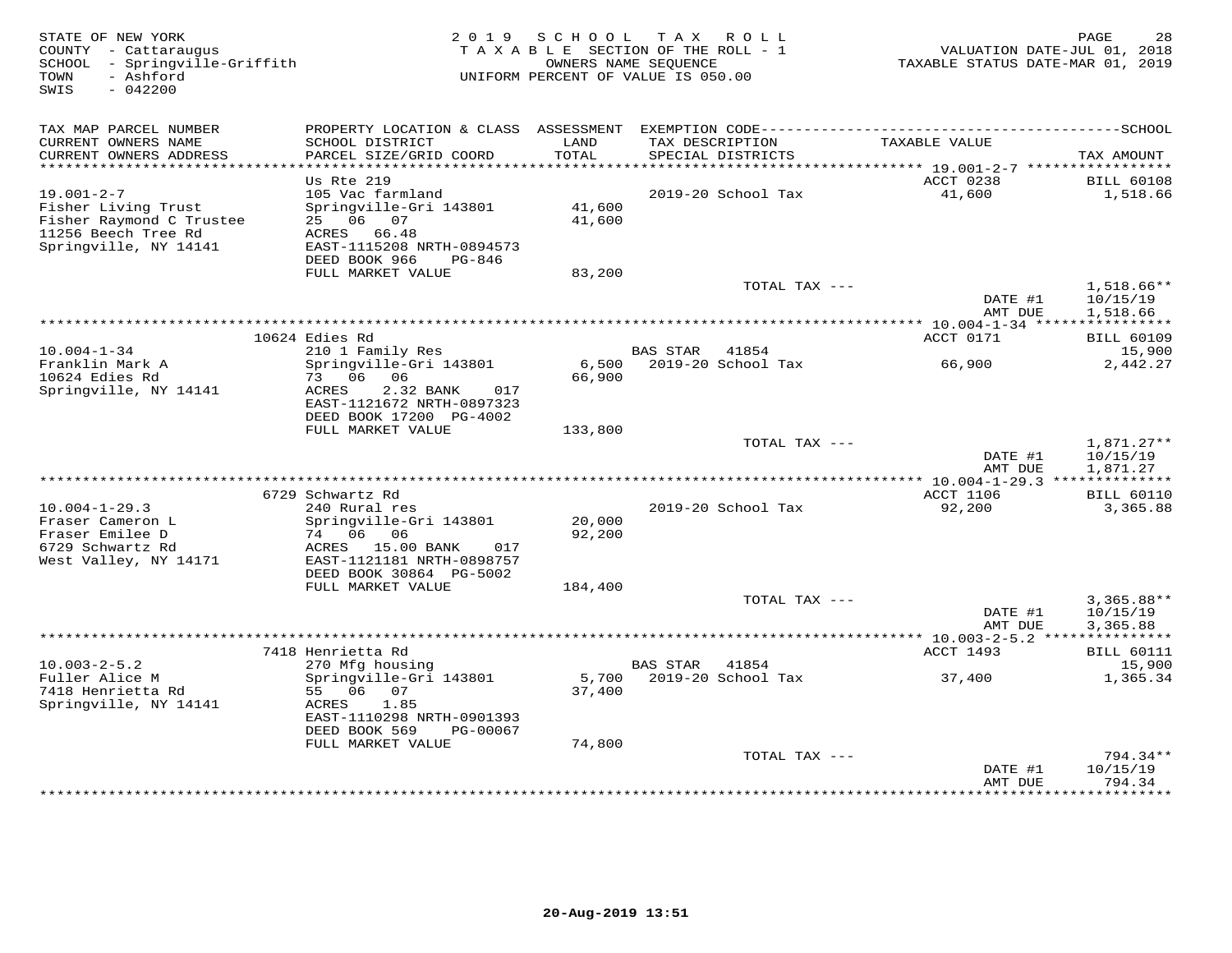| STATE OF NEW YORK<br>COUNTY - Cattaraugus<br>SCHOOL - Springville-Griffith<br>- Ashford<br>TOWN<br>SWIS<br>$-042200$ |                                                                                              | 2019 SCHOOL TAX ROLL<br>TAXABLE SECTION OF THE ROLL - 1<br>UNIFORM PERCENT OF VALUE IS 050.00 | OWNERS NAME SEQUENCE   |                                | TAXABLE STATUS DATE-MAR 01, 2019 | 29<br>PAGE<br>VALUATION DATE-JUL 01, 2018 |
|----------------------------------------------------------------------------------------------------------------------|----------------------------------------------------------------------------------------------|-----------------------------------------------------------------------------------------------|------------------------|--------------------------------|----------------------------------|-------------------------------------------|
| TAX MAP PARCEL NUMBER                                                                                                |                                                                                              |                                                                                               |                        |                                |                                  |                                           |
| CURRENT OWNERS NAME<br>CURRENT OWNERS ADDRESS                                                                        | SCHOOL DISTRICT<br>PARCEL SIZE/GRID COORD                                                    | LAND<br>TOTAL                                                                                 | TAX DESCRIPTION        | SPECIAL DISTRICTS              | TAXABLE VALUE                    | TAX AMOUNT                                |
|                                                                                                                      |                                                                                              |                                                                                               |                        |                                |                                  |                                           |
| $10.004 - 1 - 28$                                                                                                    | 10714 Edies Rd<br>210 1 Family Res                                                           |                                                                                               | VETCOM CTS 41130       |                                | ACCT 0273                        | <b>BILL 60112</b><br>8,675                |
| Fuller Betty M                                                                                                       | Springville-Gri 143801                                                                       | 4,900 AGED S                                                                                  |                        | 41804                          |                                  | 13,013                                    |
| Fuller Alfred E                                                                                                      | 74 06 06                                                                                     |                                                                                               | 34,700 ENH STAR 41834  |                                |                                  | 13,012                                    |
| 10714 Edies Rd<br>Springville, NY 14141                                                                              | FRNT 220.00 DPTH 185.00<br>EAST-1123172 NRTH-0898596<br>DEED BOOK 00746 PG-01120             |                                                                                               |                        |                                | 2019-20 School Tax 13,012        | 475.02                                    |
|                                                                                                                      | FULL MARKET VALUE                                                                            | 69,400                                                                                        |                        |                                |                                  |                                           |
|                                                                                                                      |                                                                                              |                                                                                               |                        | TOTAL TAX ---                  |                                  | $0.00**$                                  |
|                                                                                                                      | 11520 Beech Tree Rd                                                                          |                                                                                               |                        |                                | ACCT 1535                        | <b>BILL 60113</b>                         |
| $11.001 - 1 - 10.5$                                                                                                  | 240 Rural res                                                                                |                                                                                               | VETCOM CTS 41130       |                                |                                  | 10,600                                    |
| Fuller Daniel L                                                                                                      | Springville-Gri 143801                                                                       | 22,400 VETDIS CTS 41140                                                                       |                        |                                |                                  | 21,200                                    |
| Fuller Leigh A                                                                                                       | $60 - 6 - 6$                                                                                 |                                                                                               | 147,400 BAS STAR 41854 |                                |                                  | 15,900                                    |
| 11520 Beech Tree Rd<br>Springville, NY 14141                                                                         | permanent certificate<br>merged 11.001-1-10.5<br>40.10<br>ACRES<br>EAST-1133652 NRTH-0909108 |                                                                                               |                        | 2019-20 School Tax             | 115,600                          | 4,220.13                                  |
|                                                                                                                      | DEED BOOK 20742 PG-5001                                                                      |                                                                                               |                        |                                |                                  |                                           |
|                                                                                                                      | FULL MARKET VALUE                                                                            | 294,800                                                                                       |                        |                                |                                  |                                           |
|                                                                                                                      |                                                                                              |                                                                                               |                        | TOTAL TAX ---                  | DATE #1<br>AMT DUE               | $3,649.13**$<br>10/15/19<br>3,649.13      |
|                                                                                                                      |                                                                                              |                                                                                               |                        |                                |                                  |                                           |
|                                                                                                                      | 11468 Nys Rte 240                                                                            |                                                                                               |                        |                                | ACCT 0285                        | <b>BILL 60114</b>                         |
| $11.001 - 1 - 9.1$                                                                                                   | 270 Mfg housing                                                                              |                                                                                               | <b>BAS STAR</b> 41854  |                                |                                  | 15,900                                    |
| Fuller Paul Michael<br>Fuller Deborah Sue<br>11468 NYS Rte 240<br>Springville, NY 14141                              | Springville-Gri 143801<br>60/65<br>06 06<br>ACRES<br>1.02<br>EAST-0484500 NRTH-0907920       | 53,300                                                                                        |                        | 4,000    2019-20    School Tax | 53,300                           | 1,945.78                                  |
|                                                                                                                      | DEED BOOK 959<br>PG-687                                                                      |                                                                                               |                        |                                |                                  |                                           |
|                                                                                                                      | FULL MARKET VALUE                                                                            | 106,600                                                                                       |                        |                                |                                  |                                           |
|                                                                                                                      |                                                                                              |                                                                                               |                        | TOTAL TAX ---                  | DATE #1<br>AMT DUE               | $1,374.78**$<br>10/15/19<br>1,374.78      |
|                                                                                                                      |                                                                                              |                                                                                               |                        |                                |                                  |                                           |
|                                                                                                                      | 10712 Autumn View Trl                                                                        |                                                                                               |                        |                                | ACCT 0948                        | <b>BILL 60115</b>                         |
| $10.004 - 1 - 64$<br>Fuller Wayne P                                                                                  | 270 Mfg housing                                                                              |                                                                                               | VETWAR CTS 41120       |                                |                                  | 6,360                                     |
| Krah Colleen                                                                                                         | Springville-Gri 143801<br>69 06 06                                                           |                                                                                               | 8,600 ENH STAR 41834   |                                | 72,900 2019-20 School Tax 66,540 | 36,410<br>2,429.13                        |
| 10712 Autumn View<br>West Valley, NY 14171                                                                           | AUTUMN VIEW SUB LOT 6<br>4.25<br>ACRES<br>EAST-1124948 NRTH-0898259                          |                                                                                               |                        |                                |                                  |                                           |
|                                                                                                                      | DEED BOOK 1012 PG-242                                                                        |                                                                                               |                        |                                |                                  |                                           |
|                                                                                                                      | FULL MARKET VALUE                                                                            | 145,800                                                                                       |                        |                                |                                  |                                           |
|                                                                                                                      |                                                                                              |                                                                                               |                        | TOTAL TAX ---                  | DATE #1<br>AMT DUE               | $1,159.13**$<br>10/15/19<br>1,159.13      |
|                                                                                                                      |                                                                                              |                                                                                               |                        |                                |                                  | *************                             |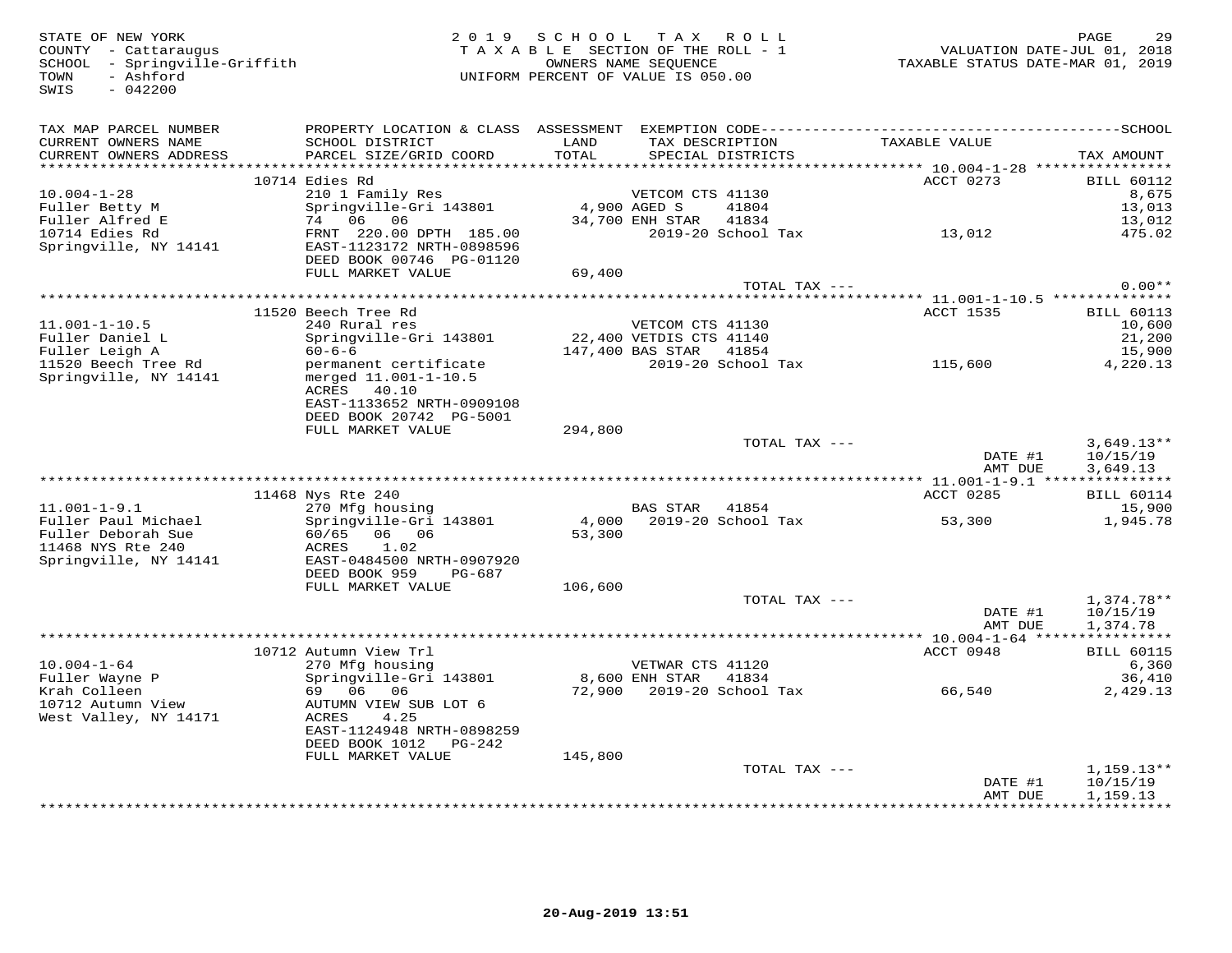| STATE OF NEW YORK<br>COUNTY - Cattaraugus<br>SCHOOL - Springville-Griffith<br>- Ashford<br>TOWN<br>$-042200$<br>SWIS | 2 0 1 9                                                | SCHOOL<br>OWNERS NAME SEOUENCE | TAX ROLL<br>TAXABLE SECTION OF THE ROLL - 1<br>UNIFORM PERCENT OF VALUE IS 050.00 | VALUATION DATE-JUL 01, 2018<br>TAXABLE STATUS DATE-MAR 01, 2019 | PAGE<br>30                  |
|----------------------------------------------------------------------------------------------------------------------|--------------------------------------------------------|--------------------------------|-----------------------------------------------------------------------------------|-----------------------------------------------------------------|-----------------------------|
| TAX MAP PARCEL NUMBER                                                                                                | PROPERTY LOCATION & CLASS ASSESSMENT                   |                                |                                                                                   |                                                                 |                             |
| CURRENT OWNERS NAME<br>CURRENT OWNERS ADDRESS<br>**********************                                              | SCHOOL DISTRICT<br>PARCEL SIZE/GRID COORD              | LAND<br>TOTAL                  | TAX DESCRIPTION<br>SPECIAL DISTRICTS                                              | TAXABLE VALUE                                                   | TAX AMOUNT                  |
|                                                                                                                      | 11379 Beech Tree Rd                                    |                                |                                                                                   | ACCT 0281                                                       | <b>BILL 60116</b>           |
| $11.001 - 1 - 21$                                                                                                    | 210 1 Family Res                                       |                                | 2019-20 School Tax                                                                | 46,600                                                          | 1,701.19                    |
| Fuller-Mest Deborah R<br>11404 Beech Tree Rd                                                                         | Springville-Gri 143801<br>60 06<br>06                  | 7,100<br>46,600                |                                                                                   |                                                                 |                             |
| Springville, NY 14141                                                                                                | <b>ACRES</b><br>4.79<br>EAST-1136078 NRTH-0907895      |                                |                                                                                   |                                                                 |                             |
|                                                                                                                      | DEED BOOK 00931 PG-01155<br>FULL MARKET VALUE          | 93,200                         |                                                                                   |                                                                 |                             |
|                                                                                                                      |                                                        |                                | TOTAL TAX ---                                                                     |                                                                 | $1,701.19**$                |
|                                                                                                                      |                                                        |                                |                                                                                   | DATE #1<br>AMT DUE                                              | 10/15/19<br>1,701.19        |
|                                                                                                                      |                                                        |                                | ********************************                                                  | *** 10.004-1-15.1 ***                                           | ***********                 |
| $10.004 - 1 - 15.1$                                                                                                  | 10568 Dutch Hill Rd<br>240 Rural res                   |                                | <b>BAS STAR</b><br>41854                                                          | ACCT 0516                                                       | <b>BILL 60117</b><br>15,900 |
| Fullington Duane                                                                                                     | Springville-Gri 143801                                 | 34,800                         | 2019-20 School Tax                                                                | 168,200                                                         | 6,140.36                    |
| Fullington Marilyn                                                                                                   | 68/73<br>06 06                                         | 168,200                        |                                                                                   |                                                                 |                             |
| 10568 Dutch Hl                                                                                                       | ACRES<br>44.00                                         |                                |                                                                                   |                                                                 |                             |
| West Valley, NY 14171                                                                                                | EAST-1124516 NRTH-0896765<br>DEED BOOK 886<br>PG-00127 |                                |                                                                                   |                                                                 |                             |
|                                                                                                                      | FULL MARKET VALUE                                      | 336,400                        |                                                                                   |                                                                 |                             |
|                                                                                                                      |                                                        |                                | TOTAL TAX ---                                                                     |                                                                 | $5,569.36**$                |
|                                                                                                                      |                                                        |                                |                                                                                   | DATE #1                                                         | 10/15/19                    |
|                                                                                                                      |                                                        |                                |                                                                                   | AMT DUE                                                         | 5,569.36<br>***********     |
|                                                                                                                      | 11689 Bolton Rd                                        |                                |                                                                                   | <b>ACCT 1585</b>                                                | <b>BILL 60118</b>           |
| $3.004 - 2 - 3.3$                                                                                                    | 210 1 Family Res                                       |                                | 2019-20 School Tax                                                                | 133,400                                                         | 4,869.94                    |
| Gambino Joseph D                                                                                                     | Springville-Gri 143801                                 | 7,300                          |                                                                                   |                                                                 |                             |
| 11689 Bolton Rd                                                                                                      | 41/6/6                                                 | 133,400                        |                                                                                   |                                                                 |                             |
| Springville, NY 14141                                                                                                | ACRES<br>4.75<br>EAST-1148046 NRTH-0914345             |                                |                                                                                   |                                                                 |                             |
|                                                                                                                      | DEED BOOK 1567<br>PG-6001                              |                                |                                                                                   |                                                                 |                             |
|                                                                                                                      | FULL MARKET VALUE                                      | 266,800                        |                                                                                   |                                                                 |                             |
|                                                                                                                      |                                                        |                                | TOTAL TAX ---                                                                     |                                                                 | $4,869.94**$                |
|                                                                                                                      |                                                        |                                |                                                                                   | DATE #1                                                         | 10/15/19                    |
|                                                                                                                      |                                                        |                                |                                                                                   | AMT DUE                                                         | 4,869.94                    |
|                                                                                                                      | Bolton Rd                                              |                                |                                                                                   | ACCT 1580                                                       | <b>BILL 60119</b>           |
| $3.004 - 2 - 3.4$                                                                                                    | 322 Rural vac>10                                       |                                | 2019-20 School Tax                                                                | 7,900                                                           | 288.40                      |
| Gambino Joseph D                                                                                                     | Springville-Gri 143801                                 | 7,900                          |                                                                                   |                                                                 |                             |
| 11689 Bolton Rd                                                                                                      | 41/6/6                                                 | 7,900                          |                                                                                   |                                                                 |                             |
| Springville, NY 14141                                                                                                | ACRES<br>13.10<br>EAST-1147705 NRTH-0914276            |                                |                                                                                   |                                                                 |                             |
|                                                                                                                      | DEED BOOK 1567<br>PG-6002                              |                                |                                                                                   |                                                                 |                             |
|                                                                                                                      | FULL MARKET VALUE                                      | 15,800                         |                                                                                   |                                                                 |                             |
|                                                                                                                      |                                                        |                                | TOTAL TAX ---                                                                     |                                                                 | $288.40**$                  |
|                                                                                                                      |                                                        |                                |                                                                                   | DATE #1<br>AMT DUE                                              | 10/15/19<br>288.40          |
|                                                                                                                      |                                                        |                                |                                                                                   | ********                                                        | *********                   |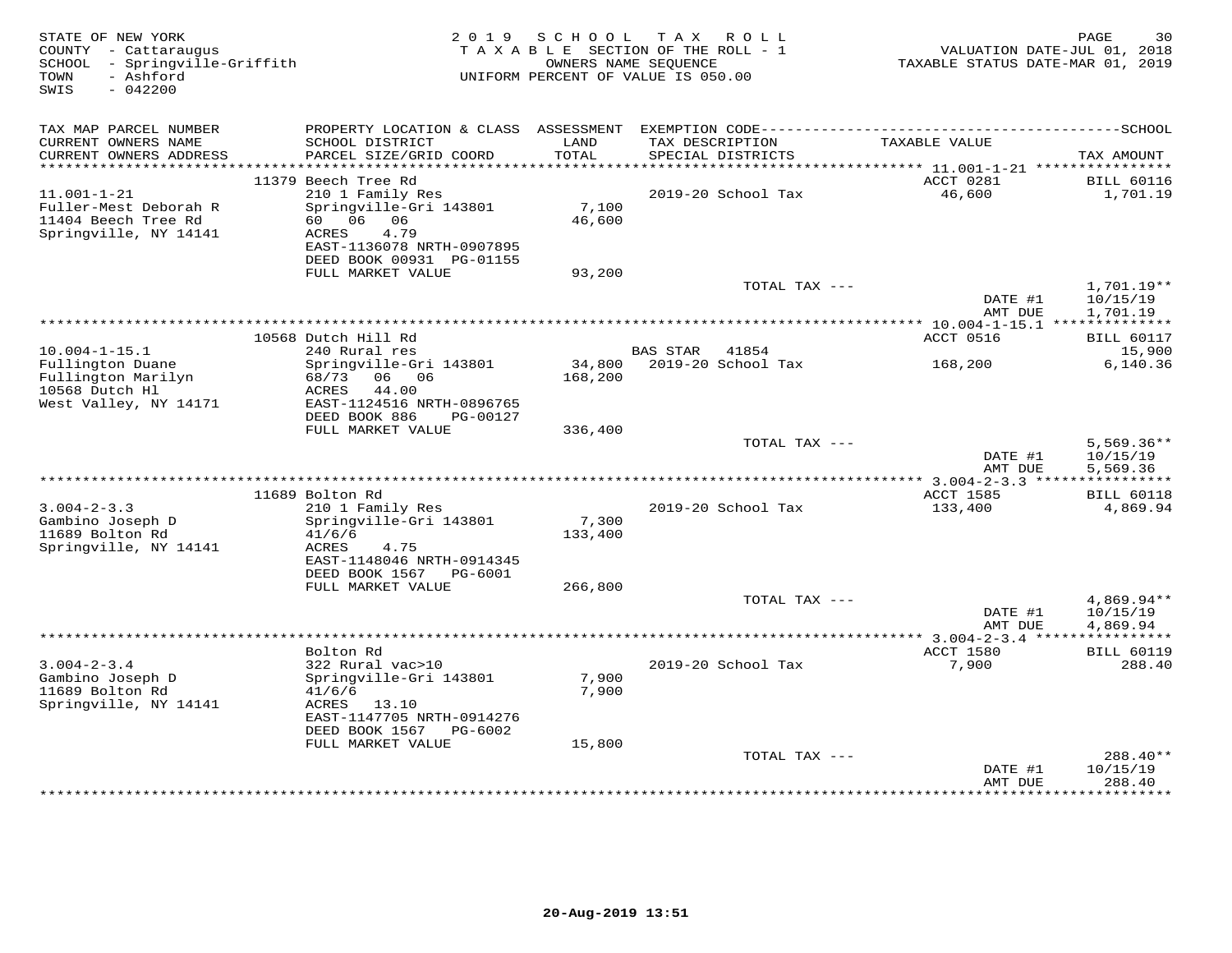| STATE OF NEW YORK<br>COUNTY - Cattaraugus<br>SCHOOL - Springville-Griffith<br>- Ashford<br>TOWN<br>$-042200$<br>SWIS |                                                                                                                         | 2019 SCHOOL      | TAX ROLL<br>TAXABLE SECTION OF THE ROLL - 1<br>OWNERS NAME SEQUENCE<br>UNIFORM PERCENT OF VALUE IS 050.00 | TAXABLE STATUS DATE-MAR 01, 2019 | PAGE<br>31<br>VALUATION DATE-JUL 01, 2018 |
|----------------------------------------------------------------------------------------------------------------------|-------------------------------------------------------------------------------------------------------------------------|------------------|-----------------------------------------------------------------------------------------------------------|----------------------------------|-------------------------------------------|
| TAX MAP PARCEL NUMBER                                                                                                |                                                                                                                         |                  |                                                                                                           |                                  |                                           |
| CURRENT OWNERS NAME<br>CURRENT OWNERS ADDRESS                                                                        | SCHOOL DISTRICT<br>PARCEL SIZE/GRID COORD                                                                               | LAND<br>TOTAL    | TAX DESCRIPTION<br>SPECIAL DISTRICTS                                                                      | TAXABLE VALUE                    | TAX AMOUNT                                |
|                                                                                                                      |                                                                                                                         |                  |                                                                                                           |                                  |                                           |
| $10.002 - 1 - 7$                                                                                                     | 6339 Thomas Corners Rd<br>210 1 Family Res                                                                              |                  | 2019-20 School Tax                                                                                        | ACCT 0783<br>65,100              | <b>BILL 60120</b><br>2,376.56             |
| Gamel Benjamin A<br>6339 Thomas Corners Rd<br>West Valley, NY 14171                                                  | Springville-Gri 143801<br>70 06 06<br>2.07 BANK<br>ACRES<br>017<br>EAST-0478510 NRTH-0903460<br>DEED BOOK 23574 PG-4001 | 6,200<br>65,100  |                                                                                                           |                                  |                                           |
|                                                                                                                      | FULL MARKET VALUE                                                                                                       | 130,200          |                                                                                                           |                                  |                                           |
|                                                                                                                      |                                                                                                                         |                  | TOTAL TAX ---                                                                                             | DATE #1<br>AMT DUE               | $2,376.56**$<br>10/15/19<br>2,376.56      |
|                                                                                                                      |                                                                                                                         |                  |                                                                                                           |                                  |                                           |
|                                                                                                                      | 6140 Bond Rd                                                                                                            |                  |                                                                                                           | ACCT 1032                        | <b>BILL 60121</b>                         |
| $10.002 - 1 - 5.2$                                                                                                   | 210 1 Family Res                                                                                                        |                  | VETWAR CTS 41120                                                                                          |                                  | 6,360                                     |
| Garvey George P<br>Gentner Christine M<br>6140 Bond Rd<br>West Valley, NY 14171                                      | Springville-Gri 143801<br>70 06<br>06<br>ACRES<br>6.24 BANK<br>017<br>EAST-1128500 NRTH-0905586                         |                  | 10,800 BAS STAR<br>41854<br>70,600 2019-20 School Tax                                                     | 64,240                           | 15,900<br>2,345.16                        |
|                                                                                                                      | DEED BOOK 986<br>PG-961                                                                                                 |                  |                                                                                                           |                                  |                                           |
|                                                                                                                      | FULL MARKET VALUE                                                                                                       | 141,200          |                                                                                                           |                                  |                                           |
|                                                                                                                      |                                                                                                                         |                  | TOTAL TAX ---                                                                                             | DATE #1<br>AMT DUE               | 1,774.16**<br>10/15/19<br>1,774.16        |
|                                                                                                                      |                                                                                                                         |                  |                                                                                                           |                                  |                                           |
|                                                                                                                      | Nys Rte 240                                                                                                             |                  |                                                                                                           | ACCT 0543                        | <b>BILL 60122</b>                         |
| $11.003 - 2 - 3.1$                                                                                                   | 322 Rural vac>10                                                                                                        |                  | 2019-20 School Tax                                                                                        | 10,300                           | 376.01                                    |
| Gentner Millard<br>8870 Nys Rte 240<br>West Valley, NY 14171                                                         | Springville-Gri 143801<br>58 06 06<br>ACRES 26.20                                                                       | 10,300<br>10,300 |                                                                                                           |                                  |                                           |
|                                                                                                                      | EAST-1135189 NRTH-0899101<br>DEED BOOK 10313 PG-6004                                                                    |                  |                                                                                                           |                                  |                                           |
|                                                                                                                      | FULL MARKET VALUE                                                                                                       | 20,600           |                                                                                                           |                                  |                                           |
|                                                                                                                      |                                                                                                                         |                  | TOTAL TAX ---                                                                                             | DATE #1<br>AMT DUE               | 376.01**<br>10/15/19<br>376.01            |
|                                                                                                                      |                                                                                                                         |                  |                                                                                                           |                                  |                                           |
|                                                                                                                      | 10727 Edies Rd                                                                                                          |                  |                                                                                                           | ACCT 1112                        | <b>BILL 60123</b>                         |
| $10.004 - 1 - 29.7$                                                                                                  | 210 1 Family Res                                                                                                        |                  | <b>BAS STAR</b><br>41854                                                                                  |                                  | 15,900                                    |
| Gernatt Kimberly<br>Hayden Jesse                                                                                     | Springville-Gri 143801<br>74 06<br>06                                                                                   | 8,300<br>72,300  | 2019-20 School Tax                                                                                        | 72,300                           | 2,639.40                                  |
| 10727 Edies Rd                                                                                                       | ACRES<br>4.00 BANK<br>017                                                                                               |                  |                                                                                                           |                                  |                                           |
| Springville, NY 14141                                                                                                | EAST-1123046 NRTH-0898880<br>DEED BOOK 14680 PG-4001                                                                    |                  |                                                                                                           |                                  |                                           |
|                                                                                                                      | FULL MARKET VALUE                                                                                                       | 144,600          |                                                                                                           |                                  |                                           |
|                                                                                                                      |                                                                                                                         |                  | TOTAL TAX ---                                                                                             | DATE #1<br>AMT DUE               | $2,068.40**$<br>10/15/19<br>2,068.40      |
|                                                                                                                      |                                                                                                                         |                  |                                                                                                           |                                  | **********                                |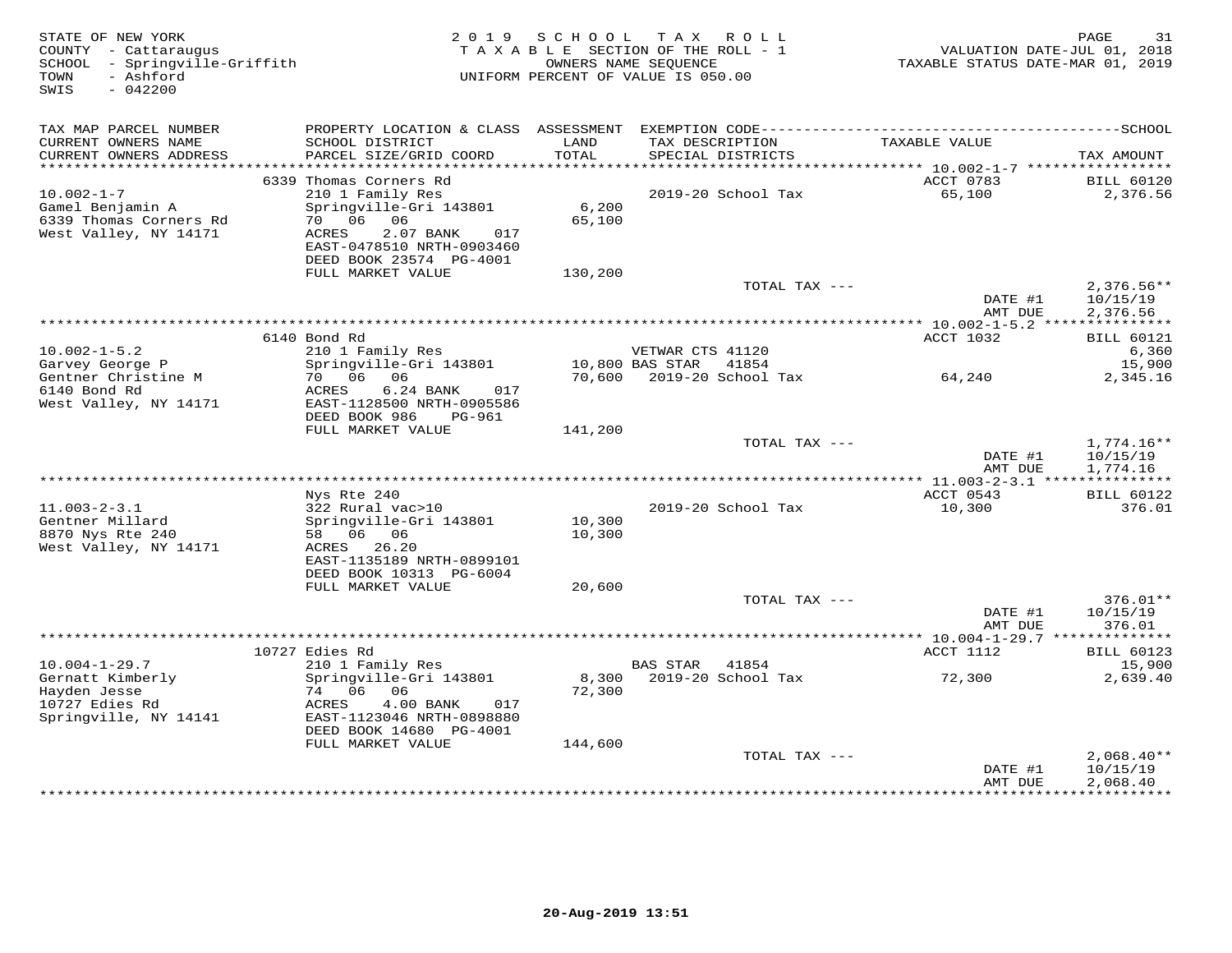| STATE OF NEW YORK<br>COUNTY - Cattaraugus<br>- Springville-Griffith<br>SCHOOL<br>- Ashford<br>TOWN<br>SWIS<br>$-042200$ | 2 0 1 9                                                                                                          | S C H O O L<br>TAXABLE SECTION OF THE ROLL - 1<br>OWNERS NAME SEQUENCE<br>UNIFORM PERCENT OF VALUE IS 050.00 | T A X    | ROLL ROLL                            | VALUATION DATE-JUL 01, 2018<br>TAXABLE STATUS DATE-MAR 01, 2019 | 32<br>PAGE                           |
|-------------------------------------------------------------------------------------------------------------------------|------------------------------------------------------------------------------------------------------------------|--------------------------------------------------------------------------------------------------------------|----------|--------------------------------------|-----------------------------------------------------------------|--------------------------------------|
| TAX MAP PARCEL NUMBER                                                                                                   |                                                                                                                  |                                                                                                              |          |                                      |                                                                 |                                      |
| CURRENT OWNERS NAME<br>CURRENT OWNERS ADDRESS                                                                           | SCHOOL DISTRICT<br>PARCEL SIZE/GRID COORD                                                                        | LAND<br>TOTAL                                                                                                |          | TAX DESCRIPTION<br>SPECIAL DISTRICTS | TAXABLE VALUE                                                   | TAX AMOUNT                           |
| ***********************                                                                                                 | 10733 Rock Springs Rd                                                                                            |                                                                                                              |          |                                      | ACCT 0955                                                       | <b>BILL 60124</b>                    |
| $10.004 - 1 - 71$                                                                                                       | 210 1 Family Res                                                                                                 |                                                                                                              | ENH STAR | 41834                                |                                                                 | 36,410                               |
| Gierdowski Paul<br>Gierdowski Debra J<br>10733 Rock Springs Rd<br>West Valley, NY 14171                                 | Springville-Gri 143801<br>69/74<br>06 06<br>AUTUMN VIEW SUB LOT 20<br>6.72<br>ACRES<br>EAST-1124718 NRTH-0899134 | 11,300<br>103,400                                                                                            |          | 2019-20 School Tax                   | 103,400                                                         | 3,774.75                             |
|                                                                                                                         | DEED BOOK 5824<br>PG-4001<br>FULL MARKET VALUE                                                                   | 206,800                                                                                                      |          |                                      |                                                                 |                                      |
|                                                                                                                         |                                                                                                                  |                                                                                                              |          | TOTAL TAX ---                        | DATE #1                                                         | $2,504.75**$<br>10/15/19             |
|                                                                                                                         |                                                                                                                  |                                                                                                              |          |                                      | AMT DUE                                                         | 2,504.75                             |
|                                                                                                                         |                                                                                                                  |                                                                                                              |          |                                      |                                                                 |                                      |
|                                                                                                                         | 10282 Dutch Hill Rd                                                                                              |                                                                                                              |          |                                      | ACCT 0331                                                       | <b>BILL 60125</b>                    |
| $19.002 - 1 - 20$<br>Giumento David<br>10282 Dutch Hill Rd                                                              | 240 Rural res<br>Springville-Gri 143801<br>72 06 06                                                              | 25,100<br>75,900                                                                                             |          | 2019-20 School Tax                   | 75,900                                                          | 2,770.83                             |
| West Valley, NY 14171                                                                                                   | 22.84<br>ACRES<br>EAST-1123731 NRTH-0892381<br>DEED BOOK 00958 PG-00538                                          |                                                                                                              |          |                                      |                                                                 |                                      |
|                                                                                                                         | FULL MARKET VALUE                                                                                                | 151,800                                                                                                      |          |                                      |                                                                 |                                      |
|                                                                                                                         |                                                                                                                  |                                                                                                              |          | TOTAL TAX ---                        | DATE #1<br>AMT DUE                                              | $2,770.83**$<br>10/15/19<br>2,770.83 |
|                                                                                                                         |                                                                                                                  |                                                                                                              |          |                                      |                                                                 |                                      |
|                                                                                                                         | 5943 Cole Rd                                                                                                     |                                                                                                              |          |                                      | ACCT 0044                                                       | <b>BILL 60126</b>                    |
| $11.003 - 1 - 14$                                                                                                       | 210 1 Family Res                                                                                                 |                                                                                                              | BAS STAR | 41854                                |                                                                 | 15,900                               |
| Green Emmett B Jr<br>Collins Marge<br>5943 Cole Rd<br>West Valley, NY 14171-9757                                        | Springville-Gri 143801<br>59 06<br>06<br>FRNT 100.00 DPTH 175.00<br>EAST-0485550 NRTH-0903880                    | 5,200<br>27,400                                                                                              |          | 2019-20 School Tax                   | 27,400                                                          | 1,000.27                             |
|                                                                                                                         | DEED BOOK 991<br>$PG-52$                                                                                         |                                                                                                              |          |                                      |                                                                 |                                      |
|                                                                                                                         | FULL MARKET VALUE                                                                                                | 54,800                                                                                                       |          |                                      |                                                                 |                                      |
|                                                                                                                         |                                                                                                                  |                                                                                                              |          | TOTAL TAX ---                        | DATE #1<br>AMT DUE                                              | $429.27**$<br>10/15/19<br>429.27     |
|                                                                                                                         |                                                                                                                  |                                                                                                              |          |                                      |                                                                 |                                      |
|                                                                                                                         | 10741 Edies Rd                                                                                                   |                                                                                                              |          |                                      | ACCT 1107                                                       | <b>BILL 60127</b>                    |
| $10.004 - 1 - 29.4$<br>Gross Alvin H                                                                                    | 270 Mfg housing<br>Springville-Gri 143801                                                                        | 7,200                                                                                                        | BAS STAR | 41854<br>2019-20 School Tax          | 33,900                                                          | 15,900<br>1,237.56                   |
| Gross Marcia L                                                                                                          | 74 06<br>06                                                                                                      | 33,900                                                                                                       |          |                                      |                                                                 |                                      |
| 10741 Edies Rd                                                                                                          | ACRES<br>3.00                                                                                                    |                                                                                                              |          |                                      |                                                                 |                                      |
| Springville, NY 14141                                                                                                   | EAST-1123093 NRTH-0899329<br>DEED BOOK 11884 PG-6001                                                             |                                                                                                              |          |                                      |                                                                 |                                      |
|                                                                                                                         | FULL MARKET VALUE                                                                                                | 67,800                                                                                                       |          |                                      |                                                                 |                                      |
|                                                                                                                         |                                                                                                                  |                                                                                                              |          | TOTAL TAX ---                        | DATE #1                                                         | 666.56**<br>10/15/19                 |
|                                                                                                                         |                                                                                                                  |                                                                                                              |          |                                      | AMT DUE                                                         | 666.56<br>* * * * * * * * * *        |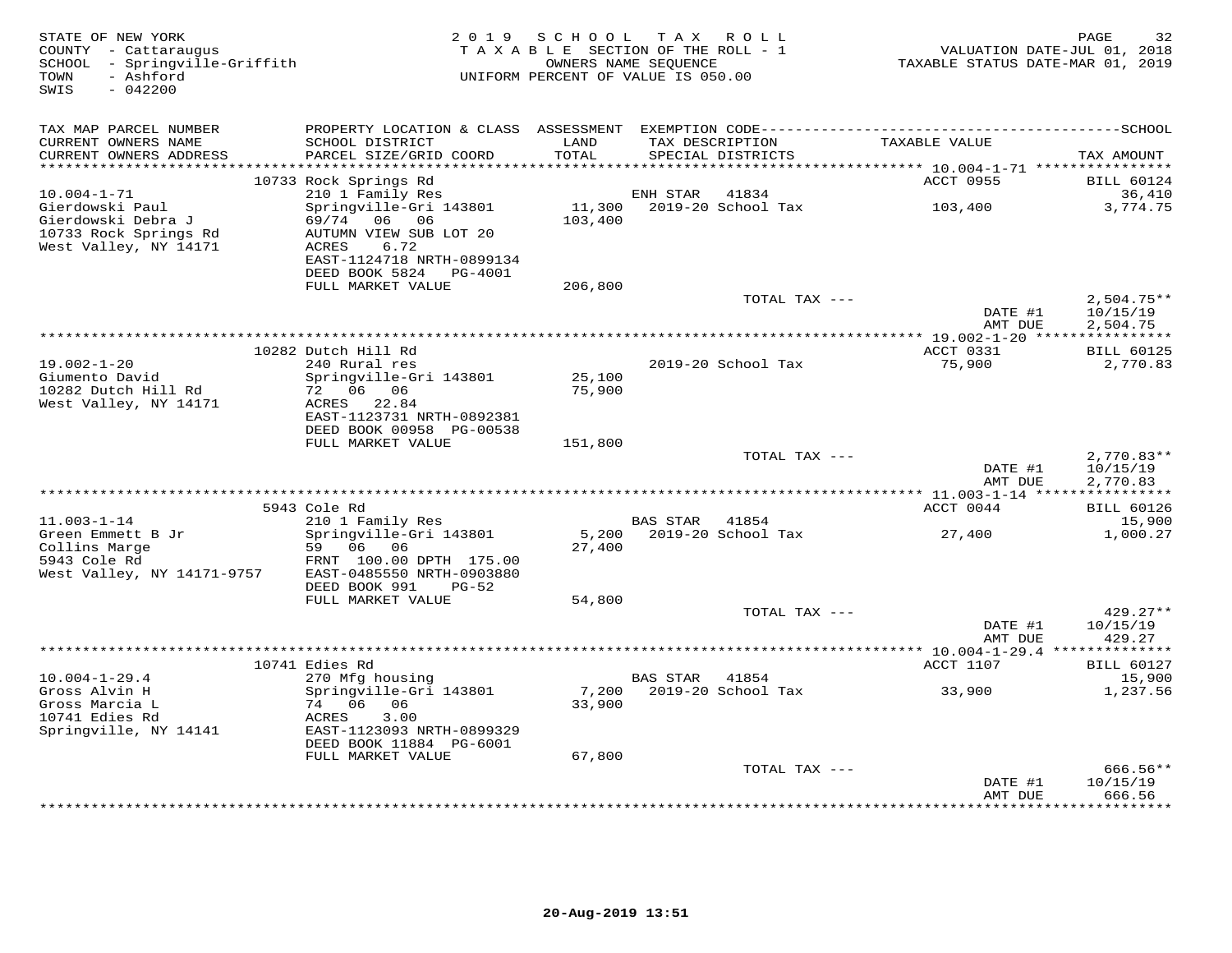| TAX MAP PARCEL NUMBER<br>TAXABLE VALUE<br>CURRENT OWNERS NAME<br>SCHOOL DISTRICT<br>LAND<br>TAX DESCRIPTION<br><b>TOTAL</b><br>CURRENT OWNERS ADDRESS<br>PARCEL SIZE/GRID COORD<br>SPECIAL DISTRICTS<br>TAX AMOUNT<br>***********************<br>11278 Nys Rte 240<br>ACCT 1377<br><b>BILL 60128</b><br>$11.001 - 1 - 30.3$<br>240 Rural res<br>41834<br>36,410<br>ENH STAR<br>Springville-Gri 143801<br>18,800<br>2019-20 School Tax<br>94,000<br>3,431.59<br>Haddad Gregory<br>60 06 06<br>PO Box 577<br>94,000<br>Springville, NY 14141<br>24.64<br>ACRES<br>EAST-1134013 NRTH-0906216<br>DEED BOOK 965<br><b>PG-821</b><br>FULL MARKET VALUE<br>188,000<br>TOTAL TAX ---<br>$2,161.59**$<br>DATE #1<br>10/15/19<br>AMT DUE<br>2,161.59<br>Miller Rd<br>ACCT 0977<br><b>BILL 60129</b><br>6,303<br>$10.003 - 2 - 20.2$<br>105 Vac farmland<br>AG DIST<br>41720<br>Springville-Gri 143801<br>2019-20 School Tax<br>927.15<br>Haddad Holly<br>31,700<br>25,397<br>Haddad Gregory D<br>25 06 07<br>31,700<br>merged with 10.003-2-20.3<br>38 Maple Ave<br>Springville, NY 14141<br>ACRES<br>45.15<br>EAST-1115389 NRTH-0897453<br>MAY BE SUBJECT TO PAYMENT<br>DEED BOOK 17245 PG-4001<br>UNDER AGDIST LAW TIL 2023<br>FULL MARKET VALUE<br>63,400<br>TOTAL TAX ---<br>$927.15**$<br>DATE #1<br>10/15/19<br>AMT DUE<br>927.15<br>*************************<br>** 11.001-1-24.4 ***************<br>Beech Tree Rd<br>ACCT 1495<br><b>BILL 60130</b><br>$11.001 - 1 - 24.4$<br>322 Rural vac>10<br>2019-20 School Tax<br>19,300<br>704.57<br>Hall Gerald W<br>Springville-Gri 143801<br>19,300<br>Hall Sarah M<br>$53 - 54 - 6 - 6$<br>19,300<br>5109 W Shorewood Dr<br>ACRES 32.50<br>Dunkirk, NY 14048<br>EAST-1137867 NRTH-0905971<br>DEED BOOK 990<br>PG-1048<br>FULL MARKET VALUE<br>38,600<br>TOTAL TAX ---<br>$704.57**$<br>DATE #1<br>10/15/19<br>AMT DUE<br>704.57<br>***********************<br>*** 19.001-2-8 ****<br>10454 Us Rte 219<br>ACCT 0336<br><b>BILL 60131</b><br>$19.001 - 2 - 8$<br>210 1 Family Res<br>ENH STAR<br>41834<br>36,410<br>Hall Richard<br>Springville-Gri 143801<br>5,200<br>2019-20 School Tax<br>2,781.78<br>76,200<br>Hall Patricia<br>25 06 07<br>76,200<br>10454 Rte 219<br>1.14<br>ACRES<br>Springville, NY 14141<br>EAST-1116809 NRTH-0894893<br>DEED BOOK 732<br>PG-00233<br>FULL MARKET VALUE<br>152,400<br>1,511.78**<br>TOTAL TAX ---<br>DATE #1<br>10/15/19<br>AMT DUE<br>1,511.78<br>******************************* | STATE OF NEW YORK<br>COUNTY - Cattaraugus<br>SCHOOL - Springville-Griffith<br>- Ashford<br>TOWN<br>$-042200$<br>SWIS | 2019 SCHOOL<br>TAXABLE SECTION OF THE ROLL - 1<br>OWNERS NAME SEQUENCE<br>UNIFORM PERCENT OF VALUE IS 050.00 | T A X | ROLL | TAXABLE STATUS DATE-MAR 01, 2019 | 33<br>PAGE<br>VALUATION DATE-JUL 01, 2018 |
|--------------------------------------------------------------------------------------------------------------------------------------------------------------------------------------------------------------------------------------------------------------------------------------------------------------------------------------------------------------------------------------------------------------------------------------------------------------------------------------------------------------------------------------------------------------------------------------------------------------------------------------------------------------------------------------------------------------------------------------------------------------------------------------------------------------------------------------------------------------------------------------------------------------------------------------------------------------------------------------------------------------------------------------------------------------------------------------------------------------------------------------------------------------------------------------------------------------------------------------------------------------------------------------------------------------------------------------------------------------------------------------------------------------------------------------------------------------------------------------------------------------------------------------------------------------------------------------------------------------------------------------------------------------------------------------------------------------------------------------------------------------------------------------------------------------------------------------------------------------------------------------------------------------------------------------------------------------------------------------------------------------------------------------------------------------------------------------------------------------------------------------------------------------------------------------------------------------------------------------------------------------------------------------------------------------------------------------------------------------------------------------------------------------------------------------------------------------------|----------------------------------------------------------------------------------------------------------------------|--------------------------------------------------------------------------------------------------------------|-------|------|----------------------------------|-------------------------------------------|
|                                                                                                                                                                                                                                                                                                                                                                                                                                                                                                                                                                                                                                                                                                                                                                                                                                                                                                                                                                                                                                                                                                                                                                                                                                                                                                                                                                                                                                                                                                                                                                                                                                                                                                                                                                                                                                                                                                                                                                                                                                                                                                                                                                                                                                                                                                                                                                                                                                                                    |                                                                                                                      |                                                                                                              |       |      |                                  |                                           |
|                                                                                                                                                                                                                                                                                                                                                                                                                                                                                                                                                                                                                                                                                                                                                                                                                                                                                                                                                                                                                                                                                                                                                                                                                                                                                                                                                                                                                                                                                                                                                                                                                                                                                                                                                                                                                                                                                                                                                                                                                                                                                                                                                                                                                                                                                                                                                                                                                                                                    |                                                                                                                      |                                                                                                              |       |      |                                  |                                           |
|                                                                                                                                                                                                                                                                                                                                                                                                                                                                                                                                                                                                                                                                                                                                                                                                                                                                                                                                                                                                                                                                                                                                                                                                                                                                                                                                                                                                                                                                                                                                                                                                                                                                                                                                                                                                                                                                                                                                                                                                                                                                                                                                                                                                                                                                                                                                                                                                                                                                    |                                                                                                                      |                                                                                                              |       |      |                                  |                                           |
|                                                                                                                                                                                                                                                                                                                                                                                                                                                                                                                                                                                                                                                                                                                                                                                                                                                                                                                                                                                                                                                                                                                                                                                                                                                                                                                                                                                                                                                                                                                                                                                                                                                                                                                                                                                                                                                                                                                                                                                                                                                                                                                                                                                                                                                                                                                                                                                                                                                                    |                                                                                                                      |                                                                                                              |       |      |                                  |                                           |
|                                                                                                                                                                                                                                                                                                                                                                                                                                                                                                                                                                                                                                                                                                                                                                                                                                                                                                                                                                                                                                                                                                                                                                                                                                                                                                                                                                                                                                                                                                                                                                                                                                                                                                                                                                                                                                                                                                                                                                                                                                                                                                                                                                                                                                                                                                                                                                                                                                                                    |                                                                                                                      |                                                                                                              |       |      |                                  |                                           |
|                                                                                                                                                                                                                                                                                                                                                                                                                                                                                                                                                                                                                                                                                                                                                                                                                                                                                                                                                                                                                                                                                                                                                                                                                                                                                                                                                                                                                                                                                                                                                                                                                                                                                                                                                                                                                                                                                                                                                                                                                                                                                                                                                                                                                                                                                                                                                                                                                                                                    |                                                                                                                      |                                                                                                              |       |      |                                  |                                           |
|                                                                                                                                                                                                                                                                                                                                                                                                                                                                                                                                                                                                                                                                                                                                                                                                                                                                                                                                                                                                                                                                                                                                                                                                                                                                                                                                                                                                                                                                                                                                                                                                                                                                                                                                                                                                                                                                                                                                                                                                                                                                                                                                                                                                                                                                                                                                                                                                                                                                    |                                                                                                                      |                                                                                                              |       |      |                                  |                                           |
|                                                                                                                                                                                                                                                                                                                                                                                                                                                                                                                                                                                                                                                                                                                                                                                                                                                                                                                                                                                                                                                                                                                                                                                                                                                                                                                                                                                                                                                                                                                                                                                                                                                                                                                                                                                                                                                                                                                                                                                                                                                                                                                                                                                                                                                                                                                                                                                                                                                                    |                                                                                                                      |                                                                                                              |       |      |                                  |                                           |
|                                                                                                                                                                                                                                                                                                                                                                                                                                                                                                                                                                                                                                                                                                                                                                                                                                                                                                                                                                                                                                                                                                                                                                                                                                                                                                                                                                                                                                                                                                                                                                                                                                                                                                                                                                                                                                                                                                                                                                                                                                                                                                                                                                                                                                                                                                                                                                                                                                                                    |                                                                                                                      |                                                                                                              |       |      |                                  |                                           |
|                                                                                                                                                                                                                                                                                                                                                                                                                                                                                                                                                                                                                                                                                                                                                                                                                                                                                                                                                                                                                                                                                                                                                                                                                                                                                                                                                                                                                                                                                                                                                                                                                                                                                                                                                                                                                                                                                                                                                                                                                                                                                                                                                                                                                                                                                                                                                                                                                                                                    |                                                                                                                      |                                                                                                              |       |      |                                  |                                           |
|                                                                                                                                                                                                                                                                                                                                                                                                                                                                                                                                                                                                                                                                                                                                                                                                                                                                                                                                                                                                                                                                                                                                                                                                                                                                                                                                                                                                                                                                                                                                                                                                                                                                                                                                                                                                                                                                                                                                                                                                                                                                                                                                                                                                                                                                                                                                                                                                                                                                    |                                                                                                                      |                                                                                                              |       |      |                                  |                                           |
|                                                                                                                                                                                                                                                                                                                                                                                                                                                                                                                                                                                                                                                                                                                                                                                                                                                                                                                                                                                                                                                                                                                                                                                                                                                                                                                                                                                                                                                                                                                                                                                                                                                                                                                                                                                                                                                                                                                                                                                                                                                                                                                                                                                                                                                                                                                                                                                                                                                                    |                                                                                                                      |                                                                                                              |       |      |                                  |                                           |
|                                                                                                                                                                                                                                                                                                                                                                                                                                                                                                                                                                                                                                                                                                                                                                                                                                                                                                                                                                                                                                                                                                                                                                                                                                                                                                                                                                                                                                                                                                                                                                                                                                                                                                                                                                                                                                                                                                                                                                                                                                                                                                                                                                                                                                                                                                                                                                                                                                                                    |                                                                                                                      |                                                                                                              |       |      |                                  |                                           |
|                                                                                                                                                                                                                                                                                                                                                                                                                                                                                                                                                                                                                                                                                                                                                                                                                                                                                                                                                                                                                                                                                                                                                                                                                                                                                                                                                                                                                                                                                                                                                                                                                                                                                                                                                                                                                                                                                                                                                                                                                                                                                                                                                                                                                                                                                                                                                                                                                                                                    |                                                                                                                      |                                                                                                              |       |      |                                  |                                           |
|                                                                                                                                                                                                                                                                                                                                                                                                                                                                                                                                                                                                                                                                                                                                                                                                                                                                                                                                                                                                                                                                                                                                                                                                                                                                                                                                                                                                                                                                                                                                                                                                                                                                                                                                                                                                                                                                                                                                                                                                                                                                                                                                                                                                                                                                                                                                                                                                                                                                    |                                                                                                                      |                                                                                                              |       |      |                                  |                                           |
|                                                                                                                                                                                                                                                                                                                                                                                                                                                                                                                                                                                                                                                                                                                                                                                                                                                                                                                                                                                                                                                                                                                                                                                                                                                                                                                                                                                                                                                                                                                                                                                                                                                                                                                                                                                                                                                                                                                                                                                                                                                                                                                                                                                                                                                                                                                                                                                                                                                                    |                                                                                                                      |                                                                                                              |       |      |                                  |                                           |
|                                                                                                                                                                                                                                                                                                                                                                                                                                                                                                                                                                                                                                                                                                                                                                                                                                                                                                                                                                                                                                                                                                                                                                                                                                                                                                                                                                                                                                                                                                                                                                                                                                                                                                                                                                                                                                                                                                                                                                                                                                                                                                                                                                                                                                                                                                                                                                                                                                                                    |                                                                                                                      |                                                                                                              |       |      |                                  |                                           |
|                                                                                                                                                                                                                                                                                                                                                                                                                                                                                                                                                                                                                                                                                                                                                                                                                                                                                                                                                                                                                                                                                                                                                                                                                                                                                                                                                                                                                                                                                                                                                                                                                                                                                                                                                                                                                                                                                                                                                                                                                                                                                                                                                                                                                                                                                                                                                                                                                                                                    |                                                                                                                      |                                                                                                              |       |      |                                  |                                           |
|                                                                                                                                                                                                                                                                                                                                                                                                                                                                                                                                                                                                                                                                                                                                                                                                                                                                                                                                                                                                                                                                                                                                                                                                                                                                                                                                                                                                                                                                                                                                                                                                                                                                                                                                                                                                                                                                                                                                                                                                                                                                                                                                                                                                                                                                                                                                                                                                                                                                    |                                                                                                                      |                                                                                                              |       |      |                                  |                                           |
|                                                                                                                                                                                                                                                                                                                                                                                                                                                                                                                                                                                                                                                                                                                                                                                                                                                                                                                                                                                                                                                                                                                                                                                                                                                                                                                                                                                                                                                                                                                                                                                                                                                                                                                                                                                                                                                                                                                                                                                                                                                                                                                                                                                                                                                                                                                                                                                                                                                                    |                                                                                                                      |                                                                                                              |       |      |                                  |                                           |
|                                                                                                                                                                                                                                                                                                                                                                                                                                                                                                                                                                                                                                                                                                                                                                                                                                                                                                                                                                                                                                                                                                                                                                                                                                                                                                                                                                                                                                                                                                                                                                                                                                                                                                                                                                                                                                                                                                                                                                                                                                                                                                                                                                                                                                                                                                                                                                                                                                                                    |                                                                                                                      |                                                                                                              |       |      |                                  |                                           |
|                                                                                                                                                                                                                                                                                                                                                                                                                                                                                                                                                                                                                                                                                                                                                                                                                                                                                                                                                                                                                                                                                                                                                                                                                                                                                                                                                                                                                                                                                                                                                                                                                                                                                                                                                                                                                                                                                                                                                                                                                                                                                                                                                                                                                                                                                                                                                                                                                                                                    |                                                                                                                      |                                                                                                              |       |      |                                  |                                           |
|                                                                                                                                                                                                                                                                                                                                                                                                                                                                                                                                                                                                                                                                                                                                                                                                                                                                                                                                                                                                                                                                                                                                                                                                                                                                                                                                                                                                                                                                                                                                                                                                                                                                                                                                                                                                                                                                                                                                                                                                                                                                                                                                                                                                                                                                                                                                                                                                                                                                    |                                                                                                                      |                                                                                                              |       |      |                                  |                                           |
|                                                                                                                                                                                                                                                                                                                                                                                                                                                                                                                                                                                                                                                                                                                                                                                                                                                                                                                                                                                                                                                                                                                                                                                                                                                                                                                                                                                                                                                                                                                                                                                                                                                                                                                                                                                                                                                                                                                                                                                                                                                                                                                                                                                                                                                                                                                                                                                                                                                                    |                                                                                                                      |                                                                                                              |       |      |                                  |                                           |
|                                                                                                                                                                                                                                                                                                                                                                                                                                                                                                                                                                                                                                                                                                                                                                                                                                                                                                                                                                                                                                                                                                                                                                                                                                                                                                                                                                                                                                                                                                                                                                                                                                                                                                                                                                                                                                                                                                                                                                                                                                                                                                                                                                                                                                                                                                                                                                                                                                                                    |                                                                                                                      |                                                                                                              |       |      |                                  |                                           |
|                                                                                                                                                                                                                                                                                                                                                                                                                                                                                                                                                                                                                                                                                                                                                                                                                                                                                                                                                                                                                                                                                                                                                                                                                                                                                                                                                                                                                                                                                                                                                                                                                                                                                                                                                                                                                                                                                                                                                                                                                                                                                                                                                                                                                                                                                                                                                                                                                                                                    |                                                                                                                      |                                                                                                              |       |      |                                  |                                           |
|                                                                                                                                                                                                                                                                                                                                                                                                                                                                                                                                                                                                                                                                                                                                                                                                                                                                                                                                                                                                                                                                                                                                                                                                                                                                                                                                                                                                                                                                                                                                                                                                                                                                                                                                                                                                                                                                                                                                                                                                                                                                                                                                                                                                                                                                                                                                                                                                                                                                    |                                                                                                                      |                                                                                                              |       |      |                                  |                                           |
|                                                                                                                                                                                                                                                                                                                                                                                                                                                                                                                                                                                                                                                                                                                                                                                                                                                                                                                                                                                                                                                                                                                                                                                                                                                                                                                                                                                                                                                                                                                                                                                                                                                                                                                                                                                                                                                                                                                                                                                                                                                                                                                                                                                                                                                                                                                                                                                                                                                                    |                                                                                                                      |                                                                                                              |       |      |                                  |                                           |
|                                                                                                                                                                                                                                                                                                                                                                                                                                                                                                                                                                                                                                                                                                                                                                                                                                                                                                                                                                                                                                                                                                                                                                                                                                                                                                                                                                                                                                                                                                                                                                                                                                                                                                                                                                                                                                                                                                                                                                                                                                                                                                                                                                                                                                                                                                                                                                                                                                                                    |                                                                                                                      |                                                                                                              |       |      |                                  |                                           |
|                                                                                                                                                                                                                                                                                                                                                                                                                                                                                                                                                                                                                                                                                                                                                                                                                                                                                                                                                                                                                                                                                                                                                                                                                                                                                                                                                                                                                                                                                                                                                                                                                                                                                                                                                                                                                                                                                                                                                                                                                                                                                                                                                                                                                                                                                                                                                                                                                                                                    |                                                                                                                      |                                                                                                              |       |      |                                  |                                           |
|                                                                                                                                                                                                                                                                                                                                                                                                                                                                                                                                                                                                                                                                                                                                                                                                                                                                                                                                                                                                                                                                                                                                                                                                                                                                                                                                                                                                                                                                                                                                                                                                                                                                                                                                                                                                                                                                                                                                                                                                                                                                                                                                                                                                                                                                                                                                                                                                                                                                    |                                                                                                                      |                                                                                                              |       |      |                                  |                                           |
|                                                                                                                                                                                                                                                                                                                                                                                                                                                                                                                                                                                                                                                                                                                                                                                                                                                                                                                                                                                                                                                                                                                                                                                                                                                                                                                                                                                                                                                                                                                                                                                                                                                                                                                                                                                                                                                                                                                                                                                                                                                                                                                                                                                                                                                                                                                                                                                                                                                                    |                                                                                                                      |                                                                                                              |       |      |                                  |                                           |
|                                                                                                                                                                                                                                                                                                                                                                                                                                                                                                                                                                                                                                                                                                                                                                                                                                                                                                                                                                                                                                                                                                                                                                                                                                                                                                                                                                                                                                                                                                                                                                                                                                                                                                                                                                                                                                                                                                                                                                                                                                                                                                                                                                                                                                                                                                                                                                                                                                                                    |                                                                                                                      |                                                                                                              |       |      |                                  |                                           |
|                                                                                                                                                                                                                                                                                                                                                                                                                                                                                                                                                                                                                                                                                                                                                                                                                                                                                                                                                                                                                                                                                                                                                                                                                                                                                                                                                                                                                                                                                                                                                                                                                                                                                                                                                                                                                                                                                                                                                                                                                                                                                                                                                                                                                                                                                                                                                                                                                                                                    |                                                                                                                      |                                                                                                              |       |      |                                  |                                           |
|                                                                                                                                                                                                                                                                                                                                                                                                                                                                                                                                                                                                                                                                                                                                                                                                                                                                                                                                                                                                                                                                                                                                                                                                                                                                                                                                                                                                                                                                                                                                                                                                                                                                                                                                                                                                                                                                                                                                                                                                                                                                                                                                                                                                                                                                                                                                                                                                                                                                    |                                                                                                                      |                                                                                                              |       |      |                                  |                                           |
|                                                                                                                                                                                                                                                                                                                                                                                                                                                                                                                                                                                                                                                                                                                                                                                                                                                                                                                                                                                                                                                                                                                                                                                                                                                                                                                                                                                                                                                                                                                                                                                                                                                                                                                                                                                                                                                                                                                                                                                                                                                                                                                                                                                                                                                                                                                                                                                                                                                                    |                                                                                                                      |                                                                                                              |       |      |                                  |                                           |
|                                                                                                                                                                                                                                                                                                                                                                                                                                                                                                                                                                                                                                                                                                                                                                                                                                                                                                                                                                                                                                                                                                                                                                                                                                                                                                                                                                                                                                                                                                                                                                                                                                                                                                                                                                                                                                                                                                                                                                                                                                                                                                                                                                                                                                                                                                                                                                                                                                                                    |                                                                                                                      |                                                                                                              |       |      |                                  |                                           |
|                                                                                                                                                                                                                                                                                                                                                                                                                                                                                                                                                                                                                                                                                                                                                                                                                                                                                                                                                                                                                                                                                                                                                                                                                                                                                                                                                                                                                                                                                                                                                                                                                                                                                                                                                                                                                                                                                                                                                                                                                                                                                                                                                                                                                                                                                                                                                                                                                                                                    |                                                                                                                      |                                                                                                              |       |      |                                  |                                           |
|                                                                                                                                                                                                                                                                                                                                                                                                                                                                                                                                                                                                                                                                                                                                                                                                                                                                                                                                                                                                                                                                                                                                                                                                                                                                                                                                                                                                                                                                                                                                                                                                                                                                                                                                                                                                                                                                                                                                                                                                                                                                                                                                                                                                                                                                                                                                                                                                                                                                    |                                                                                                                      |                                                                                                              |       |      |                                  |                                           |
|                                                                                                                                                                                                                                                                                                                                                                                                                                                                                                                                                                                                                                                                                                                                                                                                                                                                                                                                                                                                                                                                                                                                                                                                                                                                                                                                                                                                                                                                                                                                                                                                                                                                                                                                                                                                                                                                                                                                                                                                                                                                                                                                                                                                                                                                                                                                                                                                                                                                    |                                                                                                                      |                                                                                                              |       |      |                                  |                                           |
|                                                                                                                                                                                                                                                                                                                                                                                                                                                                                                                                                                                                                                                                                                                                                                                                                                                                                                                                                                                                                                                                                                                                                                                                                                                                                                                                                                                                                                                                                                                                                                                                                                                                                                                                                                                                                                                                                                                                                                                                                                                                                                                                                                                                                                                                                                                                                                                                                                                                    |                                                                                                                      |                                                                                                              |       |      |                                  |                                           |
|                                                                                                                                                                                                                                                                                                                                                                                                                                                                                                                                                                                                                                                                                                                                                                                                                                                                                                                                                                                                                                                                                                                                                                                                                                                                                                                                                                                                                                                                                                                                                                                                                                                                                                                                                                                                                                                                                                                                                                                                                                                                                                                                                                                                                                                                                                                                                                                                                                                                    |                                                                                                                      |                                                                                                              |       |      |                                  |                                           |
|                                                                                                                                                                                                                                                                                                                                                                                                                                                                                                                                                                                                                                                                                                                                                                                                                                                                                                                                                                                                                                                                                                                                                                                                                                                                                                                                                                                                                                                                                                                                                                                                                                                                                                                                                                                                                                                                                                                                                                                                                                                                                                                                                                                                                                                                                                                                                                                                                                                                    |                                                                                                                      |                                                                                                              |       |      |                                  |                                           |
|                                                                                                                                                                                                                                                                                                                                                                                                                                                                                                                                                                                                                                                                                                                                                                                                                                                                                                                                                                                                                                                                                                                                                                                                                                                                                                                                                                                                                                                                                                                                                                                                                                                                                                                                                                                                                                                                                                                                                                                                                                                                                                                                                                                                                                                                                                                                                                                                                                                                    |                                                                                                                      |                                                                                                              |       |      |                                  |                                           |
|                                                                                                                                                                                                                                                                                                                                                                                                                                                                                                                                                                                                                                                                                                                                                                                                                                                                                                                                                                                                                                                                                                                                                                                                                                                                                                                                                                                                                                                                                                                                                                                                                                                                                                                                                                                                                                                                                                                                                                                                                                                                                                                                                                                                                                                                                                                                                                                                                                                                    |                                                                                                                      |                                                                                                              |       |      | * * * * * * * * *                | **********                                |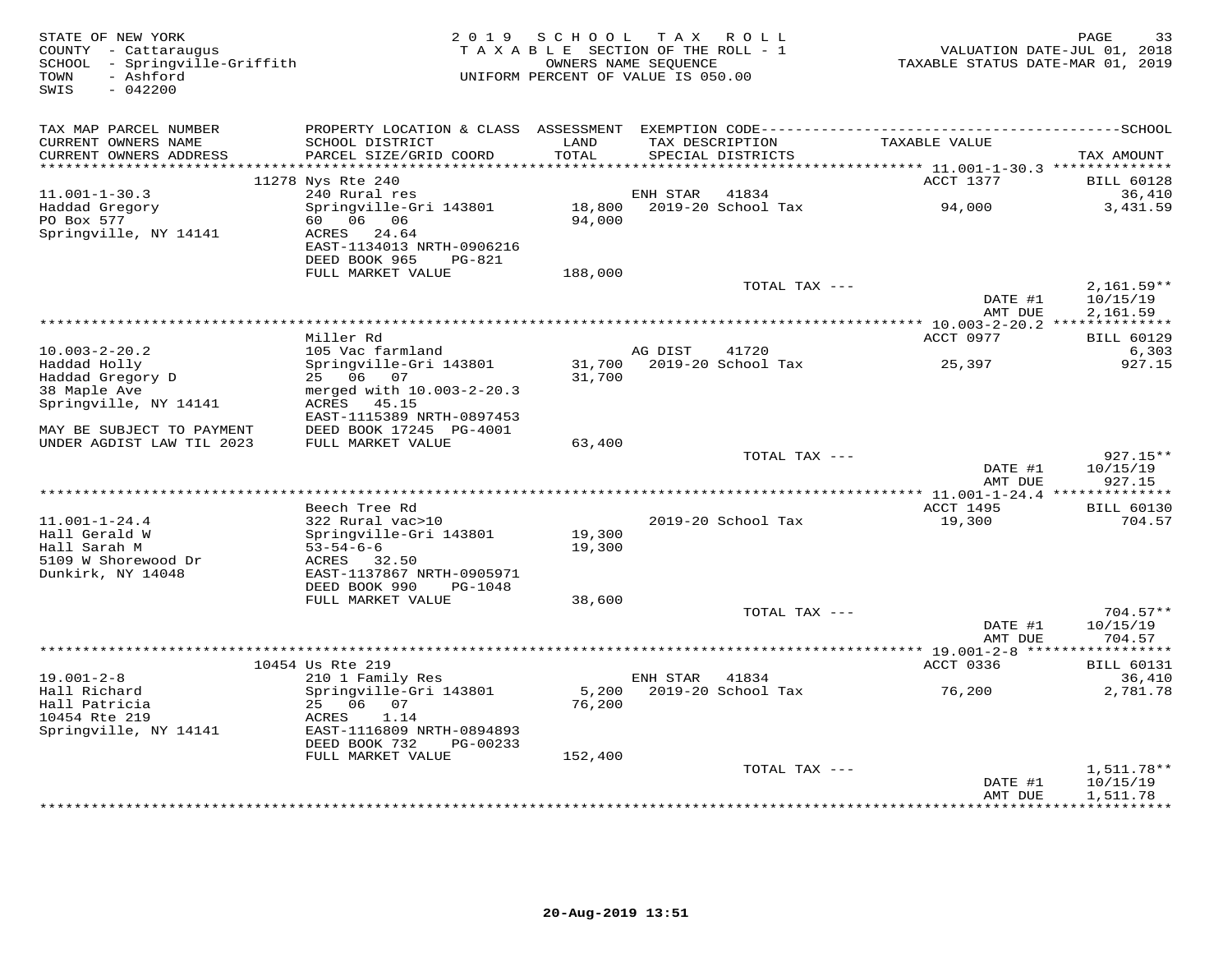| STATE OF NEW YORK<br>COUNTY - Cattaraugus<br>SCHOOL - Springville-Griffith<br>- Ashford<br>TOWN<br>SWIS<br>$-042200$ |                                                      | 2019 SCHOOL   | T A X<br>R O L L<br>TAXABLE SECTION OF THE ROLL - 1<br>OWNERS NAME SEQUENCE<br>UNIFORM PERCENT OF VALUE IS 050.00 | TAXABLE STATUS DATE-MAR 01, 2019            | PAGE<br>34<br>VALUATION DATE-JUL 01, 2018 |
|----------------------------------------------------------------------------------------------------------------------|------------------------------------------------------|---------------|-------------------------------------------------------------------------------------------------------------------|---------------------------------------------|-------------------------------------------|
| TAX MAP PARCEL NUMBER                                                                                                |                                                      |               |                                                                                                                   |                                             |                                           |
| CURRENT OWNERS NAME<br>CURRENT OWNERS ADDRESS                                                                        | SCHOOL DISTRICT<br>PARCEL SIZE/GRID COORD            | LAND<br>TOTAL | TAX DESCRIPTION<br>SPECIAL DISTRICTS                                                                              | TAXABLE VALUE                               | TAX AMOUNT                                |
| ***********************                                                                                              | *****************************                        |               |                                                                                                                   |                                             |                                           |
|                                                                                                                      | 6712 Cross Rd                                        |               |                                                                                                                   | ACCT 1618                                   | <b>BILL 60132</b>                         |
| $19.002 - 1 - 13.4$                                                                                                  | 270 Mfg housing                                      |               | 2019-20 School Tax                                                                                                | 58,000                                      | 2,117.36                                  |
| Hallett James                                                                                                        | Springville-Gri 143801                               | 6,000         |                                                                                                                   |                                             |                                           |
| Hallett Elaine                                                                                                       | $72,73-6-7$                                          | 58,000        |                                                                                                                   |                                             |                                           |
| 6688 Cross Rd<br>Springville, NY 14141                                                                               | ACRES<br>2.00<br>EAST-1121369 NRTH-0893878           |               |                                                                                                                   |                                             |                                           |
|                                                                                                                      | DEED BOOK 8732 PG-5001                               |               |                                                                                                                   |                                             |                                           |
|                                                                                                                      | FULL MARKET VALUE                                    | 116,000       |                                                                                                                   |                                             |                                           |
|                                                                                                                      |                                                      |               | TOTAL TAX ---                                                                                                     |                                             | $2,117.36**$                              |
|                                                                                                                      |                                                      |               |                                                                                                                   | DATE #1                                     | 10/15/19                                  |
|                                                                                                                      |                                                      |               | **************                                                                                                    | AMT DUE<br>*** 19.002-1-13.1 ************** | 2,117.36                                  |
|                                                                                                                      | Cross Rd                                             |               |                                                                                                                   | ACCT 0647                                   | <b>BILL 60133</b>                         |
| $19.002 - 1 - 13.1$                                                                                                  | 314 Rural vac<10                                     |               | 2019-20 School Tax                                                                                                | 9,500                                       | 346.81                                    |
| Hallett James S                                                                                                      | Springville-Gri 143801                               | 9,500         |                                                                                                                   |                                             |                                           |
| Hallett Elaine M                                                                                                     | 72/73 06 07                                          | 9,500         |                                                                                                                   |                                             |                                           |
| 6688 Cross Road                                                                                                      | 9.60<br>ACRES                                        |               |                                                                                                                   |                                             |                                           |
| Springville, NY 14141                                                                                                | EAST-0472470 NRTH-0893820<br>DEED BOOK 26646 PG-9002 |               |                                                                                                                   |                                             |                                           |
|                                                                                                                      | FULL MARKET VALUE                                    | 19,000        |                                                                                                                   |                                             |                                           |
|                                                                                                                      |                                                      |               | TOTAL TAX ---                                                                                                     |                                             | 346.81**                                  |
|                                                                                                                      |                                                      |               |                                                                                                                   | DATE #1                                     | 10/15/19                                  |
|                                                                                                                      |                                                      |               |                                                                                                                   | AMT DUE                                     | 346.81                                    |
|                                                                                                                      | Cross Rd                                             |               |                                                                                                                   | <b>ACCT 1381</b>                            | <b>BILL 60134</b>                         |
| $19.002 - 1 - 13.3$                                                                                                  | 314 Rural vac<10                                     |               | 2019-20 School Tax                                                                                                | 5,900                                       | 215.39                                    |
| Hallett James S                                                                                                      | Springville-Gri 143801                               | $\circ$       |                                                                                                                   |                                             |                                           |
| Hallett Elaine M                                                                                                     | 72/73<br>06 07                                       | 5,900         |                                                                                                                   |                                             |                                           |
| 6688 Cross Rd                                                                                                        | 2.00<br>ACRES                                        |               |                                                                                                                   |                                             |                                           |
| Springville, NY 14141                                                                                                | EAST-1122016 NRTH-0893852                            |               |                                                                                                                   |                                             |                                           |
|                                                                                                                      | DEED BOOK 17555 PG-3001<br>FULL MARKET VALUE         | 11,800        |                                                                                                                   |                                             |                                           |
|                                                                                                                      |                                                      |               | TOTAL TAX ---                                                                                                     |                                             | $215.39**$                                |
|                                                                                                                      |                                                      |               |                                                                                                                   | DATE #1                                     | 10/15/19                                  |
|                                                                                                                      |                                                      |               |                                                                                                                   | AMT DUE                                     | 215.39                                    |
|                                                                                                                      |                                                      |               |                                                                                                                   |                                             |                                           |
|                                                                                                                      | 6688 Cross Rd                                        |               |                                                                                                                   | ACCT 1670                                   | <b>BILL 60135</b>                         |
| $19.002 - 1 - 13.5$<br>Hallett James S                                                                               | 210 1 Family Res<br>Springville-Gri 143801           |               | VETWAR CTS 41120<br>9,300 BAS STAR<br>41854                                                                       |                                             | 6,360<br>15,900                           |
| Hallett Elaine M                                                                                                     | $72,73-6-7$                                          | 93,300        | 2019-20 School Tax                                                                                                | 86,940                                      | 3,173.86                                  |
| 6688 Cross Rd                                                                                                        | ACRES<br>5.50                                        |               |                                                                                                                   |                                             |                                           |
| Springville, NY 14141                                                                                                | EAST-1121684 NRTH-0893837                            |               |                                                                                                                   |                                             |                                           |
|                                                                                                                      | DEED BOOK 12723 PG-9001                              |               |                                                                                                                   |                                             |                                           |
|                                                                                                                      | FULL MARKET VALUE                                    | 186,600       |                                                                                                                   |                                             |                                           |
|                                                                                                                      |                                                      |               | TOTAL TAX ---                                                                                                     | DATE #1                                     | $2,602.86**$<br>10/15/19                  |
|                                                                                                                      |                                                      |               |                                                                                                                   | AMT DUE                                     | 2,602.86                                  |
|                                                                                                                      |                                                      |               |                                                                                                                   | ***************                             | ***********                               |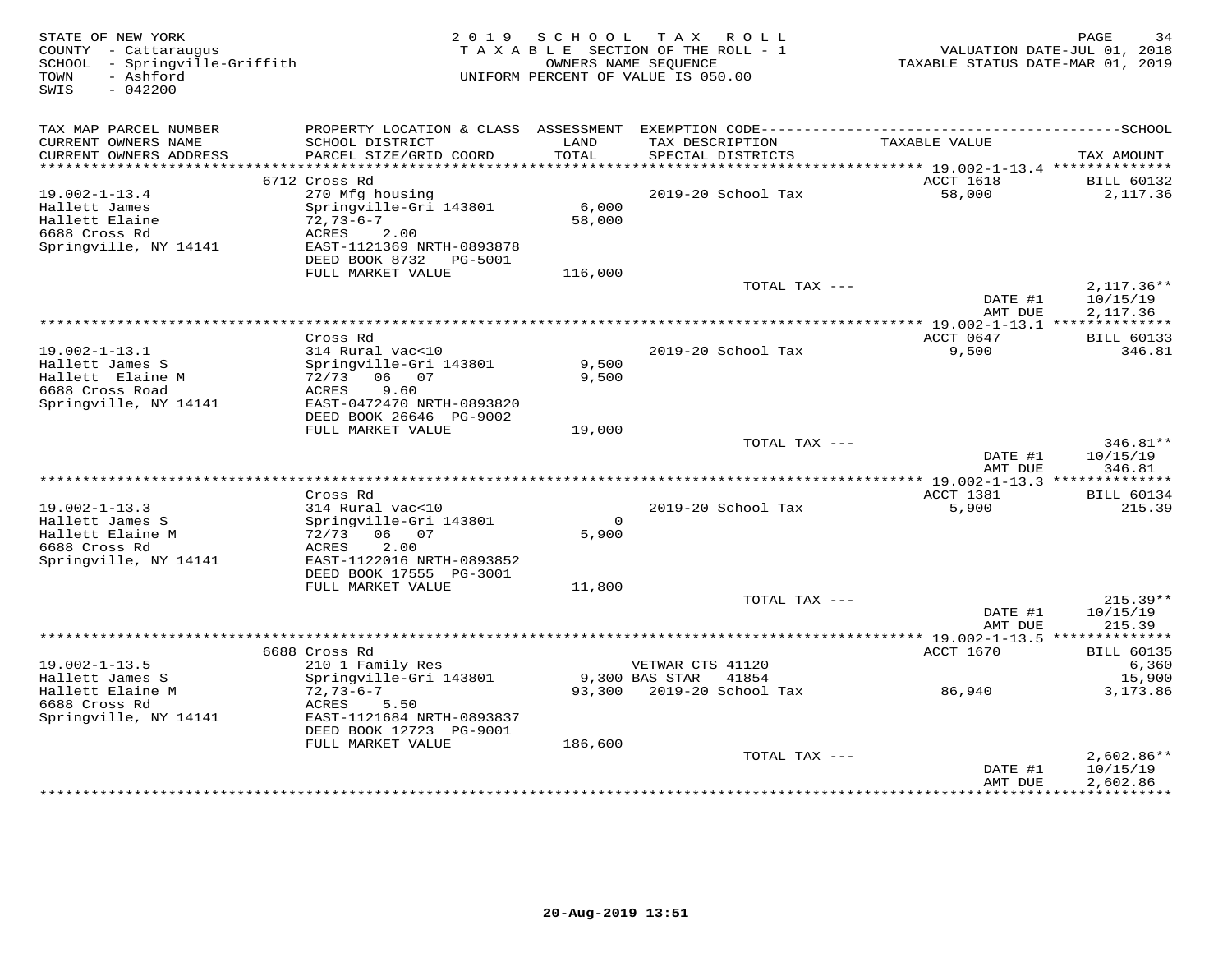| STATE OF NEW YORK<br>COUNTY - Cattaraugus<br>SCHOOL - Springville-Griffith<br>- Ashford<br>TOWN<br>$-042200$<br>SWIS |                                           | 2019 SCHOOL        | T A X<br>ROLL<br>TAXABLE SECTION OF THE ROLL - 1<br>OWNERS NAME SEQUENCE<br>UNIFORM PERCENT OF VALUE IS 050.00 | VALUATION DATE-JUL 01, 2018<br>TAXABLE STATUS DATE-MAR 01, 2019 | 35<br>PAGE         |
|----------------------------------------------------------------------------------------------------------------------|-------------------------------------------|--------------------|----------------------------------------------------------------------------------------------------------------|-----------------------------------------------------------------|--------------------|
| TAX MAP PARCEL NUMBER                                                                                                |                                           |                    |                                                                                                                |                                                                 |                    |
| CURRENT OWNERS NAME<br>CURRENT OWNERS ADDRESS                                                                        | SCHOOL DISTRICT<br>PARCEL SIZE/GRID COORD | LAND<br>TOTAL      | TAX DESCRIPTION<br>SPECIAL DISTRICTS                                                                           | TAXABLE VALUE                                                   | TAX AMOUNT         |
| *************************                                                                                            |                                           |                    |                                                                                                                |                                                                 |                    |
|                                                                                                                      | Connoisarauley Rd                         |                    |                                                                                                                | ACCT 0055                                                       | <b>BILL 60136</b>  |
| $19.001 - 2 - 33$                                                                                                    | 260 Seasonal res                          |                    | 2019-20 School Tax                                                                                             | 20,700                                                          | 755.68             |
| Hanny Russell                                                                                                        | Springville-Gri 143801                    | 7,600              |                                                                                                                |                                                                 |                    |
| Hanny Elizabeth                                                                                                      | 12 06 07                                  | 20,700             |                                                                                                                |                                                                 |                    |
| 8700 Wenner Rd                                                                                                       | 3.40<br>ACRES                             |                    |                                                                                                                |                                                                 |                    |
| Williamsville, NY 14221                                                                                              | EAST-1110018 NRTH-0892911                 |                    |                                                                                                                |                                                                 |                    |
|                                                                                                                      | DEED BOOK 6485<br>PG-2001                 |                    |                                                                                                                |                                                                 |                    |
|                                                                                                                      | FULL MARKET VALUE                         | 41,400             |                                                                                                                |                                                                 |                    |
|                                                                                                                      |                                           |                    | TOTAL TAX ---                                                                                                  |                                                                 | $755.68**$         |
|                                                                                                                      |                                           |                    |                                                                                                                | DATE #1<br>AMT DUE                                              | 10/15/19<br>755.68 |
|                                                                                                                      |                                           |                    |                                                                                                                |                                                                 |                    |
|                                                                                                                      | 7129 Henrietta Rd                         |                    |                                                                                                                | ACCT 0063                                                       | <b>BILL 60137</b>  |
| $10.003 - 2 - 3$                                                                                                     | 112 Dairy farm                            |                    | 41720<br>AG DIST                                                                                               |                                                                 | 55,554             |
| Harold Blesy Income Only Trust Springville-Gri 143801                                                                |                                           |                    | 114,300 SILO T/C/S 42100                                                                                       |                                                                 | 8,500              |
| Linda Blesy Income Only Trust 41/42/43 06                                                                            | 07                                        |                    | 262,900 BAS STAR<br>41854                                                                                      |                                                                 | 15,900             |
| 7129 Henrietta Rd                                                                                                    | ACRES 201.00                              |                    | 2019-20 School Tax                                                                                             | 198,846                                                         | 7,259.13           |
| Springville, NY 14141                                                                                                | EAST-1108430 NRTH-0900866                 |                    |                                                                                                                |                                                                 |                    |
|                                                                                                                      | DEED BOOK 27021 PG-6002                   |                    |                                                                                                                |                                                                 |                    |
| MAY BE SUBJECT TO PAYMENT                                                                                            | FULL MARKET VALUE                         | 525,800            |                                                                                                                |                                                                 |                    |
| UNDER AGDIST LAW TIL 2023                                                                                            |                                           |                    |                                                                                                                |                                                                 |                    |
|                                                                                                                      |                                           |                    | TOTAL TAX ---                                                                                                  |                                                                 | $6,688.13**$       |
|                                                                                                                      |                                           |                    |                                                                                                                | DATE #1                                                         | 10/15/19           |
|                                                                                                                      |                                           |                    |                                                                                                                | AMT DUE                                                         | 6,688.13           |
|                                                                                                                      | Henrietta Rd                              |                    |                                                                                                                | ACCT 1290                                                       | <b>BILL 60138</b>  |
| $10.003 - 2 - 4.2$                                                                                                   | 120 Field crops                           |                    | AG DIST<br>41720                                                                                               |                                                                 | 36,414             |
| Harold Blesy Income Only Trust Springville-Gri 143801                                                                |                                           | 81,900             | 2019-20 School Tax                                                                                             | 45,486                                                          | 1,660.52           |
| Linda Blesy Income Only Trust 40/41/55 06                                                                            | 07                                        | 81,900             |                                                                                                                |                                                                 |                    |
| 7129 Henrietta Rd                                                                                                    | ACRES 129.80                              |                    |                                                                                                                |                                                                 |                    |
| Springville, NY 14141                                                                                                | EAST-1110281 NRTH-0900174                 |                    |                                                                                                                |                                                                 |                    |
|                                                                                                                      | DEED BOOK 27021 PG-6003                   |                    |                                                                                                                |                                                                 |                    |
| MAY BE SUBJECT TO PAYMENT                                                                                            | FULL MARKET VALUE                         | 163,800            |                                                                                                                |                                                                 |                    |
| UNDER AGDIST LAW TIL 2023                                                                                            |                                           |                    |                                                                                                                |                                                                 |                    |
|                                                                                                                      |                                           |                    | TOTAL TAX ---                                                                                                  |                                                                 | $1,660.52**$       |
|                                                                                                                      |                                           |                    |                                                                                                                | DATE #1                                                         | 10/15/19           |
|                                                                                                                      |                                           |                    |                                                                                                                | AMT DUE                                                         | 1,660.52           |
|                                                                                                                      |                                           |                    |                                                                                                                |                                                                 |                    |
|                                                                                                                      | 7306 Henrietta Rd                         |                    |                                                                                                                | ACCT 0276                                                       | <b>BILL 60139</b>  |
| $10.003 - 2 - 5.1$                                                                                                   | 120 Field crops                           |                    | AG DIST<br>41720<br>2019-20 School Tax                                                                         |                                                                 | 21,947             |
| Harold Blesy Income Only Trust Springville-Gri 143801<br>Linda Blesy Income Only Trust 54/55                         | 06<br>07                                  | 102,100<br>120,700 |                                                                                                                | 98,753                                                          | 3,605.11           |
| 7129 Henrietta Rd                                                                                                    | ACRES 207.20                              |                    |                                                                                                                |                                                                 |                    |
| Springville, NY 14141                                                                                                | EAST-1111498 NRTH-0903572                 |                    |                                                                                                                |                                                                 |                    |
|                                                                                                                      | DEED BOOK 27021 PG-6003                   |                    |                                                                                                                |                                                                 |                    |
| MAY BE SUBJECT TO PAYMENT                                                                                            | FULL MARKET VALUE                         | 241,400            |                                                                                                                |                                                                 |                    |
| UNDER AGDIST LAW TIL 2023                                                                                            |                                           |                    |                                                                                                                |                                                                 |                    |
|                                                                                                                      |                                           |                    | TOTAL TAX ---                                                                                                  |                                                                 | $3,605.11**$       |
|                                                                                                                      |                                           |                    |                                                                                                                | DATE #1                                                         | 10/15/19           |
|                                                                                                                      |                                           |                    |                                                                                                                | AMT DUE                                                         | 3,605.11           |
|                                                                                                                      |                                           |                    |                                                                                                                |                                                                 |                    |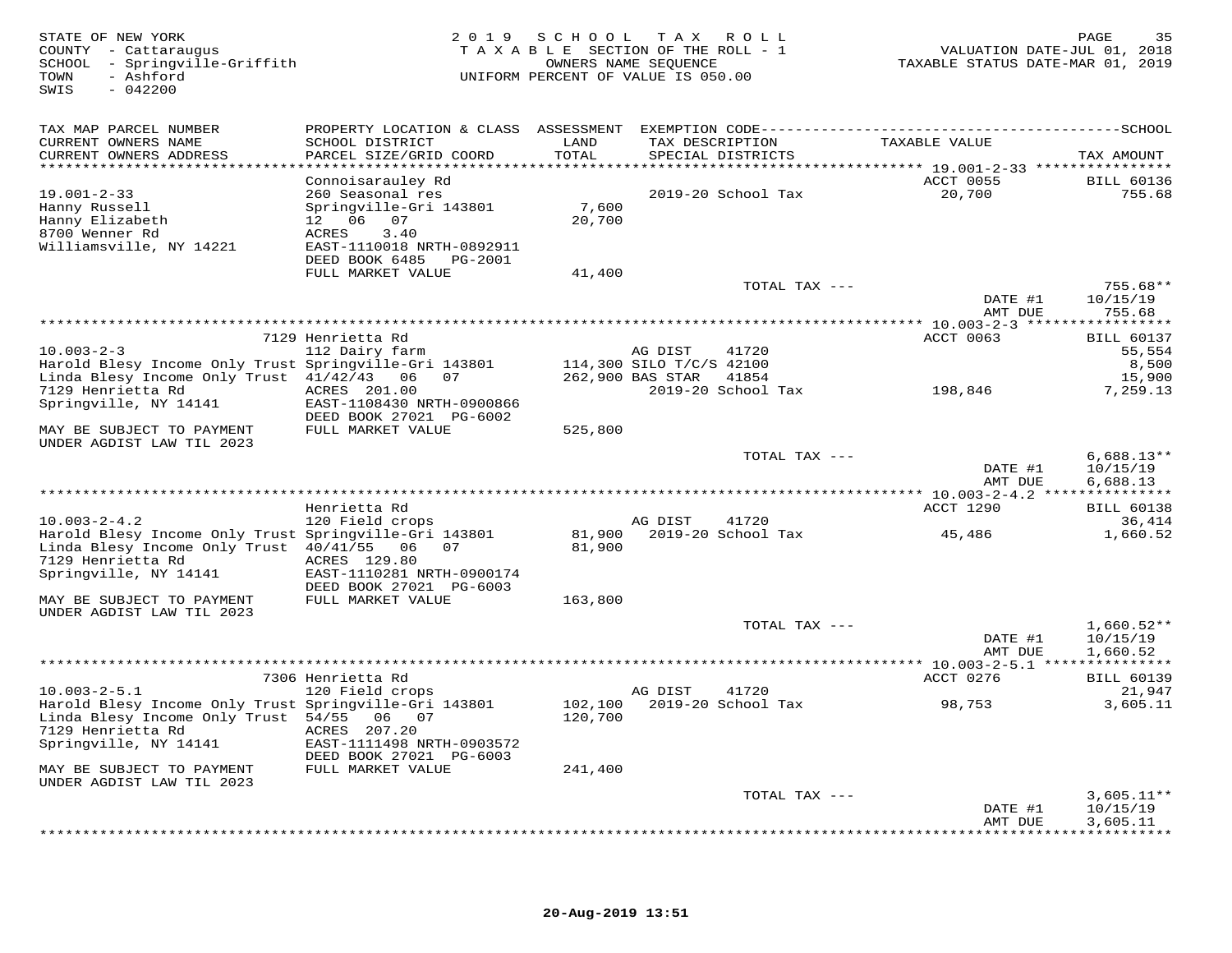| STATE OF NEW YORK<br>COUNTY - Cattaraugus<br>SCHOOL<br>- Springville-Griffith<br>TOWN<br>- Ashford<br>$-042200$<br>SWIS              | 2019                                                                   | SCHOOL                       | T A X<br>TAXABLE SECTION OF THE ROLL - 1<br>OWNERS NAME SEQUENCE<br>UNIFORM PERCENT OF VALUE IS 050.00 | R O L L       | VALUATION DATE-JUL 01, 2018<br>TAXABLE STATUS DATE-MAR 01, 2019 | PAGE<br>36                           |
|--------------------------------------------------------------------------------------------------------------------------------------|------------------------------------------------------------------------|------------------------------|--------------------------------------------------------------------------------------------------------|---------------|-----------------------------------------------------------------|--------------------------------------|
| TAX MAP PARCEL NUMBER                                                                                                                | PROPERTY LOCATION & CLASS ASSESSMENT                                   |                              |                                                                                                        |               |                                                                 |                                      |
| CURRENT OWNERS NAME                                                                                                                  | SCHOOL DISTRICT                                                        | LAND<br>TOTAL                | TAX DESCRIPTION                                                                                        |               | TAXABLE VALUE                                                   |                                      |
| CURRENT OWNERS ADDRESS<br>***********************                                                                                    | PARCEL SIZE/GRID COORD                                                 |                              | SPECIAL DISTRICTS                                                                                      |               |                                                                 | TAX AMOUNT                           |
|                                                                                                                                      | Henrietta Rd                                                           |                              |                                                                                                        |               | ACCT 0775                                                       | <b>BILL 60140</b>                    |
| $10.003 - 2 - 10$                                                                                                                    | 120 Field crops                                                        |                              | AG DIST<br>41720                                                                                       |               |                                                                 | 43,465                               |
| Harold Blesy Income Only Trust Springville-Gri 143801<br>Linda Blesy Income Only Trust<br>7129 Henrietta Rd<br>Springville, NY 14141 | 40/54 06 07<br>ACRES 136.15<br>EAST-1112853 NRTH-0900995               | 84,100<br>84,100             | 2019-20 School Tax                                                                                     |               | 40,635                                                          | 1,483.43                             |
|                                                                                                                                      | DEED BOOK 27021 PG-6003                                                |                              |                                                                                                        |               |                                                                 |                                      |
| MAY BE SUBJECT TO PAYMENT<br>UNDER AGDIST LAW TIL 2023                                                                               | FULL MARKET VALUE                                                      | 168,200                      |                                                                                                        |               |                                                                 |                                      |
|                                                                                                                                      |                                                                        |                              |                                                                                                        | TOTAL TAX --- | DATE #1<br>AMT DUE                                              | $1,483.43**$<br>10/15/19<br>1,483.43 |
|                                                                                                                                      |                                                                        | **************************** |                                                                                                        |               | ********** 10.003-2-15.1 ***                                    | ***********                          |
|                                                                                                                                      | Henrietta Rd                                                           |                              |                                                                                                        |               | ACCT 0062                                                       | <b>BILL 60141</b>                    |
| $10.003 - 2 - 15.1$<br>Harold Blesy Income Only Trust Springville-Gri 143801                                                         | 112 Dairy farm                                                         |                              | AG DIST<br>41720<br>156,800 SILO T/C/S 42100                                                           |               |                                                                 | 56,973<br>700                        |
| Linda Blesy Income Only Trust 39/53 06 07<br>7129 Henrietta Rd                                                                       | ACRES 314.75                                                           |                              | 255,600 2019-20 School Tax                                                                             |               | 197,927                                                         | 7,225.58                             |
| Springville, NY 14141                                                                                                                | EAST-1115467 NRTH-0900403<br>DEED BOOK 27021 PG-6001                   |                              |                                                                                                        |               |                                                                 |                                      |
| MAY BE SUBJECT TO PAYMENT<br>UNDER AGDIST LAW TIL 2023                                                                               | FULL MARKET VALUE                                                      | 511,200                      |                                                                                                        |               |                                                                 |                                      |
|                                                                                                                                      |                                                                        |                              |                                                                                                        | TOTAL TAX --- | DATE #1<br>AMT DUE                                              | $7,225.58**$<br>10/15/19<br>7,225.58 |
|                                                                                                                                      |                                                                        |                              |                                                                                                        |               |                                                                 | ***********                          |
|                                                                                                                                      | 7359 Henrietta Rd                                                      |                              |                                                                                                        |               | ACCT 0773                                                       | <b>BILL 60142</b>                    |
| $10.003 - 2 - 24$<br>Harold Blesy Income Only Trust Springville-Gri 143801                                                           | 112 Dairy farm                                                         |                              | AG DIST<br>41720<br>76,600 SILO T/C/S 42100                                                            |               |                                                                 | 30,027<br>2,800                      |
| Linda Blesy Income Only Trust 26/40/55<br>7129 Henrietta Rd                                                                          | 06<br>07<br>ACRES 111.40                                               | 174,100                      | 2019-20 School Tax                                                                                     |               | 141,273                                                         | 5,157.35                             |
| Springville, NY 14141                                                                                                                | EAST-1111671 NRTH-0899748<br>DEED BOOK 27021 PG-6003                   |                              |                                                                                                        |               |                                                                 |                                      |
| MAY BE SUBJECT TO PAYMENT                                                                                                            | FULL MARKET VALUE                                                      | 348,200                      |                                                                                                        |               |                                                                 |                                      |
| UNDER AGDIST LAW TIL 2023                                                                                                            |                                                                        |                              |                                                                                                        | TOTAL TAX --- |                                                                 | $5,157.35**$                         |
|                                                                                                                                      |                                                                        |                              |                                                                                                        |               | DATE #1<br>AMT DUE                                              | 10/15/19<br>5,157.35                 |
|                                                                                                                                      |                                                                        |                              |                                                                                                        |               |                                                                 |                                      |
|                                                                                                                                      | 10351 Dutch Hill Rd                                                    |                              |                                                                                                        |               | ACCT 0370                                                       | <b>BILL 60143</b>                    |
| $19.002 - 1 - 17$<br>Harshbarger Estate of Michelle Springville-Gri 143801<br>10351 Dutch Hill Rd<br>West Valley, NY 14171           | 210 1 Family Res<br>72 06 06<br>FRNT 160.00 DPTH 140.00<br>BANK<br>081 | 4,000<br>39,200              | 2019-20 School Tax                                                                                     |               | 39,200                                                          | 1,431.05                             |
|                                                                                                                                      | EAST-1123280 NRTH-0893736                                              |                              |                                                                                                        |               |                                                                 |                                      |
|                                                                                                                                      | DEED BOOK 30<br>PG-8001<br>FULL MARKET VALUE                           | 78,400                       |                                                                                                        |               |                                                                 |                                      |
|                                                                                                                                      |                                                                        |                              |                                                                                                        | TOTAL TAX --- |                                                                 | $1,431.05**$                         |
|                                                                                                                                      |                                                                        |                              |                                                                                                        |               | DATE #1<br>AMT DUE                                              | 10/15/19<br>1,431.05                 |

\*\*\*\*\*\*\*\*\*\*\*\*\*\*\*\*\*\*\*\*\*\*\*\*\*\*\*\*\*\*\*\*\*\*\*\*\*\*\*\*\*\*\*\*\*\*\*\*\*\*\*\*\*\*\*\*\*\*\*\*\*\*\*\*\*\*\*\*\*\*\*\*\*\*\*\*\*\*\*\*\*\*\*\*\*\*\*\*\*\*\*\*\*\*\*\*\*\*\*\*\*\*\*\*\*\*\*\*\*\*\*\*\*\*\*\*\*\*\*\*\*\*\*\*\*\*\*\*\*\*\*\*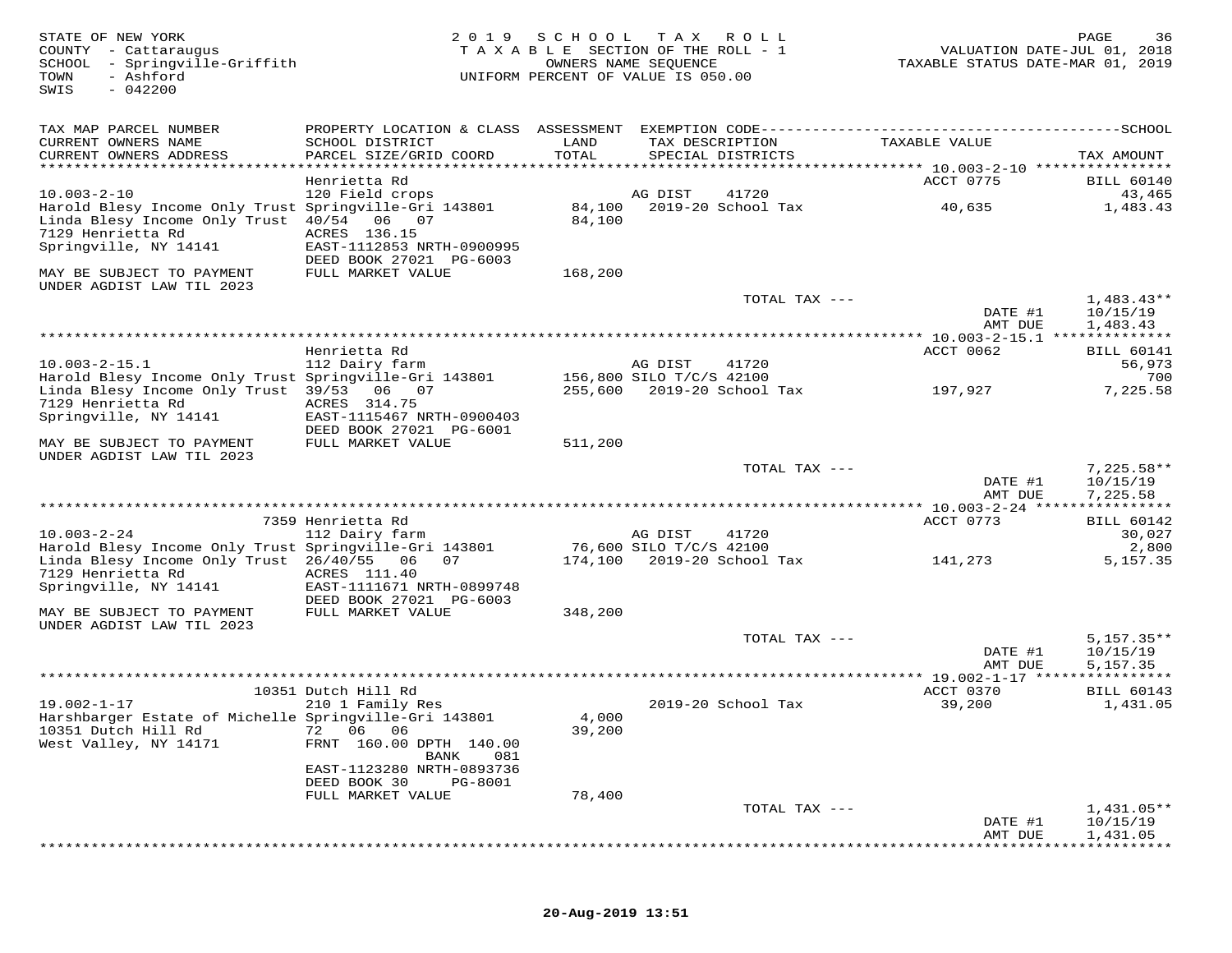| STATE OF NEW YORK<br>COUNTY - Cattaraugus<br>SCHOOL - Springville-Griffith<br>- Ashford<br>TOWN<br>$-042200$<br>SWIS | 2 0 1 9                                                                                                                                        | SCHOOL<br>TAXABLE SECTION OF THE ROLL - 1<br>OWNERS NAME SEOUENCE<br>UNIFORM PERCENT OF VALUE IS 050.00 |                 | TAX ROLL                    | VALUATION DATE-JUL 01, 2018<br>TAXABLE STATUS DATE-MAR 01, 2019 | 37<br>PAGE                           |
|----------------------------------------------------------------------------------------------------------------------|------------------------------------------------------------------------------------------------------------------------------------------------|---------------------------------------------------------------------------------------------------------|-----------------|-----------------------------|-----------------------------------------------------------------|--------------------------------------|
| TAX MAP PARCEL NUMBER<br>CURRENT OWNERS NAME<br>CURRENT OWNERS ADDRESS<br>***************                            | SCHOOL DISTRICT<br>PARCEL SIZE/GRID COORD                                                                                                      | LAND<br>TOTAL<br>******                                                                                 | TAX DESCRIPTION | SPECIAL DISTRICTS           | TAXABLE VALUE                                                   | TAX AMOUNT                           |
|                                                                                                                      | 7087 Peters Rd                                                                                                                                 |                                                                                                         |                 |                             | ******** 19.001-2-4.2 ***************<br>ACCT 1244              | <b>BILL 60144</b>                    |
| $19.001 - 2 - 4.2$<br>Harshbarger Larry O<br>Harshbarger Rebecca<br>7087 Peters Rd<br>Springville, NY 14141          | 210 1 Family Res<br>Springville-Gri 143801<br>25 06<br>07<br>FRNT 180.00 DPTH 185.00<br>EAST-1115969 NRTH-0896690<br>DEED BOOK 881<br>PG-01006 | 4,500<br>69,700                                                                                         | ENH STAR        | 41834<br>2019-20 School Tax | 69,700                                                          | 36,410<br>2,544.49                   |
|                                                                                                                      | FULL MARKET VALUE                                                                                                                              | 139,400                                                                                                 |                 |                             |                                                                 |                                      |
|                                                                                                                      |                                                                                                                                                |                                                                                                         |                 | TOTAL TAX ---               | DATE #1<br>AMT DUE                                              | $1,274.49**$<br>10/15/19<br>1,274.49 |
|                                                                                                                      |                                                                                                                                                |                                                                                                         |                 |                             | $** 10.004 - 1 - 4.5$ ***                                       | * * * * * * * * * * *                |
| $10.004 - 1 - 4.5$                                                                                                   | 10863 Edies Rd<br>210 1 Family Res                                                                                                             |                                                                                                         | BAS STAR        | 41854                       | <b>ACCT 1455</b>                                                | <b>BILL 60145</b><br>15,900          |
| Hawley Ryan<br>10863 Edies Rd                                                                                        | Springville-Gri 143801<br>$74 - 6 - 6$                                                                                                         | 5,600<br>45,600                                                                                         |                 | 2019-20 School Tax          | 45,600                                                          | 1,664.69                             |
| Springville, NY 14141                                                                                                | ACRES<br>1.80<br>EAST-1123073 NRTH-0901469<br>DEED BOOK 978<br>PG-1049                                                                         |                                                                                                         |                 |                             |                                                                 |                                      |
|                                                                                                                      | FULL MARKET VALUE                                                                                                                              | 91,200                                                                                                  |                 | TOTAL TAX ---               | DATE #1<br>AMT DUE                                              | $1,093.69**$<br>10/15/19<br>1,093.69 |
|                                                                                                                      |                                                                                                                                                |                                                                                                         |                 |                             |                                                                 |                                      |
|                                                                                                                      | Edies Rd                                                                                                                                       |                                                                                                         |                 |                             | ACCT 1146                                                       | <b>BILL 60146</b>                    |
| $10.004 - 1 - 4.3$<br>Hawley Ryan D<br>Hawley Alyssa M<br>10863 Edies Road                                           | 314 Rural vac<10<br>Springville-Gri 143801<br>74 06<br>06<br>9.70<br>ACRES                                                                     | 9,600<br>9,600                                                                                          |                 | 2019-20 School Tax          | 9,600                                                           | 350.46                               |
| Springville, NY 14141                                                                                                | EAST-1122640 NRTH-0901268<br>DEED BOOK 29084 PG-7001                                                                                           |                                                                                                         |                 |                             |                                                                 |                                      |
|                                                                                                                      | FULL MARKET VALUE                                                                                                                              | 19,200                                                                                                  |                 | TOTAL TAX ---               |                                                                 | 350.46**                             |
|                                                                                                                      |                                                                                                                                                |                                                                                                         |                 |                             | DATE #1<br>AMT DUE                                              | 10/15/19<br>350.46                   |
|                                                                                                                      | Beech Tree Rd                                                                                                                                  |                                                                                                         |                 |                             | ** 11.001-1-23 *****************<br>ACCT 0692                   | <b>BILL 60147</b>                    |
| $11.001 - 1 - 23$<br>Hayden Devon<br>291 N. Central Ave<br>Springville, NY 14141                                     | 312 Vac w/imprv<br>Springville-Gri 143801<br>06<br>54<br>06<br>NRF                                                                             | 1,700<br>2,700                                                                                          |                 | 2019-20 School Tax          | 2,700                                                           | 98.57                                |
|                                                                                                                      | FRNT 350.00 DPTH 134.00<br>EAST-1137532 NRTH-0908072<br>DEED BOOK 25749 PG-5003                                                                |                                                                                                         |                 |                             |                                                                 |                                      |
|                                                                                                                      | FULL MARKET VALUE                                                                                                                              | 5,400                                                                                                   |                 | TOTAL TAX ---               |                                                                 | $98.57**$                            |
|                                                                                                                      |                                                                                                                                                |                                                                                                         |                 |                             | DATE #1<br>AMT DUE                                              | 10/15/19<br>98.57<br>* * * * * * *   |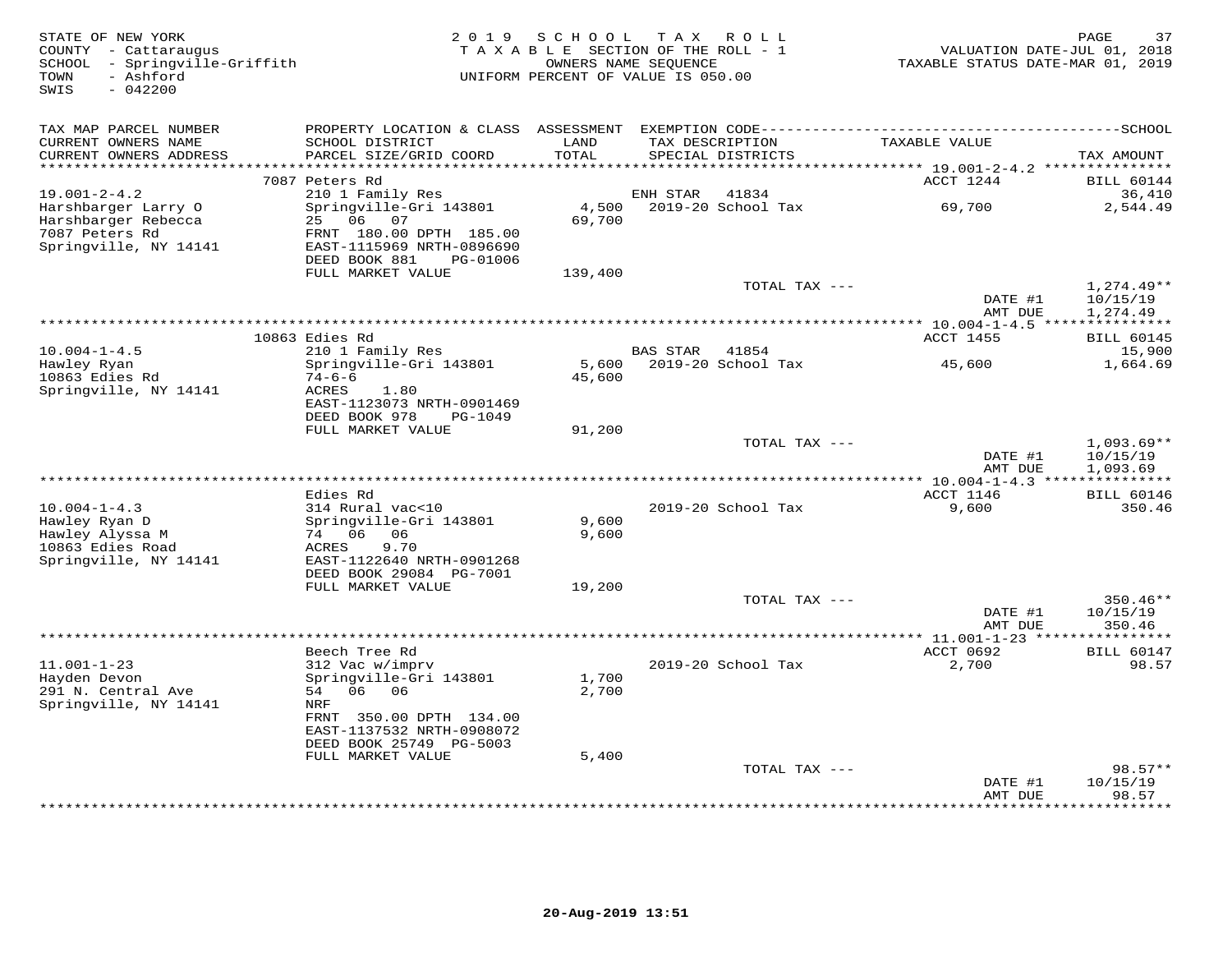| STATE OF NEW YORK<br>COUNTY - Cattaraugus<br>SCHOOL - Springville-Griffith<br>TOWN<br>- Ashford<br>SWIS<br>$-042200$ |                                                                                                | 2019 SCHOOL TAX ROLL<br>T A X A B L E SECTION OF THE ROLL - 1<br>UNIFORM PERCENT OF VALUE IS 050.00 | OWNERS NAME SEOUENCE   |                           | VALUATION DATE-JUL 01, 2018<br>TAXABLE STATUS DATE-MAR 01, 2019 | PAGE<br>38                         |
|----------------------------------------------------------------------------------------------------------------------|------------------------------------------------------------------------------------------------|-----------------------------------------------------------------------------------------------------|------------------------|---------------------------|-----------------------------------------------------------------|------------------------------------|
| TAX MAP PARCEL NUMBER                                                                                                | PROPERTY LOCATION & CLASS ASSESSMENT EXEMPTION CODE-----------------------------------SCHOOL   |                                                                                                     |                        |                           |                                                                 |                                    |
| CURRENT OWNERS NAME<br>CURRENT OWNERS ADDRESS                                                                        | SCHOOL DISTRICT<br>PARCEL SIZE/GRID COORD                                                      | LAND<br>TOTAL                                                                                       | TAX DESCRIPTION        | SPECIAL DISTRICTS         | TAXABLE VALUE                                                   | TAX AMOUNT                         |
|                                                                                                                      |                                                                                                |                                                                                                     |                        |                           |                                                                 |                                    |
|                                                                                                                      | 5594 Cole Rd                                                                                   |                                                                                                     |                        |                           | ACCT 0755                                                       | <b>BILL 60148</b>                  |
| $11.003 - 1 - 20$                                                                                                    | 210 1 Family Res                                                                               |                                                                                                     | BAS STAR               | 41854                     |                                                                 | 15,900                             |
| Hayden Kenneth S                                                                                                     | Springville-Gri 143801                                                                         |                                                                                                     |                        | 6,500 2019-20 School Tax  | 70,000                                                          | 2,555.44                           |
| 5594 Cole Rd<br>West Valley, NY 14171                                                                                | 53 06<br>06<br>ACRES<br>2.35 BANK<br>017<br>EAST-0491880 NRTH-0904820<br>DEED BOOK 1015 PG-221 | 70,000                                                                                              |                        |                           |                                                                 |                                    |
|                                                                                                                      | FULL MARKET VALUE                                                                              | 140,000                                                                                             |                        |                           |                                                                 |                                    |
|                                                                                                                      |                                                                                                |                                                                                                     |                        | TOTAL TAX ---             | DATE #1<br>AMT DUE                                              | 1,984.44**<br>10/15/19<br>1,984.44 |
|                                                                                                                      |                                                                                                |                                                                                                     |                        |                           |                                                                 |                                    |
| $11.003 - 1 - 3.5$                                                                                                   | 6142 Emerson Rd<br>270 Mfg housing                                                             |                                                                                                     | VETWAR CTS 41120       |                           | ACCT 1027                                                       | <b>BILL 60149</b><br>3,810         |
| Hayes Richard                                                                                                        | Springville-Gri 143801                                                                         |                                                                                                     | 3,500 VETDIS CTS 41140 |                           |                                                                 | 3,810                              |
| Hayes Anita M                                                                                                        | 64 06 06                                                                                       |                                                                                                     | 25,400 ENH STAR 41834  |                           |                                                                 | 17,780                             |
| 6142 Emerson Rd<br>West Valley, NY 14171                                                                             | FRNT 230.00 DPTH 233.26<br>EAST-1129671 NRTH-0901448<br>DEED BOOK 4232 PG-4001                 |                                                                                                     |                        |                           | 2019-20 School Tax 17,780                                       | 649.08                             |
|                                                                                                                      | FULL MARKET VALUE                                                                              | 50,800                                                                                              |                        |                           |                                                                 |                                    |
|                                                                                                                      |                                                                                                |                                                                                                     |                        | TOTAL TAX ---             |                                                                 | $0.00**$                           |
|                                                                                                                      | 11599 Bolton Rd                                                                                |                                                                                                     |                        |                           | ACCT 1420                                                       | <b>BILL 60150</b>                  |
| $3.004 - 2 - 6.8$                                                                                                    | 314 Rural vac<10                                                                               |                                                                                                     |                        | 2019-20 School Tax        | 6,800                                                           | 248.24                             |
| Hebdon Jamie                                                                                                         | Springville-Gri 143801                                                                         | 6,800                                                                                               |                        |                           |                                                                 |                                    |
| Hebdon Pauline                                                                                                       | ACRES<br>3.30                                                                                  | 6,800                                                                                               |                        |                           |                                                                 |                                    |
| 11647 Bolton Rd                                                                                                      | EAST-1147957 NRTH-0913101                                                                      |                                                                                                     |                        |                           |                                                                 |                                    |
| Springville, NY 14141                                                                                                | DEED BOOK 17975 PG-4001                                                                        |                                                                                                     |                        |                           |                                                                 |                                    |
|                                                                                                                      | FULL MARKET VALUE                                                                              | 13,600                                                                                              |                        |                           |                                                                 |                                    |
|                                                                                                                      |                                                                                                |                                                                                                     |                        | TOTAL TAX ---             | DATE #1                                                         | $248.24**$<br>10/15/19             |
|                                                                                                                      |                                                                                                |                                                                                                     |                        |                           | AMT DUE                                                         | 248.24                             |
|                                                                                                                      | 11647 Bolton Rd                                                                                |                                                                                                     |                        |                           | ACCT 1031                                                       | <b>BILL 60151</b>                  |
| $3.004 - 2 - 2.2$                                                                                                    | 210 1 Family Res                                                                               |                                                                                                     | <b>BAS STAR</b>        | 41854                     |                                                                 | 15,900                             |
| Hebdon Jamie A                                                                                                       | Springville-Gri 143801                                                                         |                                                                                                     |                        | 10,700 2019-20 School Tax | 34,000                                                          | 1,241.21                           |
| 11647 Bolton Rd<br>Springville, NY 14141-9503                                                                        | 41 06 06<br>6.22<br>ACRES<br>EAST-1147527 NRTH-0913399<br>DEED BOOK 2503 PG-3002               | 34,000                                                                                              |                        |                           |                                                                 |                                    |
|                                                                                                                      | FULL MARKET VALUE                                                                              | 68,000                                                                                              |                        |                           |                                                                 |                                    |
|                                                                                                                      |                                                                                                |                                                                                                     |                        | TOTAL TAX ---             | DATE #1                                                         | $670.21**$<br>10/15/19             |
|                                                                                                                      |                                                                                                |                                                                                                     |                        |                           | AMT DUE                                                         | 670.21<br><b>++++++++++++</b>      |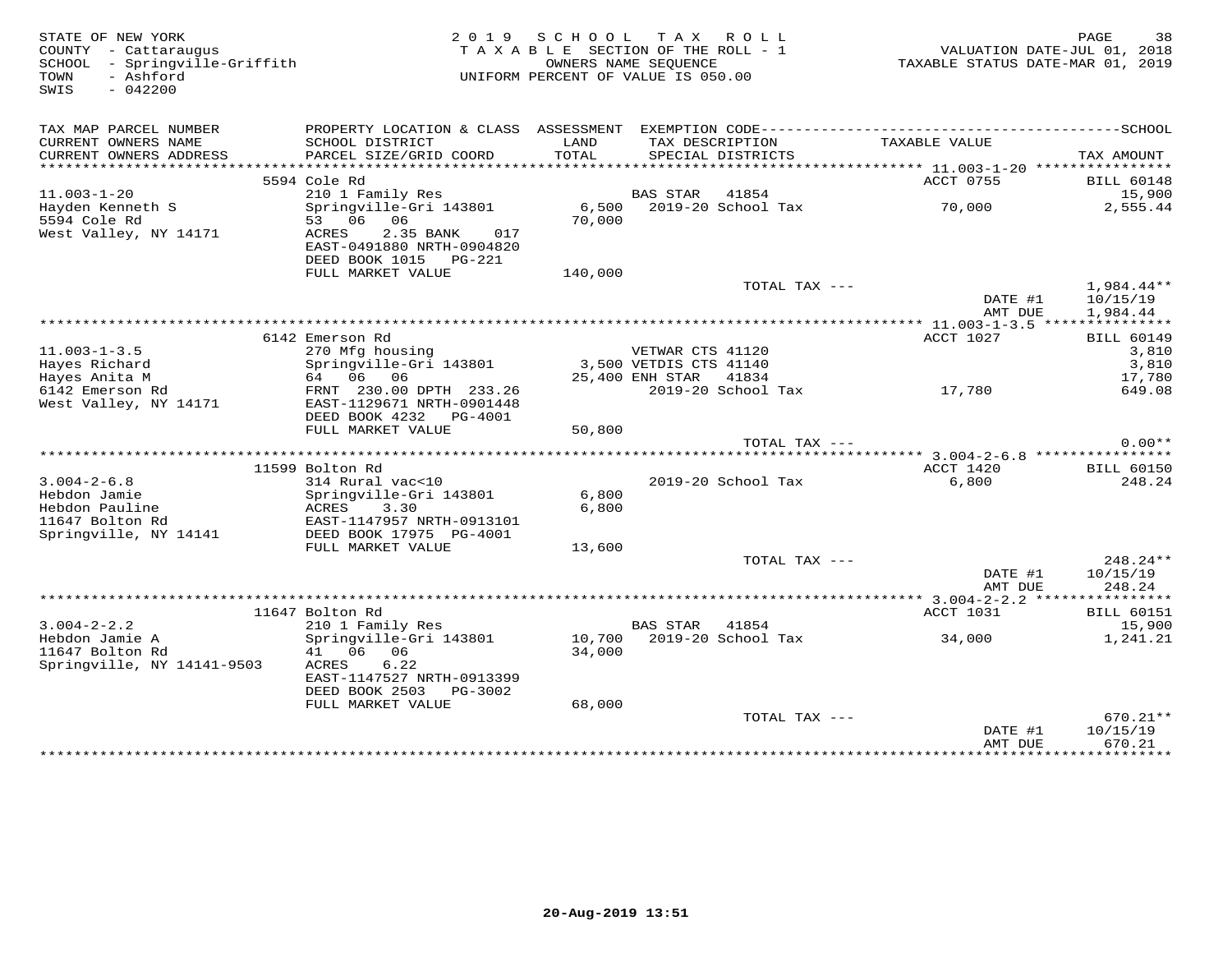| STATE OF NEW YORK<br>COUNTY - Cattaraugus<br>SCHOOL - Springville-Griffith<br>- Ashford<br>TOWN<br>SWIS<br>$-042200$ |                                                                                  |                 | 2019 SCHOOL TAX ROLL<br>TAXABLE SECTION OF THE ROLL - 1<br>OWNERS NAME SEQUENCE<br>UNIFORM PERCENT OF VALUE IS 050.00 | VALUATION DATE-JUL 01, 2018<br>TAXABLE STATUS DATE-MAR 01, 2019 | PAGE<br>39                           |
|----------------------------------------------------------------------------------------------------------------------|----------------------------------------------------------------------------------|-----------------|-----------------------------------------------------------------------------------------------------------------------|-----------------------------------------------------------------|--------------------------------------|
| TAX MAP PARCEL NUMBER                                                                                                |                                                                                  |                 |                                                                                                                       |                                                                 |                                      |
| CURRENT OWNERS NAME<br>CURRENT OWNERS ADDRESS                                                                        | SCHOOL DISTRICT<br>PARCEL SIZE/GRID COORD                                        | LAND<br>TOTAL   | TAX DESCRIPTION<br>SPECIAL DISTRICTS                                                                                  | TAXABLE VALUE                                                   | TAX AMOUNT                           |
|                                                                                                                      | 11655 Bolton Rd                                                                  |                 |                                                                                                                       | ACCT 1728                                                       | <b>BILL 60152</b>                    |
| $3.004 - 2 - 5.2$                                                                                                    | 314 Rural vac<10                                                                 |                 | 2019-20 School Tax                                                                                                    | 4,100                                                           | 149.68                               |
| Hebdon Jamie A<br>11647 Bolton Road<br>Springville, NY 14141                                                         | Springville-Gri 143801<br>41 06 06<br>ACRES<br>1.03<br>EAST-1147604 NRTH-0913650 | 4,100<br>4,100  |                                                                                                                       |                                                                 |                                      |
|                                                                                                                      | DEED BOOK 27876 PG-6001                                                          |                 |                                                                                                                       |                                                                 |                                      |
|                                                                                                                      | FULL MARKET VALUE                                                                | 8,200           |                                                                                                                       |                                                                 | 149.68**                             |
|                                                                                                                      |                                                                                  |                 | TOTAL TAX ---                                                                                                         | DATE #1<br>AMT DUE                                              | 10/15/19<br>149.68                   |
|                                                                                                                      |                                                                                  |                 |                                                                                                                       | ***************** 11.001-1-30.1 ***************                 |                                      |
|                                                                                                                      | 11276 Nys Rte 240                                                                |                 |                                                                                                                       | ACCT 0157                                                       | <b>BILL 60153</b>                    |
| $11.001 - 1 - 30.1$                                                                                                  | 240 Rural res                                                                    |                 | 2019-20 School Tax                                                                                                    | 72,300                                                          | 2,639.40                             |
| Hebdon Nathan M<br>11276 Route 240                                                                                   | Springville-Gri 143801<br>60        06        06                                 | 7,900<br>72,300 |                                                                                                                       |                                                                 |                                      |
| West Valley, NY 14171                                                                                                | ACRES 21.32                                                                      |                 |                                                                                                                       |                                                                 |                                      |
|                                                                                                                      | EAST-1135583 NRTH-0906116                                                        |                 |                                                                                                                       |                                                                 |                                      |
|                                                                                                                      | DEED BOOK 30738 PG-7001                                                          |                 |                                                                                                                       |                                                                 |                                      |
|                                                                                                                      | FULL MARKET VALUE                                                                | 144,600         | TOTAL TAX ---                                                                                                         |                                                                 |                                      |
|                                                                                                                      |                                                                                  |                 |                                                                                                                       | DATE #1<br>AMT DUE                                              | $2,639.40**$<br>10/15/19<br>2,639.40 |
|                                                                                                                      |                                                                                  |                 |                                                                                                                       |                                                                 |                                      |
|                                                                                                                      | 11221 Nys Rte 240                                                                |                 |                                                                                                                       | ACCT 0921                                                       | <b>BILL 60154</b>                    |
| $11.001 - 1 - 8.4$                                                                                                   | 210 1 Family Res                                                                 |                 | VETCOM CTS 41130                                                                                                      |                                                                 | 10,600                               |
| Hebdon Shane                                                                                                         | Springville-Gri 143801                                                           |                 | 5,700 VETDIS CTS 41140                                                                                                |                                                                 | 21,200                               |
| 11221 NYS Rte 240<br>West Valley, NY 14171                                                                           | 65 06 06<br>1.90 BANK<br>032<br>ACRES<br>EAST-1132658 NRTH-0905504               |                 | 76,800  2019-20  School Tax  45,000                                                                                   |                                                                 | 1,642.78                             |
|                                                                                                                      | DEED BOOK 16641 PG-4001                                                          |                 |                                                                                                                       |                                                                 |                                      |
|                                                                                                                      | FULL MARKET VALUE                                                                | 153,600         |                                                                                                                       |                                                                 |                                      |
|                                                                                                                      |                                                                                  |                 | TOTAL TAX ---                                                                                                         |                                                                 | $1,642.78**$                         |
|                                                                                                                      |                                                                                  |                 |                                                                                                                       | DATE #1<br>AMT DUE                                              | 10/15/19<br>1,642.78                 |
|                                                                                                                      |                                                                                  |                 |                                                                                                                       |                                                                 |                                      |
|                                                                                                                      | 11200 Nys Rte 240                                                                |                 |                                                                                                                       | ACCT 1326                                                       | <b>BILL 60155</b>                    |
| $11.001 - 1 - 31.3$                                                                                                  | 240 Rural res                                                                    |                 | BAS STAR<br>41854                                                                                                     |                                                                 | 15,900                               |
| Heidelberger Edwin                                                                                                   | Springville-Gri 143801                                                           |                 |                                                                                                                       | 227,100                                                         | 8,290.58                             |
| 11200 Rte 240<br>West Valley, NY 14171                                                                               | 60 06 06<br>ACRES 48.10                                                          | 227,100         |                                                                                                                       |                                                                 |                                      |
|                                                                                                                      | EAST-1134612 NRTH-0904959                                                        |                 |                                                                                                                       |                                                                 |                                      |
|                                                                                                                      | DEED BOOK 26453 PG-8001                                                          |                 |                                                                                                                       |                                                                 |                                      |
|                                                                                                                      | FULL MARKET VALUE                                                                | 454,200         |                                                                                                                       |                                                                 |                                      |
|                                                                                                                      |                                                                                  |                 | TOTAL TAX ---                                                                                                         |                                                                 | $7,719.58**$                         |
|                                                                                                                      |                                                                                  |                 |                                                                                                                       | DATE #1<br>AMT DUE<br>*****************                         | 10/15/19<br>7,719.58<br>***********  |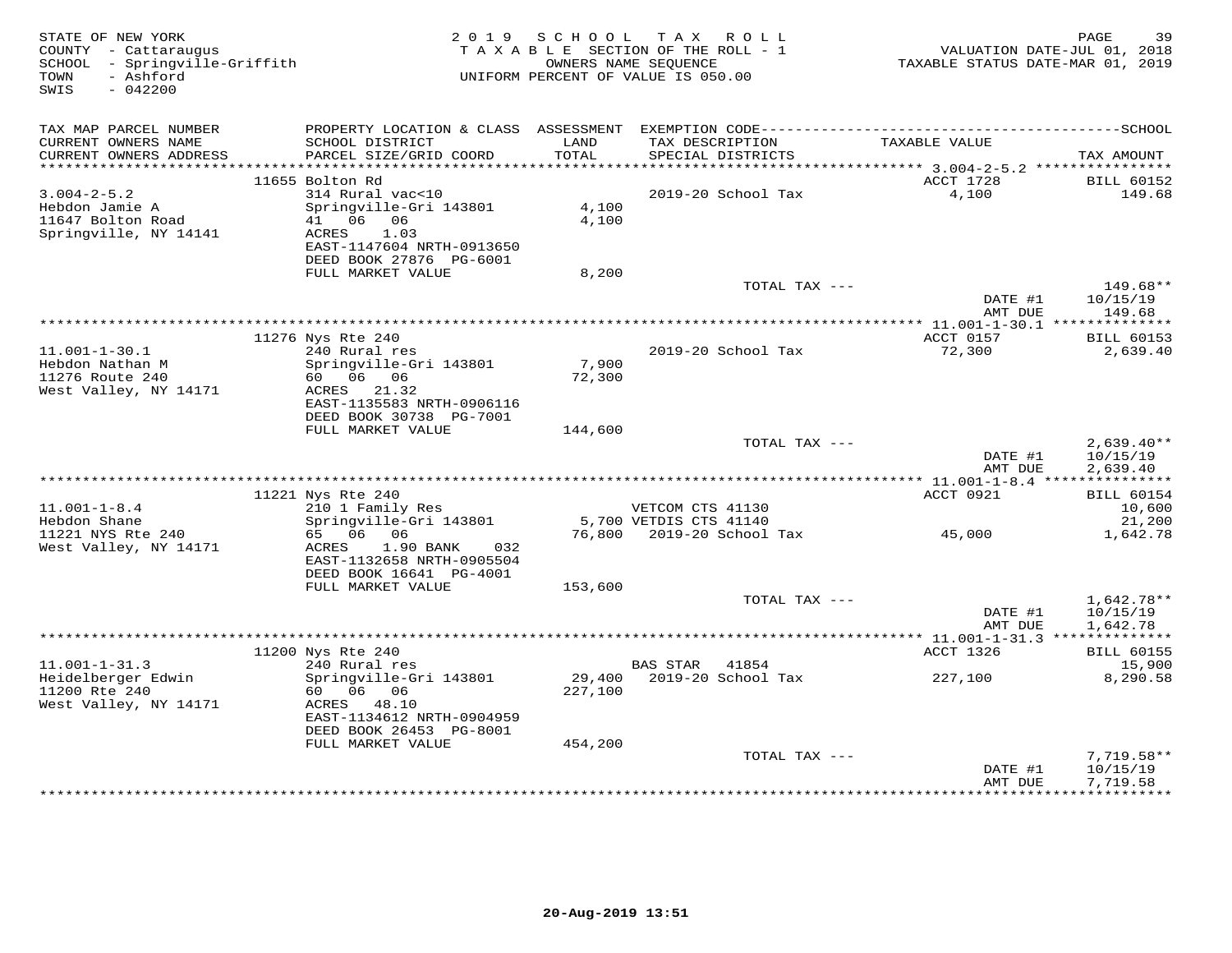| STATE OF NEW YORK<br>COUNTY - Cattaraugus<br>SCHOOL - Springville-Griffith<br>- Ashford<br>TOWN<br>SWIS<br>$-042200$ |                                                                                                                                    |                  | 2019 SCHOOL TAX ROLL<br>TAXABLE SECTION OF THE ROLL - 1<br>OWNERS NAME SEQUENCE<br>UNIFORM PERCENT OF VALUE IS 050.00 |                                     | PAGE<br>40<br>VALUATION DATE-JUL 01, 2018<br>TAXABLE STATUS DATE-MAR 01, 2019 |
|----------------------------------------------------------------------------------------------------------------------|------------------------------------------------------------------------------------------------------------------------------------|------------------|-----------------------------------------------------------------------------------------------------------------------|-------------------------------------|-------------------------------------------------------------------------------|
| TAX MAP PARCEL NUMBER                                                                                                |                                                                                                                                    |                  |                                                                                                                       |                                     |                                                                               |
| CURRENT OWNERS NAME<br>CURRENT OWNERS ADDRESS                                                                        | SCHOOL DISTRICT<br>PARCEL SIZE/GRID COORD                                                                                          | LAND<br>TOTAL    | TAX DESCRIPTION<br>SPECIAL DISTRICTS                                                                                  | TAXABLE VALUE                       | TAX AMOUNT                                                                    |
| **************************                                                                                           |                                                                                                                                    |                  |                                                                                                                       |                                     |                                                                               |
| $10.003 - 2 - 13$                                                                                                    | Scoby Rd<br>314 Rural vac<10                                                                                                       |                  | 2019-20 School Tax                                                                                                    | ACCT 0172<br>17,800                 | <b>BILL 60156</b><br>649.81                                                   |
| Heidelberger Joint Rev Tr<br>Heidelberger Edwin<br>11200 Rte 240<br>West Valley, NY 14171                            | Springville-Gri 143801<br>53 06 07<br>ACRES 12.93<br>EAST-1116526 NRTH-0903900<br>DEED BOOK 13022 PG-9001                          | 17,800<br>17,800 |                                                                                                                       |                                     |                                                                               |
|                                                                                                                      | FULL MARKET VALUE                                                                                                                  | 35,600           |                                                                                                                       |                                     |                                                                               |
|                                                                                                                      |                                                                                                                                    |                  |                                                                                                                       | TOTAL TAX ---<br>DATE #1            | 649.81**<br>10/15/19                                                          |
|                                                                                                                      |                                                                                                                                    |                  |                                                                                                                       | AMT DUE                             | 649.81                                                                        |
|                                                                                                                      | Cole Rd                                                                                                                            |                  |                                                                                                                       | ACCT 1212                           | <b>BILL 60157</b>                                                             |
| $11.003 - 1 - 19.8$<br>Heidelberger Joint Rev Tr<br>Heidelberger Edwin<br>11200 Rte 240                              | 321 Abandoned ag<br>Springville-Gri 143801<br>06 06<br>52/53<br>ACRES<br>49.40                                                     | 27,200<br>27,200 | 2019-20 School Tax                                                                                                    | 27,200                              | 992.97                                                                        |
| West Valley, NY 14171                                                                                                | EAST-0488390 NRTH-0902100<br>DEED BOOK 13022 PG-9001                                                                               |                  |                                                                                                                       |                                     |                                                                               |
|                                                                                                                      | FULL MARKET VALUE                                                                                                                  | 54,400           |                                                                                                                       |                                     |                                                                               |
|                                                                                                                      |                                                                                                                                    |                  |                                                                                                                       | TOTAL TAX ---<br>DATE #1            | $992.97**$<br>10/15/19                                                        |
|                                                                                                                      | ********************                                                                                                               |                  |                                                                                                                       | AMT DUE                             | 992.97                                                                        |
|                                                                                                                      | 6338 Thomas Corners Rd                                                                                                             |                  |                                                                                                                       | ACCT 0837                           | <b>BILL 60158</b>                                                             |
| $10.002 - 1 - 6$                                                                                                     | 270 Mfg housing                                                                                                                    |                  | BAS STAR 41854                                                                                                        |                                     | 15,900                                                                        |
| Heinen Frank<br>6338 Thomas Corners Rd<br>West Valley, NY 14171                                                      | Springville-Gri 143801<br>70 06 06<br>ACRES<br>1.90<br>EAST-1126821 NRTH-0903770<br>DEED BOOK 879<br>PG-00810<br>FULL MARKET VALUE | 56,600           | 6,000 2019-20 School Tax                                                                                              | 56,600                              | 2,066.26                                                                      |
|                                                                                                                      |                                                                                                                                    | 113,200          |                                                                                                                       | TOTAL TAX ---                       | $1,495.26**$                                                                  |
|                                                                                                                      |                                                                                                                                    |                  |                                                                                                                       | DATE #1<br>AMT DUE                  | 10/15/19<br>1,495.26                                                          |
|                                                                                                                      |                                                                                                                                    |                  |                                                                                                                       |                                     |                                                                               |
| $10.004 - 1 - 2$                                                                                                     | 6784 Schwartz Rd<br>240 Rural res                                                                                                  |                  | ENH STAR<br>41834                                                                                                     | ACCT 0383                           | <b>BILL 60159</b><br>36,410                                                   |
| Hess Lawrence C<br>Hess Peggy A<br>6784 Schwartz Rd<br>West Valley, NY 14171                                         | Springville-Gri 143801<br>74/78<br>06 06<br>ACRES 102.10<br>EAST-1119935 NRTH-0900047                                              | 28,000<br>71,200 | 2019-20 School Tax                                                                                                    | 71,200                              | 2,599.25                                                                      |
|                                                                                                                      | DEED BOOK 800<br>PG-00707<br>FULL MARKET VALUE                                                                                     | 142,400          |                                                                                                                       |                                     |                                                                               |
|                                                                                                                      |                                                                                                                                    |                  |                                                                                                                       | TOTAL TAX ---<br>DATE #1<br>AMT DUE | $1,329.25**$<br>10/15/19<br>1,329.25                                          |
|                                                                                                                      |                                                                                                                                    |                  |                                                                                                                       |                                     | .                                                                             |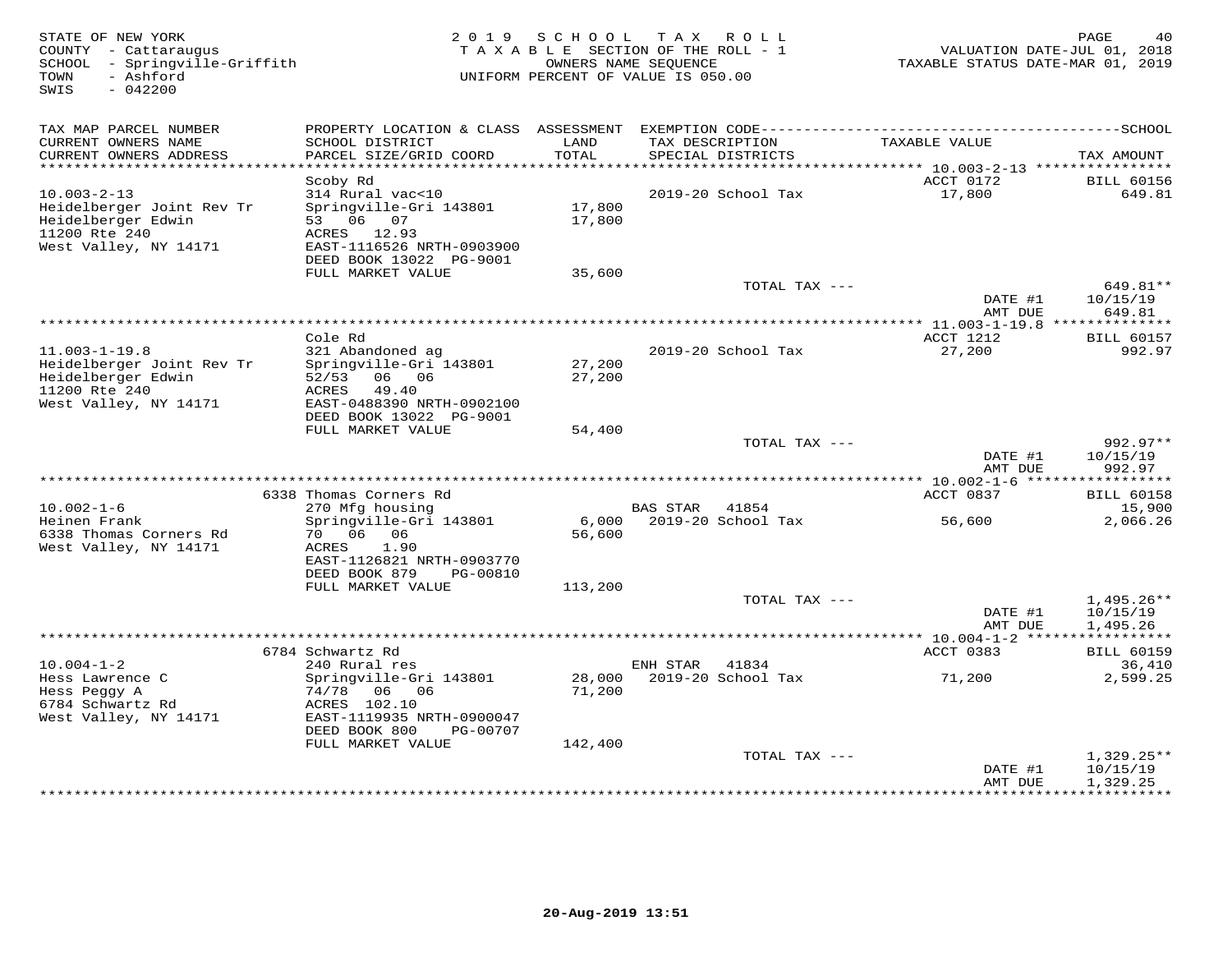| STATE OF NEW YORK<br>COUNTY - Cattaraugus<br>SCHOOL - Springville-Griffith<br>- Ashford<br>TOWN<br>SWIS<br>$-042200$ | 2 0 1 9                                                                               | SCHOOL<br>TAXABLE SECTION OF THE ROLL - 1<br>UNIFORM PERCENT OF VALUE IS 050.00 | TAX ROLL<br>OWNERS NAME SEOUENCE      |                    | TAXABLE STATUS DATE-MAR 01, 2019         | PAGE<br>41<br>VALUATION DATE-JUL 01, 2018 |
|----------------------------------------------------------------------------------------------------------------------|---------------------------------------------------------------------------------------|---------------------------------------------------------------------------------|---------------------------------------|--------------------|------------------------------------------|-------------------------------------------|
| TAX MAP PARCEL NUMBER<br>CURRENT OWNERS NAME                                                                         | SCHOOL DISTRICT                                                                       | LAND                                                                            | TAX DESCRIPTION                       |                    | TAXABLE VALUE                            |                                           |
| CURRENT OWNERS ADDRESS<br>***********************                                                                    | PARCEL SIZE/GRID COORD                                                                | TOTAL                                                                           | SPECIAL DISTRICTS                     |                    |                                          | TAX AMOUNT                                |
|                                                                                                                      | 10614 Edies Rd                                                                        |                                                                                 |                                       |                    | ACCT 0451                                | <b>BILL 60160</b>                         |
| $10.004 - 1 - 35$                                                                                                    | 210 1 Family Res                                                                      |                                                                                 | ENH STAR                              | 41834              |                                          | 36,410                                    |
| Hettrich Jeanne E<br>10614 Edies Rd<br>Springville, NY 14141                                                         | Springville-Gri 143801<br>73 06 06<br>ACRES<br>4.55                                   | 8,900<br>61,300                                                                 |                                       | 2019-20 School Tax | 61,300                                   | 2,237.84                                  |
|                                                                                                                      | EAST-1121536 NRTH-0897012<br>DEED BOOK 755<br>PG-00340                                |                                                                                 |                                       |                    |                                          |                                           |
|                                                                                                                      | FULL MARKET VALUE                                                                     | 122,600                                                                         |                                       | TOTAL TAX ---      |                                          | $967.84**$                                |
|                                                                                                                      |                                                                                       |                                                                                 |                                       |                    | DATE #1<br>AMT DUE                       | 10/15/19<br>967.84                        |
|                                                                                                                      | **************************************                                                |                                                                                 |                                       |                    | $*11.003-2-2$ ******                     | ***********                               |
|                                                                                                                      | 10821 Nys Rte 240                                                                     |                                                                                 |                                       |                    | ACCT 0374                                | <b>BILL 60161</b>                         |
| $11.003 - 2 - 2$<br>Hill Jaben B<br>Hill Destiny A                                                                   | 240 Rural res<br>Springville-Gri 143801<br>58/64 06 06                                | 22,800<br>63,600                                                                |                                       | 2019-20 School Tax | 63,600                                   | 2,321.80                                  |
| 10821 Rte 240<br>West Valley, NY 14171                                                                               | ACRES<br>32.02 BANK<br>081<br>EAST-1132690 NRTH-0899704<br>DEED BOOK 25134 PG-6001    |                                                                                 |                                       |                    |                                          |                                           |
|                                                                                                                      | FULL MARKET VALUE                                                                     | 127,200                                                                         |                                       |                    |                                          |                                           |
|                                                                                                                      |                                                                                       |                                                                                 |                                       | TOTAL TAX ---      | DATE #1<br>AMT DUE                       | $2,321.80**$<br>10/15/19<br>2,321.80      |
|                                                                                                                      |                                                                                       |                                                                                 |                                       |                    | *********** 10.004-1-15.2 ************** |                                           |
|                                                                                                                      | 10638 Dutch Hill Rd                                                                   |                                                                                 |                                       |                    | ACCT 0925                                | <b>BILL 60162</b>                         |
| $10.004 - 1 - 15.2$                                                                                                  | 210 1 Family Res                                                                      |                                                                                 | BAS STAR<br>14,000 2019-20 School Tax | 41854              |                                          | 15,900                                    |
| Hunter Peter L Jr<br>Hunter Holley C<br>10638 Dutch Hill Rd                                                          | Springville-Gri 143801<br>73 06 06<br>ACRES 10.00                                     | 106,900                                                                         |                                       |                    | 106,900                                  | 3,902.52                                  |
| West Valley, NY 14171                                                                                                | EAST-1123761 NRTH-0897740<br>DEED BOOK 17316 PG-9001                                  |                                                                                 |                                       |                    |                                          |                                           |
|                                                                                                                      | FULL MARKET VALUE                                                                     | 213,800                                                                         |                                       |                    |                                          |                                           |
|                                                                                                                      |                                                                                       |                                                                                 |                                       | TOTAL TAX ---      | DATE #1<br>AMT DUE                       | $3,331.52**$<br>10/15/19<br>3,331.52      |
|                                                                                                                      |                                                                                       |                                                                                 |                                       |                    |                                          |                                           |
|                                                                                                                      | Dutch Hill Rd                                                                         |                                                                                 |                                       |                    | ACCT 0987                                | <b>BILL 60163</b>                         |
| $10.004 - 1 - 15.3$<br>Hunter Peter L Jr                                                                             | 322 Rural vac>10<br>Springville-Gri 143801                                            | 25,700                                                                          |                                       | 2019-20 School Tax | 25,700                                   | 938.21                                    |
| Hunter Holley C<br>10638 Dutch Hill Rd<br>Ashford, NY 14171                                                          | 68/73 06 06<br>32.28<br>ACRES<br>EAST-1124972 NRTH-0897533<br>DEED BOOK 17817 PG-9001 | 25,700                                                                          |                                       |                    |                                          |                                           |
|                                                                                                                      | FULL MARKET VALUE                                                                     | 51,400                                                                          |                                       |                    |                                          |                                           |
|                                                                                                                      |                                                                                       |                                                                                 |                                       | TOTAL TAX ---      | DATE #1                                  | 938.21**<br>10/15/19                      |
|                                                                                                                      |                                                                                       |                                                                                 |                                       |                    | AMT DUE                                  | 938.21<br>**********                      |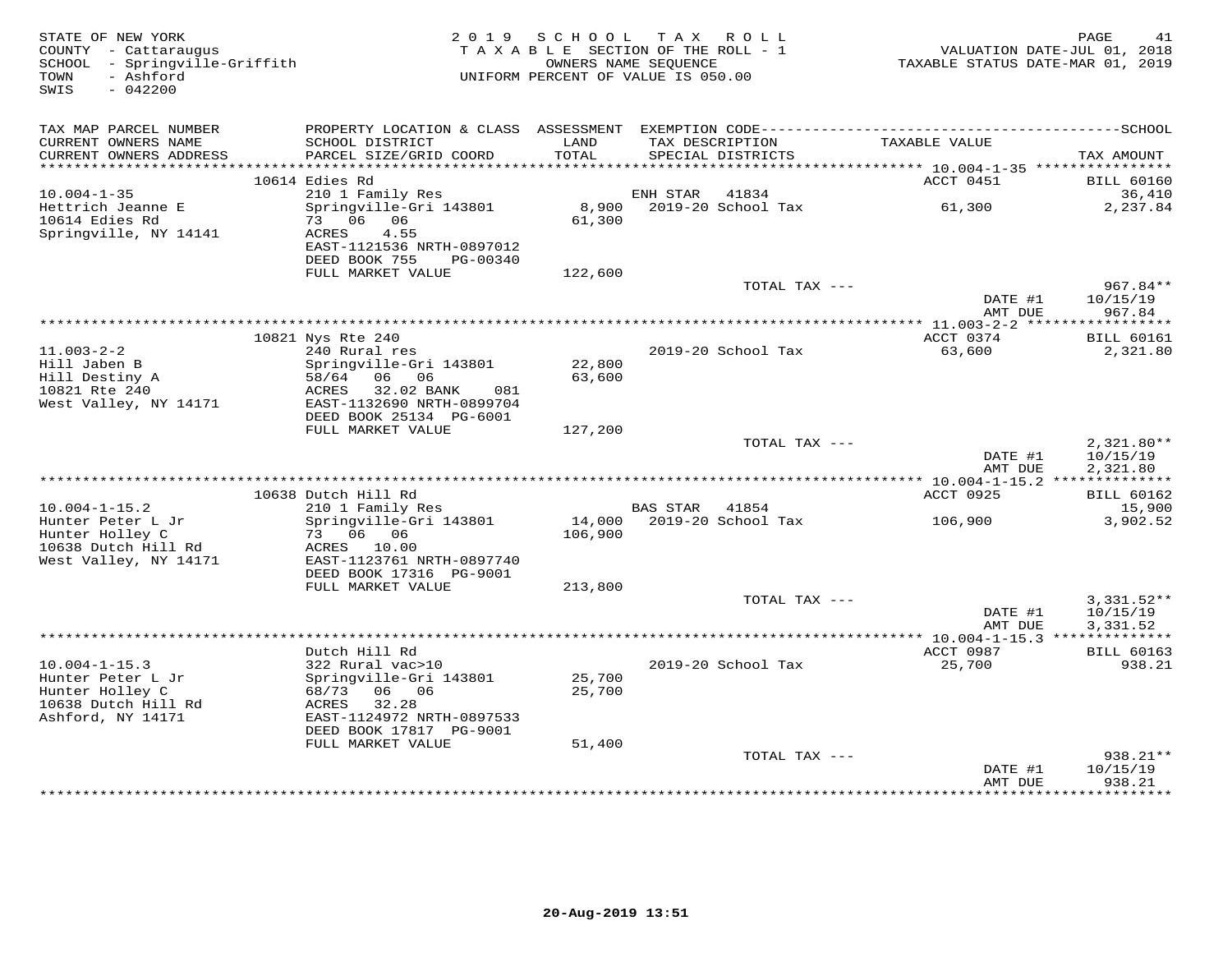| STATE OF NEW YORK<br>COUNTY - Cattaraugus<br>SCHOOL - Springville-Griffith<br>TOWN<br>- Ashford<br>SWIS<br>$-042200$ | 2 0 1 9                                       | S C H O O L   | T A X<br>R O L L<br>TAXABLE SECTION OF THE ROLL - 1<br>OWNERS NAME SEQUENCE<br>UNIFORM PERCENT OF VALUE IS 050.00 | VALUATION DATE-JUL 01, 2018<br>TAXABLE STATUS DATE-MAR 01, 2019 | PAGE<br>42                    |
|----------------------------------------------------------------------------------------------------------------------|-----------------------------------------------|---------------|-------------------------------------------------------------------------------------------------------------------|-----------------------------------------------------------------|-------------------------------|
| TAX MAP PARCEL NUMBER                                                                                                |                                               |               |                                                                                                                   |                                                                 |                               |
| CURRENT OWNERS NAME<br>CURRENT OWNERS ADDRESS                                                                        | SCHOOL DISTRICT<br>PARCEL SIZE/GRID COORD     | LAND<br>TOTAL | TAX DESCRIPTION<br>SPECIAL DISTRICTS                                                                              | TAXABLE VALUE                                                   | TAX AMOUNT                    |
| **************************                                                                                           |                                               |               |                                                                                                                   |                                                                 |                               |
| $19.002 - 1 - 12.3$                                                                                                  | Dutch Hill Rd<br>322 Rural vac>10             |               | 2019-20 School Tax                                                                                                | ACCT 1597<br>40,300                                             | <b>BILL 60164</b><br>1,471.20 |
| James Garrick A                                                                                                      | Springville-Gri 143801                        | 40,300        |                                                                                                                   |                                                                 |                               |
| James Elaine M                                                                                                       | 72,6,6                                        | 40,300        |                                                                                                                   |                                                                 |                               |
| 7230 Jewett Holmwood Rd<br>Orchard Park, NY 14127                                                                    | ACRES<br>43.95<br>EAST-1122511 NRTH-0892669   |               |                                                                                                                   |                                                                 |                               |
|                                                                                                                      | DEED BOOK 4526<br>PG-9004                     |               |                                                                                                                   |                                                                 |                               |
|                                                                                                                      | FULL MARKET VALUE                             | 80,600        |                                                                                                                   |                                                                 |                               |
|                                                                                                                      |                                               |               | TOTAL TAX ---                                                                                                     | DATE #1                                                         | $1,471.20**$<br>10/15/19      |
|                                                                                                                      |                                               |               |                                                                                                                   | AMT DUE                                                         | 1,471.20                      |
|                                                                                                                      |                                               |               |                                                                                                                   |                                                                 |                               |
| $10.004 - 1 - 62$                                                                                                    | 10690 Autumn View Trl<br>210 1 Family Res     |               | <b>BAS STAR</b><br>41854                                                                                          | ACCT 0946                                                       | <b>BILL 60165</b><br>15,900   |
| Jankowski Patti A                                                                                                    | Springville-Gri 143801                        | 7,700         | 2019-20 School Tax                                                                                                | 80,000                                                          | 2,920.50                      |
| Jankowski Emil                                                                                                       | 74 06 06                                      | 80,000        |                                                                                                                   |                                                                 |                               |
| 10690 Autumn View Tr<br>West Valley, NY 14171                                                                        | AUTUMN VIEW SUB LOT 8<br><b>ACRES</b><br>3.47 |               |                                                                                                                   |                                                                 |                               |
|                                                                                                                      | EAST-1124435 NRTH-0898312                     |               |                                                                                                                   |                                                                 |                               |
|                                                                                                                      | DEED BOOK 994<br>PG-196                       |               |                                                                                                                   |                                                                 |                               |
|                                                                                                                      | FULL MARKET VALUE                             | 160,000       | TOTAL TAX ---                                                                                                     |                                                                 | $2,349.50**$                  |
|                                                                                                                      |                                               |               |                                                                                                                   | DATE #1                                                         | 10/15/19                      |
|                                                                                                                      |                                               |               |                                                                                                                   | AMT DUE                                                         | 2,349.50                      |
|                                                                                                                      | Edies Rd                                      |               |                                                                                                                   | *************** 10.004-1-48.1 ***************<br>ACCT 0187      | <b>BILL 60166</b>             |
| $10.004 - 1 - 48.1$                                                                                                  | 270 Mfg housing                               |               | 2019-20 School Tax                                                                                                | 21,400                                                          | 781.23                        |
| Jurus Walter                                                                                                         | Springville-Gri 143801                        | 5,600         |                                                                                                                   |                                                                 |                               |
| Jurus Elizabeth A<br>9 Kencrest Dr                                                                                   | 73/77 06 06<br>5.60<br>ACRES                  | 21,400        |                                                                                                                   |                                                                 |                               |
| Rochester, NY 14606                                                                                                  | EAST-1120145 NRTH-0895214                     |               |                                                                                                                   |                                                                 |                               |
|                                                                                                                      | DEED BOOK 00775 PG-00527                      |               |                                                                                                                   |                                                                 |                               |
|                                                                                                                      | FULL MARKET VALUE                             | 42,800        | TOTAL TAX ---                                                                                                     |                                                                 | 781.23**                      |
|                                                                                                                      |                                               |               |                                                                                                                   | DATE #1                                                         | 10/15/19                      |
|                                                                                                                      |                                               |               |                                                                                                                   | AMT DUE                                                         | 781.23                        |
|                                                                                                                      | ***************<br>Peters Rd                  |               | *********************************                                                                                 | **** $10.004 - 1 - 48.5$ **************<br>ACCT 1667            | <b>BILL 60167</b>             |
| $10.004 - 1 - 48.5$                                                                                                  | 314 Rural vac<10                              |               | 2019-20 School Tax                                                                                                | 1,200                                                           | 43.81                         |
| Jurus Walter                                                                                                         | Springville-Gri 143801                        | 1,200         |                                                                                                                   |                                                                 |                               |
| Jurus Elizabeth A<br>9 Kencrest Dr                                                                                   | 73,77-6-6<br>ACRES<br>2.00                    | 1,200         |                                                                                                                   |                                                                 |                               |
| Rochester, NY 14606                                                                                                  | EAST-1118509 NRTH-0896654                     |               |                                                                                                                   |                                                                 |                               |
|                                                                                                                      | FULL MARKET VALUE                             | 2,400         |                                                                                                                   |                                                                 |                               |
|                                                                                                                      |                                               |               | TOTAL TAX ---                                                                                                     | DATE #1                                                         | $43.81**$<br>10/15/19         |
|                                                                                                                      |                                               |               |                                                                                                                   | AMT DUE                                                         | 43.81                         |
|                                                                                                                      |                                               |               |                                                                                                                   |                                                                 | * * * * * * * *               |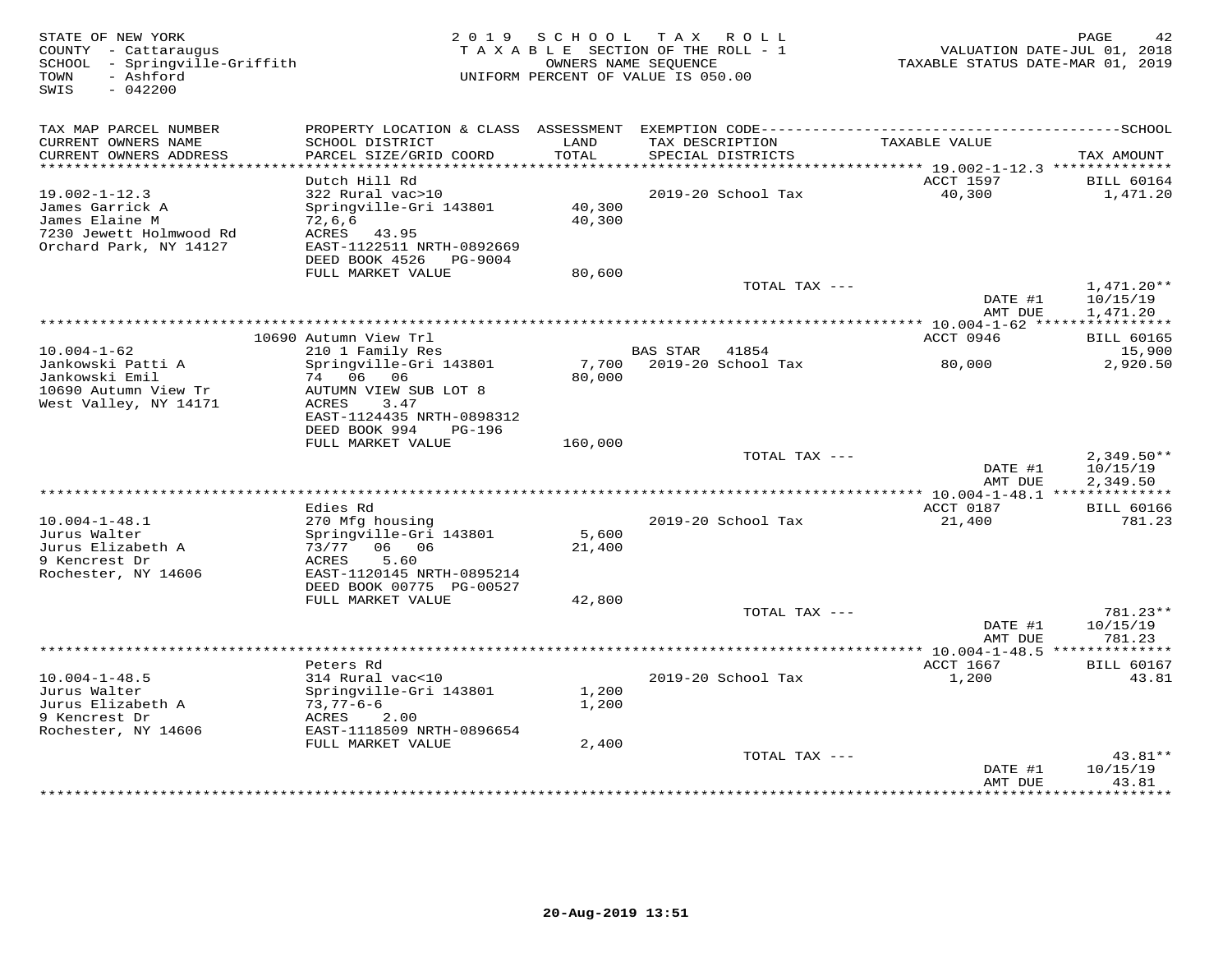| STATE OF NEW YORK<br>COUNTY - Cattaraugus<br>SCHOOL - Springville-Griffith<br>- Ashford<br>TOWN<br>SWIS<br>$-042200$ |                                                                                              | 2019 SCHOOL<br>TAXABLE SECTION OF THE ROLL - 1<br>UNIFORM PERCENT OF VALUE IS 050.00 | OWNERS NAME SEQUENCE | TAX ROLL                             | VALUATION DATE-JUL 01, 2018<br>TAXABLE STATUS DATE-MAR 01, 2019 | PAGE<br>43                          |
|----------------------------------------------------------------------------------------------------------------------|----------------------------------------------------------------------------------------------|--------------------------------------------------------------------------------------|----------------------|--------------------------------------|-----------------------------------------------------------------|-------------------------------------|
| TAX MAP PARCEL NUMBER                                                                                                |                                                                                              |                                                                                      |                      |                                      |                                                                 |                                     |
| CURRENT OWNERS NAME<br>CURRENT OWNERS ADDRESS<br>************************                                            | SCHOOL DISTRICT<br>PARCEL SIZE/GRID COORD                                                    | LAND<br>TOTAL                                                                        |                      | TAX DESCRIPTION<br>SPECIAL DISTRICTS | TAXABLE VALUE                                                   | TAX AMOUNT                          |
|                                                                                                                      | 11627 Bolton Rd                                                                              |                                                                                      |                      |                                      | ACCT 0929                                                       | <b>BILL 60168</b>                   |
| $3.004 - 2 - 6.2$                                                                                                    | 210 1 Family Res                                                                             |                                                                                      | BAS STAR             | 41854                                |                                                                 | 15,900                              |
| Kahabka Robert N Jr<br>Kahabka Kim M<br>11627 Bolton Rd<br>Springville, NY 14141                                     | Springville-Gri 143801<br>41 06 06<br>ACRES<br>2.30 BANK<br>017<br>EAST-0499900 NRTH-0913360 | 6,500<br>69,600                                                                      |                      | 2019-20 School Tax                   | 69,600                                                          | 2,540.84                            |
|                                                                                                                      | DEED BOOK 8655 PG-7001                                                                       |                                                                                      |                      |                                      |                                                                 |                                     |
|                                                                                                                      | FULL MARKET VALUE                                                                            | 139,200                                                                              |                      |                                      |                                                                 |                                     |
|                                                                                                                      |                                                                                              |                                                                                      |                      | TOTAL TAX ---                        | DATE #1                                                         | $1,969.84**$<br>10/15/19            |
|                                                                                                                      |                                                                                              |                                                                                      |                      |                                      | AMT DUE<br>*************** 11.003-1-19.7 ***************        | 1,969.84                            |
|                                                                                                                      | 5759 Cole Rd                                                                                 |                                                                                      |                      |                                      | ACCT 1211                                                       | <b>BILL 60169</b>                   |
| $11.003 - 1 - 19.7$                                                                                                  | 240 Rural res                                                                                |                                                                                      | AGED S               | 41804                                |                                                                 | 70,150                              |
| Karen A. Amodeo Irrevocable TR Springville-Gri 143801                                                                |                                                                                              |                                                                                      | 74,100 ENH STAR      | 41834                                |                                                                 | 36,410                              |
| Michael Amodeo, Trustee<br>5759 Cole Rd<br>West Valley, NY 14171                                                     | 52/53 06 06<br>ACRES 196.70<br>EAST-1137915 NRTH-0902623                                     |                                                                                      |                      | 140,300 2019-20 School Tax           | 70,150                                                          | 2,560.92                            |
|                                                                                                                      | DEED BOOK 19935 PG-8002<br>FULL MARKET VALUE                                                 | 280,600                                                                              |                      |                                      |                                                                 |                                     |
|                                                                                                                      |                                                                                              |                                                                                      |                      | TOTAL TAX ---                        |                                                                 | $1,290.92**$                        |
|                                                                                                                      |                                                                                              |                                                                                      |                      |                                      | DATE #1<br>AMT DUE                                              | 10/15/19<br>1,290.92                |
|                                                                                                                      |                                                                                              |                                                                                      |                      |                                      |                                                                 |                                     |
| $10.004 - 1 - 45$                                                                                                    | 10438 Edies Rd<br>210 1 Family Res                                                           |                                                                                      | BAS STAR             | 41854                                | <b>ACCT 1103</b>                                                | <b>BILL 60170</b><br>15,900         |
| Kasper Stanley W                                                                                                     | Springville-Gri 143801                                                                       |                                                                                      |                      | 5,000 2019-20 School Tax             | 61,400                                                          | 2,241.49                            |
| 10438 Edies Rd<br>Springville, NY 14141                                                                              | 73 06 06<br>FRNT 216.00 DPTH 272.00<br>EAST-1120256 NRTH-0894374                             | 61,400                                                                               |                      |                                      |                                                                 |                                     |
|                                                                                                                      | DEED BOOK 4061<br>PG-2002                                                                    |                                                                                      |                      |                                      |                                                                 |                                     |
|                                                                                                                      | FULL MARKET VALUE                                                                            | 122,800                                                                              |                      | TOTAL TAX ---                        |                                                                 | $1,670.49**$                        |
|                                                                                                                      |                                                                                              |                                                                                      |                      |                                      | DATE #1                                                         | 10/15/19                            |
|                                                                                                                      |                                                                                              |                                                                                      |                      |                                      | AMT DUE                                                         | 1,670.49                            |
|                                                                                                                      |                                                                                              |                                                                                      |                      |                                      |                                                                 |                                     |
|                                                                                                                      | 6030 Thomas Corners Rd                                                                       |                                                                                      |                      |                                      | ACCT 0082                                                       | <b>BILL 60171</b>                   |
| $11.001 - 1 - 35$<br>Keem Jay<br>6030 Thomas Corners Rd                                                              | 210 1 Family Res<br>Springville-Gri 143801<br>65 06 06                                       | 5,500<br>57,700                                                                      |                      | 2019-20 School Tax                   | 57,700                                                          | 2,106.41                            |
| West Valley, NY 14171                                                                                                | FRNT 100.00 DPTH 275.00<br>EAST-1132160 NRTH-0903906<br>DEED BOOK 27708 PG-2001              |                                                                                      |                      |                                      |                                                                 |                                     |
|                                                                                                                      | FULL MARKET VALUE                                                                            | 115,400                                                                              |                      |                                      |                                                                 |                                     |
|                                                                                                                      |                                                                                              |                                                                                      |                      | TOTAL TAX ---                        |                                                                 | $2,106.41**$                        |
|                                                                                                                      |                                                                                              |                                                                                      |                      |                                      | DATE #1<br>AMT DUE<br>************                              | 10/15/19<br>2,106.41<br>*********** |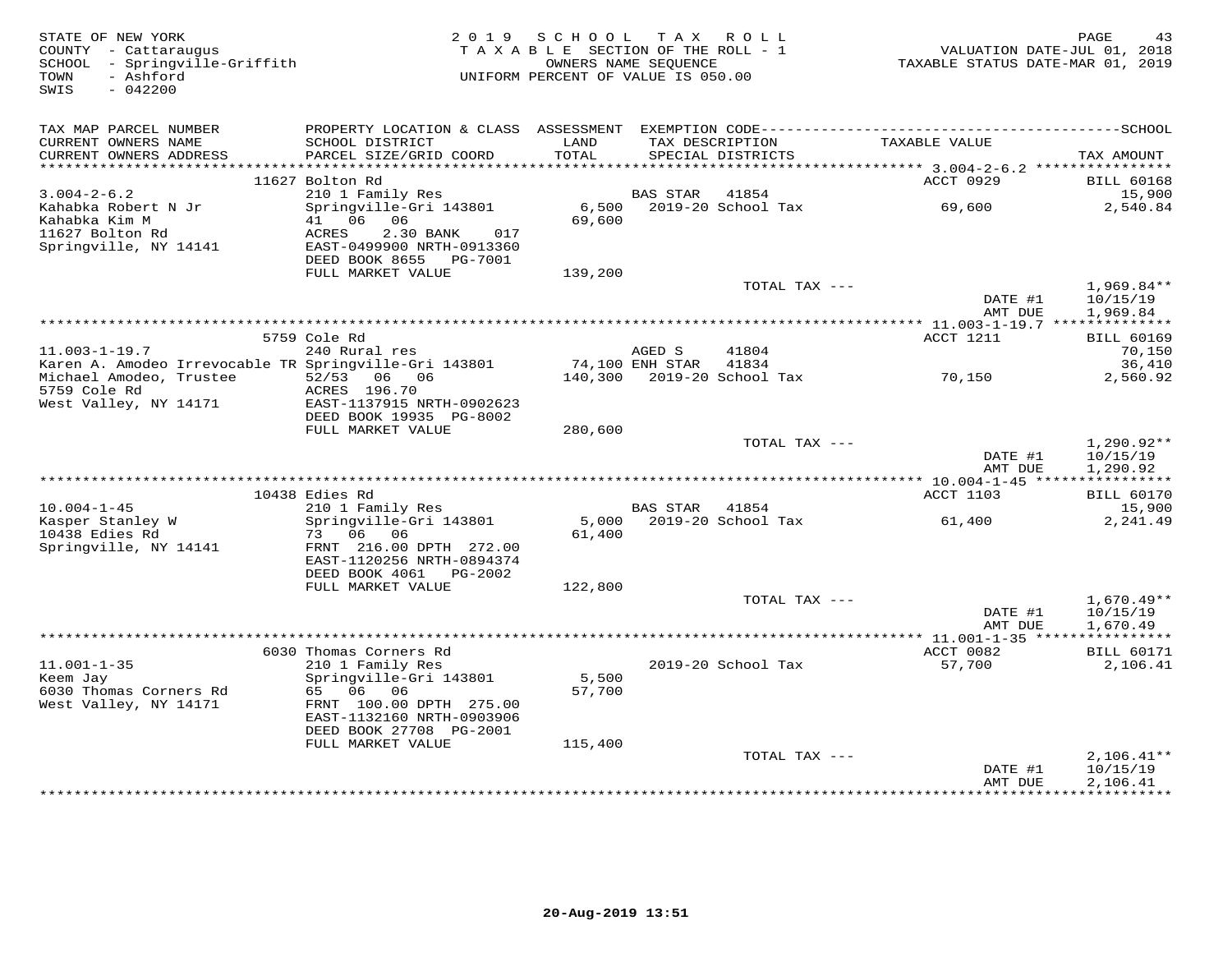| STATE OF NEW YORK<br>COUNTY - Cattaraugus<br>SCHOOL - Springville-Griffith<br>- Ashford<br>TOWN<br>SWIS<br>$-042200$ |                                                        | 2019 SCHOOL<br>TAXABLE SECTION OF THE ROLL - 1<br>UNIFORM PERCENT OF VALUE IS 050.00 | OWNERS NAME SEQUENCE | TAX ROLL                  | VALUATION DATE-JUL 01, 2018<br>TAXABLE STATUS DATE-MAR 01, 2019 | PAGE                                 |
|----------------------------------------------------------------------------------------------------------------------|--------------------------------------------------------|--------------------------------------------------------------------------------------|----------------------|---------------------------|-----------------------------------------------------------------|--------------------------------------|
| TAX MAP PARCEL NUMBER                                                                                                |                                                        |                                                                                      |                      | TAX DESCRIPTION           |                                                                 |                                      |
| CURRENT OWNERS NAME<br>CURRENT OWNERS ADDRESS                                                                        | SCHOOL DISTRICT<br>PARCEL SIZE/GRID COORD              | LAND<br>TOTAL                                                                        |                      | SPECIAL DISTRICTS         | TAXABLE VALUE                                                   | TAX AMOUNT                           |
|                                                                                                                      |                                                        |                                                                                      |                      |                           |                                                                 |                                      |
|                                                                                                                      | 10767 Edies Rd                                         |                                                                                      |                      |                           | ACCT 0426                                                       | <b>BILL 60172</b>                    |
| $10.004 - 1 - 8$                                                                                                     | 210 1 Family Res                                       |                                                                                      | AGED S               | 41804                     |                                                                 | 19,600                               |
| Kelley Marlene J                                                                                                     | Springville-Gri 143801                                 |                                                                                      | 5,200 ENH STAR       | 41834                     | 39,200 2019-20 School Tax 19,600                                | 19,600                               |
| 10767 Edies Rd<br>Springville, NY 14141                                                                              | 74 06 07<br>1.16<br>ACRES                              |                                                                                      |                      |                           |                                                                 | 715.52                               |
|                                                                                                                      | EAST-1123181 NRTH-0899720                              |                                                                                      |                      |                           |                                                                 |                                      |
|                                                                                                                      | DEED BOOK 592<br>PG-00289                              |                                                                                      |                      |                           |                                                                 |                                      |
|                                                                                                                      | FULL MARKET VALUE                                      | 78,400                                                                               |                      |                           |                                                                 |                                      |
|                                                                                                                      |                                                        |                                                                                      |                      | TOTAL TAX ---             |                                                                 | $0.00**$                             |
|                                                                                                                      | 5580 Cole Rd                                           |                                                                                      |                      |                           | ACCT 0151                                                       | <b>BILL 60173</b>                    |
| $11.001 - 1 - 27.1$                                                                                                  | 210 1 Family Res                                       |                                                                                      | ENH STAR             | 41834                     |                                                                 | 36,410                               |
| Kemp James A                                                                                                         | Springville-Gri 143801                                 |                                                                                      |                      | 5,000 2019-20 School Tax  | 81,700                                                          | 2,982.56                             |
| Kemp Vicki L                                                                                                         | 53 06 06                                               | 81,700                                                                               |                      |                           |                                                                 |                                      |
| 5580 Cole Rd                                                                                                         | ACRES<br>3.55                                          |                                                                                      |                      |                           |                                                                 |                                      |
| West Valley, NY 14171                                                                                                | EAST-0491862 NRTH-0905278<br>DEED BOOK 1921    PG-7001 |                                                                                      |                      |                           |                                                                 |                                      |
|                                                                                                                      | FULL MARKET VALUE                                      | 163,400                                                                              |                      |                           |                                                                 |                                      |
|                                                                                                                      |                                                        |                                                                                      |                      | TOTAL TAX ---             | DATE #1<br>AMT DUE                                              | $1,712.56**$<br>10/15/19<br>1,712.56 |
|                                                                                                                      |                                                        |                                                                                      |                      |                           |                                                                 |                                      |
|                                                                                                                      | 6642 Cross Rd                                          |                                                                                      |                      |                           | ACCT 0719                                                       | <b>BILL 60174</b>                    |
| $19.002 - 1 - 15.1$<br>Kent Ronald E Jr                                                                              | 210 1 Family Res                                       |                                                                                      | BAS STAR             | 41854                     |                                                                 | 15,900                               |
| 6642 Cross Rd                                                                                                        | Springville-Gri 143801<br>72 06 06                     | 114,700                                                                              |                      | 11,600 2019-20 School Tax | 114,700                                                         | 4,187.27                             |
| Springville, NY 14141-9408                                                                                           | 7.08 BANK<br>ACRES<br>017                              |                                                                                      |                      |                           |                                                                 |                                      |
|                                                                                                                      | EAST-1122683 NRTH-0893834                              |                                                                                      |                      |                           |                                                                 |                                      |
|                                                                                                                      | DEED BOOK 15052 PG-2001                                |                                                                                      |                      |                           |                                                                 |                                      |
|                                                                                                                      | FULL MARKET VALUE                                      | 229,400                                                                              |                      |                           |                                                                 |                                      |
|                                                                                                                      |                                                        |                                                                                      |                      | TOTAL TAX ---             | DATE #1                                                         | $3,616.27**$<br>10/15/19             |
|                                                                                                                      |                                                        |                                                                                      |                      |                           | AMT DUE                                                         | 3,616.27                             |
|                                                                                                                      |                                                        |                                                                                      |                      |                           |                                                                 |                                      |
|                                                                                                                      | Cole Rd                                                |                                                                                      |                      |                           | ACCT 0431                                                       | <b>BILL 60175</b>                    |
| $11.003 - 1 - 6$                                                                                                     | 312 Vac w/imprv                                        |                                                                                      |                      | 2019-20 School Tax        | 7,200                                                           | 262.85                               |
| Kessler Barbara                                                                                                      | Springville-Gri 143801                                 | 5,100                                                                                |                      |                           |                                                                 |                                      |
| 5919 Cole Rd<br>West Valley, NY 14171                                                                                | 59 06 06<br>ACRES<br>1.09                              | 7,200                                                                                |                      |                           |                                                                 |                                      |
|                                                                                                                      | EAST-0484620 NRTH-0903640                              |                                                                                      |                      |                           |                                                                 |                                      |
|                                                                                                                      | DEED BOOK 985<br>PG-857                                |                                                                                      |                      |                           |                                                                 |                                      |
|                                                                                                                      | FULL MARKET VALUE                                      | 14,400                                                                               |                      |                           |                                                                 |                                      |
|                                                                                                                      |                                                        |                                                                                      |                      | TOTAL TAX ---             |                                                                 | $262.85**$                           |
|                                                                                                                      |                                                        |                                                                                      |                      |                           | DATE #1                                                         | 10/15/19                             |
|                                                                                                                      |                                                        |                                                                                      |                      |                           | AMT DUE<br>*****************                                    | 262.85<br>**********                 |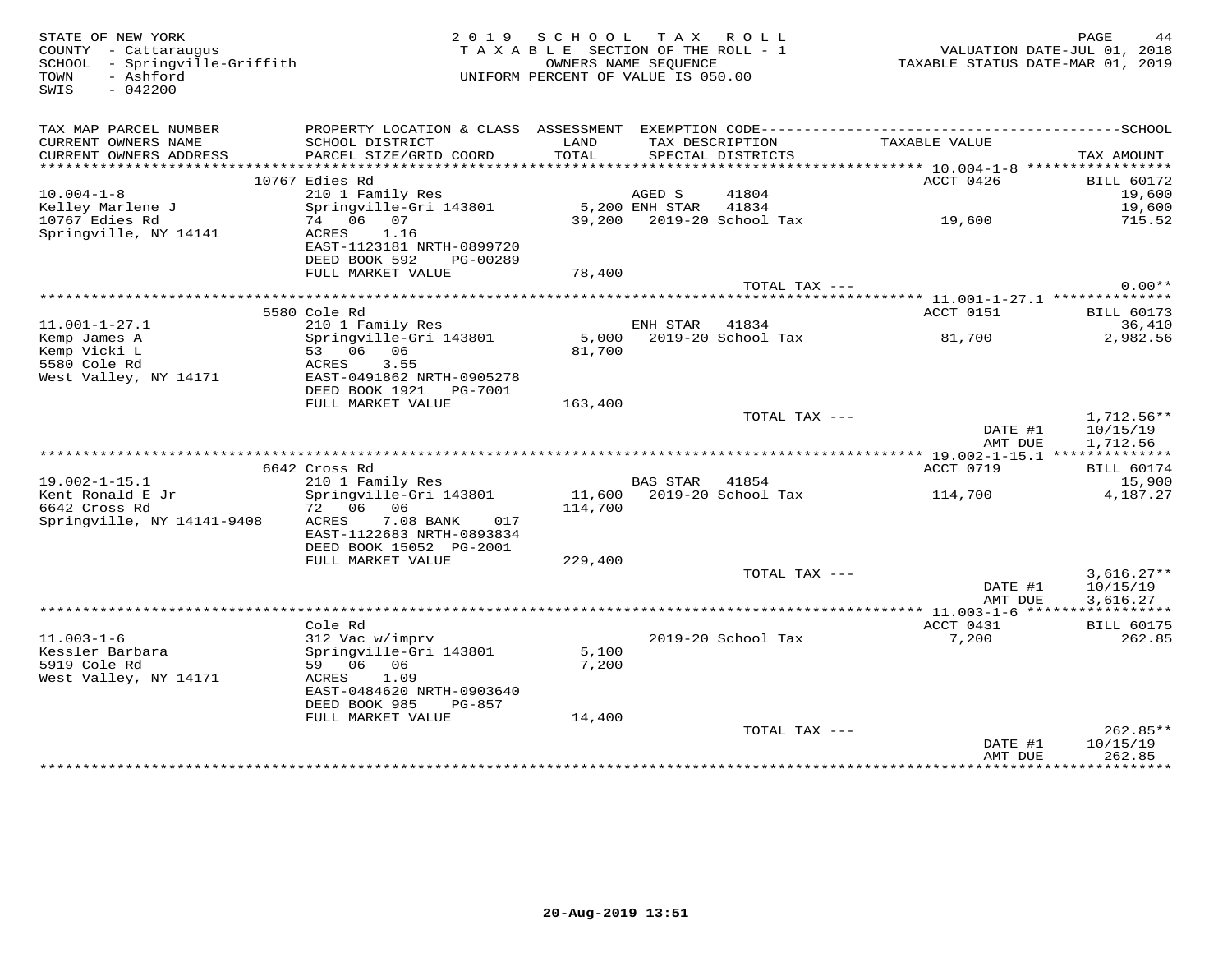| STATE OF NEW YORK<br>COUNTY - Cattaraugus<br>SCHOOL - Springville-Griffith<br>- Ashford<br>TOWN<br>SWIS<br>$-042200$ | 2 0 1 9                                                                           | SCHOOL TAX ROLL<br>TAXABLE SECTION OF THE ROLL - 1<br>UNIFORM PERCENT OF VALUE IS 050.00 | OWNERS NAME SEQUENCE |                             | VALUATION DATE-JUL 01, 2018<br>TAXABLE STATUS DATE-MAR 01, 2019 | PAGE<br>45                    |
|----------------------------------------------------------------------------------------------------------------------|-----------------------------------------------------------------------------------|------------------------------------------------------------------------------------------|----------------------|-----------------------------|-----------------------------------------------------------------|-------------------------------|
| TAX MAP PARCEL NUMBER                                                                                                |                                                                                   |                                                                                          |                      |                             |                                                                 |                               |
| CURRENT OWNERS NAME<br>CURRENT OWNERS ADDRESS<br>*******************                                                 | SCHOOL DISTRICT<br>PARCEL SIZE/GRID COORD                                         | LAND<br>TOTAL<br>******                                                                  | TAX DESCRIPTION      | SPECIAL DISTRICTS           | TAXABLE VALUE                                                   | TAX AMOUNT                    |
|                                                                                                                      | 5919 Cole Rd                                                                      |                                                                                          |                      |                             | ******** 11.003-1-16 *****************<br>ACCT 0432             | <b>BILL 60176</b>             |
| $11.003 - 1 - 16$                                                                                                    | 210 1 Family Res                                                                  |                                                                                          | AGED S               | 41804                       |                                                                 | 2,210                         |
| Kessler Barbara                                                                                                      | Springville-Gri 143801                                                            |                                                                                          | 5,600 ENH STAR       | 41834                       |                                                                 | 36,410                        |
| 5919 Cole Rd<br>West Valley, NY 14171                                                                                | 59 06 06<br>ACRES<br>1.57<br>EAST-0486040 NRTH-0903720<br>DEED BOOK 985<br>PG-857 | 44,200                                                                                   |                      | 2019-20 School Tax          | 41,990                                                          | 1,532.90                      |
|                                                                                                                      | FULL MARKET VALUE                                                                 | 88,400                                                                                   |                      |                             |                                                                 |                               |
|                                                                                                                      |                                                                                   |                                                                                          |                      | TOTAL TAX ---               |                                                                 | $262.90**$                    |
|                                                                                                                      |                                                                                   |                                                                                          |                      |                             | DATE #1<br>AMT DUE                                              | 10/15/19<br>262.90            |
|                                                                                                                      |                                                                                   |                                                                                          |                      |                             | **** 3.004-2-6.5 *****************                              |                               |
|                                                                                                                      | Bolton Rd                                                                         |                                                                                          |                      |                             | ACCT 1007                                                       | <b>BILL 60177</b>             |
| $3.004 - 2 - 6.5$                                                                                                    | 314 Rural vac<10                                                                  |                                                                                          |                      | 2019-20 School Tax          | 300                                                             | 10.95                         |
| Kestner Rita K<br>Kestner James D                                                                                    | Springville-Gri 143801<br>41 06 06                                                | 300<br>300                                                                               |                      |                             |                                                                 |                               |
| 11558 Bolton Rd                                                                                                      | FRNT 160.00 DPTH<br>50.00                                                         |                                                                                          |                      |                             |                                                                 |                               |
| Springville, NY 14141                                                                                                | BANK<br>017                                                                       |                                                                                          |                      |                             |                                                                 |                               |
|                                                                                                                      | EAST-1148391 NRTH-0911447                                                         |                                                                                          |                      |                             |                                                                 |                               |
|                                                                                                                      | DEED BOOK 966<br>PG-975<br>FULL MARKET VALUE                                      | 600                                                                                      |                      |                             |                                                                 |                               |
|                                                                                                                      |                                                                                   |                                                                                          |                      | TOTAL TAX ---               |                                                                 | $10.95**$                     |
|                                                                                                                      |                                                                                   |                                                                                          |                      |                             | DATE #1<br>AMT DUE                                              | 10/15/19<br>10.95             |
|                                                                                                                      |                                                                                   |                                                                                          |                      |                             |                                                                 |                               |
|                                                                                                                      | 10613 Miller Rd                                                                   |                                                                                          |                      |                             | ACCT 0452                                                       | <b>BILL 60178</b>             |
| $10.003 - 2 - 19$<br>Kinsey Kenneth J                                                                                | 210 1 Family Res<br>Springville-Gri 143801                                        | 4,400                                                                                    | BAS STAR             | 41854<br>2019-20 School Tax | 62,400                                                          | 15,900<br>2,277.99            |
| Kinsey Harriet                                                                                                       | 25<br>$-06$<br>$-07$                                                              | 62,400                                                                                   |                      |                             |                                                                 |                               |
| 10613 Miller Rd<br>Springville, NY 14141                                                                             | FRNT 147.00 DPTH 195.00<br>BANK<br>0.32                                           |                                                                                          |                      |                             |                                                                 |                               |
|                                                                                                                      | EAST-1116103 NRTH-0897269                                                         |                                                                                          |                      |                             |                                                                 |                               |
|                                                                                                                      | DEED BOOK 18891 PG-2001                                                           |                                                                                          |                      |                             |                                                                 |                               |
|                                                                                                                      | FULL MARKET VALUE                                                                 | 124,800                                                                                  |                      | TOTAL TAX ---               |                                                                 | $1,706.99**$                  |
|                                                                                                                      |                                                                                   |                                                                                          |                      |                             | DATE #1                                                         | 10/15/19                      |
|                                                                                                                      |                                                                                   |                                                                                          |                      |                             | AMT DUE                                                         | 1,706.99                      |
|                                                                                                                      |                                                                                   |                                                                                          |                      |                             |                                                                 |                               |
| $10.004 - 1 - 52.1$                                                                                                  | 10697 Forks Rd<br>240 Rural res                                                   |                                                                                          | ENH STAR             | 41834                       | ACCT 0445                                                       | <b>BILL 60179</b><br>36,410   |
| Koch Melvin                                                                                                          | Springville-Gri 143801                                                            | 20,700                                                                                   |                      | 2019-20 School Tax          | 76,800                                                          | 2,803.68                      |
| Koch Shirley                                                                                                         | 78 06 06                                                                          | 76,800                                                                                   |                      |                             |                                                                 |                               |
| 10697 Forks Rd                                                                                                       | ACRES<br>32.27                                                                    |                                                                                          |                      |                             |                                                                 |                               |
| West Valley, NY 14171                                                                                                | EAST-1118719 NRTH-0898815<br>DEED BOOK 731<br>PG-00831                            |                                                                                          |                      |                             |                                                                 |                               |
|                                                                                                                      | FULL MARKET VALUE                                                                 | 153,600                                                                                  |                      |                             |                                                                 |                               |
|                                                                                                                      |                                                                                   |                                                                                          |                      | TOTAL TAX ---               |                                                                 | $1,533.68**$                  |
|                                                                                                                      |                                                                                   |                                                                                          |                      |                             | DATE #1                                                         | 10/15/19                      |
|                                                                                                                      |                                                                                   |                                                                                          |                      |                             | AMT DUE                                                         | 1,533.68<br>* * * * * * * * * |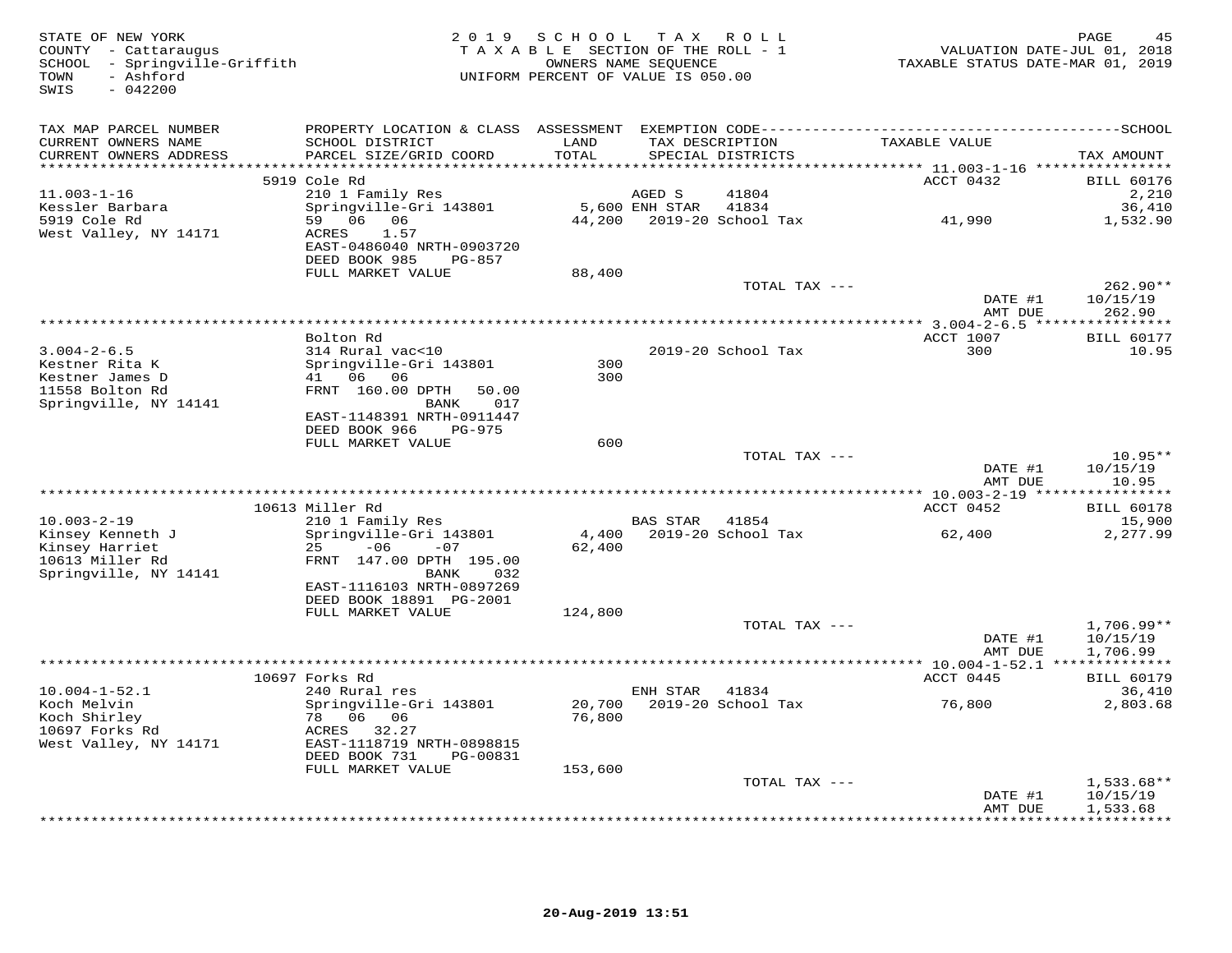| STATE OF NEW YORK<br>COUNTY - Cattaraugus<br>SCHOOL - Springville-Griffith<br>TOWN<br>- Ashford<br>SWIS<br>$-042200$ |                                                                                                  |                  | 2019 SCHOOL TAX ROLL<br>TAXABLE SECTION OF THE ROLL - 1<br>OWNERS NAME SEQUENCE<br>UNIFORM PERCENT OF VALUE IS 050.00 |               | VALUATION DATE-JUL 01, 2018<br>TAXABLE STATUS DATE-MAR 01, 2019 | PAGE<br>46                           |
|----------------------------------------------------------------------------------------------------------------------|--------------------------------------------------------------------------------------------------|------------------|-----------------------------------------------------------------------------------------------------------------------|---------------|-----------------------------------------------------------------|--------------------------------------|
| TAX MAP PARCEL NUMBER                                                                                                |                                                                                                  |                  |                                                                                                                       |               |                                                                 |                                      |
| CURRENT OWNERS NAME<br>CURRENT OWNERS ADDRESS                                                                        | SCHOOL DISTRICT<br>PARCEL SIZE/GRID COORD                                                        | LAND<br>TOTAL    | TAX DESCRIPTION<br>SPECIAL DISTRICTS                                                                                  |               | TAXABLE VALUE                                                   | TAX AMOUNT                           |
| ***********************                                                                                              |                                                                                                  | *************    |                                                                                                                       |               | ********* 10.004-1-4.4 ****************                         |                                      |
| $10.004 - 1 - 4.4$<br>Kohler William W<br>PO Box 53<br>Angola, NY 14006-0053                                         | 10916 Edies Rd<br>240 Rural res<br>Springville-Gri 143801<br>74 06 06<br>ACRES 31.50 BANK<br>017 | 30,100<br>98,700 | 2019-20 School Tax                                                                                                    |               | ACCT 1343<br>98,700                                             | <b>BILL 60180</b><br>3,603.17        |
|                                                                                                                      | EAST-0474530 NRTH-0908160<br>DEED BOOK 13239 PG-6001                                             |                  |                                                                                                                       |               |                                                                 |                                      |
|                                                                                                                      | FULL MARKET VALUE                                                                                | 197,400          |                                                                                                                       |               |                                                                 |                                      |
|                                                                                                                      |                                                                                                  |                  |                                                                                                                       | TOTAL TAX --- | DATE #1<br>AMT DUE                                              | $3,603.17**$<br>10/15/19<br>3,603.17 |
|                                                                                                                      |                                                                                                  |                  |                                                                                                                       |               |                                                                 |                                      |
|                                                                                                                      | Henrietta Rd                                                                                     |                  |                                                                                                                       |               | ACCT 0176                                                       | <b>BILL 60181</b>                    |
| $10.003 - 2 - 26$                                                                                                    | 321 Abandoned ag                                                                                 |                  | 2019-20 School Tax                                                                                                    |               | 21,200                                                          | 773.93                               |
| Kolesar Ronald D<br>1221 East Park Rd                                                                                | Springville-Gri 143801<br>27/41/42 06 07                                                         | 21,200<br>21,200 |                                                                                                                       |               |                                                                 |                                      |
| Grand Island, NY 14072                                                                                               | ACRES 59.30                                                                                      |                  |                                                                                                                       |               |                                                                 |                                      |
|                                                                                                                      | EAST-1108788 NRTH-0898295                                                                        |                  |                                                                                                                       |               |                                                                 |                                      |
|                                                                                                                      | DEED BOOK 00952 PG-00775                                                                         |                  |                                                                                                                       |               |                                                                 |                                      |
|                                                                                                                      | FULL MARKET VALUE                                                                                | 42,400           |                                                                                                                       |               |                                                                 |                                      |
|                                                                                                                      |                                                                                                  |                  |                                                                                                                       | TOTAL TAX --- | DATE #1                                                         | $773.93**$<br>10/15/19               |
|                                                                                                                      |                                                                                                  |                  |                                                                                                                       |               | AMT DUE                                                         | 773.93                               |
|                                                                                                                      |                                                                                                  |                  |                                                                                                                       |               |                                                                 |                                      |
|                                                                                                                      | 11269 Bolton Rd                                                                                  |                  |                                                                                                                       |               | ACCT 1204                                                       | <b>BILL 60182</b>                    |
| $11.002 - 2 - 11.2$                                                                                                  | 240 Rural res                                                                                    |                  | BAS STAR 41854                                                                                                        |               |                                                                 | 15,900                               |
| Korbar Louis M<br>Korbar Kathleen A<br>11269 Bolton Rd<br>Springville, NY 14141                                      | Springville-Gri 143801<br>40 06 06<br>ACRES 15.65<br>EAST-1147790 NRTH-0907225                   | 140,600          | 20,600 2019-20 School Tax                                                                                             |               | 140,600                                                         | 5,132.78                             |
|                                                                                                                      | DEED BOOK 873<br>PG-00386                                                                        |                  |                                                                                                                       |               |                                                                 |                                      |
|                                                                                                                      | FULL MARKET VALUE                                                                                | 281,200          |                                                                                                                       |               |                                                                 |                                      |
|                                                                                                                      |                                                                                                  |                  |                                                                                                                       | TOTAL TAX --- |                                                                 | $4,561.78**$                         |
|                                                                                                                      |                                                                                                  |                  |                                                                                                                       |               | DATE #1<br>AMT DUE                                              | 10/15/19<br>4,561.78                 |
|                                                                                                                      |                                                                                                  |                  |                                                                                                                       |               |                                                                 |                                      |
|                                                                                                                      | 10723 Rock Springs Rd                                                                            |                  |                                                                                                                       |               | ACCT 0958                                                       | <b>BILL 60183</b>                    |
| $10.004 - 1 - 75$                                                                                                    | 210 1 Family Res                                                                                 |                  | 2019-20 School Tax                                                                                                    |               | 82,900                                                          | 3,026.37                             |
| Kosowski Justin                                                                                                      | Springville-Gri 143801                                                                           | 9,000            |                                                                                                                       |               |                                                                 |                                      |
| Schuster Patricia<br>10723 Rock Spring Rd                                                                            | 74 06<br>06<br>AUTUMN VIEW SUB LOT 18                                                            | 82,900           |                                                                                                                       |               |                                                                 |                                      |
| West Valley, NY 14171                                                                                                | ACRES<br>4.67 BANK<br>017                                                                        |                  |                                                                                                                       |               |                                                                 |                                      |
|                                                                                                                      | EAST-0475870 NRTH-0899300                                                                        |                  |                                                                                                                       |               |                                                                 |                                      |
|                                                                                                                      | DEED BOOK 26053 PG-4002                                                                          |                  |                                                                                                                       |               |                                                                 |                                      |
|                                                                                                                      | FULL MARKET VALUE                                                                                | 165,800          |                                                                                                                       |               |                                                                 |                                      |
|                                                                                                                      |                                                                                                  |                  |                                                                                                                       | TOTAL TAX --- | DATE #1                                                         | $3,026.37**$<br>10/15/19             |
|                                                                                                                      |                                                                                                  |                  |                                                                                                                       |               | AMT DUE                                                         | 3,026.37                             |
|                                                                                                                      |                                                                                                  |                  |                                                                                                                       |               |                                                                 | * * * * * * * * * * * *              |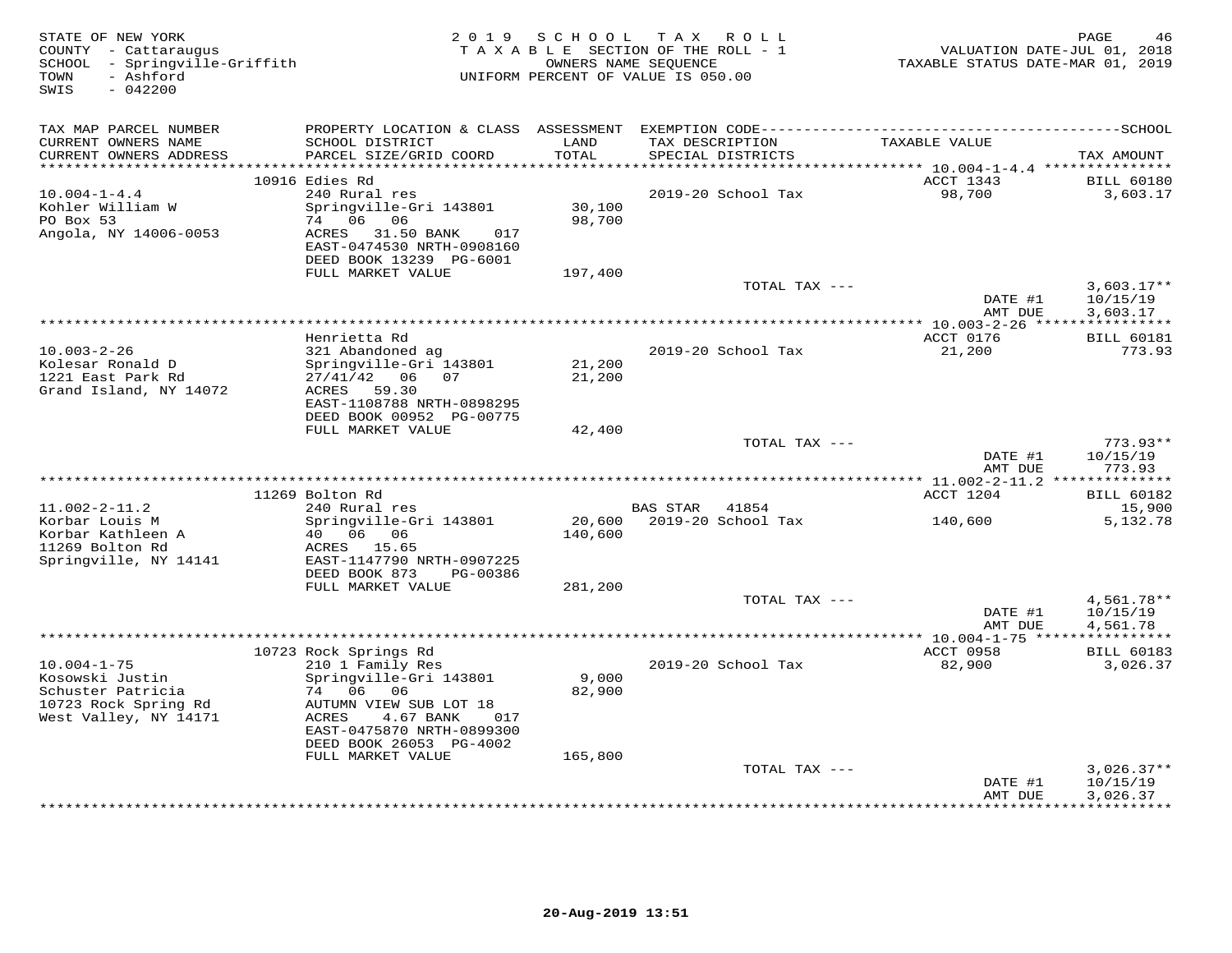| STATE OF NEW YORK<br>COUNTY - Cattaraugus<br>SCHOOL - Springville-Griffith<br>- Ashford<br>TOWN<br>$-042200$<br>SWIS | 2 0 1 9                                                                                                      | SCHOOL TAX ROLL<br>TAXABLE SECTION OF THE ROLL - 1<br>UNIFORM PERCENT OF VALUE IS 050.00 | OWNERS NAME SEQUENCE |                                      | TAXABLE STATUS DATE-MAR 01, 2019                                       | PAGE<br>47<br>VALUATION DATE-JUL 01, 2018 |
|----------------------------------------------------------------------------------------------------------------------|--------------------------------------------------------------------------------------------------------------|------------------------------------------------------------------------------------------|----------------------|--------------------------------------|------------------------------------------------------------------------|-------------------------------------------|
| TAX MAP PARCEL NUMBER                                                                                                |                                                                                                              |                                                                                          |                      |                                      |                                                                        |                                           |
| CURRENT OWNERS NAME<br>CURRENT OWNERS ADDRESS<br>********************                                                | SCHOOL DISTRICT<br>PARCEL SIZE/GRID COORD                                                                    | LAND<br>TOTAL<br>******************                                                      |                      | TAX DESCRIPTION<br>SPECIAL DISTRICTS | TAXABLE VALUE                                                          | TAX AMOUNT                                |
|                                                                                                                      | 6169 Emerson Rd                                                                                              |                                                                                          |                      |                                      | **************************** 11.003-1-28.2 **************<br>ACCT 1167 | <b>BILL 60184</b>                         |
| $11.003 - 1 - 28.2$<br>Kostelny James R<br>Kostelny Lisa A                                                           | 210 1 Family Res<br>Springville-Gri 143801<br>64 06 06                                                       | 5,000<br>41,700                                                                          | BAS STAR             | 41854<br>2019-20 School Tax          | 41,700                                                                 | 15,900<br>1,522.31                        |
| 6169 Emerson Rd<br>West Valley, NY 14171                                                                             | ACRES<br>$1.00$ BANK<br>017<br>EAST-1129175 NRTH-0901195<br>DEED BOOK 00943 PG-00672                         |                                                                                          |                      |                                      |                                                                        |                                           |
|                                                                                                                      | FULL MARKET VALUE                                                                                            | 83,400                                                                                   |                      |                                      |                                                                        |                                           |
|                                                                                                                      |                                                                                                              |                                                                                          |                      | TOTAL TAX ---                        | DATE #1<br>AMT DUE                                                     | 951.31**<br>10/15/19<br>951.31            |
|                                                                                                                      |                                                                                                              |                                                                                          |                      |                                      |                                                                        |                                           |
| $10.004 - 1 - 17$                                                                                                    | 6542 Boberg Rd<br>240 Rural res                                                                              |                                                                                          | VETWAR CTS 41120     |                                      | 65 PCT OF VALUE USED FOR EXEMPTION PURPOSES ACCT 0330                  | <b>BILL 60185</b><br>6,016                |
| Kramer Edward W Jr<br>Kramer Sally A<br>6542 Boberg Rd                                                               | Springville-Gri 143801<br>68 06 06<br>ACRES 31.07                                                            | 61,700                                                                                   | 21,600 BAS STAR      | 41854<br>2019-20 School Tax          | 55,684                                                                 | 15,900<br>2,032.82                        |
| West Valley, NY 14171                                                                                                | EAST-1125205 NRTH-0895299<br>DEED BOOK 00794 PG-1079<br>FULL MARKET VALUE                                    | 123,400                                                                                  |                      |                                      |                                                                        |                                           |
|                                                                                                                      |                                                                                                              |                                                                                          |                      | TOTAL TAX ---                        | DATE #1<br>AMT DUE                                                     | $1,461.82**$<br>10/15/19<br>1,461.82      |
|                                                                                                                      |                                                                                                              |                                                                                          |                      |                                      |                                                                        |                                           |
|                                                                                                                      | 5651 Cole Rd                                                                                                 |                                                                                          |                      |                                      | ACCT 0552                                                              | <b>BILL 60186</b>                         |
| $11.003 - 1 - 19.1$<br>Kramer Richard C                                                                              | 210 1 Family Res                                                                                             | 11,400 ENH STAR 41834                                                                    | SOLR C/T/S 49500     |                                      |                                                                        | 13,200                                    |
| Kramer Naomi B<br>5651 Cole Rd                                                                                       | Springville-Gri 143801<br>53 06<br>06<br>97 BOR                                                              |                                                                                          |                      | 139,000 2019-20 School Tax           | 125,800                                                                | 36,410<br>4,592.49                        |
| West Valley, NY 14171                                                                                                | ACRES<br>5.92<br>EAST-0049064 NRTH-0090435<br>DEED BOOK 8160 PG-5001                                         |                                                                                          |                      |                                      |                                                                        |                                           |
|                                                                                                                      | FULL MARKET VALUE                                                                                            | 278,000                                                                                  |                      |                                      |                                                                        |                                           |
|                                                                                                                      |                                                                                                              |                                                                                          |                      | TOTAL TAX ---                        | DATE #1<br>AMT DUE                                                     | $3,322.49**$<br>10/15/19<br>3,322.49      |
|                                                                                                                      |                                                                                                              |                                                                                          |                      |                                      |                                                                        |                                           |
|                                                                                                                      | Rock Springs Rd                                                                                              |                                                                                          |                      |                                      | ACCT 0950                                                              | <b>BILL 60187</b>                         |
| $10.004 - 1 - 66$<br>Krause Jeremy C<br>10623 Rock Springs Rd<br>West Valley, NY 14171                               | 314 Rural vac<10<br>Springville-Gri 143801<br>69 06 06<br>AUTUMN VIEW SUB LOT 2<br>2.74 BANK<br>ACRES<br>081 | 6,900<br>6,900                                                                           |                      | 2019-20 School Tax                   | 6,900                                                                  | 251.89                                    |
|                                                                                                                      | EAST-1125454 NRTH-0898241<br>DEED BOOK 1026 PG-760                                                           |                                                                                          |                      |                                      |                                                                        |                                           |
|                                                                                                                      | FULL MARKET VALUE                                                                                            | 13,800                                                                                   |                      | TOTAL TAX ---                        |                                                                        | $251.89**$                                |
|                                                                                                                      |                                                                                                              |                                                                                          |                      |                                      | DATE #1<br>AMT DUE                                                     | 10/15/19<br>251.89                        |
|                                                                                                                      |                                                                                                              |                                                                                          |                      |                                      |                                                                        | * * * * * * * *                           |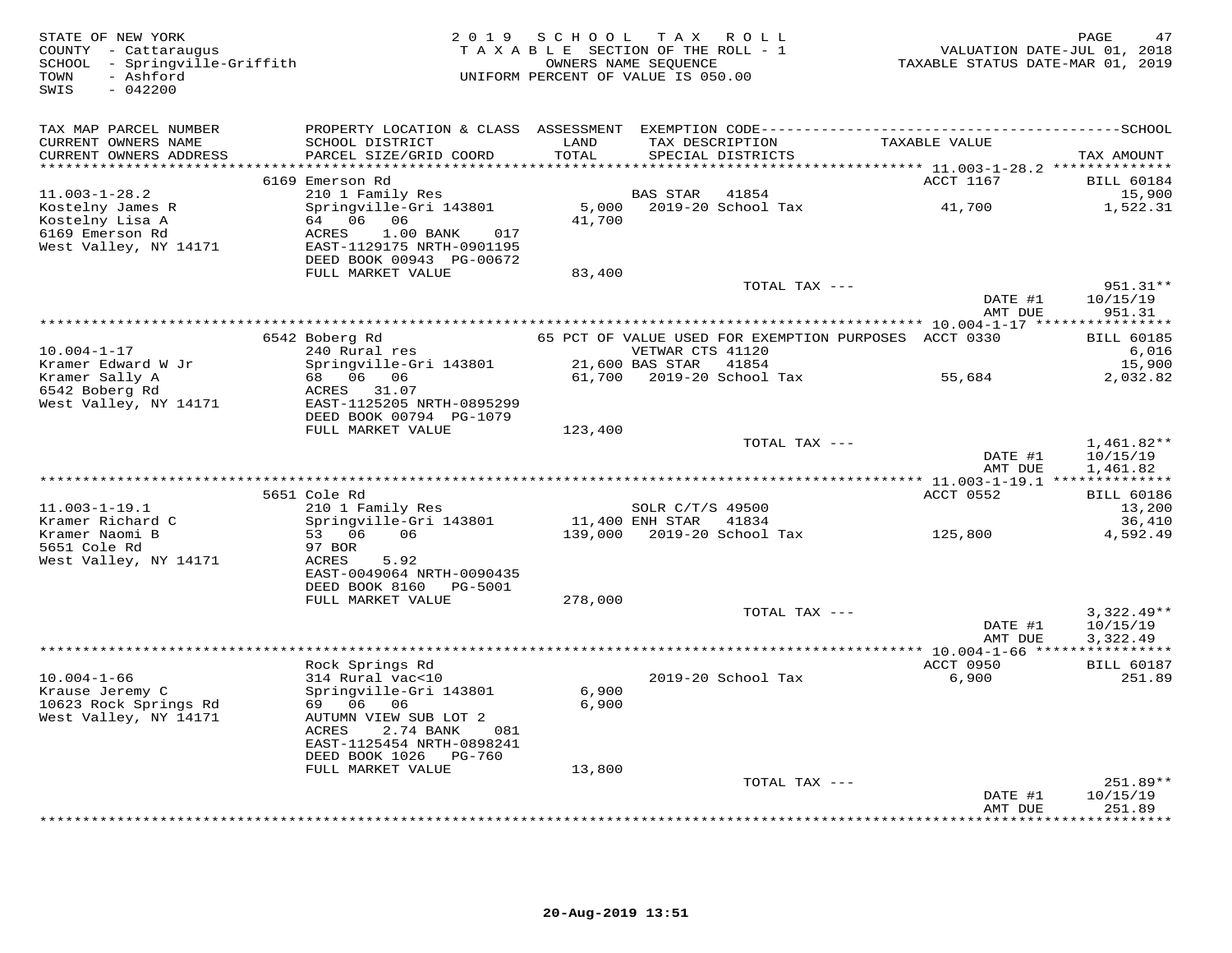| STATE OF NEW YORK<br>COUNTY - Cattaraugus<br>SCHOOL - Springville-Griffith<br>- Ashford<br>TOWN<br>$-042200$<br>SWIS | 2 0 1 9                                                                                                                                              | SCHOOL<br>TAXABLE SECTION OF THE ROLL - 1<br>OWNERS NAME SEQUENCE<br>UNIFORM PERCENT OF VALUE IS 050.00 | T A X           | R O L L                              | TAXABLE STATUS DATE-MAR 01, 2019 | PAGE<br>48<br>VALUATION DATE-JUL 01, 2018 |
|----------------------------------------------------------------------------------------------------------------------|------------------------------------------------------------------------------------------------------------------------------------------------------|---------------------------------------------------------------------------------------------------------|-----------------|--------------------------------------|----------------------------------|-------------------------------------------|
| TAX MAP PARCEL NUMBER                                                                                                | PROPERTY LOCATION & CLASS ASSESSMENT                                                                                                                 |                                                                                                         |                 |                                      |                                  |                                           |
| CURRENT OWNERS NAME<br>CURRENT OWNERS ADDRESS<br>**********************                                              | SCHOOL DISTRICT<br>PARCEL SIZE/GRID COORD                                                                                                            | LAND<br>TOTAL<br>*****************                                                                      |                 | TAX DESCRIPTION<br>SPECIAL DISTRICTS | TAXABLE VALUE                    | TAX AMOUNT                                |
|                                                                                                                      | 10623 Rock Springs Rd                                                                                                                                |                                                                                                         |                 |                                      | ACCT 0951                        | <b>BILL 60188</b>                         |
| $10.004 - 1 - 67$                                                                                                    | 210 1 Family Res                                                                                                                                     |                                                                                                         | BAS STAR        | 41854                                |                                  | 15,900                                    |
| Krause Jeremy C<br>10623 Rock Springs Rd<br>West Valley, NY 14171                                                    | Springville-Gri 143801<br>06 06<br>69<br>AUTUMN VIEW SUB LOT 3<br>ACRES<br>2.80 BANK<br>081<br>EAST-0476620 NRTH-0898430<br>DEED BOOK 1026<br>PG-760 | 7,000<br>99,400                                                                                         |                 | 2019-20 School Tax                   | 99,400                           | 3,628.72                                  |
|                                                                                                                      | FULL MARKET VALUE                                                                                                                                    | 198,800                                                                                                 |                 |                                      |                                  |                                           |
|                                                                                                                      |                                                                                                                                                      |                                                                                                         |                 | TOTAL TAX ---                        | DATE #1<br>AMT DUE               | $3,057.72**$<br>10/15/19<br>3,057.72      |
|                                                                                                                      |                                                                                                                                                      |                                                                                                         |                 |                                      |                                  |                                           |
|                                                                                                                      | 11527 Beech Tree Rd                                                                                                                                  |                                                                                                         |                 |                                      | ACCT 1370                        | <b>BILL 60189</b>                         |
| $11.001 - 1 - 10.4$<br>Kreutzer Nicholas R<br>11527 Beech Tree Rd<br>Springville, NY 14141                           | 210 1 Family Res<br>Springville-Gri 143801<br>60 —<br>06 06<br>ACRES<br>$1.80$ BANK<br>081<br>EAST-0048469 NRTH-0090837                              | 5,600<br>75,000                                                                                         |                 | 2019-20 School Tax                   | 75,000                           | 2,737.97                                  |
|                                                                                                                      | DEED BOOK 22202 PG-7002<br>FULL MARKET VALUE                                                                                                         | 150,000                                                                                                 |                 |                                      |                                  |                                           |
|                                                                                                                      |                                                                                                                                                      |                                                                                                         |                 | TOTAL TAX ---                        | DATE #1                          | $2,737.97**$<br>10/15/19                  |
|                                                                                                                      |                                                                                                                                                      |                                                                                                         |                 |                                      | AMT DUE                          | 2,737.97                                  |
|                                                                                                                      | 10708 Rock Springs Rd                                                                                                                                |                                                                                                         |                 |                                      | ACCT 0959                        | <b>BILL 60190</b>                         |
| $10.004 - 1 - 76.1$                                                                                                  | 240 Rural res                                                                                                                                        |                                                                                                         | BAS STAR        | 41854                                |                                  | 15,900                                    |
| Krzemien Jeremy<br>10724 Rock Springs Rd<br>West Valley, NY 14171-9781                                               | Springville-Gri 143801<br>74 06 06<br>ACRES 11.35<br>EAST-1124157 NRTH-0899969<br>DEED BOOK 20601 PG-5001                                            | 16,100<br>91,100                                                                                        |                 | 2019-20 School Tax                   | 91,100                           | 3,325.72                                  |
|                                                                                                                      | FULL MARKET VALUE                                                                                                                                    | 182,200                                                                                                 |                 | TOTAL TAX ---                        |                                  | $2,754.72**$                              |
|                                                                                                                      |                                                                                                                                                      |                                                                                                         |                 |                                      | DATE #1<br>AMT DUE               | 10/15/19<br>2,754.72                      |
|                                                                                                                      | 6743 Schwartz Rd                                                                                                                                     |                                                                                                         |                 |                                      | <b>ACCT 1109</b>                 | <b>BILL 60191</b>                         |
| $10.004 - 1 - 29.6$                                                                                                  | 240 Rural res                                                                                                                                        |                                                                                                         | <b>BAS STAR</b> | 41854                                |                                  | 15,900                                    |
| Kucewicz Sigmund S Jr<br>Kucewicz Kellee A<br>6743 Schwartz Rd<br>West Valley, NY 14717                              | Springville-Gri 143801<br>74 06 06<br>ACRES 10.70 BANK<br>017<br>EAST-1120832 NRTH-0898752<br>DEED BOOK 17044 PG-4001                                | 15,400<br>95,200                                                                                        |                 | 2019-20 School Tax                   | 95,200                           | 3,475.40                                  |
|                                                                                                                      | FULL MARKET VALUE                                                                                                                                    | 190,400                                                                                                 |                 | TOTAL TAX ---                        |                                  | $2,904.40**$                              |
|                                                                                                                      |                                                                                                                                                      |                                                                                                         |                 |                                      | DATE #1<br>AMT DUE               | 10/15/19<br>2,904.40<br>************      |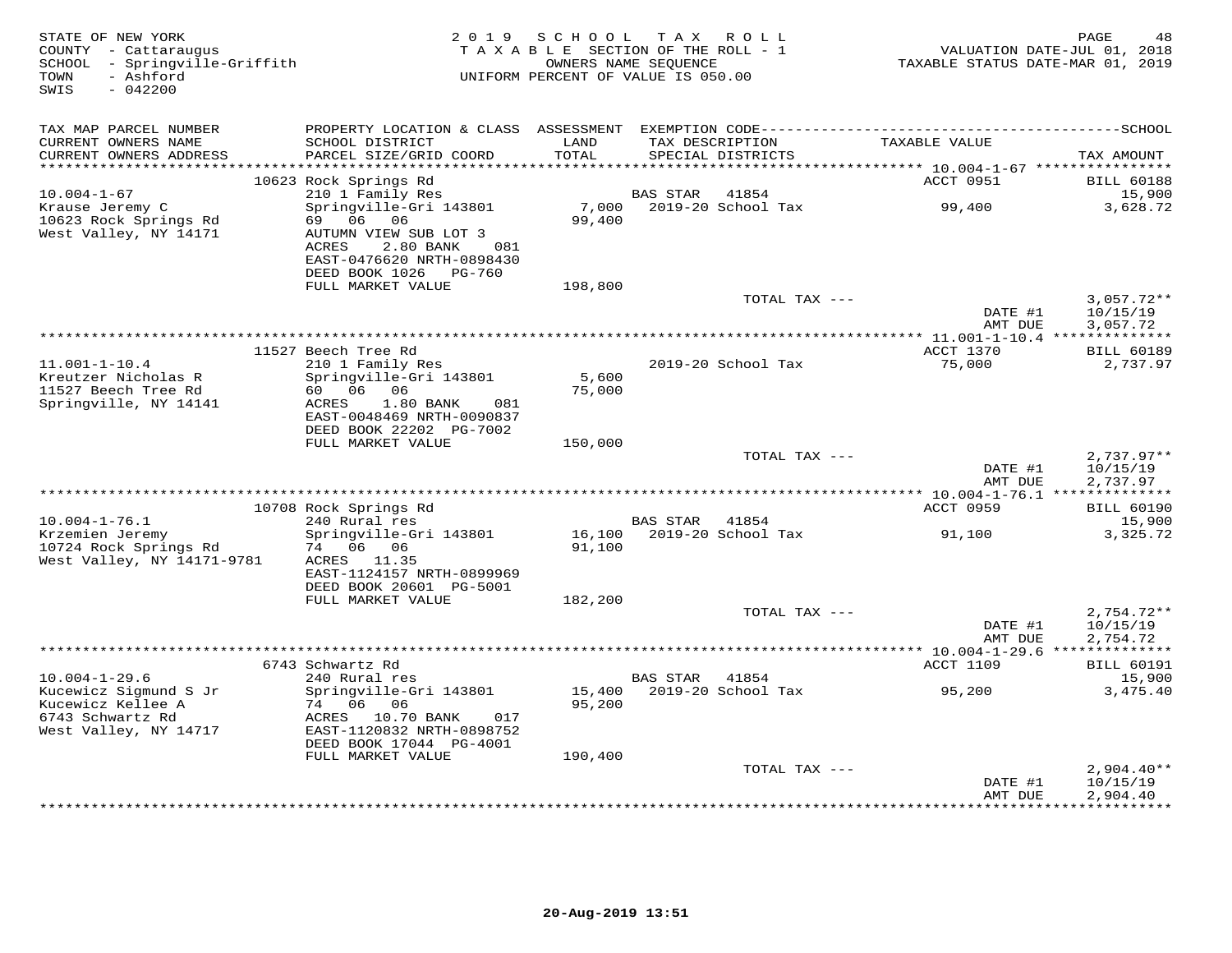| STATE OF NEW YORK<br>COUNTY - Cattaraugus<br>SCHOOL - Springville-Griffith<br>- Ashford<br>TOWN<br>SWIS<br>$-042200$ |                                                                                                         | 2019 SCHOOL<br>TAXABLE SECTION OF THE ROLL - 1<br>UNIFORM PERCENT OF VALUE IS 050.00 | OWNERS NAME SEQUENCE | TAX ROLL                             | TAXABLE STATUS DATE-MAR 01, 2019 | PAGE<br>49<br>VALUATION DATE-JUL 01, 2018 |
|----------------------------------------------------------------------------------------------------------------------|---------------------------------------------------------------------------------------------------------|--------------------------------------------------------------------------------------|----------------------|--------------------------------------|----------------------------------|-------------------------------------------|
| TAX MAP PARCEL NUMBER                                                                                                | PROPERTY LOCATION & CLASS ASSESSMENT EXEMPTION CODE-----------------------------------SCHOOL            |                                                                                      |                      |                                      |                                  |                                           |
| CURRENT OWNERS NAME<br>CURRENT OWNERS ADDRESS<br>***********************                                             | SCHOOL DISTRICT<br>PARCEL SIZE/GRID COORD                                                               | LAND<br>TOTAL                                                                        |                      | TAX DESCRIPTION<br>SPECIAL DISTRICTS | TAXABLE VALUE                    | TAX AMOUNT                                |
|                                                                                                                      | 11101 Nys Rte 240                                                                                       |                                                                                      |                      |                                      | ACCT 0635                        | <b>BILL 60192</b>                         |
| $11.001 - 1 - 33.1$                                                                                                  | 240 Rural res                                                                                           |                                                                                      | <b>BAS STAR</b>      | 41854                                |                                  | 15,900                                    |
| Kujawa Joseph F<br>Kujawa Kathryn J<br>11101 Nys Rte 240<br>West Valley, NY 14171                                    | Springville-Gri 143801<br>65 06 06<br>ACRES 16.53<br>EAST-1132428 NRTH-0904604<br>DEED BOOK 1004 PG-484 | 21,200<br>147,200                                                                    |                      | 2019-20 School Tax                   | 147,200                          | 5,373.73                                  |
|                                                                                                                      | FULL MARKET VALUE                                                                                       | 294,400                                                                              |                      |                                      |                                  |                                           |
|                                                                                                                      |                                                                                                         |                                                                                      |                      | TOTAL TAX ---                        | DATE #1<br>AMT DUE               | 4,802.73**<br>10/15/19<br>4,802.73        |
|                                                                                                                      |                                                                                                         |                                                                                      |                      |                                      |                                  |                                           |
|                                                                                                                      | 6814 Peters Rd                                                                                          |                                                                                      |                      |                                      | ACCT 0998                        | <b>BILL 60193</b>                         |
| $10.004 - 1 - 39.2$                                                                                                  | 210 1 Family Res                                                                                        |                                                                                      | VETCOM CTS 41130     |                                      |                                  | 10,600                                    |
| Kulczyk David B                                                                                                      | Springville-Gri 143801                                                                                  |                                                                                      | 5,200 BAS STAR 41854 |                                      |                                  | 15,900                                    |
| 6814 Peters Rd<br>Springville, NY 14141                                                                              | 73/77 06 06<br>ACRES<br>1.20<br>EAST-1120206 NRTH-0896274<br>DEED BOOK 982<br>PG-211                    |                                                                                      |                      | 52,600 2019-20 School Tax            | 42,000                           | 1,533.26                                  |
|                                                                                                                      | FULL MARKET VALUE                                                                                       | 105,200                                                                              |                      |                                      |                                  |                                           |
|                                                                                                                      |                                                                                                         |                                                                                      |                      | TOTAL TAX ---                        | DATE #1<br>AMT DUE               | $962.26**$<br>10/15/19<br>962.26          |
|                                                                                                                      |                                                                                                         |                                                                                      |                      |                                      |                                  |                                           |
| $10.004 - 1 - 38.1$                                                                                                  | 10584 Edies Rd<br>240 Rural res                                                                         |                                                                                      | BAS STAR 41854       |                                      | ACCT 0185                        | <b>BILL 60194</b><br>15,900               |
| Kupka Jay J<br>Kupka Debbie L                                                                                        | Springville-Gri 143801<br>73/77<br>06 06                                                                | 110,600                                                                              |                      | 22,500 2019-20 School Tax            | 110,600                          | 4,037.60                                  |
| 10584 Edies Rd<br>Springville, NY 14141                                                                              | 21.04<br>ACRES<br>EAST-1121137 NRTH-0896065<br>DEED BOOK 00954 PG-00817                                 |                                                                                      |                      |                                      |                                  |                                           |
|                                                                                                                      | FULL MARKET VALUE                                                                                       | 221,200                                                                              |                      |                                      |                                  |                                           |
|                                                                                                                      |                                                                                                         |                                                                                      |                      | TOTAL TAX ---                        | DATE #1                          | $3,466.60**$<br>10/15/19                  |
|                                                                                                                      |                                                                                                         |                                                                                      |                      |                                      | AMT DUE                          | 3,466.60                                  |
|                                                                                                                      | Beech Tree Rd                                                                                           |                                                                                      |                      |                                      | ACCT 1491                        | <b>BILL 60195</b>                         |
| $11.001 - 1 - 24.2$<br>Lacrego Darren A<br>Lacrego Tracy                                                             | 322 Rural vac>10<br>Springville-Gri 143801<br>54 06 06                                                  | 27,600<br>27,600                                                                     |                      | 2019-20 School Tax                   | 27,600                           | 1,007.57                                  |
| 3643 Bowen Rd<br>Lancaster, NY 14086                                                                                 | 28.35<br>ACRES<br>EAST-1137996 NRTH-0907563                                                             |                                                                                      |                      |                                      |                                  |                                           |
|                                                                                                                      | DEED BOOK 778<br>PG-00233<br>FULL MARKET VALUE                                                          | 55,200                                                                               |                      |                                      |                                  |                                           |
|                                                                                                                      |                                                                                                         |                                                                                      |                      | TOTAL TAX ---                        |                                  | $1,007.57**$                              |
|                                                                                                                      |                                                                                                         |                                                                                      |                      |                                      | DATE #1<br>AMT DUE               | 10/15/19<br>1,007.57                      |
|                                                                                                                      |                                                                                                         |                                                                                      |                      |                                      |                                  | * * * * * * * * * * *                     |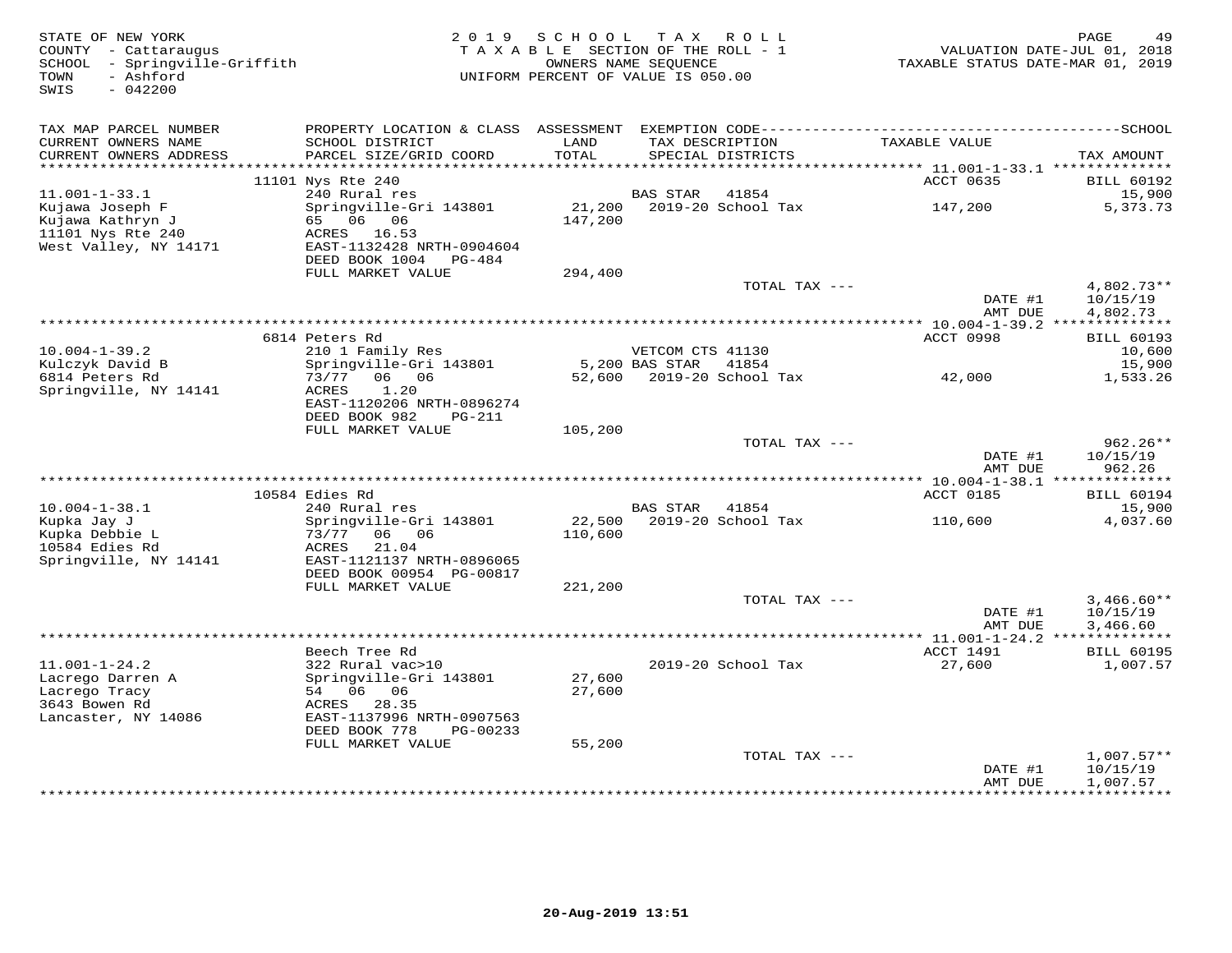| 50<br>PAGE<br>VALUATION DATE-JUL 01, 2018<br>TAXABLE STATUS DATE-MAR 01, 2019 |
|-------------------------------------------------------------------------------|
|                                                                               |
| TAX AMOUNT                                                                    |
| <b>BILL 60196</b>                                                             |
| 573.15                                                                        |
|                                                                               |
| $573.15**$<br>10/15/19                                                        |
| 573.15                                                                        |
| <b>BILL 60197</b>                                                             |
| 22,300                                                                        |
| 22,300<br>814.09                                                              |
|                                                                               |
| $0.00**$                                                                      |
|                                                                               |
| <b>BILL 60198</b>                                                             |
| 15,900<br>1,807.06                                                            |
|                                                                               |
|                                                                               |
| $1,236.06**$                                                                  |
| 10/15/19<br>1,236.06                                                          |
| *********** 3.004-2-3.1 *****************<br><b>BILL 60199</b>                |
| 554.90                                                                        |
|                                                                               |
| 554.90**                                                                      |
| 10/15/19<br>554.90<br>* * * * * * * * *                                       |
|                                                                               |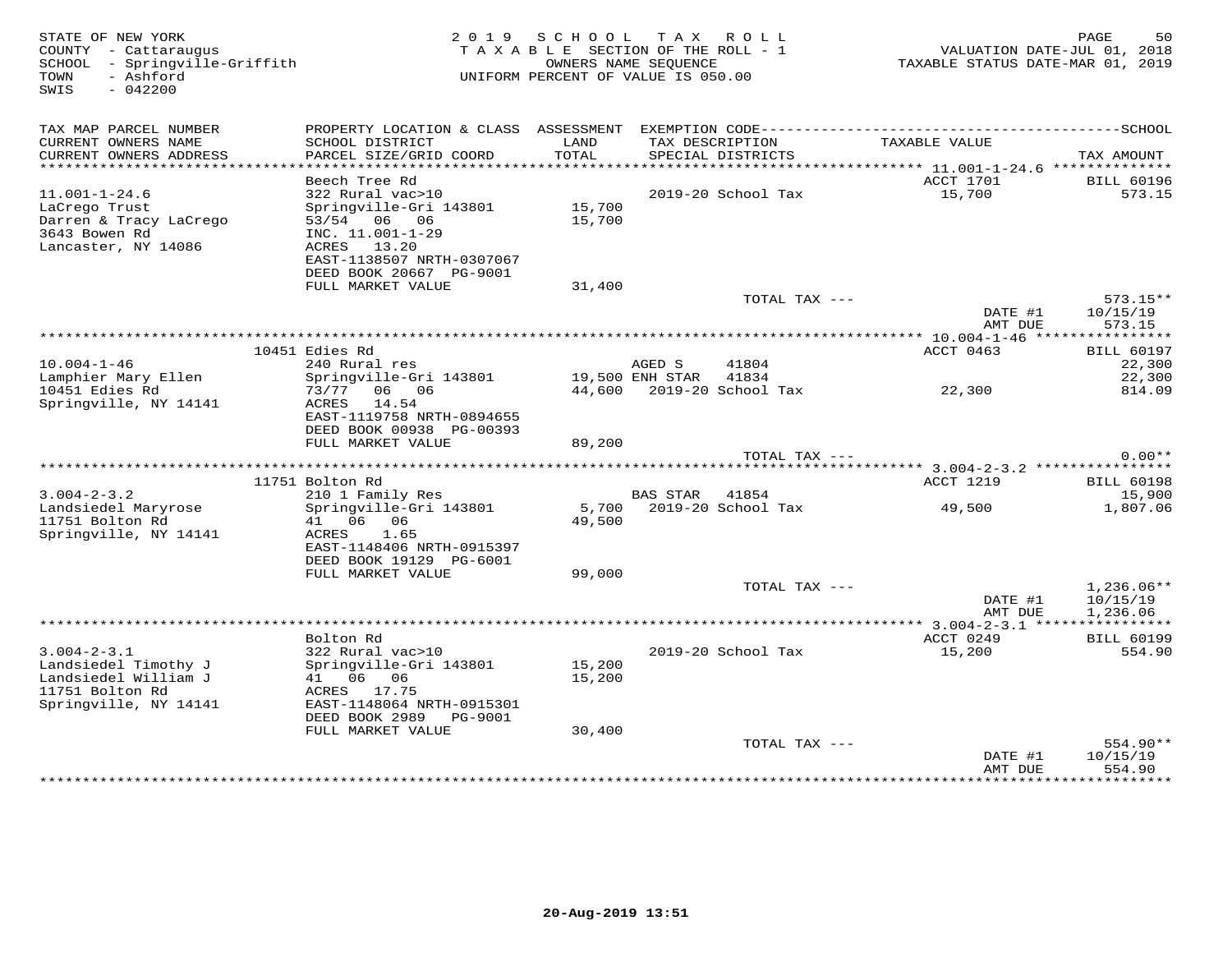| STATE OF NEW YORK<br>COUNTY - Cattaraugus<br>SCHOOL - Springville-Griffith<br>- Ashford<br>TOWN<br>$-042200$<br>SWIS | 2 0 1 9                                                                                      | SCHOOL        | TAX ROLL<br>TAXABLE SECTION OF THE ROLL - 1<br>OWNERS NAME SEOUENCE<br>UNIFORM PERCENT OF VALUE IS 050.00 | VALUATION DATE-JUL 01, 2018<br>TAXABLE STATUS DATE-MAR 01, 2019 | PAGE<br>51             |
|----------------------------------------------------------------------------------------------------------------------|----------------------------------------------------------------------------------------------|---------------|-----------------------------------------------------------------------------------------------------------|-----------------------------------------------------------------|------------------------|
| TAX MAP PARCEL NUMBER                                                                                                | PROPERTY LOCATION & CLASS ASSESSMENT EXEMPTION CODE-----------------------------------SCHOOL |               |                                                                                                           |                                                                 |                        |
| CURRENT OWNERS NAME<br>CURRENT OWNERS ADDRESS<br>***********************                                             | SCHOOL DISTRICT<br>PARCEL SIZE/GRID COORD                                                    | LAND<br>TOTAL | TAX DESCRIPTION<br>SPECIAL DISTRICTS                                                                      | TAXABLE VALUE                                                   | TAX AMOUNT             |
|                                                                                                                      | 7298 Henrietta Rd                                                                            |               |                                                                                                           | ACCT 0905                                                       | <b>BILL 60200</b>      |
| $10.003 - 2 - 9$                                                                                                     | 210 1 Family Res                                                                             |               | VETWAR CTS 41120                                                                                          |                                                                 | 6,360                  |
| Larson Ronald W                                                                                                      | Springville-Gri 143801                                                                       |               | 5,200 ENH STAR<br>41834                                                                                   |                                                                 | 36,410                 |
| Larson Lorraine I                                                                                                    | 54 06 07                                                                                     | 53,000        | 2019-20 School Tax                                                                                        | 46,640                                                          | 1,702.65               |
| 7298 Henrietta Rd                                                                                                    | 1.27<br>ACRES                                                                                |               |                                                                                                           |                                                                 |                        |
| Springville, NY 14141                                                                                                | EAST-1112696 NRTH-0902070<br>DEED BOOK 756<br>PG-00966                                       |               |                                                                                                           |                                                                 |                        |
|                                                                                                                      | FULL MARKET VALUE                                                                            | 106,000       |                                                                                                           |                                                                 |                        |
|                                                                                                                      |                                                                                              |               | TOTAL TAX ---                                                                                             |                                                                 | $432.65**$             |
|                                                                                                                      |                                                                                              |               |                                                                                                           | DATE #1                                                         | 10/15/19               |
|                                                                                                                      |                                                                                              |               |                                                                                                           | AMT DUE                                                         | 432.65                 |
|                                                                                                                      | 5931 Cole Rd                                                                                 |               |                                                                                                           | ACCT 1243                                                       | <b>BILL 60201</b>      |
| $11.003 - 1 - 15.2$                                                                                                  | 210 1 Family Res                                                                             |               | 2019-20 School Tax                                                                                        | 6,300                                                           | 229.99                 |
| Lawson Robert John                                                                                                   | Springville-Gri 143801                                                                       | 6,300         |                                                                                                           |                                                                 |                        |
| 3840 Sunset Dr.                                                                                                      | 59 06 06                                                                                     | 6,300         |                                                                                                           |                                                                 |                        |
| Strykersville, NY 14145                                                                                              | 2.20<br>ACRES<br>EAST-1134138 NRTH-0903855                                                   |               |                                                                                                           |                                                                 |                        |
|                                                                                                                      | DEED BOOK 23782 PG-9006                                                                      |               |                                                                                                           |                                                                 |                        |
|                                                                                                                      | FULL MARKET VALUE                                                                            | 12,600        |                                                                                                           |                                                                 |                        |
|                                                                                                                      |                                                                                              |               | TOTAL TAX ---                                                                                             |                                                                 | $229.99**$             |
|                                                                                                                      |                                                                                              |               |                                                                                                           | DATE #1                                                         | 10/15/19               |
|                                                                                                                      |                                                                                              |               |                                                                                                           | AMT DUE                                                         | 229.99                 |
|                                                                                                                      | 11655 Bolton Rd                                                                              |               |                                                                                                           | ACCT 1729                                                       | <b>BILL 60202</b>      |
| $3.004 - 2 - 5.1$                                                                                                    | 210 1 Family Res                                                                             |               | BAS STAR 41854                                                                                            |                                                                 | 15,900                 |
| Lawton Paul I                                                                                                        | Springville-Gri 143801                                                                       |               | 7,500 2019-20 School Tax                                                                                  | 96,200                                                          | 3,511.90               |
| Lawton Marie D                                                                                                       | 41 06 06                                                                                     | 96,200        |                                                                                                           |                                                                 |                        |
| PO Box 2390<br>Springville, NY 14141-0239                                                                            | ACRES<br>3.52<br>EAST-1147945 NRTH-0913713                                                   |               |                                                                                                           |                                                                 |                        |
|                                                                                                                      | DEED BOOK 961<br><b>PG-559</b>                                                               |               |                                                                                                           |                                                                 |                        |
|                                                                                                                      | FULL MARKET VALUE                                                                            | 192,400       |                                                                                                           |                                                                 |                        |
|                                                                                                                      |                                                                                              |               | TOTAL TAX ---                                                                                             |                                                                 | $2,940.90**$           |
|                                                                                                                      |                                                                                              |               |                                                                                                           | DATE #1                                                         | 10/15/19               |
|                                                                                                                      |                                                                                              |               |                                                                                                           | AMT DUE                                                         | 2,940.90               |
|                                                                                                                      | 10600 Edies Rd                                                                               |               |                                                                                                           | ACCT 0471                                                       | <b>BILL 60203</b>      |
| $10.004 - 1 - 36$                                                                                                    | 210 1 Family Res                                                                             |               | 2019-20 School Tax                                                                                        | 125,000                                                         | 4,563.29               |
| Lee John P                                                                                                           | Springville-Gri 143801                                                                       | 8,300         |                                                                                                           |                                                                 |                        |
| Lee Donna M                                                                                                          | 73 06 06                                                                                     | 125,000       |                                                                                                           |                                                                 |                        |
| 10600 Edies Rd<br>Springville, NY 14141                                                                              | ACRES<br>6.10<br>EAST-1121353 NRTH-0896758                                                   |               |                                                                                                           |                                                                 |                        |
|                                                                                                                      | DEED BOOK 26001 PG-7001                                                                      |               |                                                                                                           |                                                                 |                        |
|                                                                                                                      | FULL MARKET VALUE                                                                            | 250,000       |                                                                                                           |                                                                 |                        |
|                                                                                                                      |                                                                                              |               | TOTAL TAX ---                                                                                             |                                                                 | $4,563.29**$           |
|                                                                                                                      |                                                                                              |               |                                                                                                           | DATE #1                                                         | 10/15/19               |
|                                                                                                                      |                                                                                              |               |                                                                                                           | AMT DUE                                                         | 4,563.29<br>********** |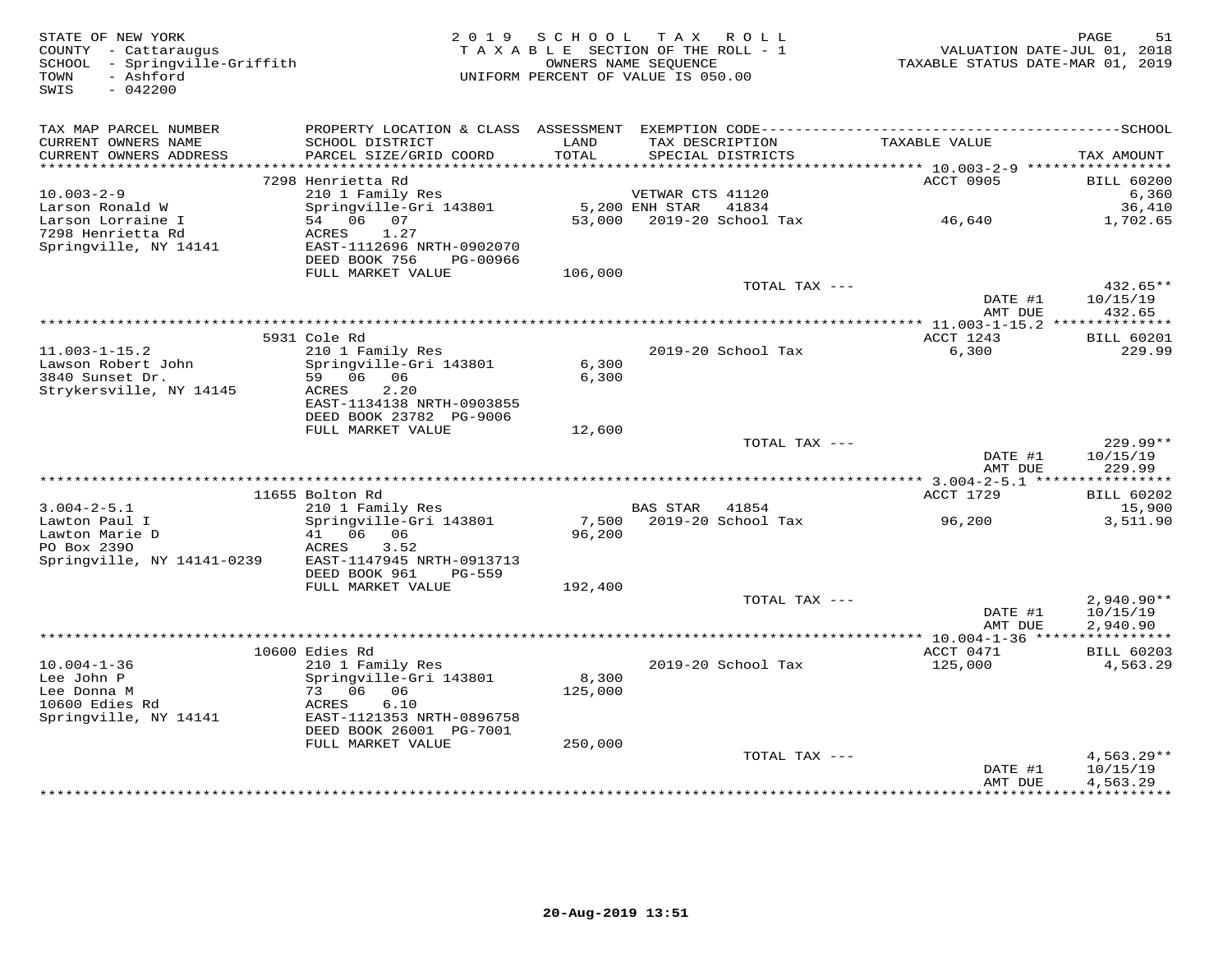| STATE OF NEW YORK<br>COUNTY - Cattaraugus<br>SCHOOL - Springville-Griffith<br>TOWN<br>- Ashford<br>SWIS<br>$-042200$ |                                                                                 | 2019 SCHOOL TAX ROLL<br>TAXABLE SECTION OF THE ROLL - 1<br>UNIFORM PERCENT OF VALUE IS 050.00 | OWNERS NAME SEQUENCE |                                      | TAXABLE STATUS DATE-MAR 01, 2019                          | 52<br>PAGE<br>VALUATION DATE-JUL 01, 2018 |
|----------------------------------------------------------------------------------------------------------------------|---------------------------------------------------------------------------------|-----------------------------------------------------------------------------------------------|----------------------|--------------------------------------|-----------------------------------------------------------|-------------------------------------------|
| TAX MAP PARCEL NUMBER                                                                                                |                                                                                 |                                                                                               |                      |                                      |                                                           |                                           |
| CURRENT OWNERS NAME<br>CURRENT OWNERS ADDRESS                                                                        | SCHOOL DISTRICT<br>PARCEL SIZE/GRID COORD                                       | LAND<br>TOTAL                                                                                 |                      | TAX DESCRIPTION<br>SPECIAL DISTRICTS | TAXABLE VALUE                                             | TAX AMOUNT                                |
| **********************                                                                                               |                                                                                 |                                                                                               |                      |                                      | **************************** 10.004-1-1.2 *************** |                                           |
|                                                                                                                      | 6790 Schwartz Rd                                                                |                                                                                               |                      |                                      | ACCT 1330                                                 | <b>BILL 60204</b>                         |
| $10.004 - 1 - 1.2$                                                                                                   | 270 Mfg housing                                                                 |                                                                                               | BAS STAR             | 41854                                |                                                           | 15,900                                    |
| Lemanski Wayne R                                                                                                     | Springville-Gri 143801                                                          |                                                                                               |                      |                                      | 71,500                                                    | 2,610.20                                  |
| 6790 Schwartz Rd                                                                                                     | 78 06 06                                                                        | 71,500                                                                                        |                      |                                      |                                                           |                                           |
| West Valley, NY 14171                                                                                                | ACRES 10.95 BANK<br>017<br>EAST-1119208 NRTH-0901063<br>DEED BOOK 5311 PG-8002  |                                                                                               |                      |                                      |                                                           |                                           |
|                                                                                                                      | FULL MARKET VALUE                                                               | 143,000                                                                                       |                      |                                      |                                                           |                                           |
|                                                                                                                      |                                                                                 |                                                                                               |                      | TOTAL TAX ---                        |                                                           | $2,039.20**$                              |
|                                                                                                                      |                                                                                 |                                                                                               |                      |                                      | DATE #1<br>AMT DUE                                        | 10/15/19<br>2,039.20                      |
|                                                                                                                      |                                                                                 |                                                                                               |                      |                                      |                                                           |                                           |
|                                                                                                                      | Nys Rte 240                                                                     |                                                                                               |                      |                                      | ACCT 0472                                                 | <b>BILL 60205</b>                         |
| $11.003 - 1 - 25$                                                                                                    | 314 Rural vac<10                                                                |                                                                                               |                      | 2019-20 School Tax                   | 10,800                                                    | 394.27                                    |
| Levan Jerome                                                                                                         | Springville-Gri 143801                                                          | 10,800                                                                                        |                      |                                      |                                                           |                                           |
| 84 Fair Oak Ln<br>Cheektowaga, NY 14227                                                                              | 59 06 06<br>7.74<br>ACRES                                                       | 10,800                                                                                        |                      |                                      |                                                           |                                           |
|                                                                                                                      | EAST-1134304 NRTH-0902181                                                       |                                                                                               |                      |                                      |                                                           |                                           |
|                                                                                                                      | DEED BOOK 828<br>PG-00441                                                       |                                                                                               |                      |                                      |                                                           |                                           |
|                                                                                                                      | FULL MARKET VALUE                                                               | 21,600                                                                                        |                      |                                      |                                                           |                                           |
|                                                                                                                      |                                                                                 |                                                                                               |                      | TOTAL TAX ---                        |                                                           | 394.27**                                  |
|                                                                                                                      |                                                                                 |                                                                                               |                      |                                      | DATE #1                                                   | 10/15/19                                  |
|                                                                                                                      |                                                                                 |                                                                                               |                      |                                      | AMT DUE                                                   | 394.27                                    |
|                                                                                                                      |                                                                                 |                                                                                               |                      |                                      |                                                           |                                           |
| $11.003 - 2 - 18.5$                                                                                                  | 10711 Nys Rte 240<br>240 Rural res                                              |                                                                                               | AG DIST              | 41720                                | ACCT 1607                                                 | <b>BILL 60206</b><br>7,579                |
| Lux Robert                                                                                                           | Springville-Gri 143801                                                          |                                                                                               | 17,700 ENH STAR      | 41834                                |                                                           | 36,410                                    |
| Lux Linda S                                                                                                          | $57 - 6 - 6$                                                                    |                                                                                               |                      | 80,700 2019-20 School Tax            | 73,121                                                    | 2,669.38                                  |
| 10711 Nys Rte 240                                                                                                    | ACRES<br>36.20 BANK<br>081                                                      |                                                                                               |                      |                                      |                                                           |                                           |
| West Valley, NY 14171                                                                                                | EAST-1133197 NRTH-0897509                                                       |                                                                                               |                      |                                      |                                                           |                                           |
|                                                                                                                      | DEED BOOK 5724 PG-6001                                                          |                                                                                               |                      |                                      |                                                           |                                           |
| MAY BE SUBJECT TO PAYMENT                                                                                            | FULL MARKET VALUE                                                               | 161,400                                                                                       |                      |                                      |                                                           |                                           |
| UNDER AGDIST LAW TIL 2023                                                                                            |                                                                                 |                                                                                               |                      | TOTAL TAX ---                        |                                                           |                                           |
|                                                                                                                      |                                                                                 |                                                                                               |                      |                                      | DATE #1                                                   | $1,399.38**$<br>10/15/19                  |
|                                                                                                                      |                                                                                 |                                                                                               |                      |                                      | AMT DUE                                                   | 1,399.38                                  |
|                                                                                                                      |                                                                                 |                                                                                               |                      |                                      |                                                           |                                           |
|                                                                                                                      | 10559 Edies Rd                                                                  |                                                                                               |                      |                                      | ACCT 0586                                                 | <b>BILL 60207</b>                         |
| $10.004 - 1 - 39.1$                                                                                                  | 210 1 Family Res                                                                |                                                                                               | VETWAR CTS 41120     |                                      |                                                           | 6,360                                     |
| Lynch James F                                                                                                        | Springville-Gri 143801                                                          |                                                                                               | 5,200 ENH STAR 41834 |                                      |                                                           | 36,410                                    |
| 10559 Edies Rd                                                                                                       | 73 06 06                                                                        |                                                                                               |                      |                                      | 46,100 2019-20 School Tax 39,740                          | 1,450.76                                  |
| Springville, NY 14141                                                                                                | FRNT 250.00 DPTH 210.00<br>EAST-1120369 NRTH-0896343<br>DEED BOOK 986<br>PG-468 |                                                                                               |                      |                                      |                                                           |                                           |
|                                                                                                                      | FULL MARKET VALUE                                                               | 92,200                                                                                        |                      |                                      |                                                           |                                           |
|                                                                                                                      |                                                                                 |                                                                                               |                      | TOTAL TAX ---                        |                                                           | 180.76**                                  |
|                                                                                                                      |                                                                                 |                                                                                               |                      |                                      | DATE #1                                                   | 10/15/19                                  |
|                                                                                                                      |                                                                                 |                                                                                               |                      |                                      | AMT DUE                                                   | 180.76<br>***********                     |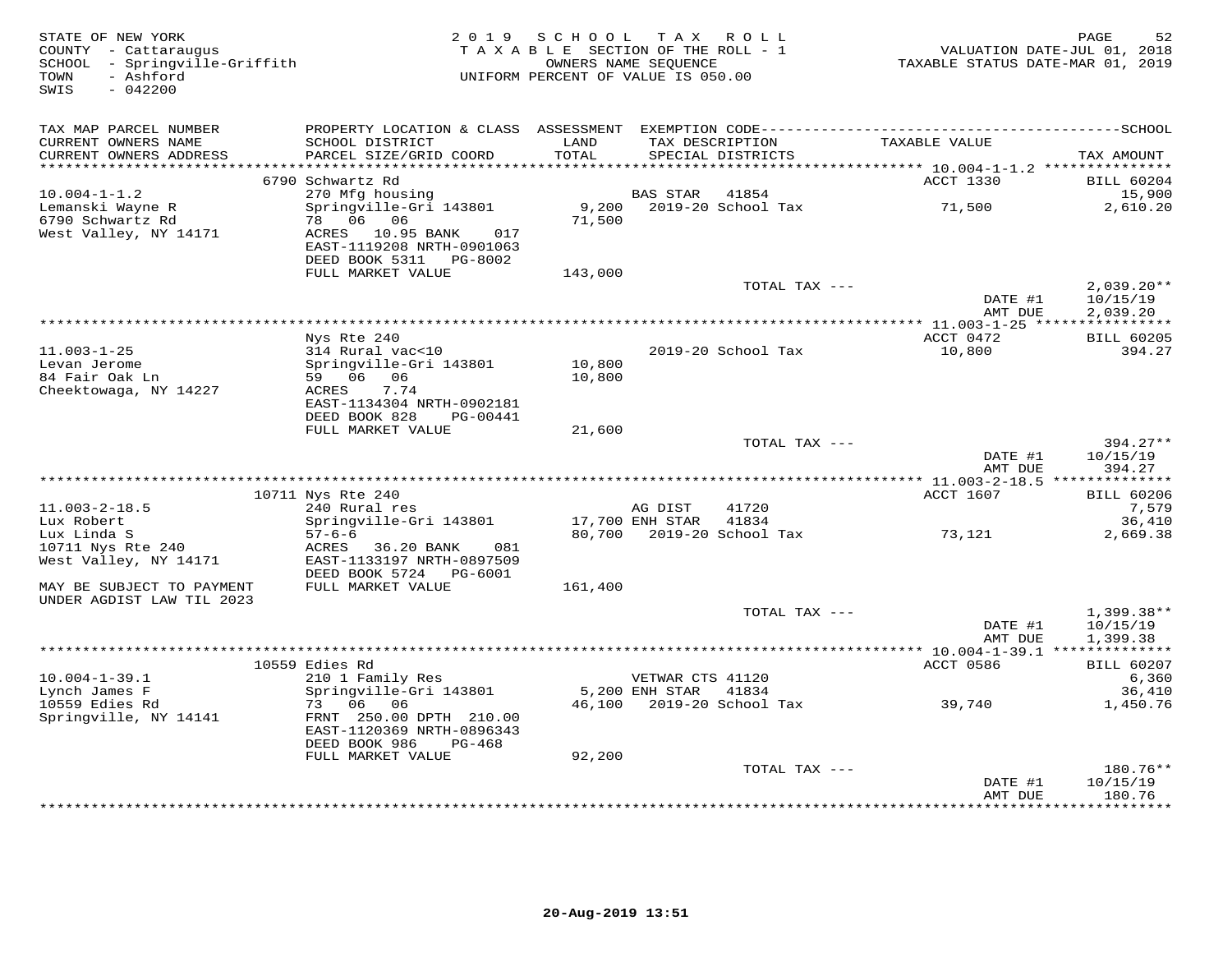| STATE OF NEW YORK<br>COUNTY - Cattaraugus<br>SCHOOL - Springville-Griffith<br>- Ashford<br>TOWN<br>$-042200$<br>SWIS |                                                        |               | 2019 SCHOOL TAX ROLL<br>TAXABLE SECTION OF THE ROLL - 1<br>OWNERS NAME SEQUENCE<br>UNIFORM PERCENT OF VALUE IS 050.00 | VALUATION DATE-JUL 01, 2018<br>TAXABLE STATUS DATE-MAR 01, 2019 | PAGE<br>53                  |
|----------------------------------------------------------------------------------------------------------------------|--------------------------------------------------------|---------------|-----------------------------------------------------------------------------------------------------------------------|-----------------------------------------------------------------|-----------------------------|
| TAX MAP PARCEL NUMBER                                                                                                |                                                        |               |                                                                                                                       |                                                                 |                             |
| CURRENT OWNERS NAME<br>CURRENT OWNERS ADDRESS<br>***********************                                             | SCHOOL DISTRICT<br>PARCEL SIZE/GRID COORD              | LAND<br>TOTAL | TAX DESCRIPTION<br>SPECIAL DISTRICTS                                                                                  | TAXABLE VALUE                                                   | TAX AMOUNT                  |
|                                                                                                                      | 11465 Nys Rte 240                                      |               |                                                                                                                       | ACCT 1384                                                       | <b>BILL 60208</b>           |
| $11.001 - 1 - 8.5$                                                                                                   | 220 2 Family Res                                       |               | 2019-20 School Tax                                                                                                    | 84,400                                                          | 3,081.13                    |
| Madar Brandon M                                                                                                      | Springville-Gri 143801                                 | 8,000         |                                                                                                                       |                                                                 |                             |
| Madar Lauren L                                                                                                       | 65 06 06                                               | 84,400        |                                                                                                                       |                                                                 |                             |
| 11465 NYS Route 240<br>Springville, NY 14141                                                                         | ACRES<br>4.75 BANK<br>017<br>EAST-1132639 NRTH-0908347 |               |                                                                                                                       |                                                                 |                             |
|                                                                                                                      | DEED BOOK 22143 PG-8002<br>FULL MARKET VALUE           | 168,800       |                                                                                                                       |                                                                 |                             |
|                                                                                                                      |                                                        |               | TOTAL TAX ---                                                                                                         |                                                                 | $3,081.13**$                |
|                                                                                                                      |                                                        |               |                                                                                                                       | DATE #1<br>AMT DUE                                              | 10/15/19<br>3,081.13        |
|                                                                                                                      |                                                        |               |                                                                                                                       |                                                                 |                             |
|                                                                                                                      | Peters Rd                                              |               |                                                                                                                       | ACCT 0487                                                       | <b>BILL 60209</b>           |
| $10.003 - 2 - 21.1$<br>Mahl Family Limited                                                                           | 240 Rural res<br>Springville-Gri 143801                | 58,400        | 2019-20 School Tax                                                                                                    | 177,800                                                         | 6,490.82                    |
| 2307 Date St                                                                                                         | 26 06 07                                               | 177,800       |                                                                                                                       |                                                                 |                             |
| St James City, FL 33956                                                                                              | ACRES 86.95                                            |               |                                                                                                                       |                                                                 |                             |
|                                                                                                                      | EAST-1112903 NRTH-0896109                              |               |                                                                                                                       |                                                                 |                             |
|                                                                                                                      | DEED BOOK 00952 PG-00942<br>FULL MARKET VALUE          | 355,600       |                                                                                                                       |                                                                 |                             |
|                                                                                                                      |                                                        |               | TOTAL TAX ---                                                                                                         |                                                                 | $6,490.82**$                |
|                                                                                                                      |                                                        |               |                                                                                                                       | DATE #1                                                         | 10/15/19                    |
| ****************************                                                                                         |                                                        |               |                                                                                                                       | AMT DUE                                                         | 6,490.82                    |
|                                                                                                                      | Peters Rd                                              |               |                                                                                                                       | ACCT 1297                                                       | <b>BILL 60210</b>           |
| $10.003 - 2 - 22.2$                                                                                                  | 322 Rural vac>10                                       |               | 2019-20 School Tax                                                                                                    | 5,600                                                           | 204.44                      |
| Mahl Family Limited                                                                                                  | Springville-Gri 143801                                 | 5,600         |                                                                                                                       |                                                                 |                             |
| 2307 Date St<br>St James City, FL 33956                                                                              | 26 06 07<br>NRF                                        | 5,600         |                                                                                                                       |                                                                 |                             |
|                                                                                                                      | ACRES 13.95                                            |               |                                                                                                                       |                                                                 |                             |
|                                                                                                                      | EAST-1111984 NRTH-0897244                              |               |                                                                                                                       |                                                                 |                             |
|                                                                                                                      | DEED BOOK 00952 PG-00942                               |               |                                                                                                                       |                                                                 |                             |
|                                                                                                                      | FULL MARKET VALUE                                      | 11,200        | TOTAL TAX ---                                                                                                         |                                                                 | $204.44**$                  |
|                                                                                                                      |                                                        |               |                                                                                                                       | DATE #1                                                         | 10/15/19                    |
|                                                                                                                      |                                                        |               |                                                                                                                       | AMT DUE                                                         | 204.44                      |
|                                                                                                                      |                                                        |               |                                                                                                                       | **** 19.001-2-1 ****                                            |                             |
| $19.001 - 2 - 1$                                                                                                     | Peters Rd<br>322 Rural vac>10                          |               | 2019-20 School Tax                                                                                                    | ACCT 0486<br>19,200                                             | <b>BILL 60211</b><br>700.92 |
| Mahl Family Limited                                                                                                  | Springville-Gri 143801                                 | 19,200        |                                                                                                                       |                                                                 |                             |
| Mahl                                                                                                                 | 26 06 07                                               | 19,200        |                                                                                                                       |                                                                 |                             |
| 2307 Date St                                                                                                         | ACRES 48.05                                            |               |                                                                                                                       |                                                                 |                             |
| St James City, FL 33956                                                                                              | EAST-1113688 NRTH-0896043<br>DEED BOOK 00952 PG-00942  |               |                                                                                                                       |                                                                 |                             |
|                                                                                                                      | FULL MARKET VALUE                                      | 38,400        |                                                                                                                       |                                                                 |                             |
|                                                                                                                      |                                                        |               | TOTAL TAX ---                                                                                                         |                                                                 | $700.92**$                  |
|                                                                                                                      |                                                        |               |                                                                                                                       | DATE #1                                                         | 10/15/19                    |
|                                                                                                                      |                                                        |               |                                                                                                                       | AMT DUE<br>* * * * * * * * * * * * *                            | 700.92<br>********          |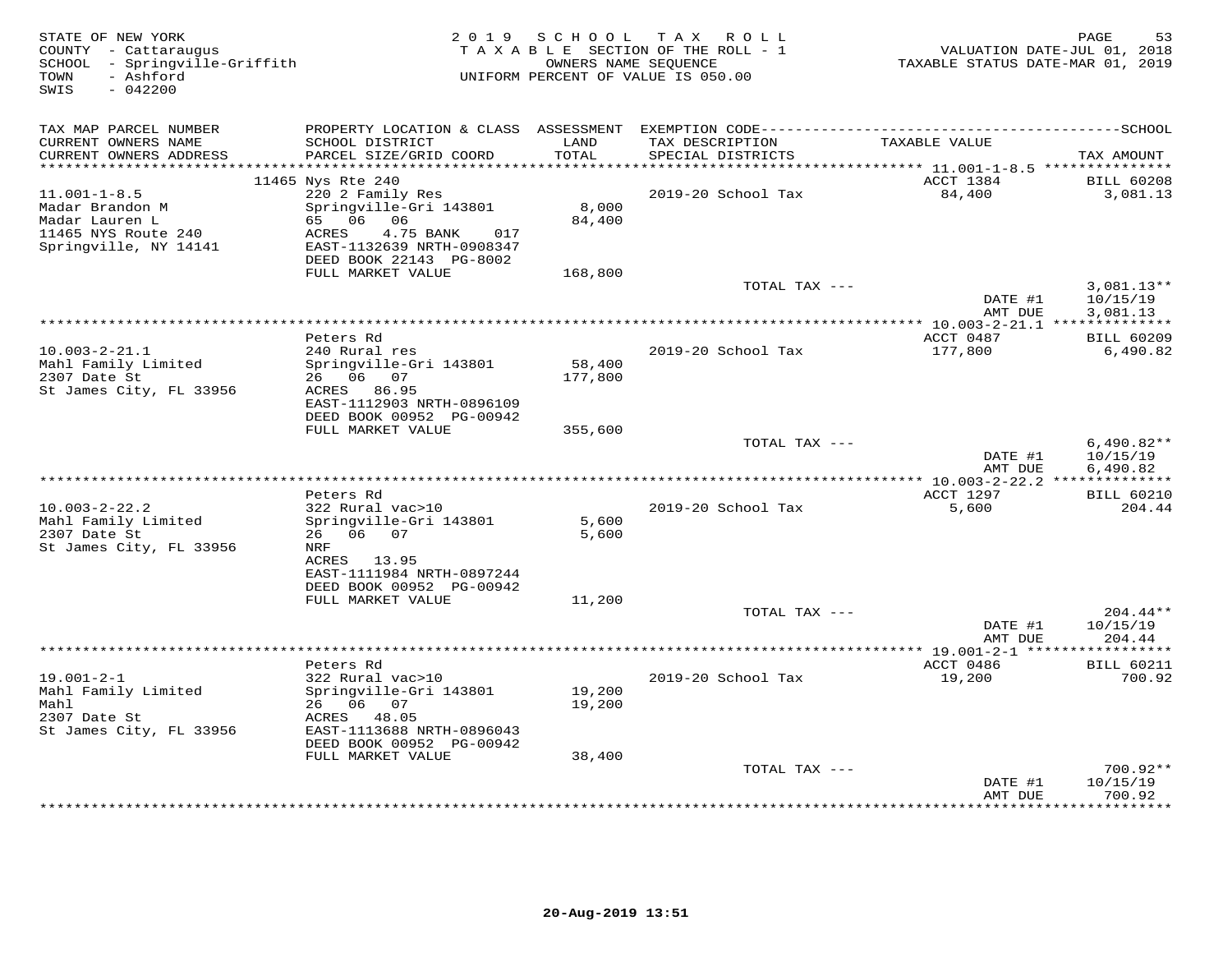| STATE OF NEW YORK<br>COUNTY - Cattaraugus<br>SCHOOL - Springville-Griffith<br>- Ashford<br>TOWN<br>SWIS<br>$-042200$ |                                                                                                                                        |                  | 2019 SCHOOL TAX ROLL<br>TAXABLE SECTION OF THE ROLL - 1<br>OWNERS NAME SEQUENCE<br>UNIFORM PERCENT OF VALUE IS 050.00 | VALUATION DATE-JUL 01, 2018<br>TAXABLE STATUS DATE-MAR 01, 2019 | PAGE<br>54                           |
|----------------------------------------------------------------------------------------------------------------------|----------------------------------------------------------------------------------------------------------------------------------------|------------------|-----------------------------------------------------------------------------------------------------------------------|-----------------------------------------------------------------|--------------------------------------|
| TAX MAP PARCEL NUMBER                                                                                                |                                                                                                                                        |                  |                                                                                                                       |                                                                 |                                      |
| CURRENT OWNERS NAME<br>CURRENT OWNERS ADDRESS                                                                        | SCHOOL DISTRICT<br>PARCEL SIZE/GRID COORD                                                                                              | LAND<br>TOTAL    | TAX DESCRIPTION<br>SPECIAL DISTRICTS                                                                                  | TAXABLE VALUE                                                   | TAX AMOUNT                           |
| **********************                                                                                               | Peters Rd                                                                                                                              | ***********      | **************                                                                                                        | ******** 10.003-2-23 ****************<br>ACCT 0598              | <b>BILL 60212</b>                    |
| $10.003 - 2 - 23$<br>Mahl Family Lp<br>2307 Date St<br>St James City, FL 33956                                       | 314 Rural vac<10<br>Springville-Gri 143801<br>40 06 07<br>NRF<br>ACRES<br>4.33<br>EAST-1112140 NRTH-0898339<br>DEED BOOK 11402 PG-9001 | 1,900<br>1,900   | 2019-20 School Tax                                                                                                    | 1,900                                                           | 69.36                                |
|                                                                                                                      | FULL MARKET VALUE                                                                                                                      | 3,800            |                                                                                                                       |                                                                 |                                      |
|                                                                                                                      |                                                                                                                                        |                  | TOTAL TAX ---                                                                                                         | DATE #1                                                         | $69.36**$<br>10/15/19                |
|                                                                                                                      |                                                                                                                                        |                  |                                                                                                                       | AMT DUE<br>********** 10.003-2-28 *****                         | 69.36<br>*********                   |
|                                                                                                                      | 7218 Peters Rd                                                                                                                         |                  |                                                                                                                       | ACCT 1030                                                       | <b>BILL 60213</b>                    |
| $10.003 - 2 - 28$<br>Mahl Jeffrey G<br>2307 Date St<br>St James City, FL 33956-2022                                  | 210 1 Family Res<br>Springville-Gri 143801<br>26 06 07<br>NRF<br>0.74<br>ACRES                                                         | 4,500<br>99,400  | 2019-20 School Tax                                                                                                    | 99,400                                                          | 3,628.72                             |
|                                                                                                                      | EAST-1113696 NRTH-0897861<br>DEED BOOK 00792 PG-01026<br>FULL MARKET VALUE                                                             | 198,800          |                                                                                                                       |                                                                 |                                      |
|                                                                                                                      |                                                                                                                                        |                  | TOTAL TAX ---                                                                                                         |                                                                 | $3,628.72**$                         |
|                                                                                                                      |                                                                                                                                        |                  |                                                                                                                       | DATE #1<br>AMT DUE                                              | 10/15/19<br>3,628.72                 |
|                                                                                                                      |                                                                                                                                        |                  |                                                                                                                       | ********* 10.003-2-20.1 ***************                         |                                      |
| $10.003 - 2 - 20.1$<br>Mahl Matthew                                                                                  | 7186 Peters Rd<br>240 Rural res<br>Springville-Gri 143801                                                                              | 19,700           | 2019-20 School Tax                                                                                                    | ACCT 0046<br>152,600                                            | <b>BILL 60214</b><br>5,570.86        |
| Mahl Elizabeth<br>7186 Peters Rd<br>Springville, NY 14141                                                            | 25 06 07<br>ACRES 14.73<br>EAST-1114247 NRTH-0897494<br>DEED BOOK 00939 PG-00947                                                       | 152,600          |                                                                                                                       |                                                                 |                                      |
|                                                                                                                      | FULL MARKET VALUE                                                                                                                      | 305,200          | TOTAL TAX ---                                                                                                         | DATE #1                                                         | $5,570.86**$<br>10/15/19             |
|                                                                                                                      |                                                                                                                                        |                  |                                                                                                                       | AMT DUE                                                         | 5,570.86                             |
|                                                                                                                      | Peters Rd                                                                                                                              |                  |                                                                                                                       | ACCT 1360                                                       | <b>BILL 60215</b>                    |
| $10.003 - 2 - 21.2$<br>Mahl Matthew J<br>Mahl Elizabeth<br>7186 Peters Rd<br>Springville, NY 14141                   | 240 Rural res<br>Springville-Gri 143801<br>26 06 07<br>ACRES 10.00<br>EAST-1112614 NRTH-0895964<br>DEED BOOK 00932 PG-00099            | 13,800<br>43,900 | 2019-20 School Tax                                                                                                    | 43,900                                                          | 1,602.63                             |
|                                                                                                                      | FULL MARKET VALUE                                                                                                                      | 87,800           |                                                                                                                       |                                                                 |                                      |
|                                                                                                                      |                                                                                                                                        |                  | TOTAL TAX ---                                                                                                         | DATE #1<br>AMT DUE                                              | $1,602.63**$<br>10/15/19<br>1,602.63 |
|                                                                                                                      |                                                                                                                                        |                  |                                                                                                                       |                                                                 | + + + + + + + + + + +                |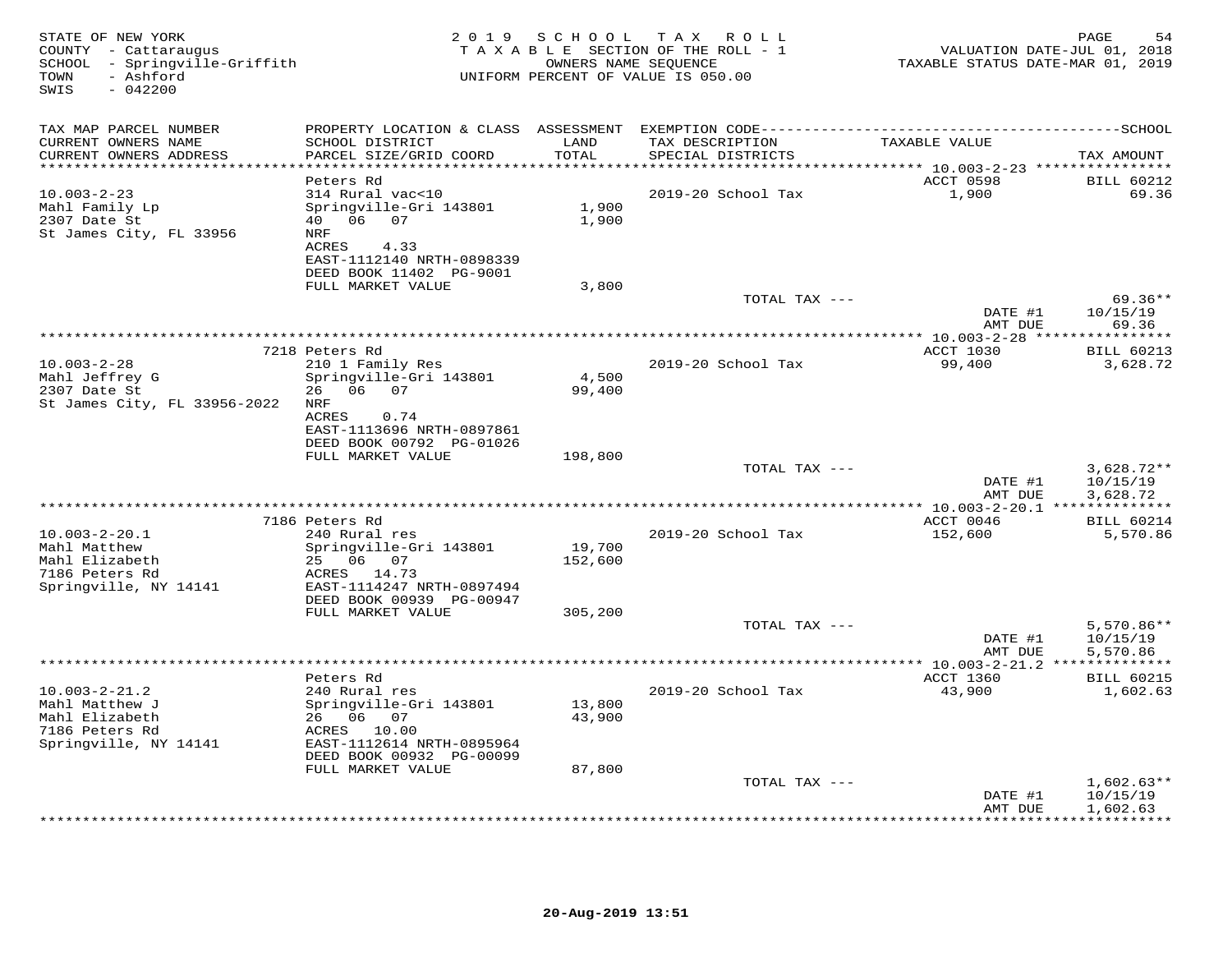| STATE OF NEW YORK<br>COUNTY - Cattaraugus<br>SCHOOL - Springville-Griffith<br>- Ashford<br>TOWN<br>SWIS<br>$-042200$ |                                                                                              | 2019 SCHOOL TAX ROLL<br>TAXABLE SECTION OF THE ROLL - 1<br>OWNERS NAME SEQUENCE<br>UNIFORM PERCENT OF VALUE IS 050.00 |                       |                           | TAXABLE STATUS DATE-MAR 01, 2019 | PAGE<br>55<br>VALUATION DATE-JUL 01, 2018 |
|----------------------------------------------------------------------------------------------------------------------|----------------------------------------------------------------------------------------------|-----------------------------------------------------------------------------------------------------------------------|-----------------------|---------------------------|----------------------------------|-------------------------------------------|
| TAX MAP PARCEL NUMBER                                                                                                | PROPERTY LOCATION & CLASS ASSESSMENT EXEMPTION CODE-----------------------------------SCHOOL |                                                                                                                       |                       |                           |                                  |                                           |
| CURRENT OWNERS NAME<br>CURRENT OWNERS ADDRESS                                                                        | SCHOOL DISTRICT<br>PARCEL SIZE/GRID COORD                                                    | LAND<br>TOTAL                                                                                                         | TAX DESCRIPTION       | SPECIAL DISTRICTS         | TAXABLE VALUE                    | TAX AMOUNT                                |
| **********************                                                                                               |                                                                                              |                                                                                                                       |                       |                           |                                  |                                           |
|                                                                                                                      | 10314 Dutch Hill Rd                                                                          |                                                                                                                       |                       |                           | ACCT 0251                        | <b>BILL 60216</b>                         |
| $19.002 - 1 - 18.1$                                                                                                  | 270 Mfg housing                                                                              |                                                                                                                       | VETWAR CTS 41120      |                           |                                  | 5,415                                     |
| Manning Sally<br>Manning Robert L                                                                                    | Springville-Gri 143801<br>72 06 06                                                           |                                                                                                                       | 22,800 ENH STAR 41834 |                           | 30,685                           | 30,685<br>1,120.20                        |
| 10314 Dutch Hill Rd                                                                                                  | ACRES 18.95                                                                                  |                                                                                                                       |                       |                           |                                  |                                           |
| West Valley, NY 14171                                                                                                | EAST-1123787 NRTH-0893235<br>DEED BOOK 00863 PG-00726                                        |                                                                                                                       |                       |                           |                                  |                                           |
|                                                                                                                      | FULL MARKET VALUE                                                                            | 72,200                                                                                                                |                       |                           |                                  |                                           |
|                                                                                                                      |                                                                                              |                                                                                                                       |                       | TOTAL TAX ---             |                                  | $0.00**$                                  |
|                                                                                                                      |                                                                                              |                                                                                                                       |                       |                           |                                  |                                           |
|                                                                                                                      | 11335 Bolton Rd                                                                              |                                                                                                                       |                       |                           | ACCT 0597                        | <b>BILL 60217</b>                         |
| $11.002 - 2 - 8$                                                                                                     | 210 1 Family Res                                                                             |                                                                                                                       | BAS STAR 41854        |                           |                                  | 15,900                                    |
| Mansfield James                                                                                                      | Springville-Gri 143801                                                                       |                                                                                                                       |                       | 14,500 2019-20 School Tax | 106,100                          | 3,873.32                                  |
| Mansfield Kimberly                                                                                                   | 40  06  06                                                                                   | 106,100                                                                                                               |                       |                           |                                  |                                           |
| 11335 Bolton Rd<br>Springville, NY 14141                                                                             | ACRES<br>9.85                                                                                |                                                                                                                       |                       |                           |                                  |                                           |
|                                                                                                                      | EAST-1147498 NRTH-0908227<br>DEED BOOK 00921 PG-01183                                        |                                                                                                                       |                       |                           |                                  |                                           |
|                                                                                                                      | FULL MARKET VALUE                                                                            | 212,200                                                                                                               |                       |                           |                                  |                                           |
|                                                                                                                      |                                                                                              |                                                                                                                       |                       | TOTAL TAX ---             |                                  | $3,302.32**$                              |
|                                                                                                                      |                                                                                              |                                                                                                                       |                       |                           | DATE #1                          | 10/15/19                                  |
|                                                                                                                      |                                                                                              |                                                                                                                       |                       |                           | AMT DUE                          | 3,302.32                                  |
|                                                                                                                      |                                                                                              |                                                                                                                       |                       |                           |                                  |                                           |
|                                                                                                                      | Bolton Rd                                                                                    |                                                                                                                       |                       |                           | ACCT 0036                        | <b>BILL 60218</b>                         |
| $11.002 - 2 - 9$                                                                                                     | 321 Abandoned ag                                                                             |                                                                                                                       |                       | 2019-20 School Tax        | 14,500                           | 529.34                                    |
| Mansfield James M<br>Mansfield Kimberley J                                                                           | Springville-Gri 143801<br>40  06  06                                                         | 14,500<br>14,500                                                                                                      |                       |                           |                                  |                                           |
| 11335 Bolton Rd                                                                                                      | ACRES<br>9.85                                                                                |                                                                                                                       |                       |                           |                                  |                                           |
| Springville, NY 14141                                                                                                | EAST-1147494 NRTH-0907971                                                                    |                                                                                                                       |                       |                           |                                  |                                           |
|                                                                                                                      | DEED BOOK 1005 PG-220                                                                        |                                                                                                                       |                       |                           |                                  |                                           |
|                                                                                                                      | FULL MARKET VALUE                                                                            | 29,000                                                                                                                |                       |                           |                                  |                                           |
|                                                                                                                      |                                                                                              |                                                                                                                       |                       | TOTAL TAX ---             |                                  | 529.34**                                  |
|                                                                                                                      |                                                                                              |                                                                                                                       |                       |                           | DATE #1                          | 10/15/19                                  |
|                                                                                                                      |                                                                                              |                                                                                                                       |                       |                           | AMT DUE                          | 529.34                                    |
|                                                                                                                      |                                                                                              |                                                                                                                       |                       |                           |                                  |                                           |
| $11.001 - 1 - 19$                                                                                                    | 11452 Watson Rd                                                                              |                                                                                                                       | ENH STAR              | 41834                     | ACCT 0850                        | <b>BILL 60219</b>                         |
| Martin Diane I                                                                                                       | 270 Mfg housing<br>Springville-Gri 143801                                                    | 6,600                                                                                                                 |                       | 2019-20 School Tax        | 18,000                           | 18,000<br>657.11                          |
| Martin Thomas J                                                                                                      | 60 06 06                                                                                     | 18,000                                                                                                                |                       |                           |                                  |                                           |
| 11452 Watson Rd                                                                                                      | 2.42<br>ACRES                                                                                |                                                                                                                       |                       |                           |                                  |                                           |
| Springville, NY 14141                                                                                                | EAST-1136255 NRTH-0908706                                                                    |                                                                                                                       |                       |                           |                                  |                                           |
|                                                                                                                      | DEED BOOK 00945 PG-00353                                                                     |                                                                                                                       |                       |                           |                                  |                                           |
|                                                                                                                      | FULL MARKET VALUE                                                                            | 36,000                                                                                                                |                       |                           |                                  |                                           |
|                                                                                                                      |                                                                                              |                                                                                                                       |                       | TOTAL TAX ---             |                                  | $0.00**$                                  |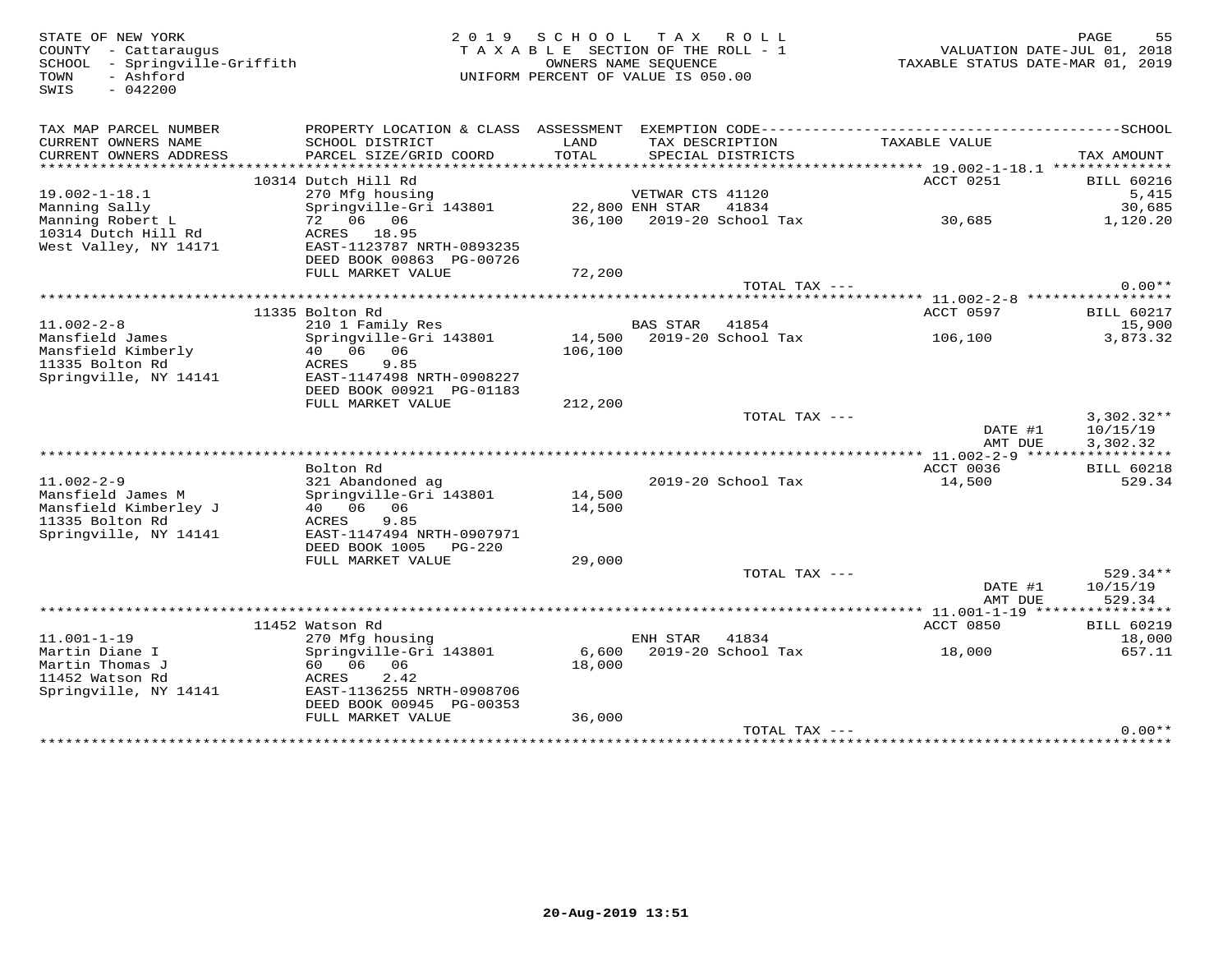| STATE OF NEW YORK<br>COUNTY - Cattaraugus<br>SCHOOL - Springville-Griffith<br>- Ashford<br>TOWN<br>SWIS<br>$-042200$ | 2 0 1 9                                   | S C H O O L   | T A X<br>R O L L<br>TAXABLE SECTION OF THE ROLL - 1<br>OWNERS NAME SEQUENCE<br>UNIFORM PERCENT OF VALUE IS 050.00 | TAXABLE STATUS DATE-MAR 01, 2019         | PAGE<br>56<br>VALUATION DATE-JUL 01, 2018 |
|----------------------------------------------------------------------------------------------------------------------|-------------------------------------------|---------------|-------------------------------------------------------------------------------------------------------------------|------------------------------------------|-------------------------------------------|
| TAX MAP PARCEL NUMBER                                                                                                | PROPERTY LOCATION & CLASS ASSESSMENT      |               |                                                                                                                   |                                          |                                           |
| CURRENT OWNERS NAME<br>CURRENT OWNERS ADDRESS                                                                        | SCHOOL DISTRICT<br>PARCEL SIZE/GRID COORD | LAND<br>TOTAL | TAX DESCRIPTION<br>SPECIAL DISTRICTS                                                                              | TAXABLE VALUE                            | TAX AMOUNT                                |
| ******************************                                                                                       |                                           |               |                                                                                                                   |                                          |                                           |
|                                                                                                                      | Watson Rd                                 |               |                                                                                                                   | ACCT 0492                                | <b>BILL 60220</b>                         |
| $11.001 - 1 - 20$                                                                                                    | 314 Rural vac<10                          |               | 2019-20 School Tax                                                                                                | 3,000                                    | 109.52                                    |
| Martin Thomas J                                                                                                      | Springville-Gri 143801                    | 3,000         |                                                                                                                   |                                          |                                           |
| Martin Diane I<br>11452 Watson Rd                                                                                    | 60 06<br>06<br>FRNT 200.00 DPTH 230.00    | 3,000         |                                                                                                                   |                                          |                                           |
| Springville, NY 14141                                                                                                | EAST-1136068 NRTH-0908513                 |               |                                                                                                                   |                                          |                                           |
|                                                                                                                      | DEED BOOK 00945 PG-00351                  |               |                                                                                                                   |                                          |                                           |
|                                                                                                                      | FULL MARKET VALUE                         | 6,000         |                                                                                                                   |                                          |                                           |
|                                                                                                                      |                                           |               | TOTAL TAX ---                                                                                                     |                                          | 109.52**                                  |
|                                                                                                                      |                                           |               |                                                                                                                   | DATE #1<br>AMT DUE                       | 10/15/19<br>109.52                        |
|                                                                                                                      |                                           |               |                                                                                                                   |                                          |                                           |
|                                                                                                                      | 10791 Nys Rte 240                         |               |                                                                                                                   | ACCT 0724                                | <b>BILL 60221</b>                         |
| $11.003 - 2 - 20.1$                                                                                                  | 260 Seasonal res                          |               | 2019-20 School Tax                                                                                                | 38,000                                   | 1,387.24                                  |
| Mazikowski Roger P                                                                                                   | Springville-Gri 143801                    | 28,600        |                                                                                                                   |                                          |                                           |
| 492 Homecrest Dr<br>Buffalo, NY 14226                                                                                | 06 06<br>58/64<br>51.30<br>ACRES          | 38,000        |                                                                                                                   |                                          |                                           |
|                                                                                                                      | EAST-1132498 NRTH-0899104                 |               |                                                                                                                   |                                          |                                           |
|                                                                                                                      | DEED BOOK 24449 PG-7002                   |               |                                                                                                                   |                                          |                                           |
|                                                                                                                      | FULL MARKET VALUE                         | 76,000        |                                                                                                                   |                                          |                                           |
|                                                                                                                      |                                           |               | TOTAL TAX ---                                                                                                     |                                          | $1,387.24**$                              |
|                                                                                                                      |                                           |               |                                                                                                                   | DATE #1<br>AMT DUE                       | 10/15/19                                  |
|                                                                                                                      |                                           |               | *************************************                                                                             | **** 11.001-1-9.2 ****                   | 1,387.24<br>***********                   |
|                                                                                                                      | 11482 Nys Rte 240                         |               |                                                                                                                   | ACCT 0286                                | <b>BILL 60222</b>                         |
| $11.001 - 1 - 9.2$                                                                                                   | 270 Mfg housing                           |               | BAS STAR 41854                                                                                                    |                                          | 15,900                                    |
| Mc Cool Karen L                                                                                                      | Springville-Gri 143801                    | 4,500         | 2019-20 School Tax                                                                                                | 32,100                                   | 1,171.85                                  |
| 11482 NYS Rte 240<br>Springville, NY 14141                                                                           | 60/65 06 06<br>FRNT 125.00 DPTH 160.00    | 32,100        |                                                                                                                   |                                          |                                           |
|                                                                                                                      | EAST-1132929 NRTH-0908188                 |               |                                                                                                                   |                                          |                                           |
|                                                                                                                      | DEED BOOK 00947 PG-00293                  |               |                                                                                                                   |                                          |                                           |
|                                                                                                                      | FULL MARKET VALUE                         | 64,200        |                                                                                                                   |                                          |                                           |
|                                                                                                                      |                                           |               | TOTAL TAX ---                                                                                                     |                                          | $600.85**$                                |
|                                                                                                                      |                                           |               |                                                                                                                   | DATE #1<br>AMT DUE                       | 10/15/19<br>600.85                        |
|                                                                                                                      | ********************************          |               |                                                                                                                   | *********** 11.001-1-33.2 ************** |                                           |
|                                                                                                                      | 6008 Thomas Corners Rd                    |               |                                                                                                                   | ACCT 1571                                | <b>BILL 60223</b>                         |
| $11.001 - 1 - 33.2$                                                                                                  | 210 1 Family Res                          |               | 41854<br><b>BAS STAR</b>                                                                                          |                                          | 15,900                                    |
| McCool Dale                                                                                                          | Springville-Gri 143801                    | 5,300         | 2019-20 School Tax                                                                                                | 47,800                                   | 1,745.00                                  |
| 6008 Thomas Corners Rd<br>West Valley, NY 14171                                                                      | 65 06 06<br>1.30<br>ACRES                 | 47,800        |                                                                                                                   |                                          |                                           |
|                                                                                                                      | EAST-1132596 NRTH-0903943                 |               |                                                                                                                   |                                          |                                           |
|                                                                                                                      | DEED BOOK 1037 PG-4002                    |               |                                                                                                                   |                                          |                                           |
|                                                                                                                      | FULL MARKET VALUE                         | 95,600        |                                                                                                                   |                                          |                                           |
|                                                                                                                      |                                           |               | TOTAL TAX ---                                                                                                     |                                          | $1,174.00**$                              |
|                                                                                                                      |                                           |               |                                                                                                                   | DATE #1<br>AMT DUE                       | 10/15/19<br>1,174.00                      |
|                                                                                                                      |                                           |               |                                                                                                                   | **********                               | * * * * * * * * * *                       |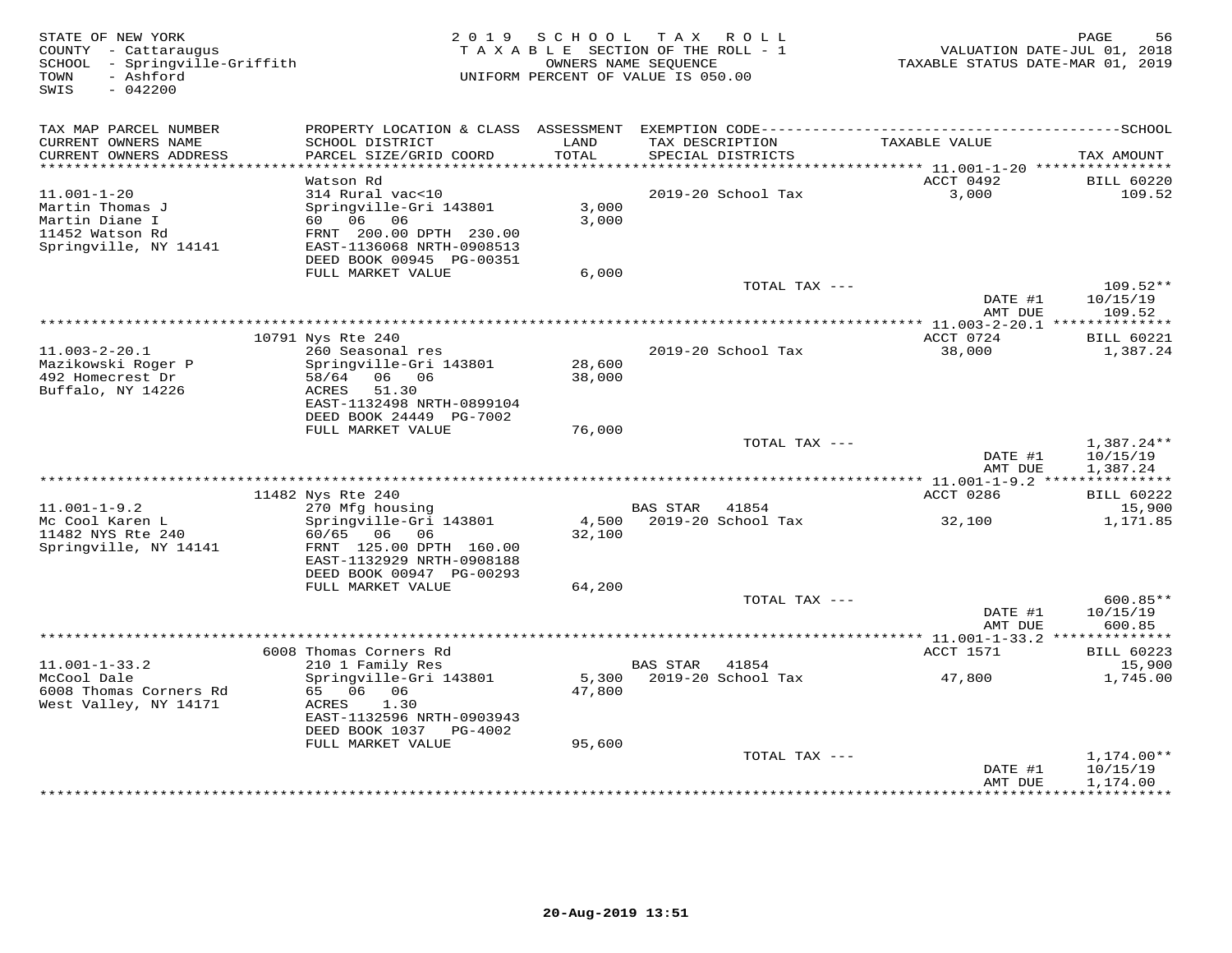SWIS - 042200

## STATE OF NEW YORK 2 0 1 9 S C H O O L T A X R O L L PAGE 57 COUNTY - Cattaraugus T A X A B L E SECTION OF THE ROLL - 1 VALUATION DATE-JUL 01, 2018 SCHOOL - Springville-Griffith OWNERS NAME SEQUENCE TAXABLE STATUS DATE-MAR 01, 2019COUNTY - Cattaraugus<br>
SCHOOL - Springville-Griffith<br>
TAXABLE SECTION OF THE ROLL<br>
OWNERS NAME SEQUENCE<br>
OWNERS NAME SEQUENCE<br>
UNIFORM PERCENT OF VALUE IS 050.00

| TAX MAP PARCEL NUMBER<br>CURRENT OWNERS NAME<br>CURRENT OWNERS ADDRESS | PROPERTY LOCATION & CLASS ASSESSMENT<br>SCHOOL DISTRICT<br>PARCEL SIZE/GRID COORD | LAND<br>TOTAL |                        | EXEMPTION CODE---------<br>TAX DESCRIPTION<br>SPECIAL DISTRICTS | TAXABLE VALUE                              | ------SCHOOL<br>TAX AMOUNT |
|------------------------------------------------------------------------|-----------------------------------------------------------------------------------|---------------|------------------------|-----------------------------------------------------------------|--------------------------------------------|----------------------------|
| ***********************                                                |                                                                                   |               |                        |                                                                 |                                            |                            |
|                                                                        | Thomas Corners Rd                                                                 |               |                        |                                                                 | ACCT 0658                                  | <b>BILL 60224</b>          |
| $10.002 - 1 - 4.1$                                                     | 105 Vac farmland                                                                  |               | AG DIST                | 41720                                                           |                                            | 7,841                      |
| McCormick Farms, Inc.                                                  | Springville-Gri 143801                                                            | 39,300        |                        | 2019-20 School Tax                                              | 31,459                                     | 1,148.45                   |
| 4189 Route 78                                                          | 70 06 06                                                                          | 39,300        |                        |                                                                 |                                            |                            |
| Bliss, NY 14024                                                        | ACRES 71.65<br>EAST-1126027 NRTH-0902778                                          |               |                        |                                                                 |                                            |                            |
| MAY BE SUBJECT TO PAYMENT                                              | DEED BOOK 20435 PG-3001                                                           |               |                        |                                                                 |                                            |                            |
| UNDER AGDIST LAW TIL 2023                                              | FULL MARKET VALUE                                                                 | 78,600        |                        |                                                                 |                                            |                            |
|                                                                        |                                                                                   |               |                        | TOTAL TAX ---                                                   |                                            | $1,148.45**$               |
|                                                                        |                                                                                   |               |                        |                                                                 | DATE #1                                    | 10/15/19                   |
|                                                                        |                                                                                   |               |                        |                                                                 | AMT DUE                                    | 1,148.45                   |
|                                                                        | ****************************                                                      |               | ********************** |                                                                 | ********** 10.002-1-4.3 ****************   |                            |
|                                                                        | Thomas Corners Rd                                                                 |               |                        |                                                                 | ACCT 7113                                  | <b>BILL 60225</b>          |
| $10.002 - 1 - 4.3$                                                     | 105 Vac farmland                                                                  |               | AG DIST                | 41720                                                           |                                            | 92                         |
| McCormick Farms, Inc.                                                  | Springville-Gri 143801                                                            | 5,600         |                        | 2019-20 School Tax                                              | 5,508                                      | 201.08                     |
| 4189 Route 78                                                          | 70 06<br>06                                                                       | 5,600         |                        |                                                                 |                                            |                            |
| Bliss, NY 14024                                                        | 4.20<br>ACRES                                                                     |               |                        |                                                                 |                                            |                            |
| MAY BE SUBJECT TO PAYMENT                                              | EAST-1127100 NRTH-0904085                                                         |               |                        |                                                                 |                                            |                            |
| UNDER AGDIST LAW TIL 2023                                              | DEED BOOK 20435 PG-3001<br>FULL MARKET VALUE                                      | 11,200        |                        |                                                                 |                                            |                            |
|                                                                        |                                                                                   |               |                        | TOTAL TAX ---                                                   |                                            | $201.08**$                 |
|                                                                        |                                                                                   |               |                        |                                                                 | DATE #1                                    | 10/15/19                   |
|                                                                        |                                                                                   |               |                        |                                                                 | AMT DUE                                    | 201.08                     |
| *************************                                              |                                                                                   |               |                        |                                                                 | ************ 10.002-1-5.1 **************** |                            |
|                                                                        | Thomas Corners Rd                                                                 |               |                        |                                                                 | ACCT 0765                                  | <b>BILL 60226</b>          |
| $10.002 - 1 - 5.1$                                                     | 105 Vac farmland                                                                  |               | AG DIST                | 41720                                                           |                                            | 5,088                      |
| McCormick Farms, Inc.                                                  | Springville-Gri 143801                                                            | 54,100        |                        | 2019-20 School Tax                                              | 49,012                                     | 1,789.25                   |
| 4189 Route 78                                                          | 70 06 06                                                                          | 54,100        |                        |                                                                 |                                            |                            |
| Bliss, NY 14024                                                        | ACRES 101.25                                                                      |               |                        |                                                                 |                                            |                            |
|                                                                        | EAST-1127959 NRTH-0903554                                                         |               |                        |                                                                 |                                            |                            |
| MAY BE SUBJECT TO PAYMENT<br>UNDER AGDIST LAW TIL 2023                 | DEED BOOK 20435 PG-30010<br>FULL MARKET VALUE                                     | 108,200       |                        |                                                                 |                                            |                            |
|                                                                        |                                                                                   |               |                        | TOTAL TAX ---                                                   |                                            | $1,789.25**$               |
|                                                                        |                                                                                   |               |                        |                                                                 | DATE #1                                    | 10/15/19                   |
|                                                                        |                                                                                   |               |                        |                                                                 | AMT DUE                                    | 1,789.25                   |
|                                                                        |                                                                                   |               |                        |                                                                 | ** $10.004 - 1 - 13$ ****                  | ***********                |
|                                                                        | Bond Rd                                                                           |               |                        |                                                                 | ACCT 0194                                  | <b>BILL 60227</b>          |
| $10.004 - 1 - 13$                                                      | 170 Nursery                                                                       |               | AG DIST                | 41720                                                           |                                            | 12,234                     |
| McCormick Farms, Inc.                                                  | Springville-Gri 143801                                                            | 31,400        |                        | 2019-20 School Tax                                              | 19,166                                     | 699.68                     |
| 4189 Route 78                                                          | 64/69 06 06                                                                       | 31,400        |                        |                                                                 |                                            |                            |
| Bliss, NY 14024                                                        | ACRES<br>41.80                                                                    |               |                        |                                                                 |                                            |                            |
|                                                                        | EAST-0479860 NRTH-0901400                                                         |               |                        |                                                                 |                                            |                            |
| MAY BE SUBJECT TO PAYMENT<br>UNDER AGDIST LAW TIL 2023                 | DEED BOOK 20435 PG-3001<br>FULL MARKET VALUE                                      | 62,800        |                        |                                                                 |                                            |                            |
|                                                                        |                                                                                   |               |                        | TOTAL TAX $---$                                                 |                                            | $699.68**$                 |
|                                                                        |                                                                                   |               |                        |                                                                 | DATE #1                                    | 10/15/19                   |
|                                                                        |                                                                                   |               |                        |                                                                 | AMT DUE                                    | 699.68                     |
|                                                                        |                                                                                   |               |                        |                                                                 |                                            |                            |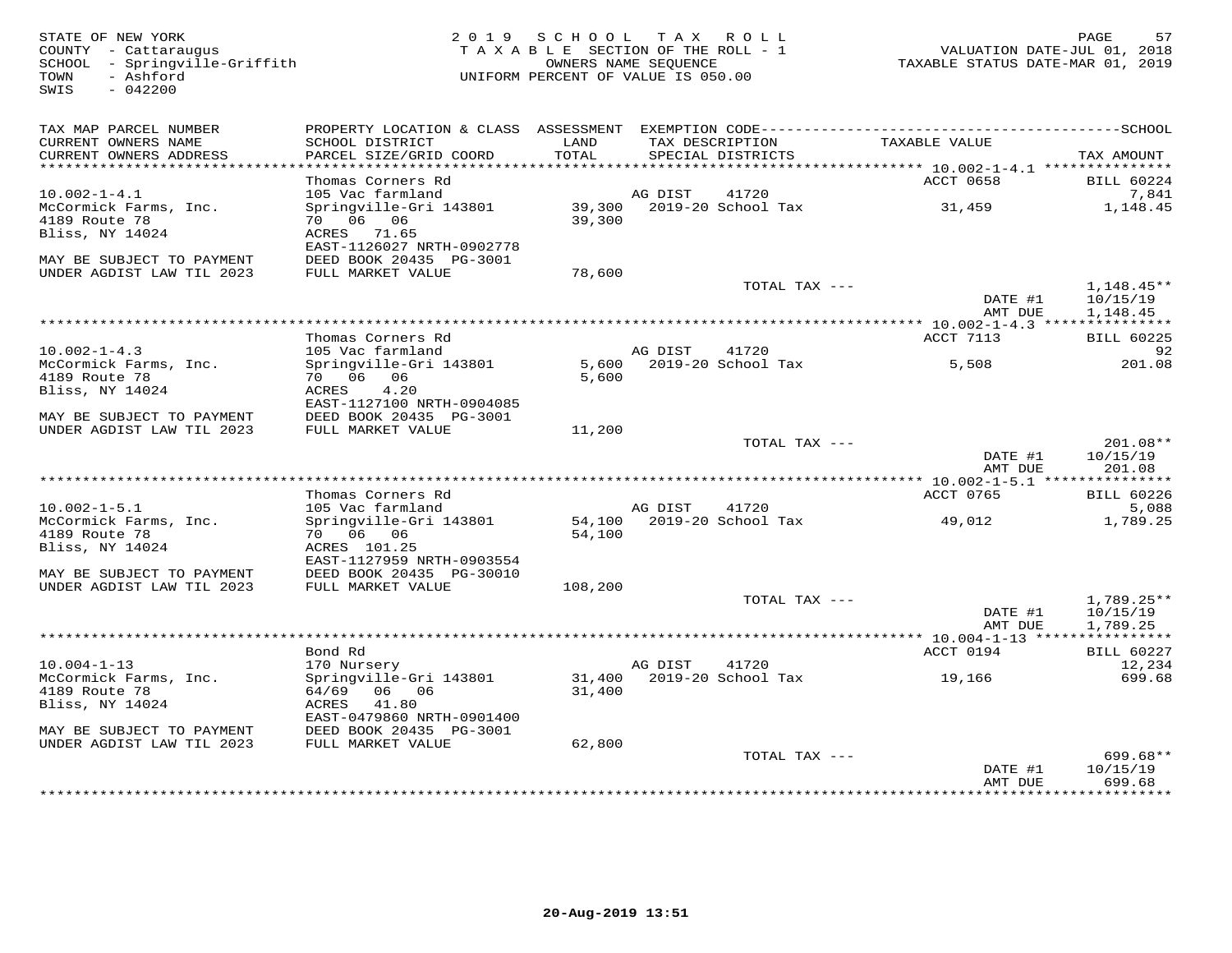| STATE OF NEW YORK<br>COUNTY - Cattaraugus<br>SCHOOL - Springville-Griffith<br>- Ashford<br>TOWN<br>SWIS<br>$-042200$ |                                              | 2019 SCHOOL<br>TAXABLE SECTION OF THE ROLL - 1<br>OWNERS NAME SEOUENCE<br>UNIFORM PERCENT OF VALUE IS 050.00 | T A X          | R O L L                              | TAXABLE STATUS DATE-MAR 01, 2019             | 58<br>PAGE<br>VALUATION DATE-JUL 01, 2018 |
|----------------------------------------------------------------------------------------------------------------------|----------------------------------------------|--------------------------------------------------------------------------------------------------------------|----------------|--------------------------------------|----------------------------------------------|-------------------------------------------|
| TAX MAP PARCEL NUMBER                                                                                                |                                              |                                                                                                              |                |                                      |                                              |                                           |
| CURRENT OWNERS NAME<br>CURRENT OWNERS ADDRESS<br>***********************                                             | SCHOOL DISTRICT<br>PARCEL SIZE/GRID COORD    | LAND<br>TOTAL                                                                                                |                | TAX DESCRIPTION<br>SPECIAL DISTRICTS | TAXABLE VALUE                                | TAX AMOUNT                                |
|                                                                                                                      | Thomas Corners Rd                            |                                                                                                              |                |                                      | ACCT 0192                                    | <b>BILL 60228</b>                         |
| $11.003 - 1 - 2$                                                                                                     | 170 Nursery                                  |                                                                                                              | AG DIST        | 41720                                |                                              | 7,834                                     |
| McCormick Farms, Inc.                                                                                                | Springville-Gri 143801                       | 19,100                                                                                                       |                | 2019-20 School Tax                   | 11,266                                       | 411.28                                    |
| 4189 Route 78                                                                                                        | 65 06 06                                     | 19,100                                                                                                       |                |                                      |                                              |                                           |
| Bliss, NY 14024                                                                                                      | ACRES 23.91<br>EAST-1129007 NRTH-0902818     |                                                                                                              |                |                                      |                                              |                                           |
| MAY BE SUBJECT TO PAYMENT<br>UNDER AGDIST LAW TIL 2023                                                               | DEED BOOK 20435 PG-3001<br>FULL MARKET VALUE | 38,200                                                                                                       |                |                                      |                                              |                                           |
|                                                                                                                      |                                              |                                                                                                              |                | TOTAL TAX ---                        |                                              | 411.28**                                  |
|                                                                                                                      |                                              |                                                                                                              |                |                                      | DATE #1<br>AMT DUE                           | 10/15/19<br>411.28                        |
|                                                                                                                      |                                              |                                                                                                              |                |                                      |                                              |                                           |
| $11.003 - 1 - 3.11$                                                                                                  | Thomas Corners Rd                            |                                                                                                              |                | 2019-20 School Tax                   | ACCT 1736                                    | <b>BILL 60229</b>                         |
| McCormick Farms, Inc.                                                                                                | 105 Vac farmland<br>Springville-Gri 143801   | 7,400                                                                                                        |                |                                      | 7,400                                        | 270.15                                    |
| 4189 Route 79                                                                                                        | 64/65 06 06                                  | 7,400                                                                                                        |                |                                      |                                              |                                           |
| Bliss, NY 14024                                                                                                      | ACRES<br>8.30                                |                                                                                                              |                |                                      |                                              |                                           |
|                                                                                                                      | EAST-0481590 NRTH-0901790                    |                                                                                                              |                |                                      |                                              |                                           |
| MAY BE SUBJECT TO PAYMENT                                                                                            | DEED BOOK 29794 PG-6002                      |                                                                                                              |                |                                      |                                              |                                           |
| UNDER AGDIST LAW TIL 2023                                                                                            | FULL MARKET VALUE                            | 14,800                                                                                                       |                | TOTAL TAX ---                        |                                              | $270.15**$                                |
|                                                                                                                      |                                              |                                                                                                              |                |                                      | DATE #1<br>AMT DUE                           | 10/15/19<br>270.15                        |
|                                                                                                                      |                                              |                                                                                                              |                |                                      | *********** 11.003-1-19.4 **************     |                                           |
|                                                                                                                      | 5636 Cole Rd                                 |                                                                                                              |                |                                      | ACCT 1134                                    | <b>BILL 60230</b>                         |
| $11.003 - 1 - 19.4$                                                                                                  | 210 1 Family Res                             |                                                                                                              | BAS STAR 41854 |                                      |                                              | 15,900                                    |
| McDonough David R<br>PO Box 474                                                                                      | Springville-Gri 143801<br>53 06 06           |                                                                                                              |                | 5,800 2019-20 School Tax             | 74,400                                       | 2,716.07                                  |
| Springville, NY 14141                                                                                                | ACRES<br>1.70                                | 74,400                                                                                                       |                |                                      |                                              |                                           |
|                                                                                                                      | EAST-0491420 NRTH-0904800                    |                                                                                                              |                |                                      |                                              |                                           |
|                                                                                                                      | DEED BOOK 00937 PG-00730                     |                                                                                                              |                |                                      |                                              |                                           |
|                                                                                                                      | FULL MARKET VALUE                            | 148,800                                                                                                      |                |                                      |                                              |                                           |
|                                                                                                                      |                                              |                                                                                                              |                | TOTAL TAX ---                        |                                              | $2,145.07**$                              |
|                                                                                                                      |                                              |                                                                                                              |                |                                      | DATE #1<br>AMT DUE                           | 10/15/19<br>2,145.07                      |
|                                                                                                                      |                                              |                                                                                                              |                |                                      | ************** 11.003-1-19.3 *************** |                                           |
|                                                                                                                      | Cole Rd                                      |                                                                                                              |                |                                      | ACCT 1114                                    | <b>BILL 60231</b>                         |
| $11.003 - 1 - 19.3$                                                                                                  | 314 Rural vac<10                             |                                                                                                              |                | 2019-20 School Tax                   | 4,200                                        | 153.33                                    |
| McDonough Leanne                                                                                                     | Springville-Gri 143801                       | 4,200                                                                                                        |                |                                      |                                              |                                           |
| 106 Pheasant Run Ln<br>Lancaster, NY 14086                                                                           | 53 06<br>06<br>ACRES<br>1.65                 | 4,200                                                                                                        |                |                                      |                                              |                                           |
|                                                                                                                      | EAST-0491630 NRTH-0904800                    |                                                                                                              |                |                                      |                                              |                                           |
|                                                                                                                      | DEED BOOK 6020<br>PG-9002                    |                                                                                                              |                |                                      |                                              |                                           |
|                                                                                                                      | FULL MARKET VALUE                            | 8,400                                                                                                        |                |                                      |                                              |                                           |
|                                                                                                                      |                                              |                                                                                                              |                | TOTAL TAX ---                        |                                              | $153.33**$                                |
|                                                                                                                      |                                              |                                                                                                              |                |                                      | DATE #1<br>AMT DUE                           | 10/15/19<br>153.33                        |
|                                                                                                                      |                                              |                                                                                                              |                |                                      |                                              | * * * * * * * *                           |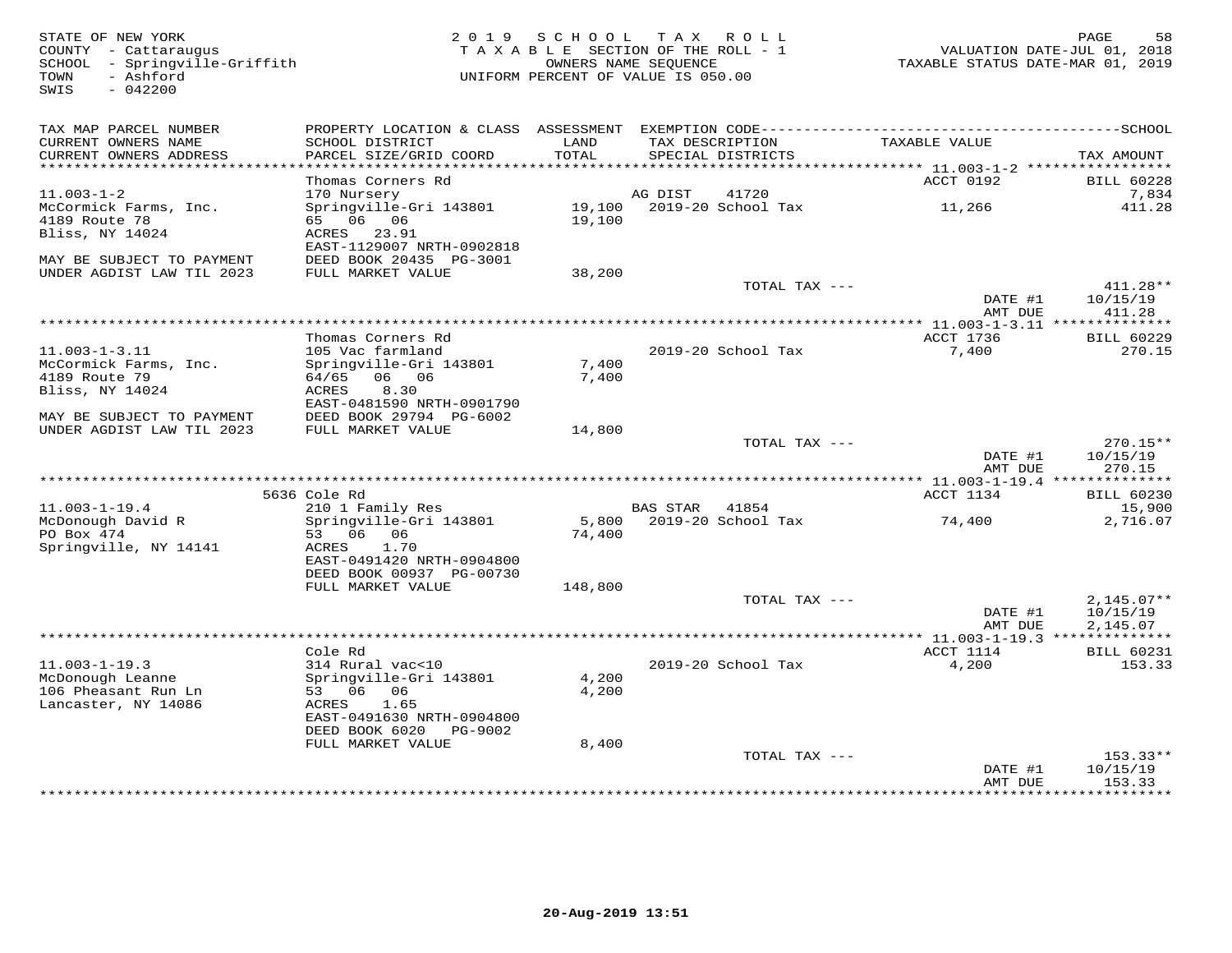| STATE OF NEW YORK<br>COUNTY - Cattaraugus<br>SCHOOL - Springville-Griffith<br>- Ashford<br>TOWN<br>SWIS<br>$-042200$ |                                                       | 2019 SCHOOL    | TAX ROLL<br>TAXABLE SECTION OF THE ROLL - 1<br>OWNERS NAME SEQUENCE<br>UNIFORM PERCENT OF VALUE IS 050.00 | VALUATION DATE-JUL 01, 2018<br>TAXABLE STATUS DATE-MAR 01, 2019 | 59<br>PAGE               |
|----------------------------------------------------------------------------------------------------------------------|-------------------------------------------------------|----------------|-----------------------------------------------------------------------------------------------------------|-----------------------------------------------------------------|--------------------------|
| TAX MAP PARCEL NUMBER                                                                                                |                                                       |                |                                                                                                           |                                                                 |                          |
| CURRENT OWNERS NAME<br>CURRENT OWNERS ADDRESS                                                                        | SCHOOL DISTRICT<br>PARCEL SIZE/GRID COORD             | LAND<br>TOTAL  | TAX DESCRIPTION<br>SPECIAL DISTRICTS                                                                      | TAXABLE VALUE                                                   | TAX AMOUNT               |
|                                                                                                                      | Henrietta Rd                                          |                |                                                                                                           | ACCT 0279                                                       | <b>BILL 60232</b>        |
| $10.003 - 2 - 8$                                                                                                     | 314 Rural vac<10                                      |                | 2019-20 School Tax                                                                                        | 2,000                                                           | 73.01                    |
| Mest Deborah R                                                                                                       | Springville-Gri 143801                                | 2,000          |                                                                                                           |                                                                 |                          |
| 11404 Beech Tree Rd                                                                                                  | 55 06 07                                              | 2,000          |                                                                                                           |                                                                 |                          |
| Springville, NY 14141                                                                                                | FRNT 140.00 DPTH 180.00                               |                |                                                                                                           |                                                                 |                          |
|                                                                                                                      | EAST-1112116 NRTH-0901658<br>DEED BOOK 00931 PG-01155 |                |                                                                                                           |                                                                 |                          |
|                                                                                                                      | FULL MARKET VALUE                                     | 4,000          |                                                                                                           |                                                                 |                          |
|                                                                                                                      |                                                       |                | TOTAL TAX ---                                                                                             |                                                                 | $73.01**$                |
|                                                                                                                      |                                                       |                |                                                                                                           | DATE #1                                                         | 10/15/19                 |
|                                                                                                                      |                                                       |                |                                                                                                           | AMT DUE                                                         | 73.01                    |
|                                                                                                                      | 11404 Beech Tree Rd                                   |                |                                                                                                           | ACCT 0283                                                       | <b>BILL 60233</b>        |
| $11.001 - 1 - 18$                                                                                                    | 270 Mfg housing                                       |                | <b>BAS STAR</b><br>41854                                                                                  |                                                                 | 15,900                   |
| Mest Deborah R                                                                                                       | Springville-Gri 143801                                | 23,600         | 2019-20 School Tax                                                                                        | 48,300                                                          | 1,763.25                 |
| 11404 Beech Tree Rd                                                                                                  | 06 06<br>54/60                                        | 48,300         |                                                                                                           |                                                                 |                          |
| Springville, NY 14141                                                                                                | ACRES<br>25.64<br>EAST-1136737 NRTH-0908458           |                |                                                                                                           |                                                                 |                          |
|                                                                                                                      | DEED BOOK 00931 PG-01155                              |                |                                                                                                           |                                                                 |                          |
|                                                                                                                      | FULL MARKET VALUE                                     | 96,600         |                                                                                                           |                                                                 |                          |
|                                                                                                                      |                                                       |                | TOTAL TAX ---                                                                                             |                                                                 | 1,192.25**               |
|                                                                                                                      |                                                       |                |                                                                                                           | DATE #1<br>AMT DUE                                              | 10/15/19<br>1,192.25     |
|                                                                                                                      |                                                       |                |                                                                                                           |                                                                 |                          |
|                                                                                                                      | Peters Rd                                             |                |                                                                                                           | ACCT 0988                                                       | <b>BILL 60234</b>        |
| $10.004 - 1 - 38.2$                                                                                                  | 322 Rural vac>10                                      |                | 2019-20 School Tax                                                                                        | 27,600                                                          | 1,007.57                 |
| Miller Willard W                                                                                                     | Springville-Gri 143801                                | 27,600         |                                                                                                           |                                                                 |                          |
| Miller Anna M<br>9729 Rte 219                                                                                        | 73/77<br>06 06<br>48.87<br>ACRES                      | 27,600         |                                                                                                           |                                                                 |                          |
| West Valley, NY 14171                                                                                                | EAST-1119807 NRTH-0897091                             |                |                                                                                                           |                                                                 |                          |
|                                                                                                                      | DEED BOOK 777<br>PG-00315                             |                |                                                                                                           |                                                                 |                          |
|                                                                                                                      | FULL MARKET VALUE                                     | 55,200         |                                                                                                           |                                                                 |                          |
|                                                                                                                      |                                                       |                | TOTAL TAX ---                                                                                             | DATE #1                                                         | $1,007.57**$<br>10/15/19 |
|                                                                                                                      |                                                       |                |                                                                                                           | AMT DUE                                                         | 1,007.57                 |
|                                                                                                                      |                                                       |                |                                                                                                           |                                                                 |                          |
|                                                                                                                      | Us Rte 219                                            |                |                                                                                                           | ACCT 0466                                                       | <b>BILL 60235</b>        |
| $10.004 - 1 - 49.1$                                                                                                  | 105 Vac farmland                                      |                | 2019-20 School Tax                                                                                        | 7,800                                                           | 284.75                   |
| Miller Willard W<br>Miller Anna M                                                                                    | Springville-Gri 143801<br>25/77<br>06 -<br>06/07      | 7,800<br>7,800 |                                                                                                           |                                                                 |                          |
| 9729 Rte 219                                                                                                         | 15.77<br>ACRES                                        |                |                                                                                                           |                                                                 |                          |
| West Valley, NY 14171                                                                                                | EAST-1117127 NRTH-0895301                             |                |                                                                                                           |                                                                 |                          |
|                                                                                                                      | DEED BOOK 800<br>PG-00641                             |                |                                                                                                           |                                                                 |                          |
|                                                                                                                      | FULL MARKET VALUE                                     | 15,600         |                                                                                                           |                                                                 |                          |
|                                                                                                                      |                                                       |                | TOTAL TAX ---                                                                                             | DATE #1                                                         | $284.75**$<br>10/15/19   |
|                                                                                                                      |                                                       |                |                                                                                                           | AMT DUE                                                         | 284.75                   |
|                                                                                                                      |                                                       |                |                                                                                                           |                                                                 | * * * * * * * *          |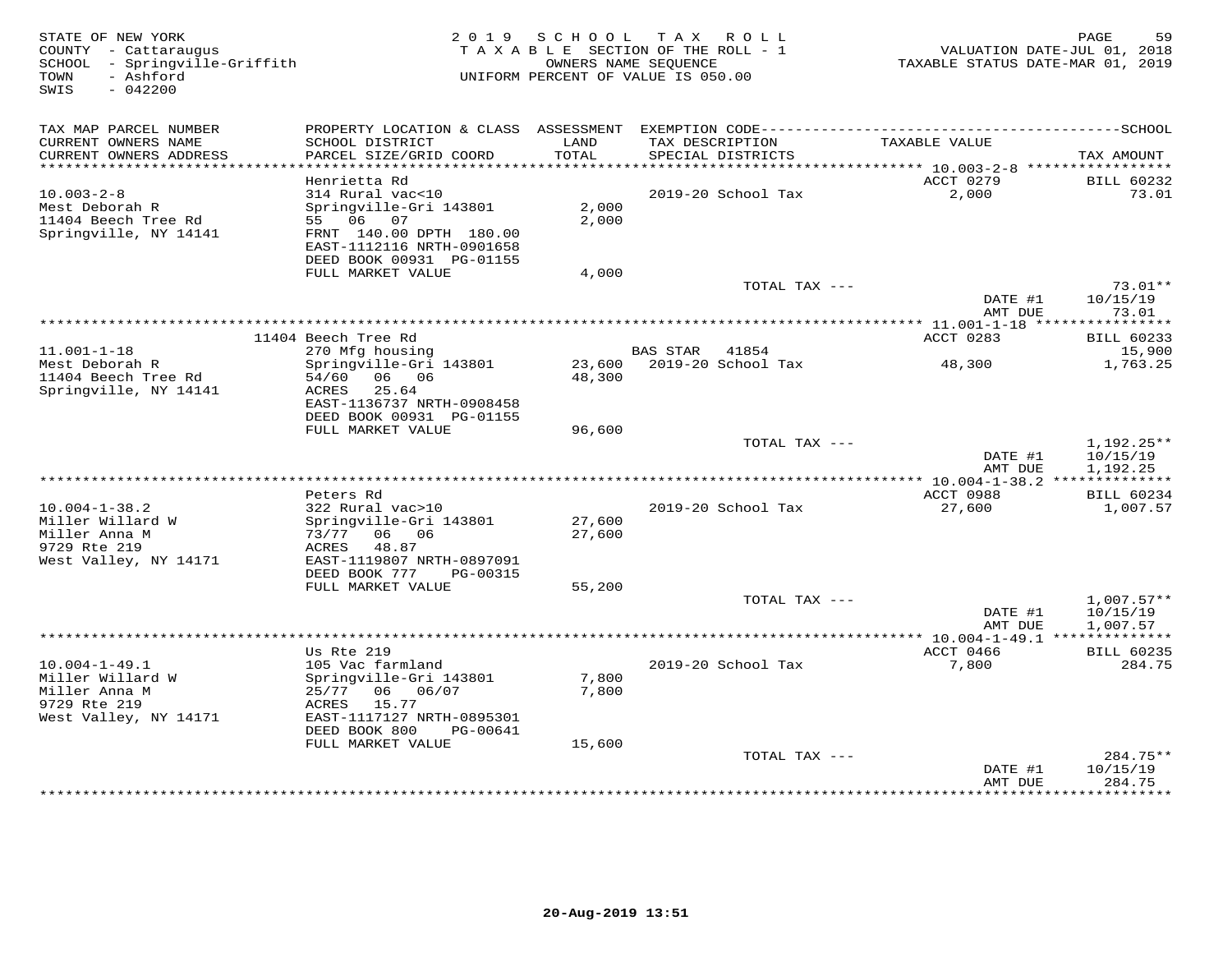| STATE OF NEW YORK<br>COUNTY - Cattaraugus<br>SCHOOL - Springville-Griffith<br>- Ashford<br>TOWN<br>$-042200$<br>SWIS |                                                                        | 2019 SCHOOL   | T A X<br>R O L L<br>TAXABLE SECTION OF THE ROLL - 1<br>OWNERS NAME SEQUENCE<br>UNIFORM PERCENT OF VALUE IS 050.00 | TAXABLE STATUS DATE-MAR 01, 2019  | PAGE<br>60<br>VALUATION DATE-JUL 01, 2018 |
|----------------------------------------------------------------------------------------------------------------------|------------------------------------------------------------------------|---------------|-------------------------------------------------------------------------------------------------------------------|-----------------------------------|-------------------------------------------|
| TAX MAP PARCEL NUMBER                                                                                                |                                                                        |               |                                                                                                                   |                                   |                                           |
| CURRENT OWNERS NAME<br>CURRENT OWNERS ADDRESS                                                                        | SCHOOL DISTRICT<br>PARCEL SIZE/GRID COORD<br>************************* | LAND<br>TOTAL | TAX DESCRIPTION<br>SPECIAL DISTRICTS                                                                              | TAXABLE VALUE                     | TAX AMOUNT                                |
| **********************                                                                                               | 9729 Us Rte 219                                                        |               |                                                                                                                   | ACCT 0519                         |                                           |
| $10.004 - 1 - 50.1$                                                                                                  | 112 Dairy farm                                                         |               | 2019-20 School Tax                                                                                                | 60,800                            | <b>BILL 60236</b><br>2,219.58             |
| Miller Willard W                                                                                                     | Springville-Gri 143801                                                 | 31,400        |                                                                                                                   |                                   |                                           |
| Miller Anna M                                                                                                        | 25/77<br>06/07<br>06 —                                                 | 60,800        |                                                                                                                   |                                   |                                           |
| 9729 Rte 219                                                                                                         | ACRES<br>58.84                                                         |               |                                                                                                                   |                                   |                                           |
| West Valley, NY 14171                                                                                                | EAST-1116953 NRTH-0897032                                              |               |                                                                                                                   |                                   |                                           |
|                                                                                                                      | DEED BOOK 00741 PG-00944                                               |               |                                                                                                                   |                                   |                                           |
|                                                                                                                      | FULL MARKET VALUE                                                      | 121,600       | TOTAL TAX ---                                                                                                     |                                   | $2,219.58**$                              |
|                                                                                                                      |                                                                        |               |                                                                                                                   | DATE #1                           | 10/15/19                                  |
|                                                                                                                      |                                                                        |               |                                                                                                                   | AMT DUE                           | 2,219.58                                  |
|                                                                                                                      |                                                                        |               |                                                                                                                   |                                   |                                           |
|                                                                                                                      | Forks Rd                                                               |               |                                                                                                                   | ACCT 0186                         | <b>BILL 60237</b>                         |
| $10.004 - 1 - 51.1$                                                                                                  | 322 Rural vac>10                                                       |               | 2019-20 School Tax                                                                                                | 18,100                            | 660.76                                    |
| Miller Willard W                                                                                                     | Springville-Gri 143801                                                 | 18,100        |                                                                                                                   |                                   |                                           |
| Miller Anna M<br>9729 Rte 219                                                                                        | 06 06<br>77<br>ACRES<br>27.45                                          | 18,100        |                                                                                                                   |                                   |                                           |
| West Valley, NY 14171                                                                                                | EAST-1118736 NRTH-0897406                                              |               |                                                                                                                   |                                   |                                           |
|                                                                                                                      | DEED BOOK 777<br>PG-00315                                              |               |                                                                                                                   |                                   |                                           |
|                                                                                                                      | FULL MARKET VALUE                                                      | 36,200        |                                                                                                                   |                                   |                                           |
|                                                                                                                      |                                                                        |               | TOTAL TAX ---                                                                                                     |                                   | 660.76**                                  |
|                                                                                                                      |                                                                        |               |                                                                                                                   | DATE #1                           | 10/15/19                                  |
| ************************                                                                                             |                                                                        |               |                                                                                                                   | AMT DUE                           | 660.76                                    |
|                                                                                                                      | 10696 Nys Rte 240                                                      |               |                                                                                                                   | <b>ACCT 1735</b>                  | <b>BILL 60238</b>                         |
| $11.003 - 2 - 18.6$                                                                                                  | 240 Rural res                                                          |               | 2019-20 School Tax                                                                                                | 49,200                            | 1,796.11                                  |
| Monczynski Robert                                                                                                    | Springville-Gri 143801                                                 | 15,200        |                                                                                                                   |                                   |                                           |
| Monczynski Tasheena                                                                                                  | $57 - 6 - 6$                                                           | 49,200        |                                                                                                                   |                                   |                                           |
| c/o Ron Previty                                                                                                      | ACRES<br>19.50                                                         |               |                                                                                                                   |                                   |                                           |
| 11081 Galen Hill Rd<br>Freedom, NY 14065                                                                             | EAST-1134666 NRTH-0897492<br>DEED BOOK 29280 PG-7001                   |               |                                                                                                                   |                                   |                                           |
|                                                                                                                      | FULL MARKET VALUE                                                      | 98,400        |                                                                                                                   |                                   |                                           |
|                                                                                                                      |                                                                        |               | TOTAL TAX ---                                                                                                     |                                   | $1,796.11**$                              |
|                                                                                                                      |                                                                        |               |                                                                                                                   | DATE #1                           | 10/15/19                                  |
|                                                                                                                      |                                                                        |               |                                                                                                                   | AMT DUE                           | 1,796.11                                  |
|                                                                                                                      |                                                                        |               |                                                                                                                   | *** 11.001-1-12 ***************** |                                           |
|                                                                                                                      | 11491 Watson Rd                                                        |               |                                                                                                                   | ACCT 0558                         | <b>BILL 60239</b>                         |
| $11.001 - 1 - 12$<br>Morganti Richard                                                                                | 280 Res Multiple<br>Springville-Gri 143801                             | 8,500         | <b>BAS STAR</b><br>41854<br>2019-20 School Tax                                                                    | 75,000                            | 15,900<br>2,737.97                        |
| Brenda Patton                                                                                                        | $60 - 06 - 06$                                                         | 75,000        |                                                                                                                   |                                   |                                           |
| 11491 Watson Road                                                                                                    | ACRES 17.20                                                            |               |                                                                                                                   |                                   |                                           |
| Ashford, NY 14141                                                                                                    | EAST-1136290 NRTH-0909499                                              |               |                                                                                                                   |                                   |                                           |
|                                                                                                                      | DEED BOOK 20190 PG-2722                                                |               |                                                                                                                   |                                   |                                           |
| PRIOR OWNER ON 3/01/2019                                                                                             | FULL MARKET VALUE                                                      | 150,000       |                                                                                                                   |                                   |                                           |
| Niemiec Rennie G                                                                                                     |                                                                        |               | TOTAL TAX ---                                                                                                     |                                   | $2,166.97**$                              |
|                                                                                                                      |                                                                        |               |                                                                                                                   | DATE #1                           | 10/15/19                                  |
|                                                                                                                      |                                                                        |               |                                                                                                                   | AMT DUE                           | 2,166.97                                  |
|                                                                                                                      |                                                                        |               |                                                                                                                   |                                   |                                           |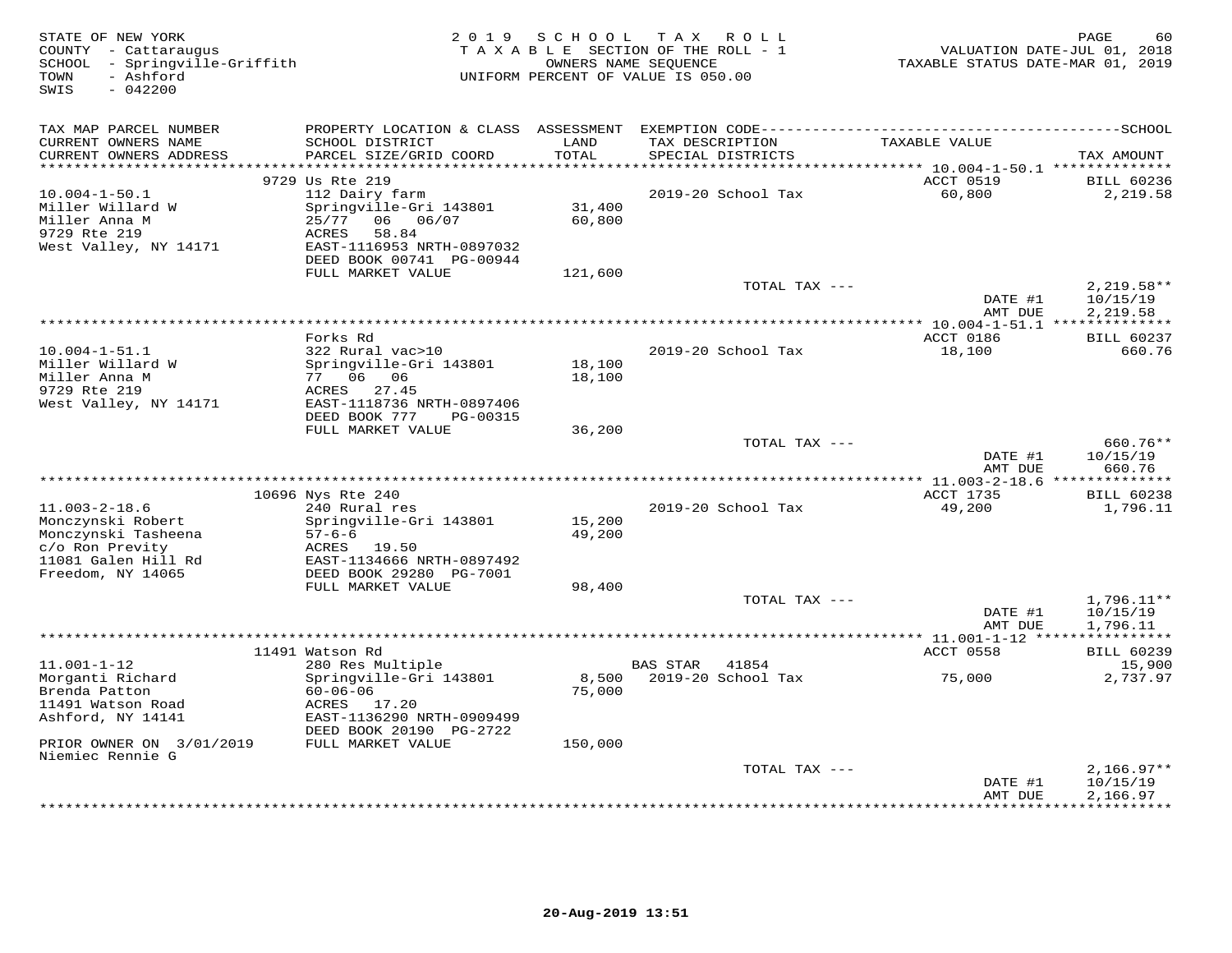| STATE OF NEW YORK<br>COUNTY - Cattaraugus<br>SCHOOL - Springville-Griffith<br>- Ashford<br>TOWN<br>SWIS<br>$-042200$ |                                                                                              |                 | 2019 SCHOOL TAX ROLL<br>TAXABLE SECTION OF THE ROLL - 1<br>OWNERS NAME SEQUENCE<br>UNIFORM PERCENT OF VALUE IS 050.00 | VALUATION DATE-JUL 01, 2018<br>TAXABLE STATUS DATE-MAR 01, 2019 | PAGE<br>61                           |
|----------------------------------------------------------------------------------------------------------------------|----------------------------------------------------------------------------------------------|-----------------|-----------------------------------------------------------------------------------------------------------------------|-----------------------------------------------------------------|--------------------------------------|
| TAX MAP PARCEL NUMBER<br>CURRENT OWNERS NAME                                                                         | SCHOOL DISTRICT                                                                              | LAND<br>TOTAL   | TAX DESCRIPTION                                                                                                       | TAXABLE VALUE                                                   |                                      |
| CURRENT OWNERS ADDRESS<br>************************                                                                   | PARCEL SIZE/GRID COORD                                                                       |                 | SPECIAL DISTRICTS                                                                                                     |                                                                 | TAX AMOUNT                           |
|                                                                                                                      | 10588 Edies Rd                                                                               |                 |                                                                                                                       | ACCT 0669                                                       | <b>BILL 60240</b>                    |
| $10.004 - 1 - 37$<br>Mortimer Mark                                                                                   | 210 1 Family Res<br>Springville-Gri 143801                                                   |                 | BAS STAR<br>41854<br>9,600 2019-20 School Tax                                                                         | 51,500                                                          | 15,900<br>1,880.07                   |
| 10588 Edies Rd<br>Springville, NY 14141                                                                              | 73 06 06<br>ACRES<br>5.17 BANK<br>081<br>EAST-1120958 NRTH-0896632<br>DEED BOOK 4741 PG-4001 | 51,500          |                                                                                                                       |                                                                 |                                      |
|                                                                                                                      | FULL MARKET VALUE                                                                            | 103,000         | TOTAL TAX ---                                                                                                         |                                                                 |                                      |
|                                                                                                                      |                                                                                              |                 |                                                                                                                       | DATE #1<br>AMT DUE                                              | $1,309.07**$<br>10/15/19<br>1,309.07 |
|                                                                                                                      |                                                                                              |                 |                                                                                                                       |                                                                 |                                      |
|                                                                                                                      | 10742 Autumn View Trl                                                                        |                 |                                                                                                                       | ACCT 0952                                                       | <b>BILL 60241</b>                    |
| $10.004 - 1 - 68$                                                                                                    | 210 1 Family Res                                                                             |                 | VETWAR CTS 41120                                                                                                      |                                                                 | 6,360                                |
| Murphy Donna L<br>Murphy Paul D                                                                                      | Springville-Gri 143801<br>69 06 06                                                           | 6,700 AGED S    | 41804<br>79,400 ENH STAR<br>41834                                                                                     |                                                                 | 18,260<br>36,410                     |
| 10742 Autumn View Trl                                                                                                | AUTUMN VIEW SUB LOT 4                                                                        |                 | 2019-20 School Tax                                                                                                    | 54,780                                                          | 1,999.81                             |
| West Valley, NY 14171                                                                                                | ACRES<br>2.57<br>EAST-1125266 NRTH-0898584<br>DEED BOOK 831<br>PG-00530<br>FULL MARKET VALUE | 158,800         |                                                                                                                       |                                                                 |                                      |
|                                                                                                                      |                                                                                              |                 | TOTAL TAX ---                                                                                                         |                                                                 | 729.81**                             |
|                                                                                                                      |                                                                                              |                 |                                                                                                                       | DATE #1<br>AMT DUE                                              | 10/15/19<br>729.81                   |
|                                                                                                                      |                                                                                              |                 |                                                                                                                       |                                                                 |                                      |
|                                                                                                                      | Autumn View Trl                                                                              |                 |                                                                                                                       | ACCT 0953                                                       | <b>BILL 60242</b>                    |
| $10.004 - 1 - 69$<br>Murphy Paul D<br>Murphy Donna L                                                                 | 314 Rural vac<10<br>Springville-Gri 143801<br>69 06 06<br>AUTUMN VIEW SUB LOT 5              | 6,700<br>6,700  | 2019-20 School Tax                                                                                                    | 6,700                                                           | 244.59                               |
| 10742 Autumn View Trl<br>West Valley, NY 14171                                                                       | ACRES<br>2.56<br>EAST-1125148 NRTH-0898746<br>DEED BOOK 838<br>PG-00684                      |                 |                                                                                                                       |                                                                 |                                      |
|                                                                                                                      | FULL MARKET VALUE                                                                            | 13,400          |                                                                                                                       |                                                                 |                                      |
|                                                                                                                      |                                                                                              |                 | TOTAL TAX ---                                                                                                         |                                                                 | $244.59**$                           |
|                                                                                                                      |                                                                                              |                 |                                                                                                                       | DATE #1<br>AMT DUE                                              | 10/15/19<br>244.59                   |
|                                                                                                                      |                                                                                              |                 |                                                                                                                       |                                                                 |                                      |
| $11.003 - 1 - 4.5$                                                                                                   | 6087 Thomas Corners Rd<br>210 1 Family Res                                                   |                 | 2019-20 School Tax                                                                                                    | ACCT 7117<br>60,400                                             | <b>BILL 60243</b><br>2,204.98        |
| Murray Ashley<br>6087 Thomas Corners Road                                                                            | Springville-Gri 143801<br>ACRES<br>2.40                                                      | 4,500<br>60,400 |                                                                                                                       |                                                                 |                                      |
| West Valley, NY 14171                                                                                                | EAST-1130994 NRTH-0903438<br>DEED BOOK 24425 PG-8001                                         |                 |                                                                                                                       |                                                                 |                                      |
|                                                                                                                      | FULL MARKET VALUE                                                                            | 120,800         |                                                                                                                       |                                                                 |                                      |
|                                                                                                                      |                                                                                              |                 | TOTAL TAX ---                                                                                                         | DATE #1                                                         | $2,204.98**$<br>10/15/19             |
|                                                                                                                      |                                                                                              |                 |                                                                                                                       | AMT DUE                                                         | 2,204.98                             |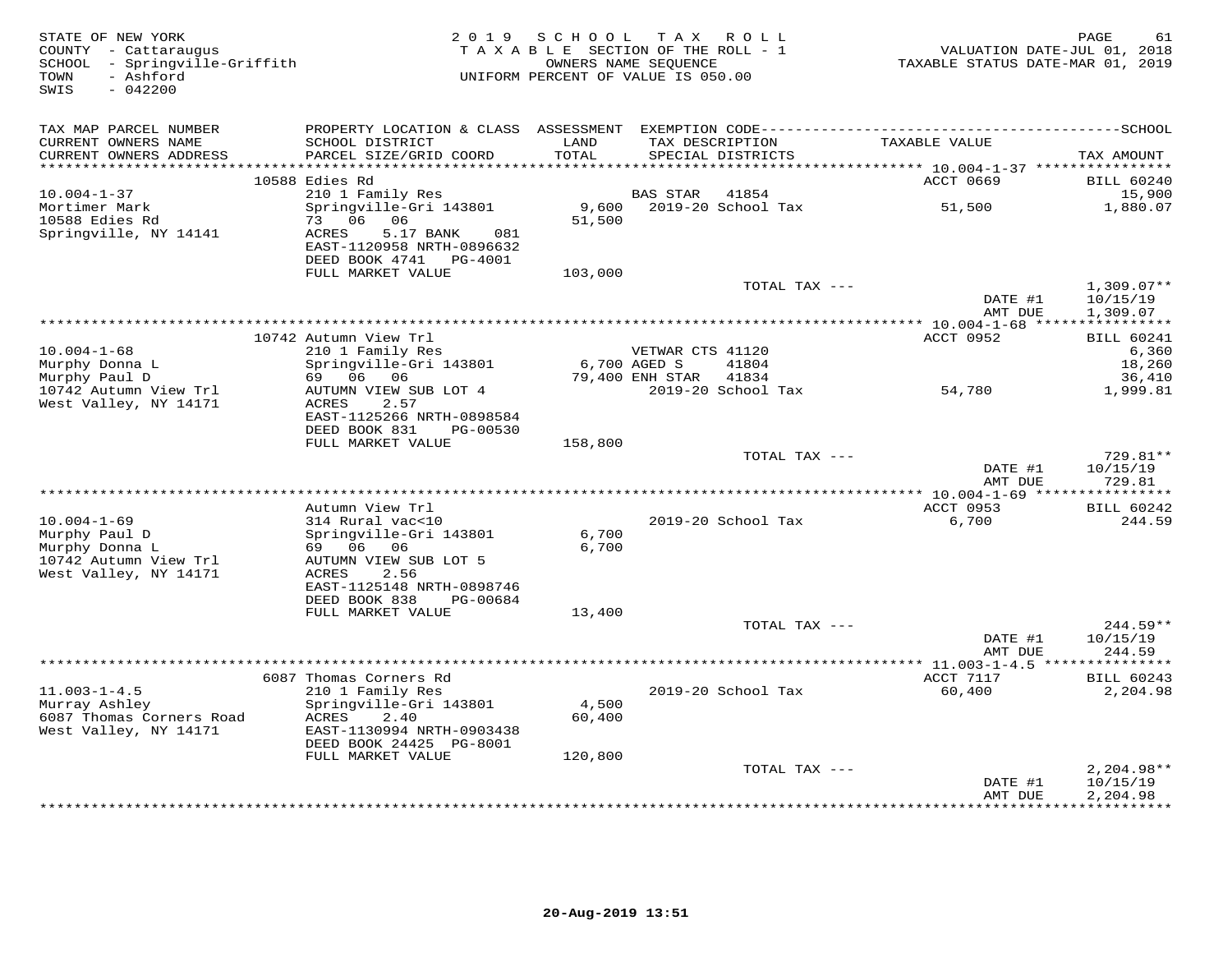| STATE OF NEW YORK<br>COUNTY - Cattaraugus<br>SCHOOL - Springville-Griffith<br>- Ashford<br>TOWN<br>$-042200$<br>SWIS | 2 0 1 9                                                                                                                                          | SCHOOL TAX ROLL<br>TAXABLE SECTION OF THE ROLL - 1<br>OWNERS NAME SEQUENCE<br>UNIFORM PERCENT OF VALUE IS 050.00 |                 |                                      | TAXABLE STATUS DATE-MAR 01, 2019                                      | 62<br>PAGE<br>VALUATION DATE-JUL 01, 2018            |
|----------------------------------------------------------------------------------------------------------------------|--------------------------------------------------------------------------------------------------------------------------------------------------|------------------------------------------------------------------------------------------------------------------|-----------------|--------------------------------------|-----------------------------------------------------------------------|------------------------------------------------------|
| TAX MAP PARCEL NUMBER<br>CURRENT OWNERS NAME<br>CURRENT OWNERS ADDRESS<br>*******************                        | SCHOOL DISTRICT<br>PARCEL SIZE/GRID COORD                                                                                                        | LAND<br>TOTAL<br>********                                                                                        |                 | TAX DESCRIPTION<br>SPECIAL DISTRICTS | TAXABLE VALUE                                                         | TAX AMOUNT                                           |
|                                                                                                                      | 6614 Cross Rd                                                                                                                                    |                                                                                                                  |                 |                                      | *************************** 19.002-1-15.2 **************<br>ACCT 0986 | <b>BILL 60244</b>                                    |
| $19.002 - 1 - 15.2$<br>Nagel William G<br>Nagel Sharon<br>6614 Cross Rd                                              | 270 Mfg housing<br>Springville-Gri 143801<br>72 06 06<br>ACRES<br>1.31                                                                           | 5,300<br>33,100                                                                                                  | BAS STAR        | 41854<br>2019-20 School Tax          | 33,100                                                                | 15,900<br>1,208.36                                   |
| Springville, NY 14141                                                                                                | EAST-1123083 NRTH-0893737<br>DEED BOOK 1025<br>PG-911<br>FULL MARKET VALUE                                                                       | 66,200                                                                                                           |                 |                                      |                                                                       |                                                      |
|                                                                                                                      |                                                                                                                                                  |                                                                                                                  |                 | TOTAL TAX ---                        | DATE #1<br>AMT DUE                                                    | 637.36**<br>10/15/19<br>637.36                       |
|                                                                                                                      |                                                                                                                                                  |                                                                                                                  |                 |                                      |                                                                       |                                                      |
| $10.004 - 1 - 47.2$<br>Nappo Dale M<br>275 Idlewood                                                                  | Edies Rd<br>314 Rural vac<10<br>Springville-Gri 143801<br>77 06 06                                                                               | 6,700<br>6,700                                                                                                   |                 | 2019-20 School Tax                   | ACCT 1177<br>6,700                                                    | <b>BILL 60245</b><br>244.59                          |
| Tonawanda, NY 14150                                                                                                  | ACRES<br>7.75<br>EAST-1118591 NRTH-0894266<br>DEED BOOK 1025 PG-1155<br>FULL MARKET VALUE                                                        | 13,400                                                                                                           |                 |                                      |                                                                       |                                                      |
|                                                                                                                      |                                                                                                                                                  |                                                                                                                  |                 | TOTAL TAX ---                        | DATE #1<br>AMT DUE                                                    | $244.59**$<br>10/15/19<br>244.59                     |
|                                                                                                                      |                                                                                                                                                  |                                                                                                                  |                 |                                      |                                                                       |                                                      |
| $10.004 - 1 - 61$                                                                                                    | 10670 Autumn View Trl<br>210 1 Family Res                                                                                                        |                                                                                                                  | <b>BAS STAR</b> | 41854                                | ACCT 0945                                                             | <b>BILL 60246</b><br>15,900                          |
| Nati Teresa<br>10670 Autumn View Trl<br>West Valley, NY 14171                                                        | Springville-Gri 143801<br>74 06 06<br>AUTUMN VIEW SUB LOT 9<br>ACRES<br>3.66 BANK<br>017<br>EAST-1124215 NRTH-0898291<br>DEED BOOK 18650 PG-6001 | 7,900<br>77,800                                                                                                  |                 | 2019-20 School Tax                   | 77,800                                                                | 2,840.19                                             |
|                                                                                                                      | FULL MARKET VALUE                                                                                                                                | 155,600                                                                                                          |                 |                                      |                                                                       |                                                      |
|                                                                                                                      |                                                                                                                                                  |                                                                                                                  |                 | TOTAL TAX ---                        | DATE #1<br>AMT DUE                                                    | $2,269.19**$<br>10/15/19<br>2,269.19<br>************ |
|                                                                                                                      | 10695 Nys Rte 240                                                                                                                                |                                                                                                                  |                 |                                      | ACCT 1573                                                             | <b>BILL 60247</b>                                    |
| $11.003 - 2 - 18.2$<br>Nelson David M<br>1586 Wilson Rd<br>Franklinville, NY 14737                                   | 314 Rural vac<10<br>Springville-Gri 143801<br>57 06 06<br>ACRES<br>1.35                                                                          | 900<br>900                                                                                                       |                 | 2019-20 School Tax                   | 900                                                                   | 32.86                                                |
|                                                                                                                      | EAST-1134672 NRTH-0897946<br>DEED BOOK 911<br>PG-00091<br>FULL MARKET VALUE                                                                      | 1,800                                                                                                            |                 |                                      |                                                                       |                                                      |
|                                                                                                                      |                                                                                                                                                  |                                                                                                                  |                 | TOTAL TAX ---                        |                                                                       | $32.86**$                                            |
|                                                                                                                      |                                                                                                                                                  |                                                                                                                  |                 |                                      | DATE #1<br>AMT DUE                                                    | 10/15/19<br>32.86<br>* * * * * * *                   |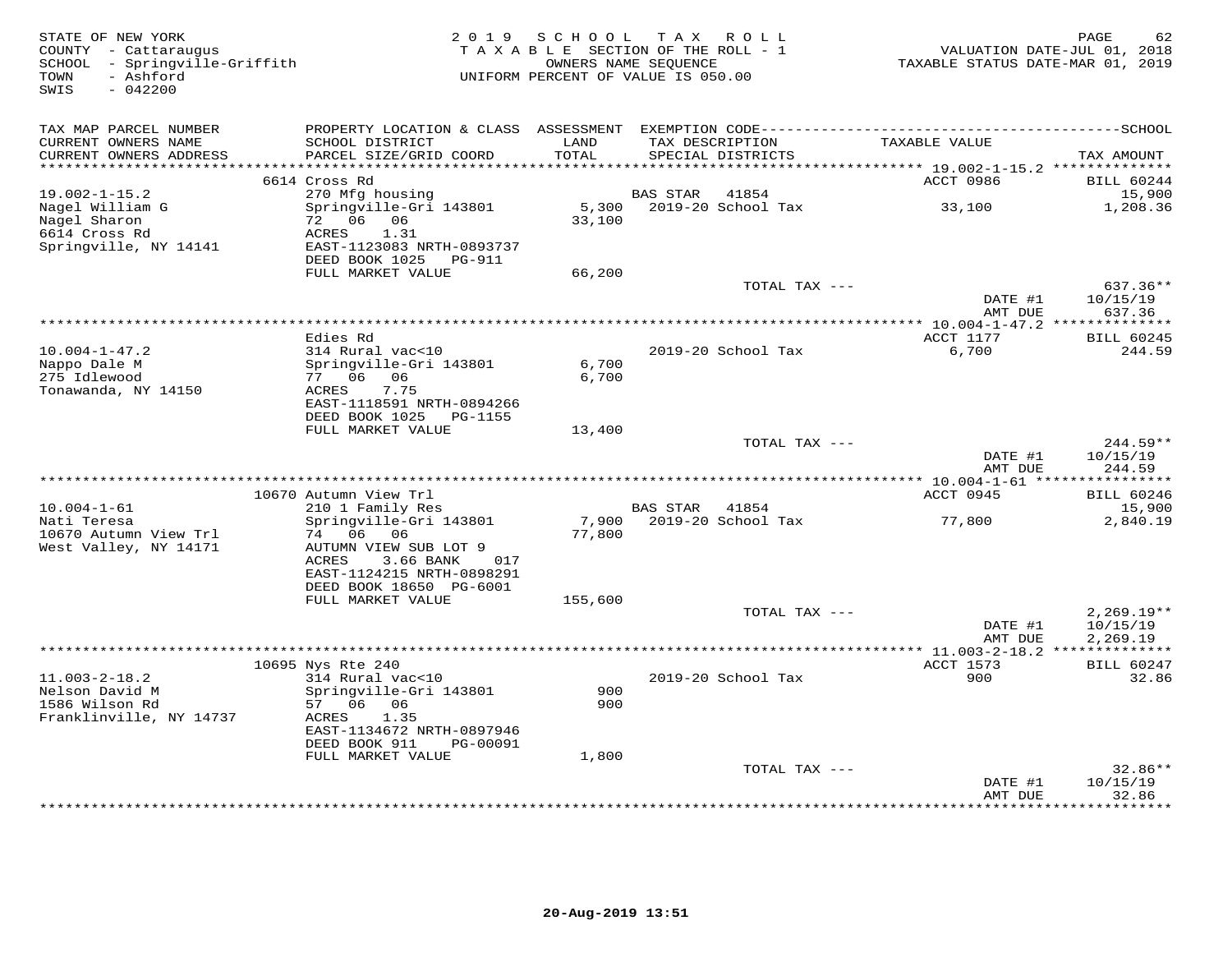| STATE OF NEW YORK<br>COUNTY - Cattaraugus<br>SCHOOL - Springville-Griffith<br>- Ashford<br>TOWN<br>SWIS<br>$-042200$ |                                           |               | 2019 SCHOOL TAX ROLL<br>TAXABLE SECTION OF THE ROLL - 1<br>OWNERS NAME SEQUENCE<br>UNIFORM PERCENT OF VALUE IS 050.00 | VALUATION DATE-JUL 01, 2018<br>TAXABLE STATUS DATE-MAR 01, 2019 | PAGE<br>63                  |
|----------------------------------------------------------------------------------------------------------------------|-------------------------------------------|---------------|-----------------------------------------------------------------------------------------------------------------------|-----------------------------------------------------------------|-----------------------------|
| TAX MAP PARCEL NUMBER                                                                                                |                                           |               |                                                                                                                       |                                                                 |                             |
| CURRENT OWNERS NAME<br>CURRENT OWNERS ADDRESS                                                                        | SCHOOL DISTRICT<br>PARCEL SIZE/GRID COORD | LAND<br>TOTAL | TAX DESCRIPTION<br>SPECIAL DISTRICTS                                                                                  | TAXABLE VALUE                                                   | TAX AMOUNT                  |
| ******************************                                                                                       |                                           |               |                                                                                                                       |                                                                 |                             |
| $11.003 - 2 - 18.4$                                                                                                  | Nys Rte 240<br>322 Rural vac>10           |               | 2019-20 School Tax                                                                                                    | ACCT 1588<br>10,900                                             | <b>BILL 60248</b><br>397.92 |
| Nelson John J                                                                                                        | Springville-Gri 143801                    | 10,900        |                                                                                                                       |                                                                 |                             |
| PO Box 202                                                                                                           | $57 - 6 - 6$                              | 10,900        |                                                                                                                       |                                                                 |                             |
| West Valley, NY 14171-9796                                                                                           | ACRES 12.50                               |               |                                                                                                                       |                                                                 |                             |
|                                                                                                                      | EAST-1134711 NRTH-0896688                 |               |                                                                                                                       |                                                                 |                             |
|                                                                                                                      | DEED BOOK 2993 PG-7001                    |               |                                                                                                                       |                                                                 |                             |
|                                                                                                                      | FULL MARKET VALUE                         | 21,800        | TOTAL TAX ---                                                                                                         |                                                                 | $397.92**$                  |
|                                                                                                                      |                                           |               |                                                                                                                       | DATE #1                                                         | 10/15/19                    |
|                                                                                                                      |                                           |               |                                                                                                                       | AMT DUE                                                         | 397.92                      |
|                                                                                                                      |                                           |               |                                                                                                                       |                                                                 |                             |
|                                                                                                                      | 10695 Nys Rte 240                         |               |                                                                                                                       | ACCT 1574                                                       | <b>BILL 60249</b>           |
| $11.003 - 2 - 18.3$                                                                                                  | 240 Rural res                             |               | AG DISTOUT 41730                                                                                                      |                                                                 | 2,332                       |
| Nelson Nicholas D<br>Schweickert Stephanie L                                                                         | Springville-Gri 143801<br>57/6/6          | 85,200        | 8,900 2019-20 School Tax                                                                                              | 82,868                                                          | 3,025.20                    |
| 10695 NYS Rte 240                                                                                                    | ACRES 11.80                               |               |                                                                                                                       |                                                                 |                             |
| West Valley, NY 14171                                                                                                | EAST-1133757 NRTH-0897094                 |               |                                                                                                                       |                                                                 |                             |
|                                                                                                                      | DEED BOOK 26300 PG-4001                   |               |                                                                                                                       |                                                                 |                             |
| MAY BE SUBJECT TO PAYMENT                                                                                            | FULL MARKET VALUE                         | 170,400       |                                                                                                                       |                                                                 |                             |
| UNDER AGDIST LAW TIL 2026                                                                                            |                                           |               |                                                                                                                       |                                                                 |                             |
|                                                                                                                      |                                           |               | TOTAL TAX ---                                                                                                         | DATE #1                                                         | $3,025.20**$<br>10/15/19    |
|                                                                                                                      |                                           |               |                                                                                                                       | AMT DUE                                                         | 3,025.20                    |
|                                                                                                                      |                                           |               |                                                                                                                       |                                                                 |                             |
|                                                                                                                      | 6026 Thomas Corners Rd                    |               |                                                                                                                       | ACCT 0083                                                       | <b>BILL 60250</b>           |
| $11.001 - 1 - 34$                                                                                                    | 210 1 Family Res                          |               | VETWAR CTS 41120                                                                                                      |                                                                 | 6,360                       |
| Newkirk David J<br>Newkirk Robin M                                                                                   | Springville-Gri 143801<br>65 06 06        | 52,500        | 5,500 BAS STAR<br>41854<br>2019-20 School Tax                                                                         | 46,140                                                          | 15,900<br>1,684.40          |
| 6026 Thomas Corners Rd                                                                                               | FRNT 100.00 DPTH 275.00                   |               |                                                                                                                       |                                                                 |                             |
| West Valley, NY 14171                                                                                                | EAST-1132260 NRTH-0903912                 |               |                                                                                                                       |                                                                 |                             |
|                                                                                                                      | DEED BOOK 810<br>PG-00734                 |               |                                                                                                                       |                                                                 |                             |
|                                                                                                                      | FULL MARKET VALUE                         | 105,000       |                                                                                                                       |                                                                 |                             |
|                                                                                                                      |                                           |               | TOTAL TAX ---                                                                                                         |                                                                 | $1,113.40**$                |
|                                                                                                                      |                                           |               |                                                                                                                       | DATE #1<br>AMT DUE                                              | 10/15/19<br>1,113.40        |
|                                                                                                                      |                                           |               |                                                                                                                       |                                                                 |                             |
| $10.004 - 1 - 48.4$                                                                                                  | 6827 Peters Rd<br>240 Rural res           |               | <b>BAS STAR</b><br>41854                                                                                              |                                                                 | <b>BILL 60251</b><br>15,900 |
| Noto Mark P                                                                                                          | Springville-Gri 143801                    |               | 32,900 2019-20 School Tax                                                                                             | 99,100                                                          | 3,617.77                    |
| Gersitz Sondra D                                                                                                     | ACRES 49.00 BANK 017                      | 99,100        |                                                                                                                       |                                                                 |                             |
| 6827 Peters Rd                                                                                                       | EAST-1119362 NRTH-0895611                 |               |                                                                                                                       |                                                                 |                             |
| Springville, NY 14141                                                                                                | DEED BOOK 14459 PG-6001                   |               |                                                                                                                       |                                                                 |                             |
|                                                                                                                      | FULL MARKET VALUE                         | 198,200       |                                                                                                                       |                                                                 |                             |
|                                                                                                                      |                                           |               | TOTAL TAX ---                                                                                                         | DATE #1                                                         | $3,046.77**$<br>10/15/19    |
|                                                                                                                      |                                           |               |                                                                                                                       | AMT DUE                                                         | 3,046.77                    |
|                                                                                                                      |                                           |               |                                                                                                                       | * * * * * * * * * * * * * * *                                   | * * * * * * * * * * * *     |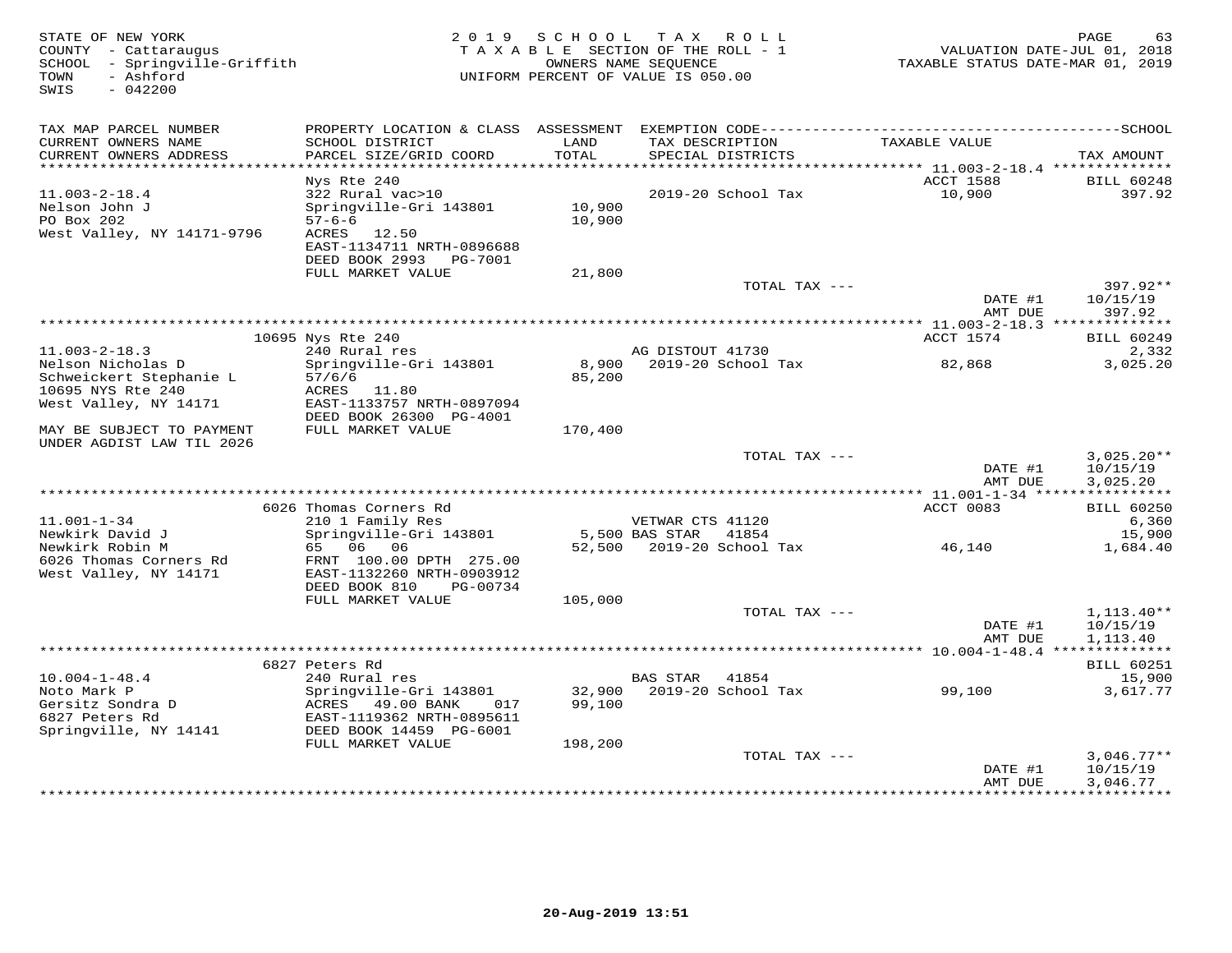| STATE OF NEW YORK<br>COUNTY - Cattaraugus<br>SCHOOL - Springville-Griffith<br>- Ashford<br>TOWN<br>$-042200$<br>SWIS |                                                      | 2019 SCHOOL TAX ROLL<br>TAXABLE SECTION OF THE ROLL - 1<br>OWNERS NAME SEQUENCE<br>UNIFORM PERCENT OF VALUE IS 050.00 |                  |                                      | TAXABLE STATUS DATE-MAR 01, 2019 | PAGE<br>64<br>VALUATION DATE-JUL 01, 2018 |
|----------------------------------------------------------------------------------------------------------------------|------------------------------------------------------|-----------------------------------------------------------------------------------------------------------------------|------------------|--------------------------------------|----------------------------------|-------------------------------------------|
| TAX MAP PARCEL NUMBER                                                                                                |                                                      |                                                                                                                       |                  |                                      |                                  |                                           |
| CURRENT OWNERS NAME<br>CURRENT OWNERS ADDRESS<br>***********************                                             | SCHOOL DISTRICT<br>PARCEL SIZE/GRID COORD            | LAND<br>TOTAL                                                                                                         |                  | TAX DESCRIPTION<br>SPECIAL DISTRICTS | TAXABLE VALUE                    | TAX AMOUNT                                |
|                                                                                                                      | 10610 Dutch Hill Rd                                  |                                                                                                                       |                  |                                      | ACCT 0989                        | <b>BILL 60252</b>                         |
| $10.004 - 1 - 15.4$                                                                                                  | 210 1 Family Res                                     |                                                                                                                       | VETCOM CTS 41130 |                                      |                                  | 10,600                                    |
| O'Brien William P                                                                                                    | Springville-Gri 143801                               |                                                                                                                       | 11,700 ENH STAR  | 41834                                |                                  | 36,410                                    |
| O'Brien Barbara A                                                                                                    | 73 06 06                                             | 79,900                                                                                                                |                  | 2019-20 School Tax                   | 69,300                           | 2,529.89                                  |
| 10610 Dutch Hill Rd                                                                                                  | ACRES<br>7.15                                        |                                                                                                                       |                  |                                      |                                  |                                           |
| West Valley, NY 14171                                                                                                | EAST-1123722 NRTH-0897292<br>DEED BOOK 962<br>PG-114 |                                                                                                                       |                  |                                      |                                  |                                           |
|                                                                                                                      | FULL MARKET VALUE                                    | 159,800                                                                                                               |                  |                                      |                                  |                                           |
|                                                                                                                      |                                                      |                                                                                                                       |                  | TOTAL TAX ---                        |                                  | $1,259.89**$                              |
|                                                                                                                      |                                                      |                                                                                                                       |                  |                                      | DATE #1                          | 10/15/19                                  |
|                                                                                                                      |                                                      |                                                                                                                       |                  |                                      | AMT DUE                          | 1,259.89                                  |
|                                                                                                                      | 5912 Cole Rd                                         |                                                                                                                       |                  |                                      | <b>ACCT 0559</b>                 | <b>BILL 60253</b>                         |
| $11.003 - 1 - 8$                                                                                                     | 210 1 Family Res                                     |                                                                                                                       | AGED S           | 41804                                |                                  | 19,460                                    |
| Offerbeck James H                                                                                                    | Springville-Gri 143801                               |                                                                                                                       | 6,000 ENH STAR   | 41834                                |                                  | 36,140                                    |
| 5912 Cole Rd                                                                                                         | 59 06 06                                             |                                                                                                                       |                  | 55,600 2019-20 School Tax            | 36,140                           | 1,319.34                                  |
| West Valley, NY 14171                                                                                                | ACRES<br>1.87<br>EAST-1134413 NRTH-0904403           |                                                                                                                       |                  |                                      |                                  |                                           |
|                                                                                                                      | DEED BOOK 00786 PG-00118                             |                                                                                                                       |                  |                                      |                                  |                                           |
|                                                                                                                      | FULL MARKET VALUE                                    | 111,200                                                                                                               |                  |                                      |                                  |                                           |
|                                                                                                                      |                                                      |                                                                                                                       |                  | TOTAL TAX ---                        |                                  | $49.34**$                                 |
|                                                                                                                      |                                                      |                                                                                                                       |                  |                                      | DATE #1                          | 10/15/19                                  |
|                                                                                                                      |                                                      |                                                                                                                       |                  |                                      | AMT DUE                          | 49.34                                     |
|                                                                                                                      | Autumn View Trl                                      |                                                                                                                       |                  |                                      | ACCT 0947                        | <b>BILL 60254</b>                         |
| $10.004 - 1 - 63$                                                                                                    | 314 Rural vac<10                                     |                                                                                                                       |                  | 2019-20 School Tax                   | 8,800                            | 321.26                                    |
| Oliver Darlene J                                                                                                     | Springville-Gri 143801                               | 8,800                                                                                                                 |                  |                                      |                                  |                                           |
| Oliver John A                                                                                                        | 69/74 06 06                                          | 8,800                                                                                                                 |                  |                                      |                                  |                                           |
| Apt 1<br>40 Eagan Dr                                                                                                 | AUTUMN VIEW SUB LOT 7<br>ACRES<br>4.44               |                                                                                                                       |                  |                                      |                                  |                                           |
| Lackawana, NY 14218                                                                                                  | EAST-1124675 NRTH-0898272                            |                                                                                                                       |                  |                                      |                                  |                                           |
|                                                                                                                      | DEED BOOK 865<br>PG-01114                            |                                                                                                                       |                  |                                      |                                  |                                           |
|                                                                                                                      | FULL MARKET VALUE                                    | 17,600                                                                                                                |                  |                                      |                                  |                                           |
|                                                                                                                      |                                                      |                                                                                                                       |                  | TOTAL TAX ---                        |                                  | $321.26**$                                |
|                                                                                                                      |                                                      |                                                                                                                       |                  |                                      | DATE #1<br>AMT DUE               | 10/15/19<br>321.26                        |
|                                                                                                                      |                                                      |                                                                                                                       |                  |                                      |                                  | ***********                               |
|                                                                                                                      | Bolton Rd                                            |                                                                                                                       |                  |                                      | ACCT 0972                        | <b>BILL 60255</b>                         |
| $3.004 - 2 - 6.3$                                                                                                    | 314 Rural vac<10                                     |                                                                                                                       |                  | 2019-20 School Tax                   | 600                              | 21.90                                     |
| Orsolits Norbert F                                                                                                   | Springville-Gri 143801                               | 600                                                                                                                   |                  |                                      |                                  |                                           |
| PO Box 91<br>Springville, NY 14141                                                                                   | 41 06 06<br>FRNT 360.00 DPTH 50.00                   | 600                                                                                                                   |                  |                                      |                                  |                                           |
|                                                                                                                      | EAST-1148375 NRTH-0911249                            |                                                                                                                       |                  |                                      |                                  |                                           |
|                                                                                                                      | DEED BOOK 00922 PG-00463                             |                                                                                                                       |                  |                                      |                                  |                                           |
|                                                                                                                      | FULL MARKET VALUE                                    | 1,200                                                                                                                 |                  |                                      |                                  |                                           |
|                                                                                                                      |                                                      |                                                                                                                       |                  | TOTAL TAX ---                        |                                  | $21.90**$                                 |
|                                                                                                                      |                                                      |                                                                                                                       |                  |                                      | DATE #1<br>AMT DUE               | 10/15/19<br>21.90                         |
|                                                                                                                      |                                                      |                                                                                                                       |                  |                                      | *************                    | * * * * * * * *                           |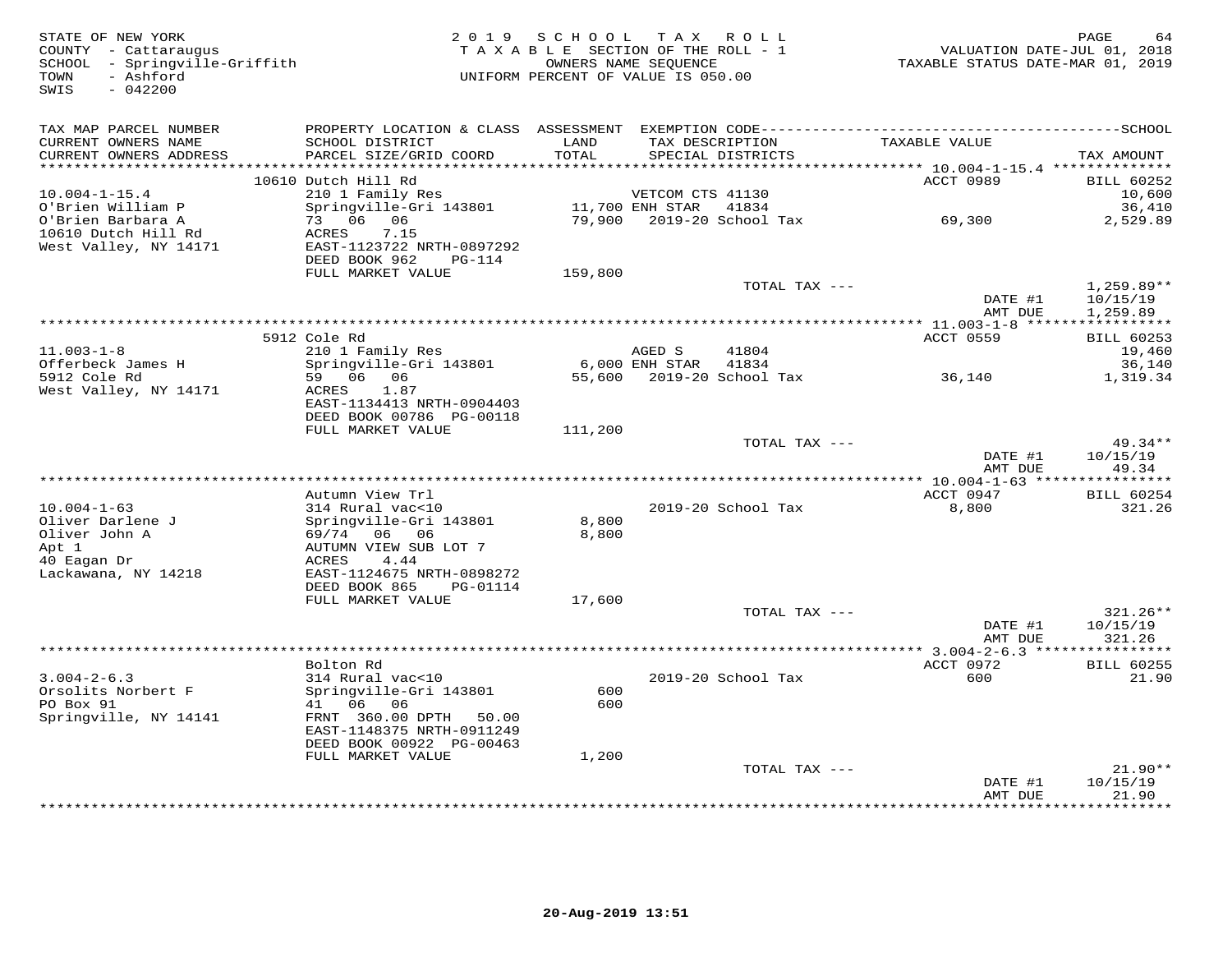| STATE OF NEW YORK<br>COUNTY - Cattaraugus<br>SCHOOL - Springville-Griffith<br>- Ashford<br>TOWN |                                                      | 2019 SCHOOL | TAX ROLL<br>TAXABLE SECTION OF THE ROLL - 1<br>OWNERS NAME SEQUENCE<br>UNIFORM PERCENT OF VALUE IS 050.00 | VALUATION DATE-JUL 01, 2018<br>TAXABLE STATUS DATE-MAR 01, 2019 | PAGE<br>65                    |
|-------------------------------------------------------------------------------------------------|------------------------------------------------------|-------------|-----------------------------------------------------------------------------------------------------------|-----------------------------------------------------------------|-------------------------------|
| SWIS<br>$-042200$                                                                               |                                                      |             |                                                                                                           |                                                                 |                               |
| TAX MAP PARCEL NUMBER                                                                           |                                                      |             |                                                                                                           |                                                                 |                               |
| CURRENT OWNERS NAME                                                                             | SCHOOL DISTRICT                                      | LAND        | TAX DESCRIPTION                                                                                           | TAXABLE VALUE                                                   |                               |
| CURRENT OWNERS ADDRESS                                                                          | PARCEL SIZE/GRID COORD                               | TOTAL       | SPECIAL DISTRICTS                                                                                         |                                                                 | TAX AMOUNT                    |
| ************************                                                                        |                                                      |             |                                                                                                           |                                                                 |                               |
| $10.004 - 1 - 73$                                                                               | 10677 Autumn View Trl<br>210 1 Family Res            |             | 2019-20 School Tax                                                                                        | ACCT 0963<br>89,900                                             | <b>BILL 60256</b><br>3,281.91 |
| Ott Joseph W                                                                                    | Springville-Gri 143801                               | 7,200       |                                                                                                           |                                                                 |                               |
| Ott Darla M                                                                                     | 74 06 06                                             | 89,900      |                                                                                                           |                                                                 |                               |
| 10677 Autumn View Trl                                                                           | ACRES<br>2.99 BANK<br>084                            |             |                                                                                                           |                                                                 |                               |
| West Valley, NY 14171                                                                           | EAST-0475820 NRTH-0898720<br>DEED BOOK 22792 PG-9001 |             |                                                                                                           |                                                                 |                               |
|                                                                                                 | FULL MARKET VALUE                                    | 179,800     |                                                                                                           |                                                                 |                               |
|                                                                                                 |                                                      |             | TOTAL TAX ---                                                                                             |                                                                 | 3,281.91**                    |
|                                                                                                 |                                                      |             |                                                                                                           | DATE #1                                                         | 10/15/19                      |
|                                                                                                 |                                                      |             |                                                                                                           | AMT DUE<br>****************** 10.004-1-42 *****************     | 3,281.91                      |
|                                                                                                 | 10512 Edies Rd                                       |             |                                                                                                           | ACCT 0776                                                       | <b>BILL 60257</b>             |
| $10.004 - 1 - 42$                                                                               | 210 1 Family Res                                     |             | ENH STAR<br>41834                                                                                         |                                                                 | 36,410                        |
| Ott-Vedder Geraldine                                                                            | Springville-Gri 143801                               |             | 13,200 2019-20 School Tax                                                                                 | 58,900                                                          | 2,150.22                      |
| 10512 Edies Rd<br>Springville, NY 14141                                                         | 73 06 06<br>8.54<br>ACRES                            | 58,900      |                                                                                                           |                                                                 |                               |
|                                                                                                 | EAST-1120976 NRTH-0895588                            |             |                                                                                                           |                                                                 |                               |
|                                                                                                 | DEED BOOK 849<br>PG-00254                            |             |                                                                                                           |                                                                 |                               |
|                                                                                                 | FULL MARKET VALUE                                    | 117,800     |                                                                                                           |                                                                 |                               |
|                                                                                                 |                                                      |             | TOTAL TAX ---                                                                                             | DATE #1                                                         | 880.22**<br>10/15/19          |
|                                                                                                 |                                                      |             |                                                                                                           | AMT DUE                                                         | 880.22                        |
|                                                                                                 |                                                      |             |                                                                                                           |                                                                 |                               |
|                                                                                                 | 10740 Nys Rte 240                                    |             |                                                                                                           | ACCT 0136                                                       | <b>BILL 60258</b>             |
| $11.003 - 2 - 19$<br>Ottaviano Camillo                                                          | 210 1 Family Res<br>Springville-Gri 143801           |             | BAS STAR 41854<br>7,100 2019-20 School Tax                                                                | 49,600                                                          | 15,900<br>1,810.71            |
| Ottaviano Janet                                                                                 | 58 06 06                                             | 49,600      |                                                                                                           |                                                                 |                               |
| 10740 Rte 240                                                                                   | ACRES<br>2.90                                        |             |                                                                                                           |                                                                 |                               |
| West Valley, NY 14171                                                                           | EAST-0486130 NRTH-0898030                            |             |                                                                                                           |                                                                 |                               |
|                                                                                                 | DEED BOOK 00864 PG-00438<br>FULL MARKET VALUE        | 99,200      |                                                                                                           |                                                                 |                               |
|                                                                                                 |                                                      |             | TOTAL TAX ---                                                                                             |                                                                 | $1,239.71**$                  |
|                                                                                                 |                                                      |             |                                                                                                           | DATE #1                                                         | 10/15/19                      |
|                                                                                                 |                                                      |             |                                                                                                           | AMT DUE                                                         | 1,239.71                      |
|                                                                                                 | 10858 Nys Rte 240                                    |             |                                                                                                           | ACCT 1638                                                       | <b>BILL 60259</b>             |
| $11.003 - 2 - 3.3$                                                                              | 280 Res Multiple                                     |             | <b>BAS STAR</b><br>41854                                                                                  |                                                                 | 15,900                        |
| Panus Timothy J                                                                                 | Springville-Gri 143801                               | 13,400      | 2019-20 School Tax                                                                                        | 107,400                                                         | 3,920.77                      |
| 10858 NYS Rte 240                                                                               | $58 - 6 - 6$                                         | 107,400     |                                                                                                           |                                                                 |                               |
| West Valley, NY 14171                                                                           | ACRES 29.90<br>EAST-1135170 NRTH-0899982             |             |                                                                                                           |                                                                 |                               |
|                                                                                                 | DEED BOOK 8250<br>PG-8001                            |             |                                                                                                           |                                                                 |                               |
|                                                                                                 | FULL MARKET VALUE                                    | 214,800     |                                                                                                           |                                                                 |                               |
|                                                                                                 |                                                      |             | TOTAL TAX ---                                                                                             |                                                                 | $3,349.77**$                  |
|                                                                                                 |                                                      |             |                                                                                                           | DATE #1<br>AMT DUE                                              | 10/15/19<br>3,349.77          |
|                                                                                                 |                                                      |             |                                                                                                           | * * * * * * * * * * * * * * *                                   | ***********                   |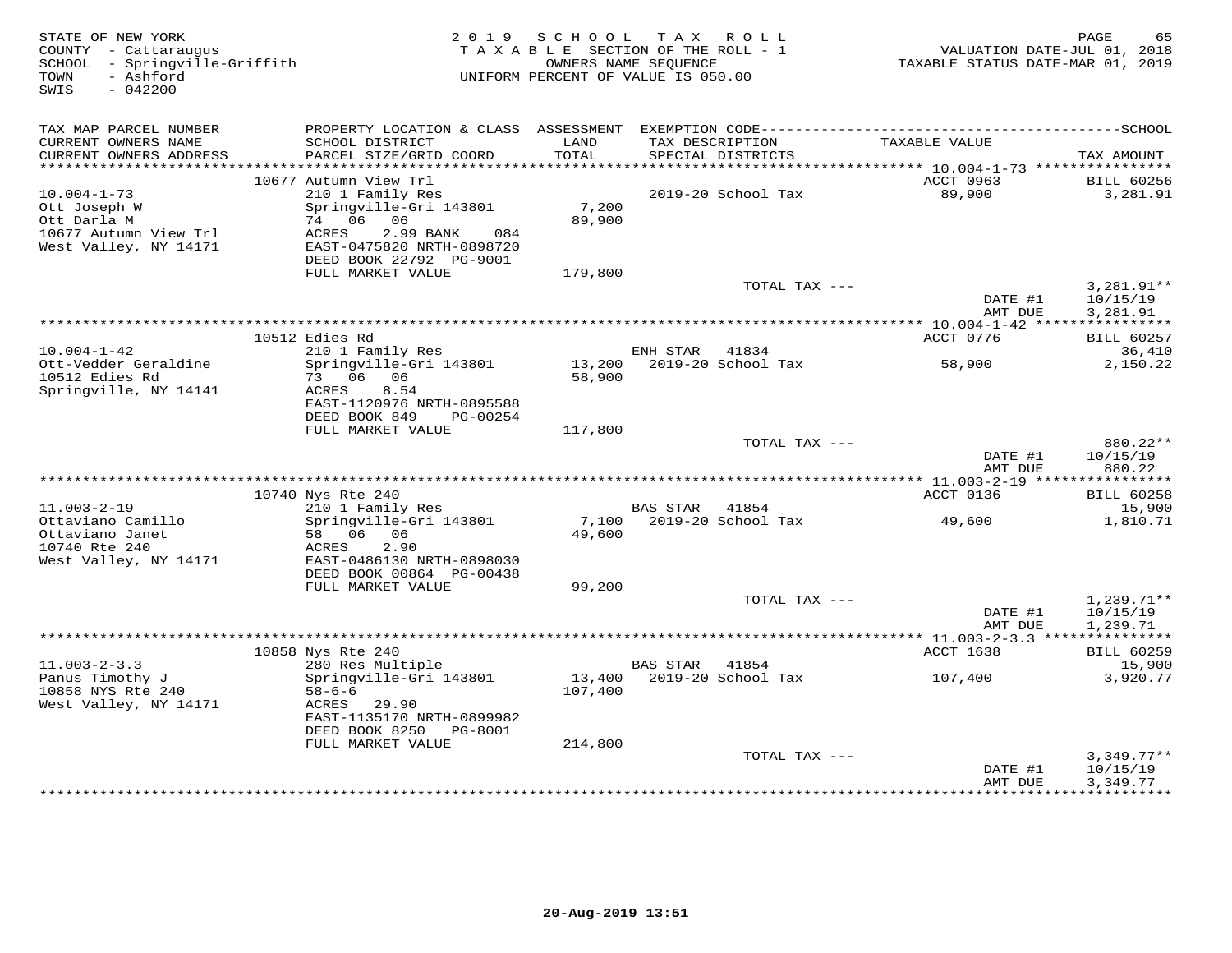| STATE OF NEW YORK<br>COUNTY - Cattaraugus<br>SCHOOL - Springville-Griffith<br>- Ashford<br>TOWN<br>SWIS<br>$-042200$ | 2 0 1 9                                      | SCHOOL        | TAX ROLL<br>TAXABLE SECTION OF THE ROLL - 1<br>OWNERS NAME SEQUENCE<br>UNIFORM PERCENT OF VALUE IS 050.00 | TAXABLE STATUS DATE-MAR 01, 2019 | PAGE<br>66<br>VALUATION DATE-JUL 01, 2018 |
|----------------------------------------------------------------------------------------------------------------------|----------------------------------------------|---------------|-----------------------------------------------------------------------------------------------------------|----------------------------------|-------------------------------------------|
| TAX MAP PARCEL NUMBER                                                                                                |                                              |               |                                                                                                           |                                  |                                           |
| CURRENT OWNERS NAME<br>CURRENT OWNERS ADDRESS<br>**********************                                              | SCHOOL DISTRICT<br>PARCEL SIZE/GRID COORD    | LAND<br>TOTAL | TAX DESCRIPTION<br>SPECIAL DISTRICTS                                                                      | TAXABLE VALUE                    | TAX AMOUNT                                |
|                                                                                                                      | Nys Rte 240                                  |               |                                                                                                           | ACCT 1205                        | <b>BILL 60260</b>                         |
| $11.003 - 2 - 3.2$                                                                                                   | 322 Rural vac>10                             |               | 2019-20 School Tax                                                                                        | 19,400                           | 708.22                                    |
| Paolini Tara                                                                                                         | Springville-Gri 143801                       | 19,400        |                                                                                                           |                                  |                                           |
| 38 Livingston Pkwy                                                                                                   | 58 06 06                                     | 19,400        |                                                                                                           |                                  |                                           |
| Amherst, NY 14226                                                                                                    | 37.95<br>ACRES                               |               |                                                                                                           |                                  |                                           |
|                                                                                                                      | EAST-1135201 NRTH-0898419                    |               |                                                                                                           |                                  |                                           |
|                                                                                                                      | DEED BOOK 18498 PG-9003<br>FULL MARKET VALUE | 38,800        |                                                                                                           |                                  |                                           |
|                                                                                                                      |                                              |               | TOTAL TAX ---                                                                                             |                                  | 708.22**                                  |
|                                                                                                                      |                                              |               |                                                                                                           | DATE #1                          | 10/15/19                                  |
|                                                                                                                      |                                              |               |                                                                                                           | AMT DUE                          | 708.22                                    |
|                                                                                                                      |                                              |               |                                                                                                           | ** 11.003-2-3.5 **************** |                                           |
|                                                                                                                      | 10766 Nys Rte 240                            |               |                                                                                                           | ACCT 1710                        | <b>BILL 60261</b>                         |
| $11.003 - 2 - 3.5$<br>Paolini Tara                                                                                   | 210 1 Family Res<br>Springville-Gri 143801   | 4,500         | 2019-20 School Tax                                                                                        | 22,300                           | 814.09                                    |
| 38 Livingston Parkway                                                                                                | 58 06 06                                     | 22,300        |                                                                                                           |                                  |                                           |
| Amherst, NY 14226                                                                                                    | 1.85<br>ACRES                                |               |                                                                                                           |                                  |                                           |
|                                                                                                                      | EAST-1134221 NRTH-0898540                    |               |                                                                                                           |                                  |                                           |
|                                                                                                                      | DEED BOOK 30170 PG-6001                      |               |                                                                                                           |                                  |                                           |
|                                                                                                                      | FULL MARKET VALUE                            | 44,600        |                                                                                                           |                                  |                                           |
|                                                                                                                      |                                              |               | TOTAL TAX ---                                                                                             | DATE #1                          | 814.09**                                  |
|                                                                                                                      |                                              |               |                                                                                                           | AMT DUE                          | 10/15/19<br>814.09                        |
|                                                                                                                      |                                              |               |                                                                                                           |                                  |                                           |
|                                                                                                                      | 10888 Nys Rte 240                            |               |                                                                                                           | ACCT 1419                        | <b>BILL 60262</b>                         |
| $11.003 - 1 - 21.8$                                                                                                  | 210 1 Family Res                             |               | <b>BAS STAR</b><br>41854                                                                                  |                                  | 15,900                                    |
| Paradowski Gary                                                                                                      | Springville-Gri 143801                       | 8,000         | 2019-20 School Tax                                                                                        | 55,800                           | 2,037.05                                  |
| Paradowski Letina Sally                                                                                              | 58 06 06                                     | 55,800        |                                                                                                           |                                  |                                           |
| 10888 Nys Rte 240<br>West Valley, NY 14171                                                                           | FF 402.00<br>4.75<br>ACRES                   |               |                                                                                                           |                                  |                                           |
|                                                                                                                      | EAST-1134207 NRTH-0900785                    |               |                                                                                                           |                                  |                                           |
|                                                                                                                      | DEED BOOK 00952 PG-00937                     |               |                                                                                                           |                                  |                                           |
|                                                                                                                      | FULL MARKET VALUE                            | 111,600       |                                                                                                           |                                  |                                           |
|                                                                                                                      |                                              |               | TOTAL TAX ---                                                                                             |                                  | $1,466.05**$                              |
|                                                                                                                      |                                              |               |                                                                                                           | DATE #1                          | 10/15/19                                  |
|                                                                                                                      |                                              |               |                                                                                                           | AMT DUE                          | 1,466.05                                  |
|                                                                                                                      | 10865 Nys Rte 240                            |               |                                                                                                           | ** 11.003-1-21.6<br>ACCT 1264    | <b>BILL 60263</b>                         |
| $11.003 - 1 - 21.6$                                                                                                  | 240 Rural res                                |               | 2019-20 School Tax                                                                                        | 100,200                          | 3,657.93                                  |
| Parker Brian                                                                                                         | Springville-Gri 143801                       | 17,000        |                                                                                                           |                                  |                                           |
| Parker Elizabeth                                                                                                     | 58 06 06                                     | 100,200       |                                                                                                           |                                  |                                           |
| 10865 Route 240                                                                                                      | ACRES 12.65                                  |               |                                                                                                           |                                  |                                           |
| West Valley, NY 14171                                                                                                | EAST-1133262 NRTH-0900435                    |               |                                                                                                           |                                  |                                           |
|                                                                                                                      | DEED BOOK 29454 PG-6003                      |               |                                                                                                           |                                  |                                           |
|                                                                                                                      | FULL MARKET VALUE                            | 200,400       | TOTAL TAX ---                                                                                             |                                  | $3,657.93**$                              |
|                                                                                                                      |                                              |               |                                                                                                           | DATE #1                          | 10/15/19                                  |
|                                                                                                                      |                                              |               |                                                                                                           | AMT DUE                          | 3,657.93                                  |
|                                                                                                                      |                                              |               |                                                                                                           | *****                            |                                           |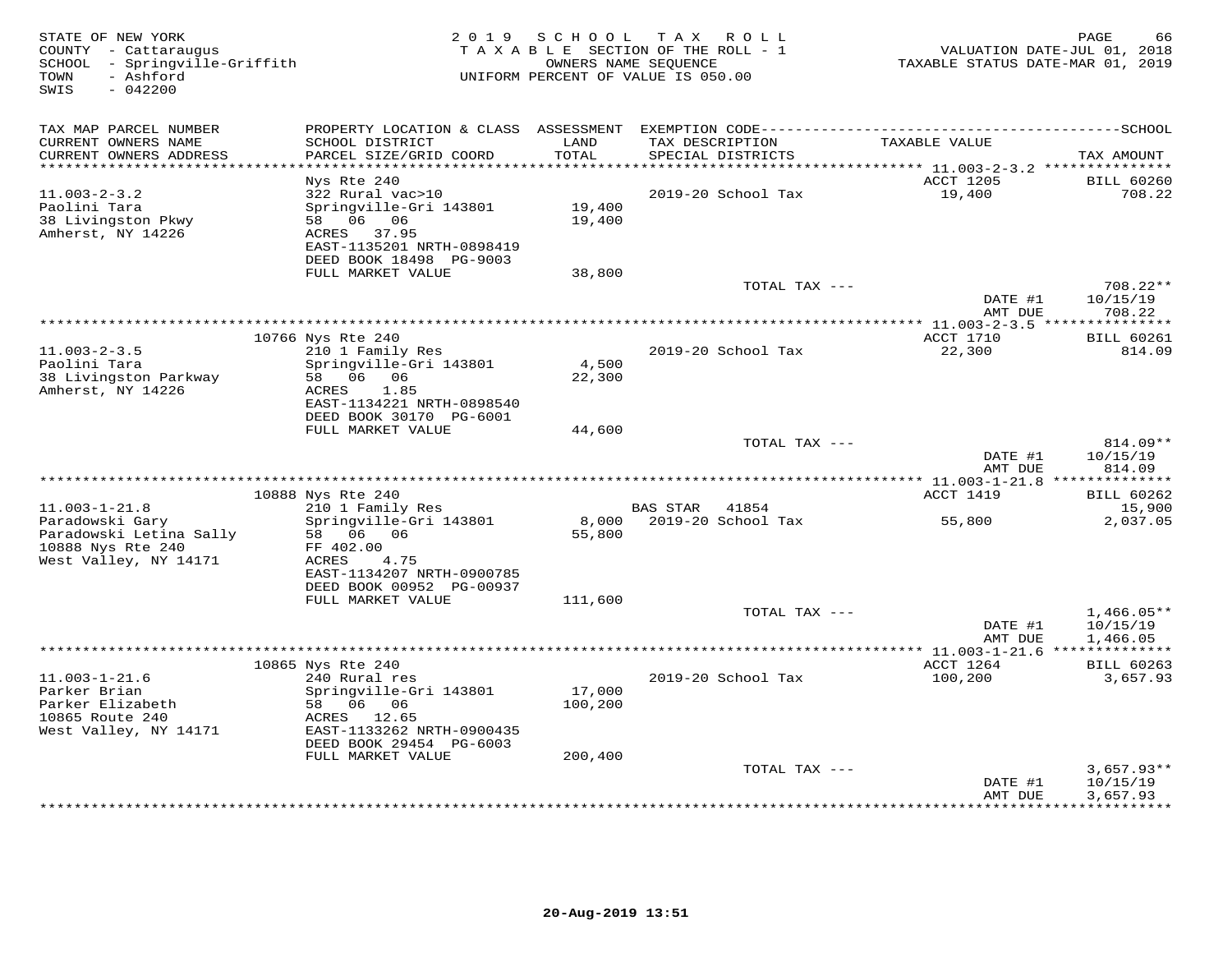| STATE OF NEW YORK<br>COUNTY - Cattaraugus<br>- Springville-Griffith<br>SCHOOL<br>- Ashford<br>TOWN<br>SWIS<br>$-042200$                           | 2 0 1 9                                                                                                                                                  | SCHOOL                     | T A X<br>R O L L<br>TAXABLE SECTION OF THE ROLL - 1<br>OWNERS NAME SEOUENCE<br>UNIFORM PERCENT OF VALUE IS 050.00 | VALUATION DATE-JUL 01, 2018<br>TAXABLE STATUS DATE-MAR 01, 2019 | PAGE<br>67                           |
|---------------------------------------------------------------------------------------------------------------------------------------------------|----------------------------------------------------------------------------------------------------------------------------------------------------------|----------------------------|-------------------------------------------------------------------------------------------------------------------|-----------------------------------------------------------------|--------------------------------------|
| TAX MAP PARCEL NUMBER<br>CURRENT OWNERS NAME                                                                                                      | SCHOOL DISTRICT                                                                                                                                          | LAND                       | TAX DESCRIPTION                                                                                                   | TAXABLE VALUE                                                   |                                      |
| CURRENT OWNERS ADDRESS<br>***********************                                                                                                 | PARCEL SIZE/GRID COORD                                                                                                                                   | TOTAL                      | SPECIAL DISTRICTS                                                                                                 |                                                                 | TAX AMOUNT                           |
|                                                                                                                                                   | Henrietta Rd                                                                                                                                             |                            |                                                                                                                   | ACCT 0410                                                       | <b>BILL 60264</b>                    |
| $10.003 - 2 - 1$<br>Pawlik Stephen R<br>Pawlik Louise<br>1537 Old Spring House Ln<br>Dunwoody, GA 30338                                           | 260 Seasonal res<br>Springville-Gri 143801<br>43 06 07<br>ACRES<br>26.70<br>EAST-1106666 NRTH-0900214                                                    | 14,400<br>29,200           | 2019-20 School Tax                                                                                                | 29,200                                                          | 1,065.98                             |
|                                                                                                                                                   | DEED BOOK 804<br>PG-00259<br>FULL MARKET VALUE                                                                                                           | 58,400                     |                                                                                                                   |                                                                 |                                      |
|                                                                                                                                                   |                                                                                                                                                          |                            | TOTAL TAX ---                                                                                                     | DATE #1<br>AMT DUE                                              | $1,065.98**$<br>10/15/19<br>1,065.98 |
|                                                                                                                                                   |                                                                                                                                                          |                            |                                                                                                                   | ** 10.004-1-29.8 ***************                                |                                      |
| $10.004 - 1 - 29.8$                                                                                                                               | 6637 Schwartz Rd                                                                                                                                         |                            | <b>BAS STAR</b><br>41854                                                                                          | ACCT 1110                                                       | <b>BILL 60265</b>                    |
| Payne Gregory<br>Gerstenslager Raquel<br>6637 Schwartz Rd<br>West Valley, NY 14171                                                                | 210 1 Family Res<br>Springville-Gri 143801<br>74 06 06<br>5.05 BANK<br>ACRES<br>084<br>EAST-0474330 NRTH-0899060<br>DEED BOOK 22356 PG-7001              | 9,400<br>82,500            | 2019-20 School Tax                                                                                                | 82,500                                                          | 15,900<br>3,011.77                   |
|                                                                                                                                                   | FULL MARKET VALUE                                                                                                                                        | 165,000                    |                                                                                                                   |                                                                 |                                      |
|                                                                                                                                                   |                                                                                                                                                          |                            | TOTAL TAX ---                                                                                                     | DATE #1<br>AMT DUE                                              | $2,440.77**$<br>10/15/19<br>2,440.77 |
|                                                                                                                                                   | 11045 Nys Rte 240                                                                                                                                        |                            |                                                                                                                   | *********** 11.003-1-5 ******<br>ACCT 0208                      | ***********<br><b>BILL 60266</b>     |
| $11.003 - 1 - 5$                                                                                                                                  | 210 1 Family Res                                                                                                                                         |                            | 41854<br>BAS STAR                                                                                                 |                                                                 | 15,900                               |
| Perkins Richard D Jr<br>11045 Nys Rte 240<br>West Valley, NY 14171                                                                                | Springville-Gri 143801<br>59/65<br>06<br>06<br>1.84 BANK<br>ACRES<br>081<br>EAST-0484420 NRTH-0903500<br>DEED BOOK 1002<br>PG-1060<br>FULL MARKET VALUE  | 6,100<br>61,600<br>123,200 | $2019-20$ School Tax                                                                                              | 61,600                                                          | 2,248.79                             |
|                                                                                                                                                   |                                                                                                                                                          |                            | TOTAL TAX ---                                                                                                     |                                                                 | $1,677.79**$                         |
|                                                                                                                                                   |                                                                                                                                                          |                            |                                                                                                                   | DATE #1<br>AMT DUE                                              | 10/15/19<br>1,677.79                 |
| ******************************                                                                                                                    | Cole Rd                                                                                                                                                  |                            |                                                                                                                   | ACCT 1731                                                       | <b>BILL 60267</b>                    |
| $11.003 - 1 - 18.8$<br>Perkins Richard D Jr<br>11045 Route 240<br>West Valley, NY 14171<br>MAY BE SUBJECT TO PAYMENT<br>UNDER AGDIST LAW TIL 2025 | 322 Rural vac>10<br>Springville-Gri 143801<br>59 06<br>06<br>ACRES<br>27.50<br>EAST-1133584 NRTH-0093142<br>DEED BOOK 29542 PG-9001<br>FULL MARKET VALUE | 13,500<br>13,500<br>27,000 | 2019-20 School Tax                                                                                                | 13,500                                                          | 492.83                               |
|                                                                                                                                                   |                                                                                                                                                          |                            | TOTAL TAX ---                                                                                                     |                                                                 | 492.83**                             |
|                                                                                                                                                   |                                                                                                                                                          |                            |                                                                                                                   | DATE #1<br>AMT DUE<br>*************                             | 10/15/19<br>492.83<br>**********     |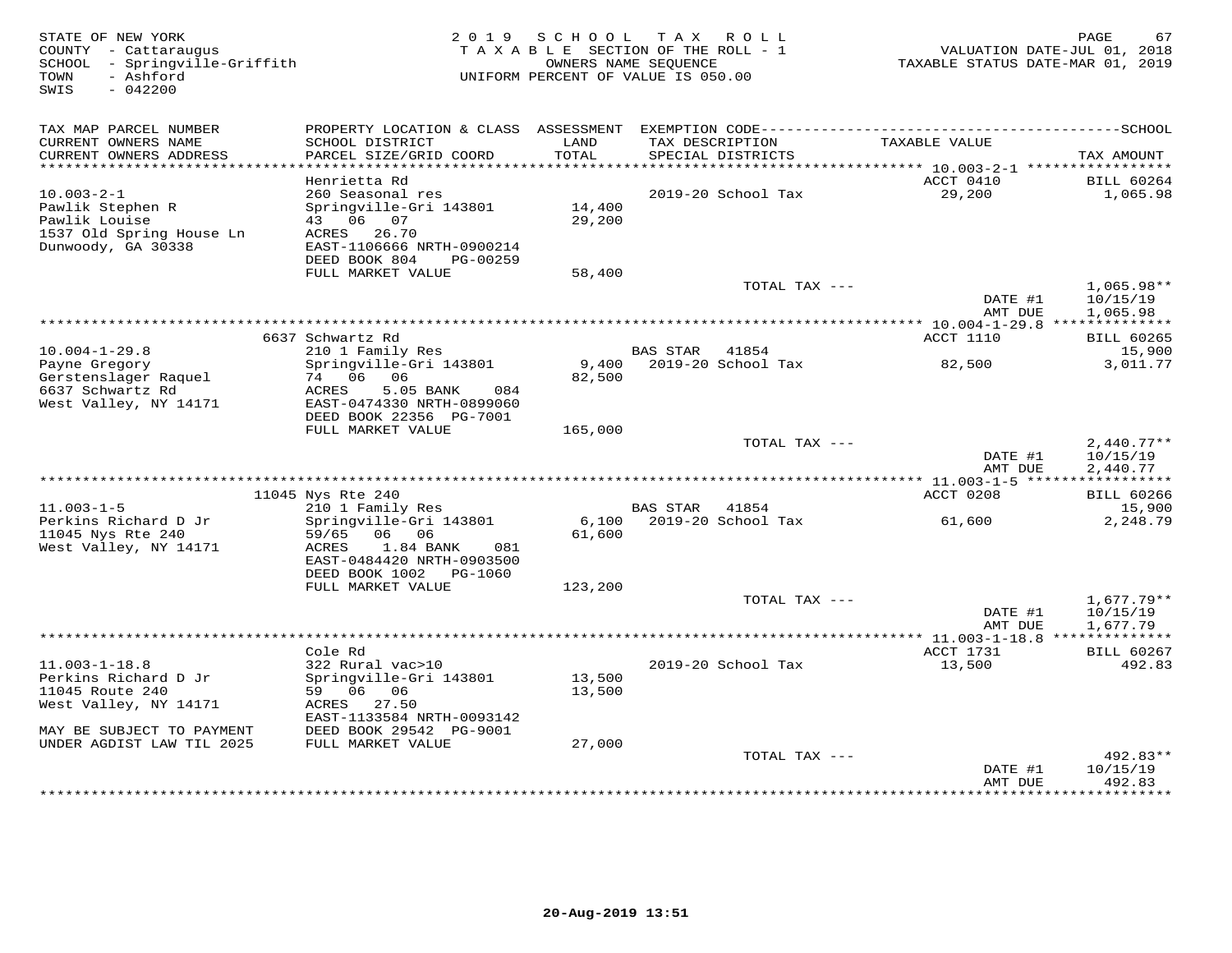| STATE OF NEW YORK<br>COUNTY - Cattaraugus<br>SCHOOL - Springville-Griffith<br>- Ashford<br>TOWN<br>$-042200$<br>SWIS | 2019                                                                                                                        | S C H O O L<br>TAXABLE SECTION OF THE ROLL - 1<br>UNIFORM PERCENT OF VALUE IS 050.00 | OWNERS NAME SEOUENCE | TAX ROLL                 |                    | PAGE<br>68<br>VALUATION DATE-JUL 01, 2018<br>TAXABLE STATUS DATE-MAR 01, 2019 |
|----------------------------------------------------------------------------------------------------------------------|-----------------------------------------------------------------------------------------------------------------------------|--------------------------------------------------------------------------------------|----------------------|--------------------------|--------------------|-------------------------------------------------------------------------------|
| TAX MAP PARCEL NUMBER<br>CURRENT OWNERS NAME                                                                         | SCHOOL DISTRICT                                                                                                             | LAND                                                                                 |                      | TAX DESCRIPTION          | TAXABLE VALUE      |                                                                               |
| CURRENT OWNERS ADDRESS                                                                                               | PARCEL SIZE/GRID COORD                                                                                                      | TOTAL                                                                                |                      | SPECIAL DISTRICTS        |                    | TAX AMOUNT                                                                    |
|                                                                                                                      |                                                                                                                             |                                                                                      |                      |                          |                    |                                                                               |
| $10.004 - 1 - 24$                                                                                                    | 10381 Dutch Hill Rd<br>210 1 Family Res                                                                                     |                                                                                      | VETWAR CTS 41120     |                          | ACCT 0579          | <b>BILL 60268</b><br>4,500                                                    |
| Phillips George H                                                                                                    | Springville-Gri 143801                                                                                                      | 5,100 AGED S                                                                         |                      | 41804                    |                    | 11,475                                                                        |
| 10381 Dutch Hill Rd                                                                                                  | 72/73 06 06                                                                                                                 |                                                                                      | 30,000 ENH STAR      | 41834                    |                    | 14,025                                                                        |
| West Valley, NY 14171                                                                                                | ACRES<br>1.09<br>EAST-1123172 NRTH-0894005<br>DEED BOOK 3994 PG-8001                                                        |                                                                                      |                      | 2019-20 School Tax       | 14,025             | 512.00                                                                        |
|                                                                                                                      | FULL MARKET VALUE                                                                                                           | 60,000                                                                               |                      |                          |                    |                                                                               |
|                                                                                                                      |                                                                                                                             |                                                                                      |                      | TOTAL TAX ---            |                    | $0.00**$                                                                      |
|                                                                                                                      |                                                                                                                             |                                                                                      |                      |                          |                    |                                                                               |
| $10.004 - 1 - 54$                                                                                                    | 10749 Rock Springs Rd<br>270 Mfg housing                                                                                    |                                                                                      | BAS STAR             | 41854                    | ACCT 0938          | <b>BILL 60269</b><br>15,900                                                   |
| Piscitelli Lois A                                                                                                    | Springville-Gri 143801                                                                                                      | 7,600                                                                                |                      | 2019-20 School Tax       | 55,000             | 2,007.85                                                                      |
| Walgus Helene<br>10749 Rock Springs Rd                                                                               | 74 06 06<br>AUTUMN VIEW SUB LOT 17<br>3.39                                                                                  | 55,000                                                                               |                      |                          |                    |                                                                               |
| West Valley, NY 14171                                                                                                | ACRES<br>EAST-1123599 NRTH-0899385<br>DEED BOOK 00930 PG-01108                                                              |                                                                                      |                      |                          |                    |                                                                               |
|                                                                                                                      | FULL MARKET VALUE                                                                                                           | 110,000                                                                              |                      |                          |                    |                                                                               |
|                                                                                                                      |                                                                                                                             |                                                                                      |                      | TOTAL TAX ---            | DATE #1<br>AMT DUE | $1,436.85**$<br>10/15/19<br>1,436.85                                          |
|                                                                                                                      |                                                                                                                             |                                                                                      |                      |                          |                    |                                                                               |
|                                                                                                                      | 11331 Beech Tree Rd                                                                                                         |                                                                                      |                      |                          | ACCT 0587          | <b>BILL 60270</b>                                                             |
| $11.001 - 1 - 22.1$<br>Place Carrie Ann<br>69 Woodward Ave<br>Springville, NY 14141                                  | 240 Rural res<br>Springville-Gri 143801<br>54/60<br>06 06<br>ACRES<br>40.10                                                 | 32,400<br>64,700                                                                     |                      | 2019-20 School Tax       | 64,700             | 2,361.96                                                                      |
|                                                                                                                      | EAST-1137045 NRTH-0907051<br>DEED BOOK 28175 PG-8001                                                                        |                                                                                      |                      |                          |                    |                                                                               |
|                                                                                                                      | FULL MARKET VALUE                                                                                                           | 129,400                                                                              |                      | TOTAL TAX ---            |                    | $2,361.96**$                                                                  |
|                                                                                                                      |                                                                                                                             |                                                                                      |                      |                          | DATE #1<br>AMT DUE | 10/15/19<br>2,361.96                                                          |
|                                                                                                                      |                                                                                                                             |                                                                                      |                      |                          |                    |                                                                               |
| $11.001 - 1 - 22.2$                                                                                                  | 11349 Beech Tree Rd<br>270 Mfg housing                                                                                      |                                                                                      | BAS STAR             | 41854                    | ACCT 1543          | <b>BILL 60271</b><br>15,900                                                   |
| Place Joseph E<br>11349 Beech Tree Rd<br>Springville, NY 14141                                                       | Springville-Gri 143801<br>54/60<br>06 06<br>ACRES<br>1.80 BANK<br>081<br>EAST-1137138 NRTH-0907860<br>DEED BOOK 1015 PG-239 | 37,700                                                                               |                      | 5,800 2019-20 School Tax | 37,700             | 1,376.29                                                                      |
|                                                                                                                      | FULL MARKET VALUE                                                                                                           | 75,400                                                                               |                      |                          |                    |                                                                               |
|                                                                                                                      |                                                                                                                             |                                                                                      |                      | TOTAL TAX ---            | DATE #1<br>AMT DUE | $805.29**$<br>10/15/19<br>805.29                                              |
|                                                                                                                      |                                                                                                                             |                                                                                      |                      |                          |                    |                                                                               |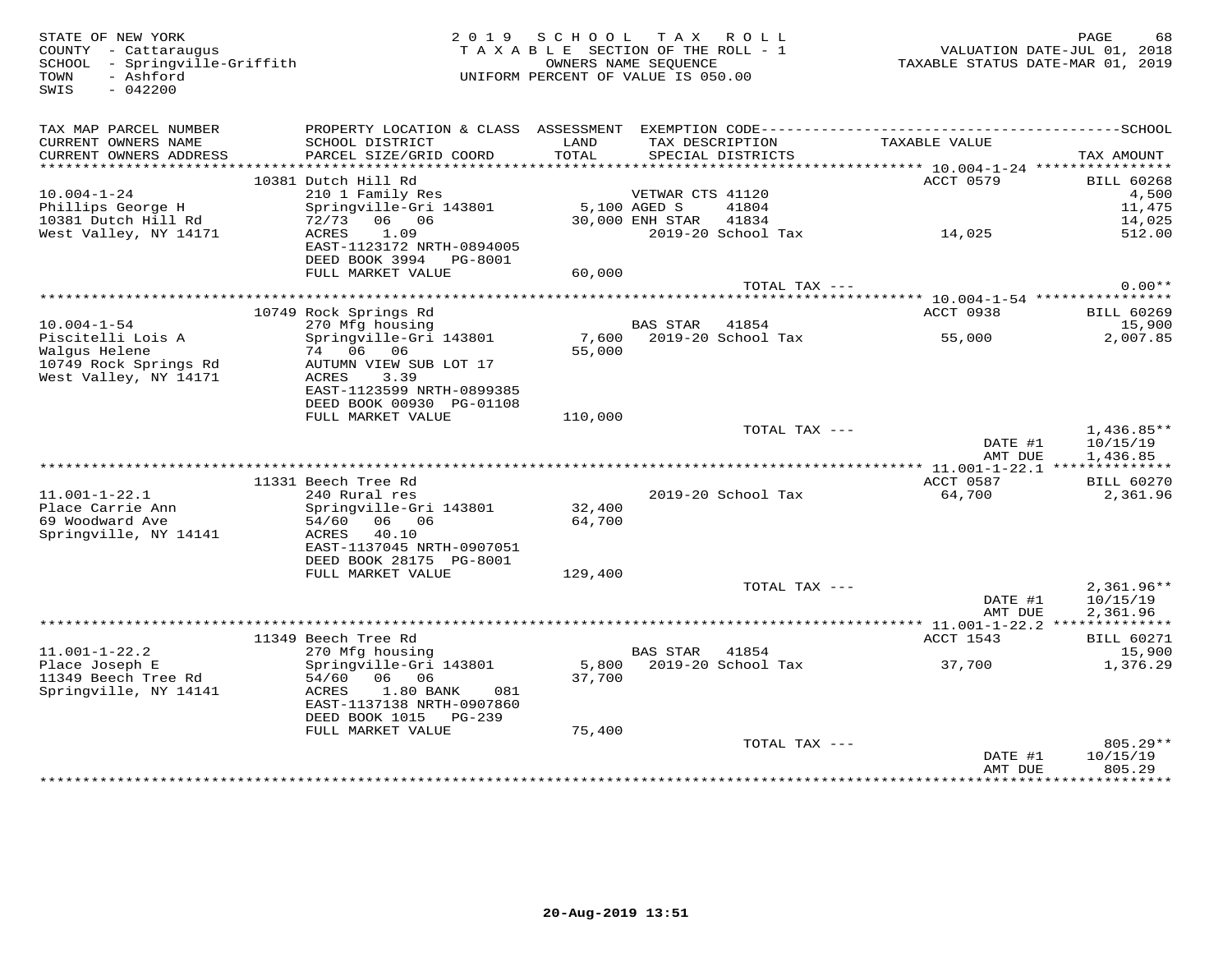| STATE OF NEW YORK<br>COUNTY - Cattaraugus<br>SCHOOL - Springville-Griffith<br>- Ashford<br>TOWN<br>SWIS<br>$-042200$ |                                                                                                                   | 2019 SCHOOL TAX ROLL<br>TAXABLE SECTION OF THE ROLL - 1<br>OWNERS NAME SEQUENCE<br>UNIFORM PERCENT OF VALUE IS 050.00 |                 |                             | VALUATION DATE-JUL 01, 2018<br>TAXABLE STATUS DATE-MAR 01, 2019 | PAGE<br>69                           |
|----------------------------------------------------------------------------------------------------------------------|-------------------------------------------------------------------------------------------------------------------|-----------------------------------------------------------------------------------------------------------------------|-----------------|-----------------------------|-----------------------------------------------------------------|--------------------------------------|
| TAX MAP PARCEL NUMBER<br>CURRENT OWNERS NAME                                                                         | SCHOOL DISTRICT                                                                                                   | LAND                                                                                                                  |                 | TAX DESCRIPTION             | TAXABLE VALUE                                                   |                                      |
| CURRENT OWNERS ADDRESS                                                                                               | PARCEL SIZE/GRID COORD                                                                                            | TOTAL                                                                                                                 |                 | SPECIAL DISTRICTS           |                                                                 | TAX AMOUNT                           |
|                                                                                                                      | 11350 Beech Tree Rd                                                                                               |                                                                                                                       |                 |                             | ACCT 1559                                                       | <b>BILL 60272</b>                    |
| $11.001 - 1 - 22.3$                                                                                                  | 210 1 Family Res                                                                                                  |                                                                                                                       | <b>BAS STAR</b> | 41854                       |                                                                 | 15,900                               |
| Place Jr Joseph E.<br>11350 Beech Tree Rd<br>Springville, NY 14141                                                   | Springville-Gri 143801<br>$54 - 6 - 6$<br>ACRES<br>1.60<br>EAST-1137311 NRTH-0908007<br>DEED BOOK 9340<br>PG-8001 | 74,800                                                                                                                |                 | 5,500 2019-20 School Tax    | 74,800                                                          | 2,730.67                             |
|                                                                                                                      | FULL MARKET VALUE                                                                                                 | 149,600                                                                                                               |                 |                             |                                                                 |                                      |
|                                                                                                                      |                                                                                                                   |                                                                                                                       |                 | TOTAL TAX ---               | DATE #1                                                         | $2,159.67**$<br>10/15/19             |
|                                                                                                                      |                                                                                                                   |                                                                                                                       |                 |                             | AMT DUE                                                         | 2,159.67                             |
|                                                                                                                      | 10262 Dutch Hill Rd                                                                                               |                                                                                                                       |                 |                             | <b>ACCT 1565</b>                                                | <b>BILL 60273</b>                    |
| $19.002 - 1 - 21.2$                                                                                                  | 240 Rural res                                                                                                     |                                                                                                                       | <b>BAS STAR</b> | 41854                       |                                                                 | 15,900                               |
| Pogorzelski Kerry<br>10262 Dutch Hill Rd<br>West Valley, NY 14171                                                    | Springville-Gri 143801<br>72/6/6<br>ACRES<br>31.70 BANK<br>017                                                    | 17,900<br>107,300                                                                                                     |                 | 2019-20 School Tax          | 107,300                                                         | 3,917.12                             |
|                                                                                                                      | EAST-1123703 NRTH-0891497<br>DEED BOOK 1030 PG-724                                                                |                                                                                                                       |                 |                             |                                                                 |                                      |
|                                                                                                                      | FULL MARKET VALUE                                                                                                 | 214,600                                                                                                               |                 |                             |                                                                 |                                      |
|                                                                                                                      |                                                                                                                   |                                                                                                                       |                 | TOTAL TAX ---               | DATE #1<br>AMT DUE                                              | $3,346.12**$<br>10/15/19<br>3,346.12 |
|                                                                                                                      |                                                                                                                   |                                                                                                                       |                 |                             |                                                                 |                                      |
|                                                                                                                      | 6109 Bond Rd                                                                                                      |                                                                                                                       |                 |                             | ACCT 0105                                                       | <b>BILL 60274</b>                    |
| $11.001 - 1 - 3$<br>Pokorski Shawn S                                                                                 | 210 1 Family Res<br>Springville-Gri 143801                                                                        | 6,600                                                                                                                 | BAS STAR        | 41854<br>2019-20 School Tax | 59,700                                                          | 15,900<br>2,179.43                   |
| 6109 Bond Rd<br>West Valley, NY 14171                                                                                | 65 06<br>06<br>FRNT 190.00 DPTH 220.00<br>BANK<br>017                                                             | 59,700                                                                                                                |                 |                             |                                                                 |                                      |
|                                                                                                                      | EAST-1129753 NRTH-0905321<br>DEED BOOK 23310 PG-8001                                                              |                                                                                                                       |                 |                             |                                                                 |                                      |
|                                                                                                                      | FULL MARKET VALUE                                                                                                 | 119,400                                                                                                               |                 |                             |                                                                 |                                      |
|                                                                                                                      |                                                                                                                   |                                                                                                                       |                 | TOTAL TAX ---               |                                                                 | $1,608.43**$                         |
|                                                                                                                      |                                                                                                                   |                                                                                                                       |                 |                             | DATE #1<br>AMT DUE                                              | 10/15/19<br>1,608.43                 |
|                                                                                                                      |                                                                                                                   |                                                                                                                       |                 |                             | ****************** 11.001-1-30.2 **************                 |                                      |
| $11.001 - 1 - 30.2$                                                                                                  | 11280 Nys Rte 240<br>281 Multiple res                                                                             |                                                                                                                       |                 | 2019-20 School Tax          | ACCT 1174<br>32,900                                             | <b>BILL 60275</b><br>1,201.06        |
| Polino Richard<br>Polino Diane<br>65 Williamsburg Lane                                                               | Springville-Gri 143801<br>60 06 06<br>NRF                                                                         | 10,300<br>32,900                                                                                                      |                 |                             |                                                                 |                                      |
| Lancaster, NY 14086                                                                                                  | ACRES<br>5.37<br>EAST-0484730 NRTH-0905940<br>DEED BOOK 21017 PG-2002                                             |                                                                                                                       |                 |                             |                                                                 |                                      |
|                                                                                                                      | FULL MARKET VALUE                                                                                                 | 65,800                                                                                                                |                 | TOTAL TAX ---               |                                                                 | $1,201.06**$                         |
|                                                                                                                      |                                                                                                                   |                                                                                                                       |                 |                             | DATE #1<br>AMT DUE                                              | 10/15/19<br>1,201.06                 |
|                                                                                                                      |                                                                                                                   |                                                                                                                       |                 |                             |                                                                 | <b>+++++++++++</b>                   |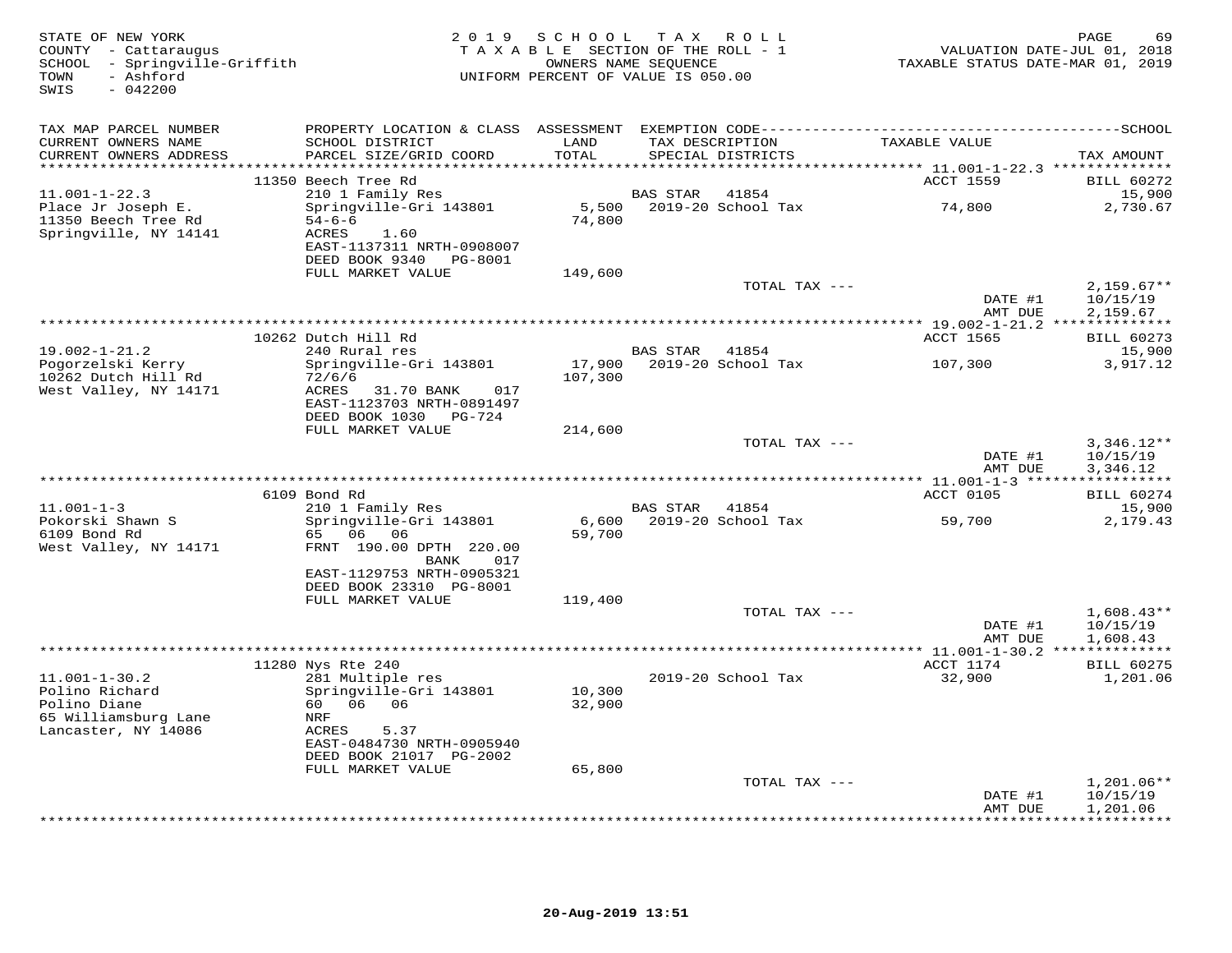| STATE OF NEW YORK<br>COUNTY - Cattaraugus<br>SCHOOL - Springville-Griffith<br>- Ashford<br>TOWN<br>$-042200$<br>SWIS | 2 0 1 9                                             | SCHOOL<br>TAXABLE SECTION OF THE ROLL - 1<br>OWNERS NAME SEQUENCE<br>UNIFORM PERCENT OF VALUE IS 050.00 |                       | TAX ROLL                             | TAXABLE STATUS DATE-MAR 01, 2019 | 70<br>PAGE<br>VALUATION DATE-JUL 01, 2018 |
|----------------------------------------------------------------------------------------------------------------------|-----------------------------------------------------|---------------------------------------------------------------------------------------------------------|-----------------------|--------------------------------------|----------------------------------|-------------------------------------------|
| TAX MAP PARCEL NUMBER                                                                                                |                                                     |                                                                                                         |                       |                                      |                                  |                                           |
| CURRENT OWNERS NAME<br>CURRENT OWNERS ADDRESS                                                                        | SCHOOL DISTRICT<br>PARCEL SIZE/GRID COORD           | LAND<br>TOTAL                                                                                           |                       | TAX DESCRIPTION<br>SPECIAL DISTRICTS | TAXABLE VALUE                    | TAX AMOUNT                                |
|                                                                                                                      |                                                     |                                                                                                         |                       |                                      |                                  |                                           |
|                                                                                                                      | 10493 Rock Springs Rd                               |                                                                                                         |                       |                                      | ACCT 1238                        | <b>BILL 60276</b>                         |
| $10.004 - 1 - 23.2$                                                                                                  | 240 Rural res                                       |                                                                                                         | BAS STAR              | 41854                                |                                  | 15,900                                    |
| Preston Jack Ross<br>Preston Dolores                                                                                 | Springville-Gri 143801<br>68 06 06                  | 56,400                                                                                                  |                       | 11,800    2019-20    School Tax      | 56,400                           | 2,058.95                                  |
| 10493 Rock Springs Rd                                                                                                | NRF                                                 |                                                                                                         |                       |                                      |                                  |                                           |
| West Valley, NY 14171                                                                                                | ACRES<br>6.09                                       |                                                                                                         |                       |                                      |                                  |                                           |
|                                                                                                                      | EAST-0047615 NRTH-0089627                           |                                                                                                         |                       |                                      |                                  |                                           |
|                                                                                                                      | DEED BOOK 886<br>PG-00028<br>FULL MARKET VALUE      | 112,800                                                                                                 |                       |                                      |                                  |                                           |
|                                                                                                                      |                                                     |                                                                                                         |                       | TOTAL TAX ---                        |                                  | $1.487.95**$                              |
|                                                                                                                      |                                                     |                                                                                                         |                       |                                      | DATE #1                          | 10/15/19                                  |
|                                                                                                                      |                                                     |                                                                                                         |                       |                                      | AMT DUE                          | 1,487.95                                  |
|                                                                                                                      | Rock Springs Rd                                     |                                                                                                         |                       |                                      | ACCT 0520                        | <b>BILL 60277</b>                         |
| $10.004 - 1 - 16.1$                                                                                                  | 322 Rural vac>10                                    |                                                                                                         |                       | 2019-20 School Tax                   | 6,000                            | 219.04                                    |
| Preston Jack Ross-Dolores<br>10493 Rock Springs Rd                                                                   | Springville-Gri 143801<br>$-06$<br>$-06$<br>68 — 10 | 6,000<br>6,000                                                                                          |                       |                                      |                                  |                                           |
| West Valley, NY 14171                                                                                                | ACRES 10.94                                         |                                                                                                         |                       |                                      |                                  |                                           |
|                                                                                                                      | EAST-1125230 NRTH-0895979                           |                                                                                                         |                       |                                      |                                  |                                           |
|                                                                                                                      | DEED BOOK 886<br>PG-00362                           |                                                                                                         |                       |                                      |                                  |                                           |
|                                                                                                                      | FULL MARKET VALUE                                   | 12,000                                                                                                  |                       | TOTAL TAX ---                        |                                  | $219.04**$                                |
|                                                                                                                      |                                                     |                                                                                                         |                       |                                      | DATE #1                          | 10/15/19                                  |
|                                                                                                                      |                                                     |                                                                                                         |                       |                                      | AMT DUE                          | 219.04                                    |
|                                                                                                                      | 6657 Schwartz Rd                                    |                                                                                                         |                       |                                      | ACCT 1111                        | <b>BILL 60278</b>                         |
| $10.004 - 1 - 29.9$                                                                                                  | 240 Rural res                                       |                                                                                                         | VETWAR CTS 41120      |                                      |                                  | 6,360                                     |
| Prime Jack J                                                                                                         | Springville-Gri 143801                              |                                                                                                         | 14,800 BAS STAR 41854 |                                      |                                  | 15,900                                    |
| Prime Marjorie K                                                                                                     | 74 06 06                                            |                                                                                                         |                       | 106,100 2019-20 School Tax           | 99,740                           | 3,641.14                                  |
| 6657 Schwartz Road<br>West Valley, NY 14171                                                                          | BAR 98<br>ACRES 10.10                               |                                                                                                         |                       |                                      |                                  |                                           |
|                                                                                                                      | EAST-0473790 NRTH-0899030                           |                                                                                                         |                       |                                      |                                  |                                           |
|                                                                                                                      | DEED BOOK 27917 PG-8001                             |                                                                                                         |                       |                                      |                                  |                                           |
|                                                                                                                      | FULL MARKET VALUE                                   | 212,200                                                                                                 |                       | TOTAL TAX ---                        |                                  | $3,070.14**$                              |
|                                                                                                                      |                                                     |                                                                                                         |                       |                                      | DATE #1                          | 10/15/19                                  |
|                                                                                                                      |                                                     |                                                                                                         |                       |                                      | AMT DUE                          | 3,070.14                                  |
|                                                                                                                      |                                                     |                                                                                                         |                       |                                      |                                  |                                           |
| $19.002 - 1 - 11$                                                                                                    | 6697 Cross Rd<br>210 1 Family Res                   |                                                                                                         | VETWAR CTS 41120      |                                      | ACCT 0053                        | <b>BILL 60279</b><br>6,360                |
| Quick Richard A                                                                                                      | Springville-Gri 143801                              |                                                                                                         | 6,400 ENH STAR 41834  |                                      |                                  | 36,410                                    |
| Quick Shirley E                                                                                                      | 72 06 06                                            | 75,400                                                                                                  |                       | 2019–20 School Tax                   | 69,040                           | 2,520.39                                  |
| PO Box 355<br>Springville, NY 14141                                                                                  | ACRES<br>2.31<br>EAST-0047281 NRTH-0089331          |                                                                                                         |                       |                                      |                                  |                                           |
|                                                                                                                      | DEED BOOK 00872 PG-00250                            |                                                                                                         |                       |                                      |                                  |                                           |
|                                                                                                                      | FULL MARKET VALUE                                   | 150,800                                                                                                 |                       |                                      |                                  |                                           |
|                                                                                                                      |                                                     |                                                                                                         |                       | TOTAL TAX ---                        |                                  | $1,250.39**$                              |
|                                                                                                                      |                                                     |                                                                                                         |                       |                                      | DATE #1<br>AMT DUE               | 10/15/19<br>1,250.39                      |
|                                                                                                                      |                                                     |                                                                                                         |                       |                                      |                                  | .                                         |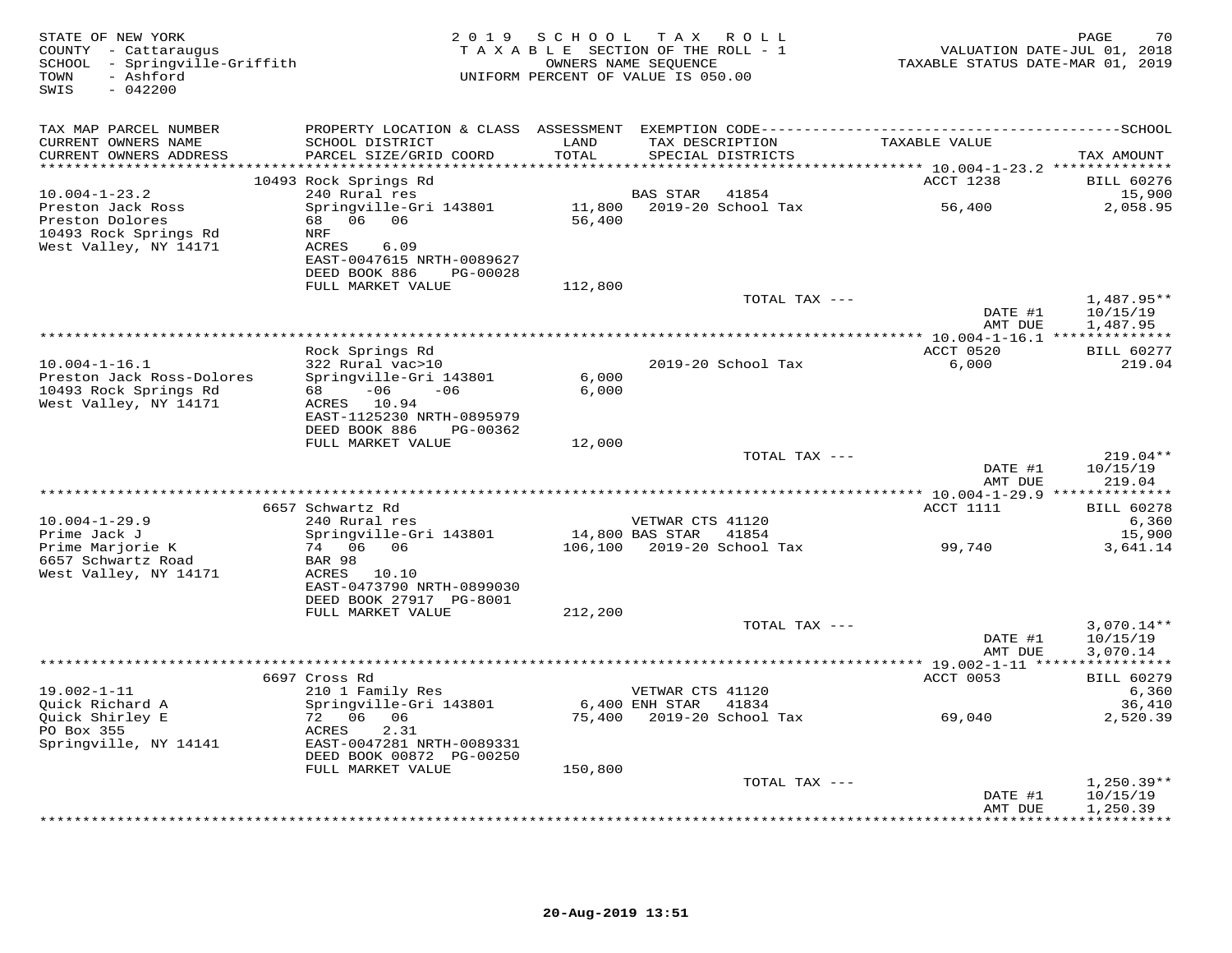| STATE OF NEW YORK<br>COUNTY - Cattaraugus<br>SCHOOL - Springville-Griffith<br>- Ashford<br>TOWN<br>$-042200$<br>SWIS | 2 0 1 9                                               | S C H O O L<br>TAXABLE SECTION OF THE ROLL - 1<br>OWNERS NAME SEQUENCE<br>UNIFORM PERCENT OF VALUE IS 050.00 | T A X                  | R O L L                              | TAXABLE STATUS DATE-MAR 01, 2019                                       | PAGE<br>71<br>VALUATION DATE-JUL 01, 2018 |
|----------------------------------------------------------------------------------------------------------------------|-------------------------------------------------------|--------------------------------------------------------------------------------------------------------------|------------------------|--------------------------------------|------------------------------------------------------------------------|-------------------------------------------|
| TAX MAP PARCEL NUMBER                                                                                                |                                                       |                                                                                                              |                        |                                      |                                                                        |                                           |
| CURRENT OWNERS NAME<br>CURRENT OWNERS ADDRESS<br>**********************                                              | SCHOOL DISTRICT<br>PARCEL SIZE/GRID COORD             | LAND<br>TOTAL                                                                                                |                        | TAX DESCRIPTION<br>SPECIAL DISTRICTS | TAXABLE VALUE                                                          | TAX AMOUNT                                |
|                                                                                                                      | 10983 Scoby Rd                                        |                                                                                                              |                        |                                      | **************************** 10.003-2-12.3 **************<br>ACCT 1046 | <b>BILL 60280</b>                         |
| $10.003 - 2 - 12.3$                                                                                                  | 210 1 Family Res                                      |                                                                                                              | <b>BAS STAR</b>        | 41854                                |                                                                        | 15,900                                    |
| Rappl Joseph P                                                                                                       | Springville-Gri 143801                                | 7,500                                                                                                        |                        | 2019-20 School Tax                   | 56,500                                                                 | 2,062.61                                  |
| Rappl Karen S                                                                                                        | 06<br>53<br>07                                        | 56,500                                                                                                       |                        |                                      |                                                                        |                                           |
| 10983 Scoby Rd                                                                                                       | 5.55<br>ACRES                                         |                                                                                                              |                        |                                      |                                                                        |                                           |
| Springville, NY 14141                                                                                                | EAST-1115961 NRTH-0903863<br>DEED BOOK 00947 PG-01193 |                                                                                                              |                        |                                      |                                                                        |                                           |
|                                                                                                                      | FULL MARKET VALUE                                     | 113,000                                                                                                      |                        |                                      |                                                                        |                                           |
|                                                                                                                      |                                                       |                                                                                                              |                        | TOTAL TAX ---                        |                                                                        | $1,491.61**$                              |
|                                                                                                                      |                                                       |                                                                                                              |                        |                                      | DATE #1                                                                | 10/15/19                                  |
|                                                                                                                      |                                                       |                                                                                                              |                        | ***************************          | AMT DUE                                                                | 1,491.61                                  |
|                                                                                                                      |                                                       |                                                                                                              |                        |                                      | ************ 10.003-2-12.1 ***************<br>ACCT 0618                | <b>BILL 60281</b>                         |
| $10.003 - 2 - 12.1$                                                                                                  | Scoby Rd<br>240 Rural res                             |                                                                                                              | AG DIST                | 41720                                |                                                                        | $\Omega$                                  |
| Rappl Paul J                                                                                                         | Springville-Gri 143801                                | 26,200                                                                                                       |                        | 2019-20 School Tax                   | 51,200                                                                 | 1,869.12                                  |
| Rappl Peter G                                                                                                        | 53/54 06 07                                           | 51,200                                                                                                       |                        |                                      |                                                                        |                                           |
| 4840 Bussendorfer Rd                                                                                                 | ACRES 119.61                                          |                                                                                                              |                        |                                      |                                                                        |                                           |
| Orchard Park, NY 14127                                                                                               | EAST-1114966 NRTH-0904465                             |                                                                                                              |                        |                                      |                                                                        |                                           |
| MAY BE SUBJECT TO PAYMENT<br>UNDER AGDIST LAW TIL 2023                                                               | DEED BOOK 5665<br>PG-3001<br>FULL MARKET VALUE        | 102,400                                                                                                      |                        |                                      |                                                                        |                                           |
|                                                                                                                      |                                                       |                                                                                                              |                        | TOTAL TAX ---                        |                                                                        | $1,869.12**$                              |
|                                                                                                                      |                                                       |                                                                                                              |                        |                                      | DATE #1                                                                | 10/15/19                                  |
|                                                                                                                      |                                                       |                                                                                                              |                        |                                      | AMT DUE                                                                | 1,869.12                                  |
|                                                                                                                      | Scoby Rd                                              |                                                                                                              | *********************  |                                      | * $10.003 - 2 - 12.2$ **************<br>ACCT 1047                      | <b>BILL 60282</b>                         |
| $10.003 - 2 - 12.2$                                                                                                  | 314 Rural vac<10                                      |                                                                                                              |                        | 2019-20 School Tax                   | 6,000                                                                  | 219.04                                    |
| Rappl Paul J                                                                                                         | Springville-Gri 143801                                | 6,000                                                                                                        |                        |                                      |                                                                        |                                           |
| 4840 Bussendorfer Rd                                                                                                 | 53 06<br>07                                           | 6,000                                                                                                        |                        |                                      |                                                                        |                                           |
| Orchard Park, NY 14127                                                                                               | ACRES<br>5.63                                         |                                                                                                              |                        |                                      |                                                                        |                                           |
|                                                                                                                      | EAST-1116007 NRTH-0904288<br>DEED BOOK 00957 PG-00934 |                                                                                                              |                        |                                      |                                                                        |                                           |
|                                                                                                                      | FULL MARKET VALUE                                     | 12,000                                                                                                       |                        |                                      |                                                                        |                                           |
|                                                                                                                      |                                                       |                                                                                                              |                        | TOTAL TAX ---                        |                                                                        | $219.04**$                                |
|                                                                                                                      |                                                       |                                                                                                              |                        |                                      | DATE #1                                                                | 10/15/19                                  |
|                                                                                                                      |                                                       |                                                                                                              |                        |                                      | AMT DUE                                                                | 219.04                                    |
|                                                                                                                      |                                                       |                                                                                                              | ********************** |                                      | ** 19.001-2-31.1 *                                                     |                                           |
| $19.001 - 2 - 31.1$                                                                                                  | Connoisarauley Rd<br>260 Seasonal res                 |                                                                                                              |                        | 2019-20 School Tax                   | ACCT 0430<br>49,500                                                    | <b>BILL 60283</b><br>1,807.06             |
| Raynor John                                                                                                          | Springville-Gri 143801                                | 21,000                                                                                                       |                        |                                      |                                                                        |                                           |
| 398 Adam St                                                                                                          | 11  06  07                                            | 49,500                                                                                                       |                        |                                      |                                                                        |                                           |
| Tonawanda, NY 14150                                                                                                  | ACRES 50.15                                           |                                                                                                              |                        |                                      |                                                                        |                                           |
|                                                                                                                      | EAST-1112374 NRTH-0892965                             |                                                                                                              |                        |                                      |                                                                        |                                           |
|                                                                                                                      | DEED BOOK 839<br>PG-00204<br>FULL MARKET VALUE        | 99,000                                                                                                       |                        |                                      |                                                                        |                                           |
|                                                                                                                      |                                                       |                                                                                                              |                        | TOTAL TAX ---                        |                                                                        | $1,807.06**$                              |
|                                                                                                                      |                                                       |                                                                                                              |                        |                                      | DATE #1                                                                | 10/15/19                                  |
|                                                                                                                      |                                                       |                                                                                                              |                        |                                      | AMT DUE<br>*****                                                       | 1,807.06<br>* * * * * * * *               |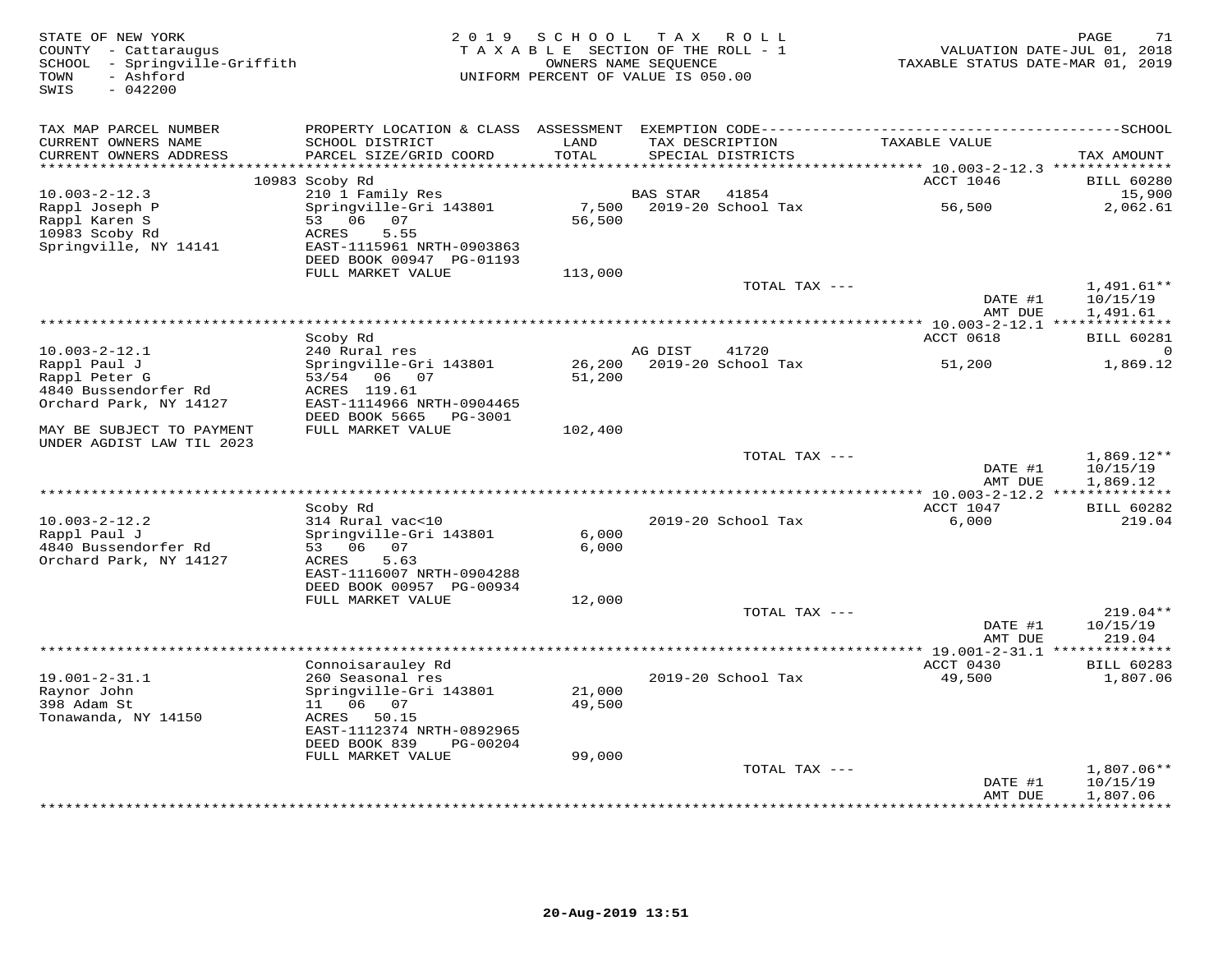STATE OF NEW YORK 2 0 1 9 S C H O O L T A X R O L L PAGE 72 COUNTY - Cattaraugus T A X A B L E SECTION OF THE ROLL - 1 VALUATION DATE-JUL 01, 2018 SCHOOL - Springville-Griffith OWNERS NAME SEQUENCE TAXABLE STATUS DATE-MAR 01, 2019 TOWN - Ashford UNIFORM PERCENT OF VALUE IS 050.00SWIS - 042200TAX MAP PARCEL NUMBER PROPERTY LOCATION & CLASS ASSESSMENT EXEMPTION CODE------------------------------------------SCHOOL CURRENT OWNERS NAME SCHOOL DISTRICT LAND TAX DESCRIPTION TAXABLE VALUE CURRENT OWNERS ADDRESS PARCEL SIZE/GRID COORD TOTAL SPECIAL DISTRICTS TAX AMOUNT \*\*\*\*\*\*\*\*\*\*\*\*\*\*\*\*\*\*\*\*\*\*\*\*\*\*\*\*\*\*\*\*\*\*\*\*\*\*\*\*\*\*\*\*\*\*\*\*\*\*\*\*\*\*\*\*\*\*\*\*\*\*\*\*\*\*\*\*\*\*\*\*\*\*\*\*\*\*\*\*\*\*\*\*\*\*\*\*\*\*\*\*\*\*\*\*\*\*\*\*\*\*\* 19.001-2-32 \*\*\*\*\*\*\*\*\*\*\*\*\*\*\*\*Connoisarauley Rd<br>
19.001-2-32 260 Seasonal res 2019-20 School Tax ACCT 0852 BILL 60284<br>
Hibbert Patricia 11 06 07 42,400<br>
398 Adam ACERS 63.10 ACERS 63.10<br>
Tonawanda, NY 14150 EARES 63.10<br>
24,400<br>
24,400<br>
24,400<br>
24,400<br> FULL MARKET VALUE 84,800TOTAL TAX ---  $1,547.87**$ <br>DATE #1  $1,641.9719$  AMT DUE 1,547.87 \*\*\*\*\*\*\*\*\*\*\*\*\*\*\*\*\*\*\*\*\*\*\*\*\*\*\*\*\*\*\*\*\*\*\*\*\*\*\*\*\*\*\*\*\*\*\*\*\*\*\*\*\*\*\*\*\*\*\*\*\*\*\*\*\*\*\*\*\*\*\*\*\*\*\*\*\*\*\*\*\*\*\*\*\*\*\*\*\*\*\*\*\*\*\*\*\*\*\*\*\*\*\* 11.003-1-18.2 \*\*\*\*\*\*\*\*\*\*\*\*\*\*ACCT 0623 BILL 60285 5913 Cole Rd ACCT 0623 BILL 60285 $6, 360$ 11.003-1-18.2 240 Rural res VETWAR CTS 41120 6,36036,410 RD Rendell Family Trust Springville-Gri 143801 27,800 ENH STAR 41834 36,4102,768.64 Perez Denise 59 06 06 82,200 2019-20 School Tax 75,840 2,768.645913 Cole Road ACRES 34.55 West Valley, NY 14171 EAST-1134402 NRTH-0903086 DEED BOOK 20190 PG-3856 PRIOR OWNER ON 3/01/2019 FULL MARKET VALUE 164,400 Rendell Richard WTOTAL TAX  $---$  1,498.64\*\*  $\text{DATE}$  #1  $10/15/19$ AMT DUE 1,498.64 AMT DUE 1,498.64 \*\*\*\*\*\*\*\*\*\*\*\*\*\*\*\*\*\*\*\*\*\*\*\*\*\*\*\*\*\*\*\*\*\*\*\*\*\*\*\*\*\*\*\*\*\*\*\*\*\*\*\*\*\*\*\*\*\*\*\*\*\*\*\*\*\*\*\*\*\*\*\*\*\*\*\*\*\*\*\*\*\*\*\*\*\*\*\*\*\*\*\*\*\*\*\*\*\*\*\*\*\*\* 10.002-1-2 \*\*\*\*\*\*\*\*\*\*\*\*\*\*\*\*\*ACCT 0321 BILL 60286 6610 Thomas Corners Rd ACCT 0321 BILL 60286 $9,027$ 10.002-1-2 105 Vac farmland AG DIST 41720 9,027539.31 Reed David Springville-Gri 143801 23,800 2019-20 School Tax 14,773 539.316558 Thomas Corners Rd 74 06 07 23,800 West Valley, NY 14171 ACRES 41.69 EAST-1122376 NRTH-0904307 MAY BE SUBJECT TO PAYMENT DEED BOOK 756 PG-01072 UNDER AGDIST LAW TIL 2023 FULL MARKET VALUE 47,600 TOTAL TAX --- 539.31\*\*DATE #1 10/15/19 DATE #1 10/15/19 AMT DUE 539.31AMT DUE 539.31 \*\*\*\*\*\*\*\*\*\*\*\*\*\*\*\*\*\*\*\*\*\*\*\*\*\*\*\*\*\*\*\*\*\*\*\*\*\*\*\*\*\*\*\*\*\*\*\*\*\*\*\*\*\*\*\*\*\*\*\*\*\*\*\*\*\*\*\*\*\*\*\*\*\*\*\*\*\*\*\*\*\*\*\*\*\*\*\*\*\*\*\*\*\*\*\*\*\*\*\*\*\*\* 10.002-1-3 \*\*\*\*\*\*\*\*\*\*\*\*\*\*\*\*\*ACCT 1010 BILL 60287 6558 Thomas Corners Rd ACCT 1010 BILL 602877,844 10.002-1-3 112 Dairy farm AG DIST 41720 7,84436,878 Reed David Springville-Gri 143801 43,800 AGED C/T/S 41800 36,87836,410 6558 Thomas Corners Rd 70/74 06 06 81,600 ENH STAR 41834 36,4101,346.28 West Valley, NY 14171 ACRES 94.11 2019-20 School Tax 36,878 1,346.28 EAST-1124503 NRTH-0905031 MAY BE SUBJECT TO PAYMENT DEED BOOK 756 PG-01072 UNDER AGDIST LAW TIL 2023 FULL MARKET VALUE 163,200TOTAL TAX  $---$  76.28\*\*  $\text{DATE}$ #1  $10/15/19$ AMT DUE 76.28

\*\*\*\*\*\*\*\*\*\*\*\*\*\*\*\*\*\*\*\*\*\*\*\*\*\*\*\*\*\*\*\*\*\*\*\*\*\*\*\*\*\*\*\*\*\*\*\*\*\*\*\*\*\*\*\*\*\*\*\*\*\*\*\*\*\*\*\*\*\*\*\*\*\*\*\*\*\*\*\*\*\*\*\*\*\*\*\*\*\*\*\*\*\*\*\*\*\*\*\*\*\*\*\*\*\*\*\*\*\*\*\*\*\*\*\*\*\*\*\*\*\*\*\*\*\*\*\*\*\*\*\*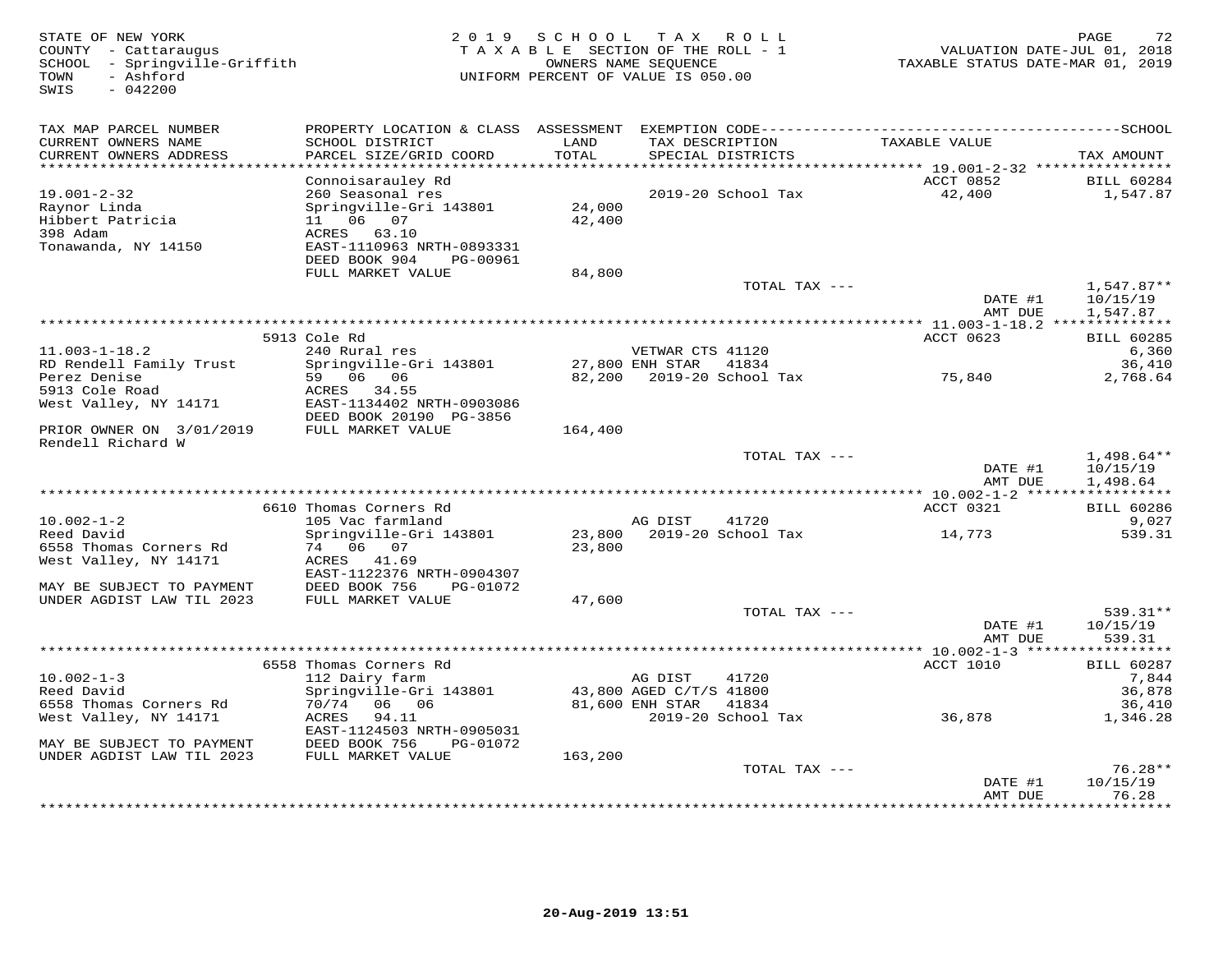| STATE OF NEW YORK<br>COUNTY - Cattaraugus<br>SCHOOL - Springville-Griffith<br>- Ashford<br>TOWN<br>$-042200$<br>SWIS |                                                       | 2019 SCHOOL       | TAX ROLL<br>TAXABLE SECTION OF THE ROLL - 1<br>OWNERS NAME SEOUENCE<br>UNIFORM PERCENT OF VALUE IS 050.00 | VALUATION DATE-JUL 01, 2018<br>TAXABLE STATUS DATE-MAR 01, 2019 | PAGE<br>73                  |
|----------------------------------------------------------------------------------------------------------------------|-------------------------------------------------------|-------------------|-----------------------------------------------------------------------------------------------------------|-----------------------------------------------------------------|-----------------------------|
| TAX MAP PARCEL NUMBER                                                                                                |                                                       |                   |                                                                                                           |                                                                 |                             |
| CURRENT OWNERS NAME<br>CURRENT OWNERS ADDRESS<br>***********************                                             | SCHOOL DISTRICT<br>PARCEL SIZE/GRID COORD             | LAND<br>TOTAL     | TAX DESCRIPTION<br>SPECIAL DISTRICTS                                                                      | TAXABLE VALUE                                                   | TAX AMOUNT                  |
|                                                                                                                      | 10392 Us Rte 219                                      |                   |                                                                                                           | ACCT 0642                                                       | <b>BILL 60288</b>           |
| $19.001 - 2 - 10.1$                                                                                                  | 441 Fuel Store&D                                      |                   | 2019-20 School Tax                                                                                        | 237,300                                                         | 8,662.94                    |
| Renaldo James<br>Renaldo Joan                                                                                        | Springville-Gri 143801<br>25 06 07                    | 28,900<br>237,300 |                                                                                                           |                                                                 |                             |
| 1996 Milestrip Rd                                                                                                    | ACRES 13.93                                           |                   |                                                                                                           |                                                                 |                             |
| North Collins, NY 14111                                                                                              | EAST-1117123 NRTH-0894241<br>DEED BOOK 00936 PG-01129 |                   |                                                                                                           |                                                                 |                             |
|                                                                                                                      | FULL MARKET VALUE                                     | 474,600           |                                                                                                           |                                                                 |                             |
|                                                                                                                      |                                                       |                   | TOTAL TAX ---                                                                                             | DATE #1                                                         | 8,662.94**<br>10/15/19      |
|                                                                                                                      |                                                       |                   |                                                                                                           | AMT DUE                                                         | 8,662.94                    |
|                                                                                                                      |                                                       |                   | **********************************                                                                        | ********** 11.003-1-18.3 **************                         |                             |
| $11.003 - 1 - 18.3$                                                                                                  | 5809 Cole Rd<br>210 1 Family Res                      |                   | <b>BAS STAR</b><br>41854                                                                                  | ACCT 1475                                                       | <b>BILL 60289</b><br>15,900 |
| Rendell Gary M                                                                                                       | Springville-Gri 143801                                | 6,900             | 2019-20 School Tax                                                                                        | 109,100                                                         | 3,982.84                    |
| 5809 Cole Rd                                                                                                         | $59 - 6 - 6$                                          | 109,100           |                                                                                                           |                                                                 |                             |
| West Valley, NY 14171                                                                                                | ACRES<br>5.20<br>EAST-1136137 NRTH-0904119            |                   |                                                                                                           |                                                                 |                             |
|                                                                                                                      | DEED BOOK 13415 PG-8001                               |                   |                                                                                                           |                                                                 |                             |
|                                                                                                                      | FULL MARKET VALUE                                     | 218,200           |                                                                                                           |                                                                 |                             |
|                                                                                                                      |                                                       |                   | TOTAL TAX ---                                                                                             | DATE #1                                                         | $3,411.84**$<br>10/15/19    |
|                                                                                                                      |                                                       |                   |                                                                                                           | AMT DUE                                                         | 3,411.84                    |
|                                                                                                                      | 5905 Cole Rd                                          |                   |                                                                                                           | ACCT 0622                                                       | <b>BILL 60290</b>           |
| $11.003 - 1 - 17$                                                                                                    | 210 1 Family Res                                      |                   | ENH STAR 41834                                                                                            |                                                                 | 36,410                      |
| Rendell Keith A                                                                                                      | Springville-Gri 143801                                | 5,000             | 2019-20 School Tax                                                                                        | 47,000                                                          | 1,715.80                    |
| Rendell Shelia A                                                                                                     | 59 06 06                                              | 47,000            |                                                                                                           |                                                                 |                             |
| 5905 Cole Rd                                                                                                         | FRNT 208.70 DPTH 189.97                               |                   |                                                                                                           |                                                                 |                             |
| West Valley, NY 14171                                                                                                | EAST-1134678 NRTH-0904017<br>DEED BOOK 00746 PG-01098 |                   |                                                                                                           |                                                                 |                             |
|                                                                                                                      | FULL MARKET VALUE                                     | 94,000            |                                                                                                           |                                                                 |                             |
|                                                                                                                      |                                                       |                   | TOTAL TAX ---                                                                                             |                                                                 | 445.80**                    |
|                                                                                                                      |                                                       |                   |                                                                                                           | DATE #1                                                         | 10/15/19                    |
|                                                                                                                      |                                                       |                   |                                                                                                           | AMT DUE<br>****************** 11.003-1-18.4 ***************     | 445.80                      |
|                                                                                                                      | Cole Rd                                               |                   |                                                                                                           | ACCT 1695                                                       | BILL 60291                  |
| $11.003 - 1 - 18.4$                                                                                                  | 314 Rural vac<10                                      |                   | 2019-20 School Tax                                                                                        | 1,100                                                           | 40.16                       |
| Rendell Keith A                                                                                                      | Springville-Gri 143801                                | 1,100             |                                                                                                           |                                                                 |                             |
| Rendell Sheila A<br>5905 Cole Rd                                                                                     | 59/6/6<br>ACRES<br>1.00                               | 1,100             |                                                                                                           |                                                                 |                             |
| West Valley, NY 14171                                                                                                | EAST-1134678 NRTH-0903807                             |                   |                                                                                                           |                                                                 |                             |
|                                                                                                                      | DEED BOOK 19229 PG-5001                               |                   |                                                                                                           |                                                                 |                             |
|                                                                                                                      | FULL MARKET VALUE                                     | 2,200             |                                                                                                           |                                                                 |                             |
|                                                                                                                      |                                                       |                   | TOTAL TAX ---                                                                                             | DATE #1                                                         | $40.16**$<br>10/15/19       |
|                                                                                                                      |                                                       |                   |                                                                                                           | AMT DUE                                                         | 40.16                       |
|                                                                                                                      |                                                       |                   |                                                                                                           |                                                                 | * * * * * * * *             |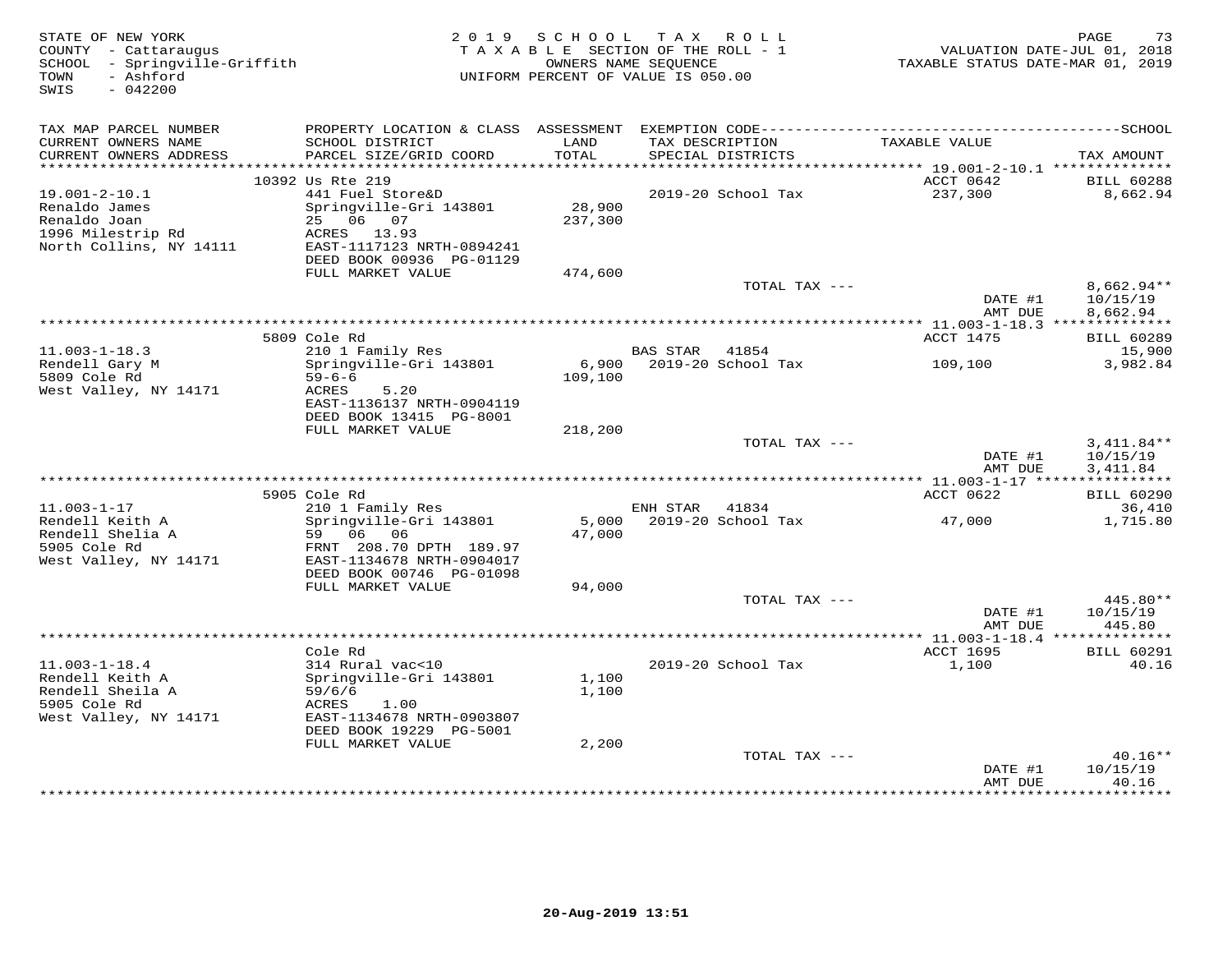| STATE OF NEW YORK<br>COUNTY - Cattaraugus<br>SCHOOL - Springville-Griffith<br>TOWN<br>- Ashford<br>SWIS<br>$-042200$ |                                               | 2019 SCHOOL TAX ROLL<br>TAXABLE SECTION OF THE ROLL - 1<br>UNIFORM PERCENT OF VALUE IS 050.00 | OWNERS NAME SEQUENCE |                           | TAXABLE STATUS DATE-MAR 01, 2019        | PAGE<br>74<br>VALUATION DATE-JUL 01, 2018 |
|----------------------------------------------------------------------------------------------------------------------|-----------------------------------------------|-----------------------------------------------------------------------------------------------|----------------------|---------------------------|-----------------------------------------|-------------------------------------------|
| TAX MAP PARCEL NUMBER                                                                                                |                                               |                                                                                               |                      |                           |                                         |                                           |
| CURRENT OWNERS NAME                                                                                                  | SCHOOL DISTRICT                               | LAND<br>TOTAL                                                                                 | TAX DESCRIPTION      |                           | TAXABLE VALUE                           |                                           |
| CURRENT OWNERS ADDRESS                                                                                               | PARCEL SIZE/GRID COORD                        | ************                                                                                  |                      | SPECIAL DISTRICTS         | ********* 10.004-1-29.5 *************** | TAX AMOUNT                                |
|                                                                                                                      | 6763 Schwartz Rd                              |                                                                                               |                      |                           | ACCT 1108                               | <b>BILL 60292</b>                         |
| $10.004 - 1 - 29.5$                                                                                                  | 240 Rural res                                 |                                                                                               | BAS STAR             | 41854                     |                                         | 15,900                                    |
| Riefler Elizabeth                                                                                                    | Springville-Gri 143801                        |                                                                                               |                      | 15,700 2019-20 School Tax | 138,900                                 | 5,070.72                                  |
| 6763 Schwartz Rd                                                                                                     | 74 06 06                                      | 138,900                                                                                       |                      |                           |                                         |                                           |
| West Valley, NY 14171                                                                                                | ACRES 10.95<br>EAST-1120535 NRTH-0898802      |                                                                                               |                      |                           |                                         |                                           |
|                                                                                                                      | DEED BOOK 4303 PG-6001                        |                                                                                               |                      |                           |                                         |                                           |
|                                                                                                                      | FULL MARKET VALUE                             | 277,800                                                                                       |                      |                           |                                         |                                           |
|                                                                                                                      |                                               |                                                                                               |                      | TOTAL TAX ---             |                                         | $4,499.72**$                              |
|                                                                                                                      |                                               |                                                                                               |                      |                           | DATE #1                                 | 10/15/19                                  |
|                                                                                                                      |                                               |                                                                                               |                      |                           | AMT DUE                                 | 4,499.72                                  |
|                                                                                                                      | 6760 Schwartz Rd                              |                                                                                               |                      |                           | ACCT 1327                               | <b>BILL 60293</b>                         |
| $10.004 - 1 - 29.13$                                                                                                 | 240 Rural res                                 |                                                                                               |                      | 2019-20 School Tax        | 147,500                                 | 5,384.68                                  |
| Riefler Scott P                                                                                                      | Springville-Gri 143801                        | 21,700                                                                                        |                      |                           |                                         |                                           |
| Elizabeth Riefler<br>6763 Schwartz Rd                                                                                | 74 06 06<br>ACRES 17.19                       | 147,500                                                                                       |                      |                           |                                         |                                           |
| West Valley, NY 14171                                                                                                | EAST-0047263 NRTH-0090017                     |                                                                                               |                      |                           |                                         |                                           |
|                                                                                                                      | DEED BOOK 18935 PG-9001                       |                                                                                               |                      |                           |                                         |                                           |
|                                                                                                                      | FULL MARKET VALUE                             | 295,000                                                                                       |                      |                           |                                         |                                           |
|                                                                                                                      |                                               |                                                                                               |                      | TOTAL TAX ---             | DATE #1                                 | $5,384.68**$                              |
|                                                                                                                      |                                               |                                                                                               |                      |                           | AMT DUE                                 | 10/15/19<br>5,384.68                      |
|                                                                                                                      |                                               |                                                                                               |                      |                           |                                         |                                           |
|                                                                                                                      | Henrietta Rd                                  |                                                                                               |                      |                           | ACCT 0648                               | <b>BILL 60294</b>                         |
| $10.003 - 2 - 2$                                                                                                     | 260 Seasonal res                              |                                                                                               |                      | 2019-20 School Tax        | 71,500                                  | 2,610.20                                  |
| Rose Gary<br>3485 East Ave                                                                                           | Springville-Gri 143801<br>$41/42/43$ 06<br>07 | 41,500<br>71,500                                                                              |                      |                           |                                         |                                           |
| Youngstown, NY 14174                                                                                                 | NRF                                           |                                                                                               |                      |                           |                                         |                                           |
|                                                                                                                      | ACRES 94.98                                   |                                                                                               |                      |                           |                                         |                                           |
|                                                                                                                      | EAST-1107812 NRTH-0902790                     |                                                                                               |                      |                           |                                         |                                           |
|                                                                                                                      | DEED BOOK 973<br>PG-9001                      |                                                                                               |                      |                           |                                         |                                           |
|                                                                                                                      | FULL MARKET VALUE                             | 143,000                                                                                       |                      | TOTAL TAX ---             |                                         | $2,610.20**$                              |
|                                                                                                                      |                                               |                                                                                               |                      |                           | DATE #1                                 | 10/15/19                                  |
|                                                                                                                      |                                               |                                                                                               |                      |                           | AMT DUE                                 | 2,610.20                                  |
|                                                                                                                      |                                               |                                                                                               |                      |                           |                                         |                                           |
| $11.002 - 2 - 6$                                                                                                     | Bolton Rd<br>314 Rural vac<10                 |                                                                                               |                      | 2019-20 School Tax        | ACCT 0498<br>10,700                     | <b>BILL 60295</b><br>390.62               |
| Rosier John C                                                                                                        | Springville-Gri 143801                        | 10,700                                                                                        |                      |                           |                                         |                                           |
| 4939 Gunbarrel Rd                                                                                                    | 40  06  06                                    | 10,700                                                                                        |                      |                           |                                         |                                           |
| Springville, NY 14141                                                                                                | ACRES<br>9.85                                 |                                                                                               |                      |                           |                                         |                                           |
|                                                                                                                      | EAST-1147517 NRTH-0908870                     |                                                                                               |                      |                           |                                         |                                           |
|                                                                                                                      | DEED BOOK 20199 PG-8001<br>FULL MARKET VALUE  | 21,400                                                                                        |                      |                           |                                         |                                           |
|                                                                                                                      |                                               |                                                                                               |                      | TOTAL TAX ---             |                                         | 390.62**                                  |
|                                                                                                                      |                                               |                                                                                               |                      |                           | DATE #1                                 | 10/15/19                                  |
|                                                                                                                      |                                               |                                                                                               |                      |                           | AMT DUE<br>***************              | 390.62<br>*********                       |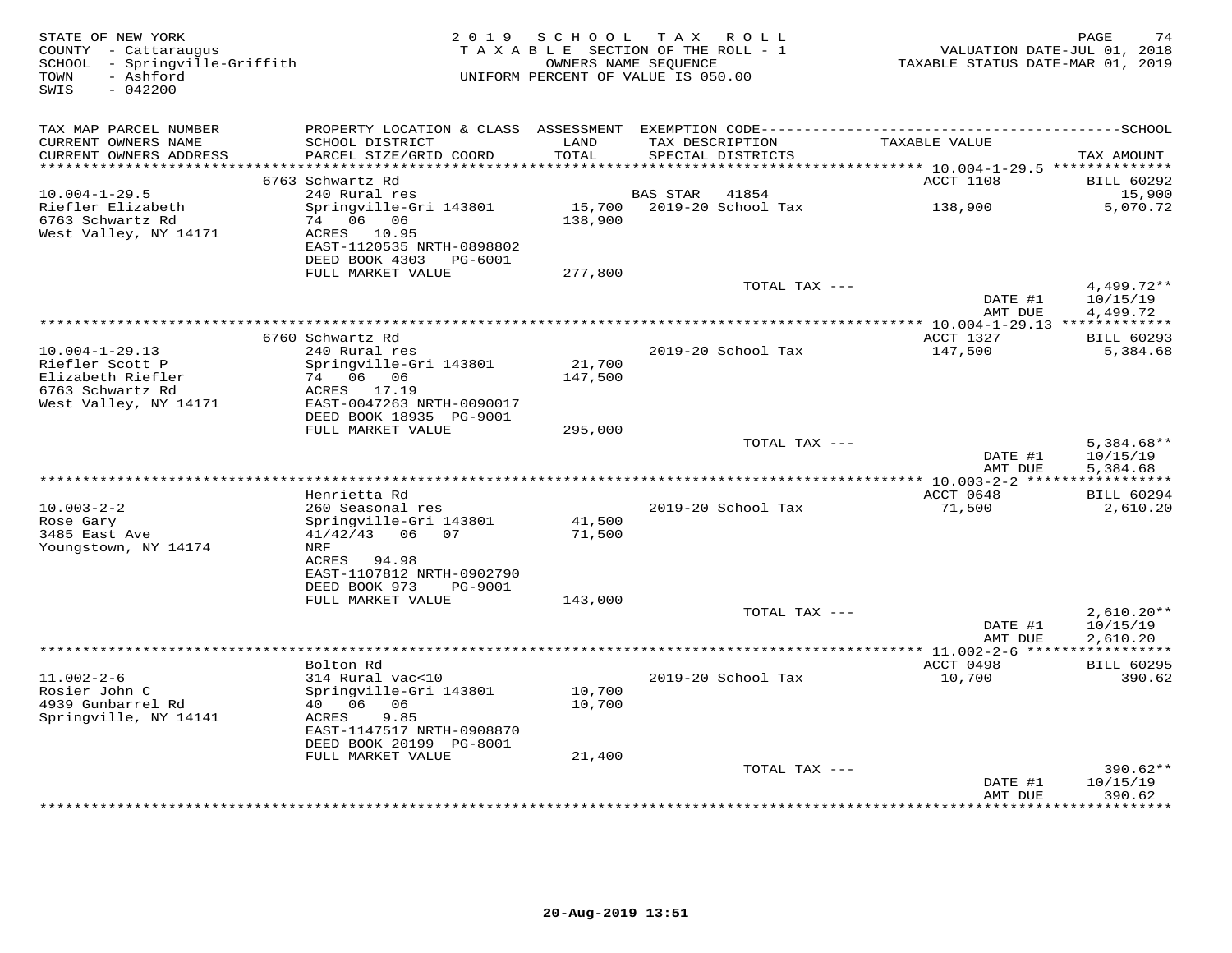| STATE OF NEW YORK<br>COUNTY - Cattaraugus<br>SCHOOL - Springville-Griffith<br>- Ashford<br>TOWN<br>$-042200$<br>SWIS |                                                                       | 2019 SCHOOL      | TAX ROLL<br>TAXABLE SECTION OF THE ROLL - 1<br>OWNERS NAME SEQUENCE<br>UNIFORM PERCENT OF VALUE IS 050.00 | TAXABLE STATUS DATE-MAR 01, 2019         | 75<br>PAGE<br>VALUATION DATE-JUL 01, 2018 |
|----------------------------------------------------------------------------------------------------------------------|-----------------------------------------------------------------------|------------------|-----------------------------------------------------------------------------------------------------------|------------------------------------------|-------------------------------------------|
| TAX MAP PARCEL NUMBER                                                                                                | PROPERTY LOCATION & CLASS ASSESSMENT                                  |                  |                                                                                                           |                                          |                                           |
| CURRENT OWNERS NAME<br>CURRENT OWNERS ADDRESS<br>***********************                                             | SCHOOL DISTRICT<br>PARCEL SIZE/GRID COORD<br>************************ | LAND<br>TOTAL    | TAX DESCRIPTION<br>SPECIAL DISTRICTS                                                                      | TAXABLE VALUE                            | TAX AMOUNT                                |
|                                                                                                                      | 10887 Nys Rte 240                                                     |                  |                                                                                                           | ACCT 0974                                | <b>BILL 60296</b>                         |
| $11.003 - 1 - 21.2$                                                                                                  | 280 Res Multiple                                                      |                  | <b>BAS STAR</b><br>41854                                                                                  |                                          | 15,900                                    |
| Roth Richard F<br>10887 Rte 240                                                                                      | Springville-Gri 143801<br>58 06 06                                    | 10,500<br>96,100 | 2019-20 School Tax                                                                                        | 96,100                                   | 3,508.25                                  |
| West Valley, NY 14171                                                                                                | ACRES 14.65<br>EAST-0484860 NRTH-0900940<br>DEED BOOK 992<br>PG-457   |                  |                                                                                                           |                                          |                                           |
|                                                                                                                      | FULL MARKET VALUE                                                     | 192,200          |                                                                                                           |                                          |                                           |
|                                                                                                                      |                                                                       |                  | TOTAL TAX ---                                                                                             | DATE #1<br>AMT DUE                       | $2,937.25**$<br>10/15/19<br>2,937.25      |
|                                                                                                                      |                                                                       |                  | *************                                                                                             | $* 10.004 - 1 - 4.2$ ****                | ***********                               |
|                                                                                                                      | 10843 Edies Rd                                                        |                  |                                                                                                           | ACCT 1091                                | <b>BILL 60297</b>                         |
| $10.004 - 1 - 4.2$                                                                                                   | 210 1 Family Res                                                      |                  | 2019-20 School Tax                                                                                        | 79,100                                   | 2,887.65                                  |
| Rowe Sara J                                                                                                          | Springville-Gri 143801                                                | 6,500            |                                                                                                           |                                          |                                           |
| Newton Joshua C<br>10843 Edies Rd                                                                                    | 74 06<br>06<br>ACRES<br>2.40 BANK<br>017                              | 79,100           |                                                                                                           |                                          |                                           |
| Springville, NY 14141                                                                                                | EAST-1123087 NRTH-0901075                                             |                  |                                                                                                           |                                          |                                           |
|                                                                                                                      | DEED BOOK 29167 PG-5001                                               |                  |                                                                                                           |                                          |                                           |
|                                                                                                                      | FULL MARKET VALUE                                                     | 158,200          |                                                                                                           |                                          |                                           |
|                                                                                                                      |                                                                       |                  | TOTAL TAX ---                                                                                             |                                          | $2,887.65**$                              |
|                                                                                                                      |                                                                       |                  |                                                                                                           | DATE #1<br>AMT DUE                       | 10/15/19<br>2,887.65                      |
|                                                                                                                      |                                                                       |                  |                                                                                                           |                                          |                                           |
|                                                                                                                      | 10466 Edies Rd                                                        |                  |                                                                                                           | ACCT 0981                                | <b>BILL 60298</b>                         |
| $10.004 - 1 - 44.2$                                                                                                  | 240 Rural res                                                         |                  | 2019-20 School Tax                                                                                        | 83,800                                   | 3,059.23                                  |
| Ryan Sean                                                                                                            | Springville-Gri 143801                                                | 14,300           |                                                                                                           |                                          |                                           |
| 10466 Edies Road<br>Springville, NY 14141                                                                            | 73 06 06<br>ACRES 10.40                                               | 83,800           |                                                                                                           |                                          |                                           |
|                                                                                                                      | EAST-1120969 NRTH-0894389                                             |                  |                                                                                                           |                                          |                                           |
|                                                                                                                      | DEED BOOK 29935 PG-6001                                               |                  |                                                                                                           |                                          |                                           |
|                                                                                                                      | FULL MARKET VALUE                                                     | 167,600          |                                                                                                           |                                          |                                           |
|                                                                                                                      |                                                                       |                  | TOTAL TAX ---                                                                                             |                                          | $3,059.23**$                              |
|                                                                                                                      |                                                                       |                  |                                                                                                           | DATE #1<br>AMT DUE                       | 10/15/19<br>3,059.23                      |
|                                                                                                                      |                                                                       |                  |                                                                                                           | ********** 10.004-1-29.12 ************** |                                           |
|                                                                                                                      | Schwartz Rd                                                           |                  |                                                                                                           | ACCT 1176                                | <b>BILL 60299</b>                         |
| $10.004 - 1 - 29.12$                                                                                                 | 322 Rural vac>10                                                      |                  | 2019-20 School Tax                                                                                        | 15,900                                   | 580.45                                    |
| Rybak Charles                                                                                                        | Springville-Gri 143801                                                | 15,900           |                                                                                                           |                                          |                                           |
| 74 Dolphran Rd<br>Tonawanda, NY 14150                                                                                | 74 06 06<br>ACRES 15.15                                               | 15,900           |                                                                                                           |                                          |                                           |
|                                                                                                                      | EAST-0473240 NRTH-0898550                                             |                  |                                                                                                           |                                          |                                           |
|                                                                                                                      | DEED BOOK 00857 PG-00610                                              |                  |                                                                                                           |                                          |                                           |
|                                                                                                                      | FULL MARKET VALUE                                                     | 31,800           |                                                                                                           |                                          |                                           |
|                                                                                                                      |                                                                       |                  | TOTAL TAX ---                                                                                             |                                          | $580.45**$                                |
|                                                                                                                      |                                                                       |                  |                                                                                                           | DATE #1<br>AMT DUE                       | 10/15/19<br>580.45                        |
|                                                                                                                      |                                                                       |                  |                                                                                                           |                                          | ********                                  |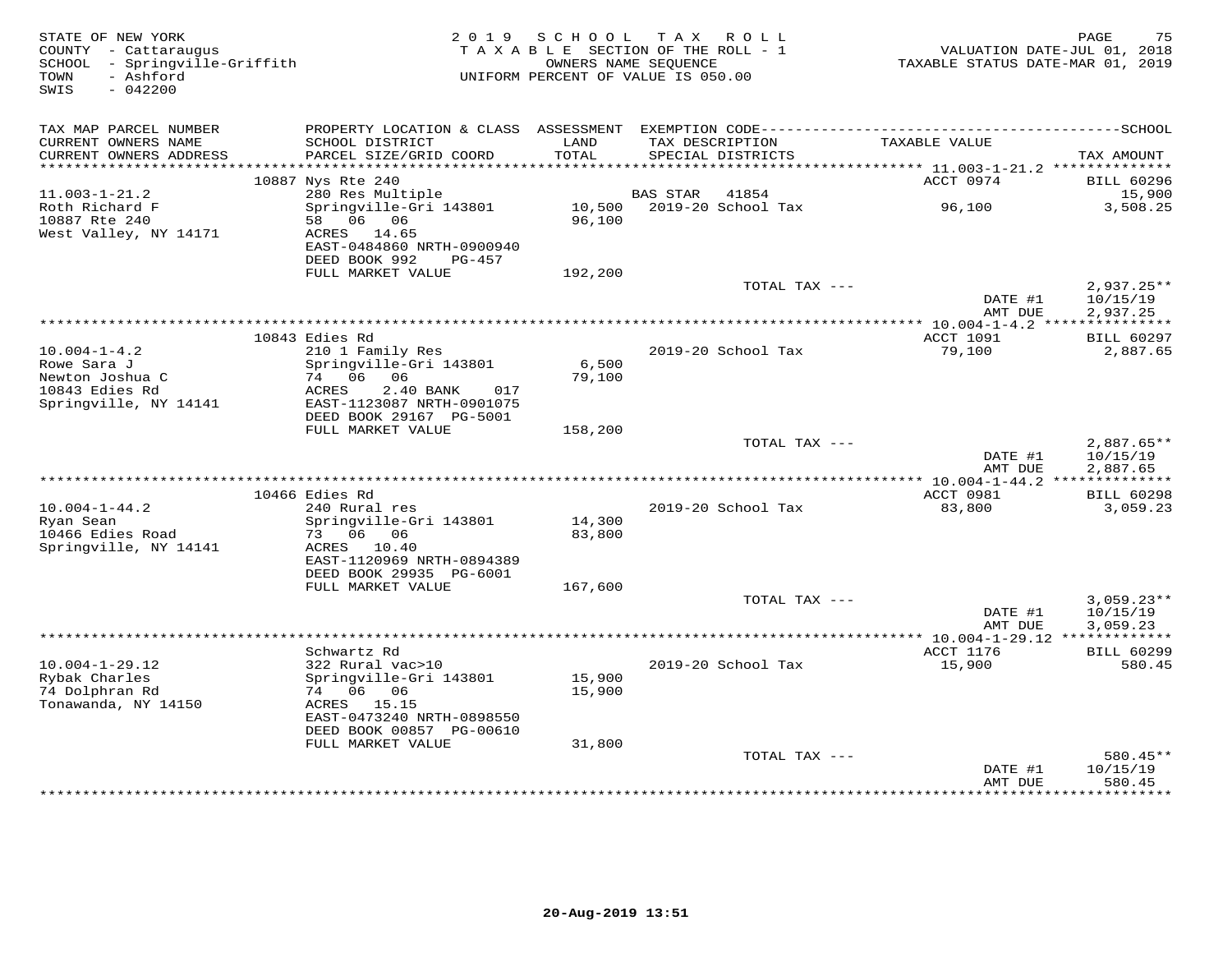STATE OF NEW YORK 2 0 1 9 S C H O O L T A X R O L L PAGE 76 COUNTY - Cattaraugus T A X A B L E SECTION OF THE ROLL - 1 VALUATION DATE-JUL 01, 2018 SCHOOL - Springville-Griffith OWNERS NAME SEQUENCE TAXABLE STATUS DATE-MAR 01, 2019 TOWN - Ashford UNIFORM PERCENT OF VALUE IS 050.00SWIS - 042200TAX MAP PARCEL NUMBER PROPERTY LOCATION & CLASS ASSESSMENT EXEMPTION CODE------------------------------------------SCHOOL CURRENT OWNERS NAME SCHOOL DISTRICT LAND TAX DESCRIPTION TAXABLE VALUE CURRENT OWNERS ADDRESS PARCEL SIZE/GRID COORD TOTAL SPECIAL DISTRICTS TAX AMOUNT \*\*\*\*\*\*\*\*\*\*\*\*\*\*\*\*\*\*\*\*\*\*\*\*\*\*\*\*\*\*\*\*\*\*\*\*\*\*\*\*\*\*\*\*\*\*\*\*\*\*\*\*\*\*\*\*\*\*\*\*\*\*\*\*\*\*\*\*\*\*\*\*\*\*\*\*\*\*\*\*\*\*\*\*\*\*\*\*\*\*\*\*\*\*\*\*\*\*\*\*\*\*\* 19.002-1-10 \*\*\*\*\*\*\*\*\*\*\*\*\*\*\*\* Cross Rd ACCT 0645 BILL 60300 19.002-1-10 314 Rural vac<10 2019-20 School Tax 4,100 149.68Sabad Erich Springville-Gri 143801 4,100 6747 Cross Rd 72 -06 -06 4,100 Springville, NY 14141 ACRES 4.70 EAST-0472560 NRTH-0893190 DEED BOOK 994 PG-951 FULL MARKET VALUE 8,200TOTAL TAX --- 149.68\*\*<br>DATE #1 10/15/19<br>2MT DIE 110/15/19 AMT DUE 149.68 \*\*\*\*\*\*\*\*\*\*\*\*\*\*\*\*\*\*\*\*\*\*\*\*\*\*\*\*\*\*\*\*\*\*\*\*\*\*\*\*\*\*\*\*\*\*\*\*\*\*\*\*\*\*\*\*\*\*\*\*\*\*\*\*\*\*\*\*\*\*\*\*\*\*\*\*\*\*\*\*\*\*\*\*\*\*\*\*\*\*\*\*\*\*\*\*\*\*\*\*\*\*\* 11.003-1-19.10 \*\*\*\*\*\*\*\*\*\*\*\*\*ACCT 1463 BILL 60301 5655 Cole Rd ACCT 1463 BILL 6030110,600 11.003-1-19.10 210 1 Family Res VETCOM CTS 41130 10,600 17,840 Sager Merritt Springville-Gri 143801 6,900 AGED S 41804 17,84026,760 Sager Marilyn ACRES 2.70 55,200 ENH STAR 41834 26,760976.91 5655 Cole Rd DEED BOOK 964 PG-436 2019-20 School Tax 26,760 976.91West Valley, NY 14171 FULL MARKET VALUE 110,400 TOTAL TAX --- 0.00\*\* \*\*\*\*\*\*\*\*\*\*\*\*\*\*\*\*\*\*\*\*\*\*\*\*\*\*\*\*\*\*\*\*\*\*\*\*\*\*\*\*\*\*\*\*\*\*\*\*\*\*\*\*\*\*\*\*\*\*\*\*\*\*\*\*\*\*\*\*\*\*\*\*\*\*\*\*\*\*\*\*\*\*\*\*\*\*\*\*\*\*\*\*\*\*\*\*\*\*\*\*\*\*\* 10.004-1-76.3 \*\*\*\*\*\*\*\*\*\*\*\*\*\*ACCT 1350 BILL 60302 10800 Edies Rd ACCT 1350 BILL 6030236,410 10.004-1-76.3 210 1 Family Res ENH STAR 41834 36,4104.085.05 Salt William J Springville-Gri 143801 10,200 2019-20 School Tax 111,900 4,085.05Holancin Suzanne 74 06 06 111,900 Holancin Suzanne<br>10800 Edies Rd Springville, NY 14141 EAST-1123738 NRTH-0900075 DEED BOOK 00929 PG-00157 DEED BOOK 00929 PG-00157 FULL MARKET VALUE 223,800 TOTAL TAX --- 2,815.05\*\* $\text{DATE}$  #1  $10/15/19$  AMT DUE 2,815.05 \*\*\*\*\*\*\*\*\*\*\*\*\*\*\*\*\*\*\*\*\*\*\*\*\*\*\*\*\*\*\*\*\*\*\*\*\*\*\*\*\*\*\*\*\*\*\*\*\*\*\*\*\*\*\*\*\*\*\*\*\*\*\*\*\*\*\*\*\*\*\*\*\*\*\*\*\*\*\*\*\*\*\*\*\*\*\*\*\*\*\*\*\*\*\*\*\*\*\*\*\*\*\* 10.003-2-22.1 \*\*\*\*\*\*\*\*\*\*\*\*\*\* Peters Rd ACCT 0659 BILL 60303 10.003-2-22.1 170 Nursery AG DIST 41720 31,290 Schichtel George V Springville-Gri 143801 64,800 2019-20 School Tax 33,510 1,223.33 6787 Chestnut Ridge Rd 26 06 07 64,800 Orchard Park, NY 14127 ACRES 107.65 EAST-1111596 NRTH-0895909 MAY BE SUBJECT TO PAYMENT DEED BOOK 00599 PG-00524 UNDER AGDIST LAW TIL 2023 FULL MARKET VALUE 129,600 ${\tt TOTAL\,\,\,} {\tt TAX}\,\, -- \hspace{2.5cm} {\tt 1\,},223\,.\,33***$ DATE #1 10/15/19<br>AMT DUE 1,223.33 \*\*\*\*\*\*\*\*\*\*\*\*\*\*\*\*\*\*\*\*\*\*\*\*\*\*\*\*\*\*\*\*\*\*\*\*\*\*\*\*\*\*\*\*\*\*\*\*\*\*\*\*\*\*\*\*\*\*\*\*\*\*\*\*\*\*\*\*\*\*\*\*\*\*\*\*\*\*\*\*\*\*\*\*\*\*\*\*\*\*\*\*\*\*\*\*\*\*\*\*\*\*\*\*\*\*\*\*\*\*\*\*\*\*\*\*\*\*\*\*\*\*\*\*\*\*\*\*\*\*\*\*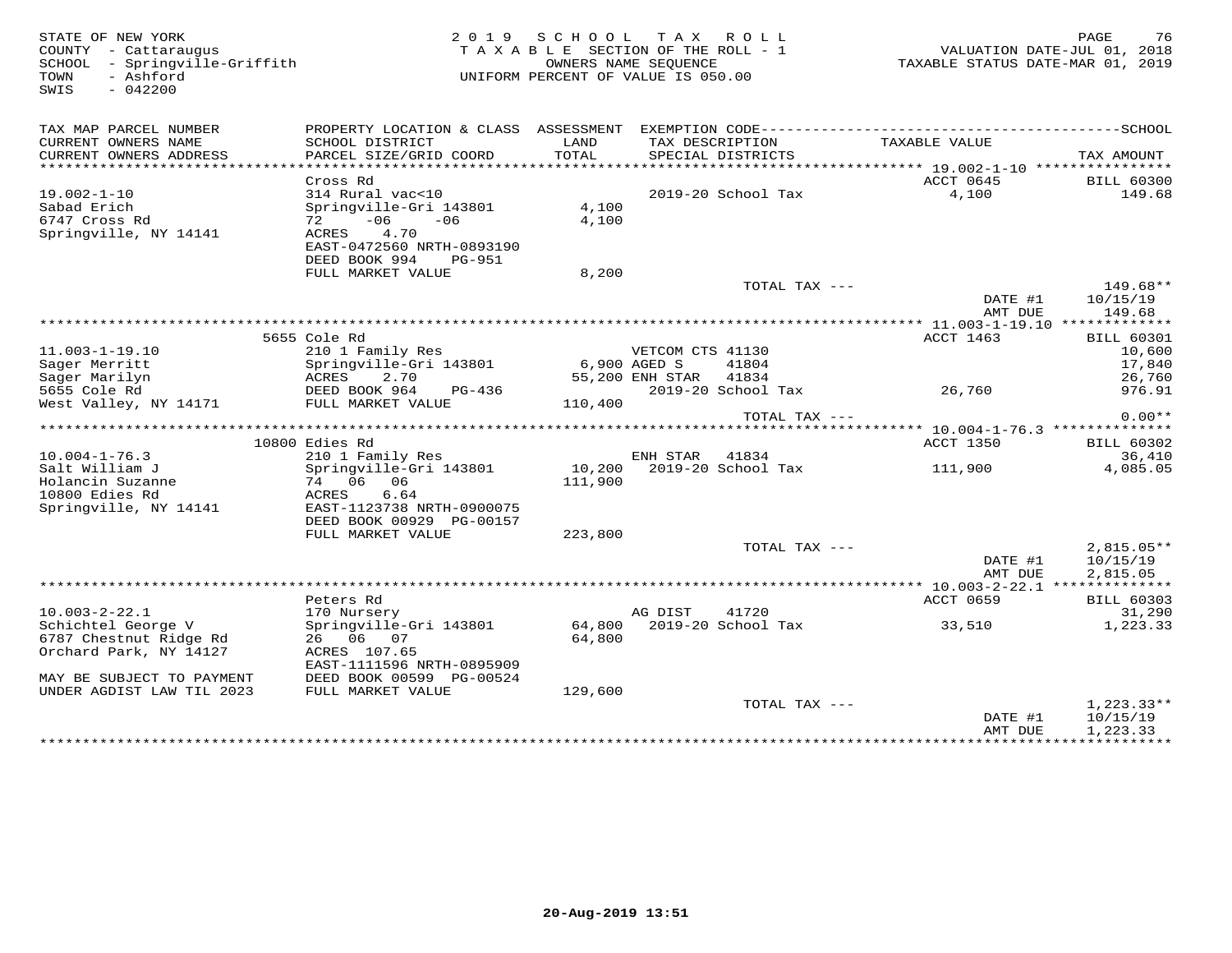SWIS - 042200

#### STATE OF NEW YORK 2 0 1 9 S C H O O L T A X R O L L PAGE 77COUNTY - Cattaraugus T A X A B L E SECTION OF THE ROLL - 1 VALUATION DATE-JUL 01, 2018SCHOOL - Springville-Griffith OWNERS NAME SEQUENCE TAXABLE STATUS DATE-MAR 01, 2019COUNTY - Cattaraugus<br>
SCHOOL - Springville-Griffith<br>
TAXABLE SECTION OF THE ROLL<br>
OWNERS NAME SEQUENCE<br>
OWNERS NAME SEQUENCE<br>
UNIFORM PERCENT OF VALUE IS 050.00

| TAX MAP PARCEL NUMBER<br>CURRENT OWNERS NAME | PROPERTY LOCATION & CLASS ASSESSMENT<br>SCHOOL DISTRICT | LAND             |                  | TAX DESCRIPTION                    | TAXABLE VALUE                            |                            |
|----------------------------------------------|---------------------------------------------------------|------------------|------------------|------------------------------------|------------------------------------------|----------------------------|
| CURRENT OWNERS ADDRESS                       | PARCEL SIZE/GRID COORD                                  | TOTAL            |                  | SPECIAL DISTRICTS                  |                                          | TAX AMOUNT                 |
| ********************                         |                                                         |                  |                  | ********************************** | *********** 10.003-2-25.1 ************** |                            |
|                                              | Peters Rd                                               |                  |                  |                                    | ACCT 0660                                | <b>BILL 60304</b>          |
| $10.003 - 2 - 25.1$                          | 170 Nursery                                             |                  | AG DIST          | 41720                              |                                          | 18,826                     |
| Schichtel George V                           | Springville-Gri 143801                                  | 63,400           |                  | 2019-20 School Tax                 | 51,574                                   | 1,882.78                   |
| 6787 Chestnut Ridge Rd                       | 26/27 06 07                                             | 70,400           |                  |                                    |                                          |                            |
| Orchard Park, NY 14127                       | ACRES 117.04<br>EAST-1110025 NRTH-0896212               |                  |                  |                                    |                                          |                            |
| MAY BE SUBJECT TO PAYMENT                    | DEED BOOK 00679 PG-00394                                |                  |                  |                                    |                                          |                            |
| UNDER AGDIST LAW TIL 2023                    | FULL MARKET VALUE                                       | 140,800          |                  |                                    |                                          |                            |
|                                              |                                                         |                  |                  | TOTAL TAX ---                      |                                          | 1,882.78**                 |
|                                              |                                                         |                  |                  |                                    | DATE #1                                  | 10/15/19                   |
|                                              |                                                         |                  |                  |                                    | AMT DUE                                  | 1,882.78                   |
|                                              |                                                         |                  |                  |                                    |                                          |                            |
|                                              | Bolton Rd                                               |                  |                  |                                    | <b>ACCT 1589</b>                         | <b>BILL 60305</b>          |
| $3.004 - 2 - 6.9$                            | 170 Nursery                                             |                  | AG DIST          | 41720                              |                                          | 91,688                     |
| Schichtel's Nursery Inc                      | Springville-Gri 143801                                  | 267,400          |                  | 2019-20 School Tax                 | 175,712                                  | 6,414.59                   |
| 7420 Peters Rd<br>Springville, NY 14141      | $40, 41, 48 - 6 - 6$<br>ACRES 541.85                    | 267,400          |                  |                                    |                                          |                            |
|                                              | EAST-1145726 NRTH-0911191                               |                  |                  |                                    |                                          |                            |
| MAY BE SUBJECT TO PAYMENT                    | DEED BOOK 2920<br>PG-5003                               |                  |                  |                                    |                                          |                            |
| UNDER AGDIST LAW TIL 2023                    | FULL MARKET VALUE                                       | 534,800          |                  |                                    |                                          |                            |
|                                              |                                                         |                  |                  | TOTAL TAX ---                      |                                          | $6,414.59**$               |
|                                              |                                                         |                  |                  |                                    | DATE #1                                  | 10/15/19                   |
|                                              |                                                         |                  |                  |                                    | AMT DUE                                  | 6,414.59                   |
|                                              |                                                         |                  |                  |                                    |                                          |                            |
|                                              | 7420 Peters Rd                                          |                  |                  |                                    | ACCT 1668                                | <b>BILL 60306</b>          |
| $10.003 - 2 - 22.3$                          | 170 Nursery                                             |                  | AG DIST          | 41720                              |                                          | 3,295                      |
| Schichtel's Nursery Inc<br>7420 Peters Rd    | Springville-Gri 143801<br>26,6,7                        | 10,000<br>89,000 |                  | 2019-20 School Tax                 | 85,705                                   | 3,128.77                   |
| Springville, NY 14141                        | 7411 RG                                                 |                  |                  |                                    |                                          |                            |
|                                              | ACRES<br>9.85                                           |                  |                  |                                    |                                          |                            |
| MAY BE SUBJECT TO PAYMENT                    | EAST-1111015 NRTH-0896001                               |                  |                  |                                    |                                          |                            |
| UNDER AGDIST LAW TIL 2023                    | DEED BOOK 11813 PG-4001                                 |                  |                  |                                    |                                          |                            |
|                                              | FULL MARKET VALUE                                       | 178,000          |                  |                                    |                                          |                            |
|                                              |                                                         |                  |                  | TOTAL TAX ---                      |                                          | $3,128.77**$               |
|                                              |                                                         |                  |                  |                                    | DATE #1                                  | 10/15/19                   |
| *****************************                |                                                         |                  |                  |                                    | AMT DUE                                  | 3,128.77                   |
|                                              |                                                         |                  |                  |                                    |                                          |                            |
| $10.003 - 2 - 25.2$                          | Peters Rd<br>170 Nursery                                |                  | AG DISTOUT 41730 |                                    | ACCT 1721                                | <b>BILL 60307</b><br>3,962 |
| Schichtel's Nursery, Inc.                    | Springville-Gri 143801                                  | 16,700           |                  | 2019-20 School Tax                 | 12,738                                   | 465.02                     |
| 7420 Peters Road                             | 26/27 06 07                                             | 16,700           |                  |                                    |                                          |                            |
| Springville, NY 14141                        | 25.65<br>ACRES                                          |                  |                  |                                    |                                          |                            |
|                                              | EAST-1110453 NRTH-0896107                               |                  |                  |                                    |                                          |                            |
| MAY BE SUBJECT TO PAYMENT                    | DEED BOOK 29131 PG-5001                                 |                  |                  |                                    |                                          |                            |
| UNDER AGDIST LAW TIL 2026                    | FULL MARKET VALUE                                       | 33,400           |                  |                                    |                                          |                            |
|                                              |                                                         |                  |                  | TOTAL TAX ---                      |                                          | $465.02**$                 |
|                                              |                                                         |                  |                  |                                    | DATE #1                                  | 10/15/19                   |
|                                              |                                                         |                  |                  |                                    | AMT DUE                                  | 465.02                     |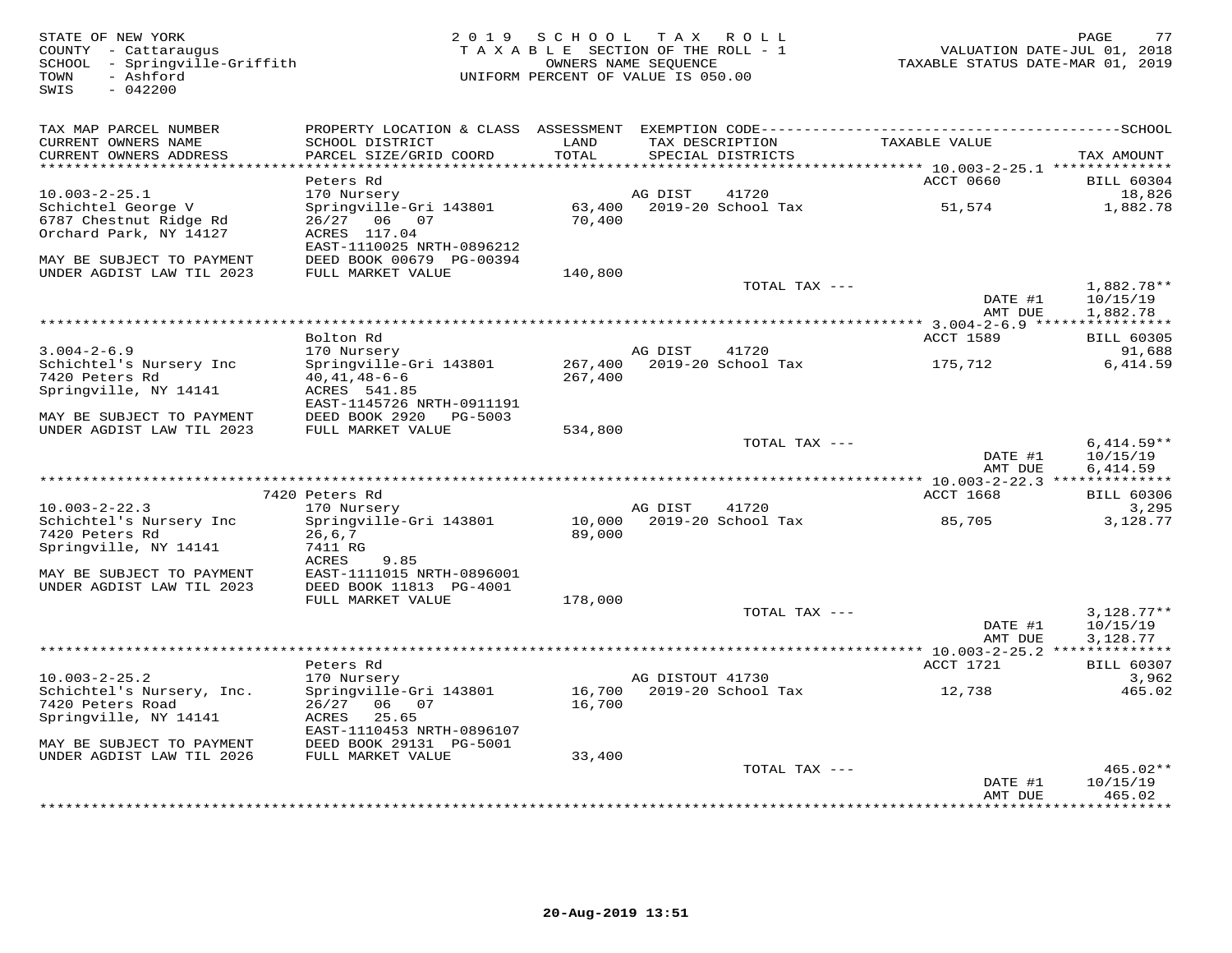STATE OF NEW YORK 2 0 1 9 S C H O O L T A X R O L L PAGE 78 COUNTY - Cattaraugus T A X A B L E SECTION OF THE ROLL - 1 VALUATION DATE-JUL 01, 2018 SCHOOL - Springville-Griffith OWNERS NAME SEQUENCE TAXABLE STATUS DATE-MAR 01, 2019 TOWN - Ashford UNIFORM PERCENT OF VALUE IS 050.00SWIS - 042200TAX MAP PARCEL NUMBER PROPERTY LOCATION & CLASS ASSESSMENT EXEMPTION CODE------------------------------------------SCHOOL CURRENT OWNERS NAME SCHOOL DISTRICT LAND TAX DESCRIPTION TAXABLE VALUE CURRENT OWNERS ADDRESS PARCEL SIZE/GRID COORD TOTAL SPECIAL DISTRICTS TAX AMOUNT \*\*\*\*\*\*\*\*\*\*\*\*\*\*\*\*\*\*\*\*\*\*\*\*\*\*\*\*\*\*\*\*\*\*\*\*\*\*\*\*\*\*\*\*\*\*\*\*\*\*\*\*\*\*\*\*\*\*\*\*\*\*\*\*\*\*\*\*\*\*\*\*\*\*\*\*\*\*\*\*\*\*\*\*\*\*\*\*\*\*\*\*\*\*\*\*\*\*\*\*\*\*\* 10.004-1-29.2 \*\*\*\*\*\*\*\*\*\*\*\*\*\*ACCT 0968 BILL 60308 Schwartz Rd & Edies Rd ACCT 0968 BILL 603081,151 10.004-1-29.2 105 Vac farmland AG DIST 41720 1,151702 71 Schichtel's Nursery, Inc. Springville-Gri 143801 20,400 2019-20 School Tax 19,249 702.717420 Peters Rd 74 06 06 20,400 Springville, NY 14141 ACRES 35.05 EAST-1122392 NRTH-0900113 MAY BE SUBJECT TO PAYMENT DEED BOOK 28583 PG-6003 UNDER AGDIST LAW TIL 2023 FULL MARKET VALUE 40,800 TOTAL TAX --- 702.71\*\*DATE #1 10/15/19<br>2002/219 AMT DUE 702.71 \*\*\*\*\*\*\*\*\*\*\*\*\*\*\*\*\*\*\*\*\*\*\*\*\*\*\*\*\*\*\*\*\*\*\*\*\*\*\*\*\*\*\*\*\*\*\*\*\*\*\*\*\*\*\*\*\*\*\*\*\*\*\*\*\*\*\*\*\*\*\*\*\*\*\*\*\*\*\*\*\*\*\*\*\*\*\*\*\*\*\*\*\*\*\*\*\*\*\*\*\*\*\* 3.004-2-6.10 \*\*\*\*\*\*\*\*\*\*\*\*\*\*\*ACCT 1699 BILL 60309 Bolton Rd ACCT 1699 BILL 6030918.25 3.004-2-6.10 105 Vac farmland 2019-20 School Tax 500 18.25Schichtel;s Nursery Inc Springville-Gri 143801 500 7420 Peters Rd FRNT 61.00 DPTH 366.00 500 Springville, NY 14141 EAST-1147963 NRTH-0913525 FULL MARKET VALUE 1,000TOTAL TAX  $---$  18.25\*\*  $\text{DATE}$  #1  $10/15/19$ AMT DUE 18.25 AMT DUE 18.25 \*\*\*\*\*\*\*\*\*\*\*\*\*\*\*\*\*\*\*\*\*\*\*\*\*\*\*\*\*\*\*\*\*\*\*\*\*\*\*\*\*\*\*\*\*\*\*\*\*\*\*\*\*\*\*\*\*\*\*\*\*\*\*\*\*\*\*\*\*\*\*\*\*\*\*\*\*\*\*\*\*\*\*\*\*\*\*\*\*\*\*\*\*\*\*\*\*\*\*\*\*\*\* 11.003-1-4.4 \*\*\*\*\*\*\*\*\*\*\*\*\*\*\* Thomas Corners Rd ACCT 1462 BILL 6031011.003-1-4.4 322 Rural vac>10 2019-20 School Tax 28,000 1,022.18Schlegel Ronald Springville-Gri 143801 28,000 Schlegel Eric ACRES 67.35 28,000 3145 Bullis Rd EAST-1130827 NRTH-0901213 Elma, NY 14159 DEED BOOK 24835 PG-3002 FULL MARKET VALUE 56,000 TOTAL TAX --- 1,022.18\*\* $\text{DATE}$  #1  $10/15/19$ AMT DUE 1,022.18 AMT DUE 1,022.18 \*\*\*\*\*\*\*\*\*\*\*\*\*\*\*\*\*\*\*\*\*\*\*\*\*\*\*\*\*\*\*\*\*\*\*\*\*\*\*\*\*\*\*\*\*\*\*\*\*\*\*\*\*\*\*\*\*\*\*\*\*\*\*\*\*\*\*\*\*\*\*\*\*\*\*\*\*\*\*\*\*\*\*\*\*\*\*\*\*\*\*\*\*\*\*\*\*\*\*\*\*\*\* 10.004-1-43 \*\*\*\*\*\*\*\*\*\*\*\*\*\*\*\* Edies Rd ACCT 0166 BILL 60311 10.004-1-43 322 Rural vac>10 2019-20 School Tax 14,300 522.04Schmelzinger Scott W Springville-Gri 143801 14,300 43 Cathedral Dr 73 06 06 14,300 West Seneca, NY 14224 EAST-1121067 NRTH-0895169 DEED BOOK 17108 PG-5001 FULL MARKET VALUE 28,60028,600 TOTAL TAX --- 522.04\*\* $10/15/19$  $\texttt{DATE}$ #1 10/15/19 AMT DUE 522.04

\*\*\*\*\*\*\*\*\*\*\*\*\*\*\*\*\*\*\*\*\*\*\*\*\*\*\*\*\*\*\*\*\*\*\*\*\*\*\*\*\*\*\*\*\*\*\*\*\*\*\*\*\*\*\*\*\*\*\*\*\*\*\*\*\*\*\*\*\*\*\*\*\*\*\*\*\*\*\*\*\*\*\*\*\*\*\*\*\*\*\*\*\*\*\*\*\*\*\*\*\*\*\*\*\*\*\*\*\*\*\*\*\*\*\*\*\*\*\*\*\*\*\*\*\*\*\*\*\*\*\*\*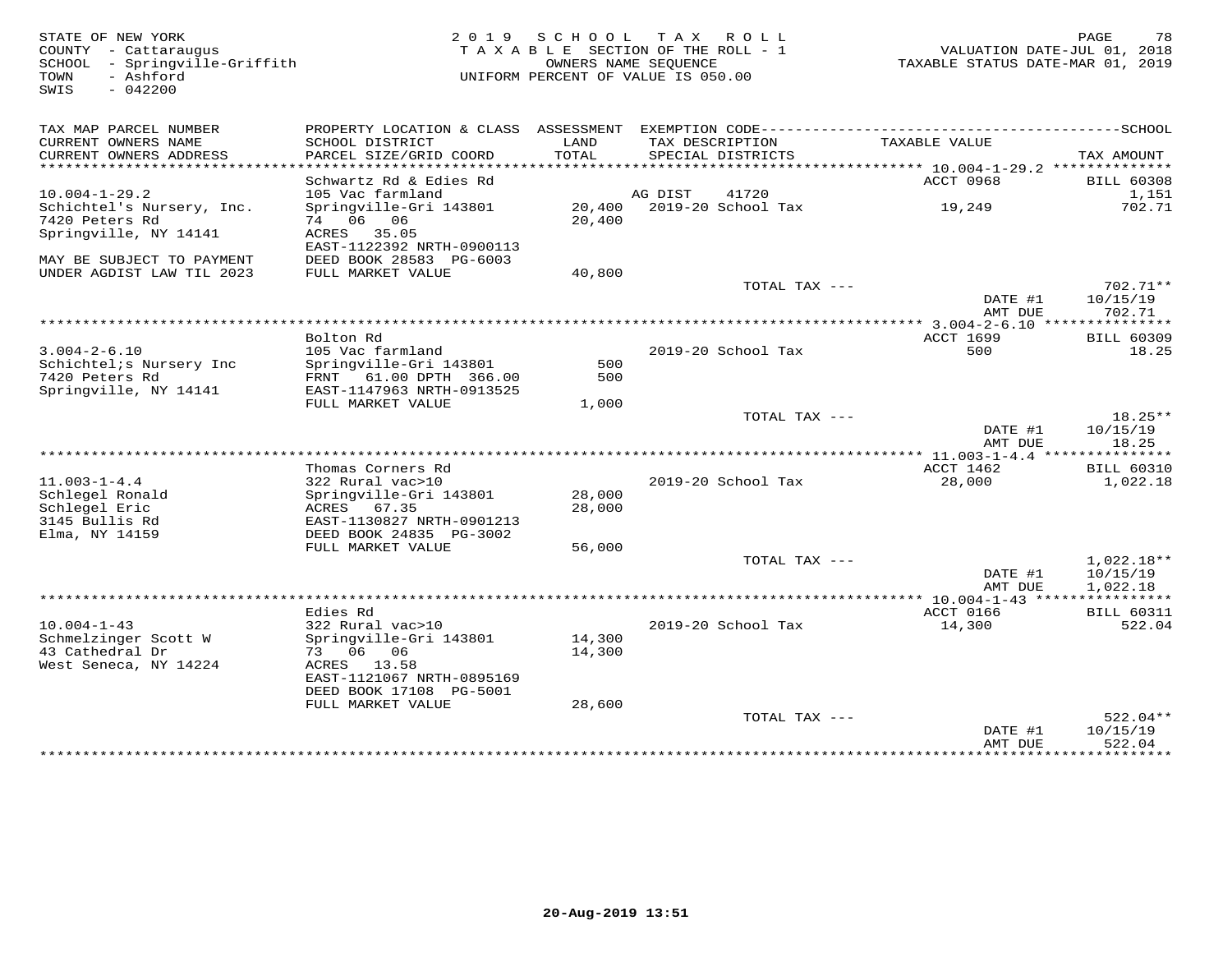| TAX MAP PARCEL NUMBER<br>LAND<br>TAX DESCRIPTION<br>TAXABLE VALUE<br>CURRENT OWNERS NAME<br>SCHOOL DISTRICT<br>CURRENT OWNERS ADDRESS<br>PARCEL SIZE/GRID COORD<br>TOTAL<br>SPECIAL DISTRICTS<br>TAX AMOUNT<br>***********************<br>6535 Boberg Rd<br>ACCT 0065<br><b>BILL 60312</b><br>$10.004 - 1 - 21.1$<br>220 2 Family Res<br>15,900<br>BAS STAR<br>41854<br>Schulz Janet<br>Springville-Gri 143801<br>5,000<br>2019-20 School Tax<br>51,200<br>1,869.12<br>6535 Boberg Rd<br>68 06 06<br>51,200<br>West Valley, NY 14171<br>ACRES<br>1.00<br>EAST-1124649 NRTH-0894474<br>DEED BOOK 12115 PG-9003<br>FULL MARKET VALUE<br>102,400<br>TOTAL TAX ---<br>$1,298.12**$<br>DATE #1<br>10/15/19<br>AMT DUE<br>1,298.12<br>ACCT 1494<br><b>BILL 60313</b><br>Beech Tree Rd<br>$11.001 - 1 - 24.3$<br>322 Rural vac>10<br>2019-20 School Tax<br>12,500<br>456.33<br>Schweickert Ann<br>Springville-Gri 143801<br>12,500<br>11608 Watson Rd<br>$54 - 6 - 6$<br>12,500<br>Springville, NY 14141-9512<br>ACRES 10.95<br>EAST-1137813 NRTH-0908111<br>DEED BOOK 990<br>PG-1050<br>FULL MARKET VALUE<br>25,000<br>TOTAL TAX ---<br>$456.33**$<br>DATE #1<br>10/15/19<br>AMT DUE<br>456.33<br><b>ACCT 0695</b><br><b>BILL 60314</b><br>11322 Watson Rd<br>$11.001 - 1 - 16$<br>210 1 Family Res<br><b>BAS STAR</b><br>41854<br>15,900<br>10,500 2019-20 School Tax<br>Schweickert Anne<br>3,296.52<br>Springville-Gri 143801<br>90,300<br>Sherman Walter J<br>54 06<br>90,300<br>06<br>11608 Watson Rd<br>ACRES<br>5.97<br>Springville, NY 14141<br>EAST-1137758 NRTH-0909431<br>DEED BOOK 4830<br>PG-5002<br>FULL MARKET VALUE<br>180,600<br>TOTAL TAX ---<br>$2,725.52**$<br>DATE #1<br>10/15/19<br>AMT DUE<br>2,725.52<br>***********<br>10931 Nys Rte 240<br>ACCT 0634<br><b>BILL 60315</b><br>$11.003 - 1 - 24$<br>240 Rural res<br><b>BAS STAR</b><br>41854<br>15,900<br>Schweickert Brian D<br>Springville-Gri 143801<br>20,500<br>2019-20 School Tax<br>123,900<br>4,523.13<br>10931 Nys Rte 240<br>58 06 06<br>123,900<br>West Valley, NY 14171<br>23.78 BANK<br>ACRES<br>017<br>EAST-1133202 NRTH-0901571<br>DEED BOOK 1014 PG-908<br>FULL MARKET VALUE<br>247,800<br>TOTAL TAX ---<br>$3,952.13**$<br>DATE #1<br>10/15/19<br>3,952.13<br>AMT DUE<br>* * * * * * * * * * * *<br>*********** | STATE OF NEW YORK<br>COUNTY - Cattaraugus<br>SCHOOL - Springville-Griffith<br>- Ashford<br>TOWN<br>SWIS<br>$-042200$ | 2 0 1 9 | SCHOOL<br>TAXABLE SECTION OF THE ROLL - 1<br>OWNERS NAME SEOUENCE<br>UNIFORM PERCENT OF VALUE IS 050.00 | TAX ROLL | VALUATION DATE-JUL 01, 2018<br>TAXABLE STATUS DATE-MAR 01, 2019 | 79<br>PAGE |
|-----------------------------------------------------------------------------------------------------------------------------------------------------------------------------------------------------------------------------------------------------------------------------------------------------------------------------------------------------------------------------------------------------------------------------------------------------------------------------------------------------------------------------------------------------------------------------------------------------------------------------------------------------------------------------------------------------------------------------------------------------------------------------------------------------------------------------------------------------------------------------------------------------------------------------------------------------------------------------------------------------------------------------------------------------------------------------------------------------------------------------------------------------------------------------------------------------------------------------------------------------------------------------------------------------------------------------------------------------------------------------------------------------------------------------------------------------------------------------------------------------------------------------------------------------------------------------------------------------------------------------------------------------------------------------------------------------------------------------------------------------------------------------------------------------------------------------------------------------------------------------------------------------------------------------------------------------------------------------------------------------------------------------------------------------------------------------------------------------------------------------------------------------------------------------------------------------------------------------------------------------------------------------------------------------|----------------------------------------------------------------------------------------------------------------------|---------|---------------------------------------------------------------------------------------------------------|----------|-----------------------------------------------------------------|------------|
|                                                                                                                                                                                                                                                                                                                                                                                                                                                                                                                                                                                                                                                                                                                                                                                                                                                                                                                                                                                                                                                                                                                                                                                                                                                                                                                                                                                                                                                                                                                                                                                                                                                                                                                                                                                                                                                                                                                                                                                                                                                                                                                                                                                                                                                                                                     |                                                                                                                      |         |                                                                                                         |          |                                                                 |            |
|                                                                                                                                                                                                                                                                                                                                                                                                                                                                                                                                                                                                                                                                                                                                                                                                                                                                                                                                                                                                                                                                                                                                                                                                                                                                                                                                                                                                                                                                                                                                                                                                                                                                                                                                                                                                                                                                                                                                                                                                                                                                                                                                                                                                                                                                                                     |                                                                                                                      |         |                                                                                                         |          |                                                                 |            |
|                                                                                                                                                                                                                                                                                                                                                                                                                                                                                                                                                                                                                                                                                                                                                                                                                                                                                                                                                                                                                                                                                                                                                                                                                                                                                                                                                                                                                                                                                                                                                                                                                                                                                                                                                                                                                                                                                                                                                                                                                                                                                                                                                                                                                                                                                                     |                                                                                                                      |         |                                                                                                         |          |                                                                 |            |
|                                                                                                                                                                                                                                                                                                                                                                                                                                                                                                                                                                                                                                                                                                                                                                                                                                                                                                                                                                                                                                                                                                                                                                                                                                                                                                                                                                                                                                                                                                                                                                                                                                                                                                                                                                                                                                                                                                                                                                                                                                                                                                                                                                                                                                                                                                     |                                                                                                                      |         |                                                                                                         |          |                                                                 |            |
|                                                                                                                                                                                                                                                                                                                                                                                                                                                                                                                                                                                                                                                                                                                                                                                                                                                                                                                                                                                                                                                                                                                                                                                                                                                                                                                                                                                                                                                                                                                                                                                                                                                                                                                                                                                                                                                                                                                                                                                                                                                                                                                                                                                                                                                                                                     |                                                                                                                      |         |                                                                                                         |          |                                                                 |            |
|                                                                                                                                                                                                                                                                                                                                                                                                                                                                                                                                                                                                                                                                                                                                                                                                                                                                                                                                                                                                                                                                                                                                                                                                                                                                                                                                                                                                                                                                                                                                                                                                                                                                                                                                                                                                                                                                                                                                                                                                                                                                                                                                                                                                                                                                                                     |                                                                                                                      |         |                                                                                                         |          |                                                                 |            |
|                                                                                                                                                                                                                                                                                                                                                                                                                                                                                                                                                                                                                                                                                                                                                                                                                                                                                                                                                                                                                                                                                                                                                                                                                                                                                                                                                                                                                                                                                                                                                                                                                                                                                                                                                                                                                                                                                                                                                                                                                                                                                                                                                                                                                                                                                                     |                                                                                                                      |         |                                                                                                         |          |                                                                 |            |
|                                                                                                                                                                                                                                                                                                                                                                                                                                                                                                                                                                                                                                                                                                                                                                                                                                                                                                                                                                                                                                                                                                                                                                                                                                                                                                                                                                                                                                                                                                                                                                                                                                                                                                                                                                                                                                                                                                                                                                                                                                                                                                                                                                                                                                                                                                     |                                                                                                                      |         |                                                                                                         |          |                                                                 |            |
|                                                                                                                                                                                                                                                                                                                                                                                                                                                                                                                                                                                                                                                                                                                                                                                                                                                                                                                                                                                                                                                                                                                                                                                                                                                                                                                                                                                                                                                                                                                                                                                                                                                                                                                                                                                                                                                                                                                                                                                                                                                                                                                                                                                                                                                                                                     |                                                                                                                      |         |                                                                                                         |          |                                                                 |            |
|                                                                                                                                                                                                                                                                                                                                                                                                                                                                                                                                                                                                                                                                                                                                                                                                                                                                                                                                                                                                                                                                                                                                                                                                                                                                                                                                                                                                                                                                                                                                                                                                                                                                                                                                                                                                                                                                                                                                                                                                                                                                                                                                                                                                                                                                                                     |                                                                                                                      |         |                                                                                                         |          |                                                                 |            |
|                                                                                                                                                                                                                                                                                                                                                                                                                                                                                                                                                                                                                                                                                                                                                                                                                                                                                                                                                                                                                                                                                                                                                                                                                                                                                                                                                                                                                                                                                                                                                                                                                                                                                                                                                                                                                                                                                                                                                                                                                                                                                                                                                                                                                                                                                                     |                                                                                                                      |         |                                                                                                         |          |                                                                 |            |
|                                                                                                                                                                                                                                                                                                                                                                                                                                                                                                                                                                                                                                                                                                                                                                                                                                                                                                                                                                                                                                                                                                                                                                                                                                                                                                                                                                                                                                                                                                                                                                                                                                                                                                                                                                                                                                                                                                                                                                                                                                                                                                                                                                                                                                                                                                     |                                                                                                                      |         |                                                                                                         |          |                                                                 |            |
|                                                                                                                                                                                                                                                                                                                                                                                                                                                                                                                                                                                                                                                                                                                                                                                                                                                                                                                                                                                                                                                                                                                                                                                                                                                                                                                                                                                                                                                                                                                                                                                                                                                                                                                                                                                                                                                                                                                                                                                                                                                                                                                                                                                                                                                                                                     |                                                                                                                      |         |                                                                                                         |          |                                                                 |            |
|                                                                                                                                                                                                                                                                                                                                                                                                                                                                                                                                                                                                                                                                                                                                                                                                                                                                                                                                                                                                                                                                                                                                                                                                                                                                                                                                                                                                                                                                                                                                                                                                                                                                                                                                                                                                                                                                                                                                                                                                                                                                                                                                                                                                                                                                                                     |                                                                                                                      |         |                                                                                                         |          |                                                                 |            |
|                                                                                                                                                                                                                                                                                                                                                                                                                                                                                                                                                                                                                                                                                                                                                                                                                                                                                                                                                                                                                                                                                                                                                                                                                                                                                                                                                                                                                                                                                                                                                                                                                                                                                                                                                                                                                                                                                                                                                                                                                                                                                                                                                                                                                                                                                                     |                                                                                                                      |         |                                                                                                         |          |                                                                 |            |
|                                                                                                                                                                                                                                                                                                                                                                                                                                                                                                                                                                                                                                                                                                                                                                                                                                                                                                                                                                                                                                                                                                                                                                                                                                                                                                                                                                                                                                                                                                                                                                                                                                                                                                                                                                                                                                                                                                                                                                                                                                                                                                                                                                                                                                                                                                     |                                                                                                                      |         |                                                                                                         |          |                                                                 |            |
|                                                                                                                                                                                                                                                                                                                                                                                                                                                                                                                                                                                                                                                                                                                                                                                                                                                                                                                                                                                                                                                                                                                                                                                                                                                                                                                                                                                                                                                                                                                                                                                                                                                                                                                                                                                                                                                                                                                                                                                                                                                                                                                                                                                                                                                                                                     |                                                                                                                      |         |                                                                                                         |          |                                                                 |            |
|                                                                                                                                                                                                                                                                                                                                                                                                                                                                                                                                                                                                                                                                                                                                                                                                                                                                                                                                                                                                                                                                                                                                                                                                                                                                                                                                                                                                                                                                                                                                                                                                                                                                                                                                                                                                                                                                                                                                                                                                                                                                                                                                                                                                                                                                                                     |                                                                                                                      |         |                                                                                                         |          |                                                                 |            |
|                                                                                                                                                                                                                                                                                                                                                                                                                                                                                                                                                                                                                                                                                                                                                                                                                                                                                                                                                                                                                                                                                                                                                                                                                                                                                                                                                                                                                                                                                                                                                                                                                                                                                                                                                                                                                                                                                                                                                                                                                                                                                                                                                                                                                                                                                                     |                                                                                                                      |         |                                                                                                         |          |                                                                 |            |
|                                                                                                                                                                                                                                                                                                                                                                                                                                                                                                                                                                                                                                                                                                                                                                                                                                                                                                                                                                                                                                                                                                                                                                                                                                                                                                                                                                                                                                                                                                                                                                                                                                                                                                                                                                                                                                                                                                                                                                                                                                                                                                                                                                                                                                                                                                     |                                                                                                                      |         |                                                                                                         |          |                                                                 |            |
|                                                                                                                                                                                                                                                                                                                                                                                                                                                                                                                                                                                                                                                                                                                                                                                                                                                                                                                                                                                                                                                                                                                                                                                                                                                                                                                                                                                                                                                                                                                                                                                                                                                                                                                                                                                                                                                                                                                                                                                                                                                                                                                                                                                                                                                                                                     |                                                                                                                      |         |                                                                                                         |          |                                                                 |            |
|                                                                                                                                                                                                                                                                                                                                                                                                                                                                                                                                                                                                                                                                                                                                                                                                                                                                                                                                                                                                                                                                                                                                                                                                                                                                                                                                                                                                                                                                                                                                                                                                                                                                                                                                                                                                                                                                                                                                                                                                                                                                                                                                                                                                                                                                                                     |                                                                                                                      |         |                                                                                                         |          |                                                                 |            |
|                                                                                                                                                                                                                                                                                                                                                                                                                                                                                                                                                                                                                                                                                                                                                                                                                                                                                                                                                                                                                                                                                                                                                                                                                                                                                                                                                                                                                                                                                                                                                                                                                                                                                                                                                                                                                                                                                                                                                                                                                                                                                                                                                                                                                                                                                                     |                                                                                                                      |         |                                                                                                         |          |                                                                 |            |
|                                                                                                                                                                                                                                                                                                                                                                                                                                                                                                                                                                                                                                                                                                                                                                                                                                                                                                                                                                                                                                                                                                                                                                                                                                                                                                                                                                                                                                                                                                                                                                                                                                                                                                                                                                                                                                                                                                                                                                                                                                                                                                                                                                                                                                                                                                     |                                                                                                                      |         |                                                                                                         |          |                                                                 |            |
|                                                                                                                                                                                                                                                                                                                                                                                                                                                                                                                                                                                                                                                                                                                                                                                                                                                                                                                                                                                                                                                                                                                                                                                                                                                                                                                                                                                                                                                                                                                                                                                                                                                                                                                                                                                                                                                                                                                                                                                                                                                                                                                                                                                                                                                                                                     |                                                                                                                      |         |                                                                                                         |          |                                                                 |            |
|                                                                                                                                                                                                                                                                                                                                                                                                                                                                                                                                                                                                                                                                                                                                                                                                                                                                                                                                                                                                                                                                                                                                                                                                                                                                                                                                                                                                                                                                                                                                                                                                                                                                                                                                                                                                                                                                                                                                                                                                                                                                                                                                                                                                                                                                                                     |                                                                                                                      |         |                                                                                                         |          |                                                                 |            |
|                                                                                                                                                                                                                                                                                                                                                                                                                                                                                                                                                                                                                                                                                                                                                                                                                                                                                                                                                                                                                                                                                                                                                                                                                                                                                                                                                                                                                                                                                                                                                                                                                                                                                                                                                                                                                                                                                                                                                                                                                                                                                                                                                                                                                                                                                                     |                                                                                                                      |         |                                                                                                         |          |                                                                 |            |
|                                                                                                                                                                                                                                                                                                                                                                                                                                                                                                                                                                                                                                                                                                                                                                                                                                                                                                                                                                                                                                                                                                                                                                                                                                                                                                                                                                                                                                                                                                                                                                                                                                                                                                                                                                                                                                                                                                                                                                                                                                                                                                                                                                                                                                                                                                     |                                                                                                                      |         |                                                                                                         |          |                                                                 |            |
|                                                                                                                                                                                                                                                                                                                                                                                                                                                                                                                                                                                                                                                                                                                                                                                                                                                                                                                                                                                                                                                                                                                                                                                                                                                                                                                                                                                                                                                                                                                                                                                                                                                                                                                                                                                                                                                                                                                                                                                                                                                                                                                                                                                                                                                                                                     |                                                                                                                      |         |                                                                                                         |          |                                                                 |            |
|                                                                                                                                                                                                                                                                                                                                                                                                                                                                                                                                                                                                                                                                                                                                                                                                                                                                                                                                                                                                                                                                                                                                                                                                                                                                                                                                                                                                                                                                                                                                                                                                                                                                                                                                                                                                                                                                                                                                                                                                                                                                                                                                                                                                                                                                                                     |                                                                                                                      |         |                                                                                                         |          |                                                                 |            |
|                                                                                                                                                                                                                                                                                                                                                                                                                                                                                                                                                                                                                                                                                                                                                                                                                                                                                                                                                                                                                                                                                                                                                                                                                                                                                                                                                                                                                                                                                                                                                                                                                                                                                                                                                                                                                                                                                                                                                                                                                                                                                                                                                                                                                                                                                                     |                                                                                                                      |         |                                                                                                         |          |                                                                 |            |
|                                                                                                                                                                                                                                                                                                                                                                                                                                                                                                                                                                                                                                                                                                                                                                                                                                                                                                                                                                                                                                                                                                                                                                                                                                                                                                                                                                                                                                                                                                                                                                                                                                                                                                                                                                                                                                                                                                                                                                                                                                                                                                                                                                                                                                                                                                     |                                                                                                                      |         |                                                                                                         |          |                                                                 |            |
|                                                                                                                                                                                                                                                                                                                                                                                                                                                                                                                                                                                                                                                                                                                                                                                                                                                                                                                                                                                                                                                                                                                                                                                                                                                                                                                                                                                                                                                                                                                                                                                                                                                                                                                                                                                                                                                                                                                                                                                                                                                                                                                                                                                                                                                                                                     |                                                                                                                      |         |                                                                                                         |          |                                                                 |            |
|                                                                                                                                                                                                                                                                                                                                                                                                                                                                                                                                                                                                                                                                                                                                                                                                                                                                                                                                                                                                                                                                                                                                                                                                                                                                                                                                                                                                                                                                                                                                                                                                                                                                                                                                                                                                                                                                                                                                                                                                                                                                                                                                                                                                                                                                                                     |                                                                                                                      |         |                                                                                                         |          |                                                                 |            |
|                                                                                                                                                                                                                                                                                                                                                                                                                                                                                                                                                                                                                                                                                                                                                                                                                                                                                                                                                                                                                                                                                                                                                                                                                                                                                                                                                                                                                                                                                                                                                                                                                                                                                                                                                                                                                                                                                                                                                                                                                                                                                                                                                                                                                                                                                                     |                                                                                                                      |         |                                                                                                         |          |                                                                 |            |
|                                                                                                                                                                                                                                                                                                                                                                                                                                                                                                                                                                                                                                                                                                                                                                                                                                                                                                                                                                                                                                                                                                                                                                                                                                                                                                                                                                                                                                                                                                                                                                                                                                                                                                                                                                                                                                                                                                                                                                                                                                                                                                                                                                                                                                                                                                     |                                                                                                                      |         |                                                                                                         |          |                                                                 |            |
|                                                                                                                                                                                                                                                                                                                                                                                                                                                                                                                                                                                                                                                                                                                                                                                                                                                                                                                                                                                                                                                                                                                                                                                                                                                                                                                                                                                                                                                                                                                                                                                                                                                                                                                                                                                                                                                                                                                                                                                                                                                                                                                                                                                                                                                                                                     |                                                                                                                      |         |                                                                                                         |          |                                                                 |            |
|                                                                                                                                                                                                                                                                                                                                                                                                                                                                                                                                                                                                                                                                                                                                                                                                                                                                                                                                                                                                                                                                                                                                                                                                                                                                                                                                                                                                                                                                                                                                                                                                                                                                                                                                                                                                                                                                                                                                                                                                                                                                                                                                                                                                                                                                                                     |                                                                                                                      |         |                                                                                                         |          |                                                                 |            |
|                                                                                                                                                                                                                                                                                                                                                                                                                                                                                                                                                                                                                                                                                                                                                                                                                                                                                                                                                                                                                                                                                                                                                                                                                                                                                                                                                                                                                                                                                                                                                                                                                                                                                                                                                                                                                                                                                                                                                                                                                                                                                                                                                                                                                                                                                                     |                                                                                                                      |         |                                                                                                         |          |                                                                 |            |
|                                                                                                                                                                                                                                                                                                                                                                                                                                                                                                                                                                                                                                                                                                                                                                                                                                                                                                                                                                                                                                                                                                                                                                                                                                                                                                                                                                                                                                                                                                                                                                                                                                                                                                                                                                                                                                                                                                                                                                                                                                                                                                                                                                                                                                                                                                     |                                                                                                                      |         |                                                                                                         |          |                                                                 |            |
|                                                                                                                                                                                                                                                                                                                                                                                                                                                                                                                                                                                                                                                                                                                                                                                                                                                                                                                                                                                                                                                                                                                                                                                                                                                                                                                                                                                                                                                                                                                                                                                                                                                                                                                                                                                                                                                                                                                                                                                                                                                                                                                                                                                                                                                                                                     |                                                                                                                      |         |                                                                                                         |          |                                                                 |            |
|                                                                                                                                                                                                                                                                                                                                                                                                                                                                                                                                                                                                                                                                                                                                                                                                                                                                                                                                                                                                                                                                                                                                                                                                                                                                                                                                                                                                                                                                                                                                                                                                                                                                                                                                                                                                                                                                                                                                                                                                                                                                                                                                                                                                                                                                                                     |                                                                                                                      |         |                                                                                                         |          |                                                                 |            |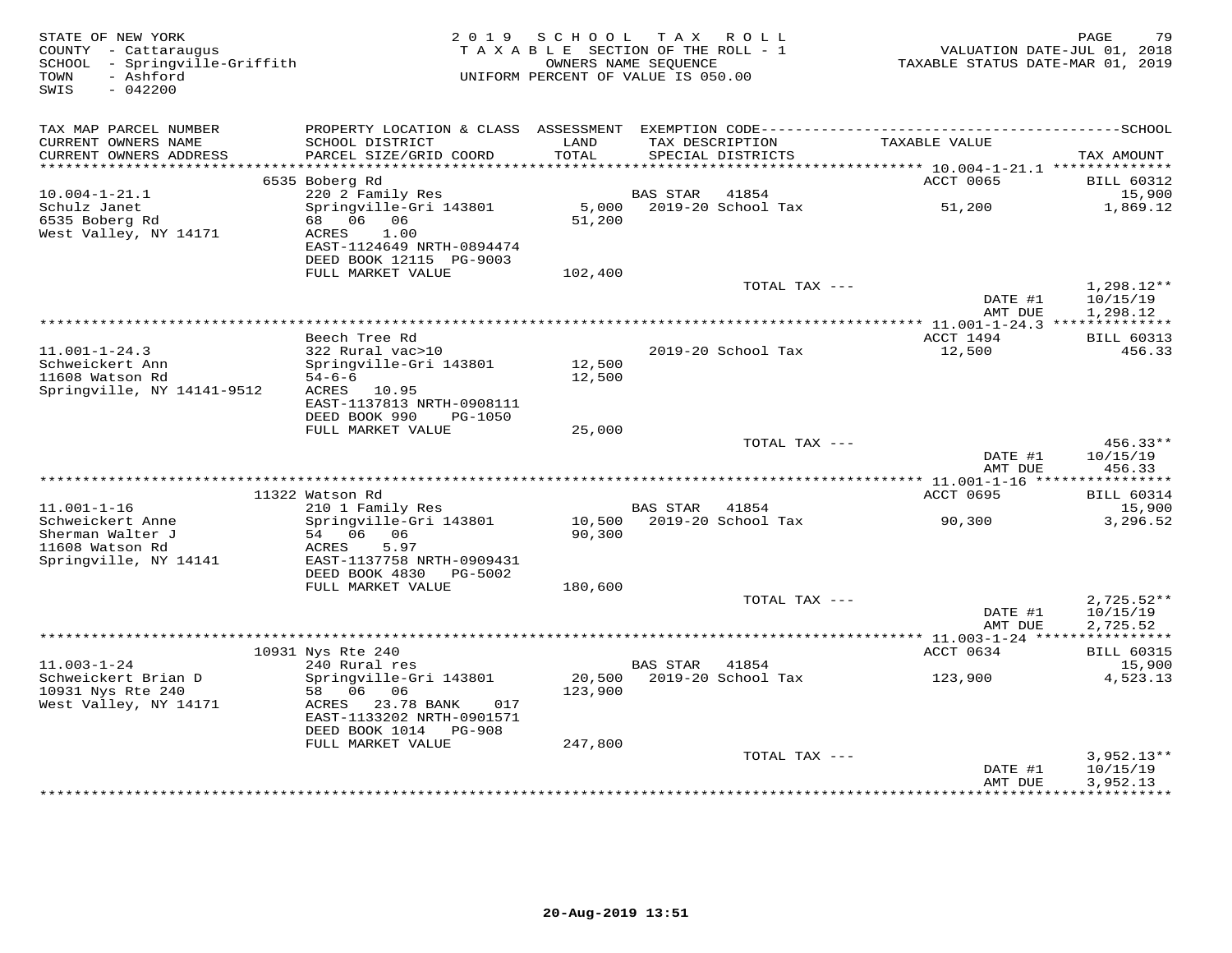| STATE OF NEW YORK<br>COUNTY - Cattaraugus<br>SCHOOL - Springville-Griffith<br>- Ashford<br>TOWN<br>SWIS<br>$-042200$ |                                           | 2019 SCHOOL TAX ROLL<br>TAXABLE SECTION OF THE ROLL - 1<br>UNIFORM PERCENT OF VALUE IS 050.00 | OWNERS NAME SEQUENCE                       |                                      | TAXABLE STATUS DATE-MAR 01, 2019 | PAGE<br>80<br>VALUATION DATE-JUL 01, 2018 |
|----------------------------------------------------------------------------------------------------------------------|-------------------------------------------|-----------------------------------------------------------------------------------------------|--------------------------------------------|--------------------------------------|----------------------------------|-------------------------------------------|
| TAX MAP PARCEL NUMBER                                                                                                |                                           |                                                                                               |                                            |                                      |                                  |                                           |
| CURRENT OWNERS NAME<br>CURRENT OWNERS ADDRESS                                                                        | SCHOOL DISTRICT<br>PARCEL SIZE/GRID COORD | LAND<br>TOTAL                                                                                 |                                            | TAX DESCRIPTION<br>SPECIAL DISTRICTS | TAXABLE VALUE                    | TAX AMOUNT                                |
|                                                                                                                      |                                           |                                                                                               |                                            |                                      |                                  |                                           |
| $11.001 - 1 - 24.5$                                                                                                  | 5800 Cole Rd<br>240 Rural res             |                                                                                               | BAS STAR                                   | 41854                                | ACCT 1496                        | <b>BILL 60316</b><br>15,900               |
| Schweickert Michelle                                                                                                 | Springville-Gri 143801                    |                                                                                               |                                            |                                      | 116,800                          | 4,263.93                                  |
| 5800 Cole Rd                                                                                                         | $54 - 6 - 6$                              | 116,800                                                                                       |                                            |                                      |                                  |                                           |
| West Valley, NY 14171-9757                                                                                           | 30.75<br>ACRES                            |                                                                                               |                                            |                                      |                                  |                                           |
|                                                                                                                      | EAST-1136955 NRTH-0905423                 |                                                                                               |                                            |                                      |                                  |                                           |
|                                                                                                                      | DEED BOOK 990<br>PG-1046                  |                                                                                               |                                            |                                      |                                  |                                           |
|                                                                                                                      | FULL MARKET VALUE                         | 233,600                                                                                       |                                            |                                      |                                  |                                           |
|                                                                                                                      |                                           |                                                                                               |                                            | TOTAL TAX ---                        | DATE #1                          | $3,692.93**$<br>10/15/19                  |
|                                                                                                                      |                                           |                                                                                               |                                            |                                      | AMT DUE                          | 3,692.93                                  |
|                                                                                                                      |                                           |                                                                                               |                                            |                                      |                                  |                                           |
|                                                                                                                      | 11220 Beech Tree Rd                       |                                                                                               |                                            |                                      | <b>ACCT 1509</b>                 | <b>BILL 60317</b>                         |
| $11.001 - 1 - 27.3$<br>Schweickert Shawn                                                                             | 210 1 Family Res                          |                                                                                               | VETCOM CTS 41130<br>7,900 VETDIS CTS 41140 |                                      |                                  | 10,600                                    |
| Schweickert Tracy                                                                                                    | Springville-Gri 143801<br>53,6,6          |                                                                                               | 68,900 BAS STAR 41854                      |                                      |                                  | 3,445<br>15,900                           |
| 11220 Beech Tree Rd                                                                                                  | ACRES<br>081<br>4.30 BANK                 |                                                                                               |                                            | 2019-20 School Tax                   | 54,855                           | 2,002.55                                  |
| Springville, NY 14141                                                                                                | EAST-1139582 NRTH-0905785                 |                                                                                               |                                            |                                      |                                  |                                           |
|                                                                                                                      | DEED BOOK 27627 PG-9001                   |                                                                                               |                                            |                                      |                                  |                                           |
|                                                                                                                      | FULL MARKET VALUE                         | 137,800                                                                                       |                                            |                                      |                                  |                                           |
|                                                                                                                      |                                           |                                                                                               |                                            | TOTAL TAX ---                        |                                  | $1,431.55**$                              |
|                                                                                                                      |                                           |                                                                                               |                                            |                                      | DATE #1<br>AMT DUE               | 10/15/19                                  |
|                                                                                                                      |                                           |                                                                                               |                                            |                                      |                                  | 1,431.55                                  |
|                                                                                                                      | 11301 Beech Tree Rd                       |                                                                                               |                                            |                                      | ACCT 1265                        | <b>BILL 60318</b>                         |
| $11.001 - 1 - 24.1$                                                                                                  | 240 Rural res                             | VETCOM CTS 41130<br>8,000 VETDIS CTS 41140<br>73,500 ENH CTAL                                 |                                            |                                      |                                  | 10,600                                    |
| Schweickert Theodore & Jeanne Springville-Gri 143801                                                                 |                                           |                                                                                               |                                            |                                      |                                  | 21,200                                    |
| Michelle Schweickert Sarah Hal 53/54 06 06                                                                           |                                           |                                                                                               |                                            |                                      |                                  | 36,410                                    |
| 11301 Beech Tree Road                                                                                                | INC. 11.001-1-29                          |                                                                                               |                                            | 2019-20 School Tax                   | 41,700                           | 1,522.31                                  |
| Springville, NY 14141                                                                                                | ACRES 4.85<br>EAST-1137923 NRTH-0907125   |                                                                                               |                                            |                                      |                                  |                                           |
|                                                                                                                      | DEED BOOK 24784 PG-6001                   |                                                                                               |                                            |                                      |                                  |                                           |
|                                                                                                                      | FULL MARKET VALUE                         | 147,000                                                                                       |                                            |                                      |                                  |                                           |
|                                                                                                                      |                                           |                                                                                               |                                            | TOTAL TAX ---                        |                                  | $252.31**$                                |
|                                                                                                                      |                                           |                                                                                               |                                            |                                      | DATE #1                          | 10/15/19                                  |
|                                                                                                                      |                                           |                                                                                               |                                            |                                      | AMT DUE                          | 252.31                                    |
|                                                                                                                      | 5381 Mule Rd                              |                                                                                               |                                            |                                      | ACCT 0696                        | <b>BILL 60319</b>                         |
| $11.002 - 2 - 1$                                                                                                     | 240 Rural res                             |                                                                                               | AG DIST                                    | 41720                                |                                  | 2,040                                     |
| Schweikert Donna C                                                                                                   | Springville-Gri 143801                    | 26,400 ENH STAR                                                                               |                                            | 41834                                |                                  | 36,410                                    |
| 5381 Mule Ave                                                                                                        | 47 06 06                                  |                                                                                               |                                            | 106,400 2019-20 School Tax           | 104,360                          | 3,809.80                                  |
| Springville, NY 14141                                                                                                | ACRES 79.27                               |                                                                                               |                                            |                                      |                                  |                                           |
|                                                                                                                      | EAST-1142230 NRTH-0907125                 |                                                                                               |                                            |                                      |                                  |                                           |
| MAY BE SUBJECT TO PAYMENT                                                                                            | DEED BOOK 15638 PG-8002                   |                                                                                               |                                            |                                      |                                  |                                           |
| UNDER AGDIST LAW TIL 2023                                                                                            | FULL MARKET VALUE                         | 212,800                                                                                       |                                            |                                      |                                  |                                           |
|                                                                                                                      |                                           |                                                                                               |                                            | TOTAL TAX ---                        | DATE #1                          | $2,539.80**$<br>10/15/19                  |
|                                                                                                                      |                                           |                                                                                               |                                            |                                      | AMT DUE                          | 2,539.80                                  |
|                                                                                                                      |                                           |                                                                                               |                                            |                                      |                                  | ************                              |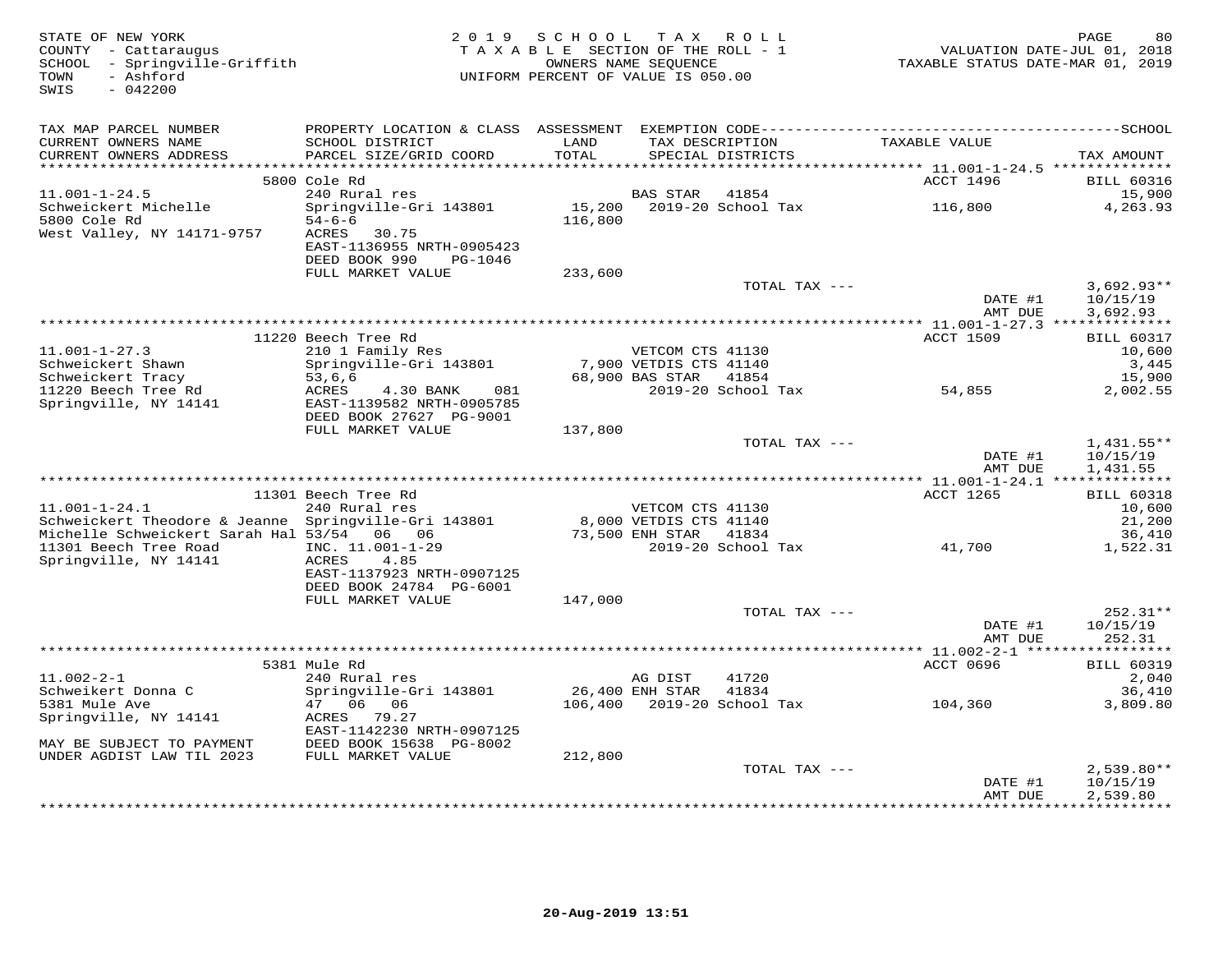| STATE OF NEW YORK<br>COUNTY - Cattaraugus<br>- Springville-Griffith<br>SCHOOL<br>- Ashford<br>TOWN<br>SWIS<br>$-042200$ | 2 0 1 9                                    | SCHOOL            | T A X<br>ROLL<br>TAXABLE SECTION OF THE ROLL - 1<br>OWNERS NAME SEQUENCE<br>UNIFORM PERCENT OF VALUE IS 050.00 | VALUATION DATE-JUL 01, 2018<br>TAXABLE STATUS DATE-MAR 01, 2019 | PAGE<br>81               |
|-------------------------------------------------------------------------------------------------------------------------|--------------------------------------------|-------------------|----------------------------------------------------------------------------------------------------------------|-----------------------------------------------------------------|--------------------------|
| TAX MAP PARCEL NUMBER                                                                                                   | PROPERTY LOCATION & CLASS ASSESSMENT       |                   |                                                                                                                |                                                                 |                          |
| CURRENT OWNERS NAME<br>CURRENT OWNERS ADDRESS                                                                           | SCHOOL DISTRICT<br>PARCEL SIZE/GRID COORD  | LAND<br>TOTAL     | TAX DESCRIPTION<br>SPECIAL DISTRICTS                                                                           | TAXABLE VALUE                                                   | TAX AMOUNT               |
| ***********************                                                                                                 |                                            |                   |                                                                                                                |                                                                 |                          |
|                                                                                                                         | Connoisarauley Rd                          |                   |                                                                                                                | ACCT 1303                                                       | <b>BILL 60320</b>        |
| $19.001 - 2 - 34.2$<br>Sexton Leroy B                                                                                   | 260 Seasonal res<br>Springville-Gri 143801 | 3,700             | 2019-20 School Tax                                                                                             | 16,400                                                          | 598.70                   |
| Sexton Nancy L                                                                                                          | 12  06  07                                 | 16,400            |                                                                                                                |                                                                 |                          |
| 703 Wurlitzer Dr                                                                                                        | 3.25<br>ACRES                              |                   |                                                                                                                |                                                                 |                          |
| N Tonawanda, NY 14120                                                                                                   | EAST-1109594 NRTH-0892622                  |                   |                                                                                                                |                                                                 |                          |
|                                                                                                                         | DEED BOOK 908<br>PG-00481                  |                   |                                                                                                                |                                                                 |                          |
|                                                                                                                         | FULL MARKET VALUE                          | 32,800            | TOTAL TAX ---                                                                                                  |                                                                 | 598.70**                 |
|                                                                                                                         |                                            |                   |                                                                                                                | DATE #1                                                         | 10/15/19                 |
|                                                                                                                         |                                            |                   |                                                                                                                | AMT DUE                                                         | 598.70                   |
|                                                                                                                         | ***************                            |                   |                                                                                                                |                                                                 |                          |
|                                                                                                                         | 5654 Cole Rd                               |                   |                                                                                                                | ACCT 1639                                                       | <b>BILL 60321</b>        |
| $11.003 - 1 - 19.11$                                                                                                    | 210 1 Family Res                           |                   | 2019-20 School Tax                                                                                             | 153,400                                                         | 5,600.06                 |
| Sibiga Lauralee<br>Adams Janet E                                                                                        | Springville-Gri 143801<br>53,6,6           | 12,800<br>153,400 |                                                                                                                |                                                                 |                          |
| 5654 Cole Rd.                                                                                                           | ACRES<br>4.65                              |                   |                                                                                                                |                                                                 |                          |
| West Valley, NY 14171                                                                                                   | EAST-1139325 NRTH-0904823                  |                   |                                                                                                                |                                                                 |                          |
|                                                                                                                         | DEED BOOK 30615 PG-4001                    |                   |                                                                                                                |                                                                 |                          |
|                                                                                                                         | FULL MARKET VALUE                          | 306,800           | TOTAL TAX ---                                                                                                  |                                                                 | $5,600.06**$             |
|                                                                                                                         |                                            |                   |                                                                                                                | DATE #1                                                         | 10/15/19                 |
|                                                                                                                         |                                            |                   |                                                                                                                | AMT DUE                                                         | 5,600.06                 |
|                                                                                                                         |                                            |                   | ***************************                                                                                    | ** 10.004-1-32 *****************                                |                          |
|                                                                                                                         | 10619 Edies Rd                             |                   |                                                                                                                | ACCT 0668                                                       | <b>BILL 60322</b>        |
| $10.004 - 1 - 32$<br>Sion John B                                                                                        | 210 1 Family Res<br>Springville-Gri 143801 | 12,100            | <b>BAS STAR</b><br>41854<br>2019-20 School Tax                                                                 | 59,500                                                          | 15,900<br>2,172.12       |
| Sion Joyce M                                                                                                            | 73 06 06                                   | 59,500            |                                                                                                                |                                                                 |                          |
| 10619 Edies Rd                                                                                                          | 7.57<br>ACRES                              |                   |                                                                                                                |                                                                 |                          |
| Springville, NY 14141                                                                                                   | EAST-1121189 NRTH-0897681                  |                   |                                                                                                                |                                                                 |                          |
|                                                                                                                         | DEED BOOK 27036 PG-2001                    |                   |                                                                                                                |                                                                 |                          |
|                                                                                                                         | FULL MARKET VALUE                          | 119,000           | TOTAL TAX ---                                                                                                  |                                                                 | 1,601.12**               |
|                                                                                                                         |                                            |                   |                                                                                                                | DATE #1                                                         | 10/15/19                 |
|                                                                                                                         |                                            |                   |                                                                                                                | AMT DUE                                                         | 1,601.12                 |
|                                                                                                                         |                                            |                   |                                                                                                                |                                                                 |                          |
|                                                                                                                         | 10676 Rock Springs Rd                      |                   |                                                                                                                | ACCT 1173                                                       | <b>BILL 60323</b>        |
| $10.004 - 1 - 77.2$                                                                                                     | 210 1 Family Res                           |                   | 41854<br><b>BAS STAR</b>                                                                                       |                                                                 | 15,900                   |
| Skelton Bernadette J<br>Keenan Mary Grace                                                                               | Springville-Gri 143801<br>69 06<br>- 06    | 13,200<br>72,700  | 2019-20 School Tax                                                                                             | 72,700                                                          | 2,654.01                 |
| 10676 Rock Springs Rd                                                                                                   | ACRES<br>9.50 BANK<br>017                  |                   |                                                                                                                |                                                                 |                          |
| West Valley, NY 14171                                                                                                   | EAST-1125317 NRTH-0899637                  |                   |                                                                                                                |                                                                 |                          |
|                                                                                                                         | DEED BOOK 6008<br>PG-9002                  |                   |                                                                                                                |                                                                 |                          |
|                                                                                                                         | FULL MARKET VALUE                          | 145,400           |                                                                                                                |                                                                 |                          |
|                                                                                                                         |                                            |                   | TOTAL TAX ---                                                                                                  | DATE #1                                                         | $2,083.01**$<br>10/15/19 |
|                                                                                                                         |                                            |                   |                                                                                                                | AMT DUE                                                         | 2,083.01                 |
|                                                                                                                         |                                            |                   |                                                                                                                |                                                                 | + + + + + + + + + +      |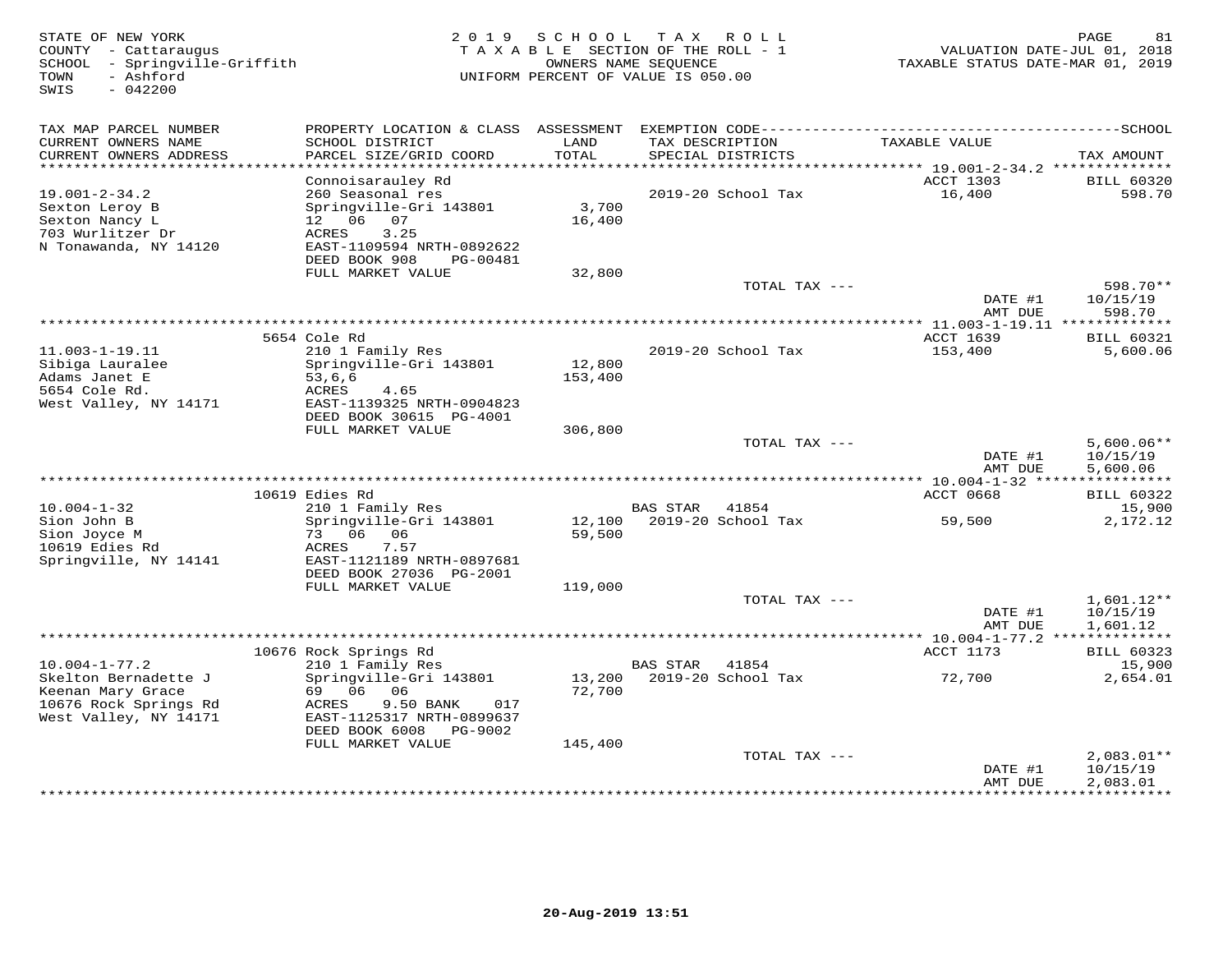| STATE OF NEW YORK<br>COUNTY - Cattaraugus<br>SCHOOL - Springville-Griffith<br>- Ashford<br>TOWN<br>SWIS<br>$-042200$ | 2 0 1 9                                              | SCHOOL          | TAX ROLL<br>TAXABLE SECTION OF THE ROLL - 1<br>OWNERS NAME SEQUENCE<br>UNIFORM PERCENT OF VALUE IS 050.00 | VALUATION DATE-JUL 01, 2018<br>TAXABLE STATUS DATE-MAR 01, 2019 | 82<br>PAGE                           |
|----------------------------------------------------------------------------------------------------------------------|------------------------------------------------------|-----------------|-----------------------------------------------------------------------------------------------------------|-----------------------------------------------------------------|--------------------------------------|
| TAX MAP PARCEL NUMBER                                                                                                |                                                      |                 |                                                                                                           |                                                                 |                                      |
| CURRENT OWNERS NAME<br>CURRENT OWNERS ADDRESS<br>***********************                                             | SCHOOL DISTRICT<br>PARCEL SIZE/GRID COORD            | LAND<br>TOTAL   | TAX DESCRIPTION<br>SPECIAL DISTRICTS                                                                      | TAXABLE VALUE                                                   | TAX AMOUNT                           |
|                                                                                                                      | 10585 Edies Rd                                       |                 | 50 PCT OF VALUE USED FOR EXEMPTION PURPOSES ACCT 0915                                                     |                                                                 | <b>BILL 60324</b>                    |
| $10.004 - 1 - 33$                                                                                                    | 280 Res Multiple                                     |                 | VETWAR CTS 41120                                                                                          |                                                                 | 6,360                                |
| Soboleski Richard J                                                                                                  | Springville-Gri 143801                               |                 | 23,600 ENH STAR<br>41834                                                                                  |                                                                 | 36,410                               |
| Sorensen Ingrid<br>10585 Edies Rd                                                                                    | 73/77 06 06<br>18.73<br>ACRES                        | 133,300         | 2019-20 School Tax                                                                                        | 126,940                                                         | 4,634.11                             |
| Springville, NY 14141                                                                                                | EAST-1120640 NRTH-0897373<br>DEED BOOK 14456 PG-5001 |                 |                                                                                                           |                                                                 |                                      |
|                                                                                                                      | FULL MARKET VALUE                                    | 266,600         |                                                                                                           |                                                                 |                                      |
|                                                                                                                      |                                                      |                 | TOTAL TAX ---                                                                                             | DATE #1<br>AMT DUE                                              | $3,364.11**$<br>10/15/19<br>3,364.11 |
|                                                                                                                      |                                                      |                 |                                                                                                           |                                                                 |                                      |
|                                                                                                                      | Emerson Rd                                           |                 |                                                                                                           | ACCT 1014                                                       | <b>BILL 60325</b>                    |
| $11.003 - 1 - 3.3$                                                                                                   | 260 Seasonal res                                     |                 | 2019-20 School Tax                                                                                        | 29,100                                                          | 1,062.33                             |
| Somers Dona J<br>41 Longs Ln                                                                                         | Springville-Gri 143801<br>64 06 06                   | 9,000<br>29,100 |                                                                                                           |                                                                 |                                      |
| Corfu, NY 14036-9505                                                                                                 | ACRES<br>4.67                                        |                 |                                                                                                           |                                                                 |                                      |
|                                                                                                                      | EAST-1129396 NRTH-0900829                            |                 |                                                                                                           |                                                                 |                                      |
|                                                                                                                      | DEED BOOK 1032 PG-29                                 |                 |                                                                                                           |                                                                 |                                      |
|                                                                                                                      | FULL MARKET VALUE                                    | 58,200          |                                                                                                           |                                                                 |                                      |
|                                                                                                                      |                                                      |                 | TOTAL TAX ---                                                                                             | DATE #1                                                         | $1,062.33**$<br>10/15/19             |
|                                                                                                                      |                                                      |                 |                                                                                                           | AMT DUE                                                         | 1,062.33                             |
|                                                                                                                      |                                                      |                 |                                                                                                           |                                                                 |                                      |
|                                                                                                                      | Rock Springs Rd                                      |                 |                                                                                                           | ACCT 0728                                                       | <b>BILL 60326</b>                    |
| $10.004 - 1 - 10$<br>Sommer Matthew                                                                                  | 312 Vac w/imprv<br>Springville-Gri 143801            | 8,200           | 2019-20 School Tax                                                                                        | 10,500                                                          | 383.32                               |
| 112 Railroad Ave                                                                                                     | 68 06 06                                             | 10,500          |                                                                                                           |                                                                 |                                      |
| Hamlin, NY 14464                                                                                                     | ACRES 10.85                                          |                 |                                                                                                           |                                                                 |                                      |
|                                                                                                                      | EAST-1125116 NRTH-0900182                            |                 |                                                                                                           |                                                                 |                                      |
|                                                                                                                      | DEED BOOK 25470 PG-6001                              |                 |                                                                                                           |                                                                 |                                      |
|                                                                                                                      | FULL MARKET VALUE                                    | 21,000          | TOTAL TAX ---                                                                                             |                                                                 | 383.32**                             |
|                                                                                                                      |                                                      |                 |                                                                                                           | DATE #1                                                         | 10/15/19                             |
|                                                                                                                      |                                                      |                 |                                                                                                           | AMT DUE                                                         | 383.32                               |
|                                                                                                                      |                                                      |                 |                                                                                                           |                                                                 |                                      |
| $11.002 - 2 - 10$                                                                                                    | 11301 Bolton Rd                                      |                 | VETWAR CTS 41120                                                                                          | ACCT 0213                                                       | <b>BILL 60327</b>                    |
| Spencer Wess                                                                                                         | 210 1 Family Res<br>Springville-Gri 143801           |                 | 14,500 VETDIS CTS 41140                                                                                   |                                                                 | 6,360<br>21,200                      |
| 11301 Bolton Rd                                                                                                      | 40 06<br>06                                          |                 | 71,800 BAS STAR<br>41854                                                                                  |                                                                 | 15,900                               |
| Springville, NY 14141                                                                                                | 9.85 BANK<br>ACRES<br>081                            |                 | 2019-20 School Tax                                                                                        | 44,240                                                          | 1,615.04                             |
|                                                                                                                      | EAST-0049910 NRTH-0090763<br>DEED BOOK 6745 PG-5001  |                 |                                                                                                           |                                                                 |                                      |
|                                                                                                                      | FULL MARKET VALUE                                    | 143,600         | TOTAL TAX ---                                                                                             |                                                                 | $1,044.04**$                         |
|                                                                                                                      |                                                      |                 |                                                                                                           | DATE #1                                                         | 10/15/19                             |
|                                                                                                                      |                                                      |                 |                                                                                                           | AMT DUE<br>+ + + + + + + + + + + + +                            | 1,044.04<br>.                        |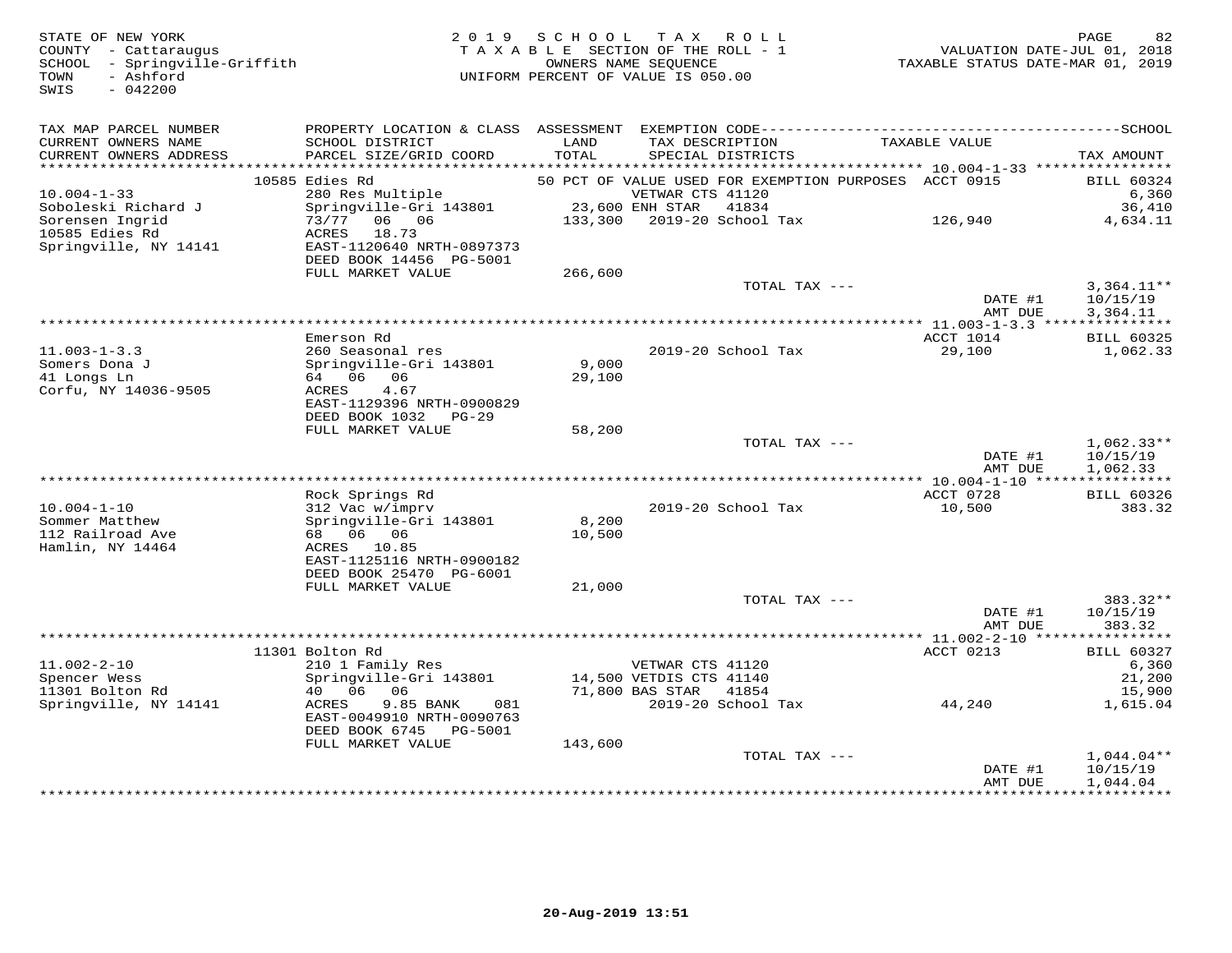| STATE OF NEW YORK<br>COUNTY - Cattaraugus<br>SCHOOL - Springville-Griffith<br>- Ashford<br>TOWN<br>SWIS<br>$-042200$ | 2019                                                  | S C H O O L   | TAX ROLL<br>TAXABLE SECTION OF THE ROLL - 1<br>OWNERS NAME SEQUENCE<br>UNIFORM PERCENT OF VALUE IS 050.00 | VALUATION DATE-JUL 01, 2018<br>TAXABLE STATUS DATE-MAR 01, 2019 | PAGE<br>83                    |
|----------------------------------------------------------------------------------------------------------------------|-------------------------------------------------------|---------------|-----------------------------------------------------------------------------------------------------------|-----------------------------------------------------------------|-------------------------------|
| TAX MAP PARCEL NUMBER                                                                                                |                                                       |               |                                                                                                           |                                                                 |                               |
| CURRENT OWNERS NAME<br>CURRENT OWNERS ADDRESS                                                                        | SCHOOL DISTRICT<br>PARCEL SIZE/GRID COORD             | LAND<br>TOTAL | TAX DESCRIPTION<br>SPECIAL DISTRICTS                                                                      | TAXABLE VALUE                                                   | TAX AMOUNT                    |
| ************************                                                                                             |                                                       |               |                                                                                                           |                                                                 |                               |
| $19.001 - 2 - 9$                                                                                                     | 10440 Us Rte 219<br>280 Res Multiple                  |               | 2019-20 School Tax                                                                                        | ACCT 0088<br>69,500                                             | <b>BILL 60328</b><br>2,537.19 |
| Spengler Thomas J                                                                                                    | Springville-Gri 143801                                | 13,300        |                                                                                                           |                                                                 |                               |
| Spengler Robert N                                                                                                    | 25 06 07                                              | 69,500        |                                                                                                           |                                                                 |                               |
| 134 Cimerand Dr                                                                                                      | ACRES<br>8.44                                         |               |                                                                                                           |                                                                 |                               |
| Amherst, NY 14221                                                                                                    | EAST-1117170 NRTH-0894732                             |               |                                                                                                           |                                                                 |                               |
|                                                                                                                      | DEED BOOK 981<br>PG-381                               |               |                                                                                                           |                                                                 |                               |
|                                                                                                                      | FULL MARKET VALUE                                     | 139,000       | TOTAL TAX ---                                                                                             |                                                                 | $2,537.19**$                  |
|                                                                                                                      |                                                       |               |                                                                                                           | DATE #1                                                         | 10/15/19                      |
|                                                                                                                      |                                                       |               |                                                                                                           | AMT DUE                                                         | 2,537.19                      |
|                                                                                                                      |                                                       |               | ***********************************                                                                       | ************ 10.003-2-18 *****                                  | ***********                   |
|                                                                                                                      | 10646 Miller Rd                                       |               |                                                                                                           | ACCT 0235                                                       | <b>BILL 60329</b>             |
| $10.003 - 2 - 18$                                                                                                    | 210 1 Family Res                                      |               | AGED C/T/S 41800                                                                                          |                                                                 | 36,300                        |
| Stark Elizabeth A<br>10646 Miller Rd                                                                                 | Springville-Gri 143801<br>25 06 07                    |               | 9,100 ENH STAR<br>41834<br>72,600 2019-20 School Tax                                                      | 36,300                                                          | 36,300<br>1,325.18            |
| Springville, NY 14141                                                                                                | ACRES<br>4.70                                         |               |                                                                                                           |                                                                 |                               |
|                                                                                                                      | EAST-1116598 NRTH-0897870                             |               |                                                                                                           |                                                                 |                               |
|                                                                                                                      | DEED BOOK 960<br>PG-384                               |               |                                                                                                           |                                                                 |                               |
|                                                                                                                      | FULL MARKET VALUE                                     | 145,200       |                                                                                                           |                                                                 |                               |
|                                                                                                                      |                                                       |               | TOTAL TAX ---                                                                                             |                                                                 | $55.18**$                     |
|                                                                                                                      |                                                       |               |                                                                                                           | DATE #1<br>AMT DUE                                              | 10/15/19<br>55.18             |
|                                                                                                                      |                                                       |               |                                                                                                           |                                                                 |                               |
|                                                                                                                      | Watson Rd                                             |               |                                                                                                           | ACCT 0637                                                       | <b>BILL 60330</b>             |
| $11.001 - 1 - 17.1$                                                                                                  | 260 Seasonal res                                      |               | 2019-20 School Tax                                                                                        | 18,600                                                          | 679.02                        |
| Steblein Karl J                                                                                                      | Springville-Gri 143801                                | 8,800         |                                                                                                           |                                                                 |                               |
| Steblein Anne M                                                                                                      | $-06$<br>$-06$<br>54                                  | 18,600        |                                                                                                           |                                                                 |                               |
| 5684 Stone Rd<br>Lockport, NY 14094                                                                                  | 5.87<br>ACRES<br>EAST-1137355 NRTH-0908890            |               |                                                                                                           |                                                                 |                               |
|                                                                                                                      | DEED BOOK 28078 PG-8002                               |               |                                                                                                           |                                                                 |                               |
|                                                                                                                      | FULL MARKET VALUE                                     | 37,200        |                                                                                                           |                                                                 |                               |
|                                                                                                                      |                                                       |               | TOTAL TAX ---                                                                                             |                                                                 | $679.02**$                    |
|                                                                                                                      |                                                       |               |                                                                                                           | DATE #1                                                         | 10/15/19                      |
|                                                                                                                      |                                                       |               |                                                                                                           | AMT DUE                                                         | 679.02<br>***********         |
|                                                                                                                      | 5906 Cole Rd                                          |               |                                                                                                           | ACCT 0736                                                       | <b>BILL 60331</b>             |
| $11.003 - 1 - 9$                                                                                                     | 210 1 Family Res                                      |               | VETWAR CTS 41120                                                                                          |                                                                 | 6,360                         |
| Stedman Jerry B                                                                                                      | Springville-Gri 143801                                |               | 5,400 ENH STAR<br>41834                                                                                   |                                                                 | 36,410                        |
| 5906 Cole Rd                                                                                                         | 59 06 06                                              | 66,400        | 2019-20 School Tax                                                                                        | 60,040                                                          | 2,191.84                      |
| West Valley, NY 14171                                                                                                | ACRES<br>1.35                                         |               |                                                                                                           |                                                                 |                               |
|                                                                                                                      | EAST-1134534 NRTH-0904398<br>DEED BOOK 00801 PG-00057 |               |                                                                                                           |                                                                 |                               |
|                                                                                                                      | FULL MARKET VALUE                                     | 132,800       |                                                                                                           |                                                                 |                               |
|                                                                                                                      |                                                       |               | TOTAL TAX ---                                                                                             |                                                                 | 921.84**                      |
|                                                                                                                      |                                                       |               |                                                                                                           | DATE #1                                                         | 10/15/19                      |
|                                                                                                                      |                                                       |               |                                                                                                           | AMT DUE<br>*************                                        | 921.84<br>**********          |
|                                                                                                                      |                                                       |               |                                                                                                           |                                                                 |                               |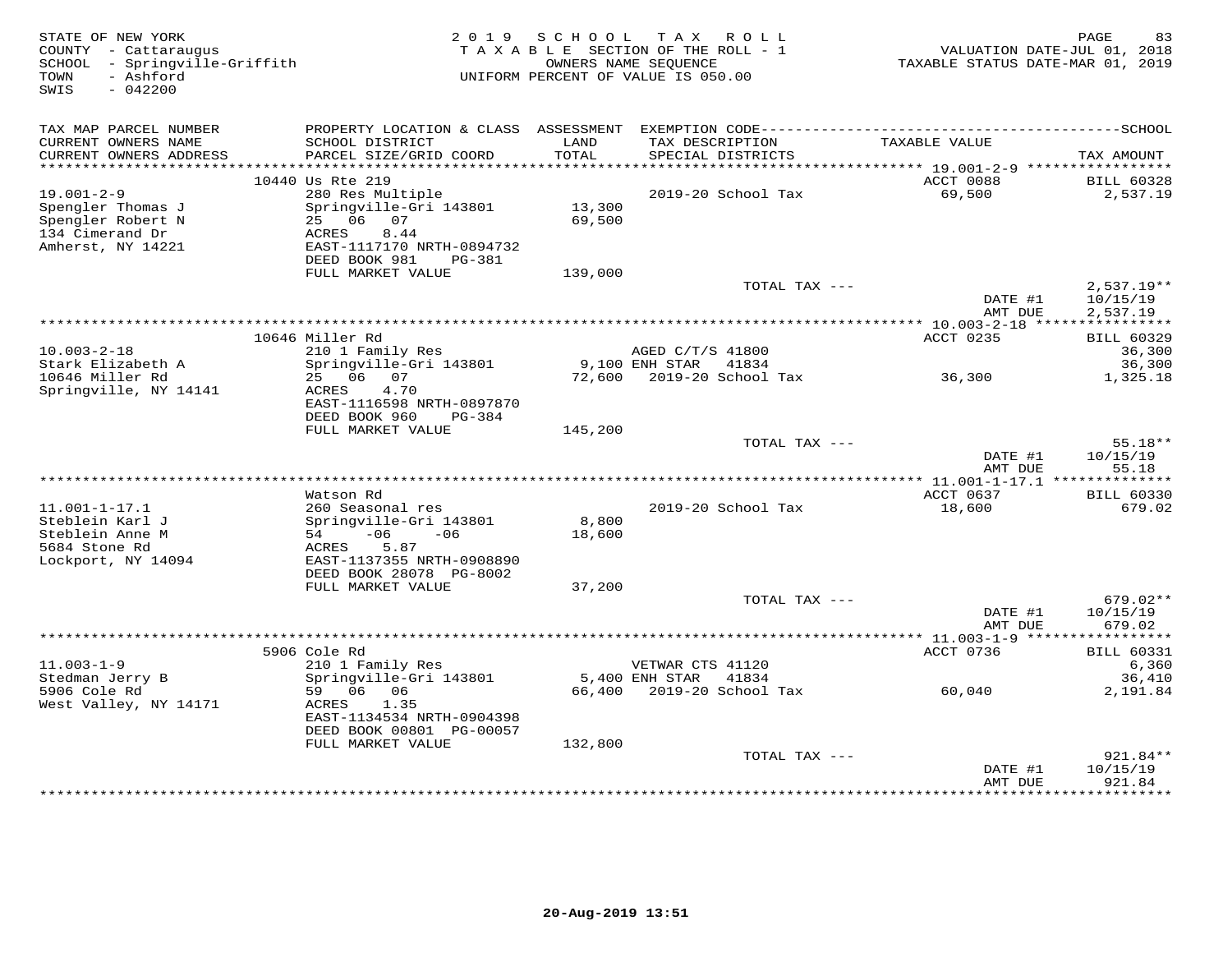| STATE OF NEW YORK<br>COUNTY - Cattaraugus<br>SCHOOL - Springville-Griffith<br>- Ashford<br>TOWN<br>$-042200$<br>SWIS |                                                      |                 | 2019 SCHOOL TAX ROLL<br>TAXABLE SECTION OF THE ROLL - 1<br>OWNERS NAME SEQUENCE<br>UNIFORM PERCENT OF VALUE IS 050.00 |               | TAXABLE STATUS DATE-MAR 01, 2019            | PAGE<br>84<br>VALUATION DATE-JUL 01, 2018 |
|----------------------------------------------------------------------------------------------------------------------|------------------------------------------------------|-----------------|-----------------------------------------------------------------------------------------------------------------------|---------------|---------------------------------------------|-------------------------------------------|
| TAX MAP PARCEL NUMBER                                                                                                |                                                      |                 |                                                                                                                       |               |                                             |                                           |
| CURRENT OWNERS NAME<br>CURRENT OWNERS ADDRESS<br>***********************                                             | SCHOOL DISTRICT<br>PARCEL SIZE/GRID COORD            | LAND<br>TOTAL   | TAX DESCRIPTION<br>SPECIAL DISTRICTS                                                                                  |               | TAXABLE VALUE                               | TAX AMOUNT                                |
|                                                                                                                      | 11222 Nys Rte 240                                    |                 |                                                                                                                       |               | ACCT 1133                                   | <b>BILL 60332</b>                         |
| $11.001 - 1 - 31.2$                                                                                                  | 210 1 Family Res                                     |                 | ENH STAR                                                                                                              | 41834         |                                             | 36,410                                    |
| Steff Lawrence A                                                                                                     | Springville-Gri 143801                               | $6,400$         | 2019-20 School Tax                                                                                                    |               | 59,800                                      | 2,183.08                                  |
| Steff Cherie A                                                                                                       | 60 06 06                                             | 59,800          |                                                                                                                       |               |                                             |                                           |
| 11222 NYS Rte 240                                                                                                    | FRNT 174.00 DPTH 225.00                              |                 |                                                                                                                       |               |                                             |                                           |
| West Valley, NY 14171                                                                                                | EAST-1132913 NRTH-0905347                            |                 |                                                                                                                       |               |                                             |                                           |
|                                                                                                                      | DEED BOOK 831<br>PG-00849                            |                 |                                                                                                                       |               |                                             |                                           |
|                                                                                                                      | FULL MARKET VALUE                                    | 119,600         |                                                                                                                       | TOTAL TAX --- |                                             | $913.08**$                                |
|                                                                                                                      |                                                      |                 |                                                                                                                       |               | DATE #1                                     | 10/15/19                                  |
|                                                                                                                      |                                                      |                 |                                                                                                                       |               | AMT DUE                                     | 913.08                                    |
|                                                                                                                      |                                                      |                 |                                                                                                                       |               |                                             |                                           |
|                                                                                                                      | 5840 Cole Rd                                         |                 |                                                                                                                       |               | ACCT 1730                                   | <b>BILL 60333</b>                         |
| $11.003 - 1 - 18.7$                                                                                                  | 210 1 Family Res                                     |                 | 2019-20 School Tax                                                                                                    |               | 53,700                                      | 1,960.39                                  |
| Steff Levi<br>Gates Rachel                                                                                           | Springville-Gri 143801<br>59 06 06                   | 5,400<br>53,700 |                                                                                                                       |               |                                             |                                           |
| 5840 Cole Rd                                                                                                         | ACRES<br>$3.80$ BANK<br>017                          |                 |                                                                                                                       |               |                                             |                                           |
| Ashford, NY 14171                                                                                                    | EAST-1134794 NRTH-0903292                            |                 |                                                                                                                       |               |                                             |                                           |
|                                                                                                                      | DEED BOOK 28856 PG-8003                              |                 |                                                                                                                       |               |                                             |                                           |
| MAY BE SUBJECT TO PAYMENT<br>UNDER AGDIST LAW TIL 2025                                                               | FULL MARKET VALUE                                    | 107,400         |                                                                                                                       |               |                                             |                                           |
|                                                                                                                      |                                                      |                 |                                                                                                                       | TOTAL TAX --- |                                             | $1,960.39**$                              |
|                                                                                                                      |                                                      |                 |                                                                                                                       |               | DATE #1                                     | 10/15/19                                  |
|                                                                                                                      |                                                      |                 | ************************                                                                                              |               | AMT DUE<br>** 11.001-1-15 ***************** | 1,960.39                                  |
|                                                                                                                      | Watson Rd                                            |                 |                                                                                                                       |               | ACCT 0737                                   | <b>BILL 60334</b>                         |
| $11.001 - 1 - 15$                                                                                                    | 322 Rural vac>10                                     |                 | 2019-20 School Tax                                                                                                    |               | 18,200                                      | 664.41                                    |
| Steiner Daniel N                                                                                                     | Springville-Gri 143801                               | 18,200          |                                                                                                                       |               |                                             |                                           |
| Steiner Donald F Jr                                                                                                  | 54 06 06                                             | 18,200          |                                                                                                                       |               |                                             |                                           |
| 7226 B Witmer Rd                                                                                                     | ACRES 18.77                                          |                 |                                                                                                                       |               |                                             |                                           |
| North Tonawanda, NY 14120                                                                                            | EAST-0489150 NRTH-0911180<br>DEED BOOK 27873 PG-4001 |                 |                                                                                                                       |               |                                             |                                           |
|                                                                                                                      | FULL MARKET VALUE                                    | 36,400          |                                                                                                                       |               |                                             |                                           |
|                                                                                                                      |                                                      |                 |                                                                                                                       | TOTAL TAX --- |                                             | 664.41**                                  |
|                                                                                                                      |                                                      |                 |                                                                                                                       |               | DATE #1                                     | 10/15/19                                  |
|                                                                                                                      |                                                      |                 |                                                                                                                       |               | AMT DUE                                     | 664.41                                    |
|                                                                                                                      | ************************                             |                 | ***********************                                                                                               |               | $*** 11.001 - 1 - 14$ ***                   |                                           |
| $11.001 - 1 - 14$                                                                                                    | Watson Rd<br>314 Rural vac<10                        |                 | 2019-20 School Tax                                                                                                    |               | ACCT 0738<br>7,600                          | <b>BILL 60335</b><br>277.45               |
| Steiner Daniel N.                                                                                                    | Springville-Gri 143801                               | 7,600           |                                                                                                                       |               |                                             |                                           |
| 7226 B Witmer Rd                                                                                                     | 54 06 06                                             | 7,600           |                                                                                                                       |               |                                             |                                           |
| North Tonawanda, NY 14120                                                                                            | 4.26<br>ACRES                                        |                 |                                                                                                                       |               |                                             |                                           |
|                                                                                                                      | EAST-0489020 NRTH-0910530                            |                 |                                                                                                                       |               |                                             |                                           |
|                                                                                                                      | DEED BOOK 27873 PG-4001                              |                 |                                                                                                                       |               |                                             |                                           |
|                                                                                                                      | FULL MARKET VALUE                                    | 15,200          |                                                                                                                       | TOTAL TAX --- |                                             | $277.45**$                                |
|                                                                                                                      |                                                      |                 |                                                                                                                       |               | DATE #1                                     | 10/15/19                                  |
|                                                                                                                      |                                                      |                 |                                                                                                                       |               | AMT DUE                                     | 277.45                                    |
|                                                                                                                      |                                                      |                 |                                                                                                                       |               | ************                                | * * * * * * * * ·                         |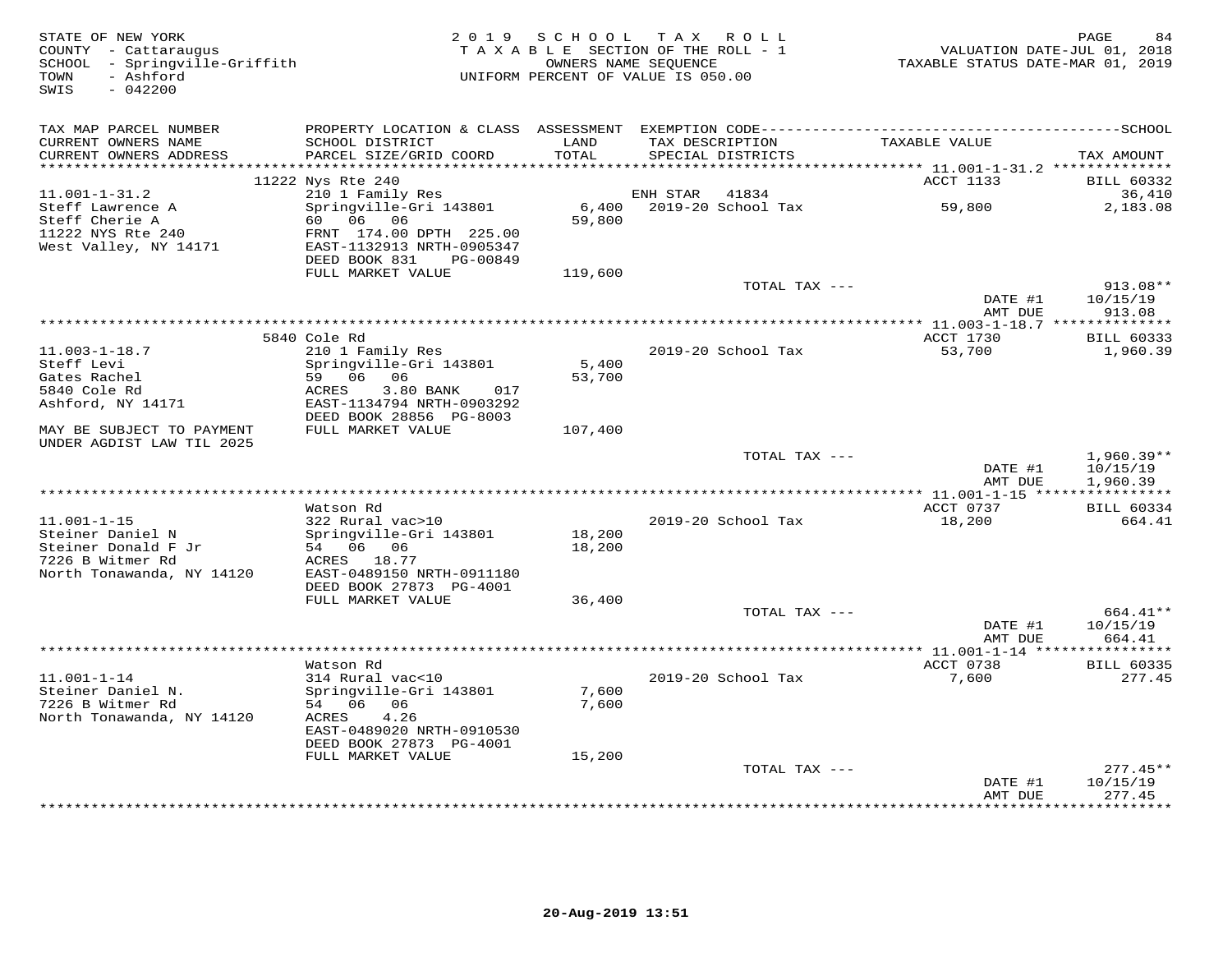SWIS - 042200

## 85 PAGE 15 PAGE 15 PAGE 15 PAGE 15 PAGE 15 PAGE 15 PAGE 15 PAGE 15 PAGE 2 0 1 9 S C H O O L T A X R O L<br>2018 COUNTY - Cattaraugus<br>2019 SCHOOL - Springville-Griffith 1 2019 - 1 CHOOL - Springville-Griffith 1 COUNERS NAME SE COUNTY - Cattaraugus<br>
SCHOOL - Springville-Griffith<br>
TAXABLE SECTION OF THE ROLL<br>
OWNERS NAME SEQUENCE<br>
OWNERS NAME SEQUENCE<br>
UNIFORM PERCENT OF VALUE IS 050.00

| TAX MAP PARCEL NUMBER<br>CURRENT OWNERS NAME<br>CURRENT OWNERS ADDRESS<br>********************** | PROPERTY LOCATION & CLASS<br>SCHOOL DISTRICT<br>PARCEL SIZE/GRID COORD                        | ASSESSMENT<br>LAND<br>TOTAL | TAX DESCRIPTION<br>SPECIAL DISTRICTS                                                                                            | TAXABLE VALUE                                   | TAX AMOUNT                                      |
|--------------------------------------------------------------------------------------------------|-----------------------------------------------------------------------------------------------|-----------------------------|---------------------------------------------------------------------------------------------------------------------------------|-------------------------------------------------|-------------------------------------------------|
| $11.001 - 1 - 13$<br>Steiner Doris E<br>Steiner Richard A                                        | 11569 Watson Rd<br>240 Rural res<br>Springville-Gri 143801<br>54 06<br>06                     |                             | 95 PCT OF VALUE USED FOR EXEMPTION PURPOSES ACCT 0739<br>VETCOM CTS 41130<br>15,100 AGED S<br>41804<br>41834<br>65,700 ENH STAR |                                                 | <b>BILL 60336</b><br>10,600<br>25,908<br>29,192 |
| PO Box 645<br>Springville, NY 14141                                                              | ACRES<br>22.84<br>EAST-1137143 NRTH-0909818<br>DEED BOOK 721<br>PG-00744<br>FULL MARKET VALUE | 131,400                     | 2019-20 School Tax                                                                                                              | 29,192                                          | 1,065.69                                        |
|                                                                                                  |                                                                                               |                             | TOTAL TAX $---$                                                                                                                 |                                                 | $0.00**$                                        |
|                                                                                                  |                                                                                               |                             |                                                                                                                                 | ********** 19.002-1-21.1 **************         |                                                 |
|                                                                                                  | 10207 Dutch Hill Rd                                                                           |                             |                                                                                                                                 | ACCT 0705                                       | BILL 60337                                      |
| $19.002 - 1 - 21.1$                                                                              | 240 Rural res                                                                                 |                             | <b>BAS STAR</b><br>41854                                                                                                        |                                                 | 15,900                                          |
| Szramka Edward J<br>Szramka Catherine                                                            | Springville-Gri 143801<br>72 06 06                                                            | 24,000<br>107,000           | 2019-20 School Tax                                                                                                              | 107,000                                         | 3,906.17                                        |
| 10207 Dutch Hill Rd<br>West Valley, NY 14171                                                     | ACRES 44.45<br>EAST-1121688 NRTH-0891318<br>DEED BOOK 1032<br>PG-22                           |                             |                                                                                                                                 |                                                 |                                                 |
|                                                                                                  | FULL MARKET VALUE                                                                             | 214,000                     |                                                                                                                                 |                                                 |                                                 |
|                                                                                                  |                                                                                               |                             | TOTAL TAX ---                                                                                                                   |                                                 | $3,335.17**$                                    |
|                                                                                                  |                                                                                               |                             |                                                                                                                                 | DATE #1                                         | 10/15/19                                        |
|                                                                                                  |                                                                                               |                             |                                                                                                                                 | AMT DUE                                         | 3,335.17                                        |
|                                                                                                  |                                                                                               |                             |                                                                                                                                 | **** 11.001-1-4 ******************<br>ACCT 0756 |                                                 |
| $11.001 - 1 - 4$                                                                                 | Bond Rd<br>314 Rural vac<10                                                                   |                             | 2019-20 School Tax                                                                                                              | 2,900                                           | <b>BILL 60338</b><br>105.87                     |
| Szymanski Paul T                                                                                 | Springville-Gri 143801                                                                        | 2,900                       |                                                                                                                                 |                                                 |                                                 |
| Szymanski Donna M                                                                                | 65 06<br>06                                                                                   | 2,900                       |                                                                                                                                 |                                                 |                                                 |
| 150 Sunnyside Dr                                                                                 | 1.40<br>ACRES                                                                                 |                             |                                                                                                                                 |                                                 |                                                 |
| West Seneca, NY 14224                                                                            | EAST-1129970 NRTH-0905375                                                                     |                             |                                                                                                                                 |                                                 |                                                 |
|                                                                                                  | DEED BOOK 00931 PG-00032                                                                      |                             |                                                                                                                                 |                                                 |                                                 |
|                                                                                                  | FULL MARKET VALUE                                                                             | 5,800                       |                                                                                                                                 |                                                 |                                                 |
|                                                                                                  |                                                                                               |                             | TOTAL TAX ---                                                                                                                   | DATE #1                                         | $105.87**$<br>10/15/19                          |
|                                                                                                  |                                                                                               |                             |                                                                                                                                 | AMT DUE                                         | 105.87                                          |
|                                                                                                  |                                                                                               |                             |                                                                                                                                 |                                                 |                                                 |
| $11.003 - 2 - 20.2$                                                                              | 10767 Nys Rte 240<br>240 Rural res                                                            |                             | 2019-20 School Tax                                                                                                              | ACCT 1115<br>129,200                            | <b>BILL 60339</b><br>4,716.61                   |
| Tara Paolini Revocable                                                                           | Springville-Gri 143801                                                                        | 37,200                      |                                                                                                                                 |                                                 |                                                 |
| Living Trust                                                                                     | 58/64<br>06<br>06                                                                             | 129,200                     |                                                                                                                                 |                                                 |                                                 |
| 38 Livingston Parkway                                                                            | 50.50<br>ACRES                                                                                |                             |                                                                                                                                 |                                                 |                                                 |
| Amherst, NY 14226                                                                                | EAST-0484120 NRTH-0898400<br>DEED BOOK 31235 PG-3001                                          |                             |                                                                                                                                 |                                                 |                                                 |
| PRIOR OWNER ON 3/01/2019<br>Paolini Tara                                                         | FULL MARKET VALUE                                                                             | 258,400                     |                                                                                                                                 |                                                 |                                                 |
|                                                                                                  |                                                                                               |                             | TOTAL TAX $---$                                                                                                                 |                                                 | $4,716.61**$                                    |
|                                                                                                  |                                                                                               |                             |                                                                                                                                 | DATE #1                                         | 10/15/19                                        |
|                                                                                                  |                                                                                               |                             |                                                                                                                                 | AMT DUE<br>***********************************  | 4,716.61                                        |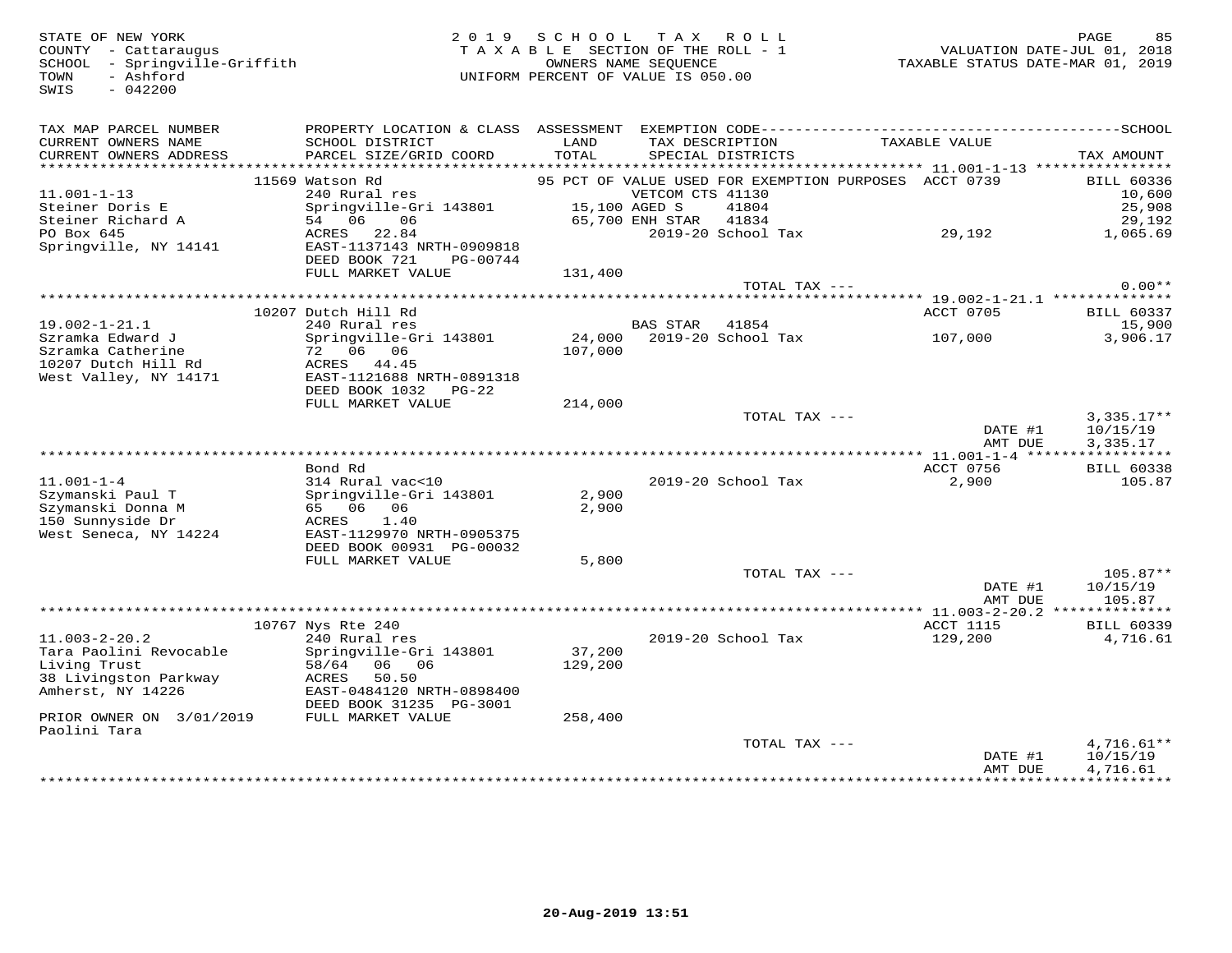| STATE OF NEW YORK<br>COUNTY - Cattaraugus<br>SCHOOL - Springville-Griffith<br>- Ashford<br>TOWN<br>SWIS<br>$-042200$ |                                                                                                                                             | 2019 SCHOOL     | TAX ROLL<br>TAXABLE SECTION OF THE ROLL - 1<br>OWNERS NAME SEQUENCE<br>UNIFORM PERCENT OF VALUE IS 050.00 | VALUATION DATE-JUL 01, 2018<br>TAXABLE STATUS DATE-MAR 01, 2019 | PAGE<br>86                           |
|----------------------------------------------------------------------------------------------------------------------|---------------------------------------------------------------------------------------------------------------------------------------------|-----------------|-----------------------------------------------------------------------------------------------------------|-----------------------------------------------------------------|--------------------------------------|
| TAX MAP PARCEL NUMBER                                                                                                |                                                                                                                                             |                 |                                                                                                           |                                                                 |                                      |
| CURRENT OWNERS NAME<br>CURRENT OWNERS ADDRESS                                                                        | SCHOOL DISTRICT<br>PARCEL SIZE/GRID COORD                                                                                                   | LAND<br>TOTAL   | TAX DESCRIPTION<br>SPECIAL DISTRICTS                                                                      | TAXABLE VALUE                                                   | TAX AMOUNT                           |
| ************************                                                                                             | 11318 Beech Tree Rd                                                                                                                         |                 |                                                                                                           | ACCT 7115                                                       | <b>BILL 60340</b>                    |
| $11.001 - 1 - 24.8$<br>TAYLOR DANIEL R.<br>EARLY ANN L.<br>11318 Beech Tree Rd<br>Springville, NY 14141              | 210 1 Family Res<br>Springville-Gri 143801<br>54 06 06<br>2.35 BANK<br>ACRES<br>017<br>EAST-1138368 NRTH-0907969<br>DEED BOOK 24141 PG-3002 | 5,200<br>64,600 | 2019-20 School Tax                                                                                        | 64,600                                                          | 2,358.31                             |
|                                                                                                                      | FULL MARKET VALUE                                                                                                                           | 129,200         | TOTAL TAX ---                                                                                             | DATE #1                                                         | $2,358.31**$<br>10/15/19             |
|                                                                                                                      |                                                                                                                                             |                 |                                                                                                           | AMT DUE                                                         | 2,358.31                             |
|                                                                                                                      | 6154 Emerson Rd                                                                                                                             |                 |                                                                                                           | ************ 11.003-1-3.2 ****************<br>ACCT 0189         | <b>BILL 60341</b>                    |
| $11.003 - 1 - 3.2$<br>Taylor Tricia L<br>6154 Emerson Road<br>West Valley, NY 14171                                  | 210 1 Family Res<br>Springville-Gri 143801<br>64 06 06<br>4.15 BANK<br>ACRES<br>017<br>EAST-0112988 NRTH-0901601<br>DEED BOOK 25520 PG-6001 | 9,900<br>68,100 | 2019-20 School Tax                                                                                        | 68,100                                                          | 2,486.08                             |
|                                                                                                                      | FULL MARKET VALUE                                                                                                                           | 136,200         |                                                                                                           |                                                                 |                                      |
|                                                                                                                      |                                                                                                                                             |                 | TOTAL TAX ---                                                                                             | DATE #1<br>AMT DUE                                              | $2,486.08**$<br>10/15/19<br>2,486.08 |
|                                                                                                                      | 6808 Peters Rd                                                                                                                              |                 |                                                                                                           | ACCT 0034                                                       | <b>BILL 60342</b>                    |
| $10.004 - 1 - 40$<br>Vacinek Donna<br>PO Box 304<br>Springville, NY 14141                                            | 210 1 Family Res<br>Springville-Gri 143801<br>73 06 06<br>FRNT 155.00 DPTH 125.00<br>EAST-0471990 NRTH-0896130<br>DEED BOOK 21939 PG-6001   | 3,600<br>46,400 | 2019-20 School Tax                                                                                        | 46,400                                                          | 1,693.89                             |
|                                                                                                                      | FULL MARKET VALUE                                                                                                                           | 92,800          |                                                                                                           |                                                                 |                                      |
|                                                                                                                      |                                                                                                                                             |                 | TOTAL TAX ---                                                                                             | DATE #1<br>AMT DUE                                              | $1,693.89**$<br>10/15/19<br>1,693.89 |
|                                                                                                                      |                                                                                                                                             |                 |                                                                                                           |                                                                 |                                      |
| $10.003 - 2 - 4.1$                                                                                                   | 7235 Henrietta Rd<br>230 3 Family Res                                                                                                       |                 | <b>BAS STAR</b><br>41854                                                                                  | ACCT 0774                                                       | <b>BILL 60343</b><br>15,900          |
| Vacinek Richard<br>PO Box 133<br>Springville, NY 14141                                                               | Springville-Gri 143801<br>41/55 06 07<br>3.70<br>ACRES<br>EAST-1110070 NRTH-0900864<br>DEED BOOK 00925 PG-00103                             | 5,000<br>63,400 | 2019-20 School Tax                                                                                        | 63,400                                                          | 2,314.50                             |
|                                                                                                                      | FULL MARKET VALUE                                                                                                                           | 126,800         | TOTAL TAX ---                                                                                             |                                                                 | $1,743.50**$                         |
|                                                                                                                      |                                                                                                                                             |                 |                                                                                                           | DATE #1<br>AMT DUE<br>*************                             | 10/15/19<br>1,743.50<br>**********   |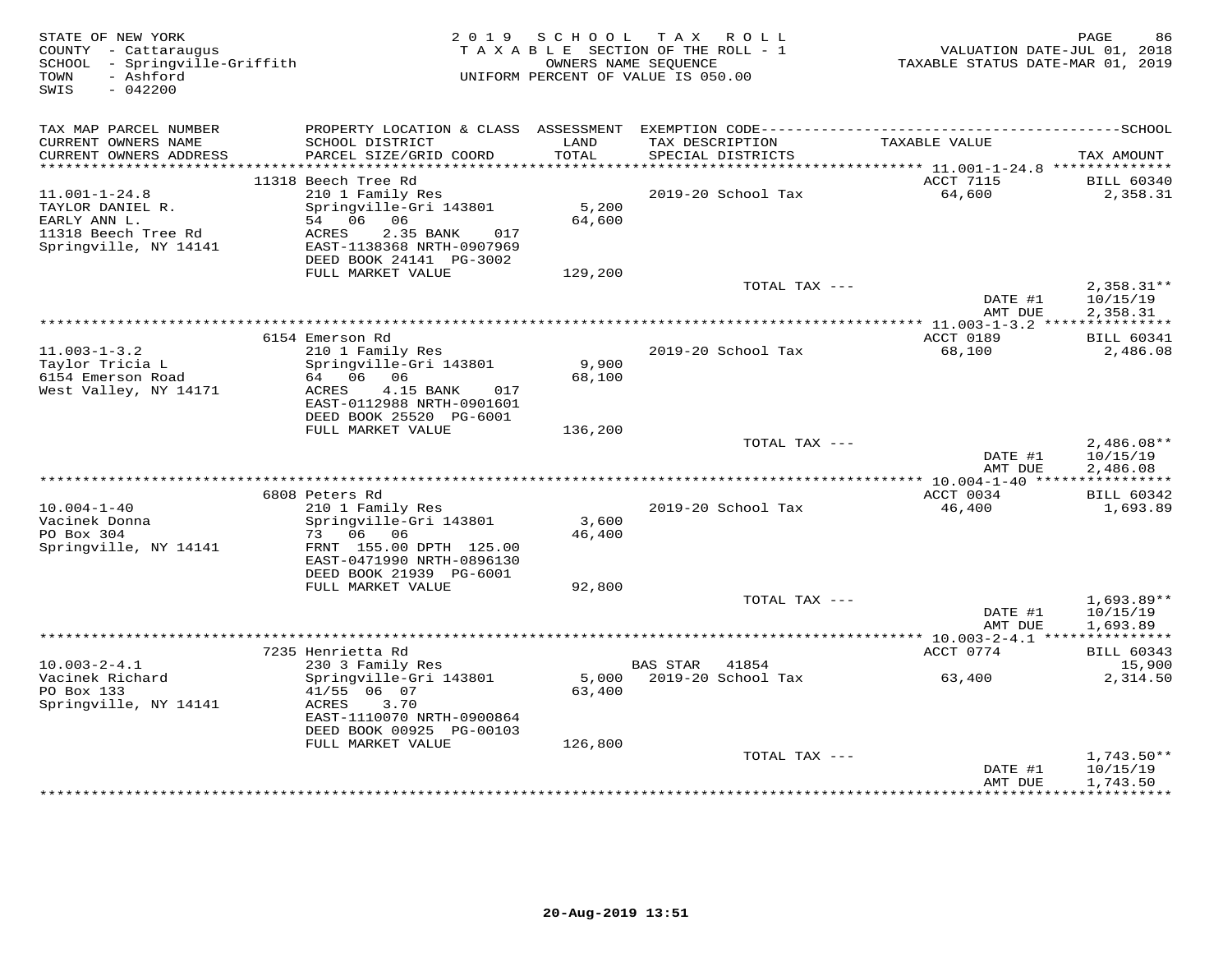| STATE OF NEW YORK<br>COUNTY - Cattaraugus<br>- Springville-Griffith<br>SCHOOL<br>- Ashford<br>TOWN<br>SWIS<br>$-042200$ |                                            | 2019 SCHOOL<br>TAXABLE SECTION OF THE ROLL - 1<br>UNIFORM PERCENT OF VALUE IS 050.00 | OWNERS NAME SEOUENCE | TAX ROLL                           | TAXABLE STATUS DATE-MAR 01, 2019 | PAGE<br>87<br>VALUATION DATE-JUL 01, 2018 |
|-------------------------------------------------------------------------------------------------------------------------|--------------------------------------------|--------------------------------------------------------------------------------------|----------------------|------------------------------------|----------------------------------|-------------------------------------------|
| TAX MAP PARCEL NUMBER                                                                                                   |                                            |                                                                                      |                      |                                    |                                  |                                           |
| CURRENT OWNERS NAME                                                                                                     | SCHOOL DISTRICT                            | LAND                                                                                 |                      | TAX DESCRIPTION                    | TAXABLE VALUE                    |                                           |
| CURRENT OWNERS ADDRESS                                                                                                  | PARCEL SIZE/GRID COORD                     | TOTAL                                                                                |                      | SPECIAL DISTRICTS                  |                                  | TAX AMOUNT                                |
| **********************                                                                                                  |                                            |                                                                                      |                      |                                    |                                  |                                           |
| $10.003 - 2 - 11.1$                                                                                                     | 7235 Henrietta Rd<br>270 Mfg housing       |                                                                                      |                      | 2019-20 School Tax                 | ACCT 0523<br>79,700              | <b>BILL 60344</b><br>2,909.55             |
| Vacinek Richard                                                                                                         | Springville-Gri 143801                     | 41,300                                                                               |                      |                                    |                                  |                                           |
| PO Box 133                                                                                                              | 40/54 06 07                                | 79,700                                                                               |                      |                                    |                                  |                                           |
| Springville, NY 14141                                                                                                   | 61.45<br>ACRES                             |                                                                                      |                      |                                    |                                  |                                           |
|                                                                                                                         | EAST-1113642 NRTH-0900024                  |                                                                                      |                      |                                    |                                  |                                           |
|                                                                                                                         | DEED BOOK 977<br>PG-935                    |                                                                                      |                      |                                    |                                  |                                           |
|                                                                                                                         | FULL MARKET VALUE                          | 159,400                                                                              |                      | TOTAL TAX ---                      |                                  | $2,909.55**$                              |
|                                                                                                                         |                                            |                                                                                      |                      |                                    | DATE #1                          | 10/15/19                                  |
|                                                                                                                         |                                            |                                                                                      |                      |                                    | AMT DUE                          | 2,909.55                                  |
|                                                                                                                         |                                            |                                                                                      |                      |                                    |                                  | ***********                               |
|                                                                                                                         | 11399 Bolton Rd                            |                                                                                      |                      |                                    | ACCT 0895                        | <b>BILL 60345</b>                         |
| $11.002 - 2 - 4$<br>Vogl Ronald P                                                                                       | 240 Rural res<br>Springville-Gri 143801    |                                                                                      | <b>BAS STAR</b>      | 41854<br>19,700 2019-20 School Tax | 108,400                          | 15,900<br>3,957.28                        |
| Vogl Beverly                                                                                                            | 40 06 06                                   | 108,400                                                                              |                      |                                    |                                  |                                           |
| 11399 Bolton Rd                                                                                                         | ACRES 14.80 BANK<br>017                    |                                                                                      |                      |                                    |                                  |                                           |
| Springville, NY 14141                                                                                                   | EAST-1147525 NRTH-0909447                  |                                                                                      |                      |                                    |                                  |                                           |
|                                                                                                                         | DEED BOOK 844<br>PG-01035                  |                                                                                      |                      |                                    |                                  |                                           |
|                                                                                                                         | FULL MARKET VALUE                          | 216,800                                                                              |                      | TOTAL TAX ---                      |                                  |                                           |
|                                                                                                                         |                                            |                                                                                      |                      |                                    | DATE #1                          | $3,386.28**$<br>10/15/19                  |
|                                                                                                                         |                                            |                                                                                      |                      |                                    | AMT DUE                          | 3,386.28                                  |
|                                                                                                                         |                                            |                                                                                      |                      |                                    |                                  |                                           |
|                                                                                                                         | Beech Tree Rd                              |                                                                                      |                      |                                    | ACCT 1528                        | <b>BILL 60346</b>                         |
| $11.001 - 1 - 27.5$                                                                                                     | 314 Rural vac<10                           |                                                                                      |                      | 2019-20 School Tax                 | 7,000                            | 255.54                                    |
| Voniderstein Jennifer L<br>10931 NYS Rte 240                                                                            | Springville-Gri 143801<br>ACRES<br>3.50    | 7,000<br>7,000                                                                       |                      |                                    |                                  |                                           |
| West Valley, NY 14171                                                                                                   | EAST-1140277 NRTH-0905883                  |                                                                                      |                      |                                    |                                  |                                           |
|                                                                                                                         | DEED BOOK 999<br>PG-145                    |                                                                                      |                      |                                    |                                  |                                           |
|                                                                                                                         | FULL MARKET VALUE                          | 14,000                                                                               |                      |                                    |                                  |                                           |
|                                                                                                                         |                                            |                                                                                      |                      | TOTAL TAX ---                      |                                  | $255.54**$                                |
|                                                                                                                         |                                            |                                                                                      |                      |                                    | DATE #1<br>AMT DUE               | 10/15/19<br>255.54                        |
|                                                                                                                         |                                            |                                                                                      |                      |                                    |                                  |                                           |
|                                                                                                                         | 10845 Nys Rte 240                          |                                                                                      |                      |                                    | ACCT 0164                        | <b>BILL 60347</b>                         |
| $11.003 - 2 - 1$                                                                                                        | 210 1 Family Res                           |                                                                                      |                      | 2019-20 School Tax                 | 66,300                           | 2,420.37                                  |
| Waldman Gary W                                                                                                          | Springville-Gri 143801                     | 12,900                                                                               |                      |                                    |                                  |                                           |
| Waldman Lynn M                                                                                                          | 58 06 06                                   | 66,300                                                                               |                      |                                    |                                  |                                           |
| 10845 Rte 240<br>West Valley, NY 14171                                                                                  | ACRES<br>8.31<br>EAST-1133260 NRTH-0900118 |                                                                                      |                      |                                    |                                  |                                           |
|                                                                                                                         | DEED BOOK 00936 PG-00690                   |                                                                                      |                      |                                    |                                  |                                           |
|                                                                                                                         | FULL MARKET VALUE                          | 132,600                                                                              |                      |                                    |                                  |                                           |
|                                                                                                                         |                                            |                                                                                      |                      | TOTAL TAX ---                      |                                  | $2,420.37**$                              |
|                                                                                                                         |                                            |                                                                                      |                      |                                    | DATE #1                          | 10/15/19                                  |
|                                                                                                                         |                                            |                                                                                      |                      |                                    | AMT DUE                          | 2,420.37<br>**********                    |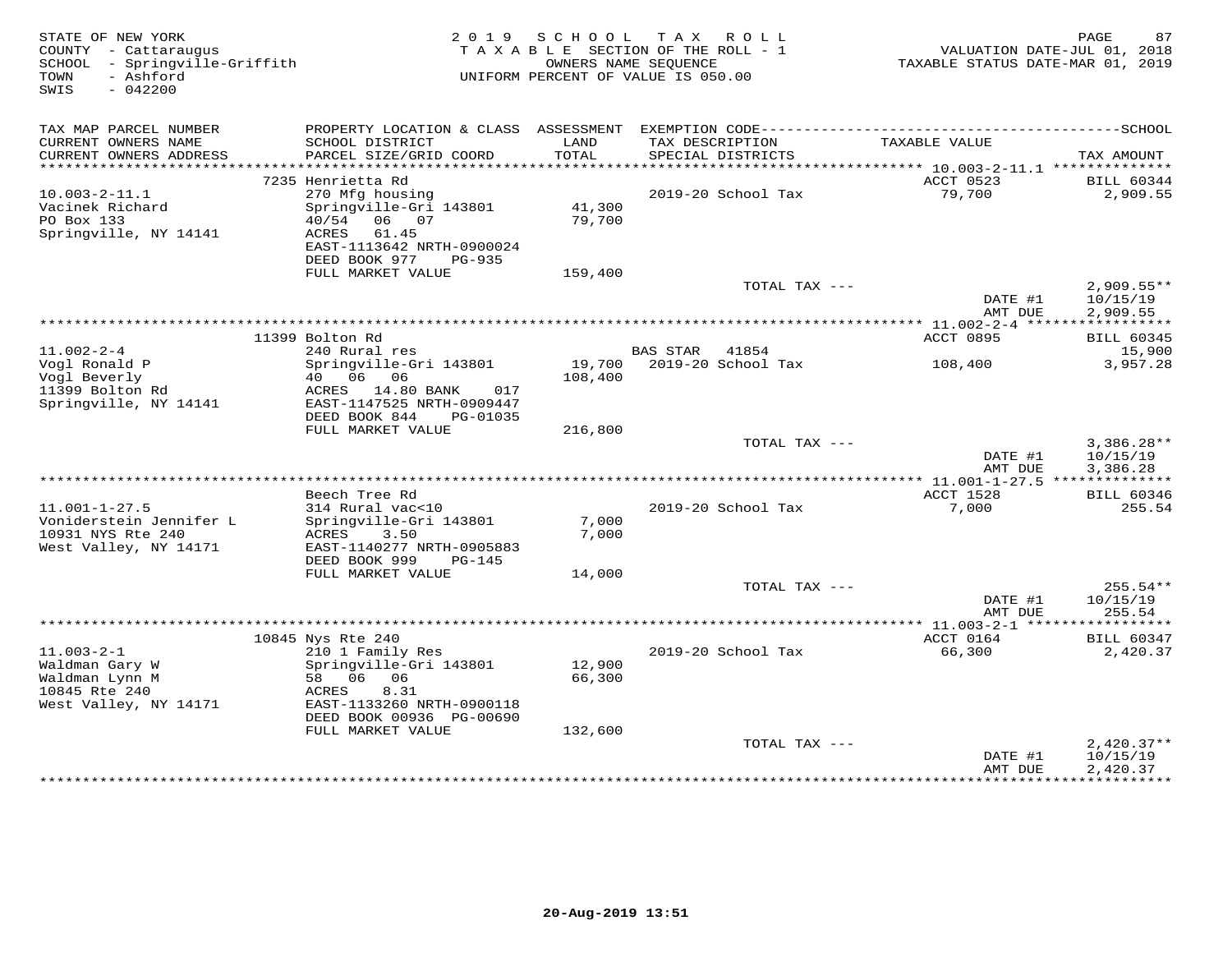| STATE OF NEW YORK<br>COUNTY - Cattaraugus<br>SCHOOL - Springville-Griffith<br>- Ashford<br>TOWN<br>$-042200$<br>SWIS | 2 0 1 9                                      | SCHOOL<br>TAXABLE SECTION OF THE ROLL - 1<br>UNIFORM PERCENT OF VALUE IS 050.00 | OWNERS NAME SEQUENCE   | TAX ROLL           | VALUATION DATE-JUL 01, 2018<br>TAXABLE STATUS DATE-MAR 01, 2019 | PAGE<br>88                  |
|----------------------------------------------------------------------------------------------------------------------|----------------------------------------------|---------------------------------------------------------------------------------|------------------------|--------------------|-----------------------------------------------------------------|-----------------------------|
| TAX MAP PARCEL NUMBER                                                                                                |                                              |                                                                                 |                        |                    |                                                                 |                             |
| CURRENT OWNERS NAME<br>CURRENT OWNERS ADDRESS                                                                        | SCHOOL DISTRICT<br>PARCEL SIZE/GRID COORD    | LAND<br>TOTAL                                                                   | TAX DESCRIPTION        | SPECIAL DISTRICTS  | TAXABLE VALUE                                                   | TAX AMOUNT                  |
| ***********************                                                                                              |                                              |                                                                                 |                        |                    |                                                                 |                             |
| $11.003 - 1 - 12$                                                                                                    | 5888 Cole Rd<br>270 Mfg housing              |                                                                                 | BAS STAR               | 41854              | ACCT 0408                                                       | <b>BILL 60348</b><br>15,900 |
| Walker Jennifer J                                                                                                    | Springville-Gri 143801                       | 5,300                                                                           |                        | 2019-20 School Tax | 18,900                                                          | 689.97                      |
| 5888 Cole Rd                                                                                                         | 59 06<br>06                                  | 18,900                                                                          |                        |                    |                                                                 |                             |
| West Valley, NY 14171                                                                                                | 1.23<br>ACRES                                |                                                                                 |                        |                    |                                                                 |                             |
|                                                                                                                      | EAST-1134853 NRTH-0904438                    |                                                                                 |                        |                    |                                                                 |                             |
|                                                                                                                      | DEED BOOK 15805 PG-8001                      |                                                                                 |                        |                    |                                                                 |                             |
|                                                                                                                      | FULL MARKET VALUE                            | 37,800                                                                          |                        | TOTAL TAX ---      |                                                                 | $118.97**$                  |
|                                                                                                                      |                                              |                                                                                 |                        |                    | DATE #1                                                         | 10/15/19                    |
|                                                                                                                      |                                              |                                                                                 |                        |                    | AMT DUE                                                         | 118.97                      |
|                                                                                                                      |                                              |                                                                                 |                        |                    |                                                                 |                             |
| $3.004 - 2 - 6.1$                                                                                                    | Bolton Rd<br>314 Rural vac<10                |                                                                                 |                        | 2019-20 School Tax | ACCT 0828<br>5,000                                              | <b>BILL 60349</b><br>182.53 |
| Walter Sandra D                                                                                                      | Springville-Gri 143801                       | 5,000                                                                           |                        |                    |                                                                 |                             |
| PO Box 317                                                                                                           | 41/6/6                                       | 5,000                                                                           |                        |                    |                                                                 |                             |
| East Concord, NY 14055                                                                                               | ACRES<br>1.70                                |                                                                                 |                        |                    |                                                                 |                             |
|                                                                                                                      | EAST-1148310 NRTH-0911875                    |                                                                                 |                        |                    |                                                                 |                             |
|                                                                                                                      | DEED BOOK 22149 PG-4001<br>FULL MARKET VALUE | 10,000                                                                          |                        |                    |                                                                 |                             |
|                                                                                                                      |                                              |                                                                                 |                        | TOTAL TAX ---      |                                                                 | 182.53**                    |
|                                                                                                                      |                                              |                                                                                 |                        |                    | DATE #1                                                         | 10/15/19                    |
|                                                                                                                      |                                              |                                                                                 |                        |                    | AMT DUE                                                         | 182.53                      |
|                                                                                                                      |                                              |                                                                                 |                        |                    |                                                                 |                             |
| $10.004 - 1 - 21.2$                                                                                                  | 6543 Boberg Rd<br>210 1 Family Res           |                                                                                 | VETCOM CTS 41130       |                    | ACCT 1422                                                       | <b>BILL 60350</b><br>10,600 |
| Warnes Ross                                                                                                          | Springville-Gri 143801                       |                                                                                 | 5,400 VETDIS CTS 41140 |                    |                                                                 | 21,200                      |
| Warnes Cassondra                                                                                                     | 68  06  06                                   |                                                                                 | 66,600 BAS STAR        | 41854              |                                                                 | 15,900                      |
| 6543 Boberg Rd                                                                                                       | 1.35 BANK<br>017<br>ACRES                    |                                                                                 |                        | 2019-20 School Tax | 34,800                                                          | 1,270.42                    |
| West Valley, NY 14171                                                                                                | EAST-1124538 NRTH-0894492                    |                                                                                 |                        |                    |                                                                 |                             |
|                                                                                                                      | DEED BOOK 21103 PG-8001<br>FULL MARKET VALUE | 133,200                                                                         |                        |                    |                                                                 |                             |
|                                                                                                                      |                                              |                                                                                 |                        | TOTAL TAX ---      |                                                                 | 699.42**                    |
|                                                                                                                      |                                              |                                                                                 |                        |                    | DATE #1                                                         | 10/15/19                    |
|                                                                                                                      |                                              |                                                                                 |                        |                    | AMT DUE                                                         | 699.42                      |
|                                                                                                                      |                                              |                                                                                 |                        |                    |                                                                 |                             |
| $11.003 - 1 - 22$                                                                                                    | 10909 Nys Rte 240<br>270 Mfg housing         |                                                                                 |                        | 2019-20 School Tax | ACCT 0636<br>19,200                                             | <b>BILL 60351</b><br>700.92 |
| Washington Shelley                                                                                                   | Springville-Gri 143801                       | 4,900                                                                           |                        |                    |                                                                 |                             |
| Jaques Juanita                                                                                                       | 58 06<br>06                                  | 19,200                                                                          |                        |                    |                                                                 |                             |
| 3643 Havenwood Dr                                                                                                    | FRNT 275.00 DPTH 150.00                      |                                                                                 |                        |                    |                                                                 |                             |
| Middleburg, FL 32068                                                                                                 | EAST-0048536 NRTH-0090126                    |                                                                                 |                        |                    |                                                                 |                             |
|                                                                                                                      | DEED BOOK 14210 PG-5001<br>FULL MARKET VALUE | 38,400                                                                          |                        |                    |                                                                 |                             |
|                                                                                                                      |                                              |                                                                                 |                        | TOTAL TAX ---      |                                                                 | $700.92**$                  |
|                                                                                                                      |                                              |                                                                                 |                        |                    | DATE #1                                                         | 10/15/19                    |
|                                                                                                                      |                                              |                                                                                 |                        |                    | AMT DUE                                                         | 700.92                      |
|                                                                                                                      |                                              |                                                                                 |                        |                    |                                                                 | ***********                 |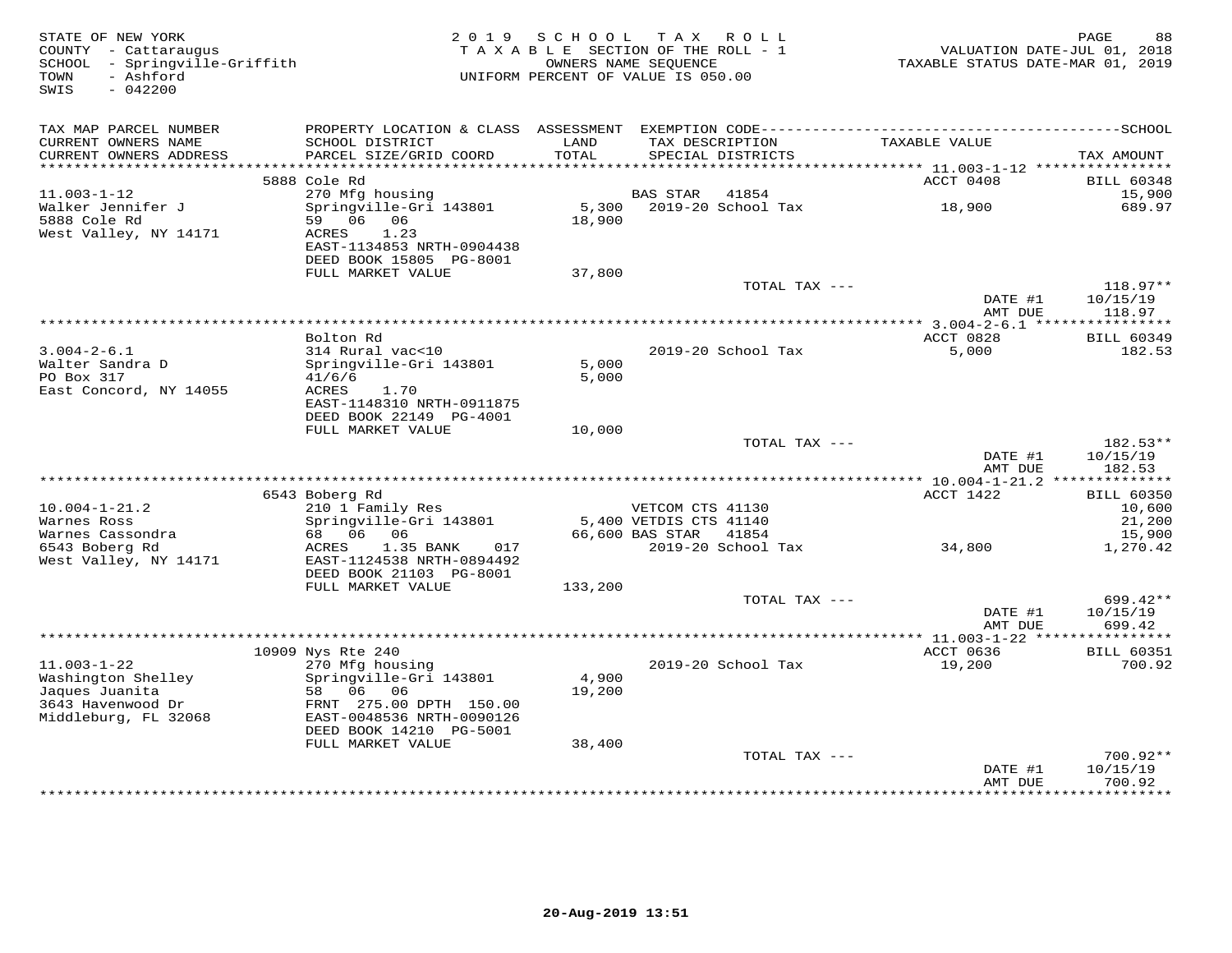SWIS - 042200

# STATE OF NEW YORK 2 0 1 9 S C H O O L T A X R O L L PAGE 89 COUNTY - Cattaraugus T A X A B L E SECTION OF THE ROLL - 1 VALUATION DATE-JUL 01, 2018 SCHOOL - Springville-Griffith OWNERS NAME SEQUENCE TAXABLE STATUS DATE-MAR 01, 2019 TOWN - Ashford UNIFORM PERCENT OF VALUE IS 050.00

| TAX MAP PARCEL NUMBER<br>CURRENT OWNERS NAME<br>CURRENT OWNERS ADDRESS<br>********************** | PROPERTY LOCATION & CLASS ASSESSMENT<br>SCHOOL DISTRICT<br>PARCEL SIZE/GRID COORD   | LAND<br>TOTAL | EXEMPTION CODE-----------<br>TAX DESCRIPTION<br>SPECIAL DISTRICTS         | TAXABLE VALUE                      | -------------SCHOOL<br>TAX AMOUNT |
|--------------------------------------------------------------------------------------------------|-------------------------------------------------------------------------------------|---------------|---------------------------------------------------------------------------|------------------------------------|-----------------------------------|
|                                                                                                  | 6830 Schwartz Rd                                                                    |               |                                                                           |                                    |                                   |
| $10.004 - 1 - 1.1$                                                                               | 210 1 Family Res                                                                    |               | 50 PCT OF VALUE USED FOR EXEMPTION PURPOSES ACCT 0446<br>VETCOM CTS 41130 |                                    | <b>BILL 60352</b><br>2,188        |
| Wasielewski Jerome J                                                                             | Springville-Gri 143801                                                              |               | 3,800 VETDIS CTS 41140                                                    |                                    | 2,625                             |
| 6830 Schwartz Road                                                                               | 78 06<br>06                                                                         |               | 41854                                                                     |                                    |                                   |
|                                                                                                  | 2.35                                                                                |               | 17,500 BAS STAR                                                           |                                    | 12,687                            |
| West Valley, NY 14171                                                                            | ACRES<br>EAST-1118278 NRTH-0900192<br>DEED BOOK 26736 PG-4001                       |               | 2019-20 School Tax                                                        | 12,687                             | 463.16                            |
|                                                                                                  | FULL MARKET VALUE                                                                   | 35,000        |                                                                           |                                    |                                   |
|                                                                                                  |                                                                                     |               | TOTAL TAX ---                                                             |                                    | $0.00**$                          |
|                                                                                                  |                                                                                     |               |                                                                           | ***** 11.003-1-4.3 *************** |                                   |
|                                                                                                  | 10985 Nys Rte 240                                                                   |               |                                                                           | <b>ACCT 1008</b>                   | BILL 60353                        |
| $11.003 - 1 - 4.3$                                                                               | 210 1 Family Res                                                                    |               | <b>BAS STAR</b><br>41854                                                  |                                    | 15,900                            |
| Watkins Michael L                                                                                | Springville-Gri 143801                                                              | 5,200         | 2019-20 School Tax                                                        | 39,200                             | 1,431.05                          |
| Watkins Lori                                                                                     | 59 06<br>06                                                                         | 39,200        |                                                                           |                                    |                                   |
| 10985 Rte 240<br>West Valley, NY 14171                                                           | 1.19 BANK<br>ACRES<br>017<br>EAST-1133262 NRTH-0902632<br>DEED BOOK 897<br>PG-00755 |               |                                                                           |                                    |                                   |
|                                                                                                  | FULL MARKET VALUE                                                                   | 78,400        |                                                                           |                                    |                                   |
|                                                                                                  |                                                                                     |               | TOTAL TAX ---                                                             |                                    | 860.05**                          |
|                                                                                                  |                                                                                     |               |                                                                           | DATE #1                            | 10/15/19                          |
|                                                                                                  |                                                                                     |               |                                                                           | AMT DUE                            | 860.05                            |
|                                                                                                  |                                                                                     |               |                                                                           |                                    |                                   |
|                                                                                                  | Connoisarauley Rd                                                                   |               |                                                                           | ACCT 1704                          | <b>BILL 60354</b>                 |
| $19.001 - 2 - 36.2$                                                                              | 314 Rural vac<10                                                                    |               | $2019-20$ School Tax                                                      | 3,970                              | 144.93                            |
| William J. Heim Revocable Tr                                                                     | Springville-Gri 143801                                                              | 3,970         |                                                                           |                                    |                                   |
| 10267 Route 219                                                                                  | $11 - 6 - 7$                                                                        | 3,970         |                                                                           |                                    |                                   |
| Springville, NY 14141                                                                            | ACRES<br>6.10                                                                       |               |                                                                           |                                    |                                   |
|                                                                                                  | EAST-1111342 NRTH-0892442                                                           |               |                                                                           |                                    |                                   |
|                                                                                                  | DEED BOOK 2088<br>PG-6001                                                           |               |                                                                           |                                    |                                   |
|                                                                                                  | FULL MARKET VALUE                                                                   | 7,940         |                                                                           |                                    |                                   |
|                                                                                                  |                                                                                     |               | TOTAL TAX ---                                                             |                                    | $144.93**$                        |
|                                                                                                  |                                                                                     |               |                                                                           | DATE #1                            | 10/15/19                          |
|                                                                                                  |                                                                                     |               |                                                                           | AMT DUE                            | 144.93                            |
|                                                                                                  |                                                                                     |               |                                                                           |                                    |                                   |
|                                                                                                  | Connoisarauley Rd                                                                   |               |                                                                           | ACCT 1703                          | <b>BILL 60355</b>                 |
| $19.001 - 2 - 36.1$                                                                              | 314 Rural vac<10                                                                    |               | 2019-20 School Tax                                                        | 5,400                              | 197.13                            |
| William J. Heim Revocable Trus Springville-Gri 143801                                            |                                                                                     | 5,400         |                                                                           |                                    |                                   |
| 10267 Route 219                                                                                  | $11 - 6 - 7$                                                                        | 5,400         |                                                                           |                                    |                                   |
| Springville, NY 14141                                                                            | 2.15<br>ACRES                                                                       |               |                                                                           |                                    |                                   |
|                                                                                                  | EAST-1110629 NRTH-0892373                                                           |               |                                                                           |                                    |                                   |
|                                                                                                  | DEED BOOK 29303 PG-2001                                                             |               |                                                                           |                                    |                                   |
|                                                                                                  | FULL MARKET VALUE                                                                   | 10,800        |                                                                           |                                    |                                   |
|                                                                                                  |                                                                                     |               | TOTAL TAX ---                                                             |                                    | $197.13**$                        |
|                                                                                                  |                                                                                     |               |                                                                           | DATE #1                            | 10/15/19                          |
|                                                                                                  |                                                                                     |               |                                                                           | AMT DUE                            | 197.13                            |
|                                                                                                  |                                                                                     |               |                                                                           |                                    | ***********                       |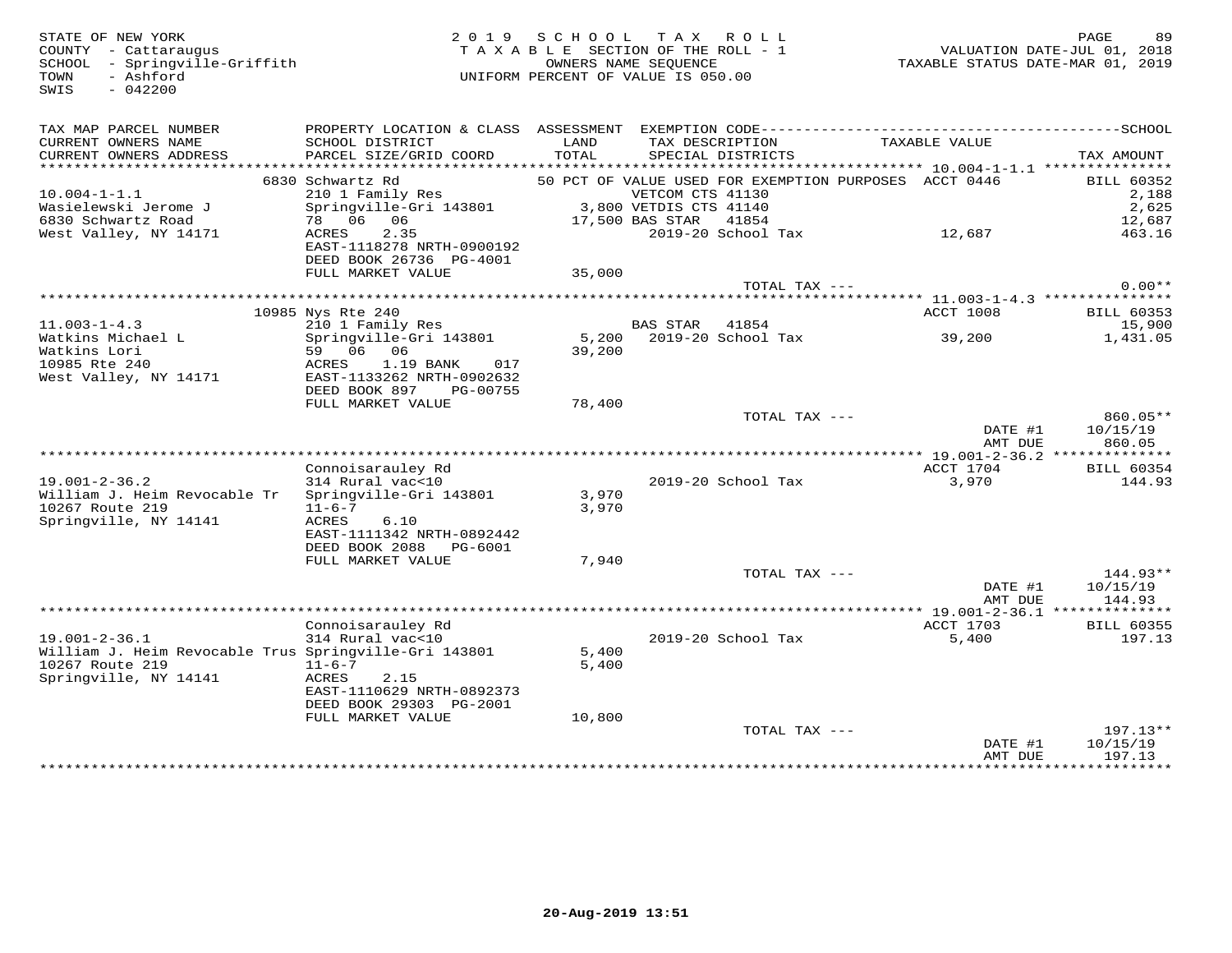| STATE OF NEW YORK<br>COUNTY - Cattaraugus<br>SCHOOL - Springville-Griffith<br>- Ashford<br>TOWN<br>$-042200$<br>SWIS |                                                                       |                  | 2019 SCHOOL TAX ROLL<br>TAXABLE SECTION OF THE ROLL - 1<br>OWNERS NAME SEQUENCE<br>UNIFORM PERCENT OF VALUE IS 050.00 | VALUATION DATE-JUL 01, 2018<br>TAXABLE STATUS DATE-MAR 01, 2019 | 90<br>PAGE                          |
|----------------------------------------------------------------------------------------------------------------------|-----------------------------------------------------------------------|------------------|-----------------------------------------------------------------------------------------------------------------------|-----------------------------------------------------------------|-------------------------------------|
| TAX MAP PARCEL NUMBER                                                                                                |                                                                       |                  |                                                                                                                       |                                                                 |                                     |
| CURRENT OWNERS NAME<br>CURRENT OWNERS ADDRESS                                                                        | SCHOOL DISTRICT<br>PARCEL SIZE/GRID COORD                             | LAND<br>TOTAL    | TAX DESCRIPTION<br>SPECIAL DISTRICTS                                                                                  | TAXABLE VALUE                                                   | TAX AMOUNT                          |
|                                                                                                                      | 10761 Miller Rd                                                       |                  |                                                                                                                       | ACCT 0335                                                       | <b>BILL 60356</b>                   |
| $10.003 - 2 - 17$<br>Wilson Charles J                                                                                | 260 Seasonal res<br>Springville-Gri 143801<br>39 06 07                | 8,100            | 2019-20 School Tax                                                                                                    | 22,000                                                          | 803.14                              |
| Wilson Madge L<br>PO Box 237<br>Springville, NY 14141                                                                | ACRES<br>3.82<br>EAST-1115965 NRTH-0898717                            | 22,000           |                                                                                                                       |                                                                 |                                     |
|                                                                                                                      | DEED BOOK 14230 PG-3002<br>FULL MARKET VALUE                          | 44,000           |                                                                                                                       |                                                                 |                                     |
|                                                                                                                      |                                                                       |                  | TOTAL TAX ---                                                                                                         |                                                                 | 803.14**                            |
|                                                                                                                      |                                                                       |                  |                                                                                                                       | DATE #1<br>AMT DUE                                              | 10/15/19<br>803.14                  |
|                                                                                                                      |                                                                       |                  |                                                                                                                       |                                                                 |                                     |
| $10.004 - 1 - 7$                                                                                                     | 6626 Schwartz Rd<br>210 1 Family Res                                  |                  | BAS STAR 41854                                                                                                        | ACCT 0667                                                       | <b>BILL 60357</b><br>15,900         |
| Wing Thomas L<br>Wing Rose M                                                                                         | Springville-Gri 143801<br>74 06<br>06                                 | 5,400<br>61,800  | 2019-20 School Tax                                                                                                    | 61,800                                                          | 2,256.09                            |
| 6626 Schwartz Rd<br>West Valley, NY 14171                                                                            | 97 BOR<br>ACRES<br>1.33 BANK<br>081<br>EAST-0474510 NRTH-0899670      |                  |                                                                                                                       |                                                                 |                                     |
|                                                                                                                      | DEED BOOK 22257 PG-2004<br>FULL MARKET VALUE                          | 123,600          |                                                                                                                       |                                                                 |                                     |
|                                                                                                                      |                                                                       |                  | TOTAL TAX ---                                                                                                         | DATE #1                                                         | $1,685.09**$<br>10/15/19            |
|                                                                                                                      |                                                                       |                  |                                                                                                                       | AMT DUE                                                         | 1,685.09                            |
|                                                                                                                      | 11423 Bolton Rd                                                       |                  |                                                                                                                       | ACCT 0906                                                       | <b>BILL 60358</b>                   |
| $11.002 - 2 - 3.2$                                                                                                   | 240 Rural res                                                         |                  | ENH STAR<br>41834                                                                                                     |                                                                 | 36,410                              |
| Wingard James H<br>Wingard Barbara A                                                                                 | Springville-Gri 143801<br>40   06   06                                | 23,200<br>90,500 | 2019-20 School Tax                                                                                                    | 90,500                                                          | 3,303.82                            |
| 11423 Bolton Rd<br>Springville, NY 14141                                                                             | ACRES 19.70<br>EAST-1147534 NRTH-0909898<br>DEED BOOK 772<br>PG-00952 |                  |                                                                                                                       |                                                                 |                                     |
|                                                                                                                      | FULL MARKET VALUE                                                     | 181,000          |                                                                                                                       |                                                                 |                                     |
|                                                                                                                      |                                                                       |                  | TOTAL TAX ---                                                                                                         | DATE #1<br>AMT DUE                                              | $2,033.82**$<br>10/15/19            |
|                                                                                                                      |                                                                       |                  |                                                                                                                       |                                                                 | 2,033.82<br>***********             |
|                                                                                                                      | 5894 Cole Rd                                                          |                  |                                                                                                                       | ACCT 0826                                                       | <b>BILL 60359</b>                   |
| $11.003 - 1 - 11$<br>Wolniewicz Kayla                                                                                | 210 1 Family Res<br>Springville-Gri 143801                            | 5,300            | 2019-20 School Tax                                                                                                    | 52,300                                                          | 1,909.28                            |
| 5894 Cole Rd<br>West Valley, NY 14171                                                                                | 59 06 06<br>1.22<br>ACRES<br>EAST-1134745 NRTH-0904432                | 52,300           |                                                                                                                       |                                                                 |                                     |
|                                                                                                                      | DEED BOOK 23964 PG-7003<br>FULL MARKET VALUE                          | 104,600          |                                                                                                                       |                                                                 |                                     |
|                                                                                                                      |                                                                       |                  | TOTAL TAX ---                                                                                                         |                                                                 | $1,909.28**$                        |
|                                                                                                                      |                                                                       |                  |                                                                                                                       | DATE #1<br>AMT DUE                                              | 10/15/19<br>1,909.28<br>*********** |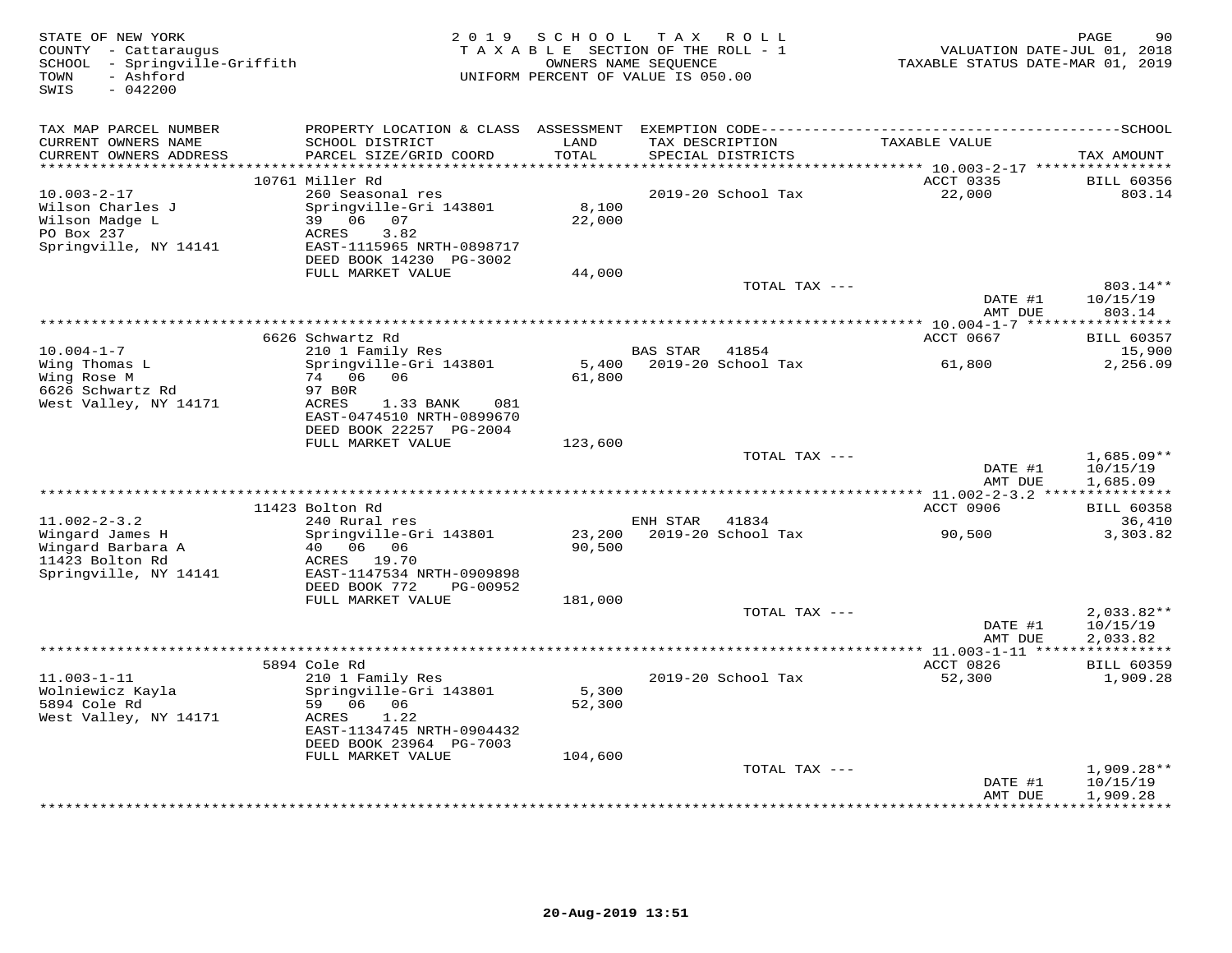| STATE OF NEW YORK<br>COUNTY - Cattaraugus<br>- Springville-Griffith<br>SCHOOL<br>TOWN<br>- Ashford<br>SWIS<br>$-042200$ |                                              | 2019 SCHOOL   | T A X<br>R O L L<br>TAXABLE SECTION OF THE ROLL - 1<br>OWNERS NAME SEQUENCE<br>UNIFORM PERCENT OF VALUE IS 050.00 | VALUATION DATE-JUL 01, 2018<br>TAXABLE STATUS DATE-MAR 01, 2019 | PAGE<br>91                      |
|-------------------------------------------------------------------------------------------------------------------------|----------------------------------------------|---------------|-------------------------------------------------------------------------------------------------------------------|-----------------------------------------------------------------|---------------------------------|
| TAX MAP PARCEL NUMBER                                                                                                   |                                              |               |                                                                                                                   |                                                                 |                                 |
| CURRENT OWNERS NAME<br>CURRENT OWNERS ADDRESS                                                                           | SCHOOL DISTRICT<br>PARCEL SIZE/GRID COORD    | LAND<br>TOTAL | TAX DESCRIPTION<br>SPECIAL DISTRICTS                                                                              | TAXABLE VALUE                                                   | TAX AMOUNT                      |
| ******************************                                                                                          |                                              |               |                                                                                                                   |                                                                 |                                 |
|                                                                                                                         | Bond Rd                                      |               |                                                                                                                   | ACCT 0833                                                       | <b>BILL 60360</b>               |
| $11.001 - 1 - 2$                                                                                                        | 314 Rural vac<10                             |               | 2019-20 School Tax                                                                                                | 4,500                                                           | 164.28                          |
| Wolniewicz Raymond                                                                                                      | Springville-Gri 143801                       | 4,500         |                                                                                                                   |                                                                 |                                 |
| Wolniewicz Elizabeth<br>31 South Shore Dr                                                                               | 65 06 06<br>FRNT 185.00 DPTH 180.00          | 4,500         |                                                                                                                   |                                                                 |                                 |
| Alden, NY 14004                                                                                                         | EAST-1129560 NRTH-0905326                    |               |                                                                                                                   |                                                                 |                                 |
|                                                                                                                         | DEED BOOK 796<br>PG-00310                    |               |                                                                                                                   |                                                                 |                                 |
|                                                                                                                         | FULL MARKET VALUE                            | 9,000         |                                                                                                                   |                                                                 |                                 |
|                                                                                                                         |                                              |               | TOTAL TAX ---                                                                                                     | DATE #1                                                         | $164.28**$<br>10/15/19          |
|                                                                                                                         |                                              |               |                                                                                                                   | AMT DUE                                                         | 164.28                          |
|                                                                                                                         |                                              |               |                                                                                                                   |                                                                 |                                 |
|                                                                                                                         | 6138 Bond Rd                                 |               |                                                                                                                   | ACCT 0831                                                       | <b>BILL 60361</b>               |
| $11.001 - 1 - 1$<br>Wolniewicz Raymond C                                                                                | 240 Rural res<br>Springville-Gri 143801      | 50,200        | <b>BAS STAR</b><br>41854<br>2019-20 School Tax                                                                    | 109,200                                                         | 15,900<br>3,986.49              |
| 6138 Bond Rd                                                                                                            | 65 06 06                                     | 109,200       |                                                                                                                   |                                                                 |                                 |
| West Valley, NY 14171                                                                                                   | ACRES 104.44<br>EAST-1129401 NRTH-0905420    |               |                                                                                                                   |                                                                 |                                 |
|                                                                                                                         | DEED BOOK 20835 PG-5001                      |               |                                                                                                                   |                                                                 |                                 |
|                                                                                                                         | FULL MARKET VALUE                            | 218,400       |                                                                                                                   |                                                                 |                                 |
|                                                                                                                         |                                              |               | TOTAL TAX ---                                                                                                     |                                                                 | $3,415.49**$                    |
|                                                                                                                         |                                              |               |                                                                                                                   | DATE #1<br>AMT DUE                                              | 10/15/19<br>3,415.49            |
|                                                                                                                         |                                              |               |                                                                                                                   | ** 19.001-2-25.3 **************                                 |                                 |
|                                                                                                                         | Connoisarauley Rd                            |               |                                                                                                                   | ACCT 1457                                                       | <b>BILL 60362</b>               |
| $19.001 - 2 - 25.3$                                                                                                     | 314 Rural vac<10                             |               | 2019-20 School Tax                                                                                                | 200                                                             | 7.30                            |
| Woroniecki David<br>10244 Connoisarauley Rd                                                                             | Springville-Gri 143801<br>$01/02/11$ 06 07   | 200<br>200    |                                                                                                                   |                                                                 |                                 |
| West Valley, NY 14171                                                                                                   | FRNT 130.00 DPTH 40.00                       |               |                                                                                                                   |                                                                 |                                 |
|                                                                                                                         | EAST-1113160 NRTH-0891625                    |               |                                                                                                                   |                                                                 |                                 |
|                                                                                                                         | DEED BOOK 17960 PG-2002                      |               |                                                                                                                   |                                                                 |                                 |
|                                                                                                                         | FULL MARKET VALUE                            | 400           | TOTAL TAX ---                                                                                                     |                                                                 | $7.30**$                        |
|                                                                                                                         |                                              |               |                                                                                                                   | DATE #1                                                         | 10/15/19                        |
|                                                                                                                         |                                              |               |                                                                                                                   | AMT DUE                                                         | 7.30                            |
|                                                                                                                         |                                              |               |                                                                                                                   |                                                                 |                                 |
|                                                                                                                         | 10244 Connoisarauley Rd                      |               |                                                                                                                   | ACCT 0761                                                       | <b>BILL 60363</b>               |
| $19.001 - 2 - 27$<br>Woroniecki David E                                                                                 | 260 Seasonal res<br>Springville-Gri 143801   | 5,300         | 2019-20 School Tax                                                                                                | 31,500                                                          | 1,149.95                        |
| 10244 Connoisarauley Rd                                                                                                 | 11 06 07                                     | 31,500        |                                                                                                                   |                                                                 |                                 |
| West Valley, NY 14171                                                                                                   | 1.35<br>ACRES                                |               |                                                                                                                   |                                                                 |                                 |
|                                                                                                                         | EAST-1113143 NRTH-0891766                    |               |                                                                                                                   |                                                                 |                                 |
|                                                                                                                         | DEED BOOK 15214 PG-4002<br>FULL MARKET VALUE | 63,000        |                                                                                                                   |                                                                 |                                 |
|                                                                                                                         |                                              |               | TOTAL TAX ---                                                                                                     |                                                                 | 1,149.95**                      |
|                                                                                                                         |                                              |               |                                                                                                                   | DATE #1                                                         | 10/15/19                        |
|                                                                                                                         |                                              |               |                                                                                                                   | AMT DUE                                                         | 1,149.95<br>. + + + + + + + + + |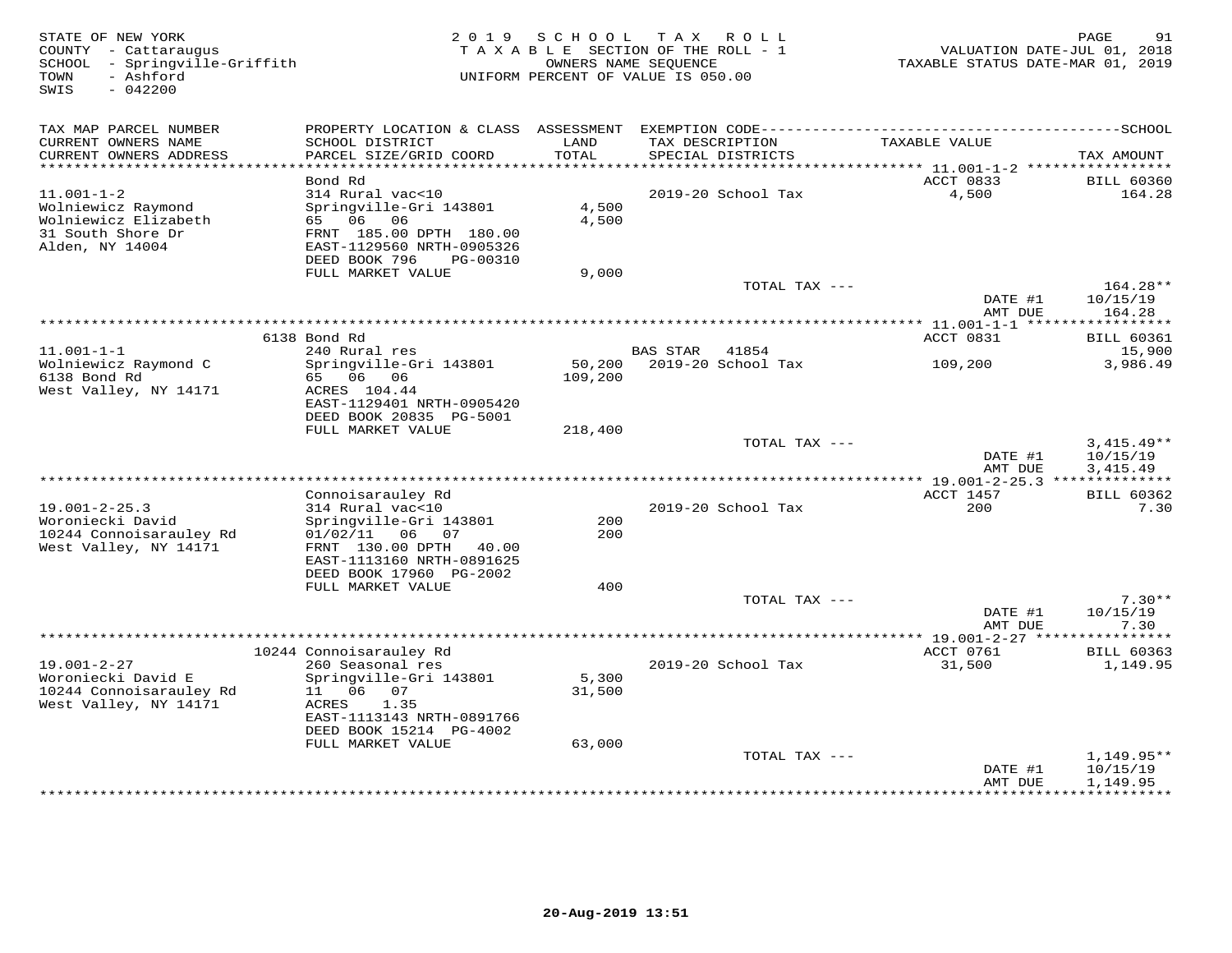| TAX MAP PARCEL NUMBER<br>CURRENT OWNERS NAME<br>SCHOOL DISTRICT<br>LAND<br>TAX DESCRIPTION<br>TAXABLE VALUE<br>CURRENT OWNERS ADDRESS<br>PARCEL SIZE/GRID COORD<br><b>TOTAL</b><br>SPECIAL DISTRICTS<br>TAX AMOUNT<br>***********************<br>11576 Watson Rd<br>ACCT 0920<br><b>BILL 60364</b><br>$11.001 - 1 - 17.2$<br>210 1 Family Res<br>2019-20 School Tax<br>72,900<br>2,661.31<br>8,800<br>Wright Joseph<br>Springville-Gri 143801<br>72,900<br>Wright Jessica<br>54 06<br>06<br>11576 Watson Rd.<br>ACRES<br>4.49 BANK<br>017<br>Springville, NY 14141<br>EAST-1137501 NRTH-0909329<br>DEED BOOK 27094 PG-7002<br>FULL MARKET VALUE<br>145,800<br>TOTAL TAX ---<br>$2,661.31**$<br>DATE #1<br>10/15/19<br>2,661.31<br>AMT DUE<br>* 11.001-1-31.1 **************<br>ACCT 0763<br>11210 Nys Rte 240<br><b>BILL 60365</b><br>$11.001 - 1 - 31.1$<br>312 Vac w/imprv<br>2019-20 School Tax<br>19,300<br>704.57<br>Ziecker Ronald J<br>16,400<br>Springville-Gri 143801<br>Ziecker Marlene M<br>$-06$<br>$-06$<br>19,300<br>60<br>89 S Vaughn St<br>ACRES<br>50.95<br>Springville, NY 14141<br>EAST-1134681 NRTH-0905551<br>DEED BOOK 827<br>PG-00256<br>FULL MARKET VALUE<br>38,600<br>TOTAL TAX ---<br>$704.57**$<br>DATE #1<br>10/15/19<br>AMT DUE<br>704.57<br>** 10.004-1-44.1 ***************<br>ACCT 0160<br>Edies Rd<br><b>BILL 60366</b><br>$10.004 - 1 - 44.1$<br>260 Seasonal res<br>2019-20 School Tax<br>40,400<br>1,474.85<br>17,500<br>Zosh Cara N<br>Springville-Gri 143801<br>118 Maple Dr<br>73 06<br>07<br>40,400<br>Los Alamos, NM 87544<br>ACRES 12.65<br>EAST-1121068 NRTH-0894717<br>DEED BOOK 23153 PG-6003<br>FULL MARKET VALUE<br>80,800<br>TOTAL TAX ---<br>$1,474.85**$<br>DATE #1<br>10/15/19<br>AMT DUE<br>1,474.85<br>*********** 19.002-1-12.4 ***************<br>10289 Dutch Hill Rd<br>ACCT 1597<br><b>BILL 60367</b><br>$19.002 - 1 - 12.4$<br>109,100<br>210 1 Family Res<br>2019-20 School Tax<br>3,982.84<br>Zotara Timothy M<br>Springville-Gri 143801<br>7,000<br>10289 Dutch Hill Rd<br>72,6,6<br>109,100<br>Ashford, NY 14141<br>ACRES<br>4.65 BANK<br>017<br>EAST-1122845 NRTH-0892409<br>DEED BOOK 24467 PG-9002<br>FULL MARKET VALUE<br>218,200<br>3,982.84**<br>TOTAL TAX ---<br>DATE #1<br>10/15/19<br>3,982.84<br>AMT DUE<br>***********<br>**************** | STATE OF NEW YORK<br>COUNTY - Cattaraugus<br>SCHOOL - Springville-Griffith<br>- Ashford<br>TOWN<br>SWIS<br>$-042200$ | 2 0 1 9 | SCHOOL<br>OWNERS NAME SEOUENCE | T A X<br>ROLL<br>TAXABLE SECTION OF THE ROLL - 1<br>UNIFORM PERCENT OF VALUE IS 050.00 | TAXABLE STATUS DATE-MAR 01, 2019 | PAGE<br>92<br>VALUATION DATE-JUL 01, 2018 |
|---------------------------------------------------------------------------------------------------------------------------------------------------------------------------------------------------------------------------------------------------------------------------------------------------------------------------------------------------------------------------------------------------------------------------------------------------------------------------------------------------------------------------------------------------------------------------------------------------------------------------------------------------------------------------------------------------------------------------------------------------------------------------------------------------------------------------------------------------------------------------------------------------------------------------------------------------------------------------------------------------------------------------------------------------------------------------------------------------------------------------------------------------------------------------------------------------------------------------------------------------------------------------------------------------------------------------------------------------------------------------------------------------------------------------------------------------------------------------------------------------------------------------------------------------------------------------------------------------------------------------------------------------------------------------------------------------------------------------------------------------------------------------------------------------------------------------------------------------------------------------------------------------------------------------------------------------------------------------------------------------------------------------------------------------------------------------------------------------------------------------------------------------------------------------------------------------------------------------------------------------------------------------------------------------------------------|----------------------------------------------------------------------------------------------------------------------|---------|--------------------------------|----------------------------------------------------------------------------------------|----------------------------------|-------------------------------------------|
|                                                                                                                                                                                                                                                                                                                                                                                                                                                                                                                                                                                                                                                                                                                                                                                                                                                                                                                                                                                                                                                                                                                                                                                                                                                                                                                                                                                                                                                                                                                                                                                                                                                                                                                                                                                                                                                                                                                                                                                                                                                                                                                                                                                                                                                                                                                     |                                                                                                                      |         |                                |                                                                                        |                                  |                                           |
|                                                                                                                                                                                                                                                                                                                                                                                                                                                                                                                                                                                                                                                                                                                                                                                                                                                                                                                                                                                                                                                                                                                                                                                                                                                                                                                                                                                                                                                                                                                                                                                                                                                                                                                                                                                                                                                                                                                                                                                                                                                                                                                                                                                                                                                                                                                     |                                                                                                                      |         |                                |                                                                                        |                                  |                                           |
|                                                                                                                                                                                                                                                                                                                                                                                                                                                                                                                                                                                                                                                                                                                                                                                                                                                                                                                                                                                                                                                                                                                                                                                                                                                                                                                                                                                                                                                                                                                                                                                                                                                                                                                                                                                                                                                                                                                                                                                                                                                                                                                                                                                                                                                                                                                     |                                                                                                                      |         |                                |                                                                                        |                                  |                                           |
|                                                                                                                                                                                                                                                                                                                                                                                                                                                                                                                                                                                                                                                                                                                                                                                                                                                                                                                                                                                                                                                                                                                                                                                                                                                                                                                                                                                                                                                                                                                                                                                                                                                                                                                                                                                                                                                                                                                                                                                                                                                                                                                                                                                                                                                                                                                     |                                                                                                                      |         |                                |                                                                                        |                                  |                                           |
|                                                                                                                                                                                                                                                                                                                                                                                                                                                                                                                                                                                                                                                                                                                                                                                                                                                                                                                                                                                                                                                                                                                                                                                                                                                                                                                                                                                                                                                                                                                                                                                                                                                                                                                                                                                                                                                                                                                                                                                                                                                                                                                                                                                                                                                                                                                     |                                                                                                                      |         |                                |                                                                                        |                                  |                                           |
|                                                                                                                                                                                                                                                                                                                                                                                                                                                                                                                                                                                                                                                                                                                                                                                                                                                                                                                                                                                                                                                                                                                                                                                                                                                                                                                                                                                                                                                                                                                                                                                                                                                                                                                                                                                                                                                                                                                                                                                                                                                                                                                                                                                                                                                                                                                     |                                                                                                                      |         |                                |                                                                                        |                                  |                                           |
|                                                                                                                                                                                                                                                                                                                                                                                                                                                                                                                                                                                                                                                                                                                                                                                                                                                                                                                                                                                                                                                                                                                                                                                                                                                                                                                                                                                                                                                                                                                                                                                                                                                                                                                                                                                                                                                                                                                                                                                                                                                                                                                                                                                                                                                                                                                     |                                                                                                                      |         |                                |                                                                                        |                                  |                                           |
|                                                                                                                                                                                                                                                                                                                                                                                                                                                                                                                                                                                                                                                                                                                                                                                                                                                                                                                                                                                                                                                                                                                                                                                                                                                                                                                                                                                                                                                                                                                                                                                                                                                                                                                                                                                                                                                                                                                                                                                                                                                                                                                                                                                                                                                                                                                     |                                                                                                                      |         |                                |                                                                                        |                                  |                                           |
|                                                                                                                                                                                                                                                                                                                                                                                                                                                                                                                                                                                                                                                                                                                                                                                                                                                                                                                                                                                                                                                                                                                                                                                                                                                                                                                                                                                                                                                                                                                                                                                                                                                                                                                                                                                                                                                                                                                                                                                                                                                                                                                                                                                                                                                                                                                     |                                                                                                                      |         |                                |                                                                                        |                                  |                                           |
|                                                                                                                                                                                                                                                                                                                                                                                                                                                                                                                                                                                                                                                                                                                                                                                                                                                                                                                                                                                                                                                                                                                                                                                                                                                                                                                                                                                                                                                                                                                                                                                                                                                                                                                                                                                                                                                                                                                                                                                                                                                                                                                                                                                                                                                                                                                     |                                                                                                                      |         |                                |                                                                                        |                                  |                                           |
|                                                                                                                                                                                                                                                                                                                                                                                                                                                                                                                                                                                                                                                                                                                                                                                                                                                                                                                                                                                                                                                                                                                                                                                                                                                                                                                                                                                                                                                                                                                                                                                                                                                                                                                                                                                                                                                                                                                                                                                                                                                                                                                                                                                                                                                                                                                     |                                                                                                                      |         |                                |                                                                                        |                                  |                                           |
|                                                                                                                                                                                                                                                                                                                                                                                                                                                                                                                                                                                                                                                                                                                                                                                                                                                                                                                                                                                                                                                                                                                                                                                                                                                                                                                                                                                                                                                                                                                                                                                                                                                                                                                                                                                                                                                                                                                                                                                                                                                                                                                                                                                                                                                                                                                     |                                                                                                                      |         |                                |                                                                                        |                                  |                                           |
|                                                                                                                                                                                                                                                                                                                                                                                                                                                                                                                                                                                                                                                                                                                                                                                                                                                                                                                                                                                                                                                                                                                                                                                                                                                                                                                                                                                                                                                                                                                                                                                                                                                                                                                                                                                                                                                                                                                                                                                                                                                                                                                                                                                                                                                                                                                     |                                                                                                                      |         |                                |                                                                                        |                                  |                                           |
|                                                                                                                                                                                                                                                                                                                                                                                                                                                                                                                                                                                                                                                                                                                                                                                                                                                                                                                                                                                                                                                                                                                                                                                                                                                                                                                                                                                                                                                                                                                                                                                                                                                                                                                                                                                                                                                                                                                                                                                                                                                                                                                                                                                                                                                                                                                     |                                                                                                                      |         |                                |                                                                                        |                                  |                                           |
|                                                                                                                                                                                                                                                                                                                                                                                                                                                                                                                                                                                                                                                                                                                                                                                                                                                                                                                                                                                                                                                                                                                                                                                                                                                                                                                                                                                                                                                                                                                                                                                                                                                                                                                                                                                                                                                                                                                                                                                                                                                                                                                                                                                                                                                                                                                     |                                                                                                                      |         |                                |                                                                                        |                                  |                                           |
|                                                                                                                                                                                                                                                                                                                                                                                                                                                                                                                                                                                                                                                                                                                                                                                                                                                                                                                                                                                                                                                                                                                                                                                                                                                                                                                                                                                                                                                                                                                                                                                                                                                                                                                                                                                                                                                                                                                                                                                                                                                                                                                                                                                                                                                                                                                     |                                                                                                                      |         |                                |                                                                                        |                                  |                                           |
|                                                                                                                                                                                                                                                                                                                                                                                                                                                                                                                                                                                                                                                                                                                                                                                                                                                                                                                                                                                                                                                                                                                                                                                                                                                                                                                                                                                                                                                                                                                                                                                                                                                                                                                                                                                                                                                                                                                                                                                                                                                                                                                                                                                                                                                                                                                     |                                                                                                                      |         |                                |                                                                                        |                                  |                                           |
|                                                                                                                                                                                                                                                                                                                                                                                                                                                                                                                                                                                                                                                                                                                                                                                                                                                                                                                                                                                                                                                                                                                                                                                                                                                                                                                                                                                                                                                                                                                                                                                                                                                                                                                                                                                                                                                                                                                                                                                                                                                                                                                                                                                                                                                                                                                     |                                                                                                                      |         |                                |                                                                                        |                                  |                                           |
|                                                                                                                                                                                                                                                                                                                                                                                                                                                                                                                                                                                                                                                                                                                                                                                                                                                                                                                                                                                                                                                                                                                                                                                                                                                                                                                                                                                                                                                                                                                                                                                                                                                                                                                                                                                                                                                                                                                                                                                                                                                                                                                                                                                                                                                                                                                     |                                                                                                                      |         |                                |                                                                                        |                                  |                                           |
|                                                                                                                                                                                                                                                                                                                                                                                                                                                                                                                                                                                                                                                                                                                                                                                                                                                                                                                                                                                                                                                                                                                                                                                                                                                                                                                                                                                                                                                                                                                                                                                                                                                                                                                                                                                                                                                                                                                                                                                                                                                                                                                                                                                                                                                                                                                     |                                                                                                                      |         |                                |                                                                                        |                                  |                                           |
|                                                                                                                                                                                                                                                                                                                                                                                                                                                                                                                                                                                                                                                                                                                                                                                                                                                                                                                                                                                                                                                                                                                                                                                                                                                                                                                                                                                                                                                                                                                                                                                                                                                                                                                                                                                                                                                                                                                                                                                                                                                                                                                                                                                                                                                                                                                     |                                                                                                                      |         |                                |                                                                                        |                                  |                                           |
|                                                                                                                                                                                                                                                                                                                                                                                                                                                                                                                                                                                                                                                                                                                                                                                                                                                                                                                                                                                                                                                                                                                                                                                                                                                                                                                                                                                                                                                                                                                                                                                                                                                                                                                                                                                                                                                                                                                                                                                                                                                                                                                                                                                                                                                                                                                     |                                                                                                                      |         |                                |                                                                                        |                                  |                                           |
|                                                                                                                                                                                                                                                                                                                                                                                                                                                                                                                                                                                                                                                                                                                                                                                                                                                                                                                                                                                                                                                                                                                                                                                                                                                                                                                                                                                                                                                                                                                                                                                                                                                                                                                                                                                                                                                                                                                                                                                                                                                                                                                                                                                                                                                                                                                     |                                                                                                                      |         |                                |                                                                                        |                                  |                                           |
|                                                                                                                                                                                                                                                                                                                                                                                                                                                                                                                                                                                                                                                                                                                                                                                                                                                                                                                                                                                                                                                                                                                                                                                                                                                                                                                                                                                                                                                                                                                                                                                                                                                                                                                                                                                                                                                                                                                                                                                                                                                                                                                                                                                                                                                                                                                     |                                                                                                                      |         |                                |                                                                                        |                                  |                                           |
|                                                                                                                                                                                                                                                                                                                                                                                                                                                                                                                                                                                                                                                                                                                                                                                                                                                                                                                                                                                                                                                                                                                                                                                                                                                                                                                                                                                                                                                                                                                                                                                                                                                                                                                                                                                                                                                                                                                                                                                                                                                                                                                                                                                                                                                                                                                     |                                                                                                                      |         |                                |                                                                                        |                                  |                                           |
|                                                                                                                                                                                                                                                                                                                                                                                                                                                                                                                                                                                                                                                                                                                                                                                                                                                                                                                                                                                                                                                                                                                                                                                                                                                                                                                                                                                                                                                                                                                                                                                                                                                                                                                                                                                                                                                                                                                                                                                                                                                                                                                                                                                                                                                                                                                     |                                                                                                                      |         |                                |                                                                                        |                                  |                                           |
|                                                                                                                                                                                                                                                                                                                                                                                                                                                                                                                                                                                                                                                                                                                                                                                                                                                                                                                                                                                                                                                                                                                                                                                                                                                                                                                                                                                                                                                                                                                                                                                                                                                                                                                                                                                                                                                                                                                                                                                                                                                                                                                                                                                                                                                                                                                     |                                                                                                                      |         |                                |                                                                                        |                                  |                                           |
|                                                                                                                                                                                                                                                                                                                                                                                                                                                                                                                                                                                                                                                                                                                                                                                                                                                                                                                                                                                                                                                                                                                                                                                                                                                                                                                                                                                                                                                                                                                                                                                                                                                                                                                                                                                                                                                                                                                                                                                                                                                                                                                                                                                                                                                                                                                     |                                                                                                                      |         |                                |                                                                                        |                                  |                                           |
|                                                                                                                                                                                                                                                                                                                                                                                                                                                                                                                                                                                                                                                                                                                                                                                                                                                                                                                                                                                                                                                                                                                                                                                                                                                                                                                                                                                                                                                                                                                                                                                                                                                                                                                                                                                                                                                                                                                                                                                                                                                                                                                                                                                                                                                                                                                     |                                                                                                                      |         |                                |                                                                                        |                                  |                                           |
|                                                                                                                                                                                                                                                                                                                                                                                                                                                                                                                                                                                                                                                                                                                                                                                                                                                                                                                                                                                                                                                                                                                                                                                                                                                                                                                                                                                                                                                                                                                                                                                                                                                                                                                                                                                                                                                                                                                                                                                                                                                                                                                                                                                                                                                                                                                     |                                                                                                                      |         |                                |                                                                                        |                                  |                                           |
|                                                                                                                                                                                                                                                                                                                                                                                                                                                                                                                                                                                                                                                                                                                                                                                                                                                                                                                                                                                                                                                                                                                                                                                                                                                                                                                                                                                                                                                                                                                                                                                                                                                                                                                                                                                                                                                                                                                                                                                                                                                                                                                                                                                                                                                                                                                     |                                                                                                                      |         |                                |                                                                                        |                                  |                                           |
|                                                                                                                                                                                                                                                                                                                                                                                                                                                                                                                                                                                                                                                                                                                                                                                                                                                                                                                                                                                                                                                                                                                                                                                                                                                                                                                                                                                                                                                                                                                                                                                                                                                                                                                                                                                                                                                                                                                                                                                                                                                                                                                                                                                                                                                                                                                     |                                                                                                                      |         |                                |                                                                                        |                                  |                                           |
|                                                                                                                                                                                                                                                                                                                                                                                                                                                                                                                                                                                                                                                                                                                                                                                                                                                                                                                                                                                                                                                                                                                                                                                                                                                                                                                                                                                                                                                                                                                                                                                                                                                                                                                                                                                                                                                                                                                                                                                                                                                                                                                                                                                                                                                                                                                     |                                                                                                                      |         |                                |                                                                                        |                                  |                                           |
|                                                                                                                                                                                                                                                                                                                                                                                                                                                                                                                                                                                                                                                                                                                                                                                                                                                                                                                                                                                                                                                                                                                                                                                                                                                                                                                                                                                                                                                                                                                                                                                                                                                                                                                                                                                                                                                                                                                                                                                                                                                                                                                                                                                                                                                                                                                     |                                                                                                                      |         |                                |                                                                                        |                                  |                                           |
|                                                                                                                                                                                                                                                                                                                                                                                                                                                                                                                                                                                                                                                                                                                                                                                                                                                                                                                                                                                                                                                                                                                                                                                                                                                                                                                                                                                                                                                                                                                                                                                                                                                                                                                                                                                                                                                                                                                                                                                                                                                                                                                                                                                                                                                                                                                     |                                                                                                                      |         |                                |                                                                                        |                                  |                                           |
|                                                                                                                                                                                                                                                                                                                                                                                                                                                                                                                                                                                                                                                                                                                                                                                                                                                                                                                                                                                                                                                                                                                                                                                                                                                                                                                                                                                                                                                                                                                                                                                                                                                                                                                                                                                                                                                                                                                                                                                                                                                                                                                                                                                                                                                                                                                     |                                                                                                                      |         |                                |                                                                                        |                                  |                                           |
|                                                                                                                                                                                                                                                                                                                                                                                                                                                                                                                                                                                                                                                                                                                                                                                                                                                                                                                                                                                                                                                                                                                                                                                                                                                                                                                                                                                                                                                                                                                                                                                                                                                                                                                                                                                                                                                                                                                                                                                                                                                                                                                                                                                                                                                                                                                     |                                                                                                                      |         |                                |                                                                                        |                                  |                                           |
|                                                                                                                                                                                                                                                                                                                                                                                                                                                                                                                                                                                                                                                                                                                                                                                                                                                                                                                                                                                                                                                                                                                                                                                                                                                                                                                                                                                                                                                                                                                                                                                                                                                                                                                                                                                                                                                                                                                                                                                                                                                                                                                                                                                                                                                                                                                     |                                                                                                                      |         |                                |                                                                                        |                                  |                                           |
|                                                                                                                                                                                                                                                                                                                                                                                                                                                                                                                                                                                                                                                                                                                                                                                                                                                                                                                                                                                                                                                                                                                                                                                                                                                                                                                                                                                                                                                                                                                                                                                                                                                                                                                                                                                                                                                                                                                                                                                                                                                                                                                                                                                                                                                                                                                     |                                                                                                                      |         |                                |                                                                                        |                                  |                                           |
|                                                                                                                                                                                                                                                                                                                                                                                                                                                                                                                                                                                                                                                                                                                                                                                                                                                                                                                                                                                                                                                                                                                                                                                                                                                                                                                                                                                                                                                                                                                                                                                                                                                                                                                                                                                                                                                                                                                                                                                                                                                                                                                                                                                                                                                                                                                     |                                                                                                                      |         |                                |                                                                                        |                                  |                                           |
|                                                                                                                                                                                                                                                                                                                                                                                                                                                                                                                                                                                                                                                                                                                                                                                                                                                                                                                                                                                                                                                                                                                                                                                                                                                                                                                                                                                                                                                                                                                                                                                                                                                                                                                                                                                                                                                                                                                                                                                                                                                                                                                                                                                                                                                                                                                     |                                                                                                                      |         |                                |                                                                                        |                                  |                                           |
|                                                                                                                                                                                                                                                                                                                                                                                                                                                                                                                                                                                                                                                                                                                                                                                                                                                                                                                                                                                                                                                                                                                                                                                                                                                                                                                                                                                                                                                                                                                                                                                                                                                                                                                                                                                                                                                                                                                                                                                                                                                                                                                                                                                                                                                                                                                     |                                                                                                                      |         |                                |                                                                                        |                                  |                                           |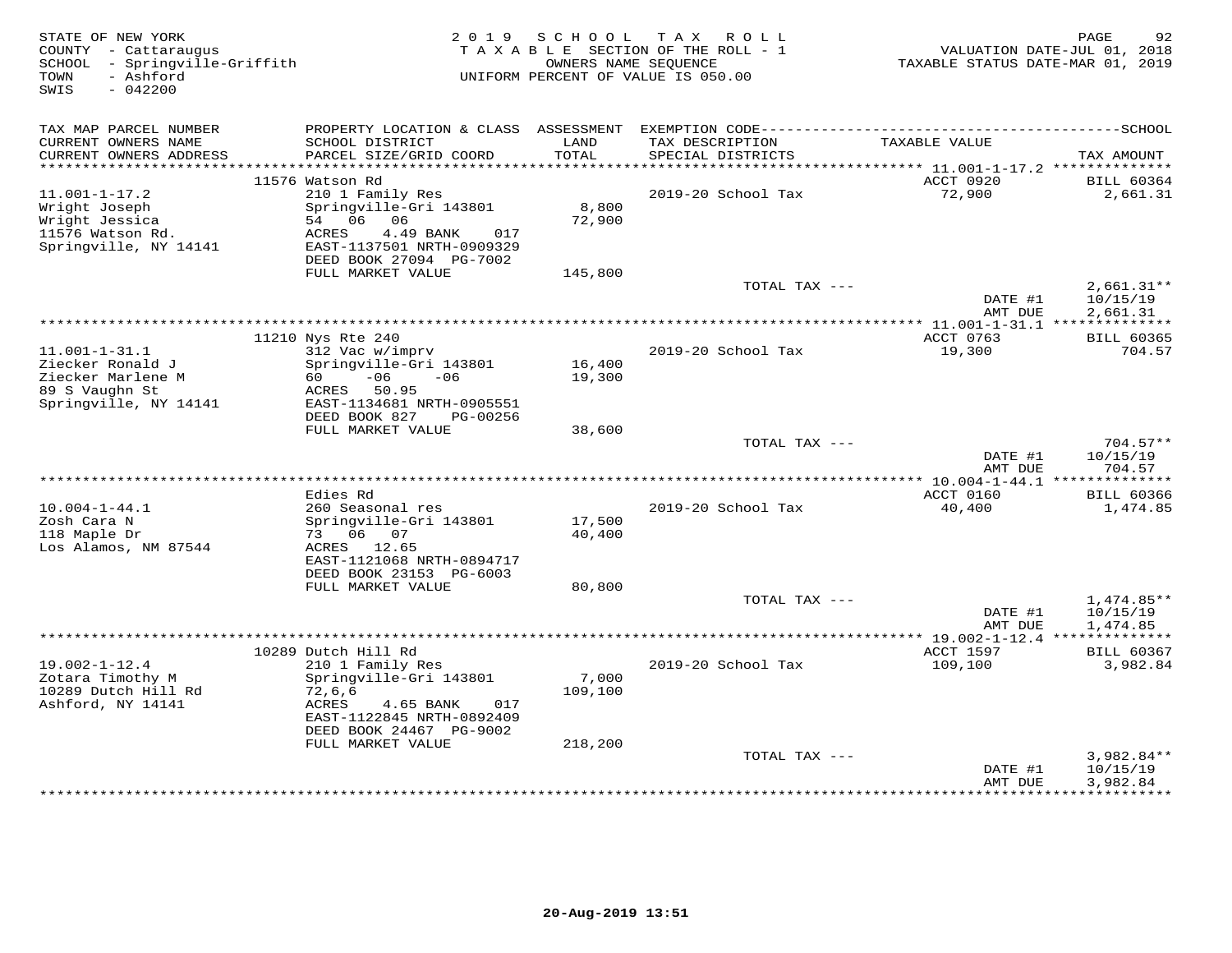|      | STATE OF NEW YORK             | 2019 SCHOOL TAX ROLL                  |  |  |                                  |                 | PAGE | -93 |
|------|-------------------------------|---------------------------------------|--|--|----------------------------------|-----------------|------|-----|
|      | COUNTY - Cattaraugus          | T A X A B L E SECTION OF THE ROLL - 1 |  |  | VALUATION DATE-JUL 01, 2018      |                 |      |     |
|      | SCHOOL - Springville-Griffith |                                       |  |  | TAXABLE STATUS DATE-MAR 01, 2019 |                 |      |     |
| TOWN | - Ashford                     |                                       |  |  |                                  | RPS155/V04/L015 |      |     |
| SWIS | $-042200$                     |                                       |  |  | CURRENT DATE 8/20/2019           |                 |      |     |
|      |                               |                                       |  |  |                                  |                 |      |     |

## ROLL SUB SECTION - - TOTALS

#### \*\*\* SPECIAL DISTRICT SUMMARY \*\*\*

|      |                            | momn.<br>UIAL       | EXTENSION | TENSION        | OREM<br>ΑL | SXEMPT | $\Delta$ x $\Delta$ | TOTAL |
|------|----------------------------|---------------------|-----------|----------------|------------|--------|---------------------|-------|
| CODE | <b>NAMF</b><br>חי היה דרות | PARCEL'<br>$\cdots$ | TVDL<br>. | T T T<br>VALUE | VALUE      | AMOUNT | VALUE               | TAX   |

#### NO SPECIAL DISTRICTS AT THIS LEVEL

\*\*\* S C H O O L D I S T R I C T S U M M A R Y \*\*\*

| CODE   | DISTRICT NAME                    | TOTAL<br>PARCELS | ASSESSED<br>LAND | ASSESSED<br>TOTAL | EXEMPT<br>AMOUNT | TOTAL<br>TAXABLE |            |
|--------|----------------------------------|------------------|------------------|-------------------|------------------|------------------|------------|
|        |                                  |                  |                  |                   | STAR AMOUNT      | STAR TAXABLE     | TOTAL TAX  |
|        | Springville-Griffith             | 368              | 6272,045         | 22460,245         | 1447,991         | 21,012,254       |            |
| 143801 |                                  |                  |                  |                   | 3755,191         | 17,257,063       | 629,991.28 |
|        | $SUB - TO TAL$                   | 368              | 6272,045         | 22460,245         | 1447,991         | 21,012,254       |            |
|        | $S \cup B - T \cup T A L (CONT)$ |                  |                  |                   | 3755,191         | 17,257,063       | 629,991.28 |
|        | TOTAL                            | 368              | 6272,045         | 22460,245         | 1447,991         | 21,012,254       |            |
|        |                                  |                  |                  |                   |                  |                  |            |
|        | T O T A L (CONT)                 |                  |                  |                   | 3755,191         | 17,257,063       | 629,991.28 |

#### \*\*\* S Y S T E M C O D E S S U M M A R Y \*\*\*

#### NO SYSTEM EXEMPTIONS AT THIS LEVEL

#### \*\*\* E X E M P T I O N S U M M A R Y \*\*\*

| CODE           | DESCRIPTION              | TOTAL<br>PARCELS | SCHOOL             |
|----------------|--------------------------|------------------|--------------------|
| 41120<br>41130 | VETWAR CTS<br>VETCOM CTS | 23<br>16         | 140,581<br>159,263 |
| 41140          | VETDIS CTS               | 13               | 193,555            |
| 41720          | AG DIST                  | 30               | 593,059            |
| 41730          | AG DISTOUT               | 2                | 6,294              |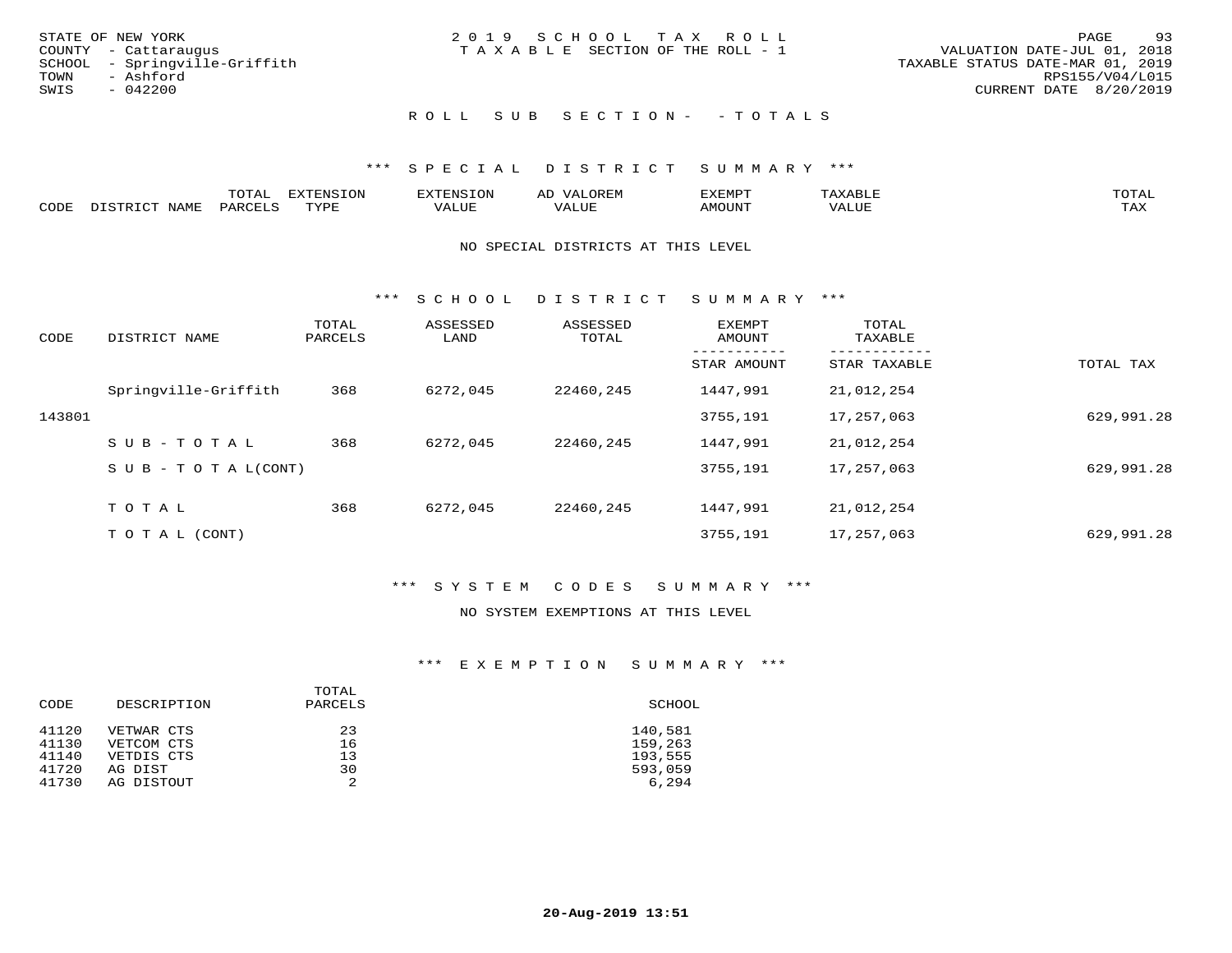| STATE OF NEW YORK<br>COUNTY - Cattaraugus<br>SCHOOL - Springville-Griffith<br>- Ashford<br>TOWN<br>SWIS<br>$-042200$ | 2019 SCHOOL TAX ROLL<br>TAXABLE SECTION OF THE ROLL - 1 | 94<br>PAGE<br>VALUATION DATE-JUL 01, 2018<br>TAXABLE STATUS DATE-MAR 01, 2019<br>RPS155/V04/L015<br>CURRENT DATE 8/20/2019 |
|----------------------------------------------------------------------------------------------------------------------|---------------------------------------------------------|----------------------------------------------------------------------------------------------------------------------------|
|                                                                                                                      | ROLL SUB SECTION- - TOTALS                              |                                                                                                                            |

## \*\*\* E X E M P T I O N S U M M A R Y \*\*\*

| CODE  | DESCRIPTION     | TOTAL<br>PARCELS | SCHOOL   |
|-------|-----------------|------------------|----------|
| 41800 | AGED C/T/S      | 2                | 73,178   |
| 41804 | AGED S          | 13               | 256,861  |
| 41834 | ENH STAR        | 62               | 2120,704 |
| 41854 | <b>BAS STAR</b> | 103              | 1634,487 |
| 42100 | SILO T/C/S      | 3                | 12,000   |
| 49500 | SOLR $C/T/S$    |                  | 13,200   |
|       | TOTAL           | 268              | 5203,182 |
|       |                 |                  |          |

#### \*\*\* G R A N D T O T A L S \*\*\*

| ROLL<br>SEC | DESCRIPTION                | TOTAL<br>PARCELS | ASSESSED<br>LAND | ASSESSED<br>TOTAL | <b>EXEMPT</b><br>AMOUNT | TOTAL<br>TAXABLE         | TOTAL<br>TAX |
|-------------|----------------------------|------------------|------------------|-------------------|-------------------------|--------------------------|--------------|
|             |                            |                  |                  |                   | STAR AMOUNT             | STAR TAXABLE             |              |
|             | 2019-20 School Tax         |                  | 6272,045         | 22460,245         | 1,447,991<br>3755,191   | 21,012,254<br>17,257,063 | 629,991.28   |
|             | SPEC DIST TAXES<br>TAXABLE | 368              |                  |                   |                         |                          | 629,991.28   |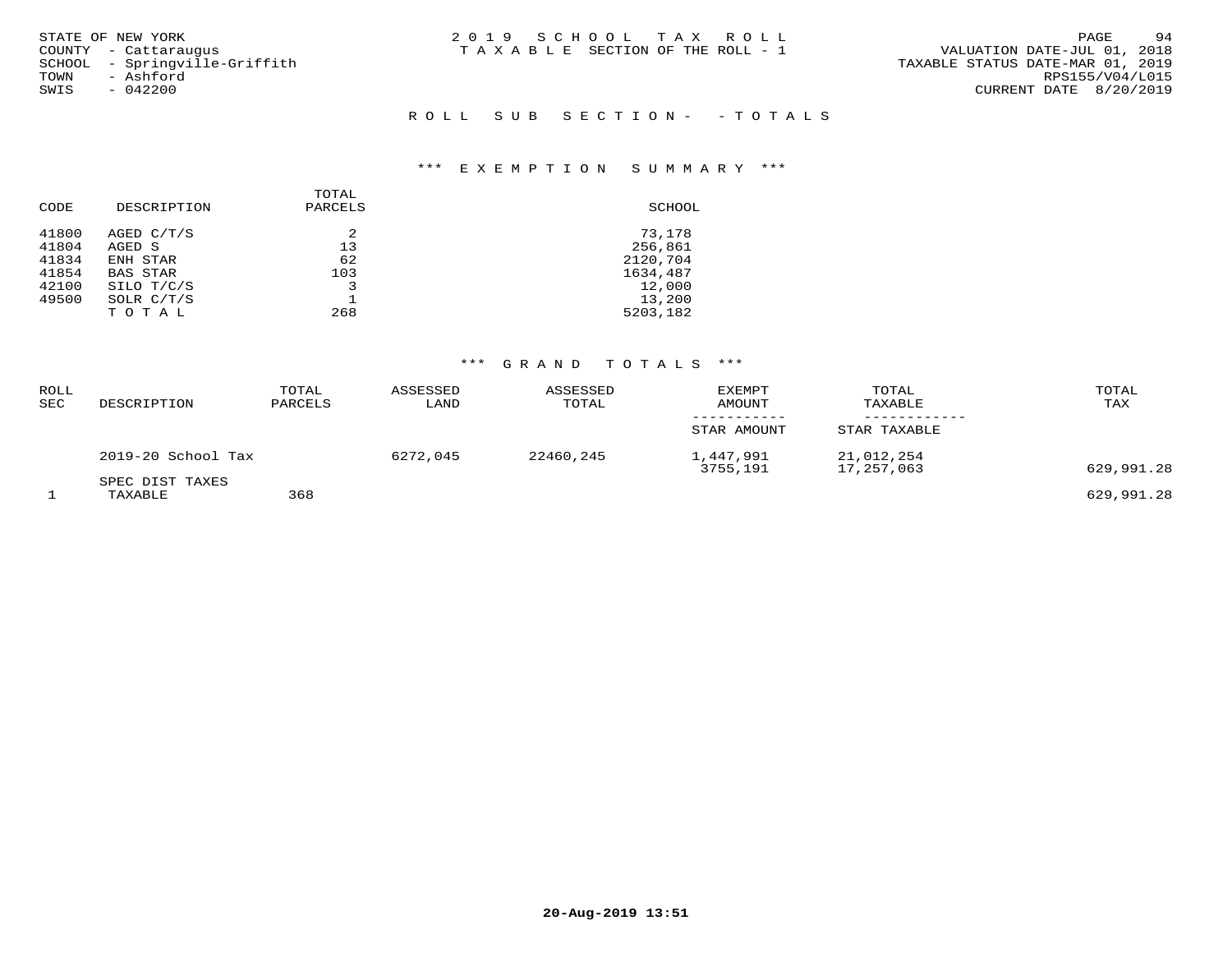| STATE OF NEW YORK<br>COUNTY - Cattaraugus<br>SCHOOL - Springville-Griffith<br>- Ashford<br>TOWN<br>SWIS<br>$-042200$ |                                                                            | 2019 SCHOOL   | TAX ROLL<br>TAXABLE SECTION OF THE ROLL - 1<br>OWNERS NAME SEQUENCE<br>UNIFORM PERCENT OF VALUE IS 050.00 | SUB-SECT - 1 VALUATION DATE-JUL 01, 2018                    | PAGE<br>95<br>TAXABLE STATUS DATE-MAR 01, 2019 |
|----------------------------------------------------------------------------------------------------------------------|----------------------------------------------------------------------------|---------------|-----------------------------------------------------------------------------------------------------------|-------------------------------------------------------------|------------------------------------------------|
| TAX MAP PARCEL NUMBER                                                                                                | PROPERTY LOCATION & CLASS ASSESSMENT EXEMPTION CODE----------------------- |               |                                                                                                           |                                                             | -----------------SCHOOL                        |
| CURRENT OWNERS NAME<br>CURRENT OWNERS ADDRESS                                                                        | SCHOOL DISTRICT<br>PARCEL SIZE/GRID COORD                                  | LAND<br>TOTAL | TAX DESCRIPTION<br>SPECIAL DISTRICTS                                                                      | TAXABLE VALUE                                               | TAX AMOUNT                                     |
|                                                                                                                      | 20787 Rachic #1                                                            |               |                                                                                                           | ***************** 19.002-1-22./1 *************<br>ACCT 1227 | <b>BILL 60368</b>                              |
| $19.002 - 1 - 22.71$                                                                                                 | 733 Gas well                                                               |               | 2019-20 School Tax                                                                                        | 0.00                                                        | 0.00                                           |
| A J Lease                                                                                                            | Springville-Gri 143801                                                     | $\Omega$      |                                                                                                           |                                                             |                                                |
| 42427 Mapletown Rd                                                                                                   | MCF 0                                                                      | $\mathbf{0}$  |                                                                                                           |                                                             |                                                |
| Centerville, PA 15404                                                                                                | $31 - 009$                                                                 |               |                                                                                                           |                                                             |                                                |
|                                                                                                                      | ACRES<br>0.01                                                              |               |                                                                                                           |                                                             |                                                |
|                                                                                                                      | EAST-0473600 NRTH-0890000                                                  |               |                                                                                                           |                                                             |                                                |
|                                                                                                                      | FULL MARKET VALUE                                                          | $\mathbf 0$   |                                                                                                           |                                                             |                                                |
|                                                                                                                      |                                                                            |               | TOTAL TAX ---                                                                                             |                                                             | $0.00**$                                       |
|                                                                                                                      |                                                                            |               |                                                                                                           | ********* 19.002-1-22./2 *************                      |                                                |
|                                                                                                                      | 21786 Rachic #2                                                            |               |                                                                                                           | ACCT 1282                                                   | <b>BILL 60369</b>                              |
| $19.002 - 1 - 22.72$                                                                                                 | 733 Gas well                                                               |               | 2019-20 School Tax                                                                                        | 0.00                                                        | 0.00                                           |
| A J Lease                                                                                                            | Springville-Gri 143801                                                     | $\mathsf{O}$  |                                                                                                           |                                                             |                                                |
| 42427 Mapletown Rd                                                                                                   | MCF 144                                                                    | $\Omega$      |                                                                                                           |                                                             |                                                |
| Centerville, PA 15404                                                                                                | $31 - 009$                                                                 |               |                                                                                                           |                                                             |                                                |
|                                                                                                                      | ACRES<br>0.01<br>EAST-0473600 NRTH-0890000                                 |               |                                                                                                           |                                                             |                                                |
|                                                                                                                      | FULL MARKET VALUE                                                          | $\Omega$      |                                                                                                           |                                                             |                                                |
|                                                                                                                      |                                                                            |               | TOTAL TAX ---                                                                                             |                                                             | $0.00**$                                       |
|                                                                                                                      |                                                                            |               |                                                                                                           |                                                             |                                                |
|                                                                                                                      | 11689 Blesy                                                                |               |                                                                                                           | <b>ACCT 1235</b>                                            | <b>BILL 60370</b>                              |
| $10.003 - 2 - 15.1/1$                                                                                                | 733 Gas well                                                               |               | 2019-20 School Tax                                                                                        | 917                                                         | 33.48                                          |
| Arrowhead Resources                                                                                                  | Springville-Gri 143801                                                     | $\circ$       |                                                                                                           |                                                             |                                                |
| Grover Reifler                                                                                                       | NO MCF 02,03,06,07                                                         | 917           |                                                                                                           |                                                             |                                                |
| 6763 Schwartz Rd                                                                                                     | MCF 119                                                                    |               |                                                                                                           |                                                             |                                                |
| West Valley, NY 14171                                                                                                | $31 - 009$                                                                 |               |                                                                                                           |                                                             |                                                |
|                                                                                                                      | ACRES<br>0.01                                                              |               |                                                                                                           |                                                             |                                                |
|                                                                                                                      | EAST-0467190 NRTH-0900470                                                  |               |                                                                                                           |                                                             |                                                |
|                                                                                                                      | FULL MARKET VALUE                                                          | 1,834         |                                                                                                           |                                                             |                                                |
|                                                                                                                      |                                                                            |               | TOTAL TAX ---                                                                                             | DATE #1                                                     | $33.48**$<br>10/15/19                          |
|                                                                                                                      |                                                                            |               |                                                                                                           | AMT DUE                                                     | 33.48                                          |
|                                                                                                                      |                                                                            |               | *************                                                                                             |                                                             | ** 10.003-2-22./1 *************                |
|                                                                                                                      | 12475 Schichtel #1                                                         |               |                                                                                                           | ACCT 1194                                                   | <b>BILL 60371</b>                              |
| $10.003 - 2 - 22.71$                                                                                                 | 733 Gas well                                                               |               | 2019-20 School Tax                                                                                        | 0.00                                                        | 0.00                                           |
| Arrowhead Resources                                                                                                  | Springville-Gri 143801                                                     | $\circ$       |                                                                                                           |                                                             |                                                |
| Grover Reifler                                                                                                       | NO MCF 06,07                                                               | $\Omega$      |                                                                                                           |                                                             |                                                |
| 6763 Swartz Rd                                                                                                       | MCF 92                                                                     |               |                                                                                                           |                                                             |                                                |
| West Valley, NY 14171                                                                                                | $31 - 009$                                                                 |               |                                                                                                           |                                                             |                                                |
|                                                                                                                      | <b>ACRES</b><br>0.01                                                       |               |                                                                                                           |                                                             |                                                |
|                                                                                                                      | EAST-0463160 NRTH-0895950                                                  |               |                                                                                                           |                                                             |                                                |
|                                                                                                                      | FULL MARKET VALUE                                                          | $\mathbf 0$   |                                                                                                           |                                                             |                                                |
|                                                                                                                      |                                                                            |               | TOTAL TAX ---                                                                                             |                                                             | $0.00**$                                       |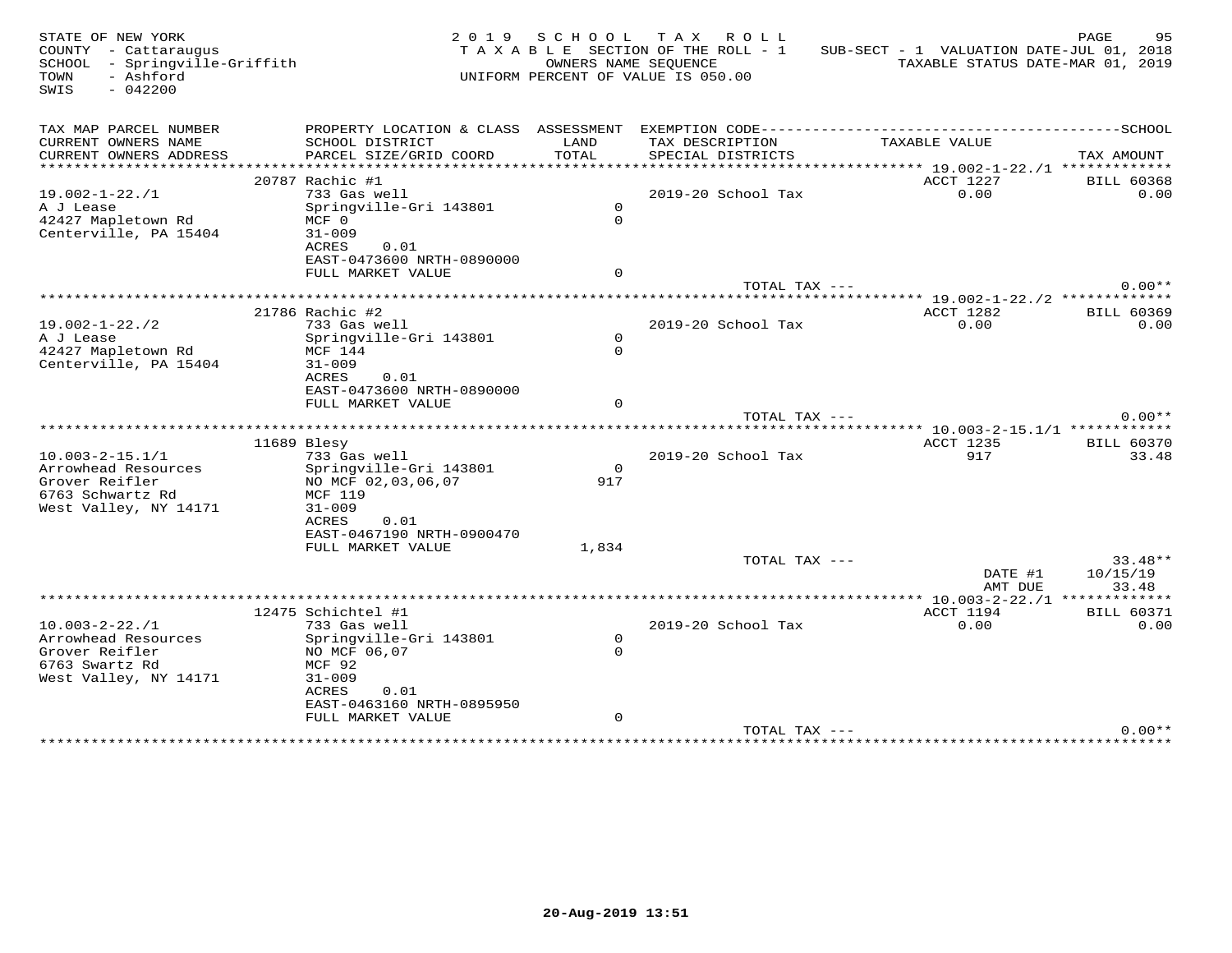| STATE OF NEW YORK<br>COUNTY<br>- Cattaraugus<br>- Springville-Griffith<br>SCHOOL<br>- Ashford<br>TOWN<br>$-042200$<br>SWIS | 2 0 1 9                              | OWNERS NAME SEOUENCE | SCHOOL TAX ROLL<br>TAXABLE SECTION OF THE ROLL - 1<br>UNIFORM PERCENT OF VALUE IS 050.00 | SUB-SECT - 1 VALUATION DATE-JUL 01, 2018<br>TAXABLE STATUS DATE-MAR 01, 2019 | PAGE<br>96        |
|----------------------------------------------------------------------------------------------------------------------------|--------------------------------------|----------------------|------------------------------------------------------------------------------------------|------------------------------------------------------------------------------|-------------------|
| TAX MAP PARCEL NUMBER                                                                                                      | PROPERTY LOCATION & CLASS ASSESSMENT |                      | EXEMPTION CODE------------                                                               |                                                                              | $-$ SCHOOL        |
| CURRENT OWNERS NAME                                                                                                        | SCHOOL DISTRICT                      | LAND                 | TAX DESCRIPTION                                                                          | TAXABLE VALUE                                                                |                   |
| CURRENT OWNERS ADDRESS                                                                                                     | PARCEL SIZE/GRID COORD               | TOTAL                | SPECIAL DISTRICTS                                                                        |                                                                              | TAX AMOUNT        |
|                                                                                                                            |                                      |                      |                                                                                          |                                                                              | **************    |
|                                                                                                                            | 11723 Kelview #1                     |                      |                                                                                          | ACCT 1195                                                                    | BILL 60372        |
| $10.004 - 1 - 2.71$                                                                                                        | 733 Gas well                         |                      | $2019-20$ School Tax                                                                     | 2,154                                                                        | 78.63             |
| Arrowhead Resources                                                                                                        | Springville-Gri 143801               | $\mathbf 0$          |                                                                                          |                                                                              |                   |
| Grover Reifler                                                                                                             | MCF 371                              | 2,154                |                                                                                          |                                                                              |                   |
| 6763 Schwartz Rd                                                                                                           | $31 - 009$                           |                      |                                                                                          |                                                                              |                   |
| West Valley, NY 14171                                                                                                      | 0.01<br>ACRES                        |                      |                                                                                          |                                                                              |                   |
|                                                                                                                            | EAST-0471640 NRTH-0900640            |                      |                                                                                          |                                                                              |                   |
|                                                                                                                            | FULL MARKET VALUE                    | 4,308                |                                                                                          |                                                                              |                   |
|                                                                                                                            |                                      |                      | TOTAL TAX ---                                                                            |                                                                              | $78.63**$         |
|                                                                                                                            |                                      |                      |                                                                                          | DATE #1                                                                      | 10/15/19          |
|                                                                                                                            |                                      |                      |                                                                                          | AMT DUE                                                                      | 78.63             |
|                                                                                                                            |                                      |                      |                                                                                          |                                                                              |                   |
|                                                                                                                            | Watson Rd                            |                      |                                                                                          | ACCT 1678                                                                    | <b>BILL 60373</b> |
| $3.004 - 2 - 1.71$                                                                                                         | 733 Gas well                         |                      | 2019-20 School Tax                                                                       | 0.00                                                                         | 0.00              |
| PPP Future Development, Inc.                                                                                               | Springville-Gri 143801               | $\circ$              |                                                                                          |                                                                              |                   |
| 9489 Alexander Rd                                                                                                          | 25133-01                             | $\mathbf 0$          |                                                                                          |                                                                              |                   |
| Alexander, NY 14005                                                                                                        | Ashford Properties 1A                |                      |                                                                                          |                                                                              |                   |
|                                                                                                                            | FULL MARKET VALUE                    | $\mathbf 0$          |                                                                                          |                                                                              | $0.00**$          |
|                                                                                                                            |                                      |                      | $TOTAL$ $TAX$ $---$                                                                      |                                                                              |                   |
|                                                                                                                            |                                      |                      |                                                                                          |                                                                              |                   |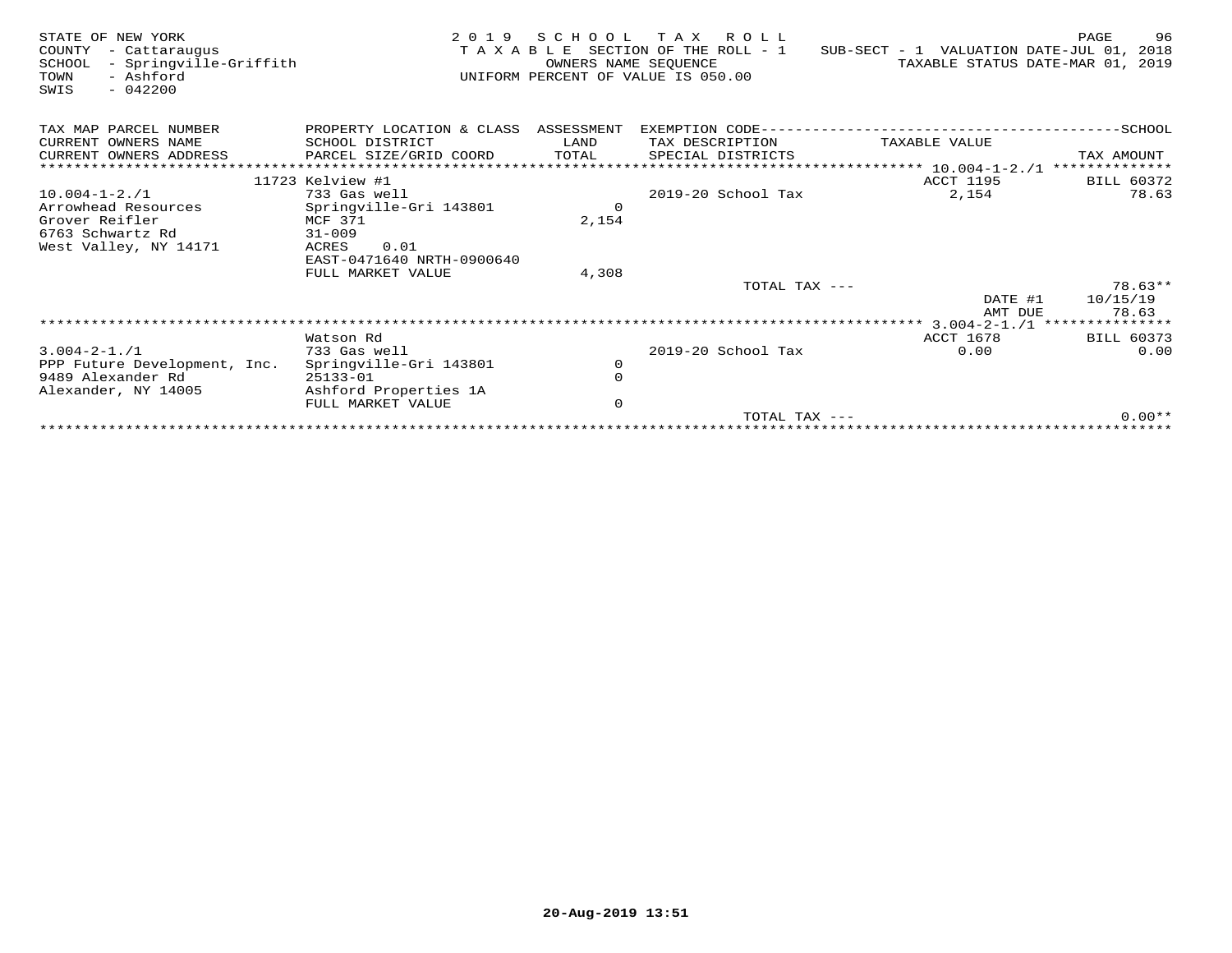|      | STATE OF NEW YORK             |  |  | 2019 SCHOOL TAX ROLL                  |                                          |                                  |                        | PAGE | 97 |
|------|-------------------------------|--|--|---------------------------------------|------------------------------------------|----------------------------------|------------------------|------|----|
|      | COUNTY - Cattaraugus          |  |  | T A X A B L E SECTION OF THE ROLL - 1 | SUB-SECT - 1 VALUATION DATE-JUL 01, 2018 |                                  |                        |      |    |
|      | SCHOOL - Springville-Griffith |  |  |                                       |                                          | TAXABLE STATUS DATE-MAR 01, 2019 |                        |      |    |
| TOWN | - Ashford                     |  |  |                                       |                                          |                                  | RPS155/V04/L015        |      |    |
| SWIS | $-042200$                     |  |  |                                       |                                          |                                  | CURRENT DATE 8/20/2019 |      |    |
|      |                               |  |  |                                       |                                          |                                  |                        |      |    |

### R O L L S U B S E C T I O N - 1 - T O T A L S

#### \*\*\* S P E C I A L D I S T R I C T S U M M A R Y \*\*\*

|      |              | ---- | ח 77 | F.N.S              | ΑL | דסMדאי        |       | $m \wedge m \wedge n$ |
|------|--------------|------|------|--------------------|----|---------------|-------|-----------------------|
| CODE | - --<br>NAME | 'AKV | TVDF | <b>TTT</b><br>ALUE |    | <b>MOTIN'</b> | T T T | ГAX                   |

#### NO SPECIAL DISTRICTS AT THIS LEVEL

\*\*\* S C H O O L D I S T R I C T S U M M A R Y \*\*\*

| CODE   | DISTRICT NAME                    | TOTAL<br>PARCELS | ASSESSED<br>LAND | ASSESSED<br>TOTAL | EXEMPT<br>AMOUNT | TOTAL<br>TAXABLE |           |
|--------|----------------------------------|------------------|------------------|-------------------|------------------|------------------|-----------|
|        |                                  |                  |                  |                   | STAR AMOUNT      | STAR TAXABLE     | TOTAL TAX |
|        | Springville-Griffith             | 6                |                  | 3,071             |                  | 3,071            |           |
| 143801 |                                  |                  |                  |                   |                  | 3,071            | 112.11    |
|        | SUB-TOTAL                        | 6                |                  | 3,071             |                  | 3,071            |           |
|        | $S \cup B - T \cup T A L (CONT)$ |                  |                  |                   |                  | 3,071            | 112.11    |
|        | TOTAL                            | 6                |                  | 3,071             |                  | 3,071            |           |
|        |                                  |                  |                  |                   |                  |                  |           |
|        | T O T A L (CONT)                 |                  |                  |                   |                  | 3,071            | 112.11    |

\*\*\* S Y S T E M C O D E S S U M M A R Y \*\*\*

NO SYSTEM EXEMPTIONS AT THIS LEVEL

\*\*\* E X E M P T I O N S U M M A R Y \*\*\*

NO EXEMPTIONS AT THIS LEVEL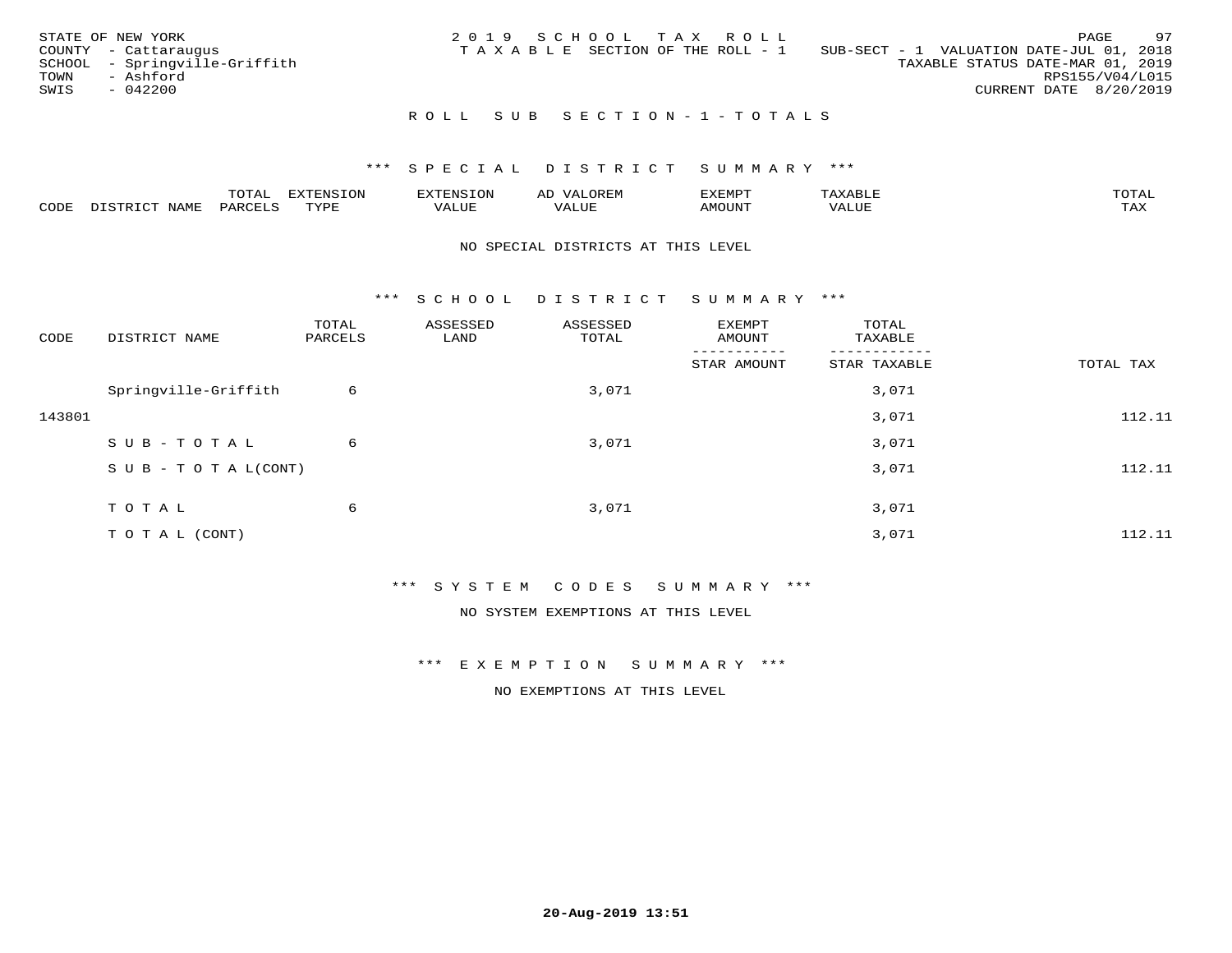| STATE OF NEW YORK<br>COUNTY - Cattaraugus<br>SCHOOL - Springville-Griffith | 2019 SCHOOL TAX ROLL<br>SUB-SECT - 1 VALUATION DATE-JUL 01, 2018<br>TAXABLE SECTION OF THE ROLL - 1<br>TAXABLE STATUS DATE-MAR 01, 2019 | 98<br>PAGE                                |
|----------------------------------------------------------------------------|-----------------------------------------------------------------------------------------------------------------------------------------|-------------------------------------------|
| TOWN<br>- Ashford<br>SWIS<br>$-042200$                                     |                                                                                                                                         | RPS155/V04/L015<br>CURRENT DATE 8/20/2019 |

## R O L L S U B S E C T I O N - 1 - T O T A L S

## \*\*\* G R A N D T O T A L S \*\*\*

| <b>ROLL</b><br>SEC | DESCRIPTION        | TOTAL<br>PARCELS | ASSESSED<br>LAND | ASSESSED<br>TOTAL | <b>EXEMPT</b><br><b>AMOUNT</b> | TOTAL<br>TAXABLE | TOTAL<br>TAX |
|--------------------|--------------------|------------------|------------------|-------------------|--------------------------------|------------------|--------------|
|                    |                    |                  |                  |                   | STAR AMOUNT                    | STAR TAXABLE     |              |
|                    | 2019-20 School Tax |                  |                  | 3,071             |                                | 3,071            |              |
|                    | SPEC DIST TAXES    |                  |                  |                   |                                | 3,071            | 112.11       |
|                    | TAXABLE            |                  |                  |                   |                                |                  | 112.11       |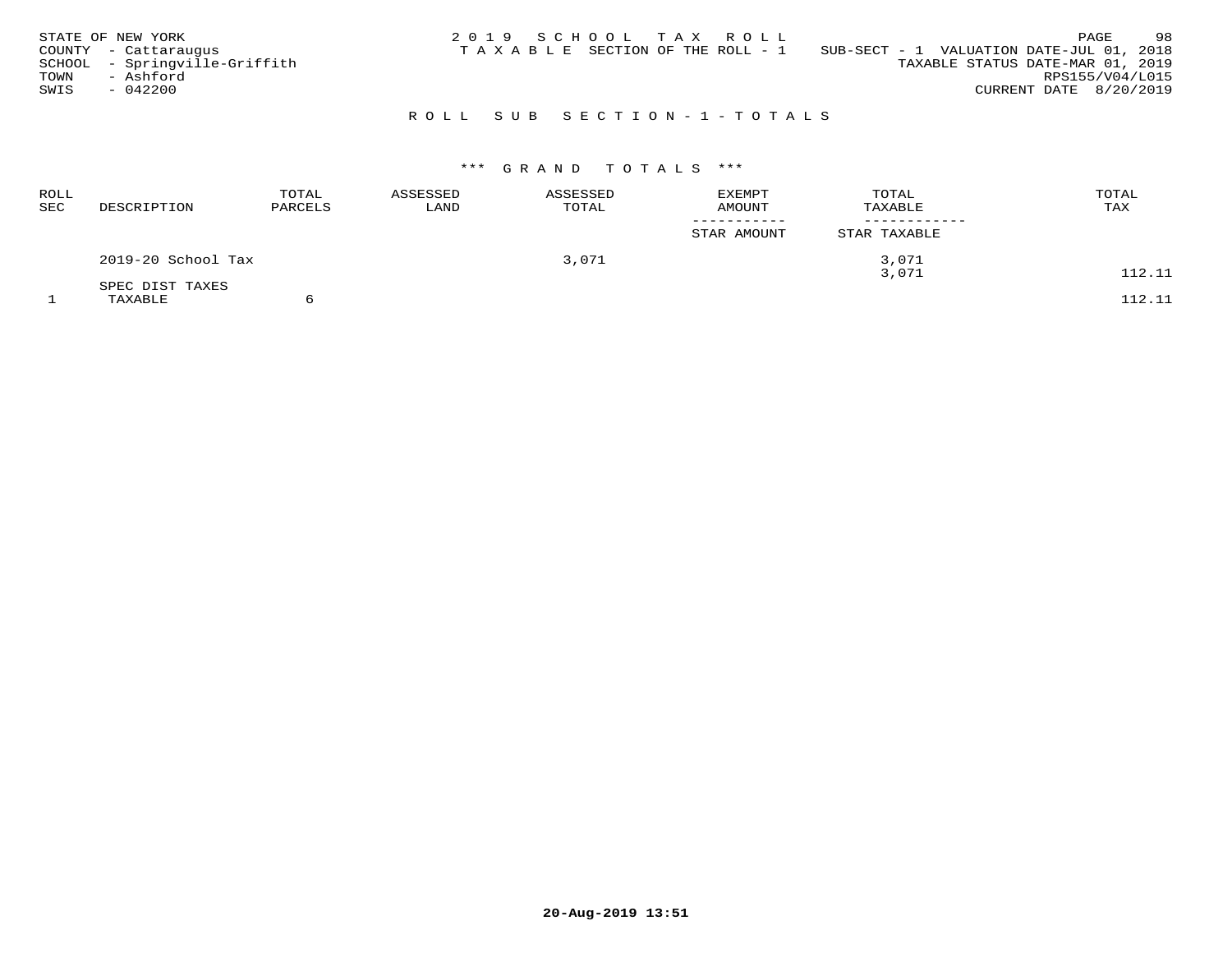| STATE OF NEW YORK             | 2019 SCHOOL TAX ROLL                  | -99<br>PAGE                      |
|-------------------------------|---------------------------------------|----------------------------------|
| COUNTY - Cattaraugus          | T A X A B L E SECTION OF THE ROLL - 1 | VALUATION DATE-JUL 01, 2018      |
| SCHOOL - Springville-Griffith |                                       | TAXABLE STATUS DATE-MAR 01, 2019 |
| TOWN<br>- Ashford             |                                       | RPS155/V04/L015                  |
| SWIS<br>$-042200$             |                                       | CURRENT DATE 8/20/2019           |
|                               |                                       |                                  |
|                               |                                       |                                  |

## ROLL SECTION TOTALS

#### \*\*\* SPECIAL DISTRICT SUMMARY \*\*\*

|      |                  | momn'<br>TATAT     | <b>DYMONIC TONT</b><br>∸⊥∖ ( ) ⊥ ( ) ⊥∨ | "NSTOL        | OREN                   | KEMPT: | $max$ is $max$ $n$ | $m \wedge m \wedge r$ |
|------|------------------|--------------------|-----------------------------------------|---------------|------------------------|--------|--------------------|-----------------------|
| CODE | NAME<br>, ד אידי | PARCF <sup>+</sup> | TVDE<br>. <u>.</u>                      | <i>J</i> ALUE | . <del>.</del><br>ALUF | AMOUNT | <b>VALUL</b>       | TA Y<br>⊥ ∟∡∡         |

#### NO SPECIAL DISTRICTS AT THIS LEVEL

\*\*\* S C H O O L D I S T R I C T S U M M A R Y \*\*\*

| CODE   | DISTRICT NAME                    | TOTAL<br>PARCELS | ASSESSED<br>LAND | ASSESSED<br>TOTAL | EXEMPT<br>AMOUNT | TOTAL<br>TAXABLE |            |
|--------|----------------------------------|------------------|------------------|-------------------|------------------|------------------|------------|
|        |                                  |                  |                  |                   | STAR AMOUNT      | STAR TAXABLE     | TOTAL TAX  |
|        | Springville-Griffith             | 374              | 6272,045         | 22463,316         | 1447,991         | 21,015,325       |            |
| 143801 |                                  |                  |                  |                   | 3755,191         | 17,260,134       | 630,103.39 |
|        | SUB-TOTAL                        | 374              | 6272,045         | 22463,316         | 1447,991         | 21,015,325       |            |
|        | $S \cup B - T \cup T A L (CONT)$ |                  |                  |                   | 3755,191         | 17,260,134       | 630,103.39 |
|        | TOTAL                            | 374              | 6272,045         | 22463,316         | 1447,991         | 21,015,325       |            |
|        | T O T A L (CONT)                 |                  |                  |                   | 3755,191         | 17,260,134       | 630,103.39 |

#### \*\*\* S Y S T E M C O D E S S U M M A R Y \*\*\*

#### NO SYSTEM EXEMPTIONS AT THIS LEVEL

#### \*\*\* E X E M P T I O N S U M M A R Y \*\*\*

| CODE  | DESCRIPTION | TOTAL<br>PARCELS | SCHOOL  |
|-------|-------------|------------------|---------|
| 41120 | VETWAR CTS  | 23               | 140,581 |
| 41130 | VETCOM CTS  | 16               | 159,263 |
| 41140 | VETDIS CTS  | 13               | 193,555 |
| 41720 | AG DIST     | 30               | 593,059 |
| 41730 | AG DISTOUT  | $\mathfrak{D}$   | 6,294   |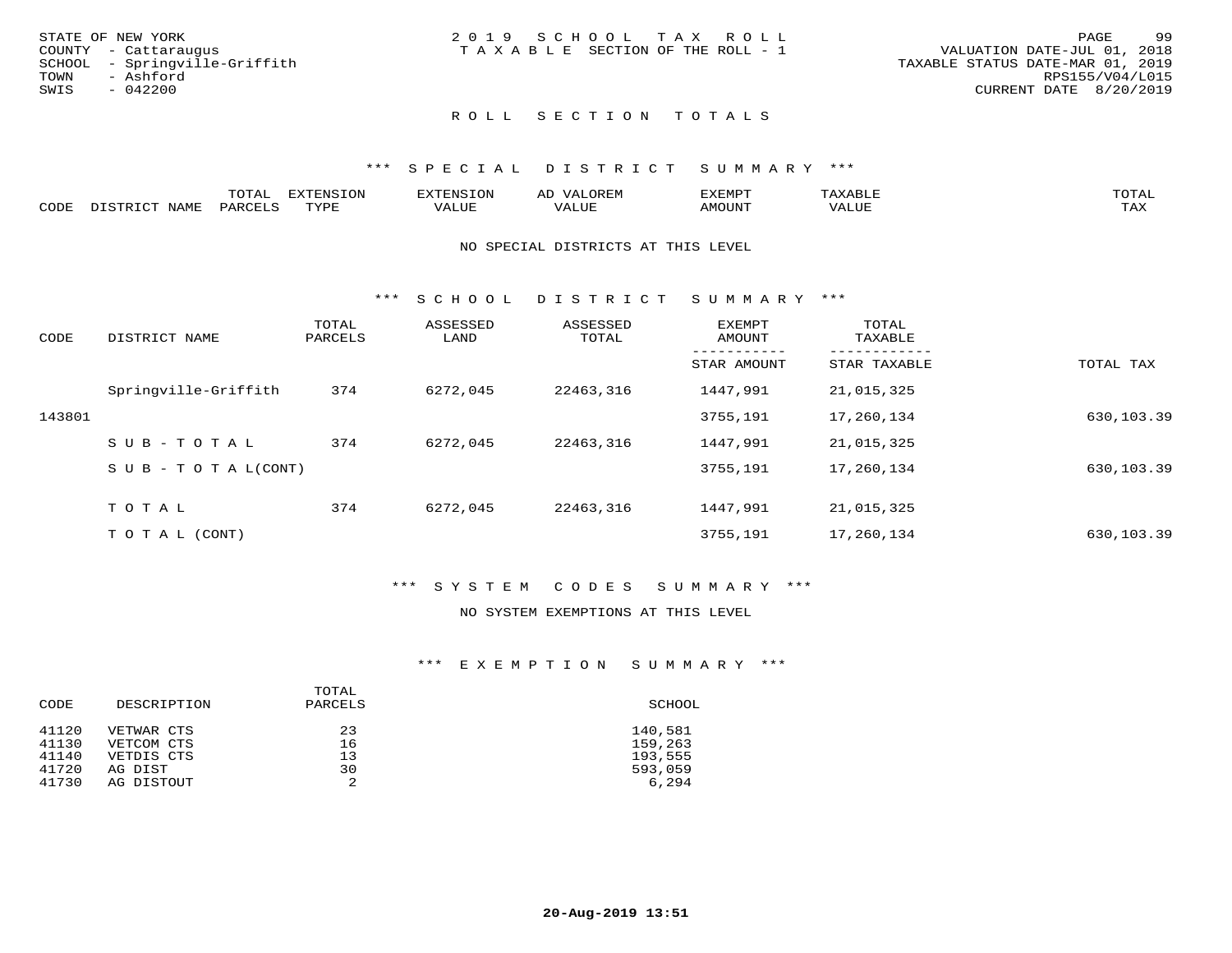| STATE OF NEW YORK<br>COUNTY - Cattarauqus<br>SCHOOL - Sprinqville-Griffith | 2019 SCHOOL TAX ROLL<br>T A X A B L E SECTION OF THE ROLL - 1 | 100<br>PAGE<br>VALUATION DATE-JUL 01, 2018<br>TAXABLE STATUS DATE-MAR 01, 2019 |
|----------------------------------------------------------------------------|---------------------------------------------------------------|--------------------------------------------------------------------------------|
| - Ashford<br>TOWN<br>SWIS<br>$-042200$                                     |                                                               | RPS155/V04/L015<br>CURRENT DATE 8/20/2019                                      |
|                                                                            | ROLL SECTION TOTALS                                           |                                                                                |

## \*\*\* E X E M P T I O N S U M M A R Y \*\*\*

| CODE  | DESCRIPTION  | TOTAL<br>PARCELS | SCHOOL   |
|-------|--------------|------------------|----------|
| 41800 | AGED C/T/S   | 2                | 73,178   |
| 41804 | AGED S       | 13               | 256,861  |
| 41834 | ENH STAR     | 62               | 2120,704 |
| 41854 | BAS STAR     | 103              | 1634,487 |
| 42100 | SILO T/C/S   |                  | 12,000   |
| 49500 | SOLR $C/T/S$ |                  | 13,200   |
|       | TOTAL        | 268              | 5203,182 |
|       |              |                  |          |

#### \*\*\* G R A N D T O T A L S \*\*\*

| ROLL<br>SEC | DESCRIPTION                | TOTAL<br>PARCELS | ASSESSED<br>LAND | ASSESSED<br>TOTAL | <b>EXEMPT</b><br>AMOUNT | TOTAL<br>TAXABLE         | TOTAL<br>TAX |
|-------------|----------------------------|------------------|------------------|-------------------|-------------------------|--------------------------|--------------|
|             |                            |                  |                  |                   | STAR AMOUNT             | STAR TAXABLE             |              |
|             | 2019-20 School Tax         |                  | 6272,045         | 22463,316         | 1,447,991<br>3755,191   | 21,015,325<br>17,260,134 | 630,103.39   |
|             | SPEC DIST TAXES<br>TAXABLE | 374              |                  |                   |                         |                          | 630,103.39   |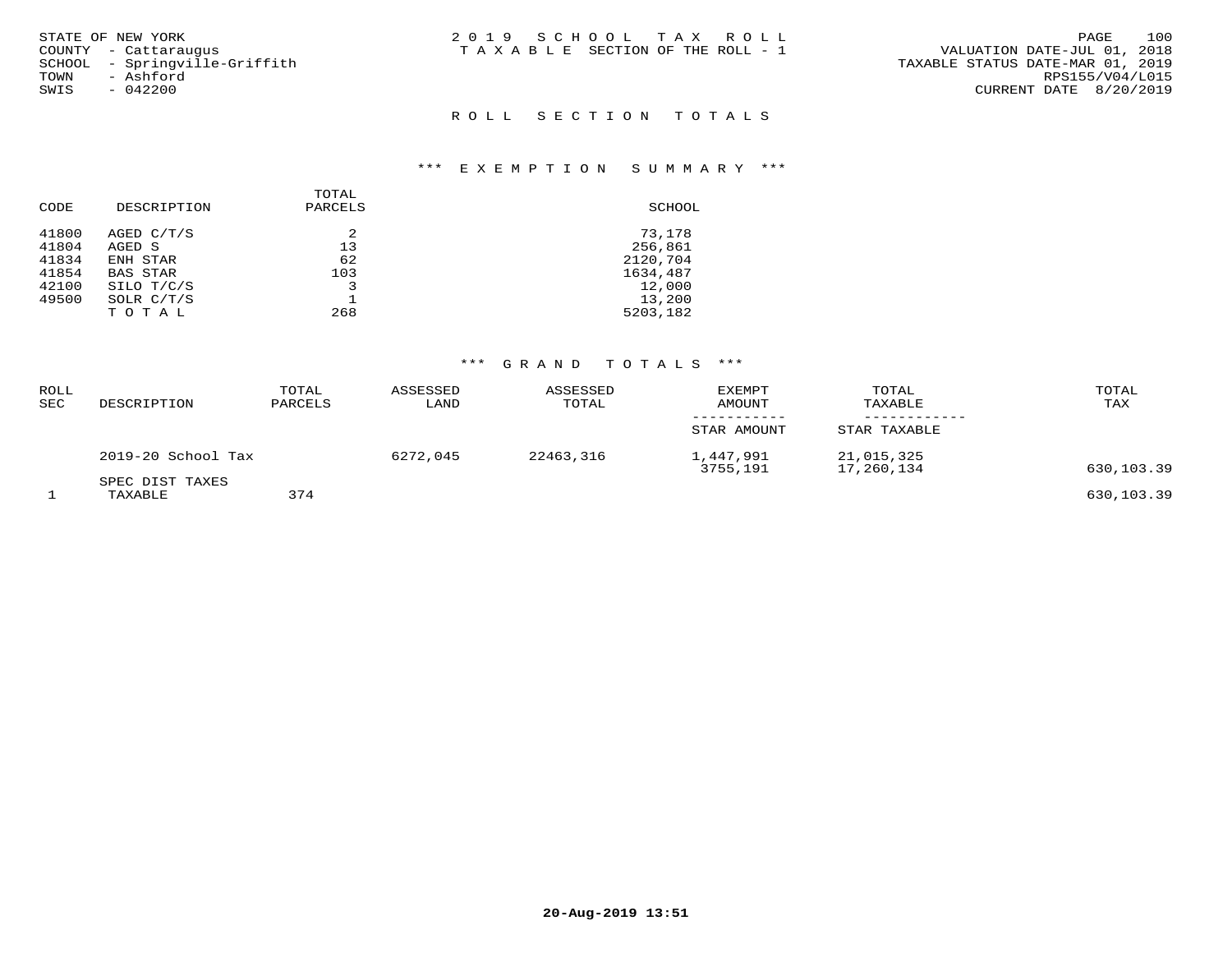| STATE OF NEW YORK<br>COUNTY<br>- Cattaraugus<br>- Springville-Griffith<br>SCHOOL<br>- Ashford<br>TOWN<br>$-042200$<br>SWIS | 2 0 1 9                                                            | SCHOOL<br>OWNERS NAME SEQUENCE | T A X<br>ROLL<br>SPECIAL FRANCHISE SECTION OF THE ROLL - 5<br>UNIFORM PERCENT OF VALUE IS 050.00 | VALUATION DATE-JUL 01, 2018<br>TAXABLE STATUS DATE-MAR 01, 2019 | PAGE<br>101                   |
|----------------------------------------------------------------------------------------------------------------------------|--------------------------------------------------------------------|--------------------------------|--------------------------------------------------------------------------------------------------|-----------------------------------------------------------------|-------------------------------|
| TAX MAP PARCEL NUMBER                                                                                                      | PROPERTY LOCATION & CLASS ASSESSMENT                               |                                |                                                                                                  |                                                                 |                               |
| CURRENT OWNERS NAME<br>CURRENT OWNERS ADDRESS<br>*********************                                                     | SCHOOL DISTRICT<br>PARCEL SIZE/GRID COORD<br>* * * * * * * * * * * | LAND<br>TOTAL                  | TAX DESCRIPTION<br>SPECIAL DISTRICTS<br>***********************************                      | TAXABLE VALUE<br>*********** 522.000-9918-618.750/188 ***       | TAX AMOUNT                    |
|                                                                                                                            | Special Franchise                                                  |                                |                                                                                                  | ACCT 1051                                                       | <b>BILL 60374</b>             |
| 522.000-9918-618.750/188                                                                                                   | 866 Telephone                                                      |                                | 2019-20 School Tax                                                                               | 3,048                                                           | 111.27                        |
| Citizens Telecom Uci Services<br>Tax Dept                                                                                  | Springville-Gri 143801<br>TOWN OF ASHFORD                          | $\Omega$<br>3,048              |                                                                                                  |                                                                 |                               |
| $c/O$ Duff & Phelps LLC<br>PO Box 2629<br>Addison, TX 75001                                                                | .01 SPRINGVILLE (GI)<br>FULL MARKET VALUE                          | 6,096                          |                                                                                                  |                                                                 |                               |
|                                                                                                                            |                                                                    |                                | TOTAL TAX ---                                                                                    |                                                                 | $111.27**$                    |
|                                                                                                                            |                                                                    |                                |                                                                                                  | DATE #1<br>AMT DUE                                              | 10/15/19<br>111.27            |
|                                                                                                                            |                                                                    |                                |                                                                                                  | 522.000-9905-638.000/188 ***                                    |                               |
|                                                                                                                            | Special Franchise<br>866 Telephone                                 |                                | 2019-20 School Tax                                                                               |                                                                 | <b>BILL 60375</b><br>1,077.41 |
| 522.000-9905-638.000/188<br>Empire Long Distance<br>34 Main St                                                             | Springville-Gri 143801                                             | $\Omega$<br>29,513             |                                                                                                  | 29,513                                                          |                               |
| Plattsburgh, NY 14873                                                                                                      | FULL MARKET VALUE                                                  | 59,026                         |                                                                                                  |                                                                 |                               |
|                                                                                                                            |                                                                    |                                | TOTAL TAX ---                                                                                    | DATE #1<br>AMT DUE                                              | $1,077.41**$<br>10/15/19      |
|                                                                                                                            |                                                                    |                                |                                                                                                  | *** 522.000-9905-911.970/188 ***                                | 1,077.41                      |
|                                                                                                                            | Special Franchise                                                  |                                |                                                                                                  |                                                                 | <b>BILL 60376</b>             |
| 522.000-9905-911.970/188                                                                                                   | 835 Cable tv                                                       |                                | 2019-20 School Tax                                                                               | 15,895                                                          | 580.27                        |
| Time Warner-Buffalo                                                                                                        | Springville-Gri 143801                                             | $\Omega$                       |                                                                                                  |                                                                 |                               |
| PO Box 7467<br>Charlotte, NC 28241-7467                                                                                    |                                                                    | 15,895<br>31,790               |                                                                                                  |                                                                 |                               |
|                                                                                                                            | FULL MARKET VALUE                                                  |                                | TOTAL TAX ---                                                                                    |                                                                 | 580.27**                      |
|                                                                                                                            |                                                                    |                                |                                                                                                  | DATE #1                                                         | 10/15/19                      |
|                                                                                                                            |                                                                    |                                |                                                                                                  | AMT DUE                                                         | 580.27                        |
|                                                                                                                            |                                                                    |                                |                                                                                                  | ******** 522.000-9918-631.900/188 ***                           |                               |
|                                                                                                                            | Special Franchise                                                  |                                |                                                                                                  | ACCT 0888                                                       | <b>BILL 60377</b>             |
| 522.000-9918-631.900/188                                                                                                   | 866 Telephone                                                      | $\Omega$                       | 2019-20 School Tax                                                                               | 30,989                                                          | 1,131.29                      |
| Verizon New York Inc<br>Prop Tax Compliance                                                                                | Springville-Gri 143801<br>TOWN OF ASHFORD                          | 30,989                         |                                                                                                  |                                                                 |                               |
| c/o Duff & Phelps LLC                                                                                                      | .69 SPRINGVILLE (GI)                                               |                                |                                                                                                  |                                                                 |                               |
| PO Box 2629<br>Addison, TX 75001                                                                                           | FULL MARKET VALUE                                                  | 61,978                         |                                                                                                  |                                                                 |                               |
|                                                                                                                            |                                                                    |                                | TOTAL TAX ---                                                                                    | DATE #1                                                         | 1,131.29**<br>10/15/19        |
|                                                                                                                            | **************************************                             |                                |                                                                                                  | AMT DUE<br>***************************                          | 1,131.29                      |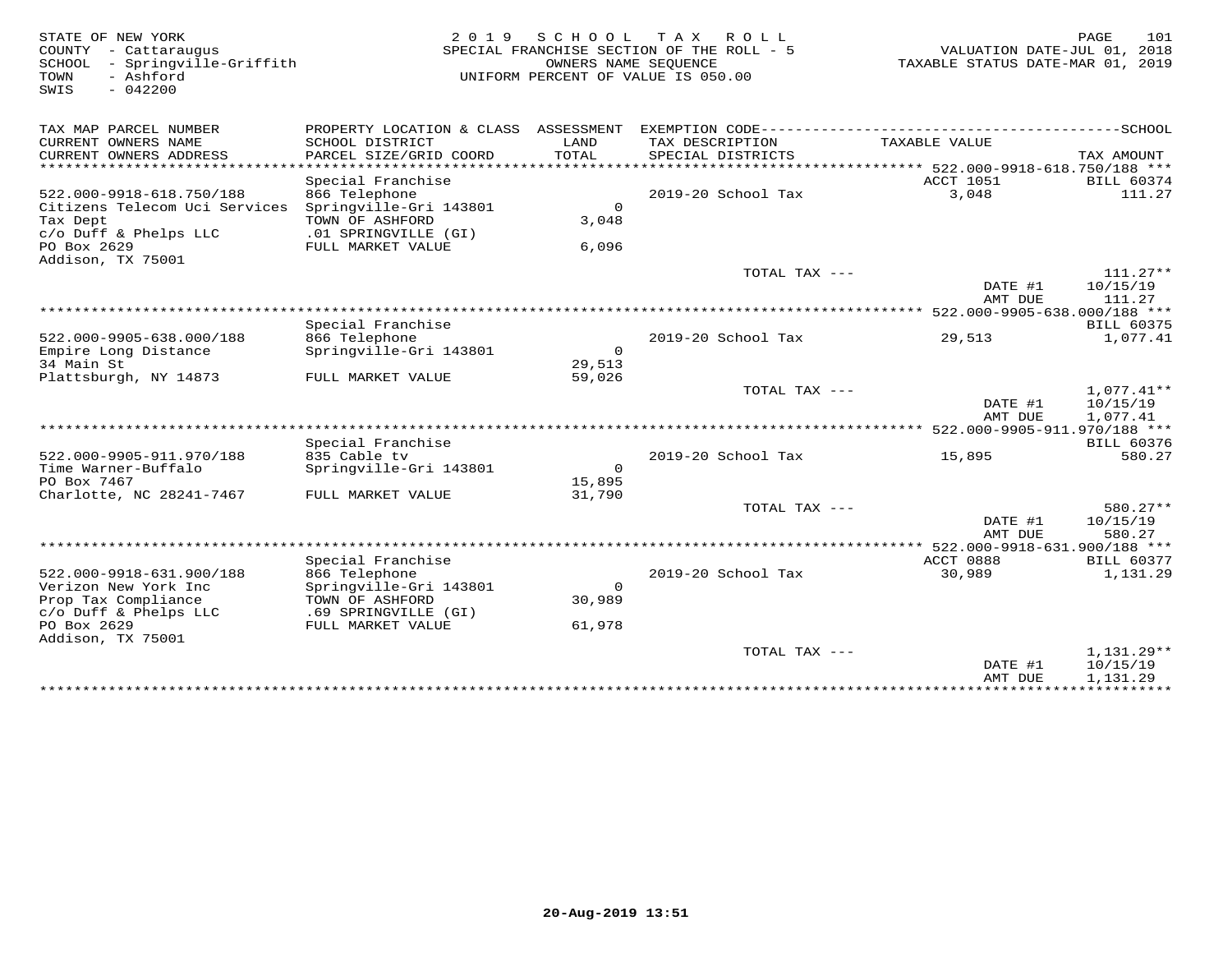| STATE OF NEW YORK<br>COUNTY - Cattaraugus<br>SCHOOL - Springville-Griffith<br>- Ashford<br>TOWN<br>SWIS<br>$-042200$ | 2019 SCHOOL TAX ROLL<br>SPECIAL FRANCHISE SECTION OF THE ROLL - 5 | 102<br>PAGE<br>VALUATION DATE-JUL 01, 2018<br>TAXABLE STATUS DATE-MAR 01, 2019<br>RPS155/V04/L015<br>CURRENT DATE 8/20/2019 |
|----------------------------------------------------------------------------------------------------------------------|-------------------------------------------------------------------|-----------------------------------------------------------------------------------------------------------------------------|
|                                                                                                                      | ROLL SUB SECTION- - TOTALS                                        |                                                                                                                             |

#### \*\*\* S P E C I A L D I S T R I C T S U M M A R Y \*\*\*

|      |                      | ----           | <b>FYTFNSION</b><br>- 75 | <b>FNC</b>     | ᅺᅜᄓ                      | SXEMPT | $\Delta$<br>.                  | $m \wedge m \wedge n$ |
|------|----------------------|----------------|--------------------------|----------------|--------------------------|--------|--------------------------------|-----------------------|
| CODE | <b>NTAMT</b><br>⊥∙⊥⊥ | D.ODT.<br>PARL | $m \tau \tau m$<br>.     | T T T<br>ALUF: | , <del>,</del> , , , , , | MOUN.  | , 77 T TT <del>D</del><br>ALUE | TAX                   |

#### NO SPECIAL DISTRICTS AT THIS LEVEL

\*\*\* S C H O O L D I S T R I C T S U M M A R Y \*\*\*

| CODE   | DISTRICT NAME                    | TOTAL<br>PARCELS | ASSESSED<br>LAND | ASSESSED<br>TOTAL | EXEMPT<br>AMOUNT | TOTAL<br>TAXABLE |           |
|--------|----------------------------------|------------------|------------------|-------------------|------------------|------------------|-----------|
|        |                                  |                  |                  |                   | STAR AMOUNT      | STAR TAXABLE     | TOTAL TAX |
|        | Springville-Griffith             | 4                |                  | 79,445            |                  | 79,445           |           |
| 143801 |                                  |                  |                  |                   |                  | 79,445           | 2,900.24  |
|        | SUB-TOTAL                        | 4                |                  | 79,445            |                  | 79,445           |           |
|        | $S \cup B - T \cup T A L (CONT)$ |                  |                  |                   |                  | 79,445           | 2,900.24  |
|        | TOTAL                            | 4                |                  | 79,445            |                  | 79,445           |           |
|        | T O T A L (CONT)                 |                  |                  |                   |                  | 79,445           | 2,900.24  |

\*\*\* S Y S T E M C O D E S S U M M A R Y \*\*\*

NO SYSTEM EXEMPTIONS AT THIS LEVEL

\*\*\* E X E M P T I O N S U M M A R Y \*\*\*

NO EXEMPTIONS AT THIS LEVEL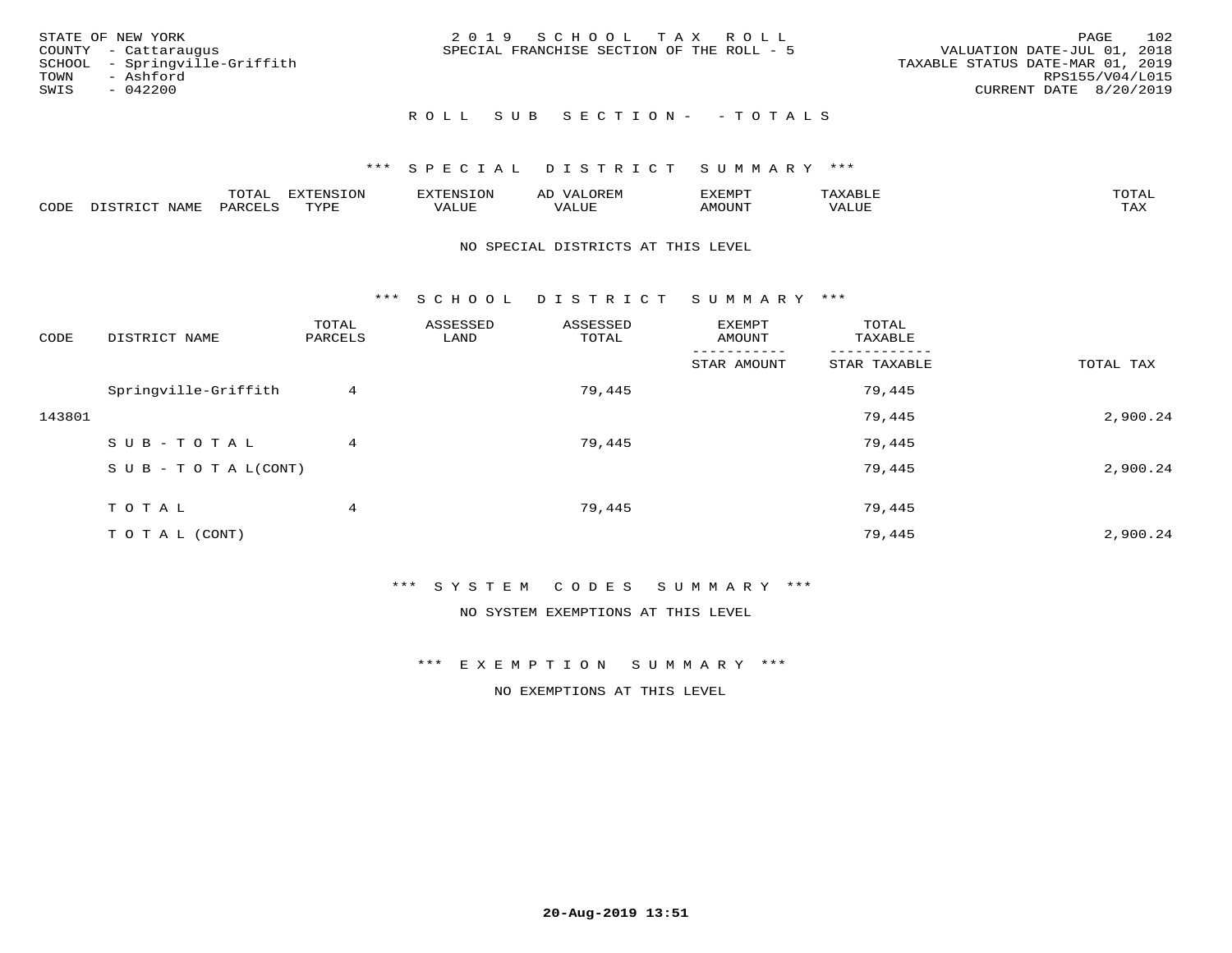| STATE OF NEW YORK<br>COUNTY - Cattaraugus<br>SCHOOL - Springville-Griffith<br>TOWN<br>- Ashford<br>SWIS<br>$-042200$ | 2019 SCHOOL TAX ROLL<br>SPECIAL FRANCHISE SECTION OF THE ROLL - 5 | 103<br>PAGE<br>VALUATION DATE-JUL 01, 2018<br>TAXABLE STATUS DATE-MAR 01, 2019<br>RPS155/V04/L015<br>CURRENT DATE 8/20/2019 |
|----------------------------------------------------------------------------------------------------------------------|-------------------------------------------------------------------|-----------------------------------------------------------------------------------------------------------------------------|
|                                                                                                                      | ROLL SUB SECTION- - TOTALS                                        |                                                                                                                             |

## \*\*\* G R A N D T O T A L S \*\*\*

| ROLL<br>SEC | DESCRIPTION        | TOTAL<br>PARCELS | ASSESSED<br>LAND | ASSESSED<br>TOTAL | <b>EXEMPT</b><br><b>AMOUNT</b> | TOTAL<br>TAXABLE | TOTAL<br>TAX |
|-------------|--------------------|------------------|------------------|-------------------|--------------------------------|------------------|--------------|
|             |                    |                  |                  |                   | STAR AMOUNT                    | STAR TAXABLE     |              |
|             | 2019-20 School Tax |                  |                  | 79,445            |                                | 79,445           |              |
|             | SPEC DIST TAXES    |                  |                  |                   |                                | 79,445           | 2,900.24     |
|             |                    |                  |                  |                   |                                |                  |              |

5 SPECIAL FRANCHISE 4 2,900.24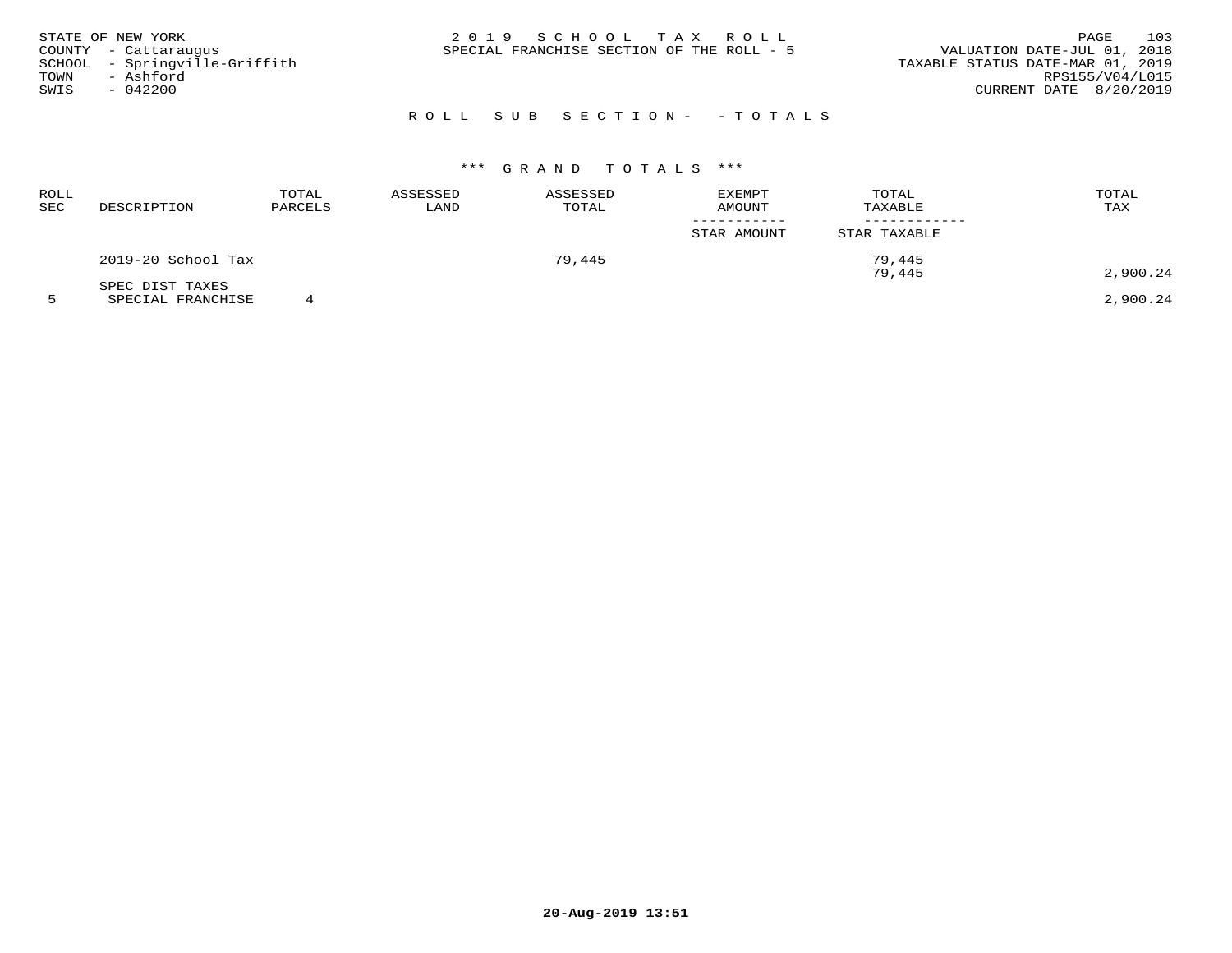| STATE OF NEW YORK             | 2019 SCHOOL TAX ROLL                      | 104<br>PAGE                      |
|-------------------------------|-------------------------------------------|----------------------------------|
| COUNTY - Cattaraugus          | SPECIAL FRANCHISE SECTION OF THE ROLL - 5 | VALUATION DATE-JUL 01, 2018      |
| SCHOOL - Springville-Griffith |                                           | TAXABLE STATUS DATE-MAR 01, 2019 |
| TOWN<br>- Ashford             |                                           | RPS155/V04/L015                  |
| SWIS<br>$-042200$             |                                           | CURRENT DATE 8/20/2019           |
|                               |                                           |                                  |

### ROLL SECTION TOTALS

#### \*\*\* S P E C I A L D I S T R I C T S U M M A R Y \*\*\*

|      |                      | mom n | <b>ELIMENT CLOSE</b><br>LUP | ALS.               | ΑL            | ,,, <del>,</del> ,,, <del>,</del><br>، ب<br>- ۱٬۱۳۰ نالاند |                         |                    |
|------|----------------------|-------|-----------------------------|--------------------|---------------|------------------------------------------------------------|-------------------------|--------------------|
| CODE | <b>NAMT</b><br>11.17 | PARC  | TVDF                        | <b>TTT</b><br>ALUR | T T T<br>ALUE | TUUOMA                                                     | . <del>.</del><br>'ALUL | $m \times r$<br>∸⊷ |

#### NO SPECIAL DISTRICTS AT THIS LEVEL

\*\*\* S C H O O L D I S T R I C T S U M M A R Y \*\*\*

| CODE   | DISTRICT NAME                    | TOTAL<br>PARCELS | ASSESSED<br>LAND | ASSESSED<br>TOTAL | EXEMPT<br>AMOUNT | TOTAL<br>TAXABLE |           |
|--------|----------------------------------|------------------|------------------|-------------------|------------------|------------------|-----------|
|        |                                  |                  |                  |                   | STAR AMOUNT      | STAR TAXABLE     | TOTAL TAX |
|        | Springville-Griffith             | 4                |                  | 79,445            |                  | 79,445           |           |
| 143801 |                                  |                  |                  |                   |                  | 79,445           | 2,900.24  |
|        | SUB-TOTAL                        | 4                |                  | 79,445            |                  | 79,445           |           |
|        | $S \cup B - T \cup T A L (CONT)$ |                  |                  |                   |                  | 79,445           | 2,900.24  |
|        | T O T A L                        | 4                |                  | 79,445            |                  | 79,445           |           |
|        | T O T A L (CONT)                 |                  |                  |                   |                  | 79,445           | 2,900.24  |

\*\*\* S Y S T E M C O D E S S U M M A R Y \*\*\*

NO SYSTEM EXEMPTIONS AT THIS LEVEL

\*\*\* E X E M P T I O N S U M M A R Y \*\*\*

NO EXEMPTIONS AT THIS LEVEL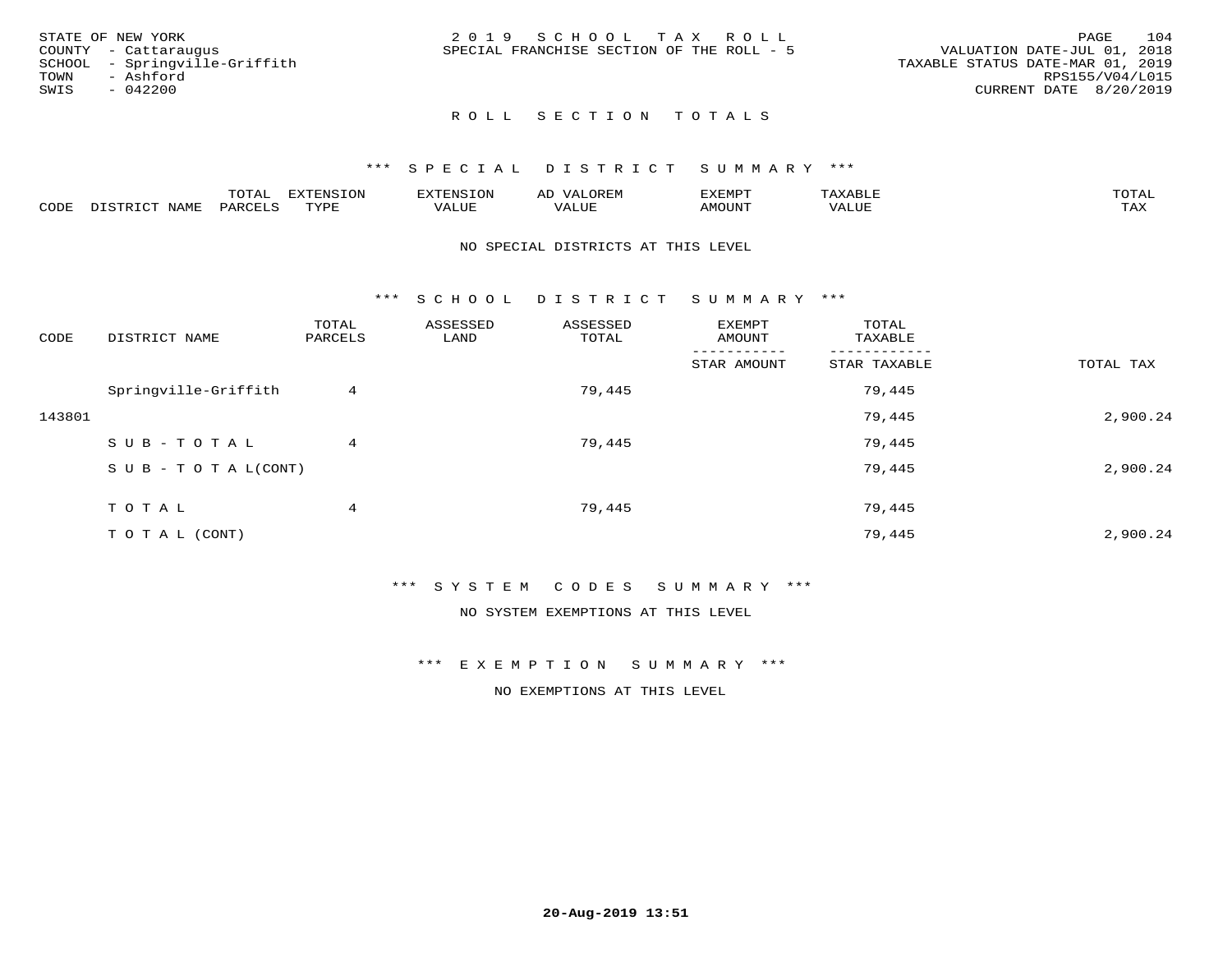| STATE OF NEW YORK<br>COUNTY - Cattaraugus<br>SCHOOL - Springville-Griffith<br>TOWN<br>- Ashford<br>SWIS<br>$-042200$ | 2019 SCHOOL TAX ROLL<br>SPECIAL FRANCHISE SECTION OF THE ROLL - 5 | 105<br>PAGE<br>VALUATION DATE-JUL 01, 2018<br>TAXABLE STATUS DATE-MAR 01, 2019<br>RPS155/V04/L015<br>CURRENT DATE 8/20/2019 |
|----------------------------------------------------------------------------------------------------------------------|-------------------------------------------------------------------|-----------------------------------------------------------------------------------------------------------------------------|
|                                                                                                                      |                                                                   |                                                                                                                             |

## ROLL SECTION TOTALS

## \*\*\* G R A N D T O T A L S \*\*\*

| ROLL<br>SEC | DESCRIPTION        | TOTAL<br>PARCELS | ASSESSED<br>LAND | ASSESSED<br>TOTAL | EXEMPT<br>AMOUNT | TOTAL<br>TAXABLE | TOTAL<br>TAX |
|-------------|--------------------|------------------|------------------|-------------------|------------------|------------------|--------------|
|             |                    |                  |                  |                   | STAR AMOUNT      | STAR TAXABLE     |              |
|             | 2019-20 School Tax |                  | 79,445           | 79,445            |                  |                  |              |
|             | SPEC DIST TAXES    |                  |                  |                   |                  | 79,445           | 2,900.24     |

5 SPECIAL FRANCHISE 4 2,900.24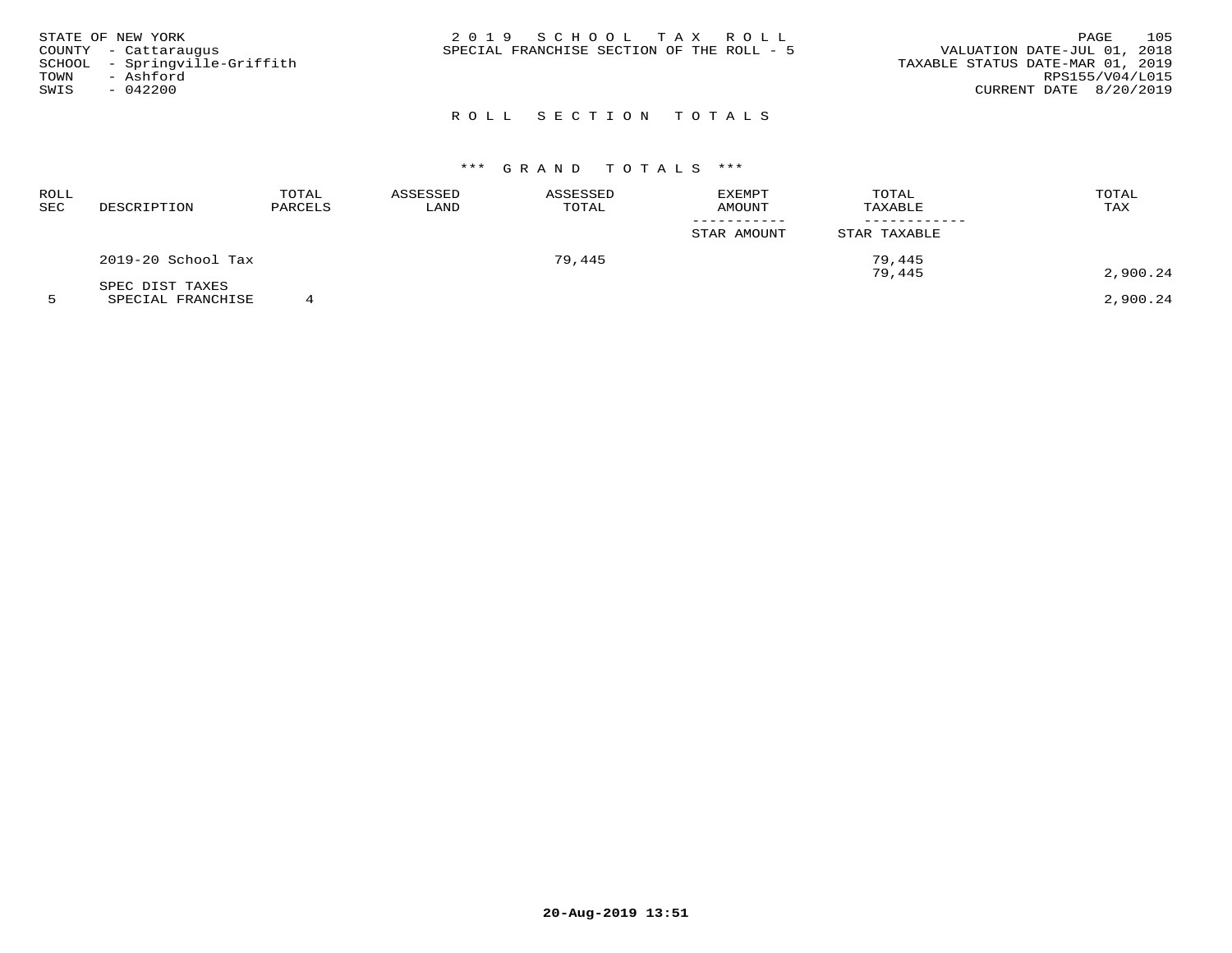| STATE OF NEW YORK<br>COUNTY - Cattaraugus<br>- Springville-Griffith<br>SCHOOL<br>- Ashford<br>TOWN<br>$-042200$<br>SWIS | 2 0 1 9                                                             |                               | SCHOOL TAX ROLL<br>UTILITY & R.R. SECTION OF THE ROLL - 6<br>OWNERS NAME SEQUENCE<br>UNIFORM PERCENT OF VALUE IS 050.00 | VALUATION DATE-JUL 01, 2018<br>TAXABLE STATUS DATE-MAR 01, 2019 | PAGE<br>106                   |
|-------------------------------------------------------------------------------------------------------------------------|---------------------------------------------------------------------|-------------------------------|-------------------------------------------------------------------------------------------------------------------------|-----------------------------------------------------------------|-------------------------------|
| TAX MAP PARCEL NUMBER                                                                                                   |                                                                     |                               |                                                                                                                         |                                                                 |                               |
| CURRENT OWNERS NAME<br>CURRENT OWNERS ADDRESS<br>*********************                                                  | SCHOOL DISTRICT<br>PARCEL SIZE/GRID COORD<br>********************** | LAND<br>TOTAL<br>************ | TAX DESCRIPTION<br>SPECIAL DISTRICTS                                                                                    | TAXABLE VALUE                                                   | TAX AMOUNT                    |
|                                                                                                                         |                                                                     |                               |                                                                                                                         |                                                                 |                               |
| $10.003 - 2 - 15.1/2$                                                                                                   | Henrietta Rd<br>837 Cell Tower                                      |                               | 2019-20 School Tax                                                                                                      | ACCT 1417<br>247,300                                            | <b>BILL 60378</b><br>9,028.00 |
| American Tower Co                                                                                                       | Springville-Gri 143801                                              | $\Omega$                      |                                                                                                                         |                                                                 |                               |
| PO Box 723597                                                                                                           | LEASED LAND                                                         | 247,300                       |                                                                                                                         |                                                                 |                               |
| Atlanta, GA 31139                                                                                                       | 0.01<br>ACRES                                                       |                               |                                                                                                                         |                                                                 |                               |
|                                                                                                                         | FULL MARKET VALUE                                                   | 494,600                       |                                                                                                                         |                                                                 |                               |
|                                                                                                                         |                                                                     |                               | TOTAL TAX ---                                                                                                           |                                                                 | $9,028.00**$                  |
|                                                                                                                         |                                                                     |                               |                                                                                                                         | DATE #1                                                         | 10/15/19                      |
|                                                                                                                         |                                                                     |                               |                                                                                                                         | AMT DUE                                                         | 9,028.00                      |
|                                                                                                                         |                                                                     |                               |                                                                                                                         | *************** 622.000-9918-618.750/188 ***                    |                               |
|                                                                                                                         | Outside Plant                                                       |                               |                                                                                                                         | ACCT 1078                                                       | <b>BILL 60379</b>             |
| 622.000-9918-618.750/188<br>Citizens Telecon Uci Services Springville-Gri 143801                                        | 836 Telecom. eq.                                                    | $\Omega$                      | 2019-20 School Tax                                                                                                      | 2,071                                                           | 75.60                         |
| Tax Dept                                                                                                                | LOC #888888                                                         | 2,071                         |                                                                                                                         |                                                                 |                               |
| c/o Duff & Phelps LLC                                                                                                   | .0067 SPRINGVILLE                                                   |                               |                                                                                                                         |                                                                 |                               |
| PO Box 2629                                                                                                             | POLES WIRE CABLES ETC                                               |                               |                                                                                                                         |                                                                 |                               |
| Addison, TX 75001                                                                                                       | FULL MARKET VALUE                                                   | 4,142                         |                                                                                                                         |                                                                 |                               |
|                                                                                                                         |                                                                     |                               | TOTAL TAX ---                                                                                                           |                                                                 | $75.60**$                     |
|                                                                                                                         |                                                                     |                               |                                                                                                                         | DATE #1                                                         | 10/15/19                      |
|                                                                                                                         |                                                                     |                               |                                                                                                                         | AMT DUE                                                         | 75.60                         |
| ******************************                                                                                          |                                                                     |                               |                                                                                                                         |                                                                 |                               |
|                                                                                                                         | Op & Mrs Equip                                                      |                               |                                                                                                                         | ACCT 1080                                                       | <b>BILL 60380</b>             |
| 622.000-9918-123.700/288<br>National Fuel Gas Dist                                                                      | 885 Gas Outside Pla<br>Springville-Gri 143801                       | $\mathsf{O}$                  | 2019-20 School Tax                                                                                                      | 302,148                                                         | 11,030.30                     |
| Attn: Real Property Tax                                                                                                 | LOC #88888 11016 11903                                              | 302,148                       |                                                                                                                         |                                                                 |                               |
| 6363 Main St                                                                                                            | .2030 SPRINGVILLE (GI)                                              |                               |                                                                                                                         |                                                                 |                               |
| Williamsville, NY 14221-5887                                                                                            | GAS DIST                                                            |                               |                                                                                                                         |                                                                 |                               |
|                                                                                                                         | FULL MARKET VALUE                                                   | 604,296                       |                                                                                                                         |                                                                 |                               |
|                                                                                                                         |                                                                     |                               | TOTAL TAX ---                                                                                                           |                                                                 | $11,030.30**$                 |
|                                                                                                                         |                                                                     |                               |                                                                                                                         | DATE #1                                                         | 10/15/19                      |
|                                                                                                                         |                                                                     |                               |                                                                                                                         | AMT DUE                                                         | 11,030.30                     |
|                                                                                                                         |                                                                     |                               |                                                                                                                         |                                                                 |                               |
|                                                                                                                         | 011955 Meas & Reg Station                                           |                               |                                                                                                                         | ACCT 1541                                                       | <b>BILL 60381</b>             |
| 622.000-9918-123.710/201                                                                                                | 883 Gas Trans Impr                                                  | $\circ$                       | 2019-20 School Tax                                                                                                      | 7,949                                                           | 290.19                        |
| National Fuel Gas Supply<br>Real Property Tax Dept                                                                      | Springville-Gri 143801                                              | 7,949                         |                                                                                                                         |                                                                 |                               |
| 6363 Main St                                                                                                            | FULL MARKET VALUE                                                   | 15,898                        |                                                                                                                         |                                                                 |                               |
| Williamsville, NY 14221-5887                                                                                            |                                                                     |                               |                                                                                                                         |                                                                 |                               |
|                                                                                                                         |                                                                     |                               | TOTAL TAX ---                                                                                                           |                                                                 | $290.19**$                    |
|                                                                                                                         |                                                                     |                               |                                                                                                                         | DATE #1                                                         | 10/15/19                      |
|                                                                                                                         |                                                                     |                               |                                                                                                                         | AMT DUE                                                         | 290.19                        |
|                                                                                                                         |                                                                     |                               |                                                                                                                         | ***************                                                 | ***********                   |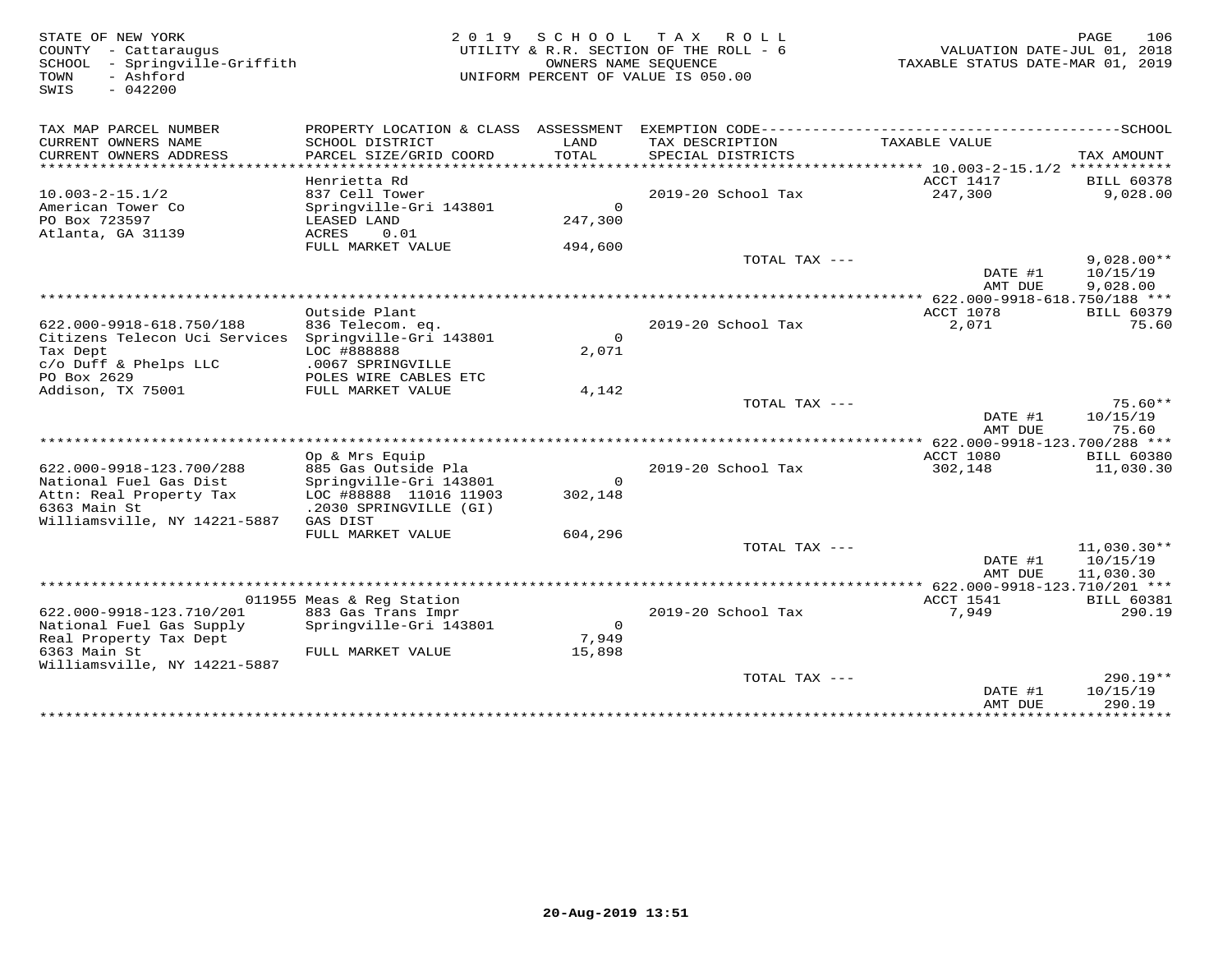| COUNTY - Cattaraugus<br>SCHOOL - Springville-Griffith<br>- Ashford<br>TOWN<br>SWIS<br>$-042200$                                | 2 0 1 9                                                                                                                                                   |                    | SCHOOL TAX<br>R O L L<br>UTILITY & R.R. SECTION OF THE ROLL - 6<br>OWNERS NAME SEQUENCE<br>UNIFORM PERCENT OF VALUE IS 050.00 | VALUATION DATE-JUL 01, 2018<br>TAXABLE STATUS DATE-MAR 01, 2019 | 107<br>PAGE                          |
|--------------------------------------------------------------------------------------------------------------------------------|-----------------------------------------------------------------------------------------------------------------------------------------------------------|--------------------|-------------------------------------------------------------------------------------------------------------------------------|-----------------------------------------------------------------|--------------------------------------|
| TAX MAP PARCEL NUMBER<br>CURRENT OWNERS NAME<br>CURRENT OWNERS ADDRESS                                                         | SCHOOL DISTRICT<br>PARCEL SIZE/GRID COORD                                                                                                                 | LAND<br>TOTAL      | TAX DESCRIPTION<br>SPECIAL DISTRICTS                                                                                          | TAXABLE VALUE                                                   | TAX AMOUNT                           |
| ******************************                                                                                                 |                                                                                                                                                           |                    |                                                                                                                               |                                                                 |                                      |
| 622.000-9918-123.710/288<br>National Fuel Gas Supply<br>Real Property Tax Dept<br>6363 Main St<br>Williamsville, NY 14221-5887 | Op & Mrs Equip<br>883 Gas Trans Impr<br>Springville-Gri 143801<br>LOC # 888888 & 11955<br>.3120 SPRINGVILLE (GI)<br>GAS TRANS                             | $\circ$<br>365,723 | 2019-20 School Tax                                                                                                            | ACCT 1079<br>365,723                                            | <b>BILL 60382</b><br>13,351.19       |
|                                                                                                                                | FULL MARKET VALUE                                                                                                                                         | 731,446            |                                                                                                                               |                                                                 |                                      |
|                                                                                                                                |                                                                                                                                                           |                    | TOTAL TAX ---                                                                                                                 | DATE #1                                                         | $13,351.19**$<br>10/15/19            |
|                                                                                                                                |                                                                                                                                                           |                    |                                                                                                                               | AMT DUE                                                         | 13,351.19                            |
|                                                                                                                                | 7025 Henrietta Rd                                                                                                                                         |                    |                                                                                                                               | ACCT 1083                                                       | <b>BILL 60383</b>                    |
| $10.003 - 2 - 15.2$<br>Niagara Mohawk Power Corp<br>300 Erie Blvd West<br>Syracuse, NY 13202                                   | 884 Elec Dist Out<br>Springville-Gri 143801<br>53 06<br>07<br>NORTH ASHFORD SUBSTATION<br>FRNT 132.00 DPTH 86.00<br>EAST-1116482 NRTH-0900890<br>$PG-436$ | 11,182<br>97,115   | 2019-20 School Tax                                                                                                            | 97,115                                                          | 3,545.31                             |
|                                                                                                                                | DEED BOOK 984<br>FULL MARKET VALUE                                                                                                                        | 194,230            |                                                                                                                               |                                                                 |                                      |
|                                                                                                                                |                                                                                                                                                           |                    | TOTAL TAX ---                                                                                                                 | DATE #1<br>AMT DUE                                              | $3,545.31**$<br>10/15/19<br>3,545.31 |
|                                                                                                                                |                                                                                                                                                           |                    |                                                                                                                               |                                                                 |                                      |
| 622.000-9918-132.350/100<br>Niagara Mohawk Power Corp<br>Real Estate Tax Dept<br>30 Erie Boulvard West<br>Syracuse, NY 13202   | Elec Trans Line<br>882 Elec Trans Imp<br>Springville-Gri 143801<br>712388<br>.1500 SPRINGVILLE (GI)<br>DAKE HILL-MACHIAS #803<br>ACRES                    | $\circ$<br>17,546  | 2019-20 School Tax                                                                                                            | ACCT 1517<br>17,546                                             | <b>BILL 60384</b><br>640.54          |
|                                                                                                                                | 0.01<br>FULL MARKET VALUE                                                                                                                                 | 35,092             |                                                                                                                               |                                                                 |                                      |
|                                                                                                                                |                                                                                                                                                           |                    | TOTAL TAX ---                                                                                                                 | DATE #1<br>AMT DUE                                              | 640.54**<br>10/15/19<br>640.54       |
| ******************************                                                                                                 |                                                                                                                                                           |                    |                                                                                                                               |                                                                 |                                      |
| 622.000-9918-132.350/101<br>Niagara Mohawk Power Corp<br>Real Estate Tax Dept<br>300 Erie Boulvard West<br>Syracuse, NY 13202  | Elec Power Line<br>882 Elec Trans Imp<br>Springville-Gri 143801<br>LOC #712446<br>.15 SPRINGVILLE (GI)<br>N ANGOLA-N ASHFORD #861                         | $\circ$<br>5,966   | 2019-20 School Tax                                                                                                            | ACCT 1518<br>5,966                                              | <b>BILL 60385</b><br>217.80          |
|                                                                                                                                | FULL MARKET VALUE                                                                                                                                         | 11,932             |                                                                                                                               |                                                                 |                                      |
|                                                                                                                                |                                                                                                                                                           |                    | TOTAL TAX ---                                                                                                                 | DATE #1<br>AMT DUE                                              | $217.80**$<br>10/15/19<br>217.80     |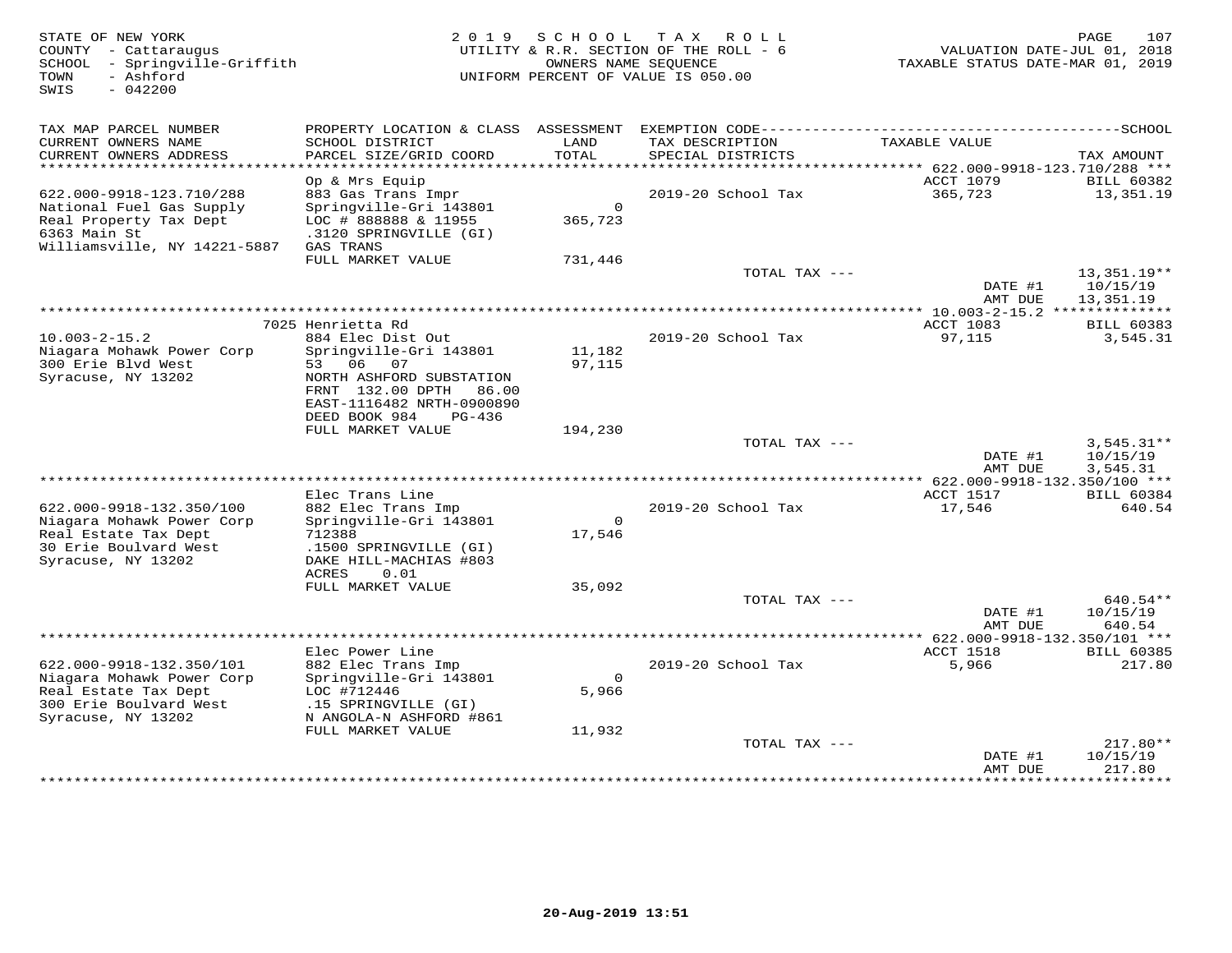| PROPERTY LOCATION & CLASS ASSESSMENT<br>TAX MAP PARCEL NUMBER<br>CURRENT OWNERS NAME<br>SCHOOL DISTRICT<br>LAND<br>TAX DESCRIPTION<br>TAXABLE VALUE<br><b>TOTAL</b><br>CURRENT OWNERS ADDRESS<br>PARCEL SIZE/GRID COORD<br>SPECIAL DISTRICTS<br>TAX AMOUNT<br>***********************<br>ACCT 1521<br>Elec Power Line<br><b>BILL 60386</b><br>622.000-9918-132.350/102<br>2019-20 School Tax<br>16,253<br>593.34<br>882 Elec Trans Imp<br>$\Omega$<br>Niagara Mohawk Power Corp<br>Springville-Gri 143801<br>LOC #712247<br>16,253<br>Real Estate Tax Dept<br>300 Erie Boulvard West<br>.15 SPRINGVILLE (GI)<br>Syracuse, NY 13202<br>N ASH-NUCLEAR FUELS #817<br>ACRES<br>0.01<br>FULL MARKET VALUE<br>32,506<br>TOTAL TAX ---<br>593.34**<br>DATE #1<br>10/15/19<br>593.34<br>AMT DUE<br>Elec Power Corp<br>ACCT 1523<br><b>BILL 60387</b><br>622.000-9918-132.350/103<br>882 Elec Trans Imp<br>2019-20 School Tax<br>32,172<br>1,174.48<br>$\circ$<br>Springville-Gri 143801<br>Niagara Mohawk Power Corp<br>Real Estate Tax Dept<br>LOC #712457<br>32,172<br>300 Erie Boulvard West<br>.15 SPRINGVILLE (15)<br>Syracuse, NY 13202<br>NUCLEAR FUELS TAP #803<br>ACRES<br>0.01<br>FULL MARKET VALUE<br>64,344<br>TOTAL TAX ---<br>1,174.48**<br>DATE #1<br>10/15/19<br>AMT DUE<br>1,174.48<br>*********** 622.000-9918-132.350/188 ***<br>Outside Plant<br>ACCT 1527<br><b>BILL 60388</b><br>884 Elec Dist Out<br>159,611<br>622.000-9918-132.350/188<br>$2019-20$ School Tax<br>5,826.80<br>Niagara Mohawk Power Corp<br>Springville-Gri 143801<br>$\circ$<br>Real Estate Tax Dept<br>LOC #888888<br>159,611<br>300 Erie Boulvard West<br>.15<br>Syracuse, NY 13202<br>ELEC DIST<br>ACRES<br>0.01<br>FULL MARKET VALUE<br>319,222<br>TOTAL TAX ---<br>$5,826.80**$<br>DATE #1<br>10/15/19<br>5,826.80<br>AMT DUE<br>Elec Trans Line<br>ACCT 1525<br><b>BILL 60389</b><br>622.000-9918-132.350/104<br>882 Elec Trans Imp<br>2019-20 School Tax<br>37.93<br>1,039<br>Niagara Mowhak Power Corp<br>Springville-Gri 143801<br>$\circ$<br>Real Estate Tax Dept<br>1,039<br>300 Erie Boulvard Wese<br>FULL MARKET VALUE<br>2,078<br>Syracuse, NY 13202<br>$37.93**$<br>TOTAL TAX ---<br>10/15/19<br>DATE #1<br>AMT DUE<br>37.93<br>********<br>************** | STATE OF NEW YORK<br>COUNTY - Cattaraugus<br>SCHOOL<br>- Springville-Griffith<br>- Ashford<br>TOWN<br>$-042200$<br>SWIS | 2 0 1 9 | SCHOOL<br>OWNERS NAME SEOUENCE | T A X<br>R O L L<br>UTILITY & R.R. SECTION OF THE ROLL - 6<br>UNIFORM PERCENT OF VALUE IS 050.00 | VALUATION DATE-JUL 01, 2018<br>TAXABLE STATUS DATE-MAR 01, 2019 | 108<br>PAGE |
|------------------------------------------------------------------------------------------------------------------------------------------------------------------------------------------------------------------------------------------------------------------------------------------------------------------------------------------------------------------------------------------------------------------------------------------------------------------------------------------------------------------------------------------------------------------------------------------------------------------------------------------------------------------------------------------------------------------------------------------------------------------------------------------------------------------------------------------------------------------------------------------------------------------------------------------------------------------------------------------------------------------------------------------------------------------------------------------------------------------------------------------------------------------------------------------------------------------------------------------------------------------------------------------------------------------------------------------------------------------------------------------------------------------------------------------------------------------------------------------------------------------------------------------------------------------------------------------------------------------------------------------------------------------------------------------------------------------------------------------------------------------------------------------------------------------------------------------------------------------------------------------------------------------------------------------------------------------------------------------------------------------------------------------------------------------------------------------------------------------------------------------------------------------------------------------------------------------------------------------------------------|-------------------------------------------------------------------------------------------------------------------------|---------|--------------------------------|--------------------------------------------------------------------------------------------------|-----------------------------------------------------------------|-------------|
|                                                                                                                                                                                                                                                                                                                                                                                                                                                                                                                                                                                                                                                                                                                                                                                                                                                                                                                                                                                                                                                                                                                                                                                                                                                                                                                                                                                                                                                                                                                                                                                                                                                                                                                                                                                                                                                                                                                                                                                                                                                                                                                                                                                                                                                            |                                                                                                                         |         |                                |                                                                                                  |                                                                 |             |
|                                                                                                                                                                                                                                                                                                                                                                                                                                                                                                                                                                                                                                                                                                                                                                                                                                                                                                                                                                                                                                                                                                                                                                                                                                                                                                                                                                                                                                                                                                                                                                                                                                                                                                                                                                                                                                                                                                                                                                                                                                                                                                                                                                                                                                                            |                                                                                                                         |         |                                |                                                                                                  |                                                                 |             |
|                                                                                                                                                                                                                                                                                                                                                                                                                                                                                                                                                                                                                                                                                                                                                                                                                                                                                                                                                                                                                                                                                                                                                                                                                                                                                                                                                                                                                                                                                                                                                                                                                                                                                                                                                                                                                                                                                                                                                                                                                                                                                                                                                                                                                                                            |                                                                                                                         |         |                                |                                                                                                  |                                                                 |             |
|                                                                                                                                                                                                                                                                                                                                                                                                                                                                                                                                                                                                                                                                                                                                                                                                                                                                                                                                                                                                                                                                                                                                                                                                                                                                                                                                                                                                                                                                                                                                                                                                                                                                                                                                                                                                                                                                                                                                                                                                                                                                                                                                                                                                                                                            |                                                                                                                         |         |                                |                                                                                                  |                                                                 |             |
|                                                                                                                                                                                                                                                                                                                                                                                                                                                                                                                                                                                                                                                                                                                                                                                                                                                                                                                                                                                                                                                                                                                                                                                                                                                                                                                                                                                                                                                                                                                                                                                                                                                                                                                                                                                                                                                                                                                                                                                                                                                                                                                                                                                                                                                            |                                                                                                                         |         |                                |                                                                                                  |                                                                 |             |
|                                                                                                                                                                                                                                                                                                                                                                                                                                                                                                                                                                                                                                                                                                                                                                                                                                                                                                                                                                                                                                                                                                                                                                                                                                                                                                                                                                                                                                                                                                                                                                                                                                                                                                                                                                                                                                                                                                                                                                                                                                                                                                                                                                                                                                                            |                                                                                                                         |         |                                |                                                                                                  |                                                                 |             |
|                                                                                                                                                                                                                                                                                                                                                                                                                                                                                                                                                                                                                                                                                                                                                                                                                                                                                                                                                                                                                                                                                                                                                                                                                                                                                                                                                                                                                                                                                                                                                                                                                                                                                                                                                                                                                                                                                                                                                                                                                                                                                                                                                                                                                                                            |                                                                                                                         |         |                                |                                                                                                  |                                                                 |             |
|                                                                                                                                                                                                                                                                                                                                                                                                                                                                                                                                                                                                                                                                                                                                                                                                                                                                                                                                                                                                                                                                                                                                                                                                                                                                                                                                                                                                                                                                                                                                                                                                                                                                                                                                                                                                                                                                                                                                                                                                                                                                                                                                                                                                                                                            |                                                                                                                         |         |                                |                                                                                                  |                                                                 |             |
|                                                                                                                                                                                                                                                                                                                                                                                                                                                                                                                                                                                                                                                                                                                                                                                                                                                                                                                                                                                                                                                                                                                                                                                                                                                                                                                                                                                                                                                                                                                                                                                                                                                                                                                                                                                                                                                                                                                                                                                                                                                                                                                                                                                                                                                            |                                                                                                                         |         |                                |                                                                                                  |                                                                 |             |
|                                                                                                                                                                                                                                                                                                                                                                                                                                                                                                                                                                                                                                                                                                                                                                                                                                                                                                                                                                                                                                                                                                                                                                                                                                                                                                                                                                                                                                                                                                                                                                                                                                                                                                                                                                                                                                                                                                                                                                                                                                                                                                                                                                                                                                                            |                                                                                                                         |         |                                |                                                                                                  |                                                                 |             |
|                                                                                                                                                                                                                                                                                                                                                                                                                                                                                                                                                                                                                                                                                                                                                                                                                                                                                                                                                                                                                                                                                                                                                                                                                                                                                                                                                                                                                                                                                                                                                                                                                                                                                                                                                                                                                                                                                                                                                                                                                                                                                                                                                                                                                                                            |                                                                                                                         |         |                                |                                                                                                  |                                                                 |             |
|                                                                                                                                                                                                                                                                                                                                                                                                                                                                                                                                                                                                                                                                                                                                                                                                                                                                                                                                                                                                                                                                                                                                                                                                                                                                                                                                                                                                                                                                                                                                                                                                                                                                                                                                                                                                                                                                                                                                                                                                                                                                                                                                                                                                                                                            |                                                                                                                         |         |                                |                                                                                                  |                                                                 |             |
|                                                                                                                                                                                                                                                                                                                                                                                                                                                                                                                                                                                                                                                                                                                                                                                                                                                                                                                                                                                                                                                                                                                                                                                                                                                                                                                                                                                                                                                                                                                                                                                                                                                                                                                                                                                                                                                                                                                                                                                                                                                                                                                                                                                                                                                            |                                                                                                                         |         |                                |                                                                                                  |                                                                 |             |
|                                                                                                                                                                                                                                                                                                                                                                                                                                                                                                                                                                                                                                                                                                                                                                                                                                                                                                                                                                                                                                                                                                                                                                                                                                                                                                                                                                                                                                                                                                                                                                                                                                                                                                                                                                                                                                                                                                                                                                                                                                                                                                                                                                                                                                                            |                                                                                                                         |         |                                |                                                                                                  |                                                                 |             |
|                                                                                                                                                                                                                                                                                                                                                                                                                                                                                                                                                                                                                                                                                                                                                                                                                                                                                                                                                                                                                                                                                                                                                                                                                                                                                                                                                                                                                                                                                                                                                                                                                                                                                                                                                                                                                                                                                                                                                                                                                                                                                                                                                                                                                                                            |                                                                                                                         |         |                                |                                                                                                  |                                                                 |             |
|                                                                                                                                                                                                                                                                                                                                                                                                                                                                                                                                                                                                                                                                                                                                                                                                                                                                                                                                                                                                                                                                                                                                                                                                                                                                                                                                                                                                                                                                                                                                                                                                                                                                                                                                                                                                                                                                                                                                                                                                                                                                                                                                                                                                                                                            |                                                                                                                         |         |                                |                                                                                                  |                                                                 |             |
|                                                                                                                                                                                                                                                                                                                                                                                                                                                                                                                                                                                                                                                                                                                                                                                                                                                                                                                                                                                                                                                                                                                                                                                                                                                                                                                                                                                                                                                                                                                                                                                                                                                                                                                                                                                                                                                                                                                                                                                                                                                                                                                                                                                                                                                            |                                                                                                                         |         |                                |                                                                                                  |                                                                 |             |
|                                                                                                                                                                                                                                                                                                                                                                                                                                                                                                                                                                                                                                                                                                                                                                                                                                                                                                                                                                                                                                                                                                                                                                                                                                                                                                                                                                                                                                                                                                                                                                                                                                                                                                                                                                                                                                                                                                                                                                                                                                                                                                                                                                                                                                                            |                                                                                                                         |         |                                |                                                                                                  |                                                                 |             |
|                                                                                                                                                                                                                                                                                                                                                                                                                                                                                                                                                                                                                                                                                                                                                                                                                                                                                                                                                                                                                                                                                                                                                                                                                                                                                                                                                                                                                                                                                                                                                                                                                                                                                                                                                                                                                                                                                                                                                                                                                                                                                                                                                                                                                                                            |                                                                                                                         |         |                                |                                                                                                  |                                                                 |             |
|                                                                                                                                                                                                                                                                                                                                                                                                                                                                                                                                                                                                                                                                                                                                                                                                                                                                                                                                                                                                                                                                                                                                                                                                                                                                                                                                                                                                                                                                                                                                                                                                                                                                                                                                                                                                                                                                                                                                                                                                                                                                                                                                                                                                                                                            |                                                                                                                         |         |                                |                                                                                                  |                                                                 |             |
|                                                                                                                                                                                                                                                                                                                                                                                                                                                                                                                                                                                                                                                                                                                                                                                                                                                                                                                                                                                                                                                                                                                                                                                                                                                                                                                                                                                                                                                                                                                                                                                                                                                                                                                                                                                                                                                                                                                                                                                                                                                                                                                                                                                                                                                            |                                                                                                                         |         |                                |                                                                                                  |                                                                 |             |
|                                                                                                                                                                                                                                                                                                                                                                                                                                                                                                                                                                                                                                                                                                                                                                                                                                                                                                                                                                                                                                                                                                                                                                                                                                                                                                                                                                                                                                                                                                                                                                                                                                                                                                                                                                                                                                                                                                                                                                                                                                                                                                                                                                                                                                                            |                                                                                                                         |         |                                |                                                                                                  |                                                                 |             |
|                                                                                                                                                                                                                                                                                                                                                                                                                                                                                                                                                                                                                                                                                                                                                                                                                                                                                                                                                                                                                                                                                                                                                                                                                                                                                                                                                                                                                                                                                                                                                                                                                                                                                                                                                                                                                                                                                                                                                                                                                                                                                                                                                                                                                                                            |                                                                                                                         |         |                                |                                                                                                  |                                                                 |             |
|                                                                                                                                                                                                                                                                                                                                                                                                                                                                                                                                                                                                                                                                                                                                                                                                                                                                                                                                                                                                                                                                                                                                                                                                                                                                                                                                                                                                                                                                                                                                                                                                                                                                                                                                                                                                                                                                                                                                                                                                                                                                                                                                                                                                                                                            |                                                                                                                         |         |                                |                                                                                                  |                                                                 |             |
|                                                                                                                                                                                                                                                                                                                                                                                                                                                                                                                                                                                                                                                                                                                                                                                                                                                                                                                                                                                                                                                                                                                                                                                                                                                                                                                                                                                                                                                                                                                                                                                                                                                                                                                                                                                                                                                                                                                                                                                                                                                                                                                                                                                                                                                            |                                                                                                                         |         |                                |                                                                                                  |                                                                 |             |
|                                                                                                                                                                                                                                                                                                                                                                                                                                                                                                                                                                                                                                                                                                                                                                                                                                                                                                                                                                                                                                                                                                                                                                                                                                                                                                                                                                                                                                                                                                                                                                                                                                                                                                                                                                                                                                                                                                                                                                                                                                                                                                                                                                                                                                                            |                                                                                                                         |         |                                |                                                                                                  |                                                                 |             |
|                                                                                                                                                                                                                                                                                                                                                                                                                                                                                                                                                                                                                                                                                                                                                                                                                                                                                                                                                                                                                                                                                                                                                                                                                                                                                                                                                                                                                                                                                                                                                                                                                                                                                                                                                                                                                                                                                                                                                                                                                                                                                                                                                                                                                                                            |                                                                                                                         |         |                                |                                                                                                  |                                                                 |             |
|                                                                                                                                                                                                                                                                                                                                                                                                                                                                                                                                                                                                                                                                                                                                                                                                                                                                                                                                                                                                                                                                                                                                                                                                                                                                                                                                                                                                                                                                                                                                                                                                                                                                                                                                                                                                                                                                                                                                                                                                                                                                                                                                                                                                                                                            |                                                                                                                         |         |                                |                                                                                                  |                                                                 |             |
|                                                                                                                                                                                                                                                                                                                                                                                                                                                                                                                                                                                                                                                                                                                                                                                                                                                                                                                                                                                                                                                                                                                                                                                                                                                                                                                                                                                                                                                                                                                                                                                                                                                                                                                                                                                                                                                                                                                                                                                                                                                                                                                                                                                                                                                            |                                                                                                                         |         |                                |                                                                                                  |                                                                 |             |
|                                                                                                                                                                                                                                                                                                                                                                                                                                                                                                                                                                                                                                                                                                                                                                                                                                                                                                                                                                                                                                                                                                                                                                                                                                                                                                                                                                                                                                                                                                                                                                                                                                                                                                                                                                                                                                                                                                                                                                                                                                                                                                                                                                                                                                                            |                                                                                                                         |         |                                |                                                                                                  |                                                                 |             |
|                                                                                                                                                                                                                                                                                                                                                                                                                                                                                                                                                                                                                                                                                                                                                                                                                                                                                                                                                                                                                                                                                                                                                                                                                                                                                                                                                                                                                                                                                                                                                                                                                                                                                                                                                                                                                                                                                                                                                                                                                                                                                                                                                                                                                                                            |                                                                                                                         |         |                                |                                                                                                  |                                                                 |             |
|                                                                                                                                                                                                                                                                                                                                                                                                                                                                                                                                                                                                                                                                                                                                                                                                                                                                                                                                                                                                                                                                                                                                                                                                                                                                                                                                                                                                                                                                                                                                                                                                                                                                                                                                                                                                                                                                                                                                                                                                                                                                                                                                                                                                                                                            |                                                                                                                         |         |                                |                                                                                                  |                                                                 |             |
|                                                                                                                                                                                                                                                                                                                                                                                                                                                                                                                                                                                                                                                                                                                                                                                                                                                                                                                                                                                                                                                                                                                                                                                                                                                                                                                                                                                                                                                                                                                                                                                                                                                                                                                                                                                                                                                                                                                                                                                                                                                                                                                                                                                                                                                            |                                                                                                                         |         |                                |                                                                                                  |                                                                 |             |
|                                                                                                                                                                                                                                                                                                                                                                                                                                                                                                                                                                                                                                                                                                                                                                                                                                                                                                                                                                                                                                                                                                                                                                                                                                                                                                                                                                                                                                                                                                                                                                                                                                                                                                                                                                                                                                                                                                                                                                                                                                                                                                                                                                                                                                                            |                                                                                                                         |         |                                |                                                                                                  |                                                                 |             |
|                                                                                                                                                                                                                                                                                                                                                                                                                                                                                                                                                                                                                                                                                                                                                                                                                                                                                                                                                                                                                                                                                                                                                                                                                                                                                                                                                                                                                                                                                                                                                                                                                                                                                                                                                                                                                                                                                                                                                                                                                                                                                                                                                                                                                                                            |                                                                                                                         |         |                                |                                                                                                  |                                                                 |             |
|                                                                                                                                                                                                                                                                                                                                                                                                                                                                                                                                                                                                                                                                                                                                                                                                                                                                                                                                                                                                                                                                                                                                                                                                                                                                                                                                                                                                                                                                                                                                                                                                                                                                                                                                                                                                                                                                                                                                                                                                                                                                                                                                                                                                                                                            |                                                                                                                         |         |                                |                                                                                                  |                                                                 |             |
|                                                                                                                                                                                                                                                                                                                                                                                                                                                                                                                                                                                                                                                                                                                                                                                                                                                                                                                                                                                                                                                                                                                                                                                                                                                                                                                                                                                                                                                                                                                                                                                                                                                                                                                                                                                                                                                                                                                                                                                                                                                                                                                                                                                                                                                            |                                                                                                                         |         |                                |                                                                                                  |                                                                 |             |
|                                                                                                                                                                                                                                                                                                                                                                                                                                                                                                                                                                                                                                                                                                                                                                                                                                                                                                                                                                                                                                                                                                                                                                                                                                                                                                                                                                                                                                                                                                                                                                                                                                                                                                                                                                                                                                                                                                                                                                                                                                                                                                                                                                                                                                                            |                                                                                                                         |         |                                |                                                                                                  |                                                                 |             |
|                                                                                                                                                                                                                                                                                                                                                                                                                                                                                                                                                                                                                                                                                                                                                                                                                                                                                                                                                                                                                                                                                                                                                                                                                                                                                                                                                                                                                                                                                                                                                                                                                                                                                                                                                                                                                                                                                                                                                                                                                                                                                                                                                                                                                                                            |                                                                                                                         |         |                                |                                                                                                  |                                                                 |             |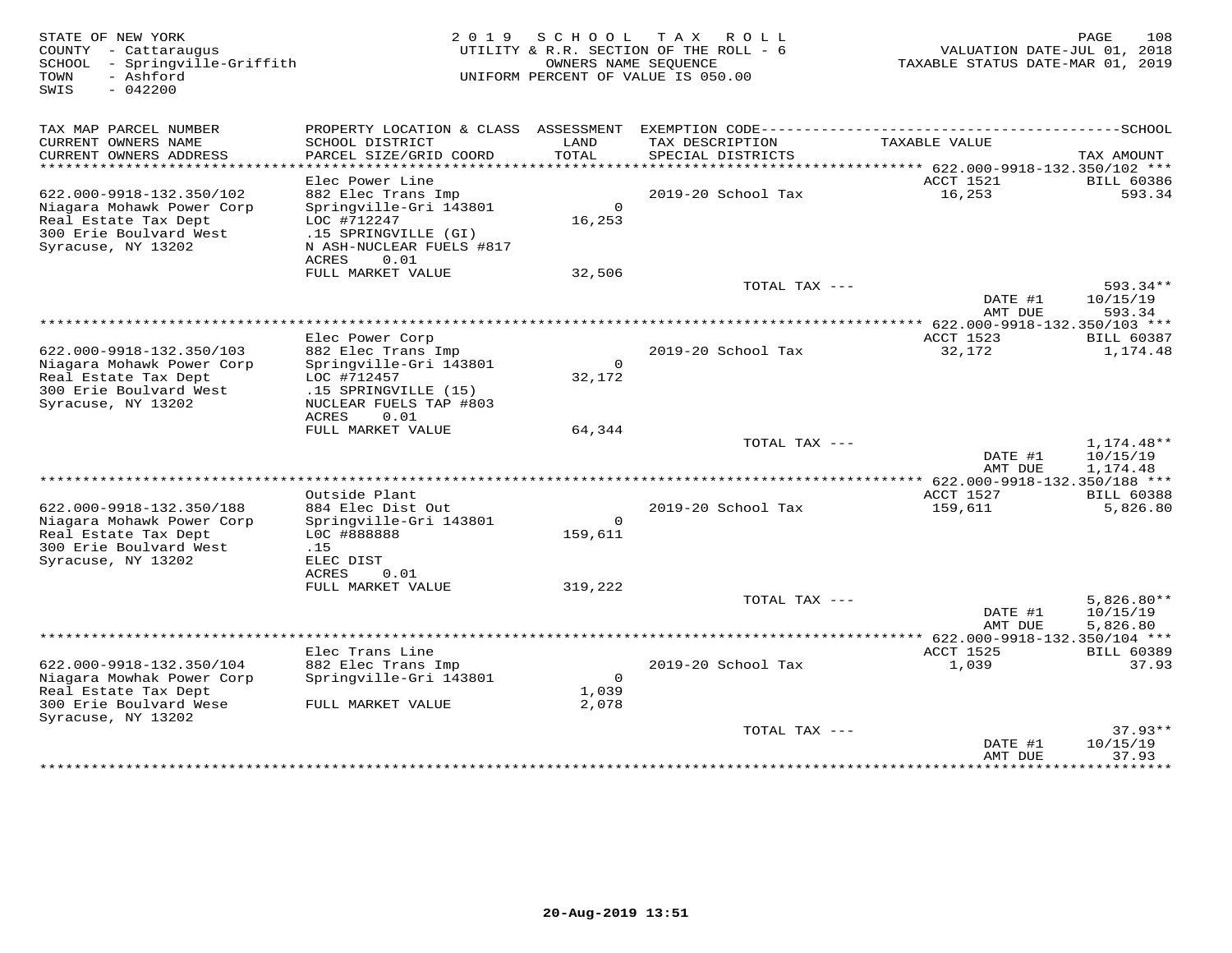| STATE OF NEW YORK<br>- Cattaraugus<br>COUNTY<br>- Springville-Griffith<br>SCHOOL<br>- Ashford<br>TOWN<br>$-042200$<br>SWIS | 2019                      | SCHOOL     | T A X<br>R O L L<br>UTILITY & R.R. SECTION OF THE ROLL - 6<br>OWNERS NAME SEOUENCE<br>UNIFORM PERCENT OF VALUE IS 050.00 | VALUATION DATE-JUL 01,<br>TAXABLE STATUS DATE-MAR 01, | 109<br>PAGE<br>2018<br>2019 |
|----------------------------------------------------------------------------------------------------------------------------|---------------------------|------------|--------------------------------------------------------------------------------------------------------------------------|-------------------------------------------------------|-----------------------------|
| TAX MAP PARCEL NUMBER                                                                                                      | PROPERTY LOCATION & CLASS | ASSESSMENT | EXEMPTION CODE-                                                                                                          |                                                       | -SCHOOL                     |
| CURRENT OWNERS NAME                                                                                                        | SCHOOL DISTRICT           | LAND       | TAX DESCRIPTION                                                                                                          | TAXABLE VALUE                                         |                             |
| CURRENT OWNERS ADDRESS                                                                                                     | PARCEL SIZE/GRID COORD    | TOTAL      | SPECIAL DISTRICTS                                                                                                        |                                                       | TAX AMOUNT                  |
| ******************************                                                                                             |                           |            |                                                                                                                          |                                                       |                             |
|                                                                                                                            | Outside Plant             |            |                                                                                                                          | ACCT 1082                                             | <b>BILL 60390</b>           |
| 622.000-9918-631.900/188                                                                                                   | 836 Telecom. eq.          |            | 2019-20 School Tax                                                                                                       | 44,032                                                | 1,607.44                    |
| Verizon New York Inc                                                                                                       | Springville-Gri 143801    | $\circ$    |                                                                                                                          |                                                       |                             |
| Prop Tax Compliance                                                                                                        | LOC # 888888              | 44,032     |                                                                                                                          |                                                       |                             |
| $c$ /o Duff & Phelps LLC                                                                                                   | .76 SPRINGVILLE (GI)      |            |                                                                                                                          |                                                       |                             |
| PO Box 2629                                                                                                                | POLES WIRE CABLE ETC      |            |                                                                                                                          |                                                       |                             |
| Addison, TX 75001                                                                                                          | FULL MARKET VALUE         | 88,064     |                                                                                                                          |                                                       |                             |
|                                                                                                                            |                           |            | TOTAL TAX ---                                                                                                            |                                                       | $1,607.44**$                |
|                                                                                                                            |                           |            |                                                                                                                          | DATE #1                                               | 10/15/19                    |
|                                                                                                                            |                           |            |                                                                                                                          | AMT DUE                                               | 1,607.44                    |
|                                                                                                                            |                           |            |                                                                                                                          |                                                       |                             |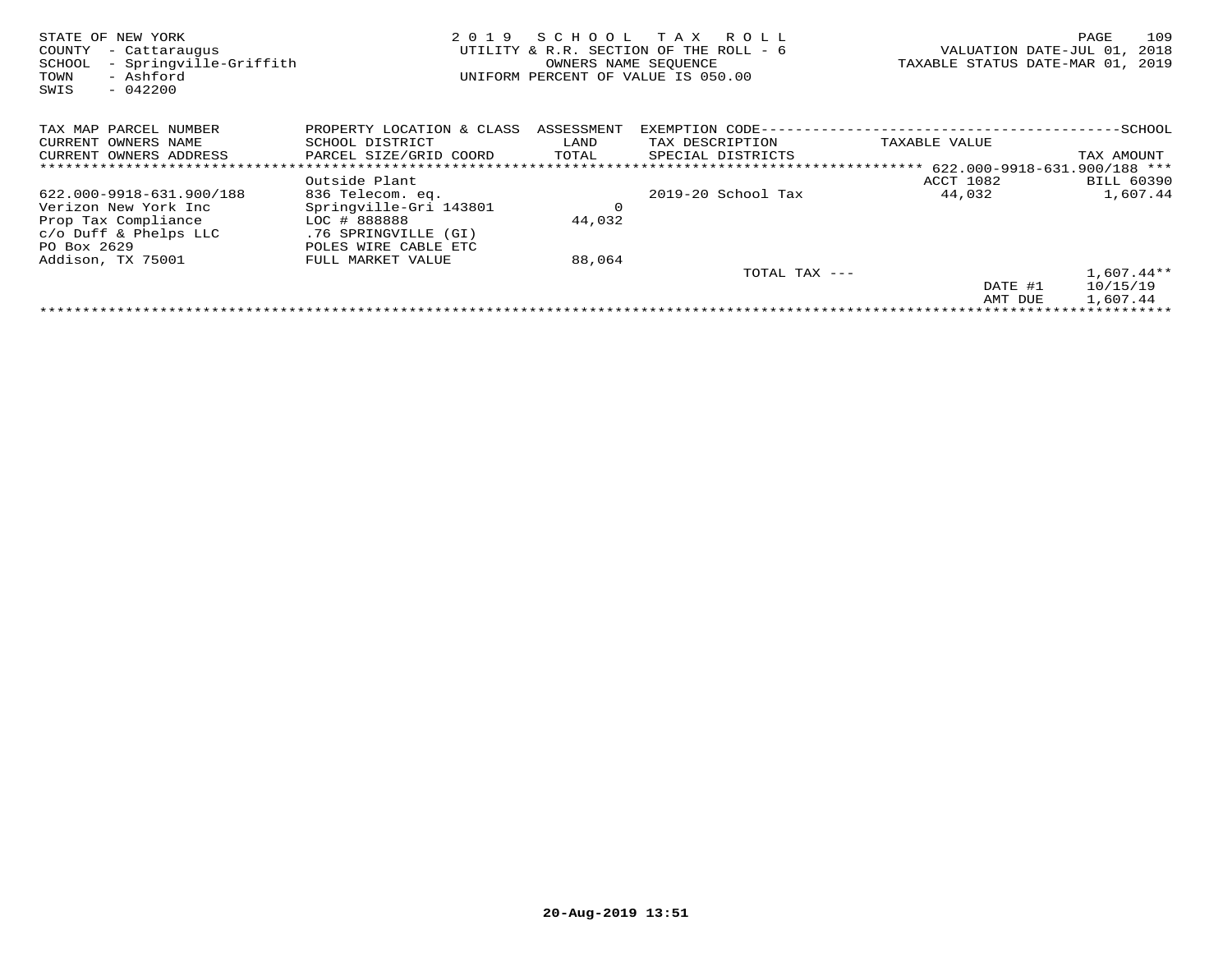| STATE OF NEW YORK<br>COUNTY - Cattaraugus          | 2019 SCHOOL TAX ROLL<br>UTILITY & R.R. SECTION OF THE ROLL - 6 | 110<br>PAGE<br>VALUATION DATE-JUL 01, 2018          |
|----------------------------------------------------|----------------------------------------------------------------|-----------------------------------------------------|
| SCHOOL - Springville-Griffith<br>TOWN<br>- Ashford | UNIFORM PERCENT OF VALUE IS 050.00                             | TAXABLE STATUS DATE-MAR 01, 2019<br>RPS155/V04/L015 |
| SWIS<br>$-042200$                                  |                                                                | CURRENT DATE 8/20/2019                              |
|                                                    | ROLL SUB SECTION- - TOTALS                                     |                                                     |

### \*\*\* SPECIAL DISTRICT SUMMARY \*\*\*

|      |      | $m \wedge m \wedge n$<br>◡∸ғ | TON                              | . HUNY              | AĽ                  | ے ا      |       | $m \wedge m \wedge n$ |
|------|------|------------------------------|----------------------------------|---------------------|---------------------|----------|-------|-----------------------|
| CODE | NAMF | 'AK                          | $m \times r \times r$<br>- - - - | T T T<br>اللالمستحم | - ---<br>اللالمستعم | 57077375 | VALUF | $m \times r$<br>- −-  |

#### NO SPECIAL DISTRICTS AT THIS LEVEL

\*\*\* S C H O O L D I S T R I C T S U M M A R Y \*\*\*

| CODE   | DISTRICT NAME                    | TOTAL<br>PARCELS | ASSESSED<br>LAND | ASSESSED<br>TOTAL | EXEMPT<br>AMOUNT | TOTAL<br>TAXABLE |            |
|--------|----------------------------------|------------------|------------------|-------------------|------------------|------------------|------------|
|        |                                  |                  |                  |                   | STAR AMOUNT      | STAR TAXABLE     | TOTAL TAX  |
|        | Springville-Griffith             | 13               | 11,182           | 1298,925          |                  | 1,298,925        |            |
| 143801 |                                  |                  |                  |                   |                  | 1,298,925        | 47,418.92  |
|        | SUB-TOTAL                        | 13               | 11,182           | 1298,925          |                  | 1,298,925        |            |
|        | $S \cup B - T \cup T A L (CONT)$ |                  |                  |                   |                  | 1,298,925        | 47, 418.92 |
|        | TOTAL                            | 13               | 11,182           | 1298,925          |                  | 1,298,925        |            |
|        | T O T A L (CONT)                 |                  |                  |                   |                  | 1,298,925        | 47, 418.92 |

# \*\*\* S Y S T E M C O D E S S U M M A R Y \*\*\*

NO SYSTEM EXEMPTIONS AT THIS LEVEL

\*\*\* E X E M P T I O N S U M M A R Y \*\*\*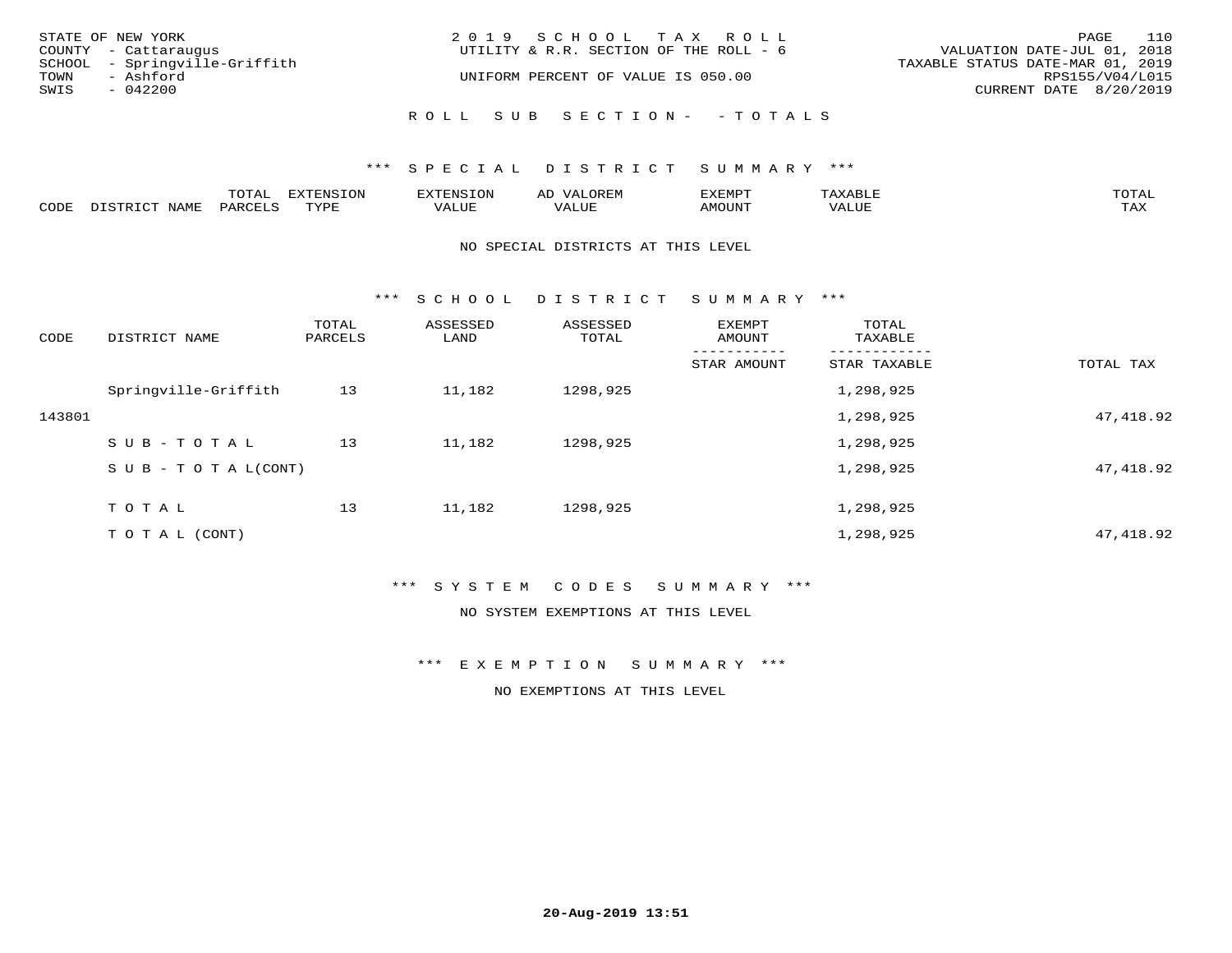|      | STATE OF NEW YORK<br>COUNTY - Cattaraugus  | 2019 SCHOOL TAX ROLL<br>UTILITY & R.R. SECTION OF THE ROLL - 6 | 111<br>PAGE<br>VALUATION DATE-JUL 01, 2018          |
|------|--------------------------------------------|----------------------------------------------------------------|-----------------------------------------------------|
| TOWN | SCHOOL - Springville-Griffith<br>- Ashford | UNIFORM PERCENT OF VALUE IS 050.00                             | TAXABLE STATUS DATE-MAR 01, 2019<br>RPS155/V04/L015 |
| SWIS | $-042200$                                  |                                                                | CURRENT DATE 8/20/2019                              |
|      |                                            | ROLL SUB SECTION- - TOTALS                                     |                                                     |

| ROLL<br>SEC | DESCRIPTION                         | TOTAL<br>PARCELS | ASSESSED<br>LAND | ASSESSED<br>TOTAL | EXEMPT<br>AMOUNT | TOTAL<br>TAXABLE       | TOTAL<br>TAX |
|-------------|-------------------------------------|------------------|------------------|-------------------|------------------|------------------------|--------------|
|             |                                     |                  |                  |                   | STAR AMOUNT      | STAR TAXABLE           |              |
|             | 2019-20 School Tax                  |                  | 11,182           | 1298,925          |                  | 1,298,925<br>1,298,925 | 47,418.92    |
| 6           | SPEC DIST TAXES<br>UTILITIES & N.C. |                  |                  |                   |                  |                        | 47,418.92    |

**20-Aug-2019 13:51**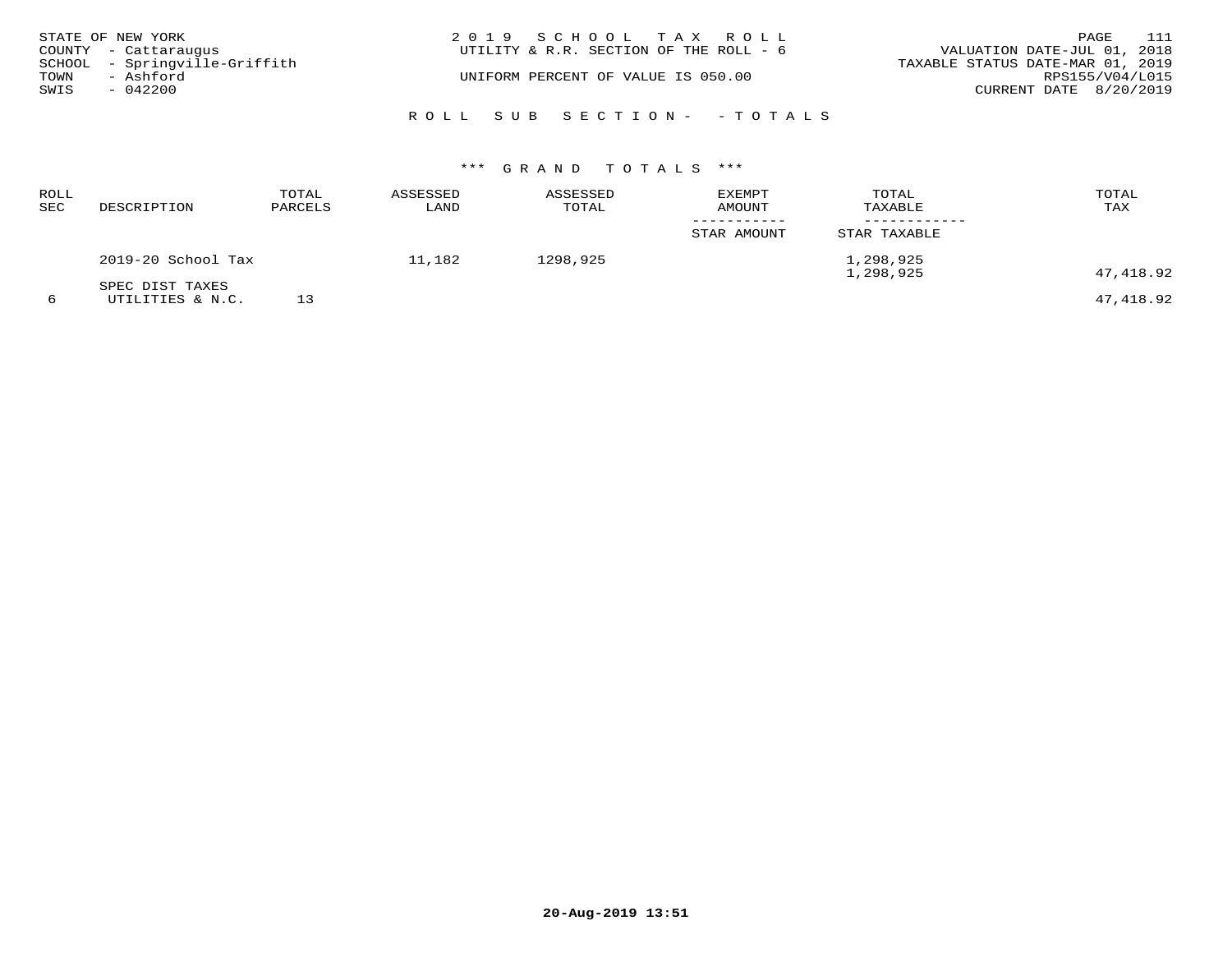| STATE OF NEW YORK                                     | 2019 SCHOOL TAX ROLL<br>UTILITY & R.R. SECTION OF THE ROLL - 6 | 112<br>PAGE<br>VALUATION DATE-JUL 01, 2018 |
|-------------------------------------------------------|----------------------------------------------------------------|--------------------------------------------|
| COUNTY - Cattaraugus<br>SCHOOL - Springville-Griffith |                                                                | TAXABLE STATUS DATE-MAR 01, 2019           |
| TOWN<br>- Ashford<br>SWIS<br>$-042200$                | UNIFORM PERCENT OF VALUE IS 050.00                             | RPS155/V04/L015<br>CURRENT DATE 8/20/2019  |
|                                                       | ROLL SECTION TOTALS                                            |                                            |

|      |                          | momn.<br>LUIAL     | <b>EXTENSION</b> | $117$ mm $170707$<br>אי | ΑD<br>.JREN      | 33773850<br>ivi D'<br>ניומיום בי | $max$ and $max$ | $m \wedge m \wedge n$ |
|------|--------------------------|--------------------|------------------|-------------------------|------------------|----------------------------------|-----------------|-----------------------|
| CODE | <b>NAME</b><br>DISTO TOT | PARCE <sup>T</sup> | TVDF             | VALUE                   | -- - ---<br>ALUE | TUUOM4                           | VALUE           | <b>TAY</b><br>⊥⇔∆     |

### NO SPECIAL DISTRICTS AT THIS LEVEL

\*\*\* S C H O O L D I S T R I C T S U M M A R Y \*\*\*

| CODE   | DISTRICT NAME                    | TOTAL<br>PARCELS | ASSESSED<br>LAND | ASSESSED<br>TOTAL | EXEMPT<br>AMOUNT | TOTAL<br>TAXABLE |            |
|--------|----------------------------------|------------------|------------------|-------------------|------------------|------------------|------------|
|        |                                  |                  |                  |                   | STAR AMOUNT      | STAR TAXABLE     | TOTAL TAX  |
|        | Springville-Griffith             | 13               | 11,182           | 1298,925          |                  | 1,298,925        |            |
| 143801 |                                  |                  |                  |                   |                  | 1,298,925        | 47,418.92  |
|        | SUB-TOTAL                        | 13               | 11,182           | 1298,925          |                  | 1,298,925        |            |
|        | $S \cup B - T \cup T A L (CONT)$ |                  |                  |                   |                  | 1,298,925        | 47,418.92  |
|        | TOTAL                            | 13               | 11,182           | 1298,925          |                  | 1,298,925        |            |
|        | T O T A L (CONT)                 |                  |                  |                   |                  | 1,298,925        | 47, 418.92 |

# \*\*\* S Y S T E M C O D E S S U M M A R Y \*\*\*

NO SYSTEM EXEMPTIONS AT THIS LEVEL

\*\*\* E X E M P T I O N S U M M A R Y \*\*\*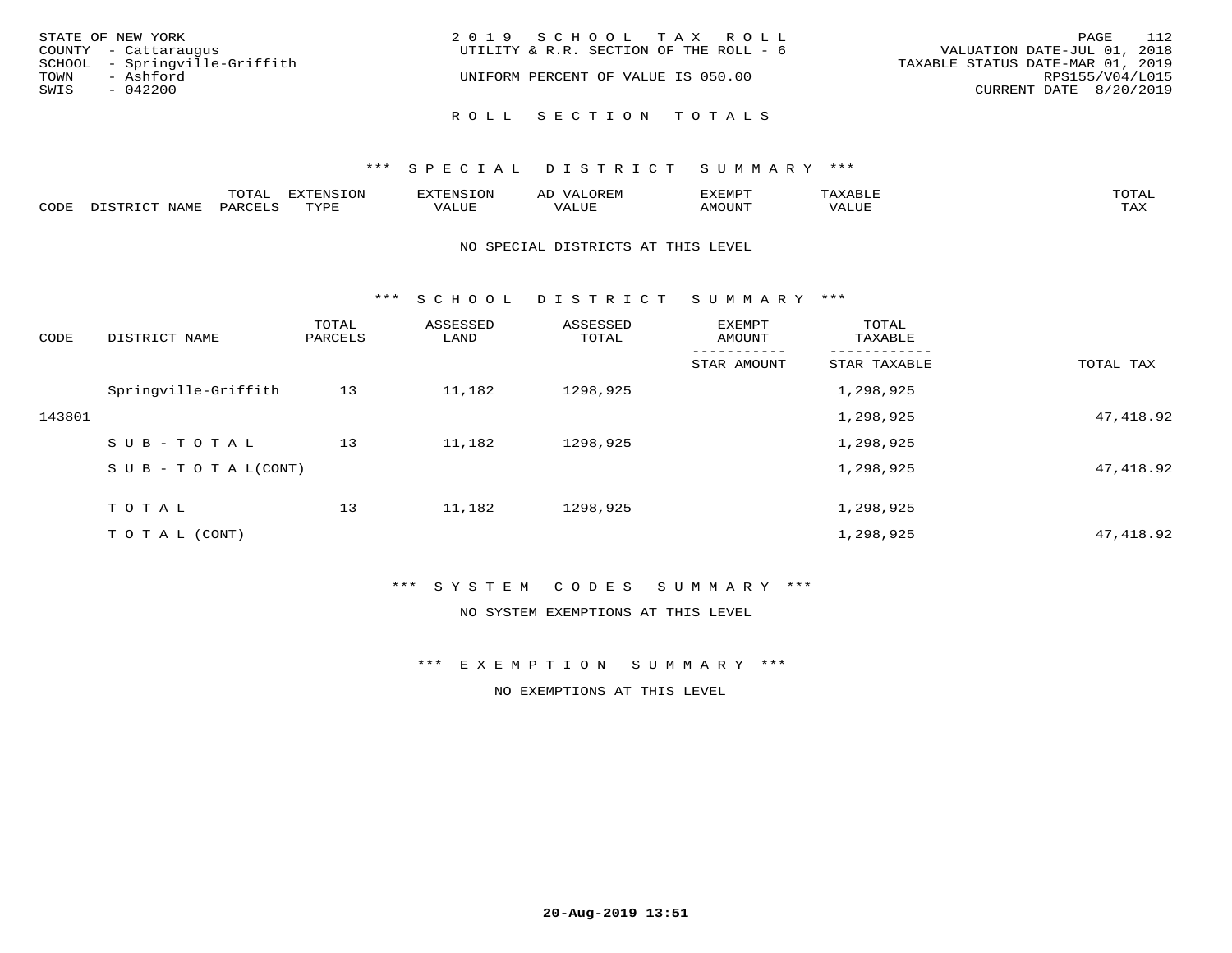| STATE OF NEW YORK | COUNTY - Cattaraugus          | 2019 SCHOOL TAX ROLL<br>UTILITY & R.R. SECTION OF THE ROLL - 6 | 113<br>PAGE<br>VALUATION DATE-JUL 01, 2018 |
|-------------------|-------------------------------|----------------------------------------------------------------|--------------------------------------------|
|                   | SCHOOL - Springville-Griffith |                                                                | TAXABLE STATUS DATE-MAR 01, 2019           |
| TOWN<br>SWIS      | - Ashford<br>$-042200$        | UNIFORM PERCENT OF VALUE IS 050.00                             | RPS155/V04/L015<br>CURRENT DATE 8/20/2019  |
|                   |                               | ROLL SECTION TOTALS                                            |                                            |

| ROLL<br>SEC | DESCRIPTION                         | TOTAL<br>PARCELS | ASSESSED<br>LAND | ASSESSED<br>TOTAL | <b>EXEMPT</b><br>AMOUNT | TOTAL<br>TAXABLE       | TOTAL<br>TAX |
|-------------|-------------------------------------|------------------|------------------|-------------------|-------------------------|------------------------|--------------|
|             |                                     |                  |                  |                   | STAR AMOUNT             | STAR TAXABLE           |              |
|             | 2019-20 School Tax                  |                  | 11,182           | 1298,925          |                         | 1,298,925<br>1,298,925 | 47,418.92    |
| 6           | SPEC DIST TAXES<br>UTILITIES & N.C. |                  |                  |                   |                         |                        | 47,418.92    |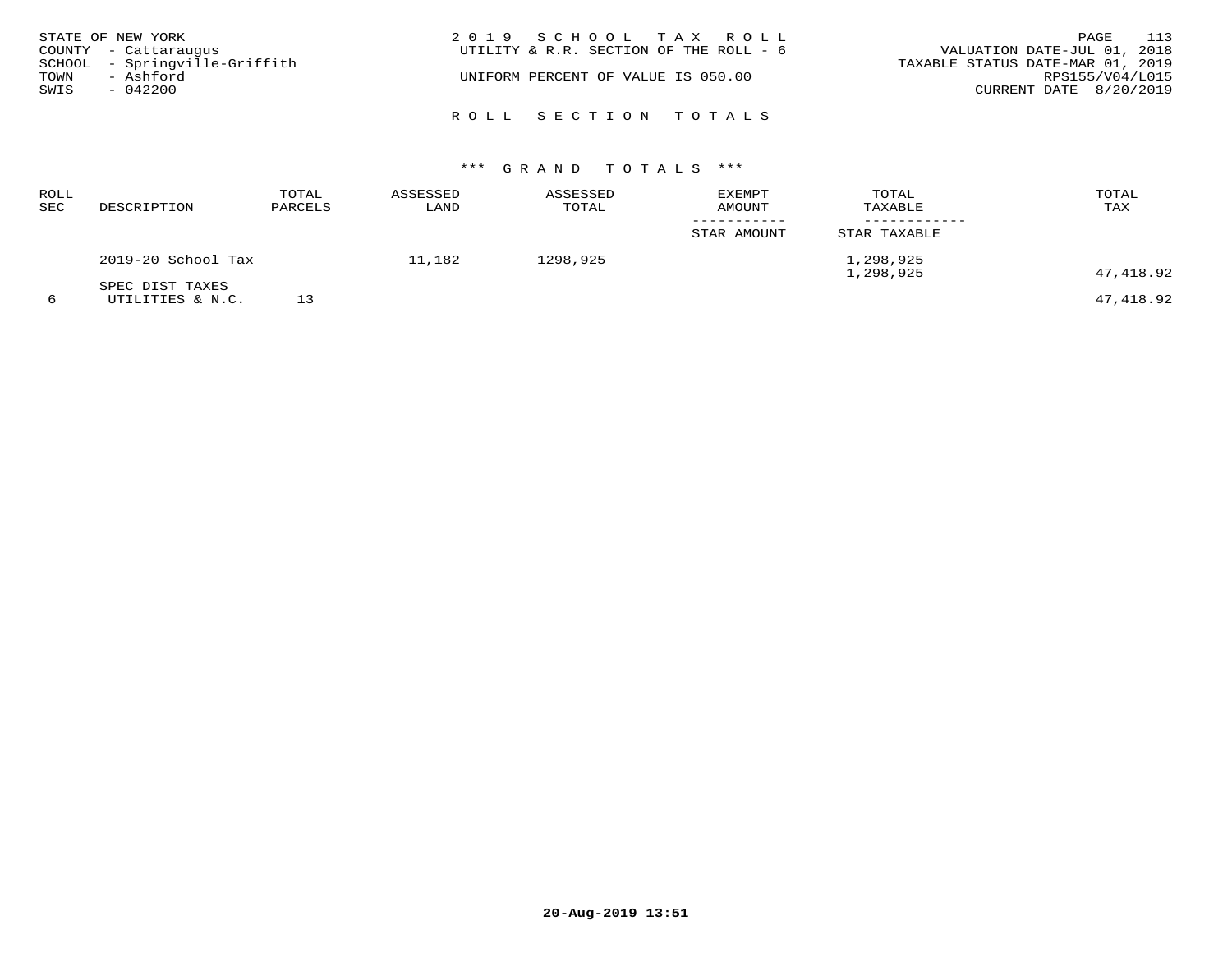SWIS - 042200

### STATE OF NEW YORK PURSE AND ROUGHLY AND DUN SUCHOOL TAX ROLL FAX ROLL TRAM MEDICOUNTY - CATTAR COUNTY - CATTAR<br>COUNTY - CATTAR COUNTY - CATTAR OUN SUCHOOL AND MENOLLY EXEMPT SECTION OF THE ROLL - 8 TAXABLE STATUS DATE-UUL WHOLLY EXEMPT SECTION OF THE ROLL -  $8$  SCHOOL - Springville-Griffith OWNERS NAME SEQUENCE TAXABLE STATUS DATE-MAR 01, 2019UNIFORM PERCENT OF VALUE IS 050.00

| TAX MAP PARCEL NUMBER<br>CURRENT OWNERS NAME | PROPERTY LOCATION & CLASS ASSESSMENT<br>SCHOOL DISTRICT | LAND    |                  | TAX DESCRIPTION    | TAXABLE VALUE                                                   |            |
|----------------------------------------------|---------------------------------------------------------|---------|------------------|--------------------|-----------------------------------------------------------------|------------|
| CURRENT OWNERS ADDRESS                       | PARCEL SIZE/GRID COORD                                  | TOTAL   |                  | SPECIAL DISTRICTS  |                                                                 | TAX AMOUNT |
| ****************                             |                                                         |         |                  |                    |                                                                 |            |
|                                              | Scoby Rd (Off)                                          |         |                  |                    | ACCT 0875                                                       |            |
| $10.003 - 2 - 30$                            | 962 County park                                         |         | COUNTY           | 13100              |                                                                 | 4,600      |
| Cty Of Erie Dept Of Parks                    | Springville-Gri 143801                                  | 4,600   |                  | 2019-20 School Tax | 0.00                                                            | 0.00       |
| Recreation, Forestry                         | LAND ONLY 07                                            | 4,600   |                  |                    |                                                                 |            |
| 95 Franklin St                               | 1.0000 SPRINGVILLE (GI)                                 |         |                  |                    |                                                                 |            |
| Buffalo, NY 14202                            | FRNT 100.00 DPTH 200.00                                 |         |                  |                    |                                                                 |            |
|                                              | EAST-1116600 NRTH-0903936                               |         |                  |                    |                                                                 |            |
|                                              | DEED BOOK 1001 PG-910                                   |         |                  |                    |                                                                 |            |
|                                              | FULL MARKET VALUE                                       | 9,200   |                  |                    |                                                                 |            |
|                                              |                                                         |         |                  | TOTAL TAX ---      |                                                                 | $0.00**$   |
|                                              |                                                         |         |                  |                    | ********** 19.002-1-16 ************                             |            |
|                                              | Dutch Hill Rd                                           |         |                  |                    | ACCT 5013                                                       |            |
| $19.002 - 1 - 16$                            | 620 Religious                                           |         | RELIGIOUS 25110  |                    |                                                                 | 86,600     |
| First German Evangelical                     | Springville-Gri 143801                                  | 7,200   |                  | 2019-20 School Tax | 0.00                                                            | 0.00       |
| Lutheran                                     | 72 06 06                                                | 86,600  |                  |                    |                                                                 |            |
| Dutch Hill Rd                                | ACRES<br>1.59                                           |         |                  |                    |                                                                 |            |
| West Valley, NY 14171                        | EAST-1123337 NRTH-0893990                               |         |                  |                    |                                                                 |            |
|                                              | DEED BOOK 138<br>PG-00596                               |         |                  |                    |                                                                 |            |
|                                              | FULL MARKET VALUE                                       | 173,200 |                  |                    |                                                                 |            |
| ****************************                 | ****************************                            |         |                  | TOTAL TAX $---$    | ********************************** 10.004-1-79 **************** | $0.00**$   |
|                                              | Schwartz Rd                                             |         |                  |                    | ACCT 1600                                                       |            |
| $10.004 - 1 - 79$                            | 260 Seasonal res                                        |         | NYS OWNED 12100  |                    |                                                                 | 84,400     |
| New York State Dot                           | Springville-Gri 143801                                  | 64,300  |                  | 2019-20 School Tax | 0.00                                                            | 0.00       |
| Real Estate Div                              | ACRES 138.75                                            | 84,400  |                  |                    |                                                                 |            |
| Rm 371                                       | EAST-1117936 NRTH-0896832                               |         |                  |                    |                                                                 |            |
| 125 Main St                                  | DEED BOOK 4637 PG-9007                                  |         |                  |                    |                                                                 |            |
| Buffalo, NY 14203                            | FULL MARKET VALUE                                       | 168,800 |                  |                    |                                                                 |            |
|                                              |                                                         |         |                  | TOTAL TAX $---$    |                                                                 | $0.00**$   |
|                                              |                                                         |         |                  |                    | *********** 10.003-2-27 ***********                             |            |
|                                              | Henrietta Rd                                            |         |                  |                    | ACCT 1288                                                       |            |
| $10.003 - 2 - 27$                            | 910 Priv forest                                         |         | NON-PROFIT 25300 |                    |                                                                 | 22,700     |
| Sycamore Reservation                         | Springville-Gri 143801                                  | 22,700  |                  | 2019-20 School Tax | 0.00                                                            | 0.00       |
| Youth Camp                                   | 27/42<br>06 07                                          | 22,700  |                  |                    |                                                                 |            |
| Kim Izard Treas.                             | NRF                                                     |         |                  |                    |                                                                 |            |
| 63 Sommerville                               | ACRES<br>52.30                                          |         |                  |                    |                                                                 |            |
| Tonawanda, NY 14150                          | EAST-1107858 NRTH-0897831                               |         |                  |                    |                                                                 |            |
|                                              | DEED BOOK 00748 PG-00349                                |         |                  |                    |                                                                 |            |
|                                              | FULL MARKET VALUE                                       | 45,400  |                  |                    |                                                                 |            |
|                                              |                                                         |         |                  | TOTAL TAX ---      |                                                                 | $0.00**$   |
| *****************                            |                                                         |         |                  |                    |                                                                 |            |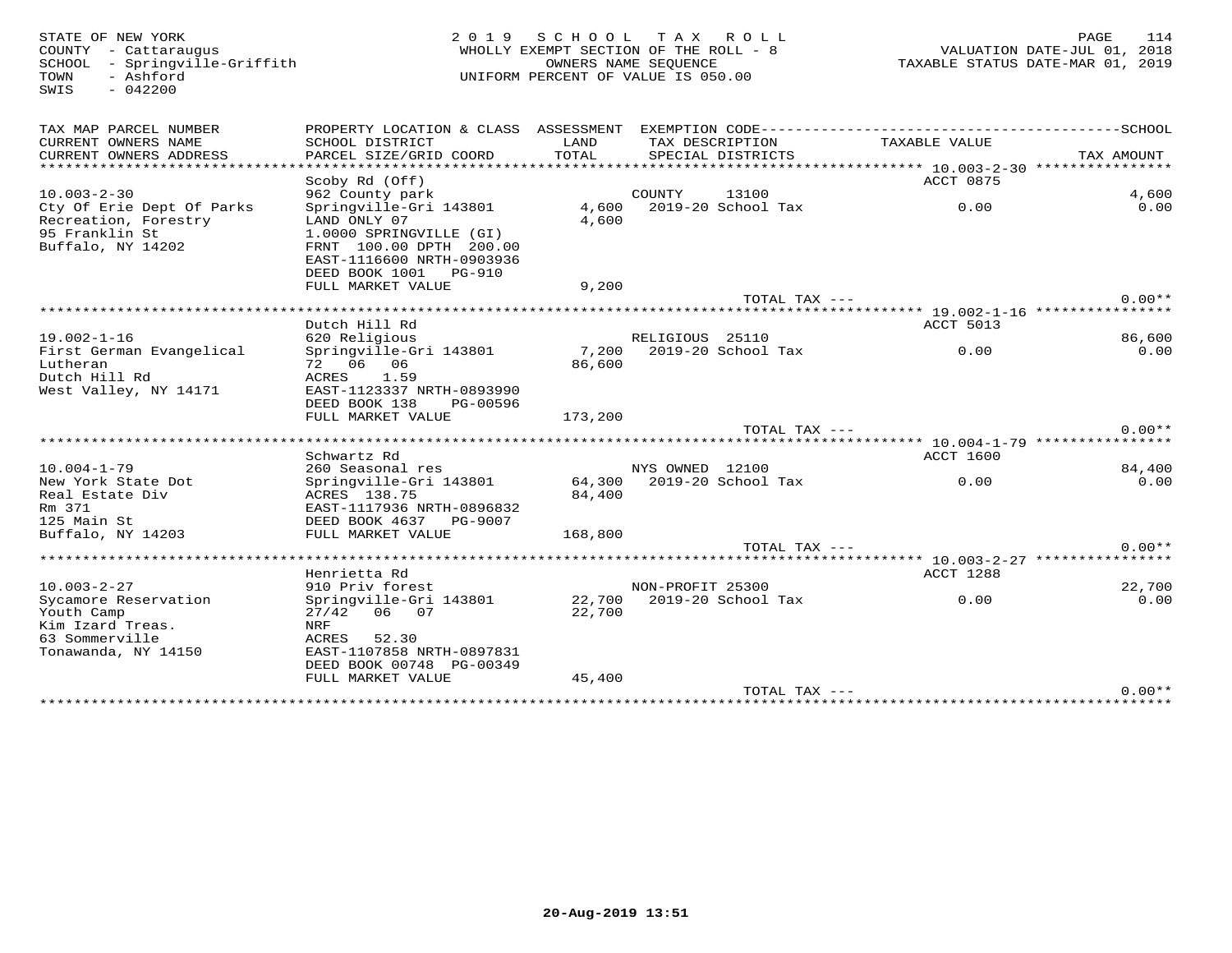| STATE OF NEW YORK<br>- Cattaraugus<br>COUNTY<br>- Springville-Griffith<br>SCHOOL<br>- Ashford<br>TOWN<br>$-042200$<br>SWIS | 2 0 1 9                                                | SCHOOL<br>WHOLLY EXEMPT SECTION OF THE ROLL - 8<br>UNIFORM PERCENT OF VALUE IS 050.00 | TAX ROLL<br>OWNERS NAME SEQUENCE |                          |                                                        | PAGE<br>115<br>VALUATION DATE-JUL 01,<br>2018<br>TAXABLE STATUS DATE-MAR 01, 2019 |  |
|----------------------------------------------------------------------------------------------------------------------------|--------------------------------------------------------|---------------------------------------------------------------------------------------|----------------------------------|--------------------------|--------------------------------------------------------|-----------------------------------------------------------------------------------|--|
| TAX MAP PARCEL NUMBER                                                                                                      | PROPERTY LOCATION & CLASS                              | ASSESSMENT                                                                            |                                  |                          | EXEMPTION CODE----------------------------             | $---------SCH00L$                                                                 |  |
| CURRENT OWNERS NAME                                                                                                        | SCHOOL DISTRICT                                        | LAND                                                                                  | TAX DESCRIPTION                  |                          | TAXABLE VALUE                                          |                                                                                   |  |
| CURRENT OWNERS ADDRESS                                                                                                     | PARCEL SIZE/GRID COORD                                 | TOTAL                                                                                 |                                  | SPECIAL DISTRICTS        |                                                        | TAX AMOUNT                                                                        |  |
|                                                                                                                            |                                                        |                                                                                       |                                  |                          |                                                        |                                                                                   |  |
|                                                                                                                            | Edies Rd                                               |                                                                                       |                                  |                          | ACCT 0557                                              |                                                                                   |  |
| $10.002 - 1 - 1$                                                                                                           | 314 Rural vac<10                                       |                                                                                       | NYS OWNED 12100                  |                          |                                                        | 4,900                                                                             |  |
| The People of the State of NY, Springville-Gri 143801                                                                      |                                                        | 4,900                                                                                 |                                  | 2019-20 School Tax       | 0.00                                                   | 0.00                                                                              |  |
| Acting By & Through the NYS                                                                                                | 74 06<br>06                                            | 4,900                                                                                 |                                  |                          |                                                        |                                                                                   |  |
| 17 Columbia Cir                                                                                                            | 0.94<br>ACRES                                          |                                                                                       |                                  |                          |                                                        |                                                                                   |  |
| Albany, NY 12203                                                                                                           | EAST-1121529 NRTH-0903686<br>DEED BOOK 668<br>PG-00535 |                                                                                       |                                  |                          |                                                        |                                                                                   |  |
|                                                                                                                            | FULL MARKET VALUE                                      | 9,800                                                                                 |                                  |                          |                                                        |                                                                                   |  |
|                                                                                                                            |                                                        |                                                                                       |                                  | TOTAL TAX $---$          |                                                        | $0.00**$                                                                          |  |
|                                                                                                                            |                                                        |                                                                                       |                                  |                          | ************************ 11.001-1-32 ***************** |                                                                                   |  |
|                                                                                                                            | 11217 Nys Rte 240                                      |                                                                                       |                                  |                          | <b>ACCT 5029</b>                                       |                                                                                   |  |
| $11.001 - 1 - 32$                                                                                                          | 695 Cemetery                                           |                                                                                       | CEMETERY                         | 27350                    |                                                        | 4,600                                                                             |  |
| Thomas Corners Cemetery                                                                                                    | Springville-Gri 143801                                 |                                                                                       |                                  | 4,600 2019-20 School Tax | 0.00                                                   | 0.00                                                                              |  |
| West Valley, NY 14171                                                                                                      | 65 06 06                                               | 4,600                                                                                 |                                  |                          |                                                        |                                                                                   |  |
|                                                                                                                            | <b>NRF</b>                                             |                                                                                       |                                  |                          |                                                        |                                                                                   |  |
|                                                                                                                            | 100.00 DPTH 350.00<br>FRNT                             |                                                                                       |                                  |                          |                                                        |                                                                                   |  |
|                                                                                                                            | EAST-1132356 NRTH-0905256                              |                                                                                       |                                  |                          |                                                        |                                                                                   |  |
|                                                                                                                            | FULL MARKET VALUE                                      | 9,200                                                                                 |                                  |                          |                                                        |                                                                                   |  |
|                                                                                                                            |                                                        |                                                                                       |                                  | TOTAL TAX $---$          |                                                        | $0.00**$                                                                          |  |
|                                                                                                                            |                                                        |                                                                                       |                                  | ********************     |                                                        |                                                                                   |  |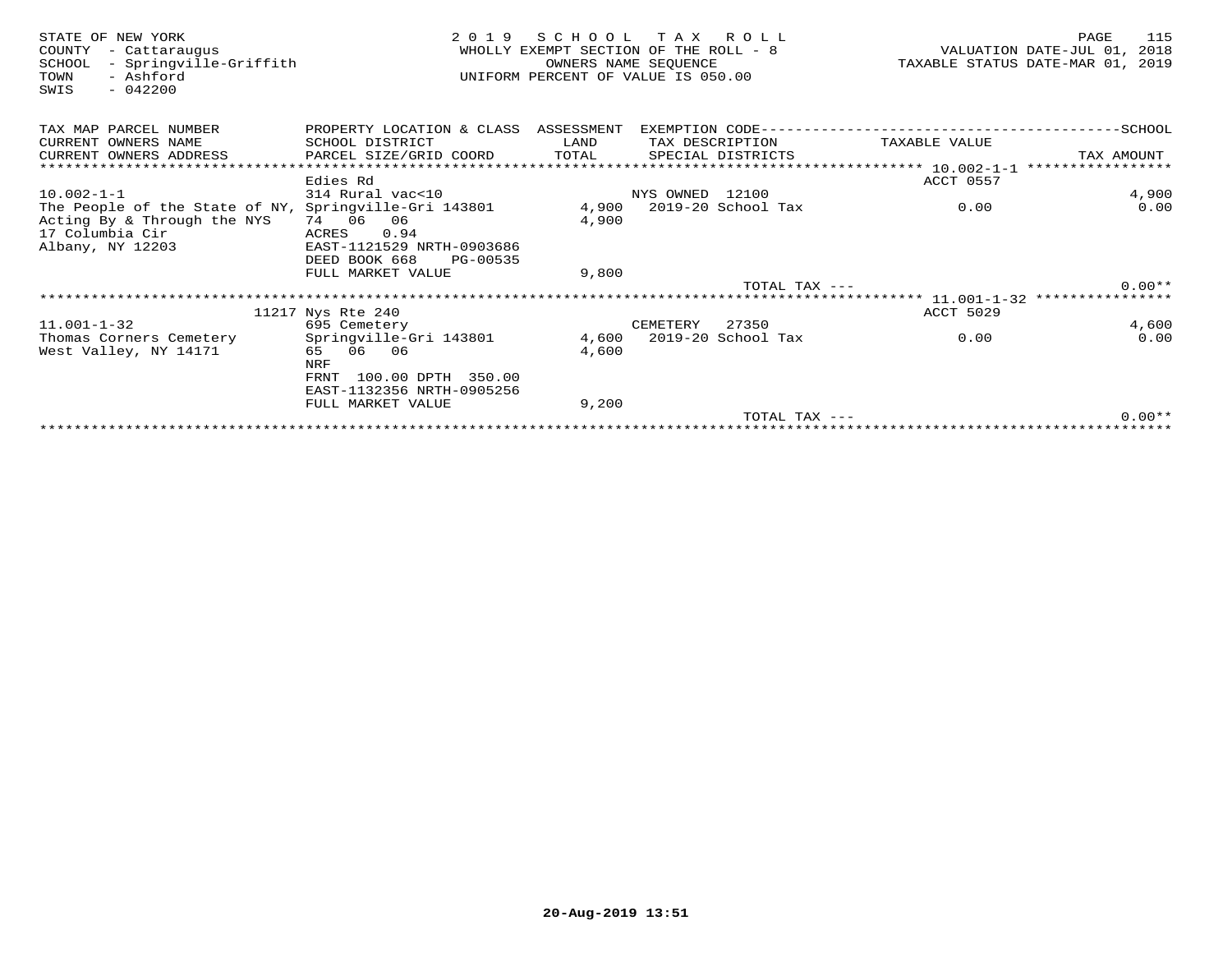| STATE OF NEW YORK<br>COUNTY - Cattaraugus          | 2019 SCHOOL TAX ROLL<br>WHOLLY EXEMPT SECTION OF THE ROLL - 8 | 116<br>PAGE<br>VALUATION DATE-JUL 01, 2018          |
|----------------------------------------------------|---------------------------------------------------------------|-----------------------------------------------------|
| SCHOOL - Springville-Griffith<br>TOWN<br>- Ashford | UNIFORM PERCENT OF VALUE IS 050.00                            | TAXABLE STATUS DATE-MAR 01, 2019<br>RPS155/V04/L015 |
| SWIS<br>- 042200                                   |                                                               | CURRENT DATE 8/20/2019                              |
|                                                    | ROLL SUB SECTION- - TOTALS                                    |                                                     |

|      |      | momn:<br>LUIAI | $\pi$ |       | ΑL | ית הרדעי |               | $T$ $\cap$ $T$ $\Delta$ |
|------|------|----------------|-------|-------|----|----------|---------------|-------------------------|
| CODE | NAME | יחמת.          | mvnt  | VALUE |    | AMOUNT   | , , , , , , , | TAY.<br>- - - - -       |

### NO SPECIAL DISTRICTS AT THIS LEVEL

\*\*\* S C H O O L D I S T R I C T S U M M A R Y \*\*\*

| CODE   | DISTRICT NAME              | TOTAL<br>PARCELS | ASSESSED<br>LAND | ASSESSED<br>TOTAL | EXEMPT<br>AMOUNT | TOTAL<br>TAXABLE |           |
|--------|----------------------------|------------------|------------------|-------------------|------------------|------------------|-----------|
|        |                            |                  |                  |                   | STAR AMOUNT      | STAR TAXABLE     | TOTAL TAX |
|        | Springville-Griffith       | 6                | 108,300          | 207,800           | 207,800          |                  |           |
| 143801 |                            |                  |                  |                   |                  |                  |           |
|        | SUB-TOTAL                  | 6                | 108,300          | 207,800           | 207,800          |                  |           |
|        | S U B - T O T A $L$ (CONT) |                  |                  |                   |                  |                  |           |
|        |                            |                  |                  |                   |                  |                  |           |
|        | TOTAL                      | 6                | 108,300          | 207,800           | 207,800          |                  |           |
|        | T O T A L (CONT)           |                  |                  |                   |                  |                  |           |

\*\*\* S Y S T E M C O D E S S U M M A R Y \*\*\*

### NO SYSTEM EXEMPTIONS AT THIS LEVEL

### \*\*\* E X E M P T I O N S U M M A R Y \*\*\*

| CODE           | DESCRIPTION         | TOTAL<br>PARCELS | SCHOOL          |
|----------------|---------------------|------------------|-----------------|
| 12100<br>13100 | NYS OWNED           | 2                | 89,300          |
| 25110          | COUNTY<br>RELIGIOUS |                  | 4,600<br>86,600 |
| 25300          | NON-PROFIT          |                  | 22,700          |
| 27350          | <b>CEMETERY</b>     |                  | 4,600           |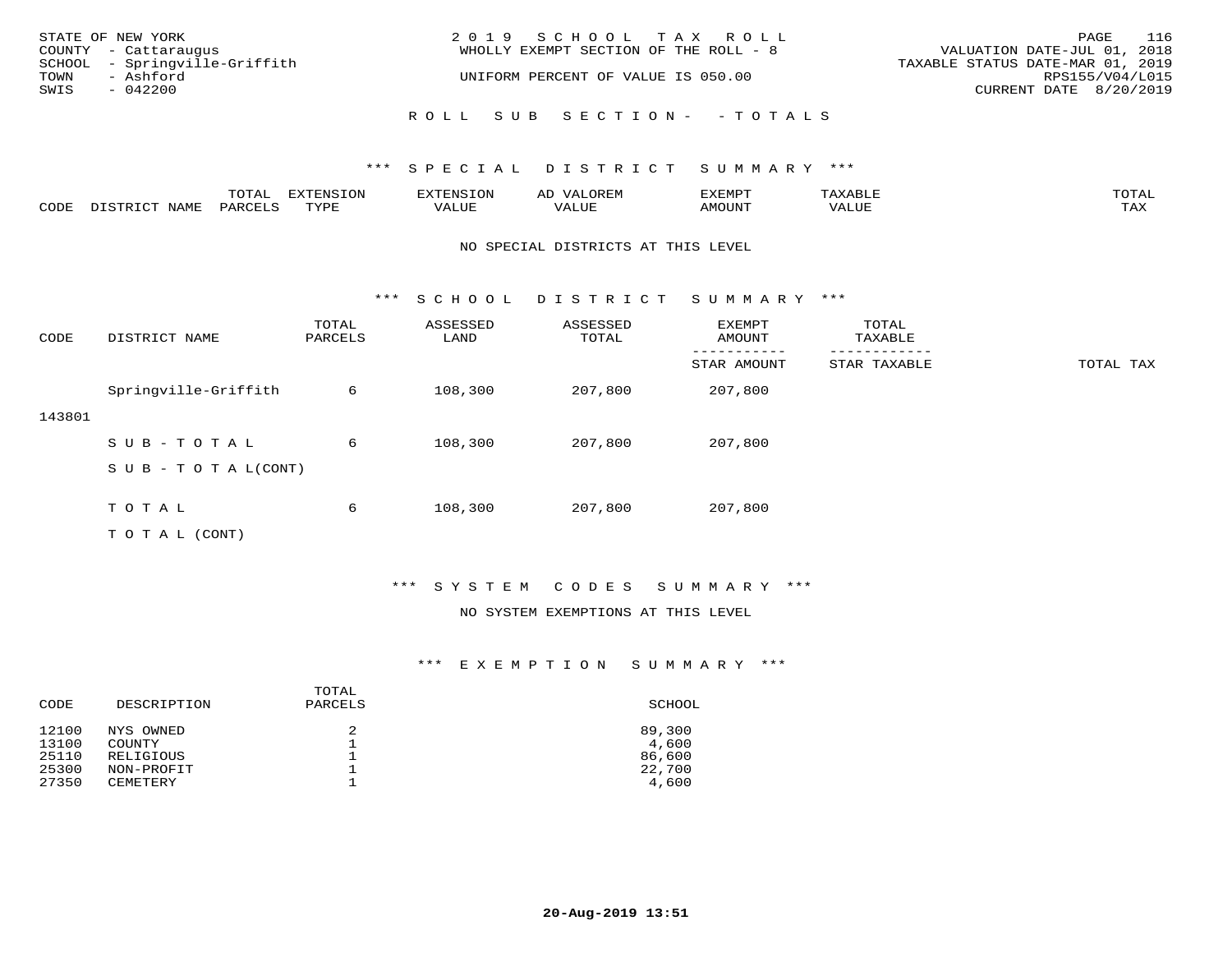| STATE OF NEW YORK<br>COUNTY - Cattaraugus<br>SCHOOL - Springville-Griffith | 2019 SCHOOL TAX ROLL<br>WHOLLY EXEMPT SECTION OF THE ROLL - 8 | 117<br>PAGE<br>VALUATION DATE-JUL 01, 2018<br>TAXABLE STATUS DATE-MAR 01, 2019 |
|----------------------------------------------------------------------------|---------------------------------------------------------------|--------------------------------------------------------------------------------|
| - Ashford<br>TOWN<br>SWIS<br>$-042200$                                     | UNIFORM PERCENT OF VALUE IS 050.00                            | RPS155/V04/L015<br>CURRENT DATE 8/20/2019                                      |
|                                                                            | ROLL SUB SECTION- - TOTALS                                    |                                                                                |

# \*\*\* E X E M P T I O N S U M M A R Y \*\*\*

| CODE | DESCRIPTION | TOTAL<br>PARCELS | SCHOOL  |
|------|-------------|------------------|---------|
|      | TOTAL       |                  | 207,800 |

| <b>ROLL</b><br><b>SEC</b> | DESCRIPTION                                    | TOTAL<br>PARCELS | ASSESSED<br>LAND | ASSESSED<br>TOTAL | EXEMPT<br>AMOUNT | TOTAL<br>TAXABLE | TOTAL<br>TAX |
|---------------------------|------------------------------------------------|------------------|------------------|-------------------|------------------|------------------|--------------|
|                           |                                                |                  |                  |                   | STAR AMOUNT      | STAR TAXABLE     |              |
| 8                         | RS 8 TOTAL<br>SPEC DIST TAXES<br>WHOLLY EXEMPT |                  | 108,300          | 207,800           | 207,800          |                  |              |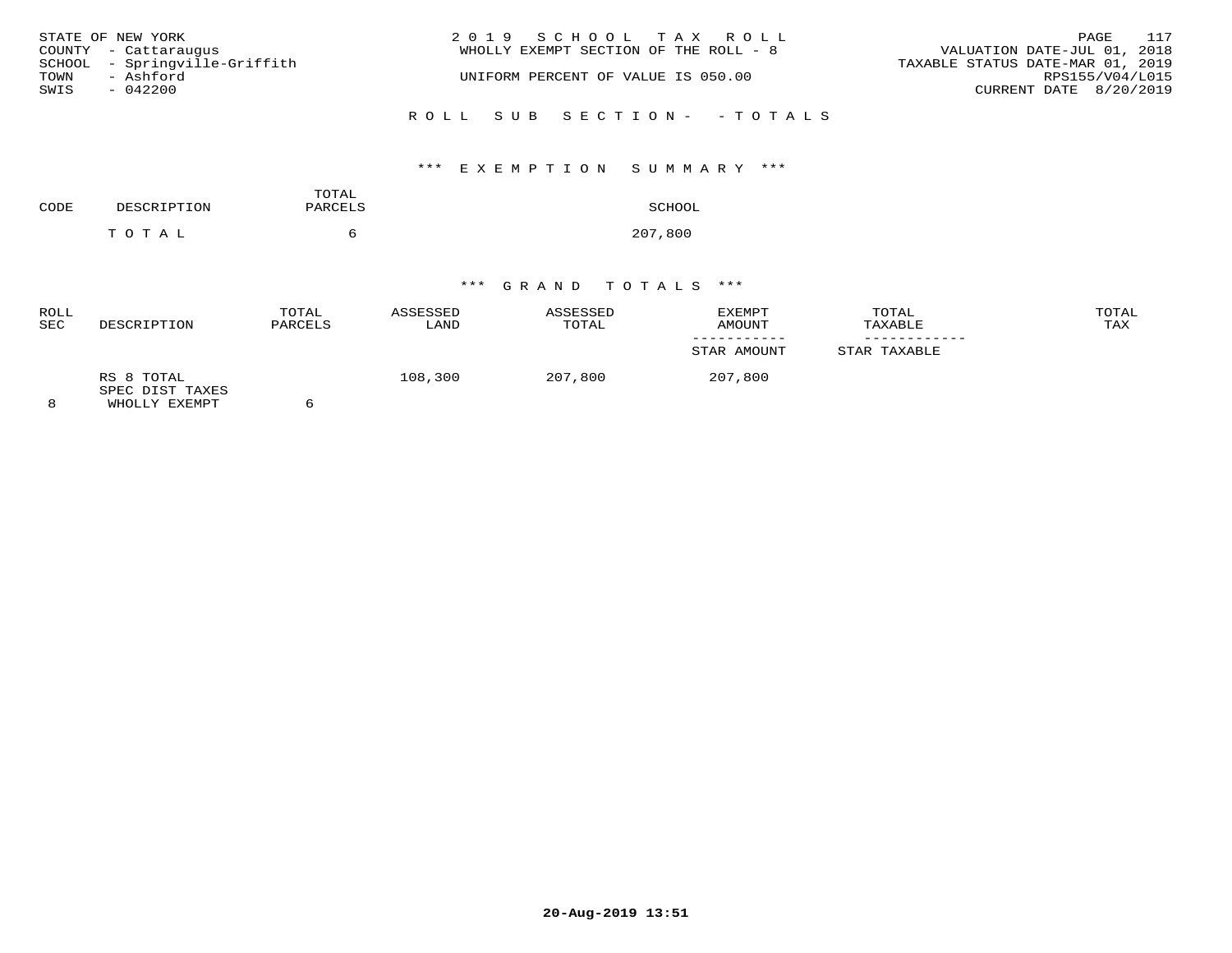| STATE OF NEW YORK<br>COUNTY - Cattaraugus<br>SCHOOL - Springville-Griffith<br>TOWN<br>- Ashford<br>SWIS<br>$-042200$ | 2019 SCHOOL TAX ROLL<br>WHOLLY EXEMPT SECTION OF THE ROLL - 8<br>UNIFORM PERCENT OF VALUE IS 050.00 | 118<br>PAGE<br>VALUATION DATE-JUL 01, 2018<br>TAXABLE STATUS DATE-MAR 01, 2019<br>RPS155/V04/L015<br>CURRENT DATE 8/20/2019 |
|----------------------------------------------------------------------------------------------------------------------|-----------------------------------------------------------------------------------------------------|-----------------------------------------------------------------------------------------------------------------------------|
|                                                                                                                      | ROLL SECTION TOTALS                                                                                 |                                                                                                                             |

|      |      | $m \wedge m \wedge n$<br>⊥∪⊥AL | <b>DIZPOILIC TOM</b><br>⊥ບ⊥ | EN-  | .<br>AL'<br>٠، تن ١٠ | 5773570      |          | $m \wedge m \wedge n$<br>$\mathsf{L}^{\mathsf{L}}$ |
|------|------|--------------------------------|-----------------------------|------|----------------------|--------------|----------|----------------------------------------------------|
| CODE | NAMF | PARO                           | TVDF<br><u>ـ د د</u>        | ALUE |                      | <b>MOUNT</b> | 7 A LU B | may<br>- ∠∡∡                                       |

### NO SPECIAL DISTRICTS AT THIS LEVEL

\*\*\* S C H O O L D I S T R I C T S U M M A R Y \*\*\*

| CODE   | DISTRICT NAME                    | TOTAL<br>PARCELS | ASSESSED<br>LAND | ASSESSED<br>TOTAL | EXEMPT<br>AMOUNT | TOTAL<br>TAXABLE |           |
|--------|----------------------------------|------------------|------------------|-------------------|------------------|------------------|-----------|
|        |                                  |                  |                  |                   | STAR AMOUNT      | STAR TAXABLE     | TOTAL TAX |
|        | Springville-Griffith             | 6                | 108,300          | 207,800           | 207,800          |                  |           |
| 143801 |                                  |                  |                  |                   |                  |                  |           |
|        | SUB-TOTAL                        | 6                | 108,300          | 207,800           | 207,800          |                  |           |
|        | $S \cup B - T \cup T A L (CONT)$ |                  |                  |                   |                  |                  |           |
|        |                                  |                  |                  |                   |                  |                  |           |
|        | TOTAL                            | 6                | 108,300          | 207,800           | 207,800          |                  |           |
|        | T O T A L (CONT)                 |                  |                  |                   |                  |                  |           |

# \*\*\* S Y S T E M C O D E S S U M M A R Y \*\*\*

### NO SYSTEM EXEMPTIONS AT THIS LEVEL

### \*\*\* E X E M P T I O N S U M M A R Y \*\*\*

| CODE  | DESCRIPTION | TOTAL<br>PARCELS | SCHOOL |
|-------|-------------|------------------|--------|
| 12100 | NYS OWNED   | 2                | 89,300 |
| 13100 | COUNTY      |                  | 4,600  |
| 25110 | RELIGIOUS   |                  | 86,600 |
| 25300 | NON-PROFIT  |                  | 22,700 |
| 27350 | CEMETERY    |                  | 4,600  |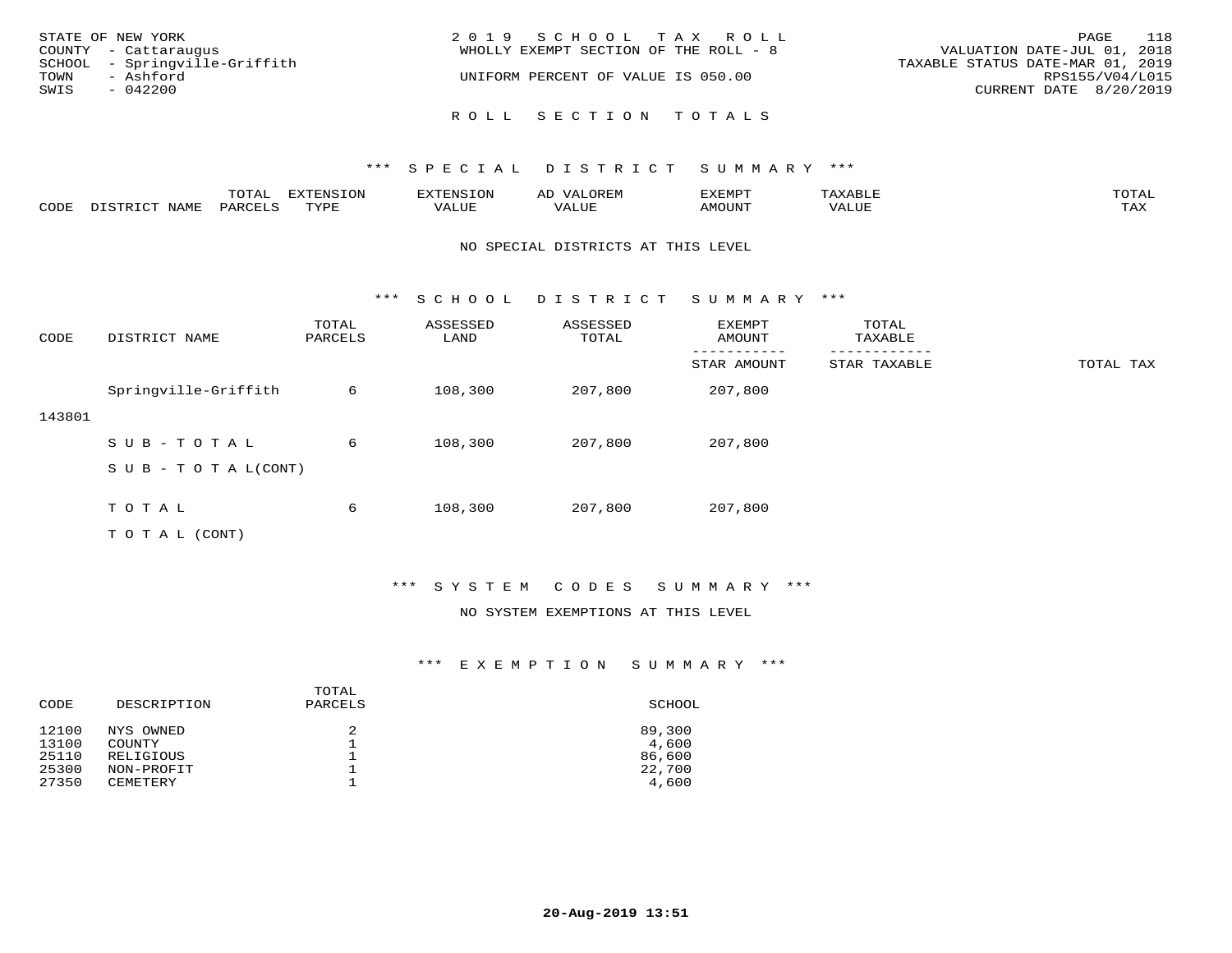| STATE OF NEW YORK             | 2019 SCHOOL TAX ROLL                  | 119<br>PAGE                      |
|-------------------------------|---------------------------------------|----------------------------------|
| COUNTY - Cattaraugus          | WHOLLY EXEMPT SECTION OF THE ROLL - 8 | VALUATION DATE-JUL 01, 2018      |
| SCHOOL - Springville-Griffith |                                       | TAXABLE STATUS DATE-MAR 01, 2019 |
| TOWN<br>- Ashford             | UNIFORM PERCENT OF VALUE IS 050.00    | RPS155/V04/L015                  |
| SWIS<br>$-042200$             |                                       | CURRENT DATE 8/20/2019           |
|                               |                                       |                                  |
|                               | ROLL SECTION TOTALS                   |                                  |

# \*\*\* E X E M P T I O N S U M M A R Y \*\*\*

| CODE | DESCRIPTION | TOTAL<br>PARCELS | SCHOOL  |
|------|-------------|------------------|---------|
|      | тотаь       |                  | 207,800 |

| <b>ROLL</b><br><b>SEC</b> | DESCRIPTION                                    | TOTAL<br>PARCELS | ASSESSED<br>LAND | ASSESSED<br>TOTAL | <b>EXEMPT</b><br>AMOUNT | TOTAL<br>TAXABLE | TOTAL<br>TAX |
|---------------------------|------------------------------------------------|------------------|------------------|-------------------|-------------------------|------------------|--------------|
|                           |                                                |                  |                  |                   | STAR AMOUNT             | STAR TAXABLE     |              |
| 8                         | RS 8 TOTAL<br>SPEC DIST TAXES<br>WHOLLY EXEMPT |                  | 108,300          | 207,800           | 207,800                 |                  |              |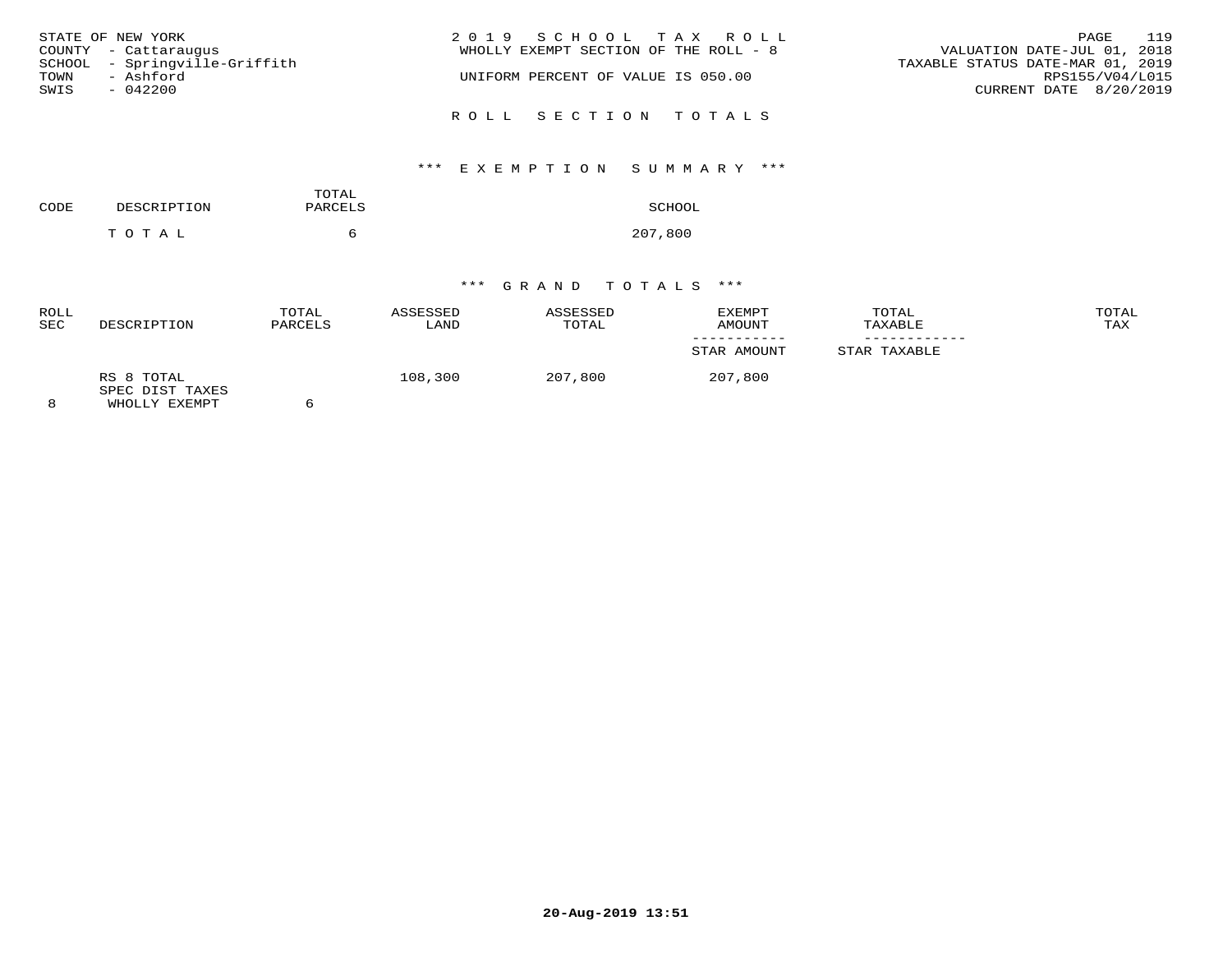| STATE OF NEW YORK             | 2019 SCHOOL TAX ROLL |  |                                  | PAGE                   | 120 |
|-------------------------------|----------------------|--|----------------------------------|------------------------|-----|
| COUNTY - Cattaraugus          |                      |  | VALUATION DATE-JUL 01, 2018      |                        |     |
| SCHOOL - Springville-Griffith | SWIS TOTALS          |  | TAXABLE STATUS DATE-MAR 01, 2019 |                        |     |
| TOWN<br>- Ashford             |                      |  |                                  | RPS155/V04/L015        |     |
| SWIS<br>$-042200$             |                      |  |                                  | CURRENT DATE 8/20/2019 |     |

|      |                                                 |         | <b>EXTENSION</b> |       | A <sub>1</sub> | EXEMP.          |       | 1 A A                              |                     |
|------|-------------------------------------------------|---------|------------------|-------|----------------|-----------------|-------|------------------------------------|---------------------|
| CODE | NAME.<br>$T$ $\cap$ $\cap$ $\cap$ $\cap$ $\cap$ | DARCTIC | rvdf             | 1.111 | ALUI           | MOUN.<br>ו טו ב | VALUL | סידי ג<br>$\overline{\phantom{a}}$ | $m \times r$<br>TAX |

NO SPECIAL DISTRICTS AT THIS LEVEL

\*\*\* S C H O O L D I S T R I C T S U M M A R Y \*\*\*

| CODE   | DISTRICT NAME              | TOTAL<br>PARCELS | ASSESSED<br>LAND | ASSESSED<br>TOTAL | <b>EXEMPT</b><br>AMOUNT | TOTAL<br>TAXABLE<br>--------- |           |            |
|--------|----------------------------|------------------|------------------|-------------------|-------------------------|-------------------------------|-----------|------------|
|        |                            |                  |                  |                   | STAR AMOUNT             | STAR TAXABLE                  | TAX RATE  | TOTAL TAX  |
|        | Springville-Griffith       | 397              | 6391,527         | 24049,486         | 1655,791                | 22,393,695                    |           |            |
| 143801 |                            |                  |                  |                   | 3755,191                | 18,638,504                    | 36.506284 | 680,422.55 |
|        | SUB-TOTAL                  | 397              | 6391,527         | 24049,486         | 1655,791                | 22,393,695                    |           |            |
|        | S U B - T O T A $L$ (CONT) |                  |                  |                   | 3755,191                | 18,638,504                    |           | 680,422.55 |
|        |                            |                  |                  |                   |                         |                               |           |            |
|        | TOTAL                      | 397              | 6391,527         | 24049,486         | 1655,791                | 22,393,695                    |           |            |
|        | T O T A L (CONT)           |                  |                  |                   | 3755,191                | 18,638,504                    |           | 680,422.55 |

\*\*\* S Y S T E M C O D E S S U M M A R Y \*\*\*

#### NO SYSTEM EXEMPTIONS AT THIS LEVEL

# \*\*\* E X E M P T I O N S U M M A R Y \*\*\*

| CODE  | DESCRIPTION   | TOTAL<br>PARCELS | SCHOOL |
|-------|---------------|------------------|--------|
| 12100 | NYS OWNED     | 2                | 89,300 |
| 13100 | <b>COUNTY</b> |                  | 4,600  |
| 25110 | RELIGIOUS     |                  | 86,600 |
| 25300 | NON-PROFIT    |                  | 22,700 |
| 27350 | CEMETERY      |                  | 4,600  |
|       |               |                  |        |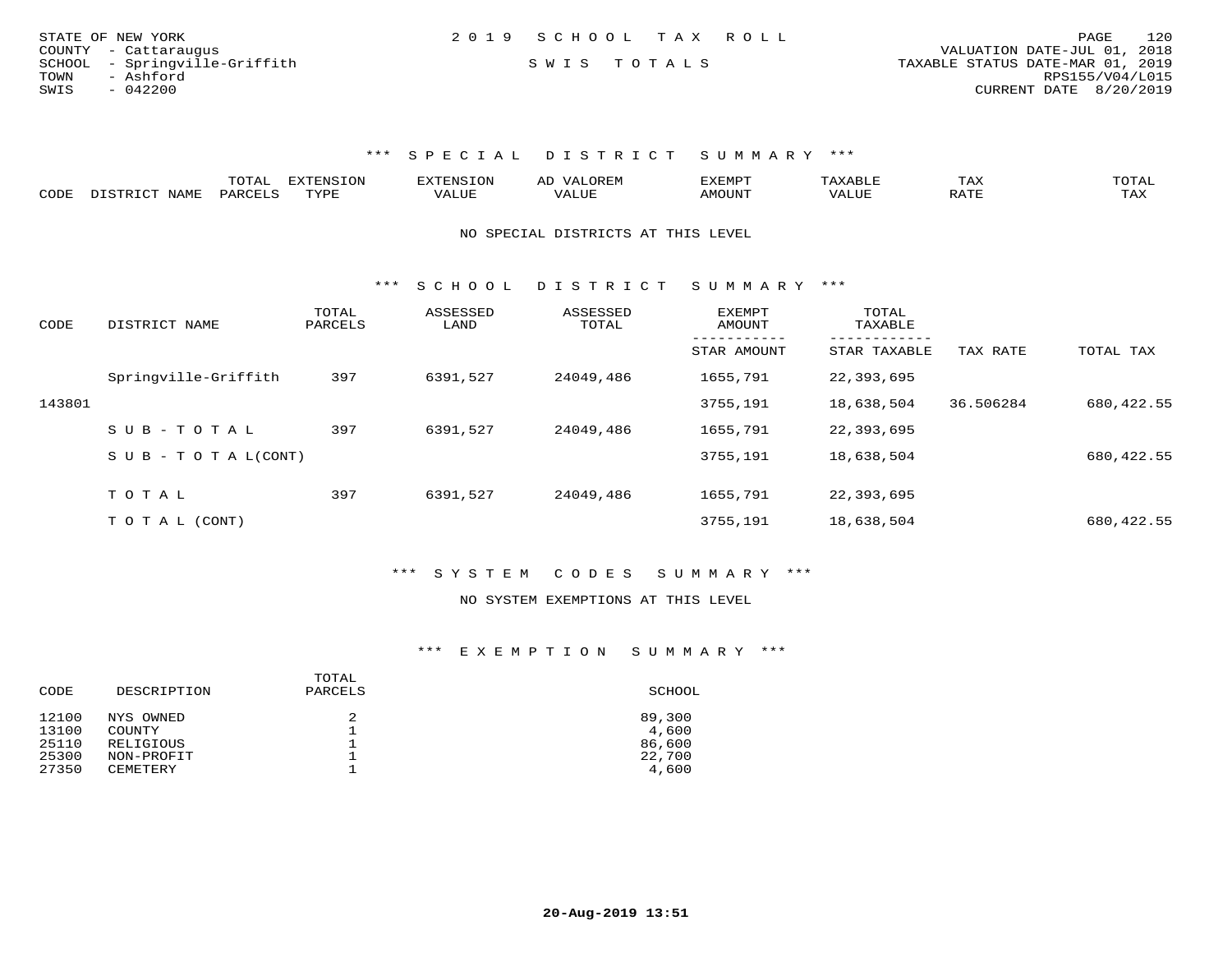| STATE OF NEW YORK | 2019 SCHOOL TAX ROLL |  | PAGE | 121 |
|-------------------|----------------------|--|------|-----|
|                   |                      |  |      |     |

COUNTY - Cattaraugus<br>SCHOOL - Springville-Griffith<br>TOWN - Ashford

### \*\*\* E X E M P T I O N S U M M A R Y \*\*\*

| CODE  | DESCRIPTION     | TOTAL<br>PARCELS | SCHOOL   |
|-------|-----------------|------------------|----------|
| 41120 | VETWAR CTS      | 23               | 140,581  |
| 41130 | VETCOM CTS      | 16               | 159,263  |
| 41140 | VETDIS CTS      | 13               | 193,555  |
| 41720 | AG DIST         | 30               | 593,059  |
| 41730 | AG DISTOUT      | 2                | 6,294    |
| 41800 | AGED C/T/S      | 2                | 73,178   |
| 41804 | AGED S          | 13               | 256,861  |
| 41834 | ENH STAR        | 62               | 2120,704 |
| 41854 | <b>BAS STAR</b> | 103              | 1634,487 |
| 42100 | SILO T/C/S      | 3                | 12,000   |
| 49500 | SOLR C/T/S      |                  | 13,200   |
|       | TOTAL           | 274              | 5410,982 |
|       |                 |                  |          |

| <b>ROLL</b><br>SEC | DESCRIPTION                          | TOTAL<br>PARCELS | ASSESSED<br>LAND | ASSESSED<br>TOTAL | <b>EXEMPT</b><br>AMOUNT | TOTAL<br>TAXABLE         | TAX       |            |
|--------------------|--------------------------------------|------------------|------------------|-------------------|-------------------------|--------------------------|-----------|------------|
|                    |                                      |                  |                  |                   | STAR AMOUNT             | STAR TAXABLE             | RATE      |            |
|                    | $2019-20$ School Tax                 |                  | 6272,045         | 22463,316         | 1,447,991<br>3755,191   | 21,015,325<br>17,260,134 | 36.506284 | 630,103.39 |
| $\mathbf{1}$       | SPEC DIST TAXES<br>TAXABLE           | 374              |                  |                   |                         |                          |           | 630,103.39 |
|                    | 2019-20 School Tax                   |                  |                  | 79,445            |                         | 79,445<br>79,445         | 36.506284 | 2,900.24   |
| 5                  | SPEC DIST TAXES<br>SPECIAL FRANCHISE | $4^{\circ}$      |                  |                   |                         |                          |           | 2,900.24   |
|                    | 2019-20 School Tax                   |                  | 11,182           | 1298,925          |                         | 1,298,925<br>1,298,925   | 36.506284 | 47,418.92  |
| 6                  | SPEC DIST TAXES<br>UTILITIES & N.C.  | 13               |                  |                   |                         |                          |           | 47,418.92  |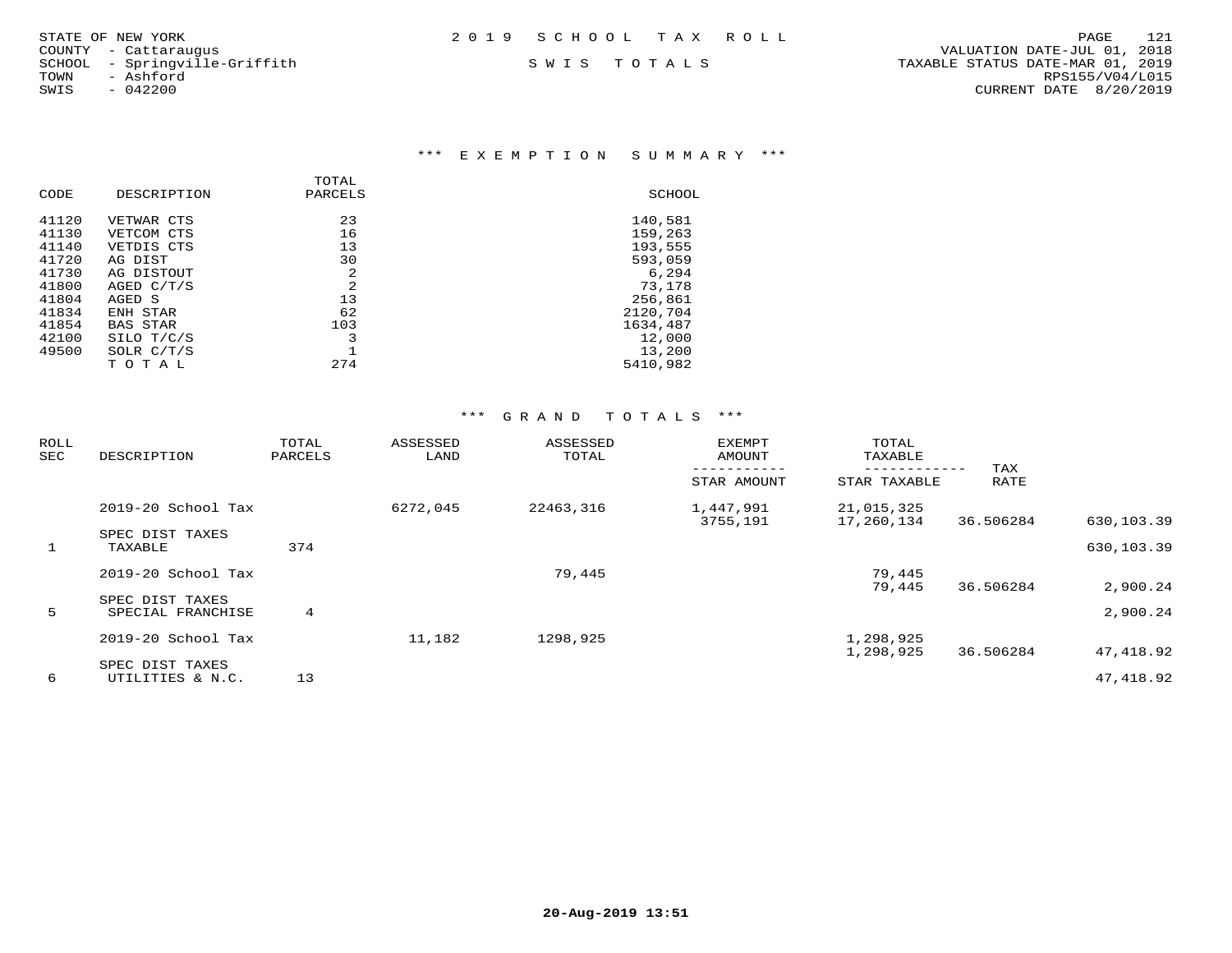| STATE OF NEW YORK             | 2019 SCHOOL TAX ROLL | 122<br>PAGE                      |
|-------------------------------|----------------------|----------------------------------|
| COUNTY - Cattaraugus          |                      | VALUATION DATE-JUL 01, 2018      |
| SCHOOL - Springville-Griffith | SWIS TOTALS          | TAXABLE STATUS DATE-MAR 01, 2019 |
| TOWN<br>- Ashford             |                      | RPS155/V04/L015                  |
| $-042200$<br>SWIS             |                      | CURRENT DATE 8/20/2019           |

| <b>ROLL</b><br>SEC | DESCRIPTION                           | TOTAL<br>PARCELS | ASSESSED<br>LAND | ASSESSED<br>TOTAL | <b>EXEMPT</b><br><b>AMOUNT</b> | TOTAL<br>TAXABLE          |             |             |
|--------------------|---------------------------------------|------------------|------------------|-------------------|--------------------------------|---------------------------|-------------|-------------|
|                    |                                       |                  |                  |                   | STAR AMOUNT                    | ---------<br>STAR TAXABLE | TAX<br>RATE |             |
| 8                  | SPEC DIST TAXES<br>WHOLLY EXEMPT      | 6                |                  |                   | 207,800                        |                           |             |             |
|                    | 2019-20 School Tax<br>SPEC DIST TAXES |                  | 6391,527         | 24049,486         | 1,655,791<br>3755,191          | 22,393,695<br>18,638,504  | 36.506284   | 680, 422.55 |
| $\star$            | TOTAL<br>SUB                          | 397              |                  |                   |                                |                           |             | 680, 422.55 |
|                    | 2019-20 School Tax<br>SPEC DIST TAXES |                  | 6391,527         | 24049,486         | 1,655,791<br>3755,191          | 22,393,695<br>18,638,504  | 36.506284   | 680,422.55  |
| $***$              | GRAND TOTAL                           | 397              |                  |                   |                                |                           |             | 680,422.55  |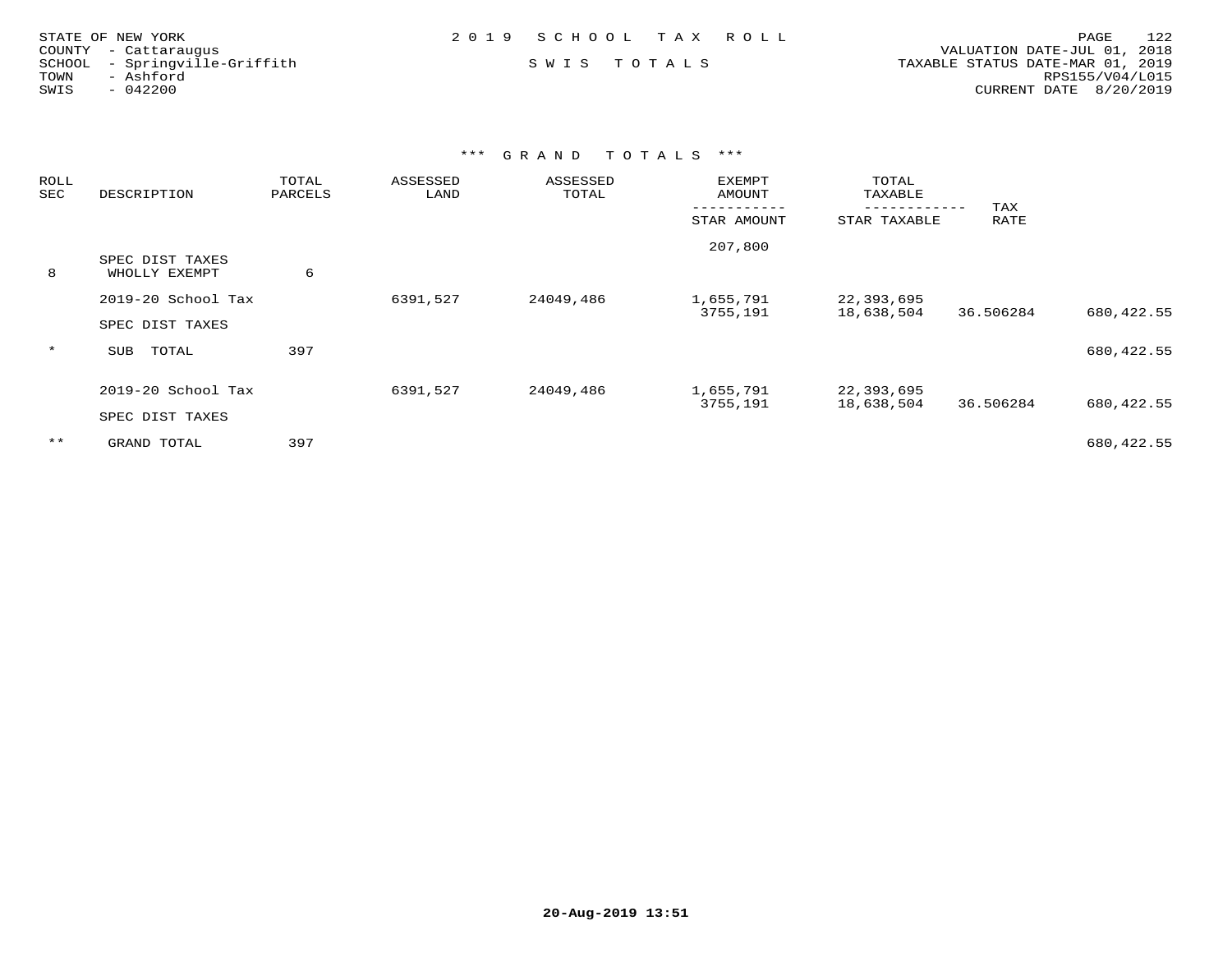| STATE OF NEW YORK<br>COUNTY - Cattaraugus<br>SCHOOL - Springville-Griffith<br>- East Otto<br>TOWN<br>SWIS<br>$-043200$ | 2 0 1 9                                                                                             | S C H O O L                    | T A X<br>R O L L<br>TAXABLE SECTION OF THE ROLL - 1<br>OWNERS NAME SEQUENCE<br>UNIFORM PERCENT OF VALUE IS 098.00 | VALUATION DATE-JUL 01, 2018<br>TAXABLE STATUS DATE-MAR 01, 2019 | PAGE<br>123                    |
|------------------------------------------------------------------------------------------------------------------------|-----------------------------------------------------------------------------------------------------|--------------------------------|-------------------------------------------------------------------------------------------------------------------|-----------------------------------------------------------------|--------------------------------|
| TAX MAP PARCEL NUMBER                                                                                                  | PROPERTY LOCATION & CLASS ASSESSMENT                                                                |                                |                                                                                                                   |                                                                 |                                |
| CURRENT OWNERS NAME<br>CURRENT OWNERS ADDRESS                                                                          | SCHOOL DISTRICT<br>PARCEL SIZE/GRID COORD                                                           | LAND<br>TOTAL                  | TAX DESCRIPTION<br>SPECIAL DISTRICTS                                                                              | TAXABLE VALUE                                                   | TAX AMOUNT                     |
|                                                                                                                        |                                                                                                     | * * * * * *                    |                                                                                                                   | ****** 19.001-1-3.3 ***************                             |                                |
| $19.001 - 1 - 3.3$<br>Connoisarauley Creek Farms Inc Springville-Gri 143801<br>218 N Van Dyke Rd<br>Hopewell, NJ 08525 | Connoisarauley Rd<br>322 Rural vac>10<br>12  06  07<br>FRNT 1250.00 DPTH<br>ACRES 48.25             | 53,100<br>53,100               | 2019-20 School Tax                                                                                                | ACCT 0871<br>53,100                                             | <b>BILL 60391</b><br>989.02    |
|                                                                                                                        | EAST-1108197 NRTH-0893670<br>DEED BOOK 25921 PG-5003<br>FULL MARKET VALUE                           | 54,184                         |                                                                                                                   |                                                                 |                                |
|                                                                                                                        |                                                                                                     |                                | TOTAL TAX ---                                                                                                     |                                                                 | 989.02**                       |
|                                                                                                                        |                                                                                                     |                                |                                                                                                                   | DATE #1<br>AMT DUE                                              | 10/15/19<br>989.02             |
|                                                                                                                        |                                                                                                     |                                |                                                                                                                   | ******** 19.001-1-24 ***                                        | *********                      |
| $19.001 - 1 - 24$<br>Fisher Alan                                                                                       | Connoisarauley Rd (Off)<br>314 Rural vac<10<br>Springville-Gri 143801                               | 900                            | 2019-20 School Tax                                                                                                | ACCT 1080<br>900                                                | <b>BILL 60392</b><br>16.76     |
| 10253 N Connoisarauley Rd<br>West Valley, NY 14171                                                                     | 11 06 07<br>FRNT 100.00 DPTH 200.00<br>BANK<br>017<br>EAST-0464429 NRTH-0891465                     | 900                            |                                                                                                                   |                                                                 |                                |
|                                                                                                                        | DEED BOOK 29421 PG-6001<br>FULL MARKET VALUE                                                        | 918                            |                                                                                                                   |                                                                 |                                |
|                                                                                                                        |                                                                                                     |                                | TOTAL TAX ---                                                                                                     | DATE #1                                                         | $16.76**$<br>10/15/19          |
|                                                                                                                        |                                                                                                     | ****************************** |                                                                                                                   | AMT DUE<br>***** 19.001-1-7.2 **                                | 16.76<br>* * * * * * * *       |
|                                                                                                                        | Connoisarauley Rd                                                                                   |                                |                                                                                                                   | ACCT 1079                                                       | <b>BILL 60393</b>              |
| $19.001 - 1 - 7.2$<br>McNulty Patrick M<br>Mangano Brandi L                                                            | 314 Rural vac<10<br>Springville-Gri 143801<br>11 06<br>07                                           | 2,000<br>2,000                 | 2019-20 School Tax                                                                                                | 2,000                                                           | 37.25                          |
| 86 Mitchell Dr<br>Tonawanda, NY 14150                                                                                  | ACRES<br>1.00<br>EAST-0464417 NRTH-0891237<br>DEED BOOK 25803 PG-3002                               |                                |                                                                                                                   |                                                                 |                                |
|                                                                                                                        | FULL MARKET VALUE                                                                                   | 2,041                          |                                                                                                                   |                                                                 |                                |
|                                                                                                                        |                                                                                                     |                                | TOTAL TAX ---                                                                                                     | DATE #1<br>AMT DUE                                              | $37.25**$<br>10/15/19<br>37.25 |
|                                                                                                                        |                                                                                                     |                                |                                                                                                                   |                                                                 |                                |
| $19.001 - 1 - 6$<br>Raynor John<br>398 Adam St<br>Tonawanda, NY 14150                                                  | Connoisarauley Rd (Off)<br>322 Rural vac>10<br>Springville-Gri 143801<br>11 06 07<br>ACRES<br>29.12 | 24,000<br>24,000               | 2019-20 School Tax                                                                                                | ACCT 0258<br>24,000                                             | <b>BILL 60394</b><br>447.02    |
|                                                                                                                        | EAST-1112323 NRTH-0891256<br>DEED BOOK 839<br>PG-00204                                              |                                |                                                                                                                   |                                                                 |                                |
|                                                                                                                        | FULL MARKET VALUE                                                                                   | 24,490                         | TOTAL TAX ---                                                                                                     | DATE #1                                                         | $447.02**$<br>10/15/19         |
|                                                                                                                        |                                                                                                     |                                |                                                                                                                   | AMT DUE                                                         | 447.02<br>.                    |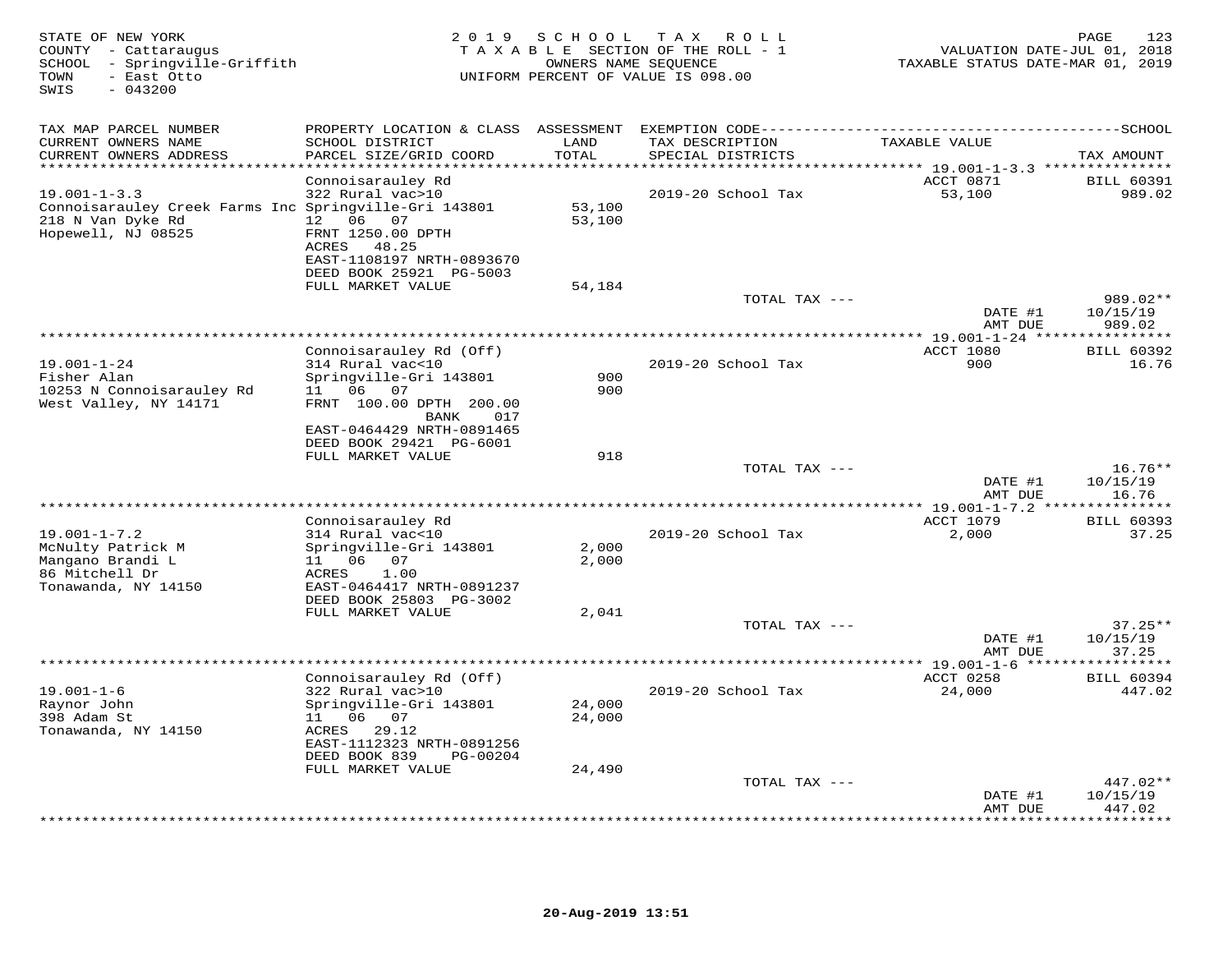| STATE OF NEW YORK<br>COUNTY - Cattaraugus<br>- Springville-Griffith<br>SCHOOL<br>TOWN<br>- East Otto<br>SWIS<br>$-043200$ | 2 0 1 9                                                                                                                | S C H O O L       | T A X<br>R O L L<br>TAXABLE SECTION OF THE ROLL - 1<br>OWNERS NAME SEQUENCE<br>UNIFORM PERCENT OF VALUE IS 098.00 | VALUATION DATE-JUL 01, 2018<br>TAXABLE STATUS DATE-MAR 01, 2019 | 124<br>PAGE                        |
|---------------------------------------------------------------------------------------------------------------------------|------------------------------------------------------------------------------------------------------------------------|-------------------|-------------------------------------------------------------------------------------------------------------------|-----------------------------------------------------------------|------------------------------------|
| TAX MAP PARCEL NUMBER                                                                                                     |                                                                                                                        |                   |                                                                                                                   |                                                                 |                                    |
| CURRENT OWNERS NAME<br>CURRENT OWNERS ADDRESS<br>**********************                                                   | SCHOOL DISTRICT<br>PARCEL SIZE/GRID COORD                                                                              | LAND<br>TOTAL     | TAX DESCRIPTION<br>SPECIAL DISTRICTS                                                                              | TAXABLE VALUE                                                   | TAX AMOUNT                         |
|                                                                                                                           | N Connoisarauley Rd                                                                                                    |                   |                                                                                                                   | ACCT 0278                                                       | <b>BILL 60395</b>                  |
| $19.001 - 1 - 3.1$                                                                                                        | 260 Seasonal res                                                                                                       |                   | 2019-20 School Tax                                                                                                | 111,800                                                         | 2,082.35                           |
| Saraceno Mary Beth<br>159 Ridgewood Dr.<br>Amherst, NY 14226                                                              | Springville-Gri 143801<br>12 06 07<br>FF 300.00<br>ACRES 45.35<br>EAST-1108311 NRTH-0892623<br>DEED BOOK 28342 PG-5001 | 50,200<br>111,800 |                                                                                                                   |                                                                 |                                    |
|                                                                                                                           | FULL MARKET VALUE                                                                                                      | 114,082           |                                                                                                                   |                                                                 |                                    |
|                                                                                                                           |                                                                                                                        |                   | TOTAL TAX ---                                                                                                     | DATE #1                                                         | $2,082.35**$<br>10/15/19           |
|                                                                                                                           |                                                                                                                        |                   |                                                                                                                   | AMT DUE                                                         | 2,082.35                           |
|                                                                                                                           | Connoisarauley Rd (Off)                                                                                                |                   |                                                                                                                   | ************ 19.001-1-3.2<br>ACCT 0870                          | <b>BILL 60396</b>                  |
| $19.001 - 1 - 3.2$                                                                                                        | 322 Rural vac>10                                                                                                       |                   | 2019-20 School Tax                                                                                                | 97,400                                                          | 1,814.14                           |
| Sexton Leroy B<br>Sexton Nancy L<br>703 Wurlitzer Dr<br>North Tonawanda, NY 14120                                         | Springville-Gri 143801<br>12 06 07<br>ACRES 110.50<br>EAST-1108814 NRTH-0891437                                        | 97,400<br>97,400  |                                                                                                                   |                                                                 |                                    |
|                                                                                                                           | DEED BOOK 908<br>PG-00481                                                                                              |                   |                                                                                                                   |                                                                 |                                    |
|                                                                                                                           | FULL MARKET VALUE                                                                                                      | 99,388            |                                                                                                                   |                                                                 |                                    |
|                                                                                                                           |                                                                                                                        |                   | TOTAL TAX ---                                                                                                     | DATE #1<br>AMT DUE                                              | 1,814.14**<br>10/15/19<br>1,814.14 |
|                                                                                                                           |                                                                                                                        |                   | *********************************                                                                                 | ** 19.001-1-4.2 ***                                             |                                    |
|                                                                                                                           | Connoisarauley Rd (Off)                                                                                                |                   |                                                                                                                   | ACCT 1247                                                       | <b>BILL 60397</b>                  |
| $19.001 - 1 - 4.2$<br>William J Heim Rev Trust I<br>10267 Us Rte 219<br>Springville, NY 14141                             | 322 Rural vac>10<br>Springville-Gri 143801<br>11   06   07<br>ACRES 59.37<br>EAST-1111065 NRTH-0891444                 | 44,800<br>44,800  | 2019-20 School Tax                                                                                                | 44,800                                                          | 834.43                             |
|                                                                                                                           | DEED BOOK 20886 PG-6001<br>FULL MARKET VALUE                                                                           | 45,714            |                                                                                                                   |                                                                 |                                    |
|                                                                                                                           |                                                                                                                        |                   | TOTAL TAX ---                                                                                                     | DATE #1<br>AMT DUE                                              | 834.43**<br>10/15/19<br>834.43     |
|                                                                                                                           | ******************************                                                                                         |                   | **********************                                                                                            | ** 19.001-1-4.1 **                                              |                                    |
| $19.001 - 1 - 4.1$                                                                                                        | 10350 Connoisarauley Rd (Off)<br>314 Rural vac<10                                                                      |                   | 2019-20 School Tax                                                                                                | ACCT 0559<br>5,000                                              | <b>BILL 60398</b><br>93.13         |
| William J. Heim Revocable Trus Springville-Gri 143801<br>10267 Route 219<br>Springville, NY 14141                         | 11 06<br>07<br>7.25<br>ACRES<br>EAST-1110577 NRTH-0892113<br>DEED BOOK 29303 PG-2001                                   | 5,000<br>5,000    |                                                                                                                   |                                                                 |                                    |
|                                                                                                                           | FULL MARKET VALUE                                                                                                      | 5,102             |                                                                                                                   |                                                                 |                                    |
|                                                                                                                           |                                                                                                                        |                   | TOTAL TAX ---                                                                                                     | DATE #1<br>AMT DUE                                              | $93.13**$<br>10/15/19<br>93.13     |
|                                                                                                                           |                                                                                                                        |                   |                                                                                                                   |                                                                 | ******                             |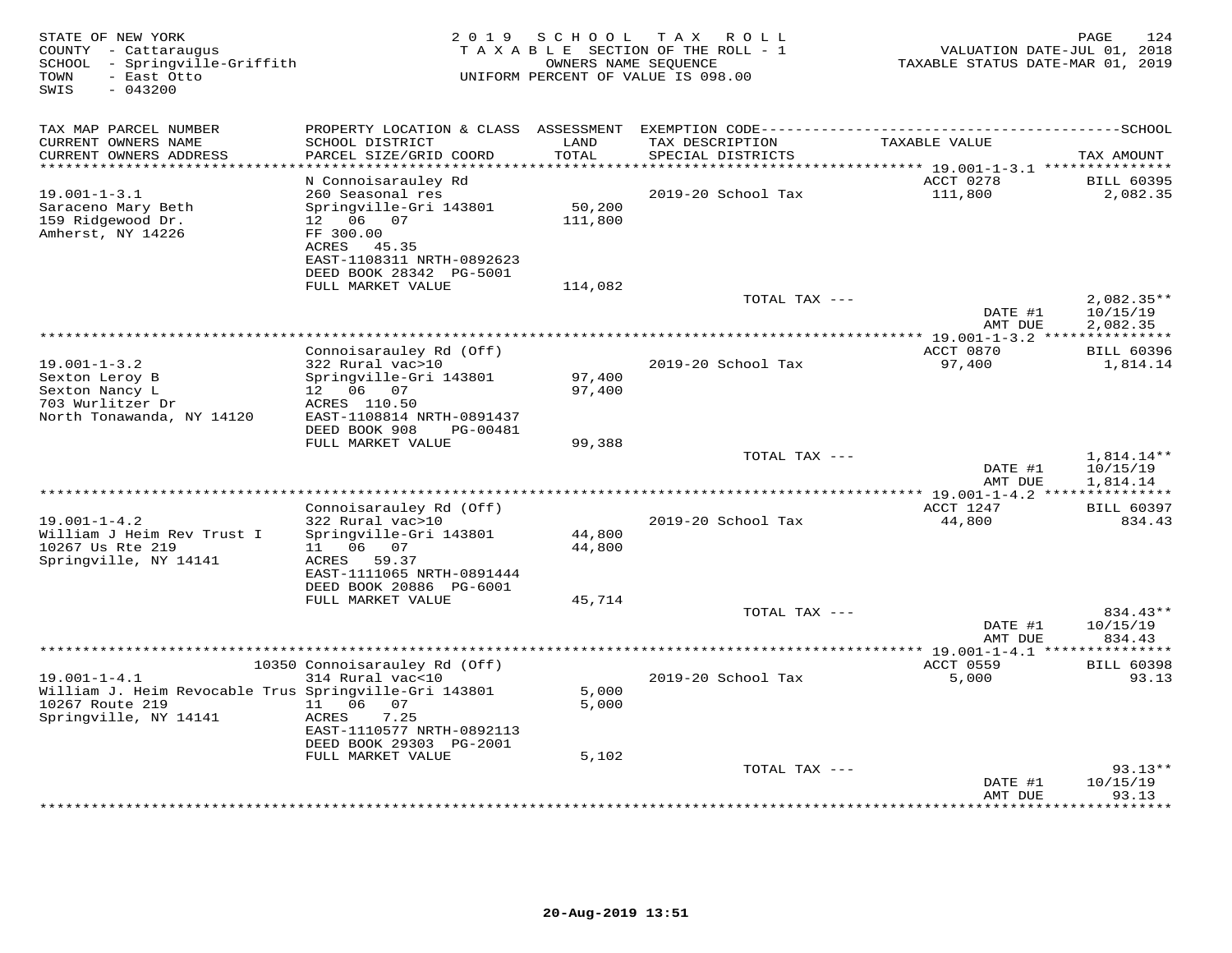| STATE OF NEW YORK             | 2019 SCHOOL TAX ROLL                  | 125<br>PAGE                      |
|-------------------------------|---------------------------------------|----------------------------------|
| COUNTY - Cattaraugus          | T A X A B L E SECTION OF THE ROLL - 1 | VALUATION DATE-JUL 01, 2018      |
| SCHOOL - Springville-Griffith |                                       | TAXABLE STATUS DATE-MAR 01, 2019 |
| TOWN<br>- East Otto           |                                       | RPS155/V04/L015                  |
| SWIS<br>$-043200$             |                                       | CURRENT DATE 8/20/2019           |
|                               |                                       |                                  |
|                               |                                       |                                  |

# R O L L S U B S E C T I O N - - T O T A L S

### \*\*\* S P E C I A L D I S T R I C T S U M M A R Y \*\*\*

|      |                      | ----<br><u>UIAI</u> | <b>FYTFNSION</b><br>- 75 | <b>FNC</b>     | ᅺᅜᄓ                      | SXEMPT | $\Delta$<br>.                  | $m \wedge m \wedge n$ |
|------|----------------------|---------------------|--------------------------|----------------|--------------------------|--------|--------------------------------|-----------------------|
| CODE | <b>NTAMT</b><br>⊥∙⊥⊥ | D.ODT.<br>PARL      | $m \tau \tau m$<br>.     | T T T<br>ALUF: | , <del>,</del> , , , , , | MOUN.  | , 77 T TT <del>D</del><br>ALUE | TAX                   |

#### NO SPECIAL DISTRICTS AT THIS LEVEL

\*\*\* S C H O O L D I S T R I C T S U M M A R Y \*\*\*

| CODE   | DISTRICT NAME                    | TOTAL<br>PARCELS | ASSESSED<br>LAND | ASSESSED<br>TOTAL | EXEMPT<br>AMOUNT | TOTAL<br>TAXABLE |           |
|--------|----------------------------------|------------------|------------------|-------------------|------------------|------------------|-----------|
|        |                                  |                  |                  |                   | STAR AMOUNT      | STAR TAXABLE     | TOTAL TAX |
|        | Springville-Griffith             | 8                | 277,400          | 339,000           |                  | 339,000          |           |
| 143801 |                                  |                  |                  |                   |                  | 339,000          | 6,314.10  |
|        | SUB-TOTAL                        | 8                | 277,400          | 339,000           |                  | 339,000          |           |
|        | $S \cup B - T \cup T A L (CONT)$ |                  |                  |                   |                  | 339,000          | 6,314.10  |
|        | TOTAL                            | 8                | 277,400          | 339,000           |                  | 339,000          |           |
|        | TO TAL (CONT)                    |                  |                  |                   |                  | 339,000          | 6,314.10  |

\*\*\* S Y S T E M C O D E S S U M M A R Y \*\*\*

NO SYSTEM EXEMPTIONS AT THIS LEVEL

\*\*\* E X E M P T I O N S U M M A R Y \*\*\*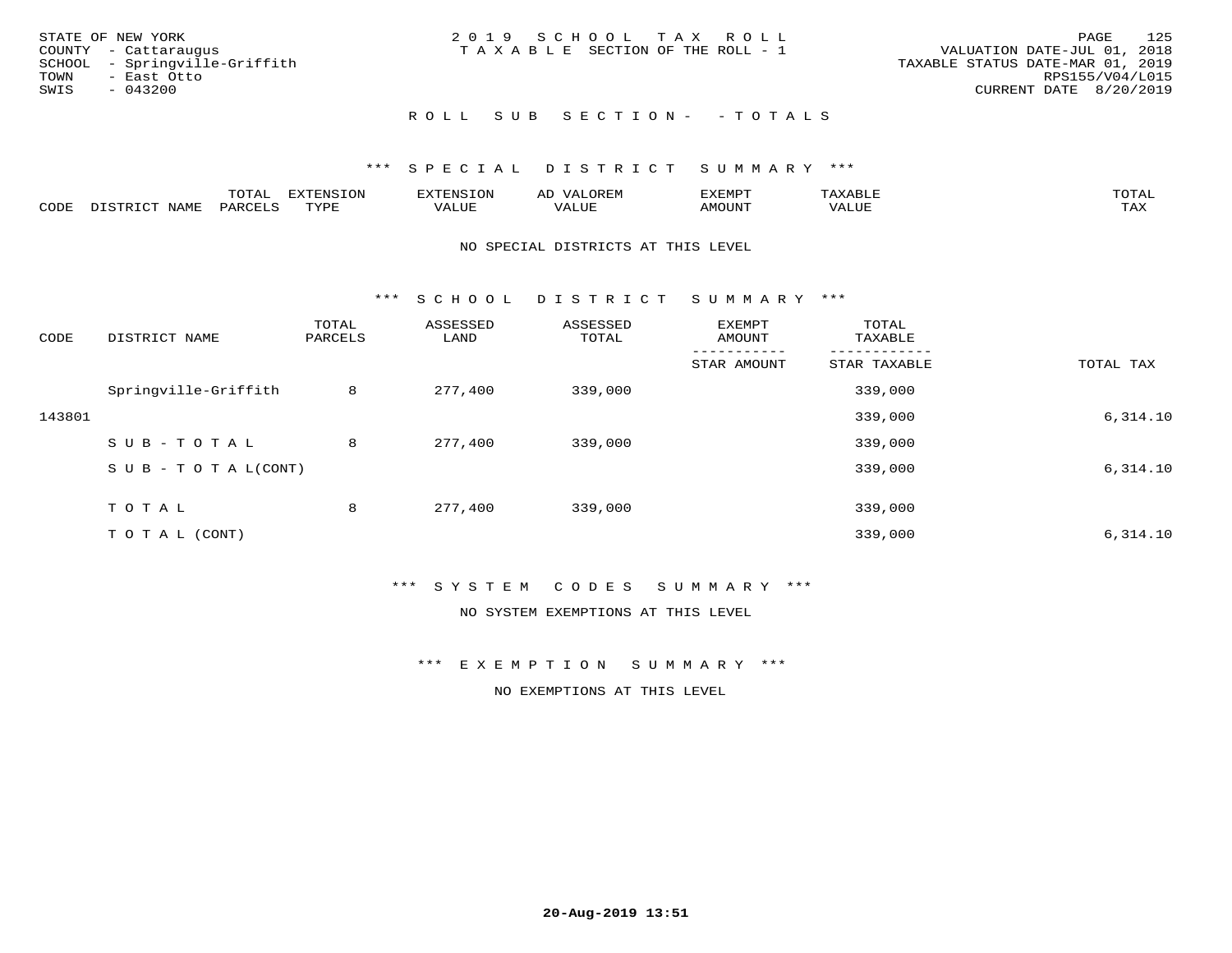| STATE OF NEW YORK<br>COUNTY - Cattaraugus<br>SCHOOL - Springville-Griffith<br>TOWN<br>– East Otto<br>SWIS<br>$-043200$ | 2019 SCHOOL TAX ROLL<br>T A X A B L E SECTION OF THE ROLL - 1 | 126<br>PAGE<br>VALUATION DATE-JUL 01, 2018<br>TAXABLE STATUS DATE-MAR 01, 2019<br>RPS155/V04/L015<br>CURRENT DATE 8/20/2019 |
|------------------------------------------------------------------------------------------------------------------------|---------------------------------------------------------------|-----------------------------------------------------------------------------------------------------------------------------|
|                                                                                                                        | ROLL SUB SECTION- - TOTALS                                    |                                                                                                                             |

| ROLL<br>SEC | DESCRIPTION        | TOTAL<br>PARCELS | ASSESSED<br>LAND | ASSESSED<br>TOTAL | <b>EXEMPT</b><br>AMOUNT | TOTAL<br>TAXABLE<br>--------- | TAX  | TOTAL<br>TAX |
|-------------|--------------------|------------------|------------------|-------------------|-------------------------|-------------------------------|------|--------------|
|             |                    |                  |                  |                   | STAR AMOUNT             | STAR TAXABLE                  | RATE |              |
|             | 2019-20 School Tax |                  | 277,400          | 339,000           |                         | 339,000<br>339,000            |      | 6,314.10     |
|             | SPEC DIST TAXES    |                  |                  |                   |                         |                               |      |              |
|             | TAXABLE            |                  |                  |                   |                         |                               |      | 6,314.10     |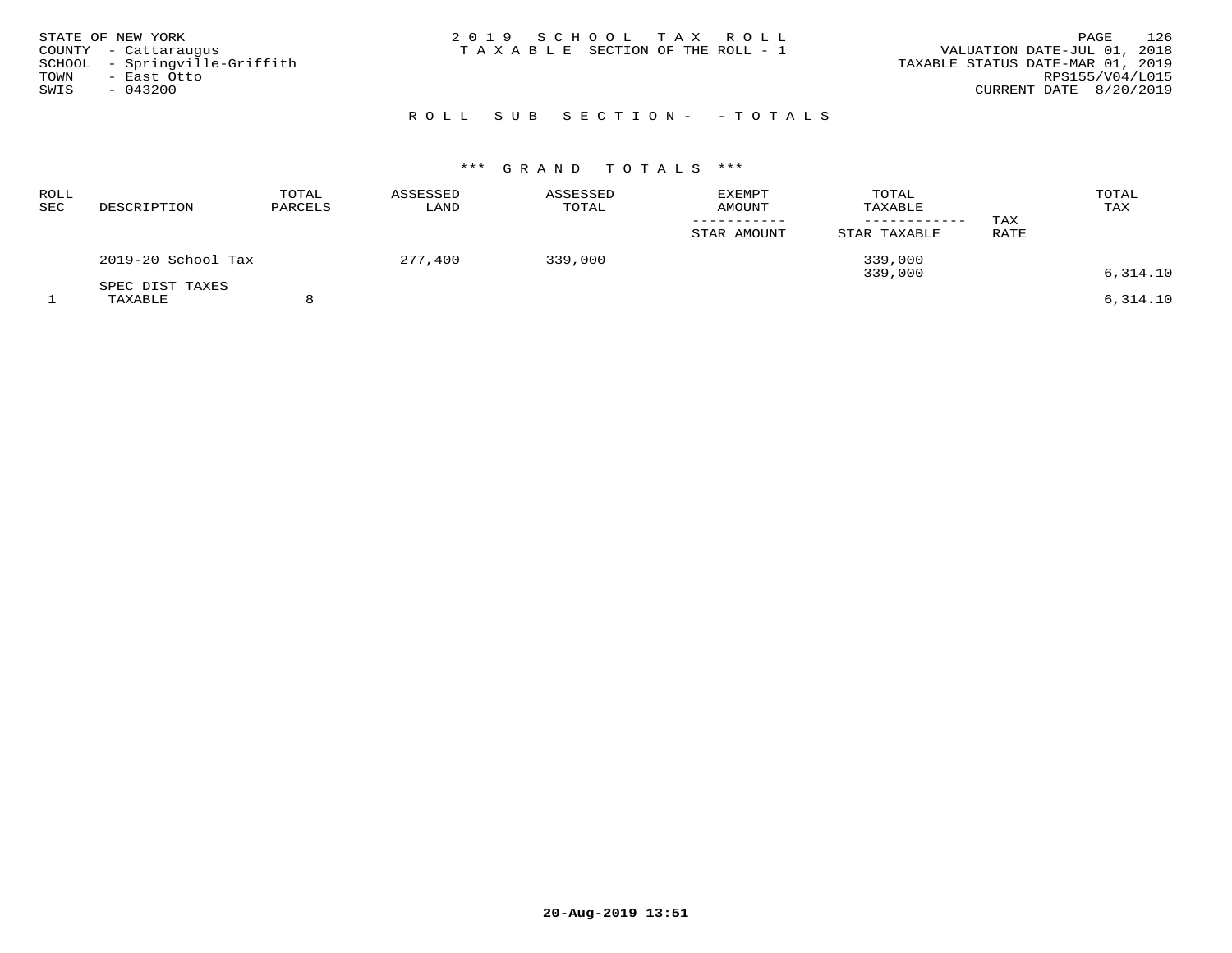| STATE OF NEW YORK             | 2019 SCHOOL TAX ROLL            | 127<br>PAGE                      |
|-------------------------------|---------------------------------|----------------------------------|
| COUNTY - Cattaraugus          | TAXABLE SECTION OF THE ROLL - 1 | VALUATION DATE-JUL 01, 2018      |
| SCHOOL - Springville-Griffith |                                 | TAXABLE STATUS DATE-MAR 01, 2019 |
| TOWN<br>– East Otto           |                                 | RPS155/V04/L015                  |
| SWIS<br>- 043200              |                                 | CURRENT DATE 8/20/2019           |
|                               |                                 |                                  |
|                               |                                 |                                  |

# ROLL SECTION TOTALS

#### \*\*\* S P E C I A L D I S T R I C T S U M M A R Y \*\*\*

|      |                  | momm <sup>.</sup><br>TOTAT | <b>ELIMENT OF ONT</b><br>T OTA | <b>FINS</b> | OREM                     | CXEMPT        | $max$ and $max$          | $m \wedge m \wedge n$ |
|------|------------------|----------------------------|--------------------------------|-------------|--------------------------|---------------|--------------------------|-----------------------|
| CODE | NAME<br>DISTRICT | PARCELS                    | TVDF<br>.                      | 7ALUE.      | . <del>.</del><br>. ALUF | <b>AMOUNT</b> | * * * * * * * *<br>'ALUL | <b>TAY</b><br>⊥⇔∆     |

#### NO SPECIAL DISTRICTS AT THIS LEVEL

\*\*\* S C H O O L D I S T R I C T S U M M A R Y \*\*\*

| CODE   | DISTRICT NAME                    | TOTAL<br>PARCELS | ASSESSED<br>LAND | ASSESSED<br>TOTAL | EXEMPT<br>AMOUNT | TOTAL<br>TAXABLE |           |
|--------|----------------------------------|------------------|------------------|-------------------|------------------|------------------|-----------|
|        |                                  |                  |                  |                   | STAR AMOUNT      | STAR TAXABLE     | TOTAL TAX |
|        | Springville-Griffith             | 8                | 277,400          | 339,000           |                  | 339,000          |           |
| 143801 |                                  |                  |                  |                   |                  | 339,000          | 6,314.10  |
|        | SUB-TOTAL                        | 8                | 277,400          | 339,000           |                  | 339,000          |           |
|        | $S \cup B - T \cup T A L (CONT)$ |                  |                  |                   |                  | 339,000          | 6,314.10  |
|        | TOTAL                            | 8                | 277,400          | 339,000           |                  | 339,000          |           |
|        | T O T A L (CONT)                 |                  |                  |                   |                  | 339,000          | 6,314.10  |

### \*\*\* S Y S T E M C O D E S S U M M A R Y \*\*\*

NO SYSTEM EXEMPTIONS AT THIS LEVEL

\*\*\* E X E M P T I O N S U M M A R Y \*\*\*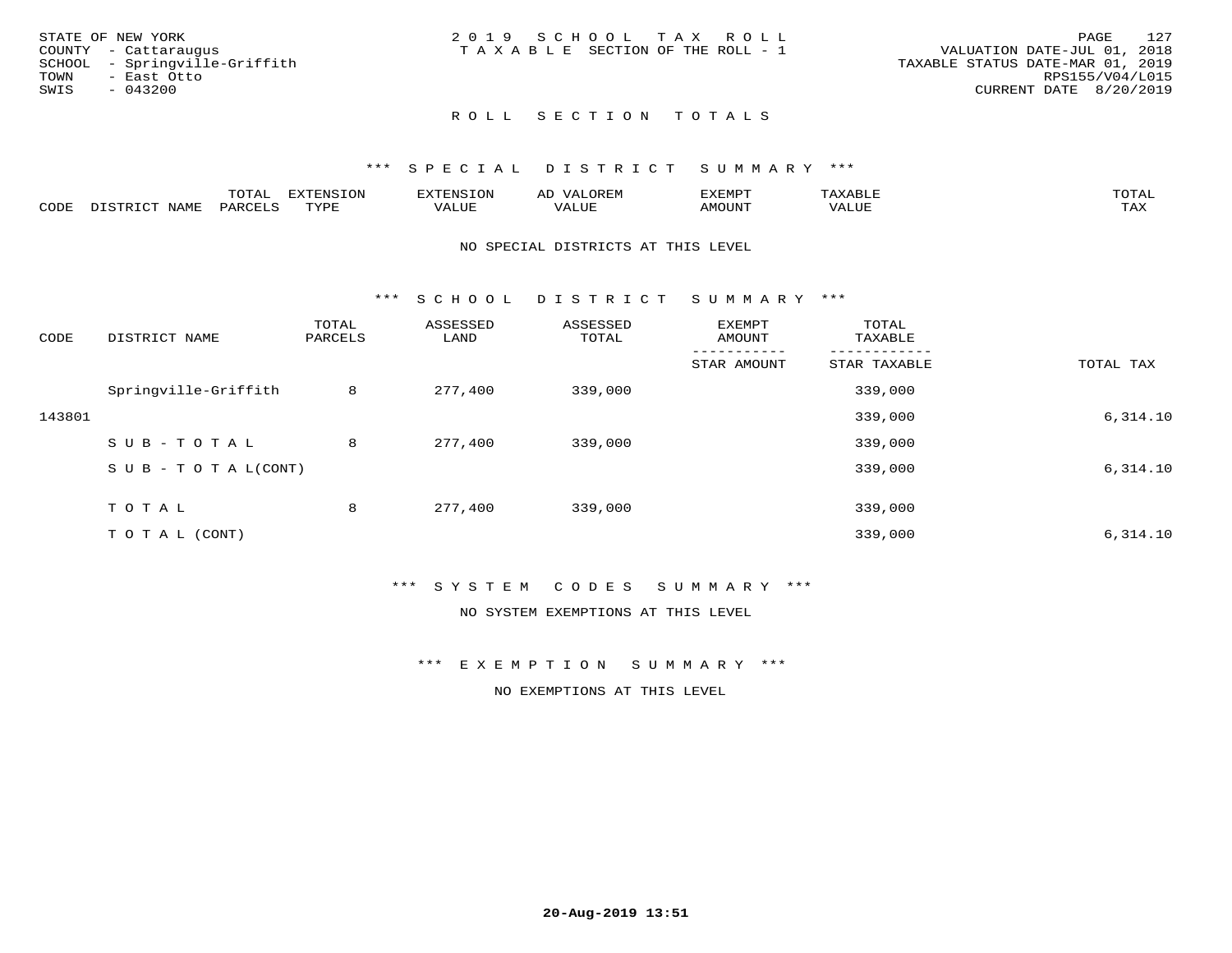| STATE OF NEW YORK<br>COUNTY - Cattaraugus<br>SCHOOL - Springville-Griffith<br>TOWN<br>- East Otto<br>SWIS<br>$-043200$ | 2019 SCHOOL TAX ROLL<br>T A X A B L E SECTION OF THE ROLL - 1 | 128<br>PAGE<br>VALUATION DATE-JUL 01, 2018<br>TAXABLE STATUS DATE-MAR 01, 2019<br>RPS155/V04/L015<br>CURRENT DATE 8/20/2019 |
|------------------------------------------------------------------------------------------------------------------------|---------------------------------------------------------------|-----------------------------------------------------------------------------------------------------------------------------|
|                                                                                                                        | ROLL SECTION TOTALS                                           |                                                                                                                             |

| <b>ROLL</b><br>SEC | DESCRIPTION                | TOTAL<br>PARCELS | ASSESSED<br>LAND | ASSESSED<br>TOTAL | <b>EXEMPT</b><br><b>AMOUNT</b><br>STAR AMOUNT | TOTAL<br>TAXABLE<br>STAR TAXABLE | TAX<br>RATE | TOTAL<br>TAX |
|--------------------|----------------------------|------------------|------------------|-------------------|-----------------------------------------------|----------------------------------|-------------|--------------|
|                    | 2019-20 School Tax         |                  | 277,400          | 339,000           |                                               | 339,000<br>339,000               |             | 6,314.10     |
|                    | SPEC DIST TAXES<br>TAXABLE |                  |                  |                   |                                               |                                  |             | 6.314.10     |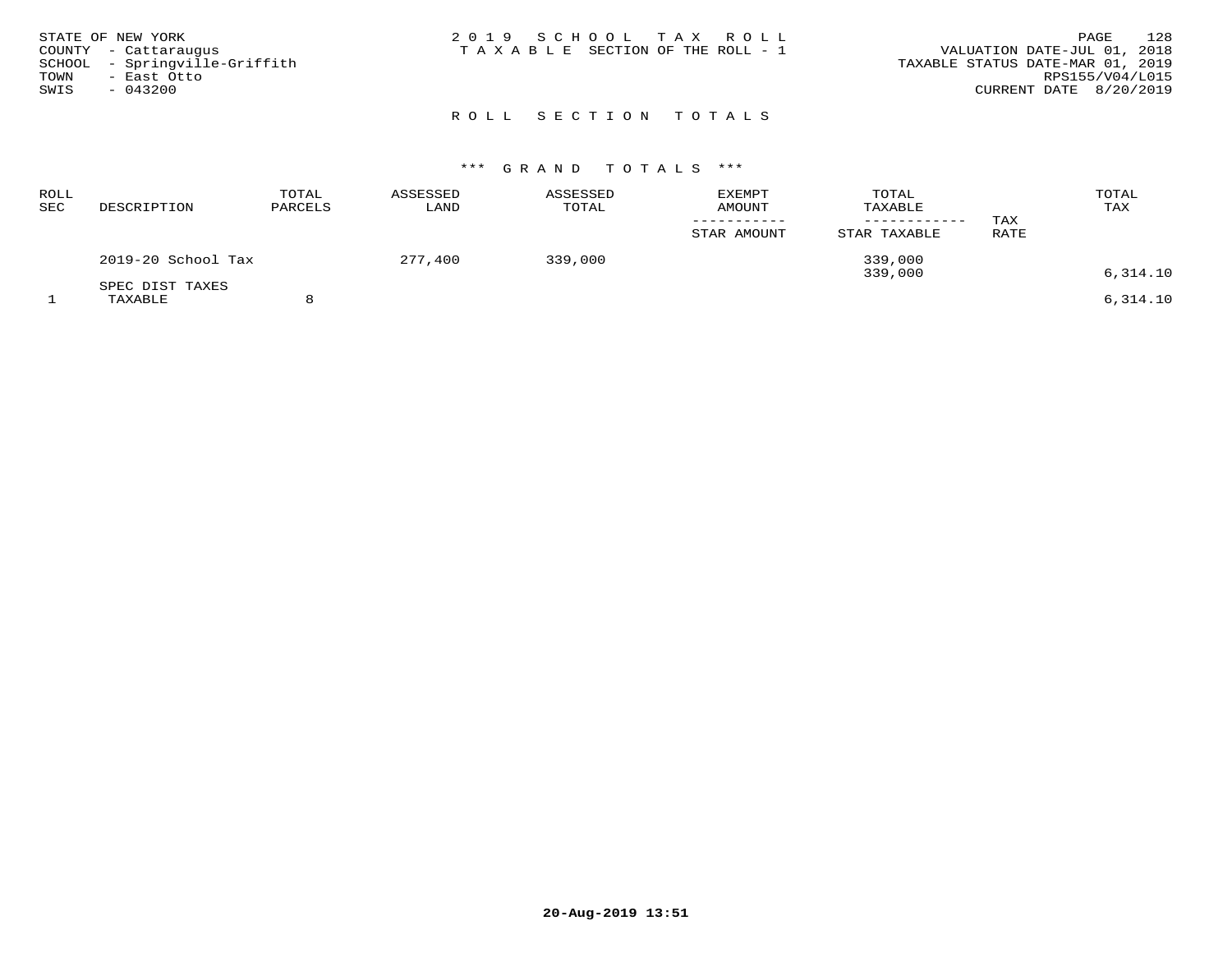| STATE OF NEW YORK<br>COUNTY<br>- Cattaraugus<br>- Springville-Griffith<br>SCHOOL<br>- East Otto<br>TOWN<br>SWIS<br>$-043200$ | 2 0 1 9                              | OWNERS NAME SEOUENCE | SCHOOL TAX ROLL<br>UTILITY & R.R. SECTION OF THE ROLL - 6<br>UNIFORM PERCENT OF VALUE IS 098.00 | VALUATION DATE-JUL 01,<br>TAXABLE STATUS DATE-MAR 01, 2019 | 129<br>PAGE<br>2018       |
|------------------------------------------------------------------------------------------------------------------------------|--------------------------------------|----------------------|-------------------------------------------------------------------------------------------------|------------------------------------------------------------|---------------------------|
| TAX MAP PARCEL NUMBER                                                                                                        | PROPERTY LOCATION & CLASS ASSESSMENT |                      |                                                                                                 |                                                            |                           |
| CURRENT OWNERS NAME                                                                                                          | SCHOOL DISTRICT                      | LAND                 | TAX DESCRIPTION                                                                                 | TAXABLE VALUE                                              |                           |
| CURRENT OWNERS ADDRESS                                                                                                       | PARCEL SIZE/GRID COORD               | TOTAL                | SPECIAL DISTRICTS                                                                               |                                                            | TAX AMOUNT                |
|                                                                                                                              |                                      |                      |                                                                                                 |                                                            |                           |
|                                                                                                                              | Outside Plant                        |                      |                                                                                                 |                                                            | BILL 60399                |
| 632.000-9918-618.750/1884                                                                                                    | 836 Telecom. eq.                     |                      | 2019-20 School Tax                                                                              | 1                                                          | 0.02                      |
| Citizens Telecom Co. of NY Inc Springville-Gri 143801                                                                        |                                      | 0                    |                                                                                                 |                                                            |                           |
| Duff & Phelps Llc                                                                                                            | $.01$ SGI                            | $\mathbf{1}$         |                                                                                                 |                                                            |                           |
| %duff & Phelps Llc                                                                                                           | POLES, WIRES, CABLE                  |                      |                                                                                                 |                                                            |                           |
| PO Box 2629                                                                                                                  | 0.01<br>ACRES                        |                      |                                                                                                 |                                                            |                           |
| Addison, TX 75001                                                                                                            | FULL MARKET VALUE                    | $\mathbf{1}$         |                                                                                                 |                                                            |                           |
|                                                                                                                              |                                      |                      | TOTAL TAX ---                                                                                   |                                                            | $0.02**$                  |
|                                                                                                                              |                                      |                      |                                                                                                 | DATE #1                                                    | 10/15/19                  |
|                                                                                                                              |                                      |                      |                                                                                                 | AMT DUE                                                    | 0.02                      |
|                                                                                                                              |                                      |                      |                                                                                                 | 632.000-9918-631.900/1884***                               |                           |
|                                                                                                                              | Outside Plant                        |                      |                                                                                                 |                                                            | <b>BILL 60400</b>         |
| 632.000-9918-631.900/1884                                                                                                    | 836 Telecom. eq.                     |                      | 2019-20 School Tax                                                                              | 510                                                        | 9.50                      |
| Verizon New York Inc                                                                                                         | Springville-Gri 143801               | $\overline{0}$       |                                                                                                 |                                                            |                           |
| Property Tax Dept                                                                                                            | .0046                                | 510                  |                                                                                                 |                                                            |                           |
| Duff And Phelps                                                                                                              | POLES, WIRES, CABLES ETC             |                      |                                                                                                 |                                                            |                           |
| %duff And Phelps                                                                                                             | 0.01<br>ACRES                        |                      |                                                                                                 |                                                            |                           |
| PO Box 2749                                                                                                                  | FULL MARKET VALUE                    | 520                  |                                                                                                 |                                                            |                           |
| Addison, TX 75001                                                                                                            |                                      |                      |                                                                                                 |                                                            |                           |
|                                                                                                                              |                                      |                      | TOTAL TAX $---$                                                                                 |                                                            | $9.50**$<br>10/15/19      |
|                                                                                                                              |                                      |                      |                                                                                                 | DATE #1<br>AMT DUE                                         | 9.50                      |
|                                                                                                                              |                                      |                      |                                                                                                 |                                                            | * * * * * * * * * * * * * |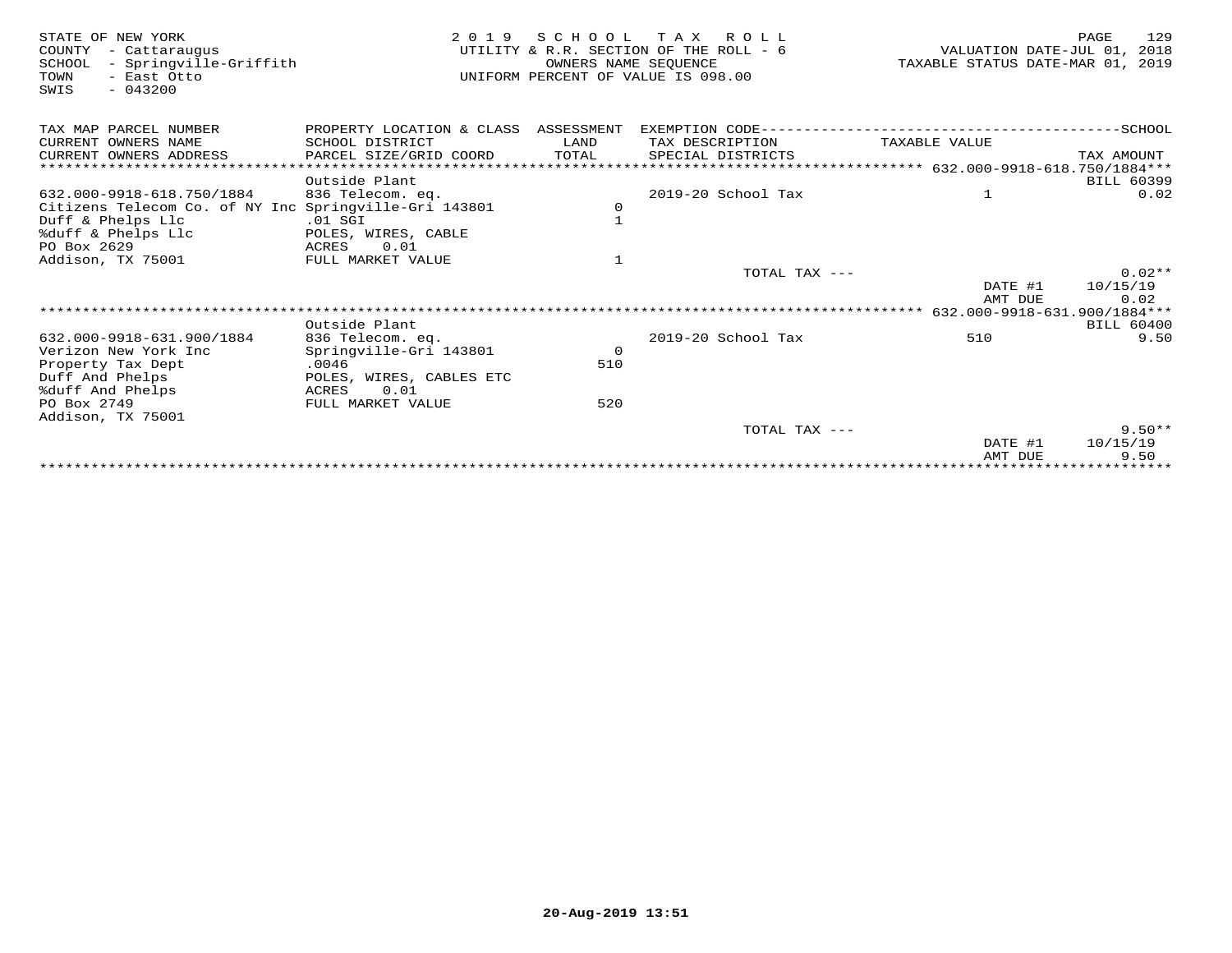| STATE OF NEW YORK                                     | 2019 SCHOOL TAX ROLL                   | 130<br>PAGE                                                     |
|-------------------------------------------------------|----------------------------------------|-----------------------------------------------------------------|
| COUNTY - Cattaraugus<br>SCHOOL - Springville-Griffith | UTILITY & R.R. SECTION OF THE ROLL - 6 | VALUATION DATE-JUL 01, 2018<br>TAXABLE STATUS DATE-MAR 01, 2019 |
| TOWN<br>- East Otto                                   |                                        | RPS155/V04/L015                                                 |
| SWIS<br>- 043200                                      |                                        | CURRENT DATE 8/20/2019                                          |
|                                                       | ROLL SUB SECTION- - TOTALS             |                                                                 |

|      |      | $m \wedge m \wedge n$<br>◡∸ғ | TON                              | . HUNY              | AĽ                  | ے ا      |       | $m \wedge m \wedge n$ |
|------|------|------------------------------|----------------------------------|---------------------|---------------------|----------|-------|-----------------------|
| CODE | NAMF | 'AK                          | $m \times r \times r$<br>- - - - | T T T<br>اللالمستحم | - ---<br>اللالمستعم | 57077375 | VALUF | $m \times r$<br>- −-  |

#### NO SPECIAL DISTRICTS AT THIS LEVEL

\*\*\* S C H O O L D I S T R I C T S U M M A R Y \*\*\*

| CODE   | DISTRICT NAME                    | TOTAL<br>PARCELS | ASSESSED<br>LAND | ASSESSED<br>TOTAL | EXEMPT<br>AMOUNT | TOTAL<br>TAXABLE |           |
|--------|----------------------------------|------------------|------------------|-------------------|------------------|------------------|-----------|
|        |                                  |                  |                  |                   | STAR AMOUNT      | STAR TAXABLE     | TOTAL TAX |
|        | Springville-Griffith             | 2                |                  | 511               |                  | 511              |           |
| 143801 |                                  |                  |                  |                   |                  | 511              | 9.52      |
|        | SUB-TOTAL                        | $\overline{a}$   |                  | 511               |                  | 511              |           |
|        | $S \cup B - T \cup T A L (CONT)$ |                  |                  |                   |                  | 511              | 9.52      |
|        | TOTAL                            | 2                |                  | 511               |                  | 511              |           |
|        | TO TAL (CONT)                    |                  |                  |                   |                  | 511              | 9.52      |

\*\*\* S Y S T E M C O D E S S U M M A R Y \*\*\*

NO SYSTEM EXEMPTIONS AT THIS LEVEL

\*\*\* E X E M P T I O N S U M M A R Y \*\*\*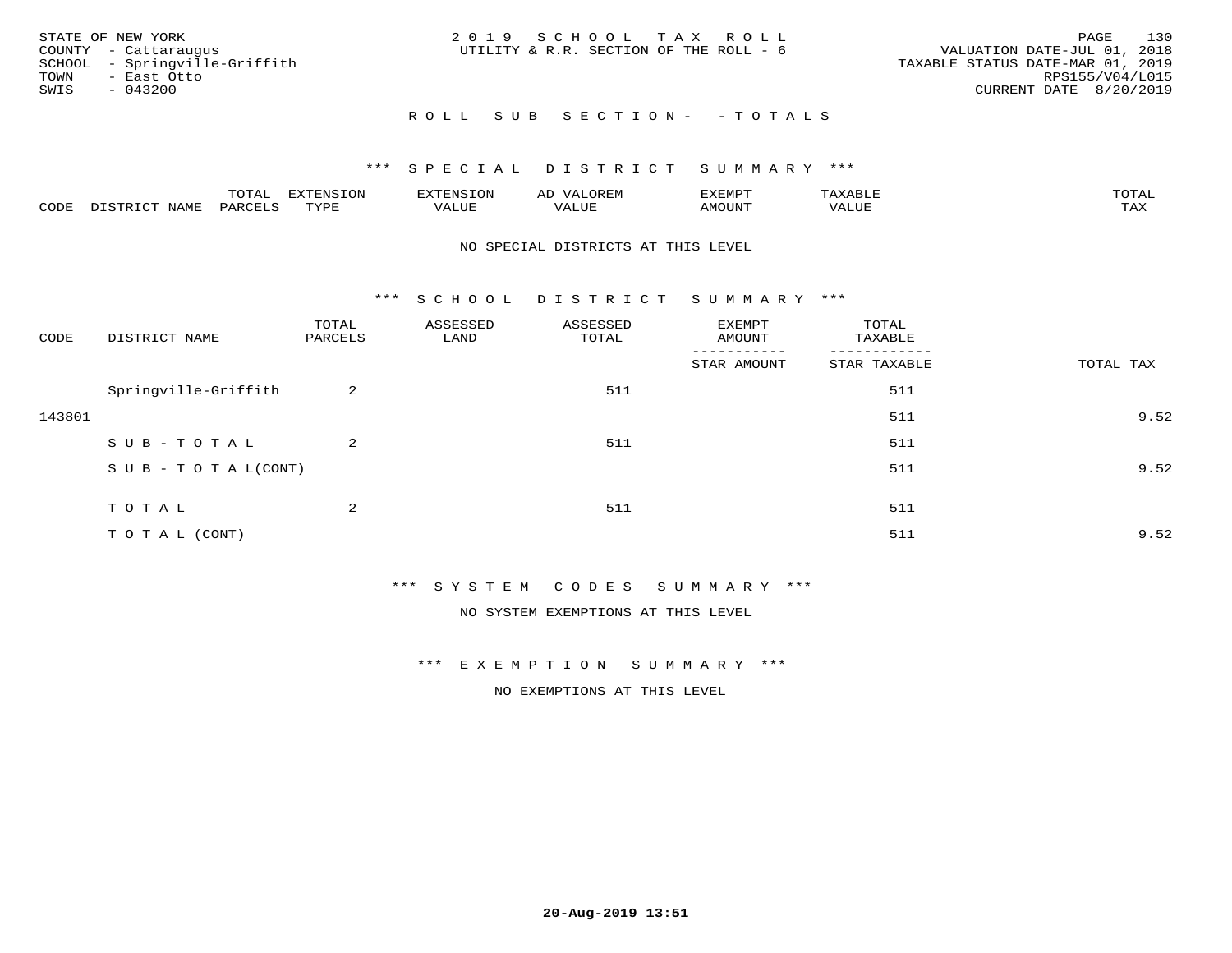| STATE OF NEW YORK<br>COUNTY - Cattaraugus<br>SCHOOL - Springville-Griffith<br>TOWN<br>- East Otto<br>SWIS<br>- 043200 | 2019 SCHOOL TAX ROLL<br>UTILITY & R.R. SECTION OF THE ROLL - 6 | 131<br>PAGE<br>VALUATION DATE-JUL 01, 2018<br>TAXABLE STATUS DATE-MAR 01, 2019<br>RPS155/V04/L015<br>CURRENT DATE 8/20/2019 |
|-----------------------------------------------------------------------------------------------------------------------|----------------------------------------------------------------|-----------------------------------------------------------------------------------------------------------------------------|
|                                                                                                                       | ROLL SUB SECTION- - TOTALS                                     |                                                                                                                             |

| ROLL<br>SEC | DESCRIPTION                         | TOTAL<br>PARCELS | ASSESSED<br>LAND | ASSESSED<br>TOTAL | <b>EXEMPT</b><br>AMOUNT<br>STAR AMOUNT | TOTAL<br>TAXABLE<br>------------<br>STAR TAXABLE | TAX<br>RATE | TOTAL<br>TAX |
|-------------|-------------------------------------|------------------|------------------|-------------------|----------------------------------------|--------------------------------------------------|-------------|--------------|
|             | 2019-20 School Tax                  |                  |                  | 511               |                                        | 511                                              |             |              |
|             |                                     |                  |                  |                   |                                        | 511                                              |             | 9.52         |
|             | SPEC DIST TAXES<br>UTILITIES & N.C. |                  |                  |                   |                                        |                                                  |             | 9.52         |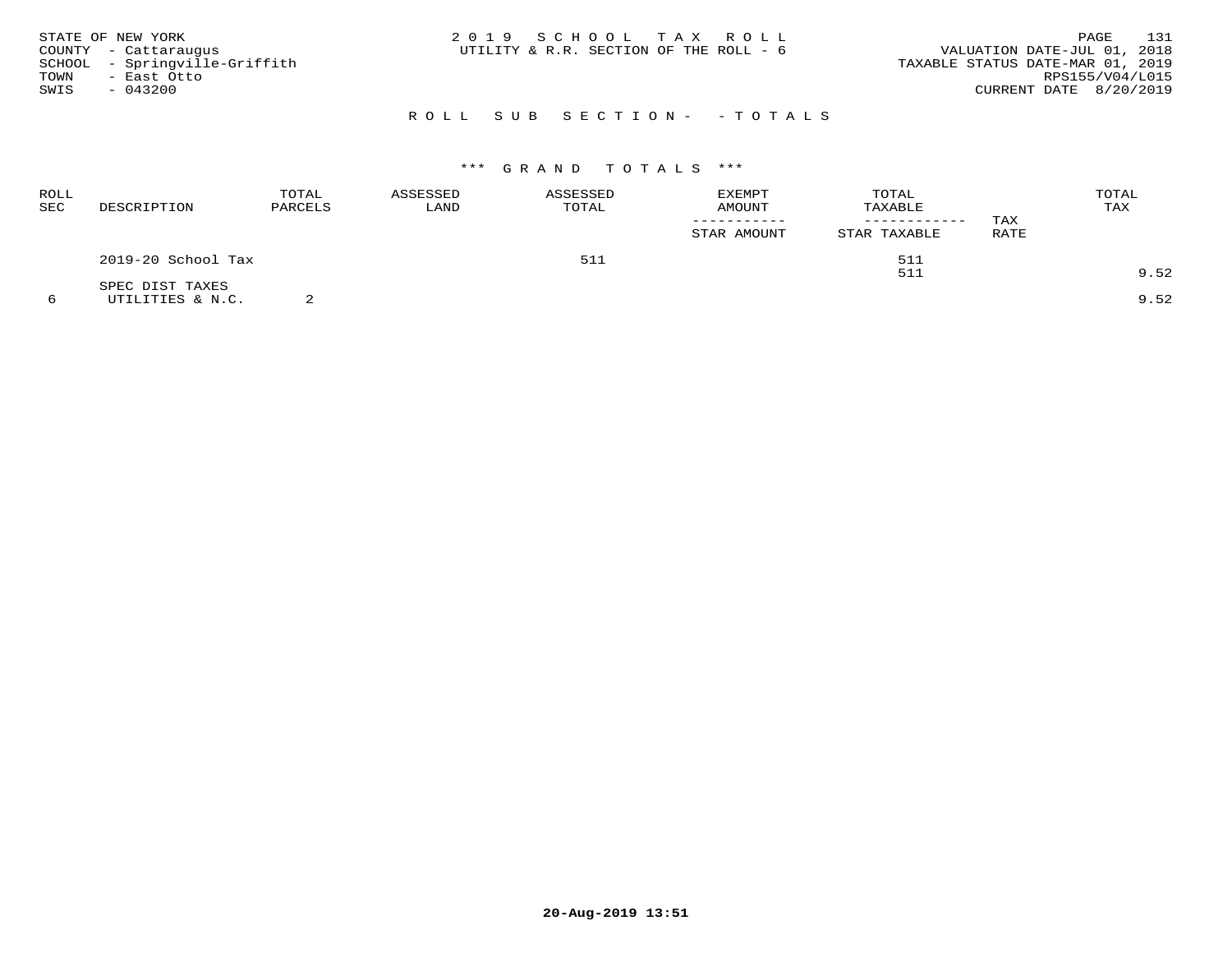|      | STATE OF NEW YORK             | 2019 SCHOOL TAX ROLL                   |  |  |                                  |                        | PAGE | 132             |
|------|-------------------------------|----------------------------------------|--|--|----------------------------------|------------------------|------|-----------------|
|      | COUNTY - Cattaraugus          | UTILITY & R.R. SECTION OF THE ROLL - 6 |  |  | VALUATION DATE-JUL 01, 2018      |                        |      |                 |
|      | SCHOOL - Springville-Griffith |                                        |  |  | TAXABLE STATUS DATE-MAR 01, 2019 |                        |      |                 |
| TOWN | - East Otto                   |                                        |  |  |                                  |                        |      | RPS155/V04/L015 |
| SWIS | $-043200$                     |                                        |  |  |                                  | CURRENT DATE 8/20/2019 |      |                 |
|      |                               |                                        |  |  |                                  |                        |      |                 |

# ROLL SECTION TOTALS

### \*\*\* S P E C I A L D I S T R I C T S U M M A R Y \*\*\*

|      |               | m^m*<br><u>UIAI</u> | . v             | $\mathbf{H}$<br>– ∺'Ni≻'    | AL       | $T\rightarrow T\rightarrow T\rightarrow T\rightarrow T\rightarrow T$ | P      | $m \wedge m \wedge n$ |
|------|---------------|---------------------|-----------------|-----------------------------|----------|----------------------------------------------------------------------|--------|-----------------------|
| CODE | ∧T∆M™<br>⊥∙⊥⊥ | VAKU                | $m \tau \tau n$ | <b>TTT</b><br>اللالما للده. | TA T TTT | MOTIN'                                                               | تتتت ت | ГAX                   |

#### NO SPECIAL DISTRICTS AT THIS LEVEL

\*\*\* S C H O O L D I S T R I C T S U M M A R Y \*\*\*

| CODE   | DISTRICT NAME                    | TOTAL<br>PARCELS | ASSESSED<br>LAND | ASSESSED<br>TOTAL | EXEMPT<br>AMOUNT<br>------- | TOTAL<br>TAXABLE<br>-------- |           |
|--------|----------------------------------|------------------|------------------|-------------------|-----------------------------|------------------------------|-----------|
|        |                                  |                  |                  |                   | STAR AMOUNT                 | STAR TAXABLE                 | TOTAL TAX |
|        | Springville-Griffith             | 2                |                  | 511               |                             | 511                          |           |
| 143801 |                                  |                  |                  |                   |                             | 511                          | 9.52      |
|        | SUB-TOTAL                        | 2                |                  | 511               |                             | 511                          |           |
|        | $S \cup B - T \cup T A L (CONT)$ |                  |                  |                   |                             | 511                          | 9.52      |
|        | TOTAL                            | 2                |                  | 511               |                             | 511                          |           |
|        | TO TAL (CONT)                    |                  |                  |                   |                             | 511                          | 9.52      |

\*\*\* S Y S T E M C O D E S S U M M A R Y \*\*\*

NO SYSTEM EXEMPTIONS AT THIS LEVEL

\*\*\* E X E M P T I O N S U M M A R Y \*\*\*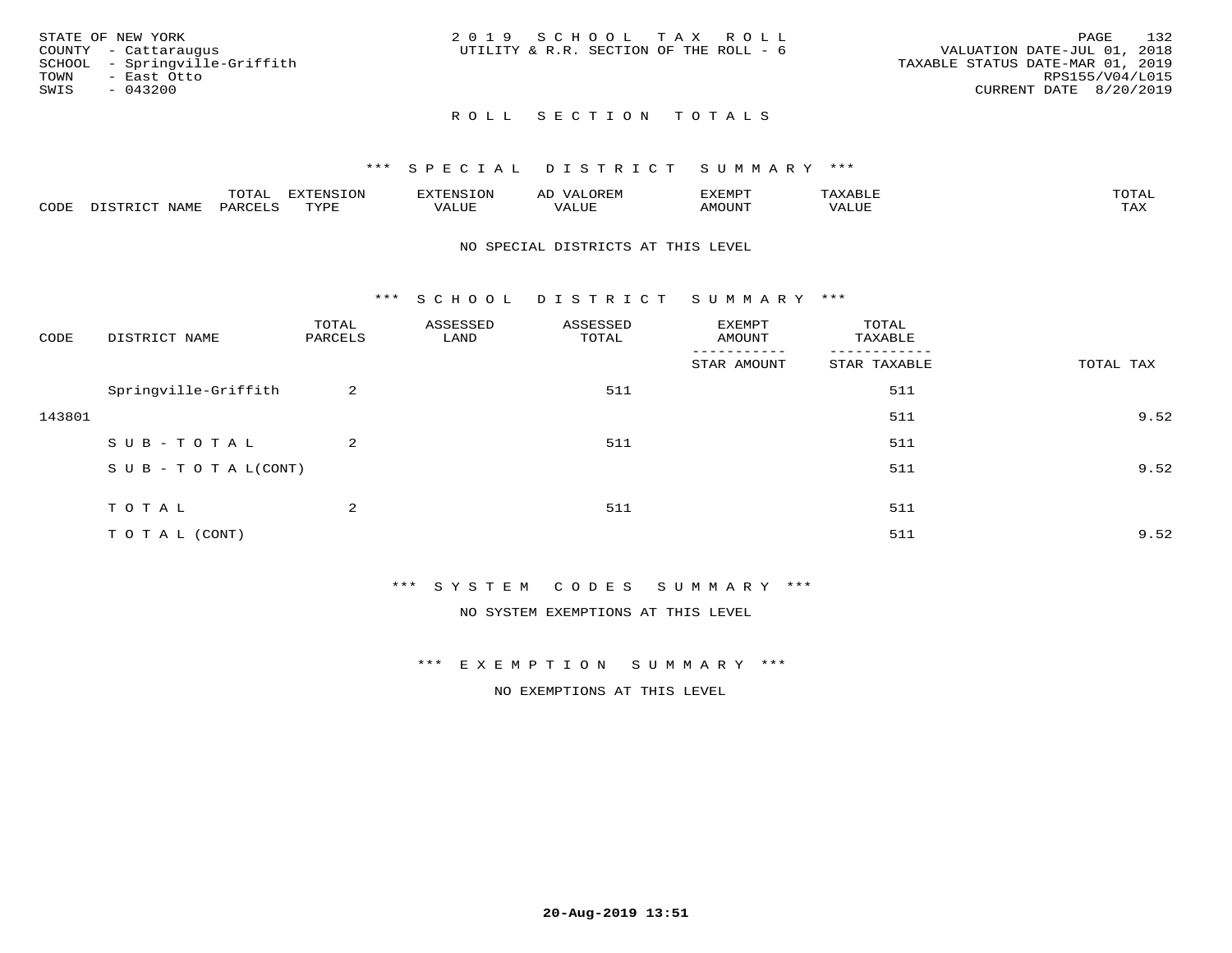| STATE OF NEW YORK<br>COUNTY - Cattaraugus<br>SCHOOL - Springville-Griffith<br>TOWN<br>- East Otto<br>SWIS<br>$-043200$ | 2019 SCHOOL TAX ROLL<br>UTILITY & R.R. SECTION OF THE ROLL - 6 | 133<br>PAGE<br>VALUATION DATE-JUL 01, 2018<br>TAXABLE STATUS DATE-MAR 01, 2019<br>RPS155/V04/L015<br>CURRENT DATE 8/20/2019 |
|------------------------------------------------------------------------------------------------------------------------|----------------------------------------------------------------|-----------------------------------------------------------------------------------------------------------------------------|
|                                                                                                                        | ROLL SECTION TOTALS                                            |                                                                                                                             |

| ROLL<br>SEC | DESCRIPTION        | TOTAL<br>PARCELS | ASSESSED<br>LAND | ASSESSED<br>TOTAL | <b>EXEMPT</b><br>AMOUNT | TOTAL<br>TAXABLE<br>------------ | TAX  | TOTAL<br>TAX |
|-------------|--------------------|------------------|------------------|-------------------|-------------------------|----------------------------------|------|--------------|
|             |                    |                  |                  |                   | STAR AMOUNT             | STAR TAXABLE                     | RATE |              |
|             | 2019-20 School Tax |                  |                  | 511               |                         | 511                              |      |              |
|             | SPEC DIST TAXES    |                  |                  |                   |                         | 511                              |      | 9.52         |
|             | UTILITIES & N.C.   |                  |                  |                   |                         |                                  |      | 9.52         |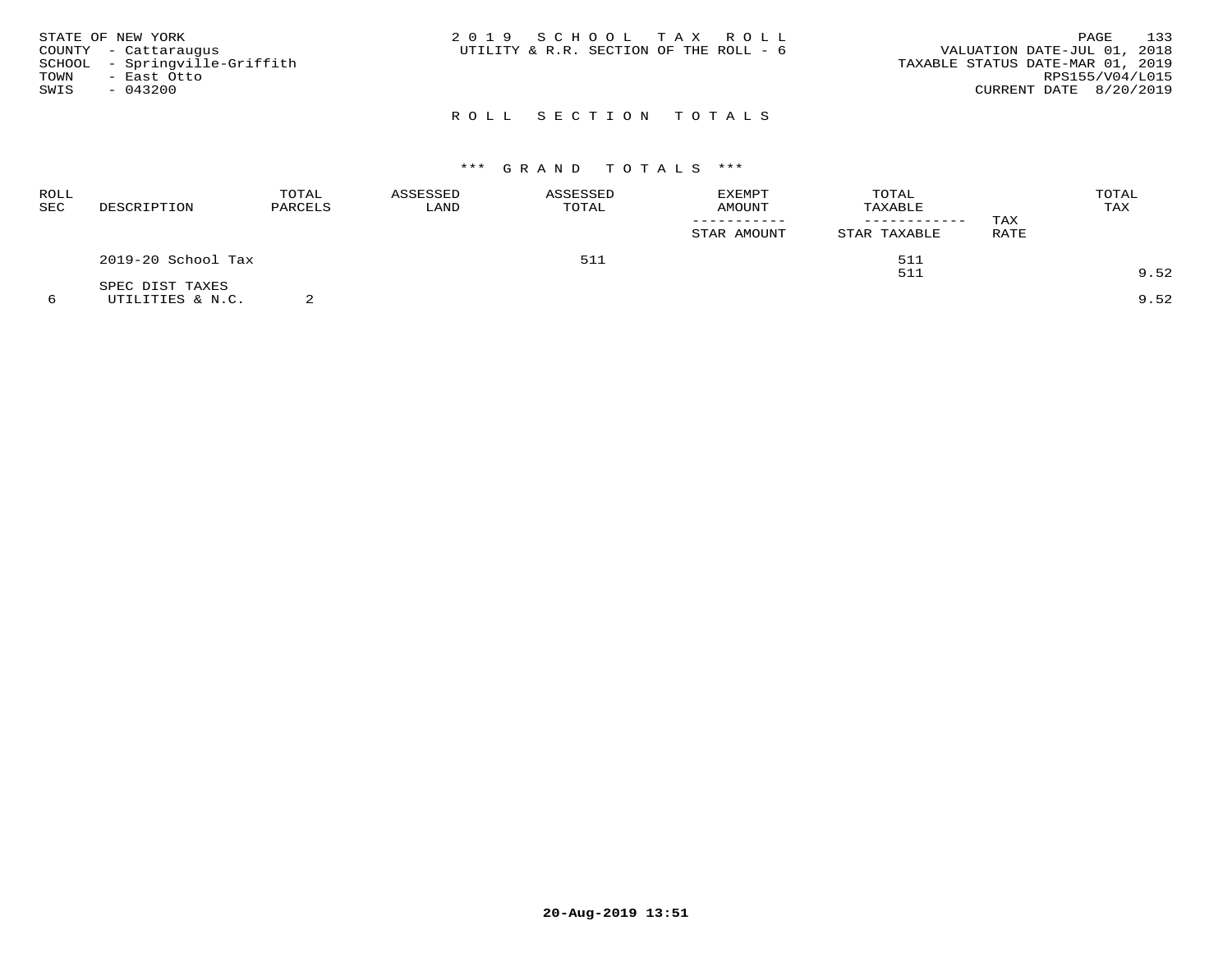| STATE OF NEW YORK             | 2019 SCHOOL TAX ROLL | 134<br>PAGE                      |
|-------------------------------|----------------------|----------------------------------|
| COUNTY - Cattaraugus          |                      | VALUATION DATE-JUL 01, 2018      |
| SCHOOL - Springville-Griffith | SWIS TOTALS          | TAXABLE STATUS DATE-MAR 01, 2019 |
| TOWN<br>- East Otto           |                      | RPS155/V04/L015                  |
| SWIS<br>- 043200              |                      | CURRENT DATE 8/20/2019           |

|      |                                  | "Ω"ΠΟ"<br>⊥∪⊥⊓⊥ | <b>EXTENSION</b> |                         | A <sub>L</sub> | XEMPT:        |                        | 1 A A       |                     |
|------|----------------------------------|-----------------|------------------|-------------------------|----------------|---------------|------------------------|-------------|---------------------|
| CODE | <b>NAMF</b><br><u>היה דפידים</u> | <b>PARC</b>     | TYPE             | $\mathcal{A}\text{LUF}$ |                | <b>AMOUNT</b> | , 7 7 T T T T<br>VALUE | הדרח ג<br>▵ | $m \times r$<br>⊥≞∆ |

#### NO SPECIAL DISTRICTS AT THIS LEVEL

\*\*\* S C H O O L D I S T R I C T S U M M A R Y \*\*\*

| CODE   | DISTRICT NAME        | TOTAL<br>PARCELS | ASSESSED<br>LAND | ASSESSED<br>TOTAL | <b>EXEMPT</b><br>AMOUNT | TOTAL<br>TAXABLE |           |           |
|--------|----------------------|------------------|------------------|-------------------|-------------------------|------------------|-----------|-----------|
|        |                      |                  |                  |                   | STAR AMOUNT             | STAR TAXABLE     | TAX RATE  | TOTAL TAX |
|        | Springville-Griffith | 10               | 277,400          | 339,511           |                         | 339,511          |           |           |
| 143801 |                      |                  |                  |                   |                         | 339,511          | 18.625655 | 6,323.62  |
|        | SUB-TOTAL            | 10               | 277,400          | 339,511           |                         | 339,511          |           |           |
|        | SUB - TO TAL(CONT)   |                  |                  |                   |                         | 339,511          |           | 6,323.62  |
|        |                      |                  |                  |                   |                         |                  |           |           |
|        | TOTAL                | 10               | 277,400          | 339,511           |                         | 339,511          |           |           |
|        | T O T A L (CONT)     |                  |                  |                   |                         | 339,511          |           | 6,323.62  |

### \*\*\* S Y S T E M C O D E S S U M M A R Y \*\*\*

#### NO SYSTEM EXEMPTIONS AT THIS LEVEL

\*\*\* E X E M P T I O N S U M M A R Y \*\*\*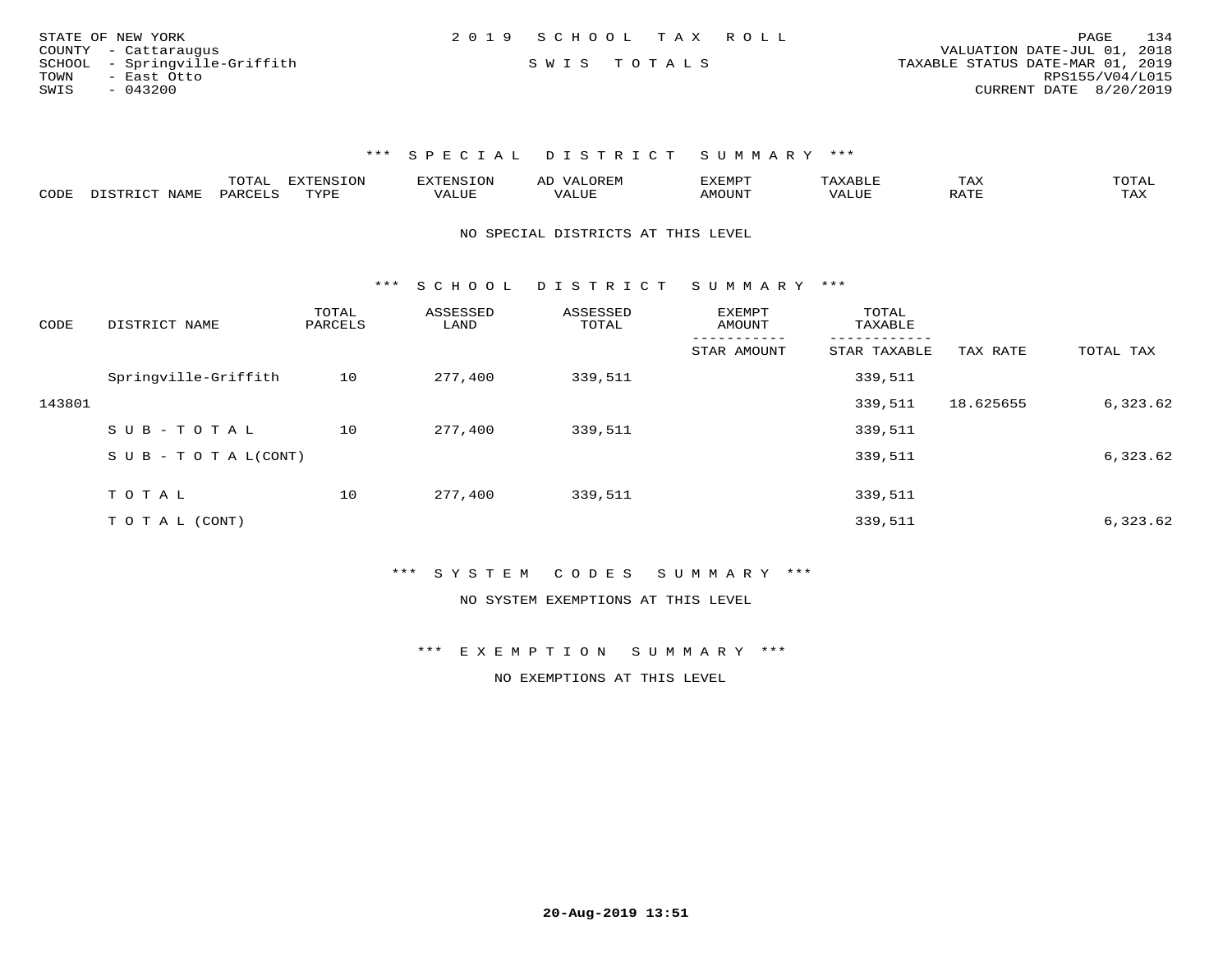| STATE OF NEW YORK |                        |
|-------------------|------------------------|
|                   | COUNTY - Cattarauqus   |
| SCHOOL            | - Springville-Griffith |
| TOWN              | - East Otto            |
| SWIS              | $-043200$              |

 COUNTY - Cattaraugus VALUATION DATE-JUL 01, 2018 SCHOOL - Springville-Griffith S W I S T O T A L S TAXABLE STATUS DATE-MAR 01, 2019 TOWN - East Otto RPS155/V04/L015SWIS - 043200 CURRENT DATE 8/20/2019

| ROLL<br>SEC | DESCRIPTION                         | TOTAL<br>PARCELS |         | ASSESSED<br>ASSESSED<br>TOTAL<br>LAND |             | TOTAL<br>TAXABLE           |             |          |
|-------------|-------------------------------------|------------------|---------|---------------------------------------|-------------|----------------------------|-------------|----------|
|             |                                     |                  |         |                                       | STAR AMOUNT | ----------<br>STAR TAXABLE | TAX<br>RATE |          |
|             | 2019-20 School Tax                  |                  | 277,400 | 339,000                               |             | 339,000<br>339,000         | 18.625655   | 6,314.10 |
| 1           | SPEC DIST TAXES<br>TAXABLE          | 8                |         |                                       |             |                            |             | 6,314.10 |
|             | 2019-20 School Tax                  |                  |         | 511                                   |             | 511<br>511                 |             | 9.52     |
| 6           | SPEC DIST TAXES<br>UTILITIES & N.C. | 2                |         |                                       |             |                            | 18.625655   | 9.52     |
|             | 2019-20 School Tax                  |                  | 277,400 | 339,511                               |             | 339,511                    |             |          |
|             | SPEC DIST TAXES                     |                  |         |                                       |             | 339,511                    | 18.625655   | 6,323.62 |
| $\star$     | TOTAL<br>SUB                        | 10               |         |                                       |             |                            |             | 6,323.62 |
|             | 2019-20 School Tax                  |                  | 277,400 | 339,511                               |             | 339,511                    |             |          |
|             | SPEC DIST TAXES                     |                  |         |                                       |             | 339,511                    | 18.625655   | 6,323.62 |
| $***$       | GRAND TOTAL                         | 10               |         |                                       |             |                            |             | 6,323.62 |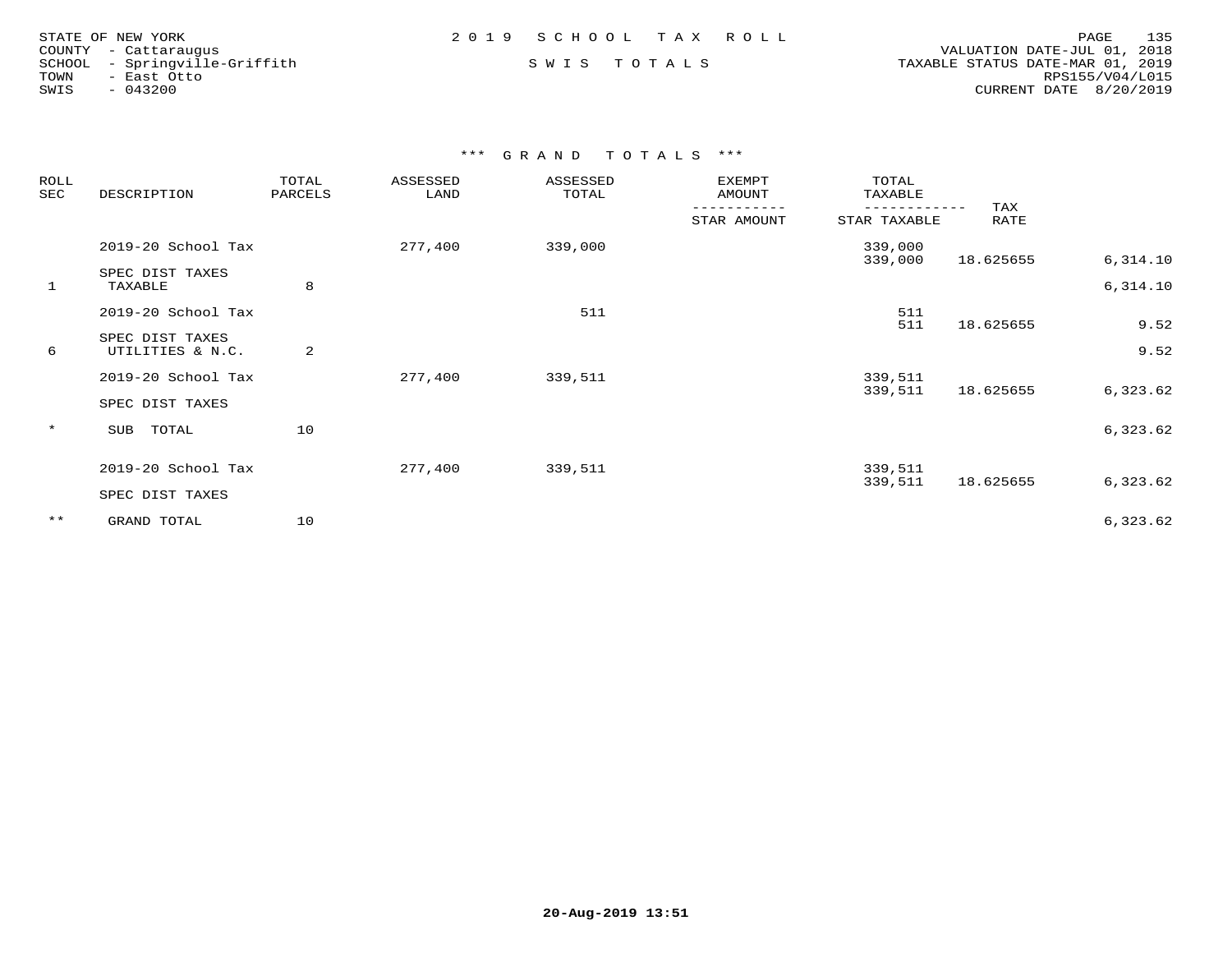| STATE OF NEW YORK<br>COUNTY - Cattaraugus                                 | 2 0 1 9                                            | SCHOOL<br>TAXABLE SECTION OF THE ROLL - 1                  |                 | TAX ROLL                             | VALUATION DATE-JUL 01, 2018             | PAGE<br>136                |
|---------------------------------------------------------------------------|----------------------------------------------------|------------------------------------------------------------|-----------------|--------------------------------------|-----------------------------------------|----------------------------|
| SCHOOL - Springville-Griffith<br>- Yorkshire<br>TOWN<br>SWIS<br>$-048489$ |                                                    | OWNERS NAME SEQUENCE<br>UNIFORM PERCENT OF VALUE IS 014.75 |                 |                                      | TAXABLE STATUS DATE-MAR 01, 2019        |                            |
| TAX MAP PARCEL NUMBER                                                     |                                                    |                                                            |                 |                                      |                                         |                            |
| CURRENT OWNERS NAME<br>CURRENT OWNERS ADDRESS                             | SCHOOL DISTRICT<br>PARCEL SIZE/GRID COORD          | LAND<br>TOTAL                                              |                 | TAX DESCRIPTION<br>SPECIAL DISTRICTS | TAXABLE VALUE                           | TAX AMOUNT                 |
| **********************                                                    |                                                    |                                                            |                 |                                      |                                         |                            |
| $11.002 - 1 - 4.4$                                                        | 4905 Gun Barrel Rd<br>210 1 Family Res             |                                                            | <b>BAS STAR</b> | 41854                                | ACCT 1394                               | <b>BILL 60401</b><br>4,500 |
| Barth William                                                             | Springville-Gri 143801                             | 1,250                                                      |                 | 2019-20 School Tax                   | 34,125                                  | 4,222.97                   |
| Barth Jeanette<br>PO Box 174                                              | 06<br>05<br>62<br>4.90<br>ACRES                    | 34,125                                                     |                 |                                      |                                         |                            |
| Yorkshire, NY 14173                                                       | EAST-1149871 NRTH-0909957<br>DEED BOOK 1024 PG-682 |                                                            |                 |                                      |                                         |                            |
|                                                                           | FULL MARKET VALUE                                  | 231,356                                                    |                 |                                      |                                         |                            |
|                                                                           |                                                    |                                                            |                 | TOTAL TAX ---                        | DATE #1                                 | $3,666.10**$<br>10/15/19   |
|                                                                           |                                                    |                                                            |                 |                                      | AMT DUE<br>********** 11.002-1-5 ****** | 3,666.10<br>***********    |
|                                                                           | 11304 Bolton Rd                                    |                                                            |                 |                                      | ACCT 1144                               | <b>BILL 60402</b>          |
| $11.002 - 1 - 5$                                                          | 240 Rural res                                      |                                                            | ENH STAR        | 41834                                |                                         | 10,310                     |
| Beverlin Roy C                                                            | Springville-Gri 143801                             | 6,940                                                      |                 | 2019-20 School Tax                   | 33,550                                  | 4,151.82                   |
| Beverlin Brenda K                                                         | $-06$<br>$-05$<br>62 —                             | 33,550                                                     |                 |                                      |                                         |                            |
| 11304 Bolton Rd                                                           | ACRES 23.48<br>EAST-1148939 NRTH-0907844           |                                                            |                 |                                      |                                         |                            |
| Springville, NY 14141                                                     | DEED BOOK 884<br>PG-00607                          |                                                            |                 |                                      |                                         |                            |
|                                                                           | FULL MARKET VALUE                                  | 227,458                                                    |                 |                                      |                                         |                            |
|                                                                           |                                                    |                                                            |                 | TOTAL TAX ---                        |                                         | 2,893.82**                 |
|                                                                           |                                                    |                                                            |                 |                                      | DATE #1                                 | 10/15/19                   |
|                                                                           |                                                    |                                                            |                 |                                      | AMT DUE                                 | 2,893.82                   |
|                                                                           | 11298 Bolton Rd                                    |                                                            |                 |                                      | ACCT 0335                               | <b>BILL 60403</b>          |
| $11.002 - 1 - 6$                                                          | 240 Rural res                                      |                                                            |                 | 2019-20 School Tax                   | 18,080                                  | 2,237.40                   |
| Beverlin Roy C Jr                                                         | Springville-Gri 143801                             | 7,250                                                      |                 |                                      |                                         |                            |
| C/O Vella & Vella                                                         | 62 06 05                                           | 18,080                                                     |                 |                                      |                                         |                            |
| Attn: Chris                                                               | ACRES<br>49.65 BANK<br>017                         |                                                            |                 |                                      |                                         |                            |
| 378 E Main St                                                             | EAST-1150441 NRTH-0907141                          |                                                            |                 |                                      |                                         |                            |
| Springville, NY 14141                                                     | DEED BOOK 11189 PG-4001<br>FULL MARKET VALUE       | 122,576                                                    |                 |                                      |                                         |                            |
|                                                                           |                                                    |                                                            |                 | TOTAL TAX ---                        |                                         | $2,237.40**$               |
|                                                                           |                                                    |                                                            |                 |                                      | DATE #1                                 | 10/15/19                   |
|                                                                           |                                                    |                                                            |                 |                                      | AMT DUE                                 | 2,237.40                   |
|                                                                           |                                                    |                                                            |                 |                                      | ********** 3.004-1-13 ******            | ***********                |
| $3.004 - 1 - 13$                                                          | 4929 Creek Rd<br>270 Mfg housing                   |                                                            | <b>BAS STAR</b> | 41854                                | ACCT 1169                               | <b>BILL 60404</b><br>4,500 |
| Boldt Andrew R                                                            | Springville-Gri 143801                             | 4,750                                                      |                 | 2019-20 School Tax                   | 30,937                                  | 3,828.46                   |
| Degolier Deborah                                                          | 63 06 05                                           | 30,937                                                     |                 |                                      |                                         |                            |
| 4929 Creek Rd                                                             | ACRES 14.85                                        |                                                            |                 |                                      |                                         |                            |
| Springville, NY 14141                                                     | EAST-1149584 NRTH-0914213                          |                                                            |                 |                                      |                                         |                            |
|                                                                           | DEED BOOK 870<br>PG-00711                          |                                                            |                 |                                      |                                         |                            |
|                                                                           | FULL MARKET VALUE                                  | 209,742                                                    |                 | TOTAL TAX ---                        |                                         | $3,271.58**$               |
|                                                                           |                                                    |                                                            |                 |                                      | DATE #1                                 | 10/15/19                   |
|                                                                           |                                                    |                                                            |                 |                                      | AMT DUE                                 | 3,271.58                   |
|                                                                           |                                                    |                                                            |                 |                                      |                                         | <b>++++++++++</b>          |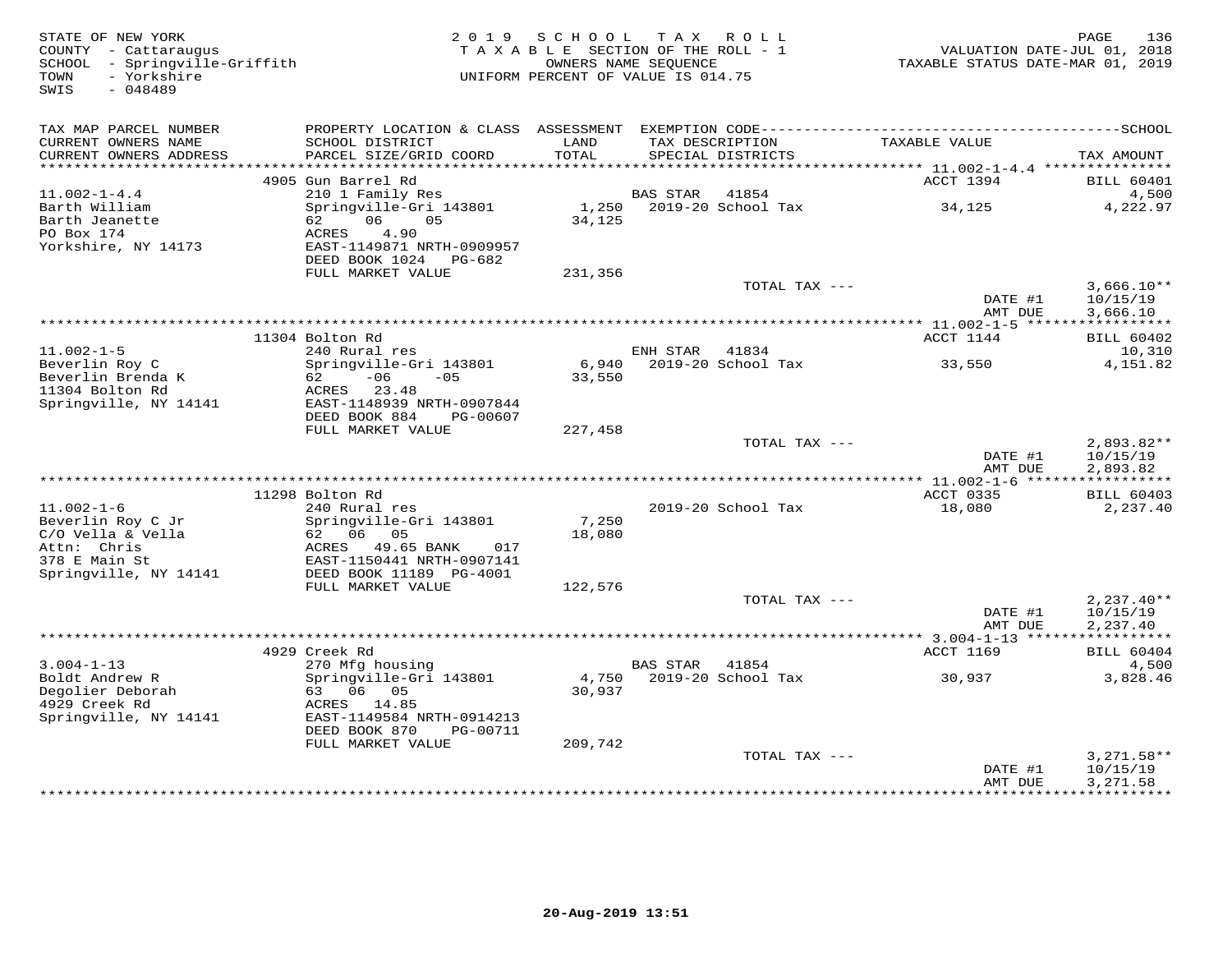| STATE OF NEW YORK<br>COUNTY - Cattaraugus<br>- Springville-Griffith<br>SCHOOL<br>- Yorkshire<br>TOWN<br>$-048489$<br>SWIS | 2 0 1 9<br>TAXABLE SECTION OF THE ROLL - 1<br>UNIFORM PERCENT OF VALUE IS 014.75 | 137<br>PAGE<br>VALUATION DATE-JUL 01, 2018<br>TAXABLE STATUS DATE-MAR 01, 2019 |                                      |               |                                                     |                                 |
|---------------------------------------------------------------------------------------------------------------------------|----------------------------------------------------------------------------------|--------------------------------------------------------------------------------|--------------------------------------|---------------|-----------------------------------------------------|---------------------------------|
| TAX MAP PARCEL NUMBER                                                                                                     |                                                                                  |                                                                                |                                      |               |                                                     |                                 |
| CURRENT OWNERS NAME<br>CURRENT OWNERS ADDRESS                                                                             | SCHOOL DISTRICT<br>PARCEL SIZE/GRID COORD                                        | LAND<br>TOTAL                                                                  | TAX DESCRIPTION<br>SPECIAL DISTRICTS |               | TAXABLE VALUE                                       | TAX AMOUNT                      |
| ************************                                                                                                  | 4795 Gun Barrel Rd                                                               |                                                                                |                                      |               | ACCT 1574                                           | <b>BILL 60405</b>               |
| $11.002 - 1 - 4.13$                                                                                                       | 270 Mfg housing                                                                  |                                                                                | 2019-20 School Tax                   |               | 7,700                                               | 952.88                          |
| Boundy John H                                                                                                             | Springville-Gri 143801                                                           | 4,200                                                                          |                                      |               |                                                     |                                 |
| Boundy Christine L                                                                                                        | 62 06<br>05                                                                      | 7,700                                                                          |                                      |               |                                                     |                                 |
| 129 Elk St                                                                                                                | ACRES<br>5.85                                                                    |                                                                                |                                      |               |                                                     |                                 |
| Springville, NY 14141                                                                                                     | EAST-1151703 NRTH-0909964<br>DEED BOOK 877<br>PG-00016                           |                                                                                |                                      |               |                                                     |                                 |
|                                                                                                                           | FULL MARKET VALUE                                                                | 52,203                                                                         |                                      |               |                                                     |                                 |
|                                                                                                                           |                                                                                  |                                                                                |                                      | TOTAL TAX --- |                                                     | 952.88**                        |
|                                                                                                                           |                                                                                  |                                                                                |                                      |               | DATE #1<br>AMT DUE                                  | 10/15/19<br>952.88              |
|                                                                                                                           |                                                                                  |                                                                                |                                      |               |                                                     |                                 |
| $3.004 - 1 - 14.1$                                                                                                        | 4987 Creek Rd<br>220 2 Family Res                                                |                                                                                | <b>BAS STAR</b>                      | 41854         | ACCT 0416                                           | <b>BILL 60406</b><br>4,500      |
| Breindel Daniel J                                                                                                         | Springville-Gri 143801                                                           | 6,060                                                                          | 2019-20 School Tax                   |               | 55,600                                              | 6,880.51                        |
| Breindel Lisa A                                                                                                           | 63 06 05                                                                         | 55,600                                                                         |                                      |               |                                                     |                                 |
| 4987 Creek Rd<br>Springville, NY 14141                                                                                    | ACRES 57.20 BANK<br>055<br>EAST-1149080 NRTH-0913685                             |                                                                                |                                      |               |                                                     |                                 |
|                                                                                                                           | DEED BOOK 1014 PG-997                                                            |                                                                                |                                      |               |                                                     |                                 |
|                                                                                                                           | FULL MARKET VALUE                                                                | 376,949                                                                        |                                      |               |                                                     |                                 |
|                                                                                                                           |                                                                                  |                                                                                |                                      | TOTAL TAX --- |                                                     | $6,323.63**$                    |
|                                                                                                                           |                                                                                  |                                                                                |                                      |               | DATE #1                                             | 10/15/19                        |
|                                                                                                                           |                                                                                  |                                                                                |                                      |               | AMT DUE<br>*********** 11.002-1-4.12 ************** | 6,323.63                        |
|                                                                                                                           | 4813 Gun Barrel Rd                                                               |                                                                                |                                      |               | ACCT 1502                                           | <b>BILL 60407</b>               |
| $11.002 - 1 - 4.12$                                                                                                       | 210 1 Family Res                                                                 |                                                                                | BAS STAR                             | 41854         |                                                     | 4,500                           |
| Breslin Brian                                                                                                             | Springville-Gri 143801                                                           | 4,300                                                                          | 2019-20 School Tax                   |               | 28,894                                              | 3,575.64                        |
| Breslin Judy M                                                                                                            | 62 06 05                                                                         | 28,894                                                                         |                                      |               |                                                     |                                 |
| 4813 Gunbarrel Rd                                                                                                         | 6.20<br>ACRES                                                                    |                                                                                |                                      |               |                                                     |                                 |
| Springville, NY 14141                                                                                                     | EAST-1151464 NRTH-0909969<br>DEED BOOK 858<br>PG-00937                           |                                                                                |                                      |               |                                                     |                                 |
|                                                                                                                           | FULL MARKET VALUE                                                                | 195,892                                                                        |                                      |               |                                                     |                                 |
|                                                                                                                           |                                                                                  |                                                                                |                                      | TOTAL TAX --- |                                                     | $3,018.76**$                    |
|                                                                                                                           |                                                                                  |                                                                                |                                      |               | DATE #1                                             | 10/15/19                        |
|                                                                                                                           |                                                                                  |                                                                                |                                      |               | AMT DUE                                             | 3,018.76                        |
|                                                                                                                           | 4972 Creek Rd                                                                    |                                                                                |                                      |               | ACCT 1527                                           | <b>BILL 60408</b>               |
| $3.004 - 1 - 14.2$                                                                                                        | 240 Rural res                                                                    |                                                                                | <b>BAS STAR</b>                      | 41854         |                                                     | 4,500                           |
| Brooks Gregory B                                                                                                          | Springville-Gri 143801                                                           | 5,930                                                                          | 2019-20 School Tax                   |               | 20,670                                              | 2,557.91                        |
| Brooks Julie M                                                                                                            | 63 06<br>05                                                                      | 20,670                                                                         |                                      |               |                                                     |                                 |
| 4972 Creek Rd                                                                                                             | ACRES<br>16.05 BANK<br>017                                                       |                                                                                |                                      |               |                                                     |                                 |
| Springville, NY 14141                                                                                                     | EAST-1148961 NRTH-0915543                                                        |                                                                                |                                      |               |                                                     |                                 |
|                                                                                                                           | DEED BOOK 00963 PG-00056<br>FULL MARKET VALUE                                    | 140,136                                                                        |                                      |               |                                                     |                                 |
|                                                                                                                           |                                                                                  |                                                                                |                                      | TOTAL TAX --- |                                                     | $2,001.04**$                    |
|                                                                                                                           |                                                                                  |                                                                                |                                      |               | DATE #1                                             | 10/15/19                        |
|                                                                                                                           |                                                                                  |                                                                                |                                      |               | AMT DUE                                             | 2,001.04<br>+ + + + + + + + + + |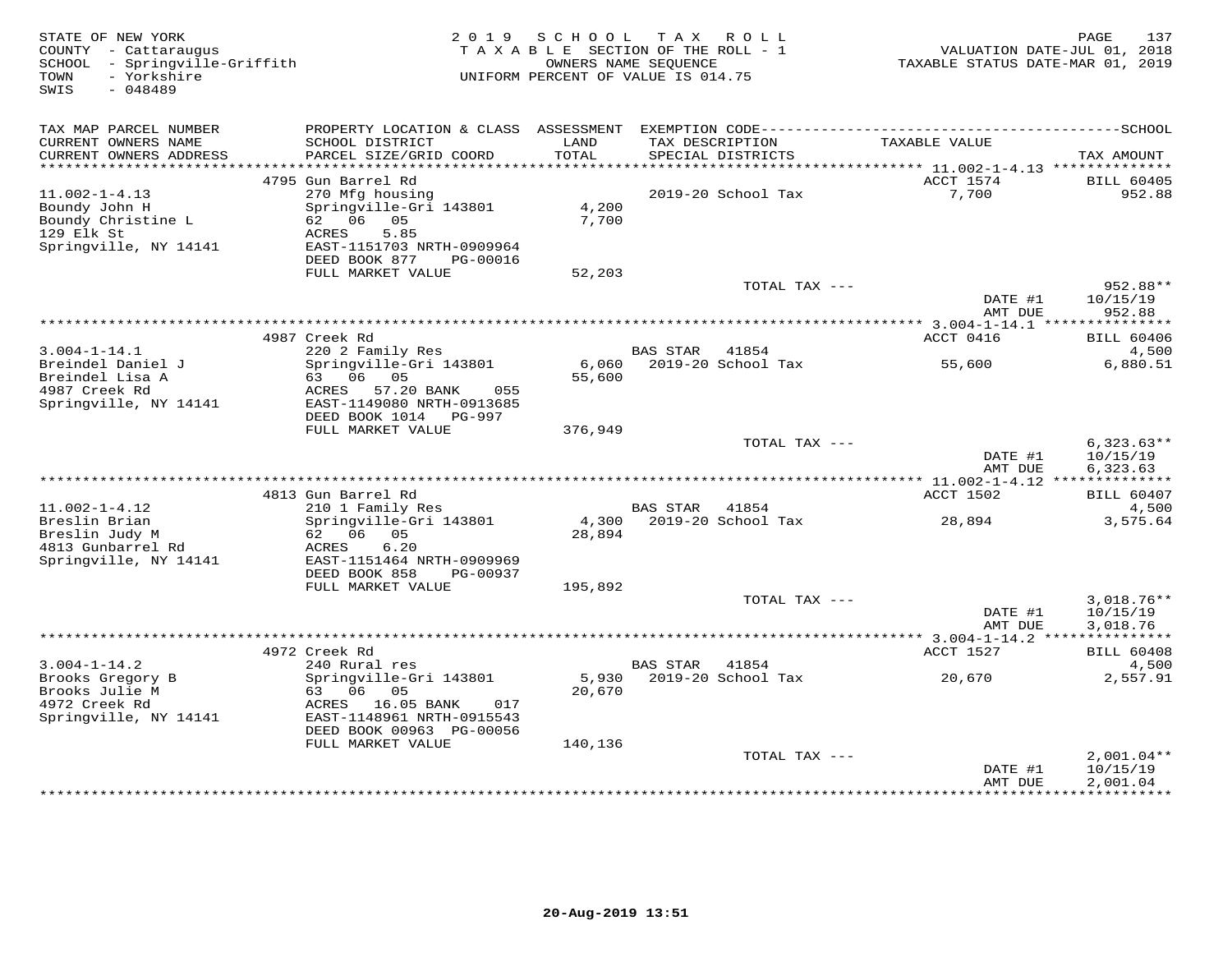| STATE OF NEW YORK<br>COUNTY - Cattaraugus<br>SCHOOL - Springville-Griffith<br>- Yorkshire<br>TOWN<br>$-048489$<br>SWIS |                                                                                                                                           | 2019 SCHOOL TAX ROLL<br>TAXABLE SECTION OF THE ROLL - 1<br>UNIFORM PERCENT OF VALUE IS 014.75 | OWNERS NAME SEQUENCE |                                      | VALUATION DATE-JUL 01, 2018<br>TAXABLE STATUS DATE-MAR 01, 2019 | PAGE<br>138                          |
|------------------------------------------------------------------------------------------------------------------------|-------------------------------------------------------------------------------------------------------------------------------------------|-----------------------------------------------------------------------------------------------|----------------------|--------------------------------------|-----------------------------------------------------------------|--------------------------------------|
| TAX MAP PARCEL NUMBER<br>CURRENT OWNERS NAME<br>CURRENT OWNERS ADDRESS<br>**********************                       | PROPERTY LOCATION & CLASS ASSESSMENT EXEMPTION CODE-----------------------------------SCHOOL<br>SCHOOL DISTRICT<br>PARCEL SIZE/GRID COORD | LAND<br>TOTAL                                                                                 |                      | TAX DESCRIPTION<br>SPECIAL DISTRICTS | TAXABLE VALUE                                                   | TAX AMOUNT                           |
|                                                                                                                        | 4837 Gun Barrel Rd                                                                                                                        |                                                                                               |                      |                                      | ACCT 1441                                                       | <b>BILL 60409</b>                    |
| $11.002 - 1 - 4.8$                                                                                                     | 210 1 Family Res                                                                                                                          |                                                                                               | VETWAR CTS 41120     |                                      |                                                                 | 1,800                                |
| Bruscia Robert                                                                                                         | Springville-Gri 143801                                                                                                                    | 4,450 AGED S                                                                                  |                      | 41804                                |                                                                 | 5,070                                |
| 4837 Gunbarrel Rd<br>Springville, NY 14141                                                                             | 62 06 05<br>ACRES<br>6.85 BANK<br>017<br>EAST-1151160 NRTH-0909992<br>DEED BOOK 8054 PG-4001                                              |                                                                                               | 18,700 ENH STAR      | 41834<br>2019-20 School Tax          | 11,830                                                          | 10,310<br>1,463.96                   |
|                                                                                                                        | FULL MARKET VALUE                                                                                                                         | 126,780                                                                                       |                      |                                      |                                                                 |                                      |
|                                                                                                                        |                                                                                                                                           |                                                                                               |                      | TOTAL TAX ---                        | DATE #1<br>AMT DUE                                              | $205.96**$<br>10/15/19<br>205.96     |
|                                                                                                                        |                                                                                                                                           |                                                                                               |                      |                                      |                                                                 |                                      |
|                                                                                                                        | 11606 Bolton Rd                                                                                                                           |                                                                                               |                      |                                      | ACCT 1186                                                       | <b>BILL 60410</b>                    |
| $3.004 - 1 - 11.2$                                                                                                     | 210 1 Family Res                                                                                                                          |                                                                                               | BAS STAR 41854       |                                      |                                                                 | 4,500                                |
| Dunmire Robert J<br>11606 Bolton Rd                                                                                    | Springville-Gri 143801<br>63 06 05                                                                                                        | 15,000                                                                                        |                      | 3,300 2019-20 School Tax             | 15,000                                                          | 1,856.25                             |
| Springville, NY 14141                                                                                                  | ACRES<br>3.68<br>EAST-1148595 NRTH-0912336<br>DEED BOOK 3031 PG-8001                                                                      |                                                                                               |                      |                                      |                                                                 |                                      |
|                                                                                                                        | FULL MARKET VALUE                                                                                                                         | 101,695                                                                                       |                      |                                      |                                                                 |                                      |
|                                                                                                                        |                                                                                                                                           |                                                                                               |                      | TOTAL TAX ---                        | DATE #1<br>AMT DUE                                              | $1,299.38**$<br>10/15/19<br>1,299.38 |
|                                                                                                                        |                                                                                                                                           |                                                                                               |                      |                                      |                                                                 |                                      |
|                                                                                                                        | Block Rd                                                                                                                                  |                                                                                               |                      |                                      | ACCT 0641                                                       | <b>BILL 60411</b>                    |
| $11.002 - 1 - 17$                                                                                                      | 314 Rural vac<10                                                                                                                          |                                                                                               |                      | 2019-20 School Tax                   | 1,750                                                           | 216.56                               |
| Dunn Suzanne M                                                                                                         | Springville-Gri 143801                                                                                                                    | 1,750                                                                                         |                      |                                      |                                                                 |                                      |
| 11242 Bolton Rd                                                                                                        | 62 06 05                                                                                                                                  | 1,750                                                                                         |                      |                                      |                                                                 |                                      |
| Springville, NY 14141                                                                                                  | ACRES<br>5.58 BANK<br>081<br>EAST-1148658 NRTH-0906517<br>DEED BOOK 20204 PG-4002                                                         |                                                                                               |                      |                                      |                                                                 |                                      |
|                                                                                                                        | FULL MARKET VALUE                                                                                                                         | 11,864                                                                                        |                      |                                      |                                                                 |                                      |
|                                                                                                                        |                                                                                                                                           |                                                                                               |                      | TOTAL TAX ---                        |                                                                 | $216.56**$                           |
|                                                                                                                        |                                                                                                                                           |                                                                                               |                      |                                      | DATE #1<br>AMT DUE                                              | 10/15/19<br>216.56                   |
|                                                                                                                        |                                                                                                                                           |                                                                                               |                      |                                      |                                                                 |                                      |
|                                                                                                                        | 4914 Block Rd                                                                                                                             |                                                                                               |                      |                                      | ACCT 0550                                                       | <b>BILL 60412</b>                    |
| $11.002 - 1 - 8$                                                                                                       | 260 Seasonal res                                                                                                                          |                                                                                               |                      | 2019-20 School Tax                   | 3,500                                                           | 433.13                               |
| Durkin Michael R<br>Durkin June A                                                                                      | Springville-Gri 143801<br>$62 -06 -05$                                                                                                    | 2,350<br>3,500                                                                                |                      |                                      |                                                                 |                                      |
| 3541 Bullis Rd                                                                                                         | Lot 61                                                                                                                                    |                                                                                               |                      |                                      |                                                                 |                                      |
| Elma, NY 14059-9701                                                                                                    | ACRES<br>6.41                                                                                                                             |                                                                                               |                      |                                      |                                                                 |                                      |
|                                                                                                                        | EAST-1149644 NRTH-0906452<br>DEED BOOK 761<br>PG-00949                                                                                    |                                                                                               |                      |                                      |                                                                 |                                      |
|                                                                                                                        | FULL MARKET VALUE                                                                                                                         | 23,729                                                                                        |                      |                                      |                                                                 |                                      |
|                                                                                                                        |                                                                                                                                           |                                                                                               |                      | TOTAL TAX ---                        |                                                                 | 433.13**                             |
|                                                                                                                        |                                                                                                                                           |                                                                                               |                      |                                      | DATE #1<br>AMT DUE                                              | 10/15/19<br>433.13                   |
|                                                                                                                        |                                                                                                                                           |                                                                                               |                      |                                      |                                                                 | ********                             |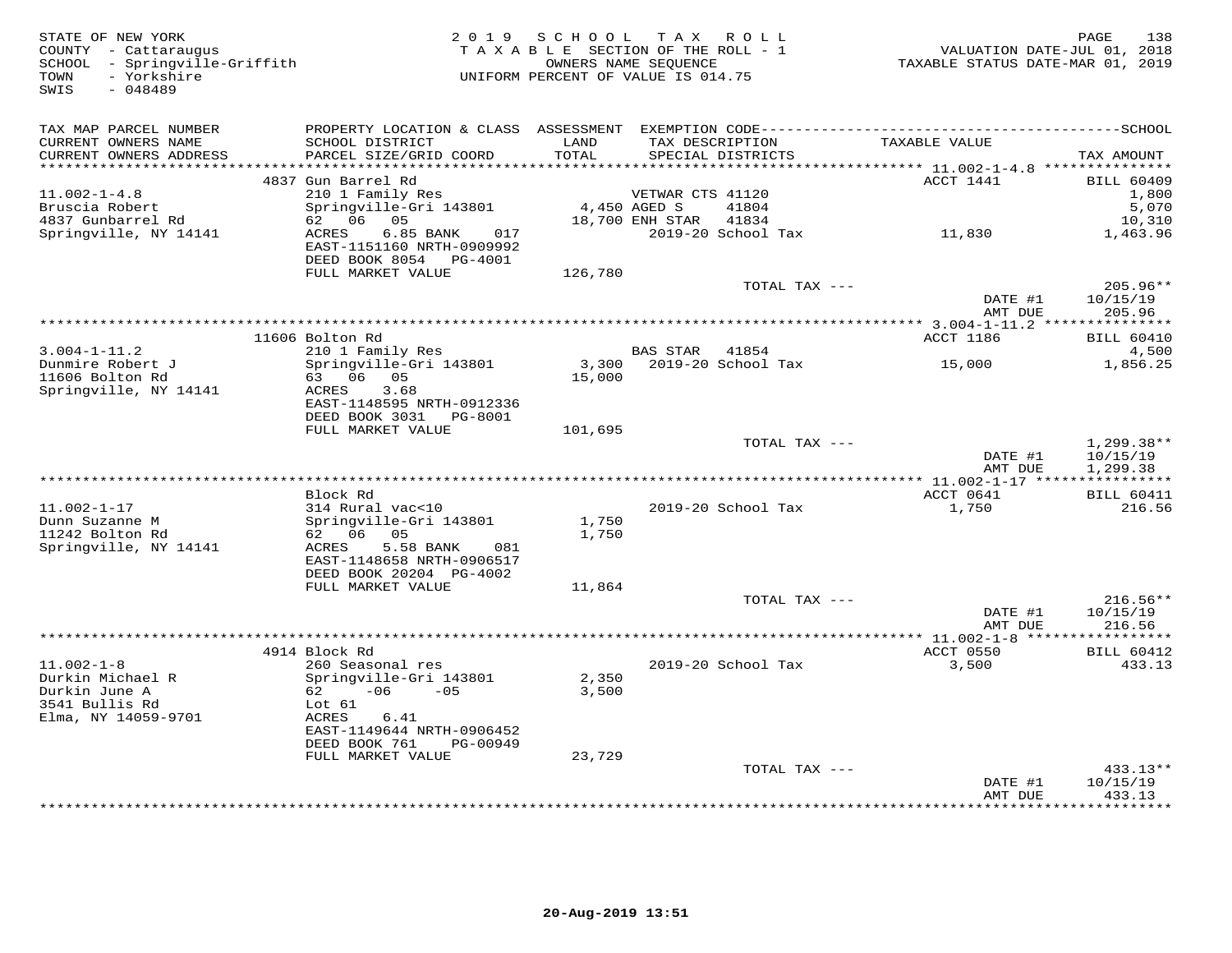SWIS - 048489

STATE OF NEW YORK 2 0 1 9 S C H O O L T A X R O L L PAGE 139 COUNTY - Cattaraugus T A X A B L E SECTION OF THE ROLL - 1 VALUATION DATE-JUL 01, 2018 SCHOOL - Springville-Griffith OWNERS NAME SEQUENCE TAXABLE STATUS DATE-MAR 01, 2019 TOWN - Yorkshire UNIFORM PERCENT OF VALUE IS 014.75

| TAX MAP PARCEL NUMBER                 |                                    |                 |                          |               |                                            |
|---------------------------------------|------------------------------------|-----------------|--------------------------|---------------|--------------------------------------------|
| CURRENT OWNERS NAME                   | SCHOOL DISTRICT                    | LAND            | TAX DESCRIPTION          | TAXABLE VALUE |                                            |
| CURRENT OWNERS ADDRESS                | PARCEL SIZE/GRID COORD             | TOTAL           | SPECIAL DISTRICTS        |               | TAX AMOUNT                                 |
| ***********************               |                                    |                 |                          |               |                                            |
|                                       | 4888 Gun Barrel Rd                 |                 |                          | ACCT 0295     | <b>BILL 60413</b>                          |
| $3.004 - 1 - 6$                       | 260 Seasonal res                   |                 | VETCOM CTS 41130         |               | 3,000                                      |
| Ernst Richard D                       | Springville-Gri 143801             | 3,000 AGED S    | 41804                    |               | 5,390                                      |
| Ernst Faith A                         | 63 06 05                           |                 | 18,400 ENH STAR<br>41834 |               | 10,010                                     |
| 4888 Gun Barrel Rd                    | 5.89<br>ACRES                      |                 | 2019-20 School Tax       | 10,010        | 1,238.74                                   |
| Springville, NY 14141                 | EAST-1150249 NRTH-0910957          |                 |                          |               |                                            |
|                                       | DEED BOOK 9223<br>PG-6001          |                 |                          |               |                                            |
|                                       | FULL MARKET VALUE                  | 124,746         |                          |               |                                            |
|                                       |                                    |                 |                          | TOTAL TAX --- | $0.00**$                                   |
|                                       |                                    |                 |                          |               |                                            |
| $11.002 - 1 - 13$                     | 4849 Block Rd                      |                 |                          | ACCT 0503     | <b>BILL 60414</b>                          |
|                                       | 240 Rural res                      |                 | 2019-20 School Tax       | 26,580        | 3,289.28                                   |
| Frankland Roger<br>Frankland Sondra M | Springville-Gri 143801<br>61 06 05 | 5,250<br>26,580 |                          |               |                                            |
| 4849 Block Rd                         | ACRES<br>22.77                     |                 |                          |               |                                            |
| Springville, NY 14141-9506            | EAST-1149760 NRTH-0905139          |                 |                          |               |                                            |
|                                       | DEED BOOK 844<br>PG-01199          |                 |                          |               |                                            |
|                                       | FULL MARKET VALUE                  | 180,203         |                          |               |                                            |
|                                       |                                    |                 |                          | TOTAL TAX --- | $3,289.28**$                               |
|                                       |                                    |                 |                          |               | DATE #1<br>10/15/19                        |
|                                       |                                    |                 |                          |               | AMT DUE<br>3,289.28                        |
|                                       |                                    |                 |                          |               |                                            |
|                                       | Block Rd                           |                 |                          | ACCT 0686     | <b>BILL 60415</b>                          |
| $11.002 - 1 - 14$                     | 322 Rural vac>10                   |                 | 2019-20 School Tax       |               | 3,000<br>371.25                            |
| Frankland Roger                       | Springville-Gri 143801             | 3,000           |                          |               |                                            |
| Frankland Sondra M                    | 62 06 05                           | 3,000           |                          |               |                                            |
| 4849 Block Rd                         | ACRES 30.18                        |                 |                          |               |                                            |
| Springville, NY 14141-9506            | EAST-1149746 NRTH-0903425          |                 |                          |               |                                            |
|                                       | DEED BOOK 899<br>PG-00371          |                 |                          |               |                                            |
|                                       |                                    |                 |                          |               |                                            |
|                                       | FULL MARKET VALUE                  | 20,339          |                          |               |                                            |
|                                       |                                    |                 |                          | TOTAL TAX --- | $371.25**$                                 |
|                                       |                                    |                 |                          |               | DATE #1<br>10/15/19                        |
|                                       |                                    |                 |                          |               | AMT DUE<br>371.25                          |
|                                       |                                    |                 |                          |               |                                            |
|                                       | 11520 Bolton Rd                    |                 |                          | ACCT 1300     | <b>BILL 60416</b>                          |
| $3.004 - 1 - 10.3$                    | 270 Mfg housing                    |                 | 2019-20 School Tax       | 18,000        | 2,227.50                                   |
| Fuller Gary R                         | Springville-Gri 143801             | 2,650           |                          |               |                                            |
| Fuller Margaret                       | 63 06<br>05                        | 18,000          |                          |               |                                            |
| 11389 Genesee Rd                      | FRNT 167.00 DPTH 225.00            |                 |                          |               |                                            |
| East Concord, NY 14055                | 081<br>BANK                        |                 |                          |               |                                            |
|                                       | EAST-1148538 NRTH-0910649          |                 |                          |               |                                            |
|                                       | DEED BOOK 3042 PG-5001             |                 |                          |               |                                            |
|                                       | FULL MARKET VALUE                  | 122,034         |                          |               |                                            |
|                                       |                                    |                 |                          | TOTAL TAX --- | $2,227.50**$                               |
|                                       |                                    |                 |                          |               | 10/15/19<br>DATE #1<br>2,227.50<br>AMT DUE |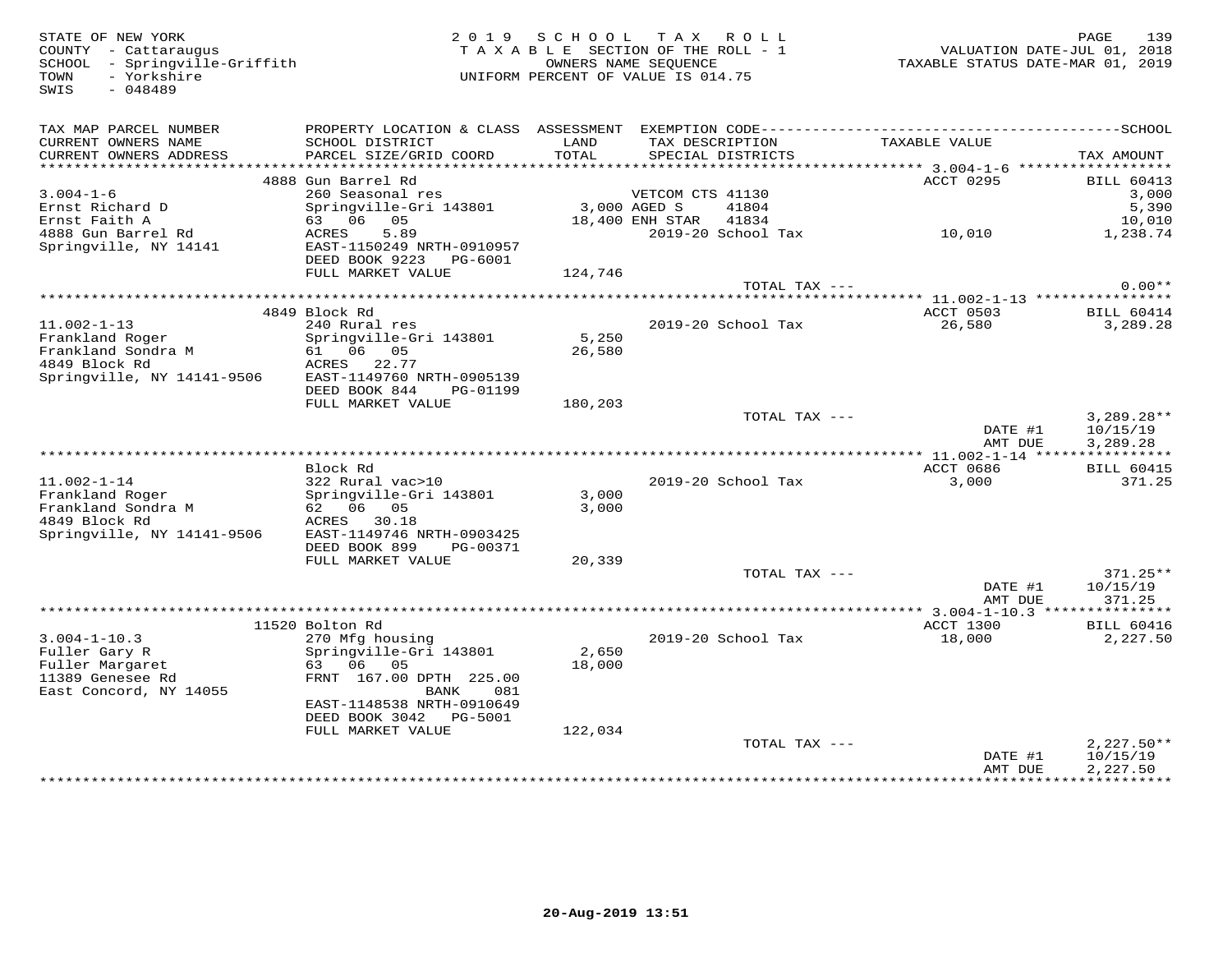| STATE OF NEW YORK<br>COUNTY - Cattaraugus<br>SCHOOL - Springville-Griffith<br>- Yorkshire<br>TOWN<br>$-048489$<br>SWIS |                                    | 2019 SCHOOL TAX ROLL<br>TAXABLE SECTION OF THE ROLL - 1<br>UNIFORM PERCENT OF VALUE IS 014.75 | OWNERS NAME SEOUENCE |                          | VALUATION DATE-JUL 01, 2018<br>TAXABLE STATUS DATE-MAR 01, 2019 | 140<br>PAGE                 |
|------------------------------------------------------------------------------------------------------------------------|------------------------------------|-----------------------------------------------------------------------------------------------|----------------------|--------------------------|-----------------------------------------------------------------|-----------------------------|
|                                                                                                                        |                                    |                                                                                               |                      |                          |                                                                 |                             |
| TAX MAP PARCEL NUMBER<br>CURRENT OWNERS NAME                                                                           | SCHOOL DISTRICT                    | LAND                                                                                          |                      | TAX DESCRIPTION          | TAXABLE VALUE                                                   |                             |
| CURRENT OWNERS ADDRESS                                                                                                 | PARCEL SIZE/GRID COORD             | TOTAL                                                                                         |                      | SPECIAL DISTRICTS        |                                                                 | TAX AMOUNT                  |
|                                                                                                                        | 4861 Gun Barrel Rd                 |                                                                                               |                      |                          | ACCT 1440                                                       | <b>BILL 60417</b>           |
| $11.002 - 1 - 4.7$                                                                                                     | 240 Rural res                      |                                                                                               | <b>BAS STAR</b>      | 41854                    |                                                                 | 4,500                       |
| Georgi Harley                                                                                                          | Springville-Gri 143801             |                                                                                               |                      | 2,500 2019-20 School Tax | 23,600                                                          | 2,920.50                    |
| 4861 Gun Barrel Rd                                                                                                     | 62 06 05                           | 23,600                                                                                        |                      |                          |                                                                 |                             |
| Springville, NY 14141                                                                                                  | ACRES<br>5.00 BANK<br>017          |                                                                                               |                      |                          |                                                                 |                             |
|                                                                                                                        | EAST-1150718 NRTH-0910232          |                                                                                               |                      |                          |                                                                 |                             |
|                                                                                                                        | DEED BOOK 18490 PG-7003            |                                                                                               |                      |                          |                                                                 |                             |
|                                                                                                                        | FULL MARKET VALUE                  | 160,000                                                                                       |                      | TOTAL TAX ---            |                                                                 | $2,363.63**$                |
|                                                                                                                        |                                    |                                                                                               |                      |                          | DATE #1<br>AMT DUE                                              | 10/15/19<br>2,363.63        |
|                                                                                                                        |                                    |                                                                                               |                      |                          |                                                                 |                             |
|                                                                                                                        | 4962 Gun Barrel Rd                 |                                                                                               |                      |                          | ACCT 0199                                                       | <b>BILL 60418</b>           |
| $3.004 - 1 - 10.1$                                                                                                     | 210 1 Family Res                   |                                                                                               | AGED C/T/S 41800     |                          |                                                                 | 8,565                       |
| Giroux Raynald J                                                                                                       | Springville-Gri 143801             |                                                                                               | 3,050 ENH STAR 41834 |                          | 17,130 2019-20 School Tax 8,565                                 | 8,565                       |
| Giroux Ronald J<br>4962 Gun Barrel Rd                                                                                  | 63 06 05<br>4.20<br>ACRES          |                                                                                               |                      |                          |                                                                 | 1,059.92                    |
| Springville, NY 14141                                                                                                  | EAST-1148885 NRTH-0910687          |                                                                                               |                      |                          |                                                                 |                             |
|                                                                                                                        | DEED BOOK 3151 PG-4002             |                                                                                               |                      |                          |                                                                 |                             |
|                                                                                                                        | FULL MARKET VALUE                  | 116,136                                                                                       |                      |                          |                                                                 |                             |
|                                                                                                                        |                                    |                                                                                               |                      | TOTAL TAX ---            |                                                                 | $0.00**$                    |
|                                                                                                                        |                                    |                                                                                               |                      |                          |                                                                 |                             |
|                                                                                                                        | Bolton Rd                          |                                                                                               |                      |                          | ACCT 1202                                                       | <b>BILL 60419</b>           |
| $3.004 - 1 - 11.3$                                                                                                     | 311 Res vac land                   |                                                                                               |                      | 2019-20 School Tax       | 585                                                             | 72.39                       |
| Giroux Raynald J<br>4962 Gunbarrel Rd                                                                                  | Springville-Gri 143801<br>63 06 05 | 585<br>585                                                                                    |                      |                          |                                                                 |                             |
| Springville, NY 14141                                                                                                  | ACRES<br>3.30                      |                                                                                               |                      |                          |                                                                 |                             |
|                                                                                                                        | EAST-1148796 NRTH-0911057          |                                                                                               |                      |                          |                                                                 |                             |
|                                                                                                                        | DEED BOOK 10283 PG-5001            |                                                                                               |                      |                          |                                                                 |                             |
|                                                                                                                        | FULL MARKET VALUE                  | 3,966                                                                                         |                      |                          |                                                                 |                             |
|                                                                                                                        |                                    |                                                                                               |                      | TOTAL TAX ---            |                                                                 | $72.39**$                   |
|                                                                                                                        |                                    |                                                                                               |                      |                          | DATE #1                                                         | 10/15/19                    |
|                                                                                                                        |                                    |                                                                                               |                      |                          | AMT DUE                                                         | 72.39                       |
|                                                                                                                        |                                    |                                                                                               |                      |                          |                                                                 |                             |
| $3.004 - 1 - 10.4$                                                                                                     | Gun Barrel Rd<br>311 Res vac land  |                                                                                               |                      | 2019-20 School Tax       | ACCT 1373                                                       | <b>BILL 60420</b><br>123.75 |
| Giroux Ronald J                                                                                                        | Springville-Gri 143801             | 1,000                                                                                         |                      |                          | 1,000                                                           |                             |
| 4982 Gun Barrel Rd                                                                                                     | 63 06 05                           | 1,000                                                                                         |                      |                          |                                                                 |                             |
| Springville, NY 14141-9504                                                                                             | FRNT 140.00 DPTH 142.00            |                                                                                               |                      |                          |                                                                 |                             |
|                                                                                                                        | EAST-1148718 NRTH-0910501          |                                                                                               |                      |                          |                                                                 |                             |
|                                                                                                                        | DEED BOOK 1021 PG-103              |                                                                                               |                      |                          |                                                                 |                             |
|                                                                                                                        | FULL MARKET VALUE                  | 6,780                                                                                         |                      |                          |                                                                 |                             |
|                                                                                                                        |                                    |                                                                                               |                      | TOTAL TAX ---            |                                                                 | $123.75**$                  |
|                                                                                                                        |                                    |                                                                                               |                      |                          | DATE #1                                                         | 10/15/19                    |
|                                                                                                                        |                                    |                                                                                               |                      |                          | AMT DUE                                                         | 123.75<br>***********       |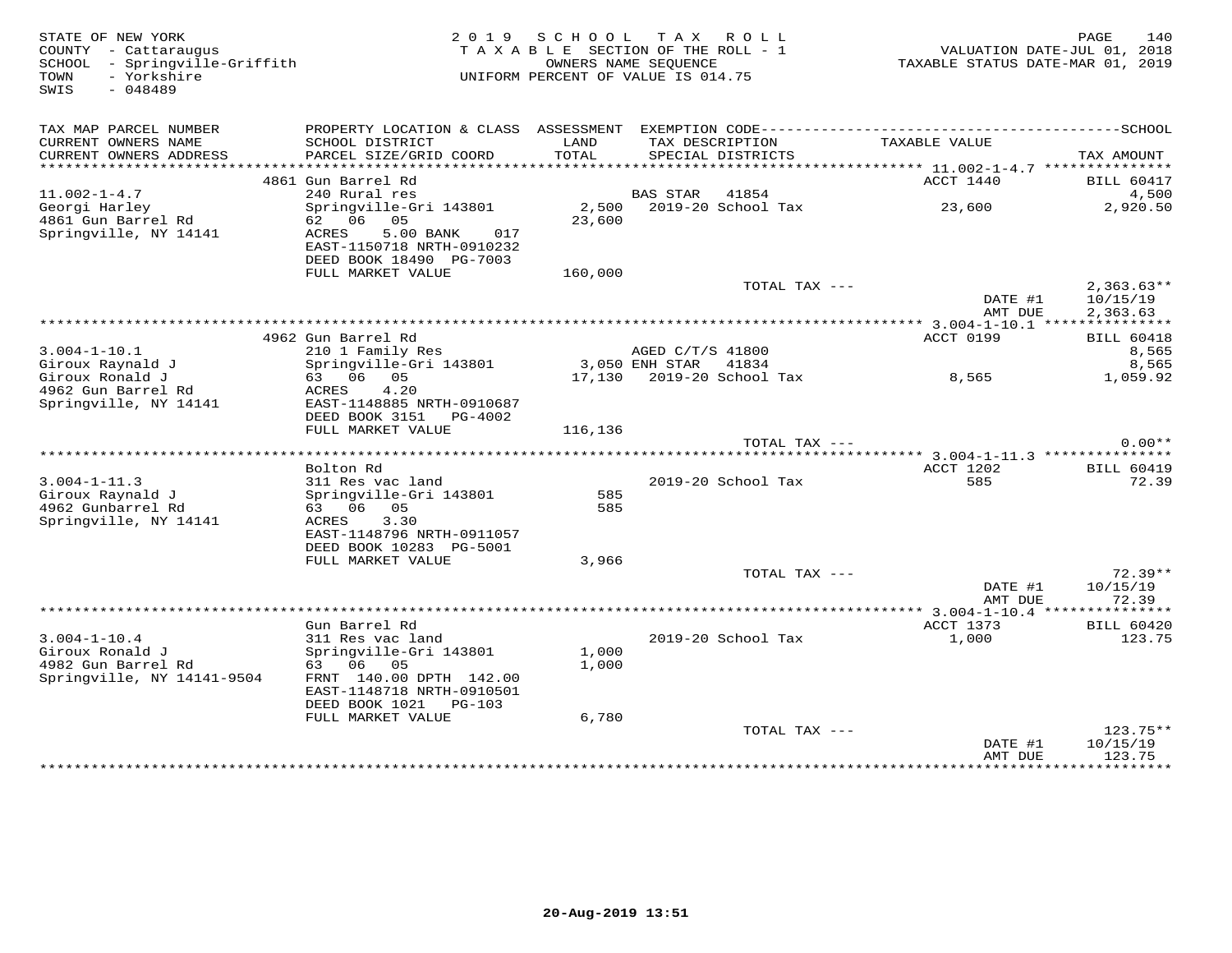| STATE OF NEW YORK<br>COUNTY - Cattaraugus<br>SCHOOL - Springville-Griffith<br>- Yorkshire<br>TOWN<br>SWIS<br>$-048489$ |                                                                                              | 2019 SCHOOL<br>TAXABLE SECTION OF THE ROLL - 1<br>OWNERS NAME SEOUENCE<br>UNIFORM PERCENT OF VALUE IS 014.75 |                      | TAX ROLL                             | VALUATION DATE-JUL 01, 2018<br>TAXABLE STATUS DATE-MAR 01, 2019 | PAGE                 | 141                        |
|------------------------------------------------------------------------------------------------------------------------|----------------------------------------------------------------------------------------------|--------------------------------------------------------------------------------------------------------------|----------------------|--------------------------------------|-----------------------------------------------------------------|----------------------|----------------------------|
| TAX MAP PARCEL NUMBER                                                                                                  | PROPERTY LOCATION & CLASS ASSESSMENT EXEMPTION CODE-----------------------------------SCHOOL |                                                                                                              |                      |                                      |                                                                 |                      |                            |
| CURRENT OWNERS NAME<br>CURRENT OWNERS ADDRESS                                                                          | SCHOOL DISTRICT<br>PARCEL SIZE/GRID COORD                                                    | LAND<br>TOTAL                                                                                                |                      | TAX DESCRIPTION<br>SPECIAL DISTRICTS | TAXABLE VALUE                                                   | TAX AMOUNT           |                            |
|                                                                                                                        |                                                                                              |                                                                                                              |                      |                                      |                                                                 |                      |                            |
| $3.004 - 1 - 10.5$                                                                                                     | 4982 Gun Barrel Rd<br>210 1 Family Res                                                       |                                                                                                              | <b>BAS STAR</b>      | 41854                                | ACCT 1374                                                       |                      | <b>BILL 60421</b><br>4,500 |
| Giroux Ronald J<br>4982 Gun Barrel Rd                                                                                  | Springville-Gri 143801<br>63 06 05                                                           | 3,000<br>17,220                                                                                              |                      | 2019-20 School Tax                   | 17,220                                                          |                      | 2,130.98                   |
| Springville, NY 14141-9504                                                                                             | FRNT 130.00 DPTH 225.00<br>EAST-1148540 NRTH-0910497<br>DEED BOOK 1021 PG-103                |                                                                                                              |                      |                                      |                                                                 |                      |                            |
|                                                                                                                        | FULL MARKET VALUE                                                                            | 116,746                                                                                                      |                      |                                      |                                                                 |                      |                            |
|                                                                                                                        |                                                                                              |                                                                                                              |                      | TOTAL TAX ---                        | DATE #1                                                         | 10/15/19             | $1,574.10**$               |
|                                                                                                                        |                                                                                              |                                                                                                              |                      |                                      | AMT DUE                                                         | 1,574.10             |                            |
|                                                                                                                        | 4784 Gun Barrel Rd                                                                           |                                                                                                              |                      |                                      | ************** 3.004-1-5 *******<br>ACCT 0238                   | ***********          | <b>BILL 60422</b>          |
| $3.004 - 1 - 5$                                                                                                        | 240 Rural res                                                                                |                                                                                                              | VETWAR CTS 41120     |                                      |                                                                 |                      | 1,800                      |
| Hastreiter Jacob Jr                                                                                                    | Springville-Gri 143801                                                                       |                                                                                                              | 6,400 ENH STAR 41834 |                                      |                                                                 |                      | 10,310                     |
| 4784 Gun Barrel Rd                                                                                                     | 63 06 05                                                                                     |                                                                                                              |                      | 19,000 2019-20 School Tax            | 17,200                                                          |                      | 2,128.50                   |
| Delevan, NY 14042                                                                                                      | ACRES 67.58<br>EAST-1151976 NRTH-0911797<br>DEED BOOK 862<br>PG-00446                        |                                                                                                              |                      |                                      |                                                                 |                      |                            |
|                                                                                                                        | FULL MARKET VALUE                                                                            | 128,814                                                                                                      |                      |                                      |                                                                 |                      |                            |
|                                                                                                                        |                                                                                              |                                                                                                              |                      | TOTAL TAX ---                        |                                                                 |                      | 870.50**                   |
|                                                                                                                        |                                                                                              |                                                                                                              |                      |                                      | DATE #1<br>AMT DUE                                              | 10/15/19             | 870.50                     |
|                                                                                                                        |                                                                                              |                                                                                                              |                      |                                      |                                                                 |                      |                            |
|                                                                                                                        | 4985 Gun Barrel Rd                                                                           |                                                                                                              |                      |                                      | ACCT 1154                                                       |                      | <b>BILL 60423</b>          |
| $11.002 - 1 - 1$<br>Kavanagh Kevin                                                                                     | 270 Mfg housing<br>Springville-Gri 143801                                                    |                                                                                                              | BAS STAR 41854       | 3,475 2019-20 School Tax             | 9,670                                                           |                      | 4,500<br>1,196.66          |
| 4985 Gunbarrel Rd                                                                                                      | 62 06<br>05                                                                                  | 9,670                                                                                                        |                      |                                      |                                                                 |                      |                            |
| Springville, NY 14141                                                                                                  | 2.90<br>ACRES                                                                                |                                                                                                              |                      |                                      |                                                                 |                      |                            |
|                                                                                                                        | EAST-1148572 NRTH-0910147<br>DEED BOOK 00942 PG-00603                                        |                                                                                                              |                      |                                      |                                                                 |                      |                            |
|                                                                                                                        | FULL MARKET VALUE                                                                            | 65,559                                                                                                       |                      |                                      |                                                                 |                      |                            |
|                                                                                                                        |                                                                                              |                                                                                                              |                      | TOTAL TAX ---                        |                                                                 |                      | 639.79**                   |
|                                                                                                                        |                                                                                              |                                                                                                              |                      |                                      | DATE #1                                                         | 10/15/19             |                            |
|                                                                                                                        |                                                                                              |                                                                                                              |                      |                                      | AMT DUE                                                         |                      | 639.79                     |
|                                                                                                                        | 11558 Bolton Rd                                                                              |                                                                                                              |                      |                                      | ACCT 1236                                                       |                      | <b>BILL 60424</b>          |
| $3.004 - 1 - 11.5$                                                                                                     | 270 Mfg housing                                                                              |                                                                                                              | BAS STAR             | 41854                                |                                                                 |                      | 4,500                      |
| Kestner Rita K                                                                                                         | Springville-Gri 143801                                                                       | 3,400                                                                                                        |                      | 2019-20 School Tax                   | 17,310                                                          |                      | 2,142.11                   |
| 11558 Bolton Rd                                                                                                        | 63 06 05                                                                                     | 17,310                                                                                                       |                      |                                      |                                                                 |                      |                            |
| Springville, NY 14141-9503                                                                                             | ACRES<br>5.10 BANK<br>017<br>EAST-1148603 NRTH-0911683                                       |                                                                                                              |                      |                                      |                                                                 |                      |                            |
|                                                                                                                        | DEED BOOK 00966 PG-00975                                                                     |                                                                                                              |                      |                                      |                                                                 |                      |                            |
|                                                                                                                        | FULL MARKET VALUE                                                                            | 117,356                                                                                                      |                      | TOTAL TAX ---                        |                                                                 |                      | $1,585.24**$               |
|                                                                                                                        |                                                                                              |                                                                                                              |                      |                                      | DATE #1<br>AMT DUE                                              | 10/15/19<br>1,585.24 |                            |
|                                                                                                                        |                                                                                              |                                                                                                              |                      |                                      |                                                                 |                      |                            |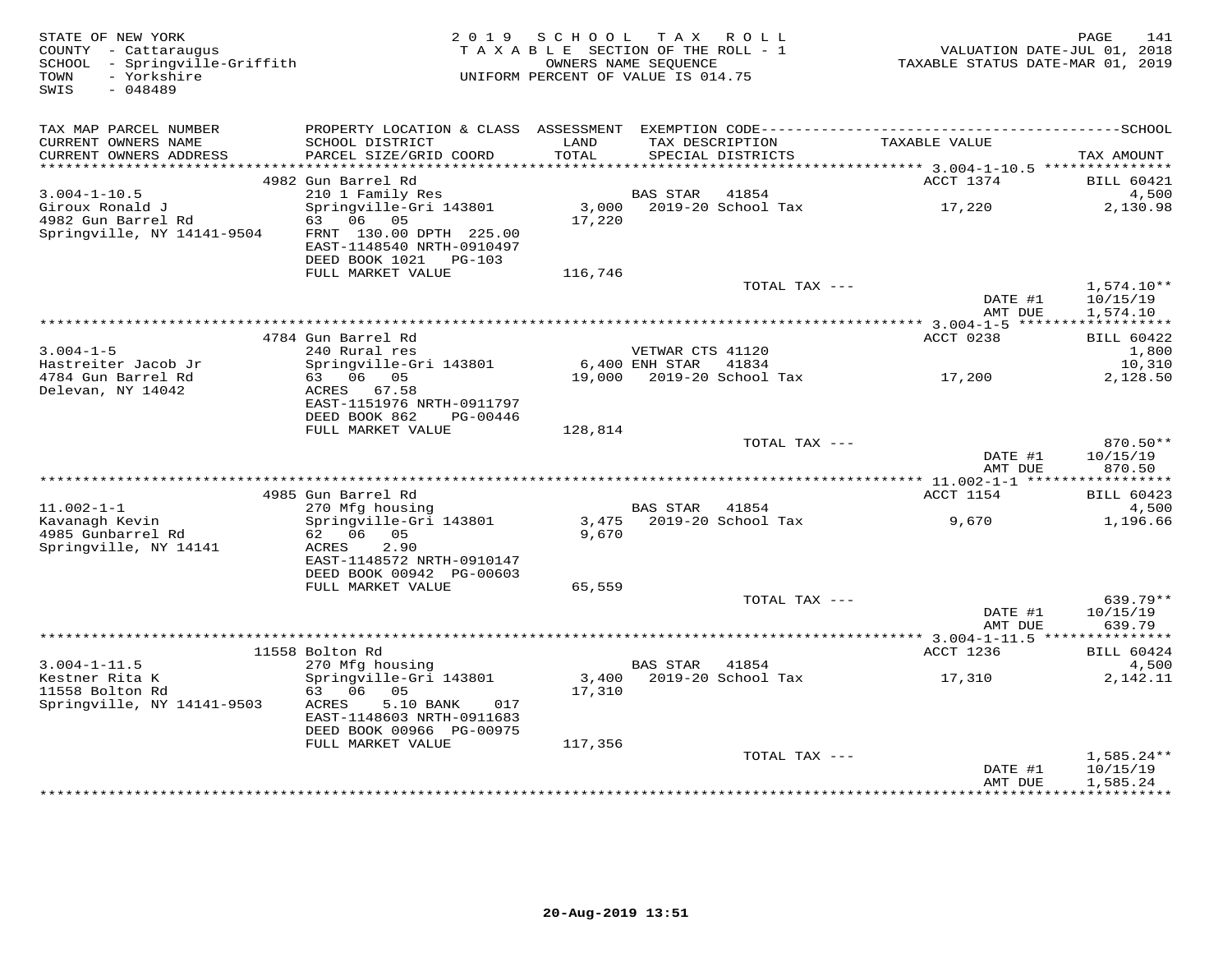| STATE OF NEW YORK<br>COUNTY - Cattaraugus<br>SCHOOL - Springville-Griffith<br>- Yorkshire<br>TOWN<br>SWIS<br>$-048489$ |                                                                                                                                 | 2019 SCHOOL<br>TAXABLE SECTION OF THE ROLL - 1<br>UNIFORM PERCENT OF VALUE IS 014.75 | TAX ROLL<br>OWNERS NAME SEQUENCE |                                      | TAXABLE STATUS DATE-MAR 01, 2019 | 142<br>PAGE<br>VALUATION DATE-JUL 01, 2018 |
|------------------------------------------------------------------------------------------------------------------------|---------------------------------------------------------------------------------------------------------------------------------|--------------------------------------------------------------------------------------|----------------------------------|--------------------------------------|----------------------------------|--------------------------------------------|
| TAX MAP PARCEL NUMBER<br>CURRENT OWNERS NAME<br>CURRENT OWNERS ADDRESS                                                 | SCHOOL DISTRICT<br>PARCEL SIZE/GRID COORD                                                                                       | LAND<br>TOTAL                                                                        |                                  | TAX DESCRIPTION<br>SPECIAL DISTRICTS | TAXABLE VALUE                    | TAX AMOUNT                                 |
|                                                                                                                        | 4930 Block Rd                                                                                                                   |                                                                                      |                                  |                                      | ACCT 1806                        | <b>BILL 60425</b>                          |
| $11.002 - 1 - 7.2$<br>Kozma Robert J<br>4930 Block Rd<br>Springville, NY 14141                                         | 210 1 Family Res<br>Springville-Gri 143801<br>62 06 05<br>ACRES<br>1.95<br>EAST-1149365 NRTH-0906504<br>DEED BOOK 24901 PG-3001 | 13,300                                                                               | <b>BAS STAR</b>                  | 41854                                | 13,300                           | 4,500<br>1,645.88                          |
|                                                                                                                        | FULL MARKET VALUE                                                                                                               | 90,169                                                                               |                                  |                                      |                                  |                                            |
|                                                                                                                        |                                                                                                                                 |                                                                                      |                                  | TOTAL TAX ---                        | DATE #1<br>AMT DUE               | $1,089.00**$<br>10/15/19<br>1,089.00       |
|                                                                                                                        | 4940 Block Rd                                                                                                                   |                                                                                      |                                  |                                      | ACCT 1838                        | <b>BILL 60426</b>                          |
| $11.002 - 1 - 7.3$                                                                                                     | 210 1 Family Res                                                                                                                |                                                                                      | VETWAR CTS 41120                 |                                      |                                  | 1,800                                      |
| Kuwik Scott<br>Kuwik Juanita<br>4940 Block Rd<br>Springville, NY 14141                                                 | Springville-Gri 143801<br>62 06 05<br>FRNT 125.00 DPTH<br>ACRES<br>1.90<br>EAST-1149218 NRTH-0906686                            |                                                                                      | 3,270 BAS STAR                   | 41854<br>14,940 2019-20 School Tax   | 13,140                           | 4,500<br>1,626.08                          |
|                                                                                                                        | DEED BOOK 19555 PG-4002<br>FULL MARKET VALUE                                                                                    | 101,288                                                                              |                                  |                                      |                                  |                                            |
|                                                                                                                        |                                                                                                                                 |                                                                                      |                                  | TOTAL TAX ---                        | DATE #1<br>AMT DUE               | $1,069.20**$<br>10/15/19<br>1,069.20       |
|                                                                                                                        |                                                                                                                                 |                                                                                      |                                  |                                      |                                  |                                            |
| $11.002 - 1 - 2.1$<br>Mertowski Richard R                                                                              | 11456 Bolton Rd<br>210 1 Family Res<br>Springville-Gri 143801                                                                   | 3,900                                                                                | BAS STAR                         | 41854<br>2019-20 School Tax          | ACCT 1156<br>18,600              | <b>BILL 60427</b><br>4,500<br>2,301.75     |
| Mertowski Susan<br>11456 Bolton Rd<br>Springville, NY 14141-9505                                                       | 62 06 05<br>Ff 230.50<br>ACRES<br>4.65<br>EAST-1148865 NRTH-0909811<br>DEED BOOK 00985 PG-01193                                 | 18,600                                                                               |                                  |                                      |                                  |                                            |
|                                                                                                                        | FULL MARKET VALUE                                                                                                               | 126,102                                                                              |                                  |                                      |                                  |                                            |
|                                                                                                                        |                                                                                                                                 |                                                                                      |                                  | TOTAL TAX ---                        | DATE #1<br>AMT DUE               | 1,744.88**<br>10/15/19<br>1,744.88         |
|                                                                                                                        | 4871 Creek Rd                                                                                                                   |                                                                                      |                                  |                                      | ACCT 0436                        | <b>BILL 60428</b>                          |
| $3.004 - 1 - 4.1$                                                                                                      | 270 Mfg housing                                                                                                                 |                                                                                      | AG DIST                          | 41720                                |                                  | 0                                          |
| Nason Gerald R Sr                                                                                                      | Springville-Gri 143801                                                                                                          |                                                                                      | 950 AGED C/T/S 41800             |                                      |                                  | 2,375                                      |
| Nason Rosemary<br>4871 Back Creek Rd<br>Springville, NY 14141                                                          | 63 06 05<br>ACRES 10.00<br>EAST-1150899 NRTH-0914530<br>DEED BOOK 13341 PG-7001                                                 |                                                                                      | 4,750 ENH STAR                   | 41834<br>2019-20 School Tax          | 2,375                            | 2,375<br>293.91                            |
| MAY BE SUBJECT TO PAYMENT<br>UNDER AGDIST LAW TIL 2023                                                                 | FULL MARKET VALUE                                                                                                               | 32,203                                                                               |                                  |                                      |                                  |                                            |
|                                                                                                                        |                                                                                                                                 |                                                                                      |                                  | TOTAL TAX ---                        |                                  | $0.00**$                                   |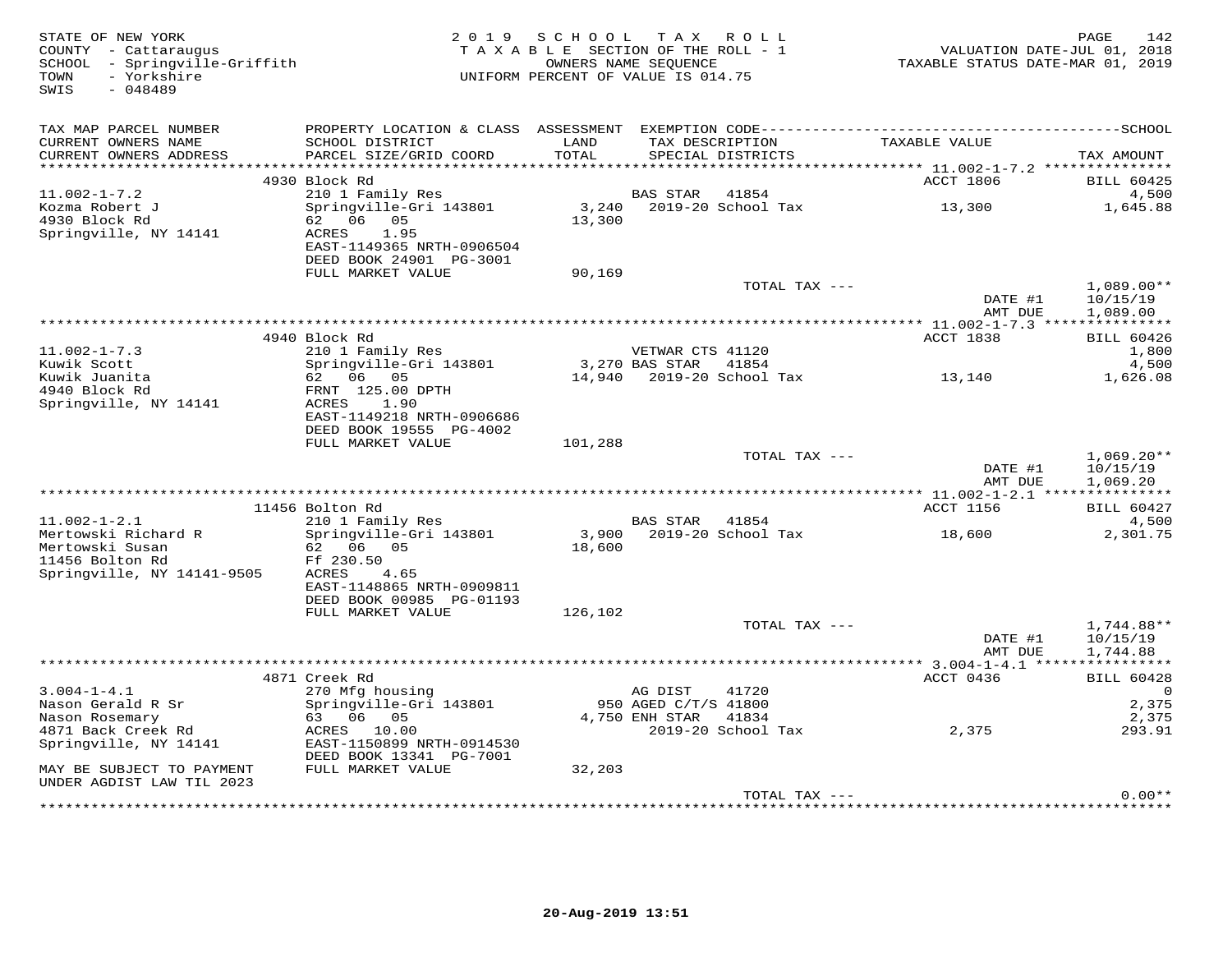STATE OF NEW YORK 2 0 1 9 S C H O O L T A X R O L L PAGE 143 COUNTY - Cattaraugus T A X A B L E SECTION OF THE ROLL - 1 VALUATION DATE-JUL 01, 2018 SCHOOL - Springville-Griffith OWNERS NAME SEQUENCE TAXABLE STATUS DATE-MAR 01, 2019 TOWN - Yorkshire UNIFORM PERCENT OF VALUE IS 014.75SWIS - 048489TAX MAP PARCEL NUMBER PROPERTY LOCATION & CLASS ASSESSMENT EXEMPTION CODE------------------------------------------SCHOOL CURRENT OWNERS NAME SCHOOL DISTRICT LAND TAX DESCRIPTION TAXABLE VALUE CURRENT OWNERS ADDRESS PARCEL SIZE/GRID COORD TOTAL SPECIAL DISTRICTS TAX AMOUNT \*\*\*\*\*\*\*\*\*\*\*\*\*\*\*\*\*\*\*\*\*\*\*\*\*\*\*\*\*\*\*\*\*\*\*\*\*\*\*\*\*\*\*\*\*\*\*\*\*\*\*\*\*\*\*\*\*\*\*\*\*\*\*\*\*\*\*\*\*\*\*\*\*\*\*\*\*\*\*\*\*\*\*\*\*\*\*\*\*\*\*\*\*\*\*\*\*\*\*\*\*\*\* 3.004-1-4.3 \*\*\*\*\*\*\*\*\*\*\*\*\*\*\*\*ACCT 2084 BILL 60429 3.004-1-4.3 Creek Rd<br>
Nason Gerald R Sr Springville-Gri 143801 accord and a mason Gerald R Sr Springville-Gri 143801 and a mason Rosemary<br>
Nason Rosemary ACRES 85.15 14,810 1,832.74<br>
4871 Creek Rd EAST-1156917 NRTH-0912468 MAY BE SUBJECT TO PAYMENT UNDER AGDIST LAW TIL 2023TOTAL TAX  $---$  1,832.74\*\* DATE #1 10/15/19<br>2010 11:22:23:24 AMT DUE 1,832.74 \*\*\*\*\*\*\*\*\*\*\*\*\*\*\*\*\*\*\*\*\*\*\*\*\*\*\*\*\*\*\*\*\*\*\*\*\*\*\*\*\*\*\*\*\*\*\*\*\*\*\*\*\*\*\*\*\*\*\*\*\*\*\*\*\*\*\*\*\*\*\*\*\*\*\*\*\*\*\*\*\*\*\*\*\*\*\*\*\*\*\*\*\*\*\*\*\*\*\*\*\*\*\* 3.004-1-12 \*\*\*\*\*\*\*\*\*\*\*\*\*\*\*\*\* 4873 Creek Rd ACCT 0200 BILL 60430 3.004-1-12 210 1 Family Res AG DIST 41720 2,814 Nason Loralee Springville-Gri 143801 8,440 BAS STAR 41854 4,500 4873 Creek Rd 63 06 05 52,480 2019-20 School Tax 49,666 6,146.17 Springville, NY 14141 ACRES 34.05 EAST-1150138 NRTH-0912920 MAY BE SUBJECT TO PAYMENT DEED BOOK 00979 PG-00069 UNDER AGDIST LAW TIL 2023 FULL MARKET VALUE 355,797 TOTAL TAX --- 5,589.30\*\* DATE #1 10/15/19AMT DUE 5,589.30 AMT DUE 5,589.30 \*\*\*\*\*\*\*\*\*\*\*\*\*\*\*\*\*\*\*\*\*\*\*\*\*\*\*\*\*\*\*\*\*\*\*\*\*\*\*\*\*\*\*\*\*\*\*\*\*\*\*\*\*\*\*\*\*\*\*\*\*\*\*\*\*\*\*\*\*\*\*\*\*\*\*\*\*\*\*\*\*\*\*\*\*\*\*\*\*\*\*\*\*\*\*\*\*\*\*\*\*\*\* 3.004-1-4.2 \*\*\*\*\*\*\*\*\*\*\*\*\*\*\*\* 4841 Creek Rd ACCT 6310 BILL 604313.004-1-4.2 210 1 Family Res BAS STAR 41854 4,500 3,588.75 Nason Steve Springville-Gri 143801 3,500 2019-20 School Tax 29,000 3,588.75Benz Catherine J ACRES 3.10 29,000 4841 Back Creek Rd EAST-1151277 NRTH-0914039 Springville, NY 14141 DEED BOOK 8302 PG-9002 FULL MARKET VALUE 196,610 TOTAL TAX --- 3,031.88\*\* $\text{DATE}$  #1  $10/15/19$ AMT DUE 3.031.88 AMT DUE 3,031.88 \*\*\*\*\*\*\*\*\*\*\*\*\*\*\*\*\*\*\*\*\*\*\*\*\*\*\*\*\*\*\*\*\*\*\*\*\*\*\*\*\*\*\*\*\*\*\*\*\*\*\*\*\*\*\*\*\*\*\*\*\*\*\*\*\*\*\*\*\*\*\*\*\*\*\*\*\*\*\*\*\*\*\*\*\*\*\*\*\*\*\*\*\*\*\*\*\*\*\*\*\*\*\* 11.002-1-2.2 \*\*\*\*\*\*\*\*\*\*\*\*\*\*\* 11450 Bolton Rd ACCT 1850 BILL 60432 11.002-1-2.2 210 1 Family Res BAS STAR 41854 4,500 Newman Lance E Springville-Gri 143801 4,230 2019-20 School Tax 24,330 3,010.84 Scharf-Newman Lois 62 06 05 24,330 11450 Bolton Rd Ff 225.00 Springville, NY 14141 ACRES 4.50 EAST-1148859 NRTH-0909588 DEED BOOK 00982 PG-00763 FULL MARKET VALUE 164,949TOTAL TAX ---  $2,453.96**$ <br>DATE #1  $10/15/19$ AMT DUE 2,453.96 \*\*\*\*\*\*\*\*\*\*\*\*\*\*\*\*\*\*\*\*\*\*\*\*\*\*\*\*\*\*\*\*\*\*\*\*\*\*\*\*\*\*\*\*\*\*\*\*\*\*\*\*\*\*\*\*\*\*\*\*\*\*\*\*\*\*\*\*\*\*\*\*\*\*\*\*\*\*\*\*\*\*\*\*\*\*\*\*\*\*\*\*\*\*\*\*\*\*\*\*\*\*\*\*\*\*\*\*\*\*\*\*\*\*\*\*\*\*\*\*\*\*\*\*\*\*\*\*\*\*\*\*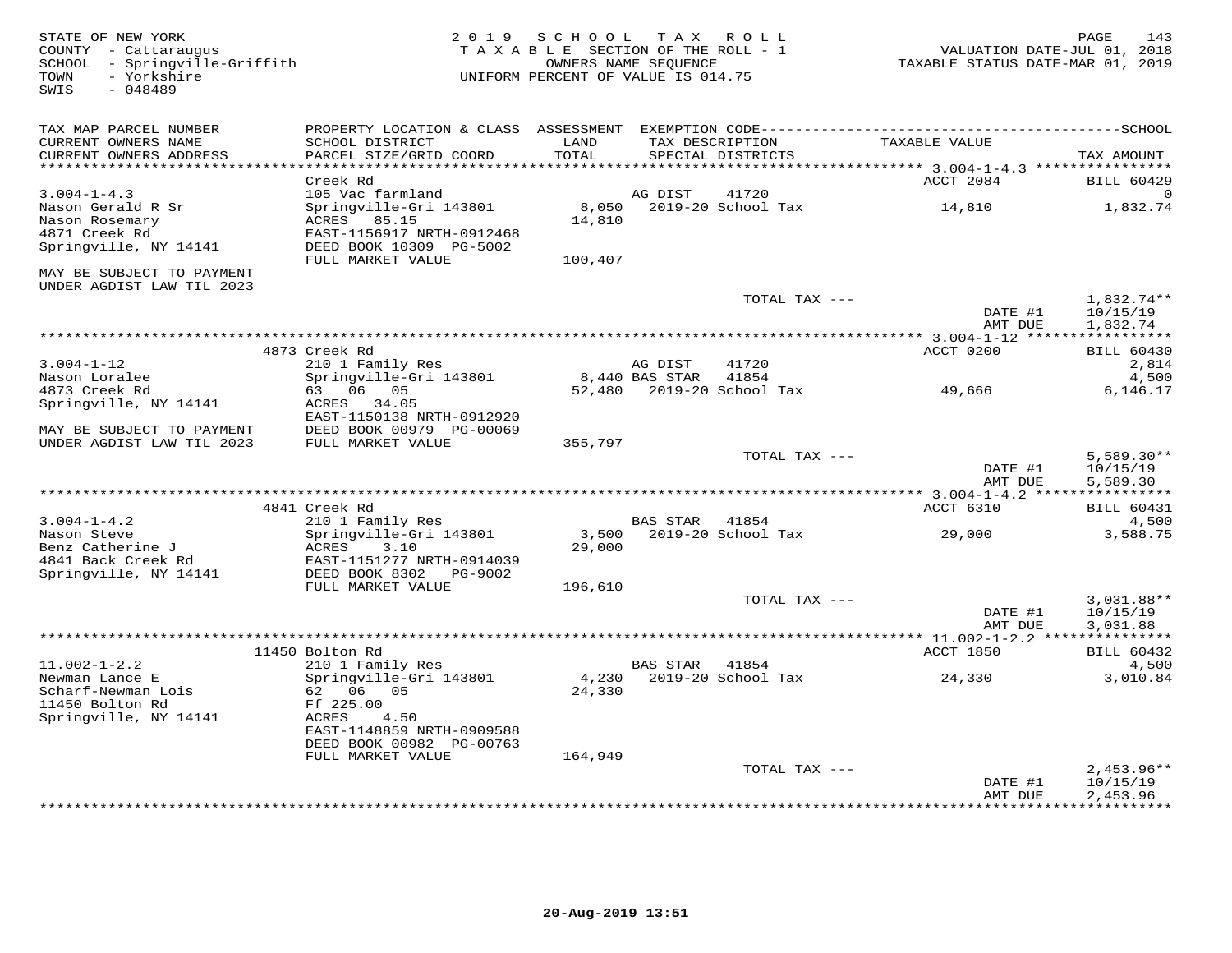| STATE OF NEW YORK<br>COUNTY - Cattaraugus<br>SCHOOL - Springville-Griffith<br>- Yorkshire<br>TOWN<br>SWIS<br>$-048489$ |                                     | 2019 SCHOOL<br>TAXABLE SECTION OF THE ROLL - 1<br>OWNERS NAME SEQUENCE<br>UNIFORM PERCENT OF VALUE IS 014.75 |                | TAX ROLL                 |                     | 144<br>PAGE<br>VALUATION DATE-JUL 01, 2018<br>TAXABLE STATUS DATE-MAR 01, 2019 |
|------------------------------------------------------------------------------------------------------------------------|-------------------------------------|--------------------------------------------------------------------------------------------------------------|----------------|--------------------------|---------------------|--------------------------------------------------------------------------------|
| TAX MAP PARCEL NUMBER<br>CURRENT OWNERS NAME                                                                           | SCHOOL DISTRICT                     | LAND                                                                                                         |                | TAX DESCRIPTION          | TAXABLE VALUE       |                                                                                |
| CURRENT OWNERS ADDRESS                                                                                                 | PARCEL SIZE/GRID COORD              | TOTAL                                                                                                        |                | SPECIAL DISTRICTS        |                     | TAX AMOUNT                                                                     |
|                                                                                                                        |                                     |                                                                                                              |                |                          |                     |                                                                                |
|                                                                                                                        | 11540 Bolton Rd                     |                                                                                                              |                |                          | ACCT 1219           | <b>BILL 60433</b>                                                              |
| $3.004 - 1 - 11.4$                                                                                                     | 210 1 Family Res                    |                                                                                                              | AGED S         | 41804                    |                     | 2,730                                                                          |
| Orsolits Norbert F                                                                                                     | Springville-Gri 143801              |                                                                                                              | 2,250 ENH STAR | 41834                    |                     | 2,730                                                                          |
| PO Box 91<br>Springville, NY 14141                                                                                     | 63 06 05<br>3.45<br>ACRES           |                                                                                                              |                | 5,460 2019-20 School Tax | 2,730               | 337.84                                                                         |
|                                                                                                                        | EAST-1148571 NRTH-0911226           |                                                                                                              |                |                          |                     |                                                                                |
|                                                                                                                        | DEED BOOK 00922 PG-00463            |                                                                                                              |                |                          |                     |                                                                                |
|                                                                                                                        | FULL MARKET VALUE                   | 37,017                                                                                                       |                |                          |                     |                                                                                |
|                                                                                                                        |                                     |                                                                                                              |                | TOTAL TAX ---            |                     | $0.00**$                                                                       |
|                                                                                                                        |                                     |                                                                                                              |                |                          |                     |                                                                                |
| $3.004 - 1 - 10.2$                                                                                                     | 11522 Bolton Rd<br>210 1 Family Res |                                                                                                              |                | 2019-20 School Tax       | ACCT 1185<br>12,000 | <b>BILL 60434</b>                                                              |
| Palmisano Frank L                                                                                                      | Springville-Gri 143801              | 3,000                                                                                                        |                |                          |                     | 1,485.00                                                                       |
| 299 Tremont Ave                                                                                                        | 63 06 05                            | 12,000                                                                                                       |                |                          |                     |                                                                                |
| Kenmore, NY 14217                                                                                                      | FRNT 166.00 DPTH 225.00             |                                                                                                              |                |                          |                     |                                                                                |
|                                                                                                                        | BANK<br>017                         |                                                                                                              |                |                          |                     |                                                                                |
|                                                                                                                        | EAST-1148539 NRTH-0910814           |                                                                                                              |                |                          |                     |                                                                                |
|                                                                                                                        | DEED BOOK 26426 PG-3001             |                                                                                                              |                |                          |                     |                                                                                |
|                                                                                                                        | FULL MARKET VALUE                   | 81,356                                                                                                       |                | TOTAL TAX ---            |                     |                                                                                |
|                                                                                                                        |                                     |                                                                                                              |                |                          | DATE #1             | $1,485.00**$<br>10/15/19                                                       |
|                                                                                                                        |                                     |                                                                                                              |                |                          | AMT DUE             | 1,485.00                                                                       |
|                                                                                                                        |                                     |                                                                                                              |                |                          |                     |                                                                                |
|                                                                                                                        | 4895 Gun Barrel Rd                  |                                                                                                              |                |                          | ACCT 1930           | <b>BILL 60435</b>                                                              |
| $11.002 - 1 - 4.15$                                                                                                    | 210 1 Family Res                    |                                                                                                              |                | 2019-20 School Tax       | 19,200              | 2,376.00                                                                       |
| Papay Cristan L                                                                                                        | Springville-Gri 143801<br>62 06     | 4,130                                                                                                        |                |                          |                     |                                                                                |
| Papay Jacalyn K<br>4895 Gun Barrel Rd                                                                                  | 05<br>ACRES<br>7.90 BANK<br>017     | 19,200                                                                                                       |                |                          |                     |                                                                                |
| Springville, NY 14141                                                                                                  | EAST-1150177 NRTH-0909958           |                                                                                                              |                |                          |                     |                                                                                |
|                                                                                                                        | DEED BOOK 22414 PG-6002             |                                                                                                              |                |                          |                     |                                                                                |
|                                                                                                                        | FULL MARKET VALUE                   | 130,169                                                                                                      |                |                          |                     |                                                                                |
|                                                                                                                        |                                     |                                                                                                              |                | TOTAL TAX ---            |                     | $2,376.00**$                                                                   |
|                                                                                                                        |                                     |                                                                                                              |                |                          | DATE #1             | 10/15/19                                                                       |
|                                                                                                                        |                                     |                                                                                                              |                |                          | AMT DUE             | 2,376.00                                                                       |
|                                                                                                                        | Gun Barrel Rd                       |                                                                                                              |                |                          | ACCT 0704           | <b>BILL 60436</b>                                                              |
| $11.002 - 1 - 4.1$                                                                                                     | 311 Res vac land                    |                                                                                                              |                | 2019-20 School Tax       | 16,110              | 1,993.61                                                                       |
| Petri Larry D                                                                                                          | Springville-Gri 143801              | 16,110                                                                                                       |                |                          |                     |                                                                                |
| Petri Kimberly A                                                                                                       | 62 06 05                            | 16,110                                                                                                       |                |                          |                     |                                                                                |
| 4873 Gun Barrel Rd                                                                                                     | ACRES 107.77                        |                                                                                                              |                |                          |                     |                                                                                |
| Springville, NY 14141                                                                                                  | EAST-1151003 NRTH-0908464           |                                                                                                              |                |                          |                     |                                                                                |
|                                                                                                                        | DEED BOOK 00976 PG-00346            |                                                                                                              |                |                          |                     |                                                                                |
|                                                                                                                        | FULL MARKET VALUE                   | 109,220                                                                                                      |                | TOTAL TAX ---            |                     | $1,993.61**$                                                                   |
|                                                                                                                        |                                     |                                                                                                              |                |                          | DATE #1             | 10/15/19                                                                       |
|                                                                                                                        |                                     |                                                                                                              |                |                          | AMT DUE             | 1,993.61                                                                       |
|                                                                                                                        |                                     |                                                                                                              |                |                          | ***************     | ***********                                                                    |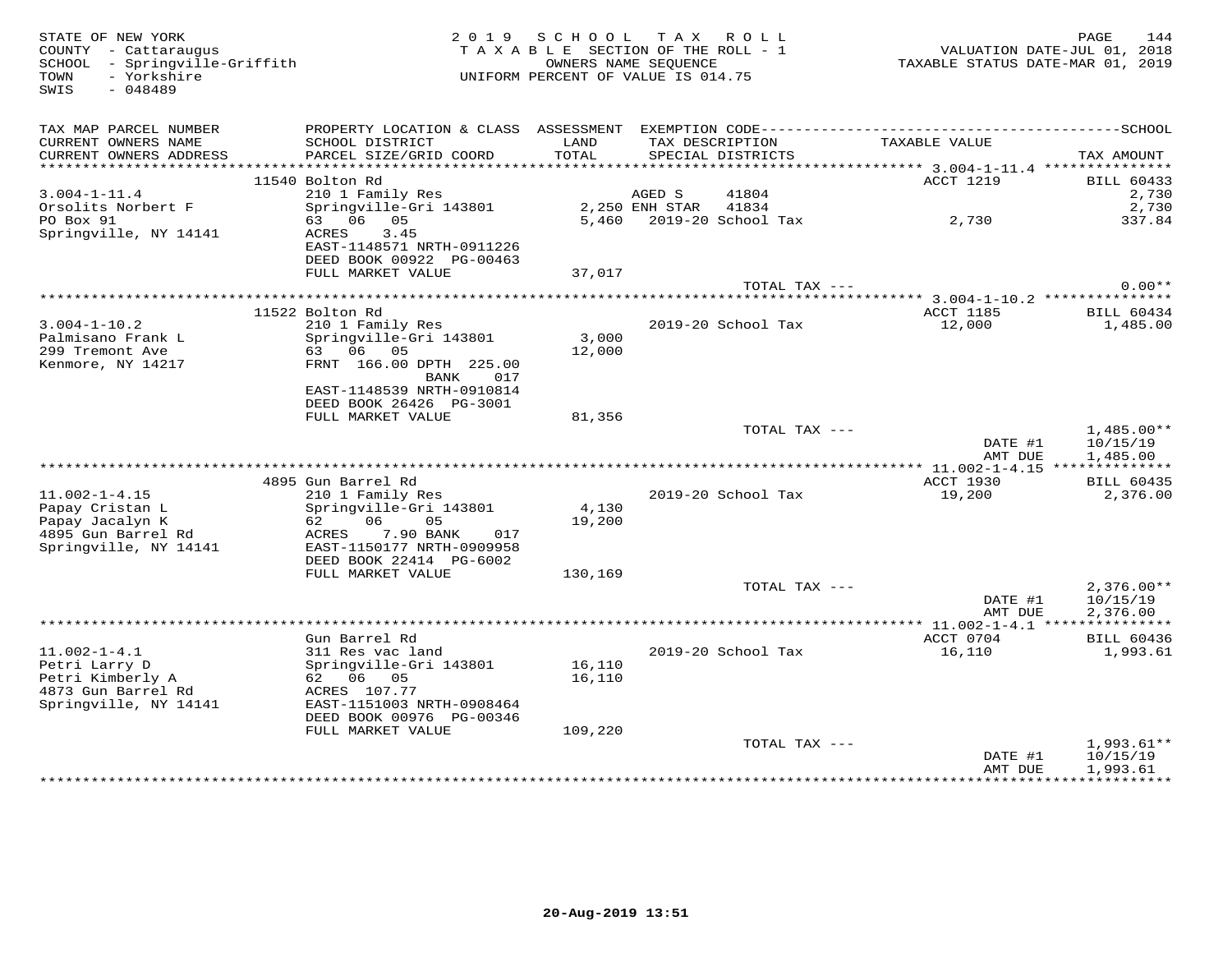FATE OF NEW YORK AND RAGE the section of the SC H O O L T A X R O L L PACE the SCOUNTY - Cattaraugus (2019 S C H O O L T A X R O L L PACE the SCOUNTY - Cattaraugus (2019 S C H O O L T A X R O L L PACE TOUND PATE-JUL 01, 20 SWIS - 048489 TAX MAP PARCEL NUMBER PROPERTY LOCATION & CLASS ASSESSMENT EXEMPTION CODE------------------------------------------SCHOOL CURRENT OWNERS NAME SCHOOL DISTRICT LAND TAX DESCRIPTION TAXABLE VALUE CURRENT OWNERS ADDRESS PARCEL SIZE/GRID COORD TOTAL SPECIAL DISTRICTS TAX AMOUNT \*\*\*\*\*\*\*\*\*\*\*\*\*\*\*\*\*\*\*\*\*\*\*\*\*\*\*\*\*\*\*\*\*\*\*\*\*\*\*\*\*\*\*\*\*\*\*\*\*\*\*\*\*\*\*\*\*\*\*\*\*\*\*\*\*\*\*\*\*\*\*\*\*\*\*\*\*\*\*\*\*\*\*\*\*\*\*\*\*\*\*\*\*\*\*\*\*\*\*\*\*\*\* 11.002-1-4.17 \*\*\*\*\*\*\*\*\*\*\*\*\*\*4873 Gunbarrel Rd<br>
2002-1-4.17 4873 Gunbarrel Rd<br>
Petri Larry DJr Springville-Gri 143801 5.58 5.58 2019-20 School Tax 20,310 4,500<br>
4873 Gunbarrel Rd EAST-1150651 NRTH-0909271 20,310 2,513.36<br>
4873 Gunbarrel Rd EAST-115065 DATE #1 10/15/19 AMT DUE 1,956.49\*\*\*\*\*\*\*\*\*\*\*\*\*\*\*\*\*\*\*\*\*\*\*\*\*\*\*\*\*\*\*\*\*\*\*\*\*\*\*\*\*\*\*\*\*\*\*\*\*\*\*\*\*\*\*\*\*\*\*\*\*\*\*\*\*\*\*\*\*\*\*\*\*\*\*\*\*\*\*\*\*\*\*\*\*\*\*\*\*\*\*\*\*\*\*\*\*\*\*\*\*\*\* 11.002-1-4.18 \*\*\*\*\*\*\*\*\*\*\*\*\*\* Gunbarrel Rd ACCT 2123 BILL 6043811.002-1-4.18 311 Res vac land 2019-20 School Tax 3,110 384.86Petri Larry D Jr Springville-Gri 143801 3,110 Petri Kimberly A ACRES 1.95 3,110 4873 Gunbarrel Rd EAST-1150408 NRTH-0909970 Springville, NY 14141 FULL MARKET VALUE 21,085 TOTAL TAX --- 384.86\*\*DATE #1 10/15/19<br>2010 11:00 11:00 11:00 11:00 11:00 11:00 12:00 12:00 12:00 12:00 12:00 12:00 12:00 12:00 12:00 12:00 12:00 12: AMT DUE 384.86\*\*\*\*\*\*\*\*\*\*\*\*\*\*\*\*\*\*\*\*\*\*\*\*\*\*\*\*\*\*\*\*\*\*\*\*\*\*\*\*\*\*\*\*\*\*\*\*\*\*\*\*\*\*\*\*\*\*\*\*\*\*\*\*\*\*\*\*\*\*\*\*\*\*\*\*\*\*\*\*\*\*\*\*\*\*\*\*\*\*\*\*\*\*\*\*\*\*\*\*\*\*\* 11.002-1-4.16 \*\*\*\*\*\*\*\*\*\*\*\*\*\* Gunbarrel Rd ACCT 6377 BILL 6043911.002-1-4.16 311 Res vac land 2019-20 School Tax 900 111.38Petri Larry Jr Springville-Gri 143801 900 Petri Kimberly A ACRES 6.10 900 4873 Gunbarrel Rd EAST-1150723 NRTH-0909773 Springville, NY 14141 DEED BOOK 15596 PG-8001 FULL MARKET VALUE 6,102 TOTAL TAX --- 111.38\*\*DATE #1 10/15/19<br>2011 - 2021 - 2032 - 2033 - 2044 - 2045 - 2044 - 2044 - 2044 - 2044 - 2044 - 2044 - 2044 - 2044 - 2044 - 2044 amt due total and the same of the same of the same of the same of  $111.38$ \*\*\*\*\*\*\*\*\*\*\*\*\*\*\*\*\*\*\*\*\*\*\*\*\*\*\*\*\*\*\*\*\*\*\*\*\*\*\*\*\*\*\*\*\*\*\*\*\*\*\*\*\*\*\*\*\*\*\*\*\*\*\*\*\*\*\*\*\*\*\*\*\*\*\*\*\*\*\*\*\*\*\*\*\*\*\*\*\*\*\*\*\*\*\*\*\*\*\*\*\*\*\* 11.002-1-4.1/1 \*\*\*\*\*\*\*\*\*\*\*\*\*Petri 1 میلیون می دون برای است.<br>2010 ع است می دون دور است الله علی برای است می دون دور است و دور است و دور است و دور است و دور است و دور است و<br>2010 ع است و دور است و دور است و دور است و دور است و دور است و دور است و دور ا 11.002-1-4.1/1 733 Gas well 2019-20 School Tax 0.00 0.00PPP Future Development, Inc Springville-Gri 143801 0<br>9489 Alexander Rd ACRES 0.01 0<br>Alexander, NY 14005 FULL MARKET VALUE TOTAL TAX --- 0.00\*\* \*\*\*\*\*\*\*\*\*\*\*\*\*\*\*\*\*\*\*\*\*\*\*\*\*\*\*\*\*\*\*\*\*\*\*\*\*\*\*\*\*\*\*\*\*\*\*\*\*\*\*\*\*\*\*\*\*\*\*\*\*\*\*\*\*\*\*\*\*\*\*\*\*\*\*\*\*\*\*\*\*\*\*\*\*\*\*\*\*\*\*\*\*\*\*\*\*\*\*\*\*\*\* 3.004-1-7 \*\*\*\*\*\*\*\*\*\*\*\*\*\*\*\*\*\* 4902 Gun Barrel Rd ACCT 0026 BILL 60441 3.004-1-7 260 Seasonal res VETCOM CTS 41130 3,000 Rathburn Daryll W Springville-Gri 143801 4,000 VETDIS CTS 41140 6,000 Rathburn Kathleen S 63 06 05 17,580 BAS STAR 41854 4,500 4902 Gun Barrel Rd ACRES 5.45 BANK 017 2019-20 School Tax 8,580 1,061.78 Springville, NY 14141 EAST-1150002 NRTH-0910963 DEED BOOK 6991 PG-4001FULL MARKET VALUE 119,186  $T$ OTAL TAX  $---$  504.90\*\*  $\text{DATE}$  #1  $10/15/19$ amt due to the source of the state of the state of the state of the state of the state of the state of the state of the state of the state of the state of the state of the state of the state of the state of the state of th

\*\*\*\*\*\*\*\*\*\*\*\*\*\*\*\*\*\*\*\*\*\*\*\*\*\*\*\*\*\*\*\*\*\*\*\*\*\*\*\*\*\*\*\*\*\*\*\*\*\*\*\*\*\*\*\*\*\*\*\*\*\*\*\*\*\*\*\*\*\*\*\*\*\*\*\*\*\*\*\*\*\*\*\*\*\*\*\*\*\*\*\*\*\*\*\*\*\*\*\*\*\*\*\*\*\*\*\*\*\*\*\*\*\*\*\*\*\*\*\*\*\*\*\*\*\*\*\*\*\*\*\*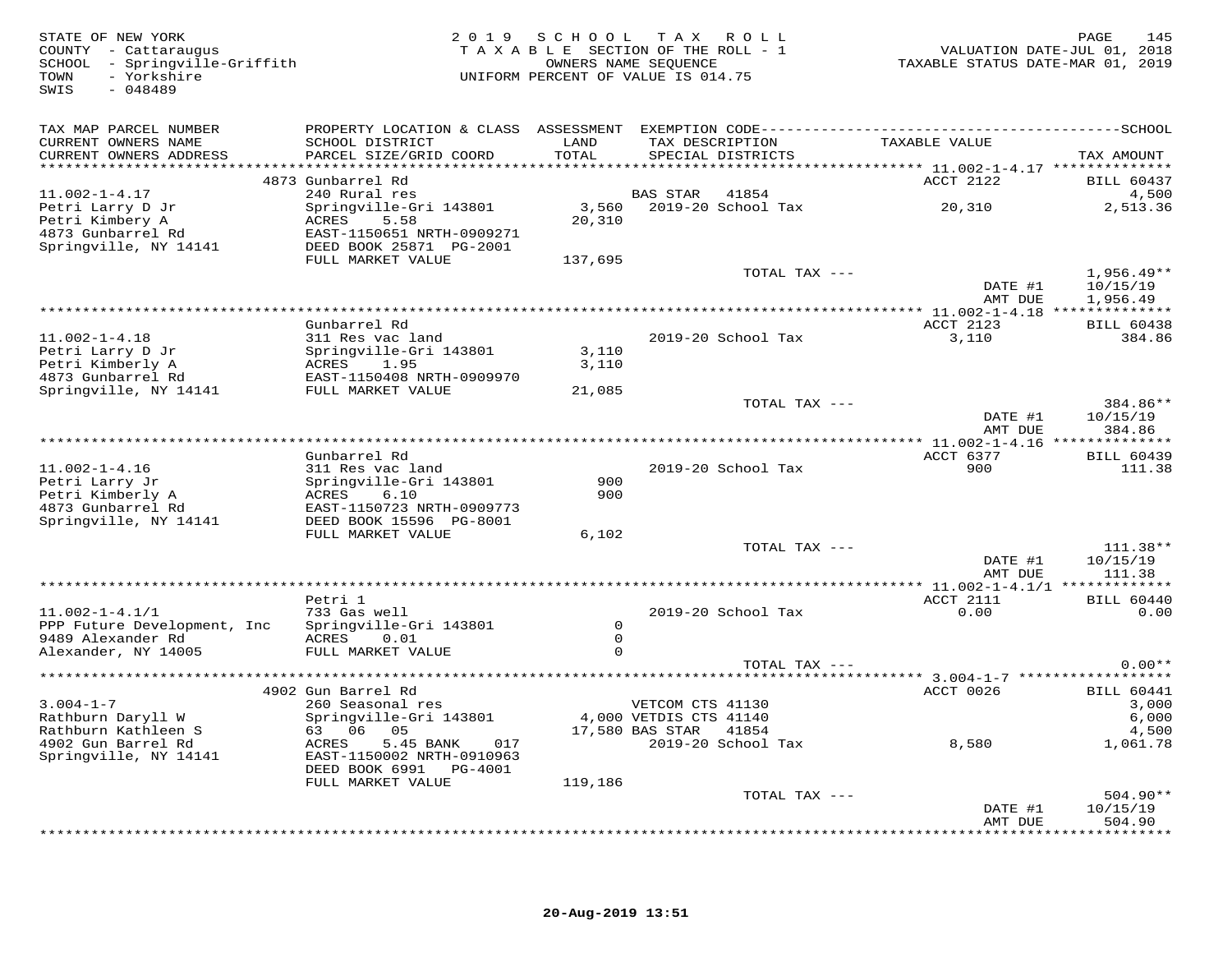| STATE OF NEW YORK<br>COUNTY - Cattaraugus<br>SCHOOL - Springville-Griffith<br>- Yorkshire<br>TOWN |                           | 2019 SCHOOL<br>TAXABLE SECTION OF THE ROLL - 1<br>OWNERS NAME SEOUENCE<br>UNIFORM PERCENT OF VALUE IS 014.75 |                 | TAX ROLL                  | TAXABLE STATUS DATE-MAR 01, 2019 | 146<br>PAGE<br>VALUATION DATE-JUL 01, 2018 |
|---------------------------------------------------------------------------------------------------|---------------------------|--------------------------------------------------------------------------------------------------------------|-----------------|---------------------------|----------------------------------|--------------------------------------------|
| SWIS<br>$-048489$                                                                                 |                           |                                                                                                              |                 |                           |                                  |                                            |
| TAX MAP PARCEL NUMBER                                                                             |                           |                                                                                                              |                 |                           |                                  |                                            |
| CURRENT OWNERS NAME                                                                               | SCHOOL DISTRICT           | LAND                                                                                                         | TAX DESCRIPTION |                           | TAXABLE VALUE                    |                                            |
| CURRENT OWNERS ADDRESS                                                                            | PARCEL SIZE/GRID COORD    | TOTAL                                                                                                        |                 | SPECIAL DISTRICTS         |                                  | TAX AMOUNT                                 |
|                                                                                                   | 4876 Creek Rd             |                                                                                                              |                 |                           | ACCT 1153                        | <b>BILL 60442</b>                          |
| $3.004 - 1 - 3$                                                                                   | 311 Res vac land          |                                                                                                              |                 | 2019-20 School Tax        | 3,460                            | 428.18                                     |
| Rhoads David A                                                                                    | Springville-Gri 143801    | 3,460                                                                                                        |                 |                           |                                  |                                            |
| 5800 Beach Blvd Ste 203-188<br>Jacksonville, FL 32207                                             | 63 06 05<br>4.86<br>ACRES | 3,460                                                                                                        |                 |                           |                                  |                                            |
|                                                                                                   | EAST-1150262 NRTH-0914681 |                                                                                                              |                 |                           |                                  |                                            |
|                                                                                                   | DEED BOOK 26077 PG-8001   |                                                                                                              |                 |                           |                                  |                                            |
|                                                                                                   | FULL MARKET VALUE         | 23,458                                                                                                       |                 |                           |                                  |                                            |
|                                                                                                   |                           |                                                                                                              |                 | TOTAL TAX ---             |                                  | 428.18**                                   |
|                                                                                                   |                           |                                                                                                              |                 |                           | DATE #1<br>AMT DUE               | 10/15/19<br>428.18                         |
|                                                                                                   |                           |                                                                                                              |                 |                           | ************** 11.002-1-3 *****  | ***********                                |
|                                                                                                   | 11398 Bolton Rd           |                                                                                                              |                 |                           | ACCT 0601                        | <b>BILL 60443</b>                          |
| $11.002 - 1 - 3$                                                                                  | 312 Vac w/imprv           |                                                                                                              | AG BLDG         | 41700                     |                                  | 16,560                                     |
| Rosier John C                                                                                     | Springville-Gri 143801    | 9,450 AG DIST                                                                                                |                 | 41720                     |                                  | 5,565                                      |
| 4939 Gunbarrel Rd<br>Springville, NY 14141                                                        | 62 06 05<br>ACRES 49.14   |                                                                                                              |                 | 27,210 2019-20 School Tax | 5,085                            | 629.27                                     |
|                                                                                                   | EAST-1149347 NRTH-0908924 |                                                                                                              |                 |                           |                                  |                                            |
| MAY BE SUBJECT TO PAYMENT                                                                         | DEED BOOK 00970 PG-00093  |                                                                                                              |                 |                           |                                  |                                            |
| UNDER AGDIST LAW TIL 2026                                                                         | FULL MARKET VALUE         | 184,475                                                                                                      |                 |                           |                                  |                                            |
|                                                                                                   |                           |                                                                                                              |                 | TOTAL TAX ---             |                                  | $629.27**$                                 |
|                                                                                                   |                           |                                                                                                              |                 |                           | DATE #1<br>AMT DUE               | 10/15/19<br>629.27                         |
|                                                                                                   |                           |                                                                                                              |                 |                           |                                  |                                            |
|                                                                                                   | Gun Barrel Rd             |                                                                                                              |                 |                           | ACCT 1368                        | <b>BILL 60444</b>                          |
| $11.002 - 1 - 4.2$                                                                                | 314 Rural vac<10          |                                                                                                              |                 | 2019-20 School Tax        | 1,000                            | 123.75                                     |
| Rosier John C                                                                                     | Springville-Gri 143801    | 1,000                                                                                                        |                 |                           |                                  |                                            |
| 4939 Gun Barrel Rd<br>Springville, NY 14141                                                       | 62 06 05<br>2.55<br>ACRES | 1,000                                                                                                        |                 |                           |                                  |                                            |
|                                                                                                   | EAST-1148884 NRTH-0910132 |                                                                                                              |                 |                           |                                  |                                            |
|                                                                                                   | DEED BOOK 1025<br>PG-700  |                                                                                                              |                 |                           |                                  |                                            |
|                                                                                                   | FULL MARKET VALUE         | 6,780                                                                                                        |                 |                           |                                  |                                            |
|                                                                                                   |                           |                                                                                                              |                 | TOTAL TAX ---             |                                  | 123.75**                                   |
|                                                                                                   |                           |                                                                                                              |                 |                           | DATE #1<br>AMT DUE               | 10/15/19<br>123.75                         |
|                                                                                                   |                           |                                                                                                              |                 |                           |                                  |                                            |
|                                                                                                   | 4939 Gun Barrel Rd        |                                                                                                              |                 |                           | ACCT 1396                        | <b>BILL 60445</b>                          |
| $11.002 - 1 - 4.6$                                                                                | 210 1 Family Res          |                                                                                                              | <b>BAS STAR</b> | 41854                     |                                  | 4,500                                      |
| Rosier John C                                                                                     | Springville-Gri 143801    | 4,180                                                                                                        |                 | 2019-20 School Tax        | 25,075                           | 3,103.03                                   |
| 4939 Gunbarrel Rd<br>Springville, NY 14141-9504                                                   | 62 06 05<br>5.75<br>ACRES | 25,075                                                                                                       |                 |                           |                                  |                                            |
|                                                                                                   | EAST-1149303 NRTH-0910033 |                                                                                                              |                 |                           |                                  |                                            |
|                                                                                                   | DEED BOOK 841<br>PG-00028 |                                                                                                              |                 |                           |                                  |                                            |
|                                                                                                   | FULL MARKET VALUE         | 170,000                                                                                                      |                 |                           |                                  |                                            |
|                                                                                                   |                           |                                                                                                              |                 | TOTAL TAX ---             |                                  | $2,546.16**$                               |
|                                                                                                   |                           |                                                                                                              |                 |                           | DATE #1<br>AMT DUE               | 10/15/19<br>2,546.16                       |
|                                                                                                   |                           |                                                                                                              |                 |                           |                                  | **********                                 |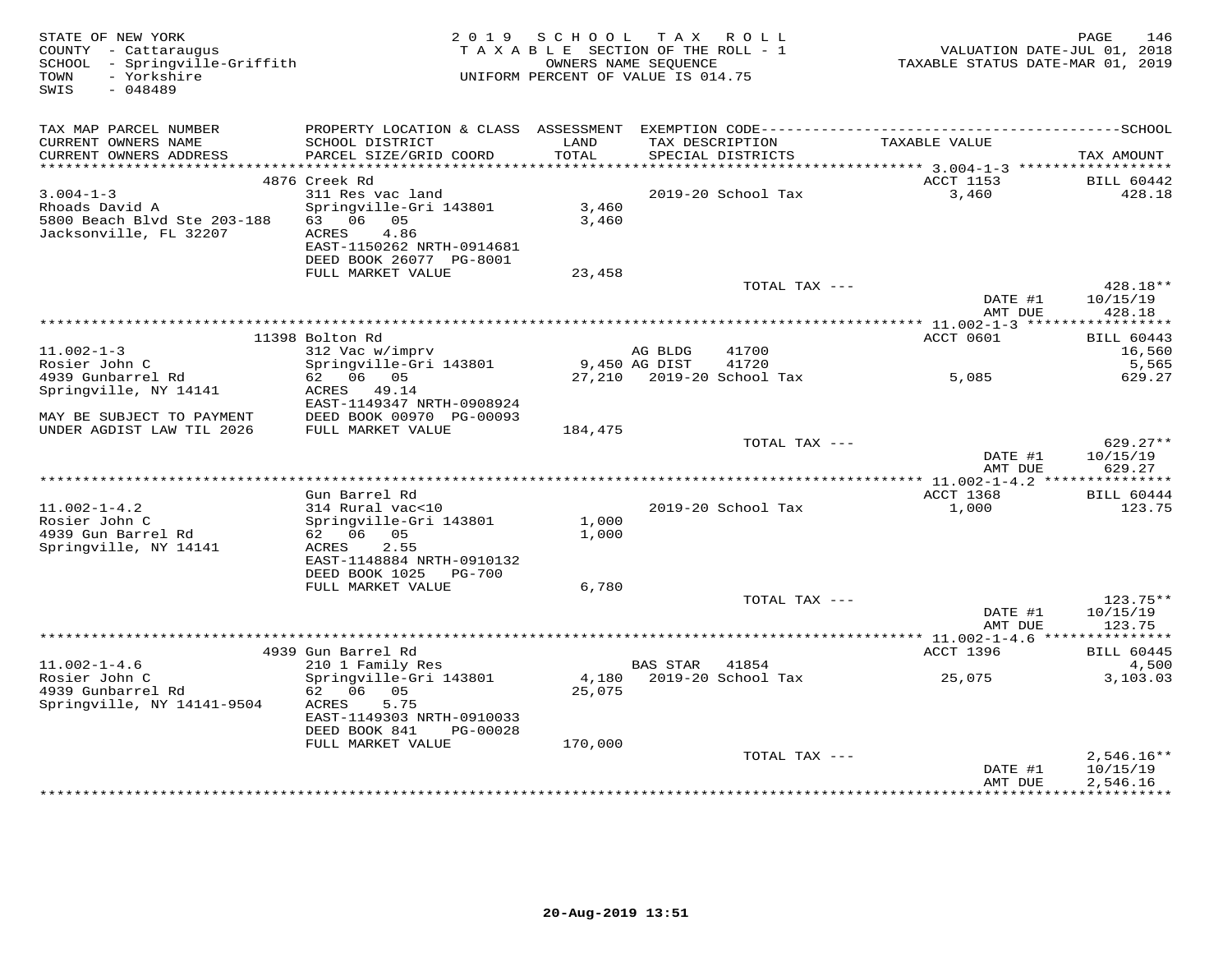| STATE OF NEW YORK<br>COUNTY - Cattaraugus<br>SCHOOL - Springville-Griffith<br>- Yorkshire<br>TOWN<br>SWIS<br>$-048489$ |                                                                                   | 2019 SCHOOL     | TAX ROLL<br>TAXABLE SECTION OF THE ROLL - 1<br>OWNERS NAME SEQUENCE<br>UNIFORM PERCENT OF VALUE IS 014.75 | VALUATION DATE-JUL 01, 2018<br>TAXABLE STATUS DATE-MAR 01, 2019 | PAGE<br>147              |
|------------------------------------------------------------------------------------------------------------------------|-----------------------------------------------------------------------------------|-----------------|-----------------------------------------------------------------------------------------------------------|-----------------------------------------------------------------|--------------------------|
| TAX MAP PARCEL NUMBER                                                                                                  |                                                                                   |                 |                                                                                                           |                                                                 |                          |
| CURRENT OWNERS NAME<br>CURRENT OWNERS ADDRESS                                                                          | SCHOOL DISTRICT<br>PARCEL SIZE/GRID COORD                                         | LAND<br>TOTAL   | TAX DESCRIPTION<br>SPECIAL DISTRICTS                                                                      | TAXABLE VALUE                                                   | TAX AMOUNT               |
|                                                                                                                        |                                                                                   |                 |                                                                                                           |                                                                 |                          |
| $11.002 - 1 - 4.10$                                                                                                    | 4967 Gun Barrel Rd<br>270 Mfg housing                                             |                 | 2019-20 School Tax                                                                                        | ACCT 1501<br>10,730                                             | BILL 60446<br>1,327.84   |
| Rosier John C<br>4939 Gun Barrel Rd                                                                                    | Springville-Gri 143801<br>62 06 05                                                | 3,000<br>10,730 |                                                                                                           |                                                                 |                          |
| Springville, NY 14141                                                                                                  | FRNT 150.00 DPTH 185.00<br>EAST-1148924 NRTH-0910308<br>DEED BOOK 01016 PG-01062  |                 |                                                                                                           |                                                                 |                          |
|                                                                                                                        | FULL MARKET VALUE                                                                 | 72,746          |                                                                                                           |                                                                 |                          |
|                                                                                                                        |                                                                                   |                 | TOTAL TAX ---                                                                                             | DATE #1                                                         | $1,327.84**$<br>10/15/19 |
|                                                                                                                        |                                                                                   |                 |                                                                                                           | AMT DUE                                                         | 1,327.84                 |
|                                                                                                                        | 4925 Gun Barrel Rd                                                                |                 |                                                                                                           | ACCT 1395                                                       | <b>BILL 60447</b>        |
| $11.002 - 1 - 4.5$                                                                                                     | 210 1 Family Res                                                                  |                 | 2019-20 School Tax                                                                                        | 25,420                                                          | 3, 145. 73               |
| Sager Brent                                                                                                            | Springville-Gri 143801                                                            | 3,970           |                                                                                                           |                                                                 |                          |
| Sager Heather                                                                                                          | 62 06 05                                                                          | 25,420          |                                                                                                           |                                                                 |                          |
| 4925 Gun Barrel Rd<br>Springville, NY 14141                                                                            | 5.85 BANK<br>ACRES<br>017<br>EAST-1149611 NRTH-0909948<br>DEED BOOK 29880 PG-7002 |                 |                                                                                                           |                                                                 |                          |
|                                                                                                                        | FULL MARKET VALUE                                                                 | 172,339         |                                                                                                           |                                                                 |                          |
|                                                                                                                        |                                                                                   |                 | TOTAL TAX ---                                                                                             |                                                                 | $3,145.73**$             |
|                                                                                                                        |                                                                                   |                 |                                                                                                           | DATE #1                                                         | 10/15/19                 |
|                                                                                                                        |                                                                                   |                 |                                                                                                           | AMT DUE                                                         | 3, 145. 73               |
|                                                                                                                        | Creek Rd                                                                          |                 |                                                                                                           | ACCT 0524                                                       | <b>BILL 60448</b>        |
| $3.004 - 1 - 2$                                                                                                        | 311 Res vac land                                                                  |                 | 2019-20 School Tax                                                                                        | 1,300                                                           | 160.88                   |
| Schaffer David                                                                                                         | Springville-Gri 143801                                                            | 1,300           |                                                                                                           |                                                                 |                          |
| Schaffer Mary J                                                                                                        | 63 06 05                                                                          | 1,300           |                                                                                                           |                                                                 |                          |
| 1222 Ridge Rd                                                                                                          | 3.70<br>ACRES                                                                     |                 |                                                                                                           |                                                                 |                          |
| Columbus, PA 16405                                                                                                     | EAST-1150012 NRTH-0914801                                                         |                 |                                                                                                           |                                                                 |                          |
|                                                                                                                        | DEED BOOK 01014 PG-00104<br>FULL MARKET VALUE                                     | 8,814           |                                                                                                           |                                                                 |                          |
|                                                                                                                        |                                                                                   |                 | TOTAL TAX ---                                                                                             |                                                                 | 160.88**                 |
|                                                                                                                        |                                                                                   |                 |                                                                                                           | DATE #1                                                         | 10/15/19                 |
|                                                                                                                        |                                                                                   |                 |                                                                                                           | AMT DUE                                                         | 160.88                   |
|                                                                                                                        |                                                                                   |                 |                                                                                                           |                                                                 |                          |
|                                                                                                                        | 4936 Gun Barrel Rd                                                                |                 |                                                                                                           | ACCT 1137                                                       | <b>BILL 60449</b>        |
| $3.004 - 1 - 9$<br>Schichtel's Nursery, Inc.                                                                           | 314 Rural vac<10<br>Springville-Gri 143801                                        | 1,350           | 2019-20 School Tax                                                                                        | 1,350                                                           | 167.06                   |
| 7420 Peters Rd                                                                                                         | 63 06 05                                                                          | 1,350           |                                                                                                           |                                                                 |                          |
| Springville, NY 14141                                                                                                  | ACRES<br>4.50                                                                     |                 |                                                                                                           |                                                                 |                          |
|                                                                                                                        | EAST-1149322 NRTH-0910680                                                         |                 |                                                                                                           |                                                                 |                          |
|                                                                                                                        | DEED BOOK 9893 PG-6003                                                            |                 |                                                                                                           |                                                                 |                          |
|                                                                                                                        | FULL MARKET VALUE                                                                 | 9,153           |                                                                                                           |                                                                 |                          |
|                                                                                                                        |                                                                                   |                 | TOTAL TAX ---                                                                                             | DATE #1                                                         | 167.06**<br>10/15/19     |
|                                                                                                                        |                                                                                   |                 |                                                                                                           | AMT DUE                                                         | 167.06                   |
|                                                                                                                        |                                                                                   |                 |                                                                                                           | *************                                                   | * * * * * * * * *        |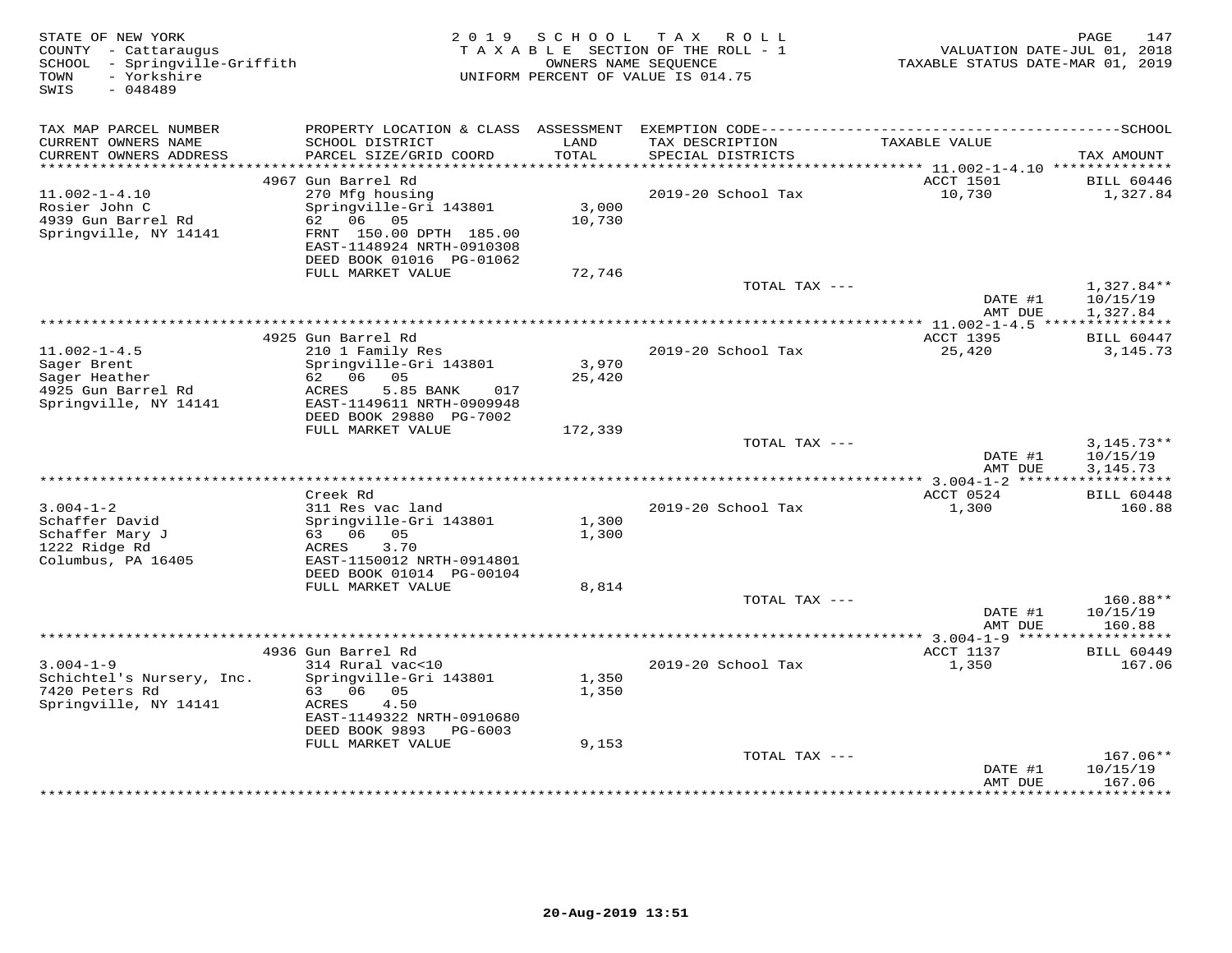| STATE OF NEW YORK<br>COUNTY - Cattaraugus<br>SCHOOL - Springville-Griffith<br>- Yorkshire<br>TOWN<br>$-048489$<br>SWIS | 2 0 1 9                                                                             | S C H O O L<br>TAXABLE SECTION OF THE ROLL - 1<br>OWNERS NAME SEQUENCE<br>UNIFORM PERCENT OF VALUE IS 014.75 |                 | TAX ROLL                             | VALUATION DATE-JUL 01, 2018<br>TAXABLE STATUS DATE-MAR 01, 2019 | PAGE<br>148                          |
|------------------------------------------------------------------------------------------------------------------------|-------------------------------------------------------------------------------------|--------------------------------------------------------------------------------------------------------------|-----------------|--------------------------------------|-----------------------------------------------------------------|--------------------------------------|
| TAX MAP PARCEL NUMBER<br>CURRENT OWNERS NAME<br>CURRENT OWNERS ADDRESS<br>**********************                       | SCHOOL DISTRICT<br>PARCEL SIZE/GRID COORD                                           | LAND<br>TOTAL                                                                                                |                 | TAX DESCRIPTION<br>SPECIAL DISTRICTS | TAXABLE VALUE                                                   | TAX AMOUNT                           |
|                                                                                                                        | Gun Barrel Rd                                                                       |                                                                                                              |                 |                                      | ACCT 0703                                                       | <b>BILL 60450</b>                    |
| $3.004 - 1 - 11.1$<br>Schichtel's Nursery, Inc.<br>7420 Peters Rd                                                      | 322 Rural vac>10<br>Springville-Gri 143801<br>63 06 05                              | 3,800<br>3,800                                                                                               | AG DIST         | 41720<br>2019-20 School Tax          | 3,800                                                           | $\Omega$<br>470.25                   |
| Springville, NY 14141                                                                                                  | ACRES<br>37.99<br>EAST-1149316 NRTH-0911824                                         |                                                                                                              |                 |                                      |                                                                 |                                      |
| MAY BE SUBJECT TO PAYMENT<br>UNDER AGDIST LAW TIL 2023                                                                 | DEED BOOK 2920<br>PG-5003<br>FULL MARKET VALUE                                      | 25,763                                                                                                       |                 |                                      |                                                                 |                                      |
|                                                                                                                        |                                                                                     |                                                                                                              |                 | TOTAL TAX ---                        | DATE #1<br>AMT DUE                                              | $470.25**$<br>10/15/19<br>470.25     |
|                                                                                                                        |                                                                                     | ********************************                                                                             |                 |                                      | *** 4.003-1-2 ******                                            | *********                            |
| $4.003 - 1 - 2$<br>Schmand Family Irrevocable                                                                          | Creek Rd<br>260 Seasonal res<br>Springville-Gri 143801                              | 14,800                                                                                                       |                 | 2019-20 School Tax                   | ACCT 0204<br>15,220                                             | <b>BILL 60451</b><br>1,883.48        |
| 3250 NE 1st Ave Apt 1001<br>Miami, FL 33137                                                                            | 55/63 06 05<br>ACRES 185.04<br>EAST-1153227 NRTH-0913057<br>DEED BOOK 18312 PG-3001 | 15,220                                                                                                       |                 |                                      |                                                                 |                                      |
|                                                                                                                        | FULL MARKET VALUE                                                                   | 103,186                                                                                                      |                 |                                      |                                                                 |                                      |
|                                                                                                                        |                                                                                     |                                                                                                              |                 | TOTAL TAX ---                        | DATE #1<br>AMT DUE                                              | $1,883.48**$<br>10/15/19<br>1,883.48 |
|                                                                                                                        | 4950 Block Rd                                                                       |                                                                                                              |                 |                                      | ACCT 0381                                                       | <b>BILL 60452</b>                    |
| $11.002 - 1 - 7.1$                                                                                                     | 210 1 Family Res                                                                    |                                                                                                              | <b>BAS STAR</b> | 41854                                |                                                                 | 4,500                                |
| Schultz Robert A<br>4950 Block Rd<br>Springville, NY 14141                                                             | Springville-Gri 143801<br>62 06<br>05<br>ACRES<br>2.55<br>EAST-1148912 NRTH-0906740 | 3,300<br>21,830                                                                                              |                 | 2019-20 School Tax                   | 21,830                                                          | 2,701.46                             |
|                                                                                                                        | DEED BOOK 2936<br>PG-8001<br>FULL MARKET VALUE                                      | 148,000                                                                                                      |                 |                                      |                                                                 |                                      |
|                                                                                                                        |                                                                                     |                                                                                                              |                 | TOTAL TAX $---$                      |                                                                 | $2,144.59**$                         |
|                                                                                                                        |                                                                                     |                                                                                                              |                 |                                      | DATE #1<br>AMT DUE<br>********** 3.004-1-14.3 ***************   | 10/15/19<br>2,144.59                 |
|                                                                                                                        | 11624 Bolton Rd                                                                     |                                                                                                              |                 |                                      | ACCT 1600                                                       | <b>BILL 60453</b>                    |
| $3.004 - 1 - 14.3$                                                                                                     | 270 Mfg housing                                                                     |                                                                                                              | <b>BAS STAR</b> | 41854                                |                                                                 | 4,500                                |
| Schutze Robin M<br>11624 Bolton Rd<br>Springville, NY 14141-9503                                                       | Springville-Gri 143801<br>63 06<br>05<br>4.80<br>ACRES<br>EAST-1148625 NRTH-0912905 | 3,950<br>12,060                                                                                              |                 | 2019-20 School Tax                   | 12,060                                                          | 1,492.43                             |
|                                                                                                                        | DEED BOOK 00997 PG-00441<br>FULL MARKET VALUE                                       | 81,763                                                                                                       |                 |                                      |                                                                 |                                      |
|                                                                                                                        |                                                                                     |                                                                                                              |                 | TOTAL TAX ---                        | DATE #1                                                         | $935.55**$<br>10/15/19               |
|                                                                                                                        |                                                                                     |                                                                                                              |                 |                                      | AMT DUE                                                         | 935.55<br>* * * * * * * * *          |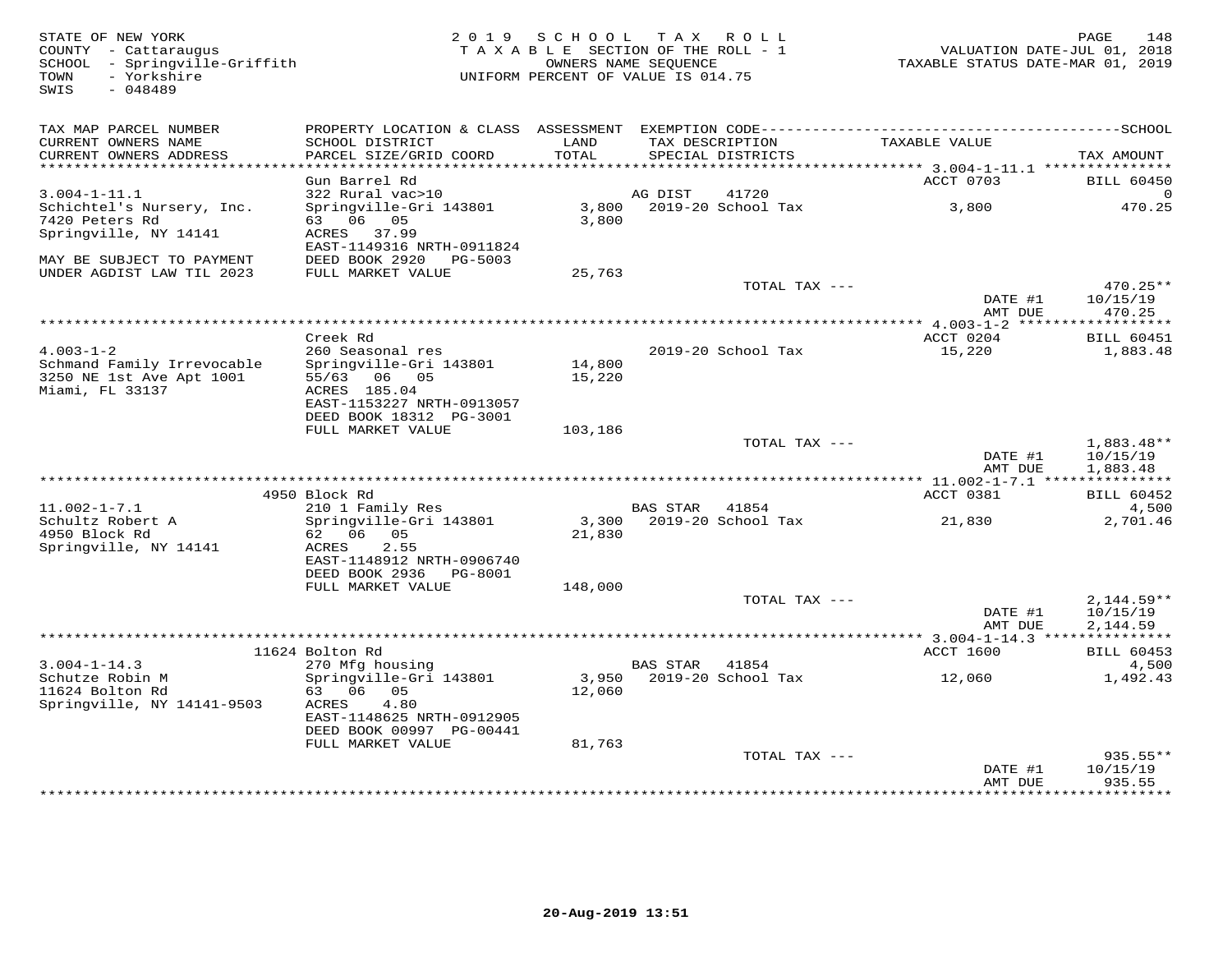SWIS - 048489

STATE OF NEW YORK 2 0 1 9 S C H O O L T A X R O L L PAGE 149TAXABLE SECTION OF THE ROLL - 1 SCHOOL - Springville-Griffith OWNERS NAME SEQUENCE TAXABLE STATUS DATE-MAR 01, 2019UNIFORM PERCENT OF VALUE IS 014.75

| TAX MAP PARCEL NUMBER                       | PROPERTY LOCATION & CLASS ASSESSMENT |         |                          |               |                            |
|---------------------------------------------|--------------------------------------|---------|--------------------------|---------------|----------------------------|
| CURRENT OWNERS NAME                         | SCHOOL DISTRICT                      | LAND    | TAX DESCRIPTION          | TAXABLE VALUE |                            |
| CURRENT OWNERS ADDRESS                      | PARCEL SIZE/GRID COORD               | TOTAL   | SPECIAL DISTRICTS        |               | TAX AMOUNT                 |
| *************************                   |                                      |         |                          |               |                            |
| $3.004 - 1 - 1$                             | 4926 Creek Rd<br>270 Mfg housing     |         | VETWAR CTS 41120         | ACCT 0586     | <b>BILL 60454</b><br>1,800 |
| Smithmeyer John                             | Springville-Gri 143801               |         | 3,550 AGED C/T/S 41800   |               | 6,210                      |
| Smithmeyer Diana                            | 63 06 05                             |         | 14,220 ENH STAR<br>41834 |               | 6,210                      |
| 62 Childs St                                | ACRES<br>5.02                        |         | 2019-20 School Tax       | 6,210         | 768.49                     |
| Springville, NY 14141-9502                  | EAST-1149734 NRTH-0914943            |         |                          |               |                            |
|                                             | DEED BOOK 732<br>PG-00796            |         |                          |               |                            |
|                                             | FULL MARKET VALUE                    | 96,407  |                          |               |                            |
|                                             |                                      |         | TOTAL TAX ---            |               | $0.00**$                   |
|                                             |                                      |         |                          |               |                            |
|                                             | 4761 Gun Barrel Rd                   |         |                          | ACCT 1511     | BILL 60455                 |
| $11.002 - 1 - 4.11$                         | 210 1 Family Res                     |         | ENH STAR<br>41834        |               | 10,310                     |
| Stinson Richard E                           | Springville-Gri 143801               | 5,920   | 2019-20 School Tax       | 23,110        | 2,859.87                   |
| 4761 Gunbarrel Rd                           | 62 06 05                             | 23,110  |                          |               |                            |
| Delevan, NY 14042                           | ACRES<br>15.60                       |         |                          |               |                            |
|                                             | EAST-1152166 NRTH-0909986            |         |                          |               |                            |
|                                             | DEED BOOK 858<br>PG-00231            |         |                          |               |                            |
|                                             | FULL MARKET VALUE                    | 156,678 |                          |               |                            |
|                                             |                                      |         | TOTAL TAX ---            |               | $1,601.87**$               |
|                                             |                                      |         |                          | DATE #1       | 10/15/19                   |
|                                             |                                      |         |                          | AMT DUE       | 1,601.87                   |
|                                             | 4746 Gun Barrel Rd                   |         |                          | ACCT 0277     | <b>BILL 60456</b>          |
| $4.003 - 1 - 1$                             | 260 Seasonal res                     |         | 2019-20 School Tax       | 9,940         | 1,230.08                   |
| Woodworth Michael                           | Springville-Gri 143801               | 4,600   |                          |               |                            |
| 4718 GunBarrel Rd                           | 55 06 05                             | 9,940   |                          |               |                            |
| Delevan, NY 14042                           | ACRES<br>26.75                       |         |                          |               |                            |
|                                             | EAST-1152875 NRTH-0911412            |         |                          |               |                            |
|                                             | DEED BOOK 26903 PG-5003              |         |                          |               |                            |
|                                             | FULL MARKET VALUE                    | 67,390  |                          |               |                            |
|                                             |                                      |         | TOTAL TAX ---            |               | $1,230.08**$               |
|                                             |                                      |         |                          | DATE #1       | 10/15/19                   |
|                                             |                                      |         |                          | AMT DUE       | 1,230.08                   |
|                                             |                                      |         |                          |               |                            |
|                                             | 4918 Gun Barrel Rd                   |         |                          | ACCT 1135     | BILL 60457                 |
| $3.004 - 1 - 8$                             | 210 1 Family Res                     |         | 2019-20 School Tax       | 18,240        | 2,257.20                   |
| Zimmer James A                              | Springville-Gri 143801<br>63 06 05   | 3,965   |                          |               |                            |
| 4918 Gun Barrel Rd<br>Springville, NY 14141 | 5.00 BANK<br>ACRES<br>017            | 18,240  |                          |               |                            |
|                                             | EAST-1149739 NRTH-0910827            |         |                          |               |                            |
|                                             | DEED BOOK 26341 PG-2002              |         |                          |               |                            |
|                                             | FULL MARKET VALUE                    | 123,661 |                          |               |                            |
|                                             |                                      |         | TOTAL TAX ---            |               | $2,257.20**$               |
|                                             |                                      |         |                          | DATE #1       | 10/15/19                   |
|                                             |                                      |         |                          | AMT DUE       | 2,257.20                   |
|                                             |                                      |         |                          |               |                            |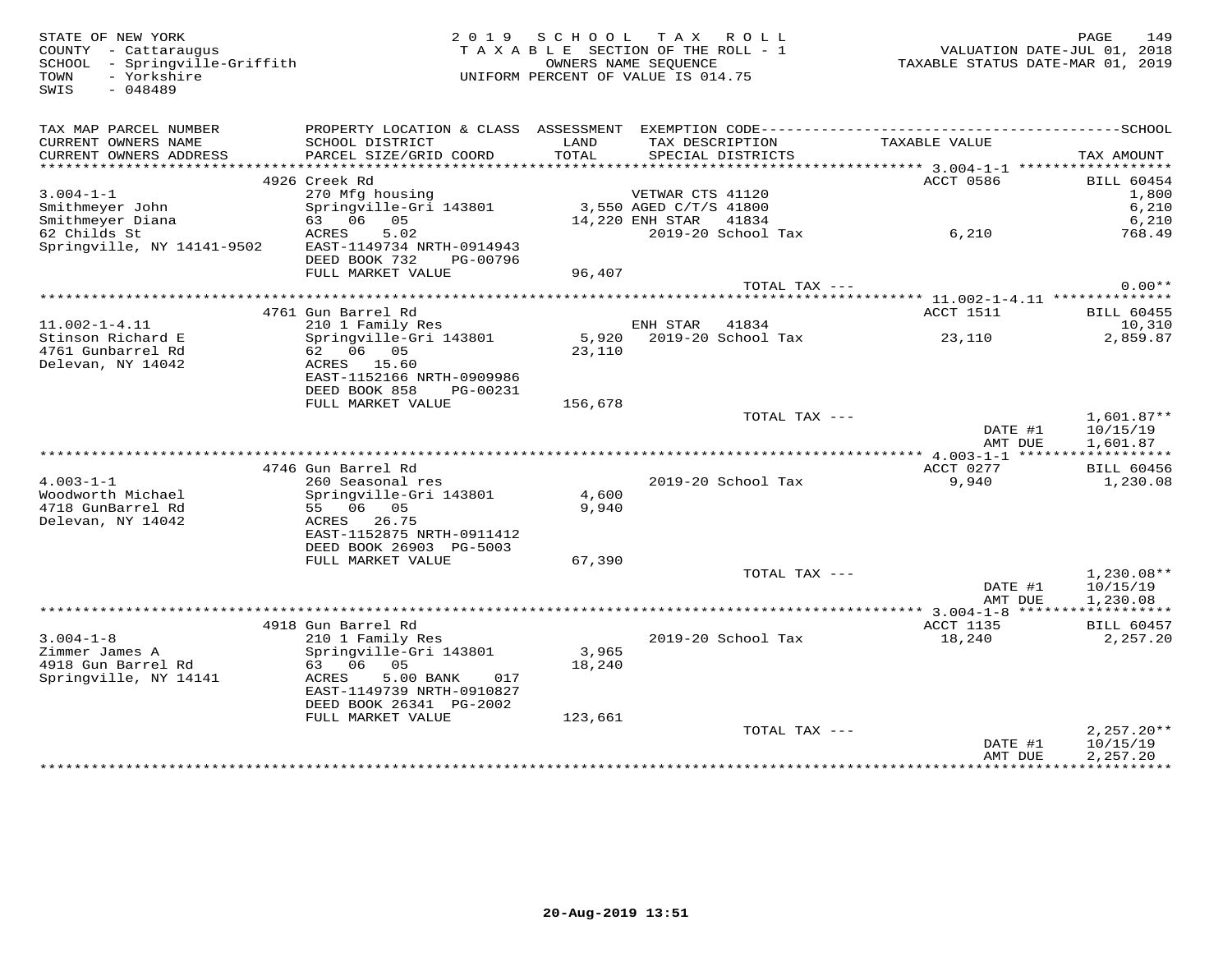|      | STATE OF NEW YORK             | 2019 SCHOOL TAX ROLL             |                             | PAGE | 150 |
|------|-------------------------------|----------------------------------|-----------------------------|------|-----|
|      | COUNTY - Cattaraugus          | TAXABLE SECTION OF THE ROLL - 1  | VALUATION DATE-JUL 01, 2018 |      |     |
|      | SCHOOL - Springville-Griffith | TAXABLE STATUS DATE-MAR 01, 2019 |                             |      |     |
| TOWN | - Yorkshire                   |                                  | RPS155/V04/L015             |      |     |
| SWIS | - 048489                      |                                  | CURRENT DATE 8/20/2019      |      |     |
|      |                               |                                  |                             |      |     |

## ROLL SUB SECTION - - TOTALS

## \*\*\* S P E C I A L D I S T R I C T S U M M A R Y \*\*\*

|      |                   | -----<br>◡⊥▱ | <b>FYTFNSION</b><br>. v | H'NL'     |                          | .XEMP" | $\Delta$<br>.       | TOTAL |
|------|-------------------|--------------|-------------------------|-----------|--------------------------|--------|---------------------|-------|
| CODE | NTAM <sup>T</sup> | PARC         | $m \times r \cap \tau$  | تلالالتدك | , <del>,</del> , , , , , | MOUN.  | <b>TITT</b><br>ALUL | TAX   |

#### NO SPECIAL DISTRICTS AT THIS LEVEL

\*\*\* S C H O O L D I S T R I C T S U M M A R Y \*\*\*

| CODE   | DISTRICT NAME                    | TOTAL<br>PARCELS | ASSESSED<br>LAND | ASSESSED<br>TOTAL | EXEMPT<br>AMOUNT | TOTAL<br>TAXABLE |            |
|--------|----------------------------------|------------------|------------------|-------------------|------------------|------------------|------------|
|        |                                  |                  |                  |                   | STAR AMOUNT      | STAR TAXABLE     | TOTAL TAX  |
|        | Springville-Griffith             | 57               | 234,075          | 920,846           | 74,479           | 846,367          |            |
| 143801 |                                  |                  |                  |                   | 165,630          | 680,737          | 84, 241.30 |
|        | SUB-TOTAL                        | 57               | 234,075          | 920,846           | 74,479           | 846,367          |            |
|        | $S \cup B - T \cup T A L (CONT)$ |                  |                  |                   | 165,630          | 680,737          | 84, 241.30 |
|        | TOTAL                            | 57               | 234,075          | 920,846           | 74,479           | 846,367          |            |
|        | T O T A L (CONT)                 |                  |                  |                   | 165,630          | 680,737          | 84, 241.30 |

## \*\*\* S Y S T E M C O D E S S U M M A R Y \*\*\*

#### NO SYSTEM EXEMPTIONS AT THIS LEVEL

| CODE  | DESCRIPTION | TOTAL<br>PARCELS | SCHOOL |
|-------|-------------|------------------|--------|
| 41120 | VETWAR CTS  | 4                | 7,200  |
| 41130 | VETCOM CTS  | 2                | 6,000  |
| 41140 | VETDIS CTS  |                  | 6,000  |
| 41700 | AG BLDG     |                  | 16,560 |
| 41720 | AG DIST     | 5                | 8,379  |
|       |             |                  |        |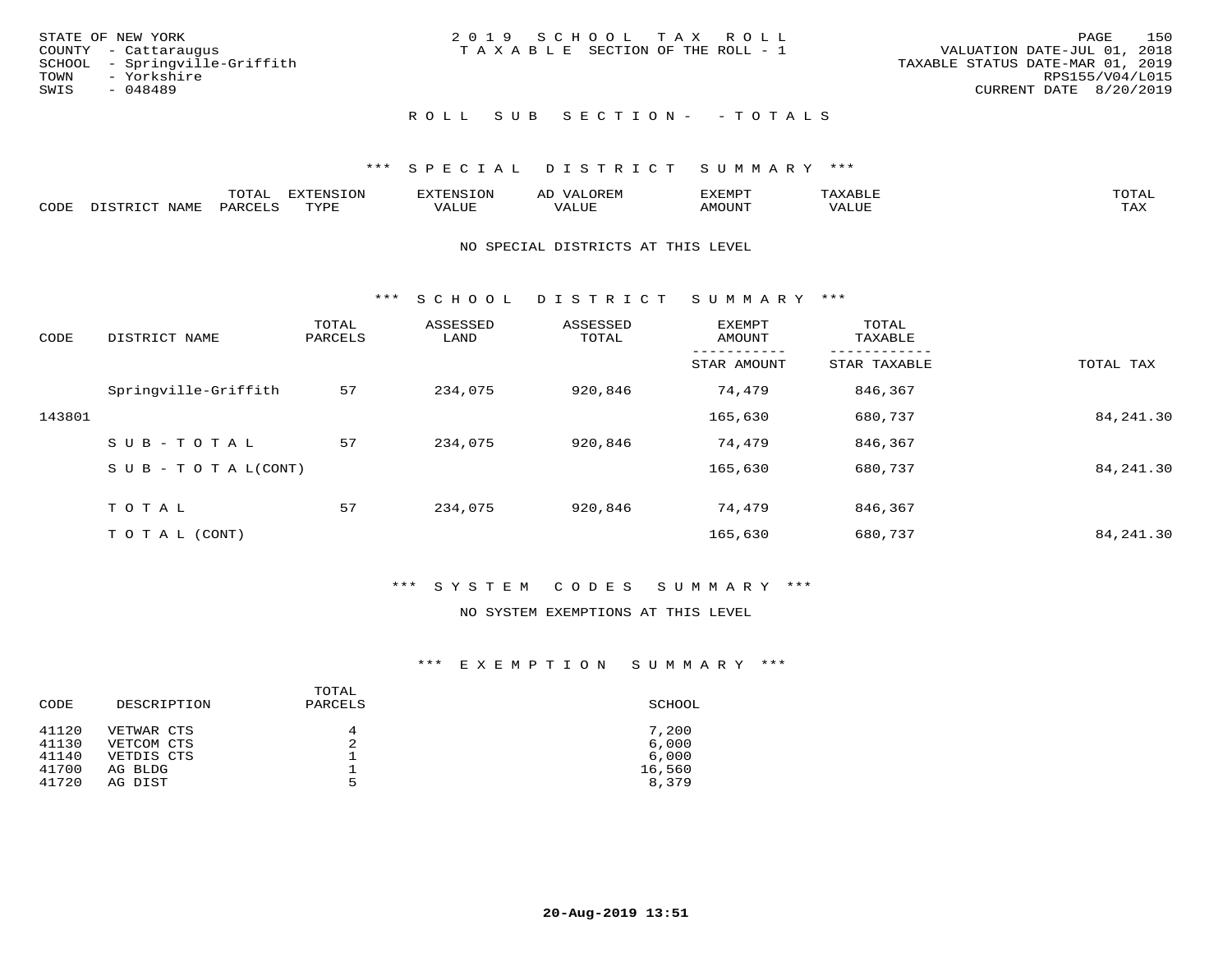| STATE OF NEW YORK<br>COUNTY - Cattaraugus<br>SCHOOL - Springville-Griffith<br>- Yorkshire<br>TOWN<br>SWIS<br>- 048489 | 2019 SCHOOL TAX ROLL<br>T A X A B L E SECTION OF THE ROLL - 1 | - 151<br>PAGE<br>VALUATION DATE-JUL 01, 2018<br>TAXABLE STATUS DATE-MAR 01, 2019<br>RPS155/V04/L015<br>CURRENT DATE 8/20/2019 |
|-----------------------------------------------------------------------------------------------------------------------|---------------------------------------------------------------|-------------------------------------------------------------------------------------------------------------------------------|
|                                                                                                                       | ROLL SUB SECTION- - TOTALS                                    |                                                                                                                               |

| CODE                    | DESCRIPTION                      | TOTAL<br>PARCELS | SCHOOL                     |
|-------------------------|----------------------------------|------------------|----------------------------|
| 41800<br>41804<br>41834 | AGED C/T/S<br>AGED S<br>ENH STAR | 3<br>9           | 17,150<br>13,190<br>71,130 |
| 41854                   | <b>BAS STAR</b><br>TOTAL         | 21<br>49         | 94,500<br>240,109          |

| ROLL<br>SEC | DESCRIPTION                | TOTAL<br>PARCELS | ASSESSED<br>LAND | ASSESSED<br>TOTAL | <b>EXEMPT</b><br>AMOUNT<br>STAR AMOUNT | TOTAL<br>TAXABLE<br>------------<br>STAR TAXABLE | TAX<br>RATE | TOTAL<br>TAX |
|-------------|----------------------------|------------------|------------------|-------------------|----------------------------------------|--------------------------------------------------|-------------|--------------|
|             | 2019-20 School Tax         |                  | 234,075          | 920,846           | 74,479<br>165,630                      | 846,367<br>680,737                               |             | 84, 241.30   |
|             | SPEC DIST TAXES<br>TAXABLE | 57               |                  |                   |                                        |                                                  |             | 84, 241.30   |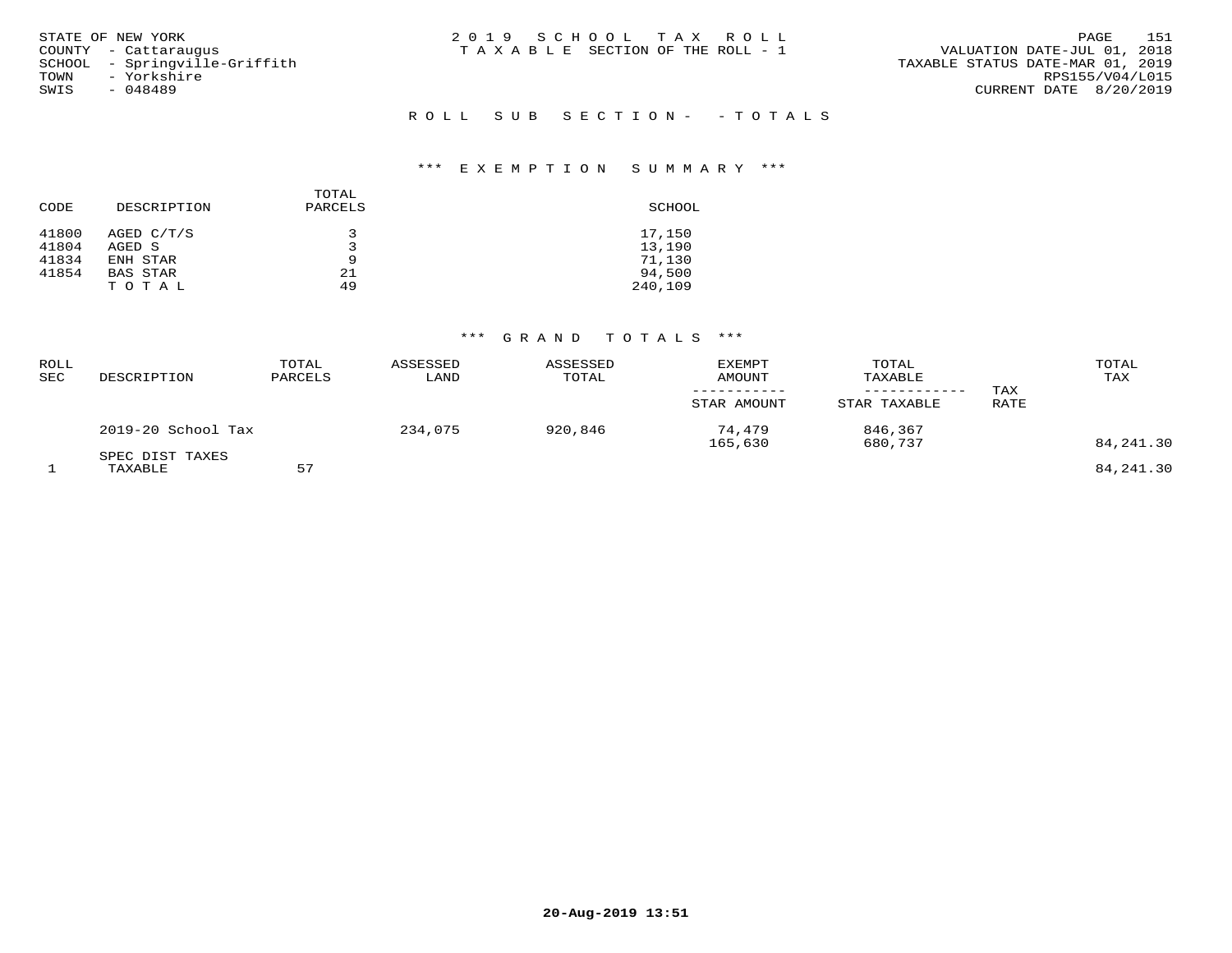| STATE OF NEW YORK             | 2019 SCHOOL TAX ROLL            | 152<br>PAGE                      |
|-------------------------------|---------------------------------|----------------------------------|
| COUNTY - Cattaraugus          | TAXABLE SECTION OF THE ROLL - 1 | VALUATION DATE-JUL 01, 2018      |
| SCHOOL - Springville-Griffith |                                 | TAXABLE STATUS DATE-MAR 01, 2019 |
| TOWN<br>- Yorkshire           |                                 | RPS155/V04/L015                  |
| SWIS<br>- 048489              |                                 | CURRENT DATE 8/20/2019           |
|                               |                                 |                                  |
|                               |                                 |                                  |

## \*\*\* S P E C I A L D I S T R I C T S U M M A R Y \*\*\*

|      |      | momm<br>LUIAL | $\blacksquare$<br>mazma<br>.UP | . N.S                | . JR P.IV     | המארד 17<br>ິ<br>⊐ויום∧נ |                |                    |
|------|------|---------------|--------------------------------|----------------------|---------------|--------------------------|----------------|--------------------|
| CODE | NAME | . DAD'        | TVDI<br>.                      | 77\TTTT<br>الالالدين | T T T<br>ALUI | AMOUNT                   | T T T T<br>′ △ | $m \times r$<br>∸⊷ |

#### NO SPECIAL DISTRICTS AT THIS LEVEL

\*\*\* S C H O O L D I S T R I C T S U M M A R Y \*\*\*

| CODE   | DISTRICT NAME                    | TOTAL<br>PARCELS | ASSESSED<br>LAND | ASSESSED<br>TOTAL | EXEMPT<br>AMOUNT | TOTAL<br>TAXABLE |            |
|--------|----------------------------------|------------------|------------------|-------------------|------------------|------------------|------------|
|        |                                  |                  |                  |                   | STAR AMOUNT      | STAR TAXABLE     | TOTAL TAX  |
|        | Springville-Griffith             | 57               | 234,075          | 920,846           | 74,479           | 846,367          |            |
| 143801 |                                  |                  |                  |                   | 165,630          | 680,737          | 84, 241.30 |
|        | $SUB - TO T AL$                  | 57               | 234,075          | 920,846           | 74,479           | 846,367          |            |
|        | $S \cup B - T \cup T A L (CONT)$ |                  |                  |                   | 165,630          | 680,737          | 84, 241.30 |
|        | TOTAL                            | 57               | 234,075          | 920,846           | 74,479           | 846,367          |            |
|        | T O T A L (CONT)                 |                  |                  |                   | 165,630          | 680,737          | 84, 241.30 |

#### \*\*\* S Y S T E M C O D E S S U M M A R Y \*\*\*

## NO SYSTEM EXEMPTIONS AT THIS LEVEL

| CODE           | DESCRIPTION              | TOTAL<br>PARCELS | SCHOOL          |
|----------------|--------------------------|------------------|-----------------|
| 41120<br>41130 | VETWAR CTS<br>VETCOM CTS | 4<br>2           | 7,200<br>6,000  |
| 41140          | VETDIS CTS               |                  | 6,000           |
| 41700<br>41720 | AG BLDG<br>AG DIST       | 5                | 16,560<br>8,379 |
|                |                          |                  |                 |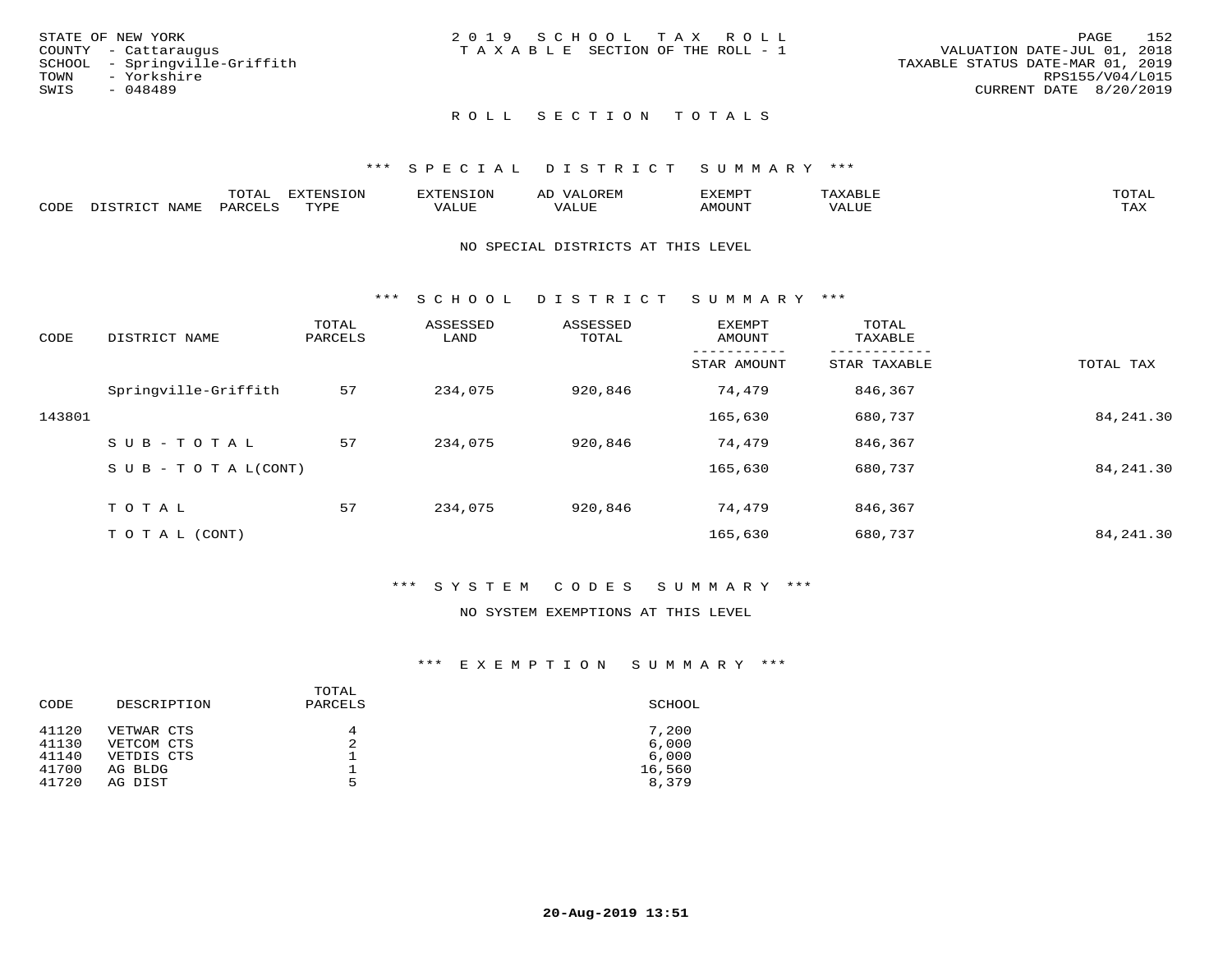| STATE OF NEW YORK<br>COUNTY - Cattaraugus<br>SCHOOL - Springville-Griffith<br>TOWN<br>- Yorkshire<br>SWIS<br>$-048489$ | 2019 SCHOOL TAX ROLL<br>T A X A B L E SECTION OF THE ROLL - 1 | 153<br>PAGE<br>VALUATION DATE-JUL 01, 2018<br>TAXABLE STATUS DATE-MAR 01, 2019<br>RPS155/V04/L015<br>CURRENT DATE 8/20/2019 |
|------------------------------------------------------------------------------------------------------------------------|---------------------------------------------------------------|-----------------------------------------------------------------------------------------------------------------------------|
|                                                                                                                        | ROLL SECTION TOTALS                                           |                                                                                                                             |

| CODE           | DESCRIPTION          | TOTAL<br>PARCELS | SCHOOL           |
|----------------|----------------------|------------------|------------------|
| 41800<br>41804 | AGED C/T/S<br>AGED S | 3                | 17,150<br>13,190 |
| 41834          |                      | 9                |                  |
|                | ENH STAR             |                  | 71,130           |
| 41854          | BAS STAR             | 21               | 94,500           |
|                | TOTAL                | 49               | 240,109          |

| ROLL<br>SEC | DESCRIPTION                | TOTAL<br>PARCELS | ASSESSED<br>LAND | ASSESSED<br>TOTAL | EXEMPT<br>AMOUNT<br>-----------<br>STAR AMOUNT | TOTAL<br>TAXABLE<br>------------<br>STAR TAXABLE | TAX<br>RATE | TOTAL<br>TAX |
|-------------|----------------------------|------------------|------------------|-------------------|------------------------------------------------|--------------------------------------------------|-------------|--------------|
|             | 2019-20 School Tax         |                  | 234,075          | 920,846           | 74,479<br>165,630                              | 846,367<br>680,737                               |             | 84, 241.30   |
|             | SPEC DIST TAXES<br>TAXABLE | 57               |                  |                   |                                                |                                                  |             | 84, 241.30   |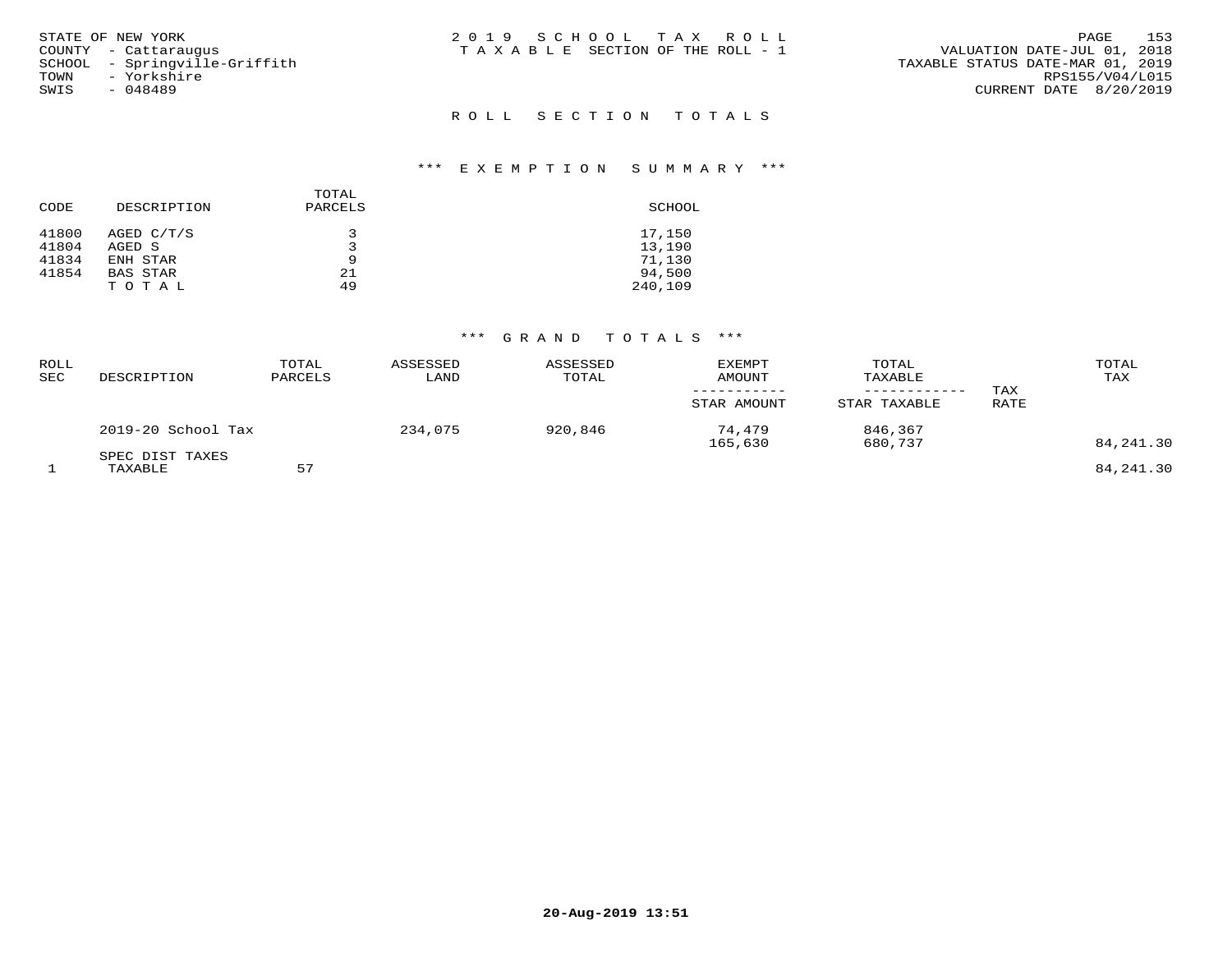| STATE OF NEW YORK<br>COUNTY<br>- Cattaraugus<br>- Springville-Griffith<br>SCHOOL<br>- Yorkshire<br>TOWN<br>$-048489$<br>SWIS | 2 0 1 9                              | S C H O O L<br>OWNERS NAME SEQUENCE | T A X<br>R O L L<br>SPECIAL FRANCHISE SECTION OF THE ROLL - 5<br>UNIFORM PERCENT OF VALUE IS 014.75 | VALUATION DATE-JUL 01,<br>TAXABLE STATUS DATE-MAR 01, 2019 | 154<br>PAGE<br>2018 |
|------------------------------------------------------------------------------------------------------------------------------|--------------------------------------|-------------------------------------|-----------------------------------------------------------------------------------------------------|------------------------------------------------------------|---------------------|
| TAX MAP PARCEL NUMBER                                                                                                        | PROPERTY LOCATION & CLASS ASSESSMENT |                                     | EXEMPTION CODE--------------------------                                                            |                                                            | $---------SCHOOL$   |
| CURRENT OWNERS NAME                                                                                                          | SCHOOL DISTRICT                      | LAND                                | TAX DESCRIPTION                                                                                     | TAXABLE VALUE                                              |                     |
| CURRENT OWNERS ADDRESS                                                                                                       | PARCEL SIZE/GRID COORD               | TOTAL                               | SPECIAL DISTRICTS                                                                                   |                                                            | TAX AMOUNT          |
|                                                                                                                              |                                      |                                     |                                                                                                     | ****************** 584.089-9918-132.350/188 ***            |                     |
|                                                                                                                              | Special Franchise                    |                                     |                                                                                                     | <b>ACCT 1325</b>                                           | <b>BILL 60458</b>   |
| 584.089-9918-132.350/188                                                                                                     | 861 Elec & gas                       |                                     | 2019-20 School Tax                                                                                  | 4,177                                                      | 516.90              |
| National Grid                                                                                                                | Springville-Gri 143801               | $\circ$                             |                                                                                                     |                                                            |                     |
| 300 Erie Blvd West                                                                                                           | Town of Yorkshire                    | 4,177                               |                                                                                                     |                                                            |                     |
| Syracuse, NY 13202                                                                                                           | 0.0238 Springville (GI)              |                                     |                                                                                                     |                                                            |                     |
|                                                                                                                              | ACRES<br>0.01                        |                                     |                                                                                                     |                                                            |                     |
|                                                                                                                              | FULL MARKET VALUE                    | 28,319                              | TOTAL TAX ---                                                                                       |                                                            | $516.90**$          |
|                                                                                                                              |                                      |                                     |                                                                                                     | DATE #1                                                    | 10/15/19            |
|                                                                                                                              |                                      |                                     |                                                                                                     | AMT DUE                                                    | 516.90              |
|                                                                                                                              |                                      |                                     |                                                                                                     |                                                            |                     |
|                                                                                                                              | Special Franchise                    |                                     |                                                                                                     | ACCT 1321                                                  | <b>BILL 60459</b>   |
| 584.089-9918-631.900/188                                                                                                     | 866 Telephone                        |                                     | 2019-20 School Tax                                                                                  | 392                                                        | 48.51               |
| Verizon New York Inc                                                                                                         | Springville-Gri 143801               | $\circ$                             |                                                                                                     |                                                            |                     |
| C/O Duff & Phelps LLC                                                                                                        | Town Of Yorkshire                    | 392                                 |                                                                                                     |                                                            |                     |
| PO Box 2629                                                                                                                  | 0.0200 Springville (Gi)              |                                     |                                                                                                     |                                                            |                     |
| Addison, TX 75001                                                                                                            | ACRES<br>0.01                        |                                     |                                                                                                     |                                                            |                     |
|                                                                                                                              | FULL MARKET VALUE                    | 2,658                               |                                                                                                     |                                                            |                     |
|                                                                                                                              |                                      |                                     | TOTAL TAX ---                                                                                       |                                                            | $48.51**$           |
|                                                                                                                              |                                      |                                     |                                                                                                     | DATE #1                                                    | 10/15/19            |
|                                                                                                                              |                                      |                                     |                                                                                                     | AMT DUE                                                    | 48.51               |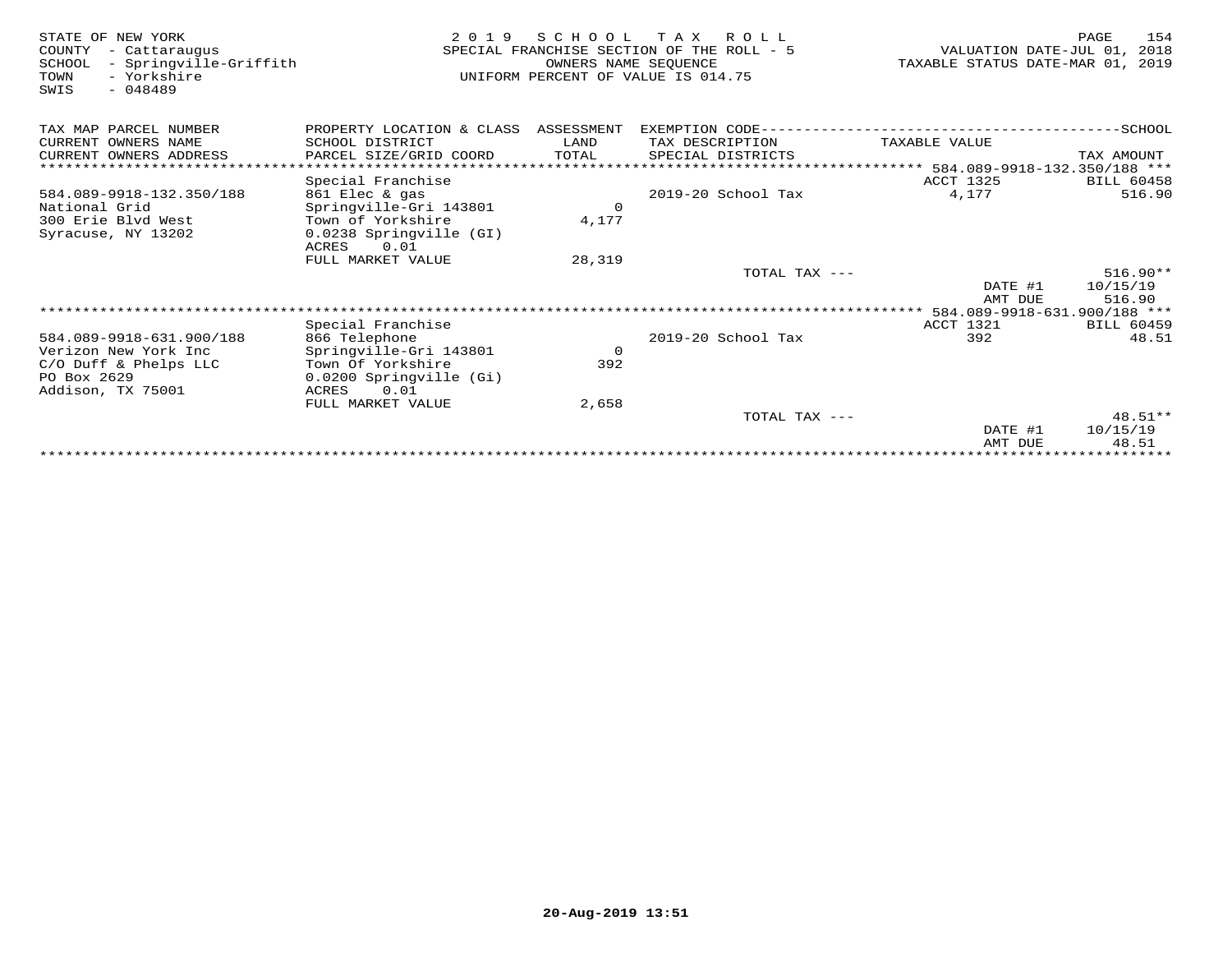| STATE OF NEW YORK<br>COUNTY - Cattaraugus<br>SCHOOL - Springville-Griffith<br>TOWN - Yorkshire<br>SWIS<br>- 048489 | 2019 SCHOOL TAX ROLL<br>SPECIAL FRANCHISE SECTION OF THE ROLL - 5 | 155<br>PAGE<br>VALUATION DATE-JUL 01, 2018<br>TAXABLE STATUS DATE-MAR 01, 2019<br>RPS155/V04/L015<br>CURRENT DATE 8/20/2019 |
|--------------------------------------------------------------------------------------------------------------------|-------------------------------------------------------------------|-----------------------------------------------------------------------------------------------------------------------------|
|                                                                                                                    | ROLL SUB SECTION- - TOTALS                                        |                                                                                                                             |

|      |              | ᅲ슈ᅕ<br>LUIAL | <b>DYMONIC TONT</b> | H.N.S |              | 'XEMPT |       |                    |
|------|--------------|--------------|---------------------|-------|--------------|--------|-------|--------------------|
| CODE | NAME<br>マエロエ | PARCET       | TVDI<br>- - - -     | VALUE | T T T<br>7 A | AMOUNT | 'ALUL | <b>TRAV</b><br>∸∽∸ |

#### NO SPECIAL DISTRICTS AT THIS LEVEL

\*\*\* S C H O O L D I S T R I C T S U M M A R Y \*\*\*

| CODE   | DISTRICT NAME                    | TOTAL<br>PARCELS | ASSESSED<br>LAND | ASSESSED<br>TOTAL | EXEMPT<br>AMOUNT       | TOTAL<br>TAXABLE         |           |
|--------|----------------------------------|------------------|------------------|-------------------|------------------------|--------------------------|-----------|
|        |                                  |                  |                  |                   | -------<br>STAR AMOUNT | --------<br>STAR TAXABLE | TOTAL TAX |
|        | Springville-Griffith             | 2                |                  | 4,569             |                        | 4,569                    |           |
| 143801 |                                  |                  |                  |                   |                        | 4,569                    | 565.41    |
|        | SUB-TOTAL                        | 2                |                  | 4,569             |                        | 4,569                    |           |
|        | $S \cup B - T \cup T A L (CONT)$ |                  |                  |                   |                        | 4,569                    | 565.41    |
|        | TOTAL                            | 2                |                  | 4,569             |                        | 4,569                    |           |
|        | TO TAL (CONT)                    |                  |                  |                   |                        | 4,569                    | 565.41    |

\*\*\* S Y S T E M C O D E S S U M M A R Y \*\*\*

NO SYSTEM EXEMPTIONS AT THIS LEVEL

\*\*\* E X E M P T I O N S U M M A R Y \*\*\*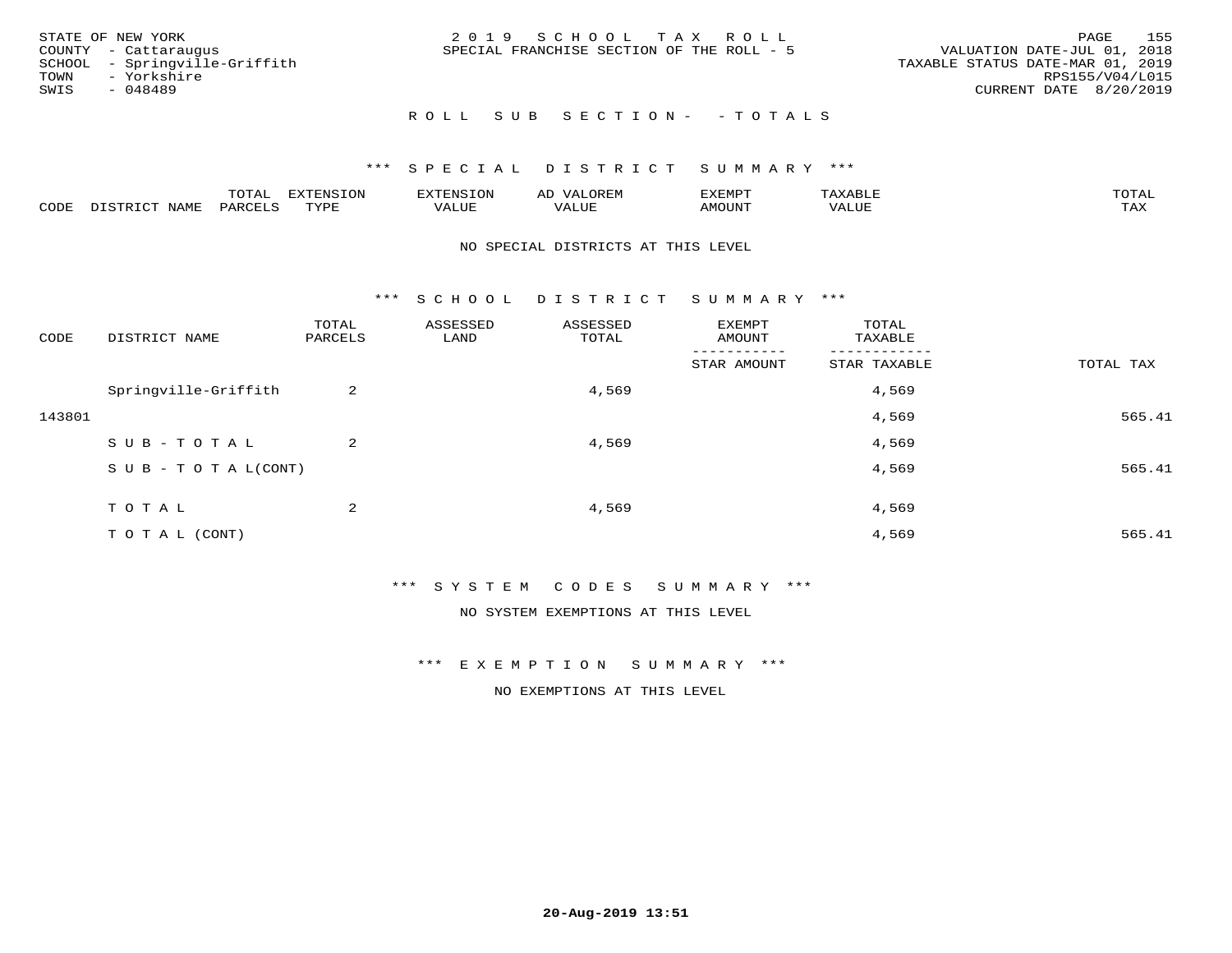| STATE OF NEW YORK<br>COUNTY - Cattaraugus<br>SCHOOL - Springville-Griffith<br>- Yorkshire<br>TOWN<br>SWIS<br>- 048489 | 2019 SCHOOL TAX ROLL<br>SPECIAL FRANCHISE SECTION OF THE ROLL - 5 | 156<br>PAGE<br>VALUATION DATE-JUL 01, 2018<br>TAXABLE STATUS DATE-MAR 01, 2019<br>RPS155/V04/L015<br>CURRENT DATE 8/20/2019 |
|-----------------------------------------------------------------------------------------------------------------------|-------------------------------------------------------------------|-----------------------------------------------------------------------------------------------------------------------------|
|                                                                                                                       | ROLL SUB SECTION- - TOTALS                                        |                                                                                                                             |

## \*\*\* G R A N D T O T A L S \*\*\*

| <b>ROLL</b><br>SEC | DESCRIPTION        | TOTAL<br>PARCELS | ASSESSED<br>LAND | ASSESSED<br>TOTAL | EXEMPT<br>AMOUNT<br>STAR AMOUNT | TOTAL<br>TAXABLE<br>STAR TAXABLE | TAX<br>RATE | TOTAL<br>TAX |
|--------------------|--------------------|------------------|------------------|-------------------|---------------------------------|----------------------------------|-------------|--------------|
|                    | 2019-20 School Tax |                  |                  | 4,569             |                                 | 4,569                            |             |              |
|                    | SPEC DIST TAXES    |                  |                  |                   |                                 | 4,569                            |             | 565.41       |

5 SPECIAL FRANCHISE 2 565.41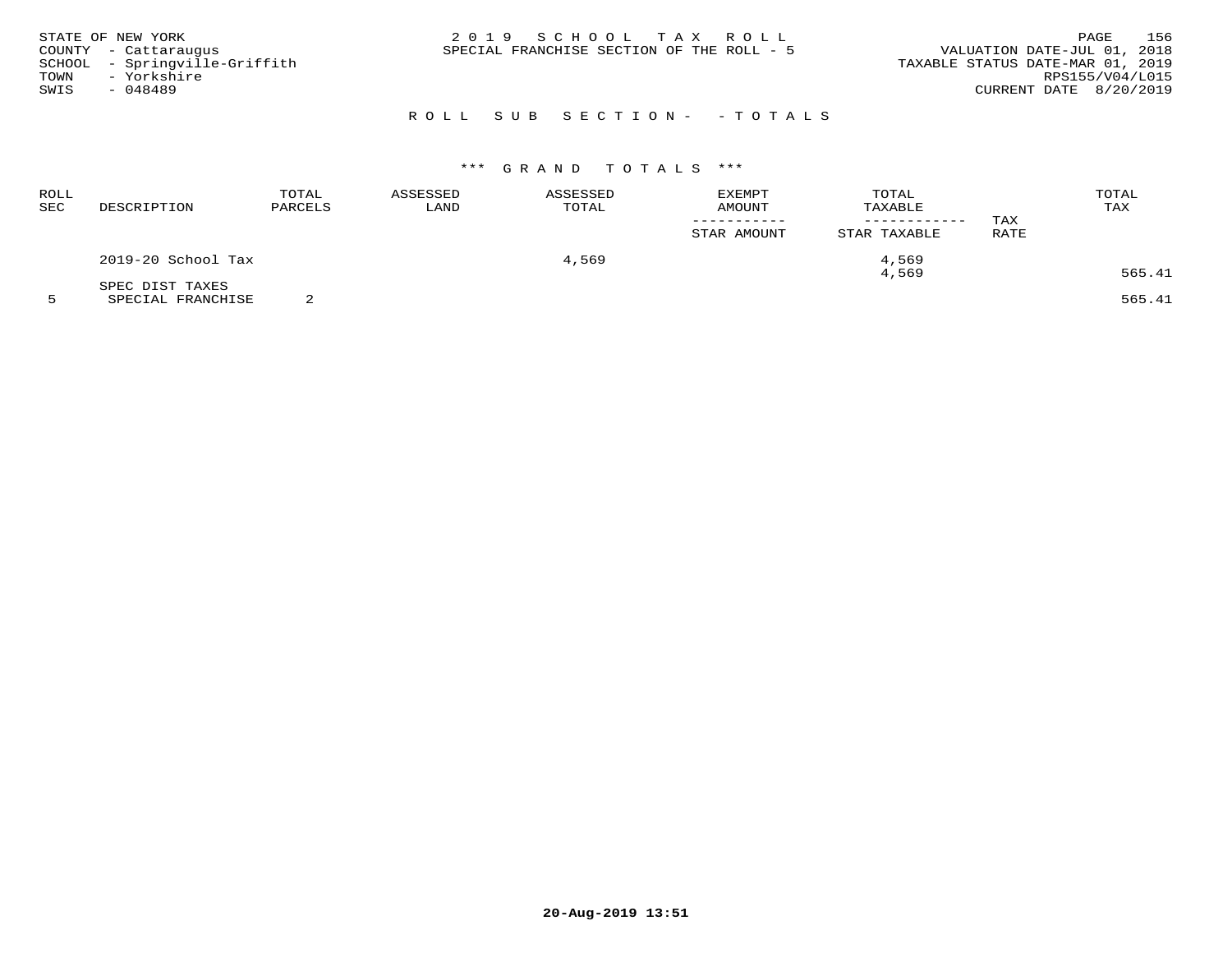| STATE OF NEW YORK             | 2019 SCHOOL TAX ROLL                      | 157<br>PAGE                      |
|-------------------------------|-------------------------------------------|----------------------------------|
| COUNTY - Cattaraugus          | SPECIAL FRANCHISE SECTION OF THE ROLL - 5 | VALUATION DATE-JUL 01, 2018      |
| SCHOOL - Springville-Griffith |                                           | TAXABLE STATUS DATE-MAR 01, 2019 |
| TOWN<br>- Yorkshire           |                                           | RPS155/V04/L015                  |
| SWIS<br>- 048489              |                                           | CURRENT DATE 8/20/2019           |
|                               |                                           |                                  |

#### \*\*\* S P E C I A L D I S T R I C T S U M M A R Y \*\*\*

|      |             | m^m <u>a</u> | <b>DVERMOTOM</b><br>. U L' | .              | ΑL    | ם הוא הדעי<br>-∧EMP" |                | $m \wedge m$<br>$\overline{\phantom{a}}$ |
|------|-------------|--------------|----------------------------|----------------|-------|----------------------|----------------|------------------------------------------|
| CODE | <b>NTAM</b> | PARO         | TVDF                       | T T T<br>ALUF. | 'Alue | <b>MOUNT</b>         | ALUE<br>17 A 1 | .<br>∸∽∸                                 |

#### NO SPECIAL DISTRICTS AT THIS LEVEL

\*\*\* S C H O O L D I S T R I C T S U M M A R Y \*\*\*

| CODE   | DISTRICT NAME                    | TOTAL<br>PARCELS | ASSESSED<br>LAND | ASSESSED<br>TOTAL | EXEMPT<br>AMOUNT | TOTAL<br>TAXABLE |           |
|--------|----------------------------------|------------------|------------------|-------------------|------------------|------------------|-----------|
|        |                                  |                  |                  |                   | STAR AMOUNT      | STAR TAXABLE     | TOTAL TAX |
|        | Springville-Griffith             | 2                |                  | 4,569             |                  | 4,569            |           |
| 143801 |                                  |                  |                  |                   |                  | 4,569            | 565.41    |
|        | SUB-TOTAL                        | $\overline{2}$   |                  | 4,569             |                  | 4,569            |           |
|        | $S \cup B - T \cup T A L (CONT)$ |                  |                  |                   |                  | 4,569            | 565.41    |
|        | TOTAL                            | 2                |                  | 4,569             |                  | 4,569            |           |
|        | T O T A L (CONT)                 |                  |                  |                   |                  | 4,569            | 565.41    |

\*\*\* S Y S T E M C O D E S S U M M A R Y \*\*\*

NO SYSTEM EXEMPTIONS AT THIS LEVEL

\*\*\* E X E M P T I O N S U M M A R Y \*\*\*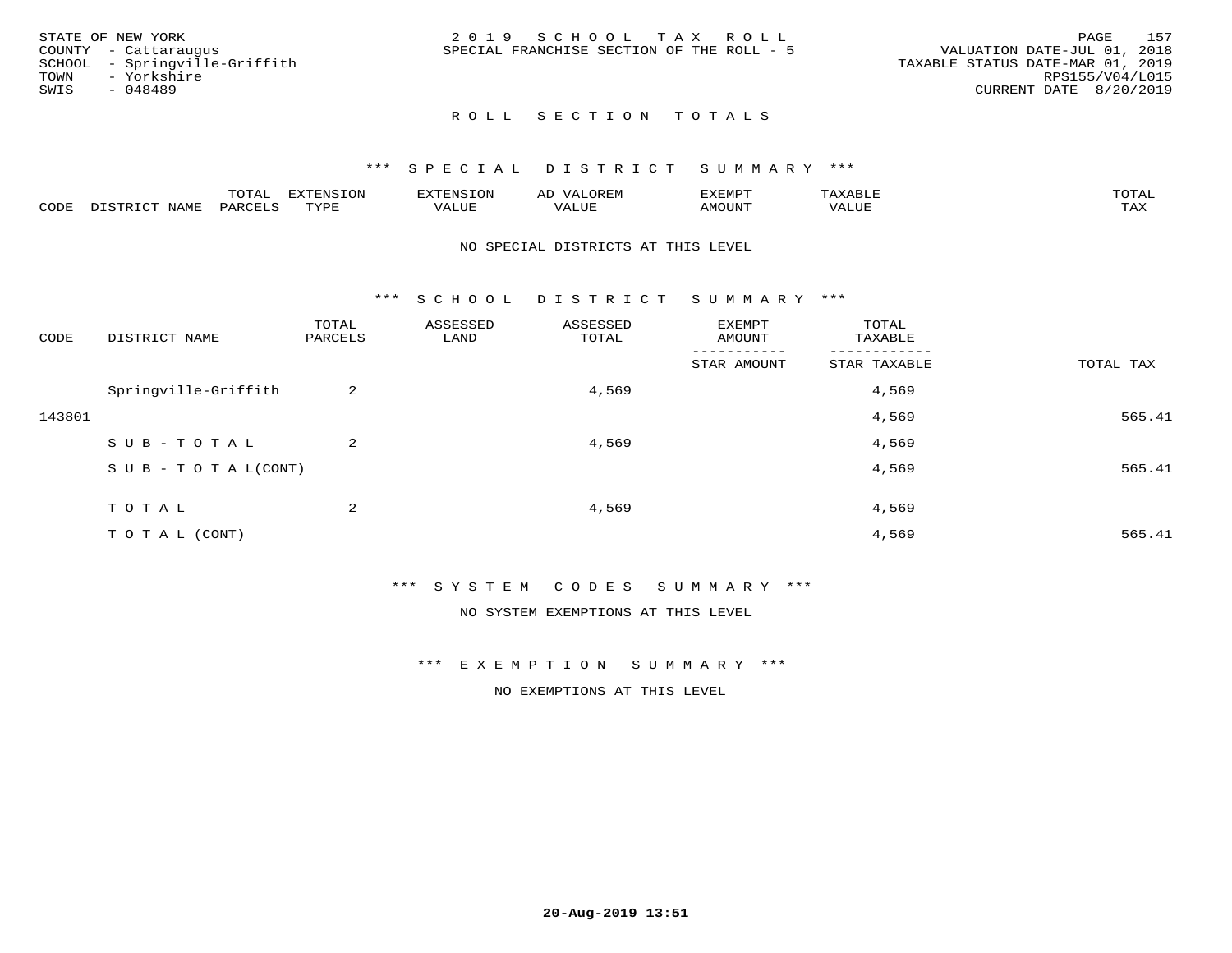|      | STATE OF NEW YORK             | 2019 SCHOOL TAX ROLL                      | PAGE                             | 158 |
|------|-------------------------------|-------------------------------------------|----------------------------------|-----|
|      | COUNTY - Cattaraugus          | SPECIAL FRANCHISE SECTION OF THE ROLL - 5 | VALUATION DATE-JUL 01, 2018      |     |
|      | SCHOOL - Springville-Griffith |                                           | TAXABLE STATUS DATE-MAR 01, 2019 |     |
| TOWN | - Yorkshire                   |                                           | RPS155/V04/L015                  |     |
| SWIS | - 048489                      |                                           | CURRENT DATE 8/20/2019           |     |
|      |                               |                                           |                                  |     |

## \*\*\* G R A N D T O T A L S \*\*\*

| <b>ROLL</b><br>SEC | DESCRIPTION        | TOTAL<br>PARCELS | ASSESSED<br>LAND | ASSESSED<br>TOTAL | <b>EXEMPT</b><br>AMOUNT | TOTAL<br>TAXABLE | TAX         | TOTAL<br>TAX |  |
|--------------------|--------------------|------------------|------------------|-------------------|-------------------------|------------------|-------------|--------------|--|
|                    |                    |                  |                  |                   | STAR AMOUNT             | STAR TAXABLE     | <b>RATE</b> |              |  |
|                    | 2019-20 School Tax |                  |                  | 4,569             |                         | 4,569            |             |              |  |
|                    | SPEC DIST TAXES    |                  |                  |                   |                         | 4,569            |             | 565.41       |  |

5 SPECIAL FRANCHISE 2 565.41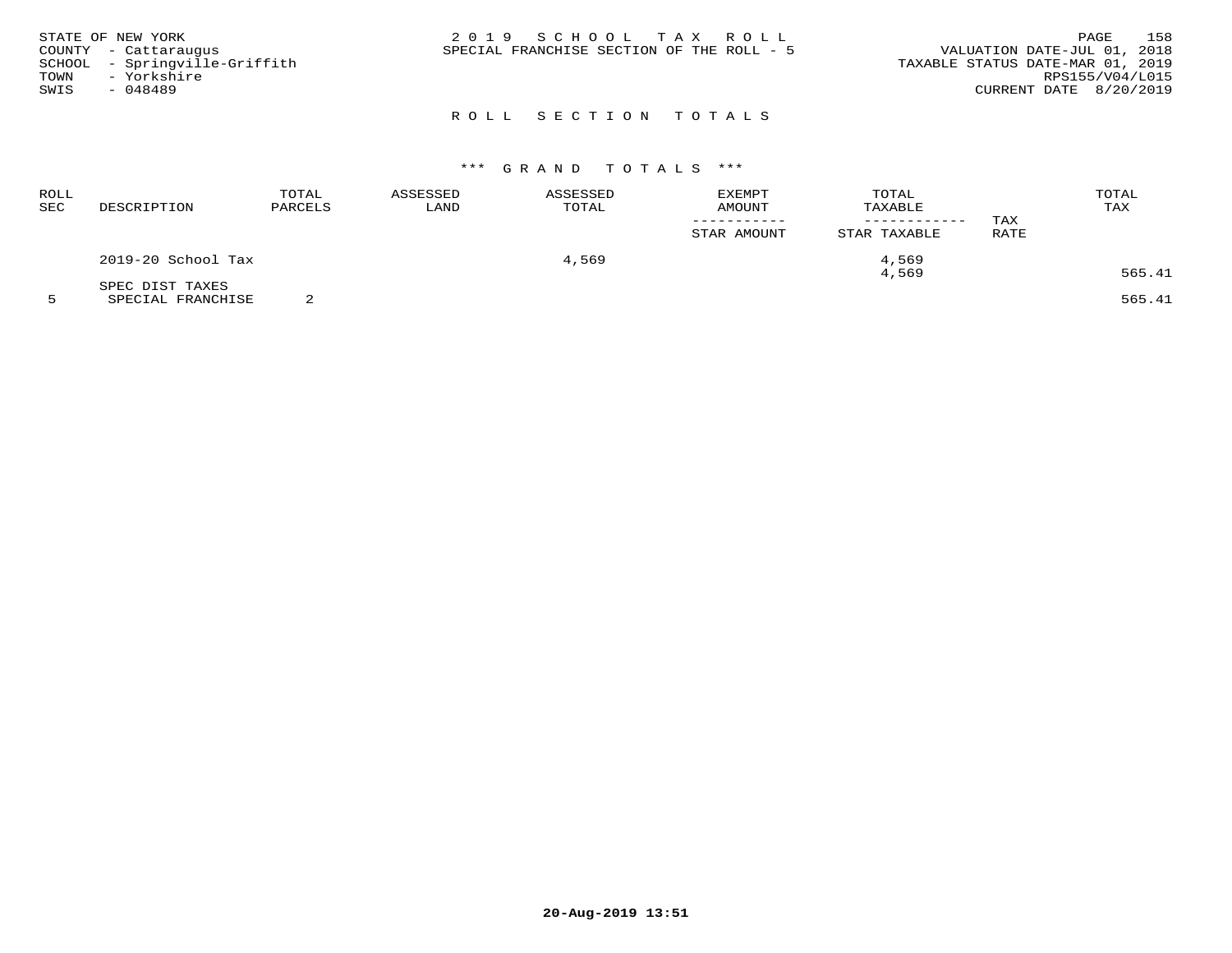| STATE OF NEW YORK<br>COUNTY - Cattaraugus<br>SCHOOL<br>- Springville-Griffith<br>- Yorkshire<br>TOWN<br>$-048489$<br>SWIS | 2 0 1 9                                                     | OWNERS NAME SEQUENCE  | SCHOOL TAX ROLL<br>UTILITY & R.R. SECTION OF THE ROLL - 6<br>UNIFORM PERCENT OF VALUE IS 014.75 | VALUATION DATE-JUL 01, 2018<br>TAXABLE STATUS DATE-MAR 01, 2019 | 159<br>PAGE        |
|---------------------------------------------------------------------------------------------------------------------------|-------------------------------------------------------------|-----------------------|-------------------------------------------------------------------------------------------------|-----------------------------------------------------------------|--------------------|
| TAX MAP PARCEL NUMBER                                                                                                     | PROPERTY LOCATION & CLASS ASSESSMENT                        |                       |                                                                                                 |                                                                 |                    |
| CURRENT OWNERS NAME<br>CURRENT OWNERS ADDRESS                                                                             | SCHOOL DISTRICT<br>PARCEL SIZE/GRID COORD                   | LAND<br>TOTAL         | TAX DESCRIPTION<br>SPECIAL DISTRICTS                                                            | TAXABLE VALUE                                                   | TAX AMOUNT         |
|                                                                                                                           |                                                             |                       |                                                                                                 |                                                                 |                    |
|                                                                                                                           | Outside Plant                                               |                       |                                                                                                 | ACCT 2117<br>11                                                 | <b>BILL 60460</b>  |
| 684.089-9905-618.750/1883<br>Citizens Telecom Services<br>$C/O$ Duff & Phelps                                             | 836 Telecom. eq.<br>Springville-Gri 143801<br>ACRES<br>0.01 | $\circ$<br>11         | $2019-20$ School Tax                                                                            |                                                                 | 1.36               |
| PO Box 2629<br>Addison, TX 75001                                                                                          | FULL MARKET VALUE                                           | 75                    |                                                                                                 |                                                                 |                    |
|                                                                                                                           |                                                             |                       | TOTAL TAX ---                                                                                   |                                                                 | $1.36**$           |
|                                                                                                                           |                                                             |                       |                                                                                                 | DATE #1<br>AMT DUE                                              | 10/15/19<br>1.36   |
|                                                                                                                           |                                                             |                       |                                                                                                 |                                                                 |                    |
|                                                                                                                           | Outside Plant                                               |                       |                                                                                                 | ACCT 1337                                                       | <b>BILL 60461</b>  |
| 684.089-9918-132.350/188                                                                                                  | 884 Elec Dist Out                                           |                       | 2019-20 School Tax                                                                              | 3,986                                                           | 493.27             |
| National Grid<br>300 Erie Blyd West                                                                                       | Springville-Gri 143801<br>Loc #888888                       | $\mathsf{O}$<br>3,986 |                                                                                                 |                                                                 |                    |
| Syracuse, NY 13202                                                                                                        | 0.0215 Springville (Gi)                                     |                       |                                                                                                 |                                                                 |                    |
|                                                                                                                           | Elec Dist<br><b>ACRES</b><br>0.01                           |                       |                                                                                                 |                                                                 |                    |
|                                                                                                                           | FULL MARKET VALUE                                           | 27,024                |                                                                                                 |                                                                 |                    |
|                                                                                                                           |                                                             |                       | TOTAL TAX ---                                                                                   |                                                                 | $493.27**$         |
|                                                                                                                           |                                                             |                       |                                                                                                 | DATE #1<br>AMT DUE                                              | 10/15/19<br>493.27 |
|                                                                                                                           |                                                             |                       |                                                                                                 |                                                                 |                    |
|                                                                                                                           | Outside Plant                                               |                       |                                                                                                 | <b>ACCT 1329</b>                                                | <b>BILL 60462</b>  |
| 684.089-9918-631.900/188                                                                                                  | 836 Telecom. eq.                                            |                       | 2019-20 School Tax                                                                              | 711                                                             | 87.99              |
| Verizon New York Inc                                                                                                      | Springville-Gri 143801                                      | $\circ$               |                                                                                                 |                                                                 |                    |
| C/O Duff & Phelps LLC                                                                                                     | Loc #888888                                                 | 711                   |                                                                                                 |                                                                 |                    |
| PO Box 2629                                                                                                               | 0.0101 Springville (Gi)                                     |                       |                                                                                                 |                                                                 |                    |
| Addison, TX 75001                                                                                                         | Poles, Wire, Cable, Etc<br>ACRES<br>0.01                    |                       |                                                                                                 |                                                                 |                    |
|                                                                                                                           | FULL MARKET VALUE                                           | 4,820                 |                                                                                                 |                                                                 |                    |
|                                                                                                                           |                                                             |                       | TOTAL TAX ---                                                                                   |                                                                 | $87.99**$          |
|                                                                                                                           |                                                             |                       |                                                                                                 | DATE #1                                                         | 10/15/19           |
|                                                                                                                           |                                                             |                       |                                                                                                 | AMT DUE                                                         | 87.99              |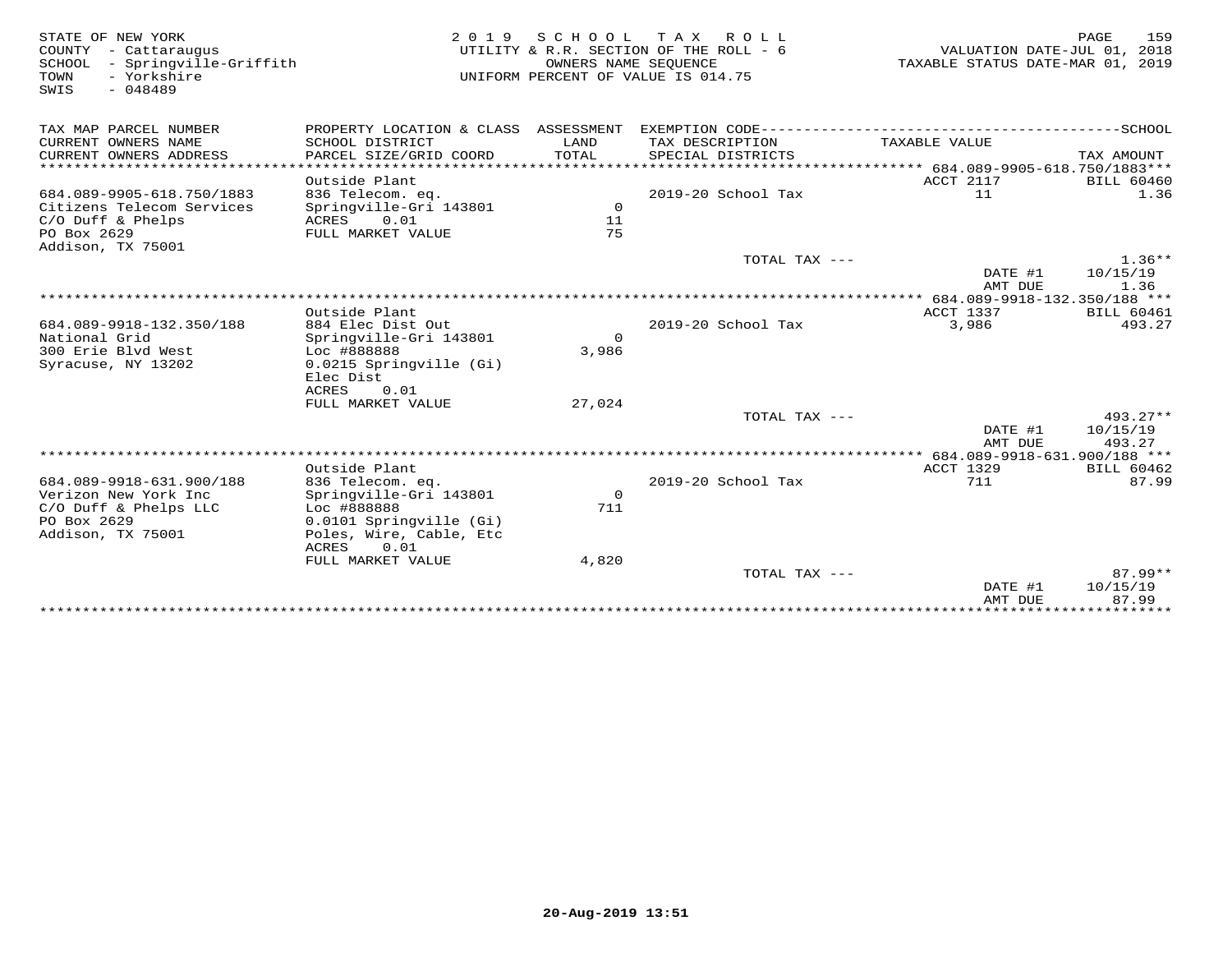| STATE OF NEW YORK             | 2019 SCHOOL TAX ROLL                   | 160<br>PAGE                      |
|-------------------------------|----------------------------------------|----------------------------------|
| COUNTY - Cattaraugus          | UTILITY & R.R. SECTION OF THE ROLL - 6 | VALUATION DATE-JUL 01, 2018      |
| SCHOOL - Springville-Griffith |                                        | TAXABLE STATUS DATE-MAR 01, 2019 |
| TOWN - Yorkshire              |                                        | RPS155/V04/L015                  |
| SWIS<br>- 048489              |                                        | CURRENT DATE 8/20/2019           |
|                               | ROLL SUB SECTION- - TOTALS             |                                  |

|      |              | TOTAL   | EXTENSION   | $\n                                 <$ | $\Delta$ | <b>XEMPT</b> | ABLE. | TOTAI |
|------|--------------|---------|-------------|----------------------------------------|----------|--------------|-------|-------|
| CODE | <b>NLAME</b> | PARCELS | TVDF<br>ᆠᇊᅹ | <i>J</i> ALUE                          | VALUE    | MOUNT        | VALUE | TAX   |

#### NO SPECIAL DISTRICTS AT THIS LEVEL

\*\*\* S C H O O L D I S T R I C T S U M M A R Y \*\*\*

| CODE   | DISTRICT NAME                    | TOTAL<br>PARCELS | ASSESSED<br>LAND | ASSESSED<br>TOTAL | EXEMPT<br>AMOUNT | TOTAL<br>TAXABLE |           |
|--------|----------------------------------|------------------|------------------|-------------------|------------------|------------------|-----------|
|        |                                  |                  |                  |                   | STAR AMOUNT      | STAR TAXABLE     | TOTAL TAX |
|        | Springville-Griffith             | 3                |                  | 4,708             |                  | 4,708            |           |
| 143801 |                                  |                  |                  |                   |                  | 4,708            | 582.62    |
|        | SUB-TOTAL                        | 3                |                  | 4,708             |                  | 4,708            |           |
|        | $S \cup B - T \cup T A L (CONT)$ |                  |                  |                   |                  | 4,708            | 582.62    |
|        | TOTAL                            | 3                |                  | 4,708             |                  | 4,708            |           |
|        | T O T A L (CONT)                 |                  |                  |                   |                  | 4,708            | 582.62    |

\*\*\* S Y S T E M C O D E S S U M M A R Y \*\*\*

NO SYSTEM EXEMPTIONS AT THIS LEVEL

\*\*\* E X E M P T I O N S U M M A R Y \*\*\*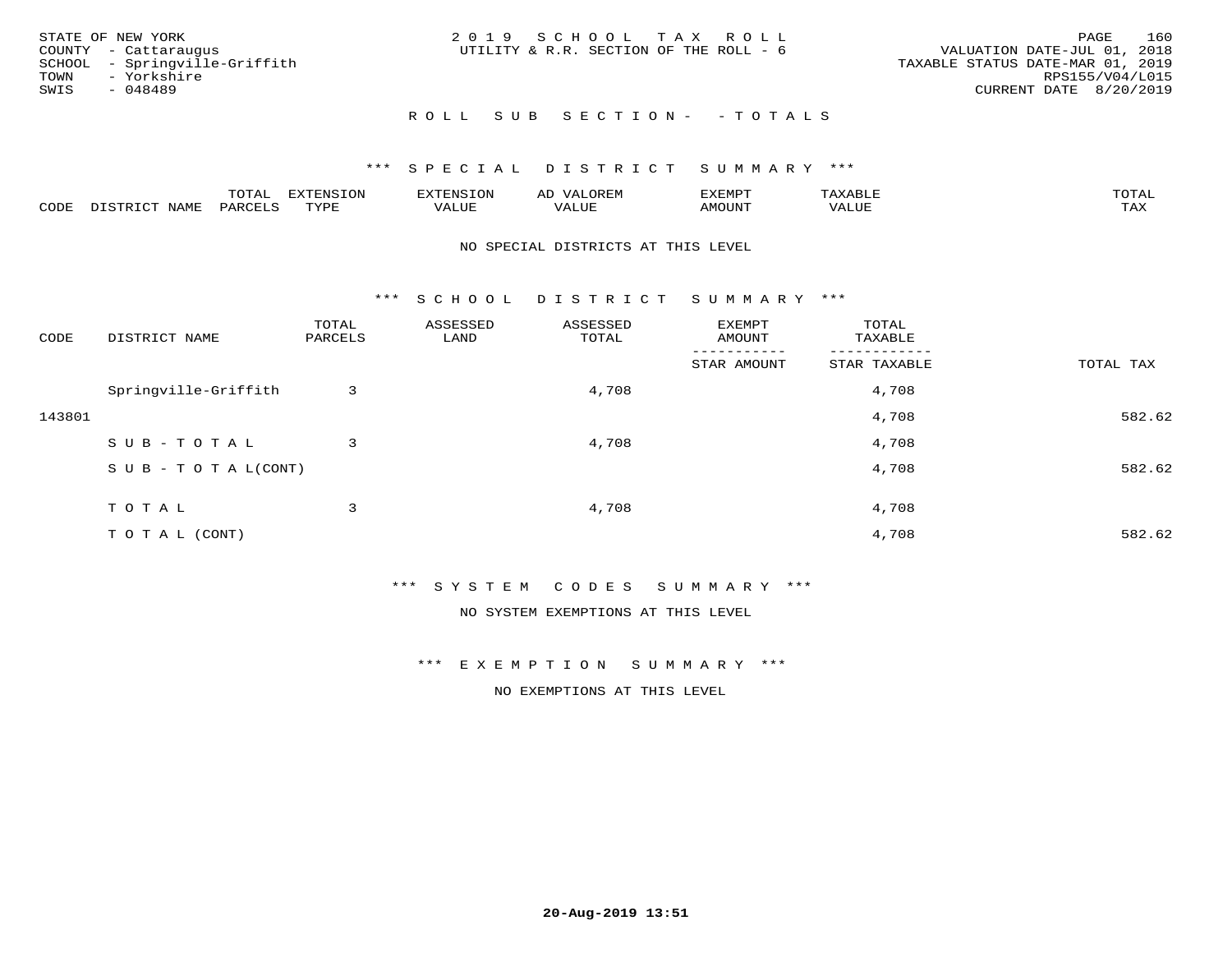| STATE OF NEW YORK |                               | 2019 SCHOOL TAX ROLL                   | 161<br>PAGE                      |
|-------------------|-------------------------------|----------------------------------------|----------------------------------|
|                   | COUNTY - Cattaraugus          | UTILITY & R.R. SECTION OF THE ROLL - 6 | VALUATION DATE-JUL 01, 2018      |
|                   | SCHOOL - Springville-Griffith |                                        | TAXABLE STATUS DATE-MAR 01, 2019 |
| TOWN              | - Yorkshire                   |                                        | RPS155/V04/L015                  |
| SWIS              | - 048489                      |                                        | CURRENT DATE 8/20/2019           |
|                   |                               |                                        |                                  |

# ROLL SUB SECTION- - TOTALS

# \*\*\* G R A N D T O T A L S \*\*\*

| <b>ROLL</b><br>SEC | DESCRIPTION                         | TOTAL<br>PARCELS | ASSESSED<br>LAND | ASSESSED<br>TOTAL | <b>EXEMPT</b><br><b>AMOUNT</b><br>STAR AMOUNT | TOTAL<br>TAXABLE<br>STAR TAXABLE | TAX<br>RATE | TOTAL<br>TAX |
|--------------------|-------------------------------------|------------------|------------------|-------------------|-----------------------------------------------|----------------------------------|-------------|--------------|
|                    | 2019-20 School Tax                  |                  |                  | 4,708             |                                               | 4,708<br>4,708                   |             | 582.62       |
|                    | SPEC DIST TAXES<br>UTILITIES & N.C. |                  |                  |                   |                                               |                                  |             | 582.62       |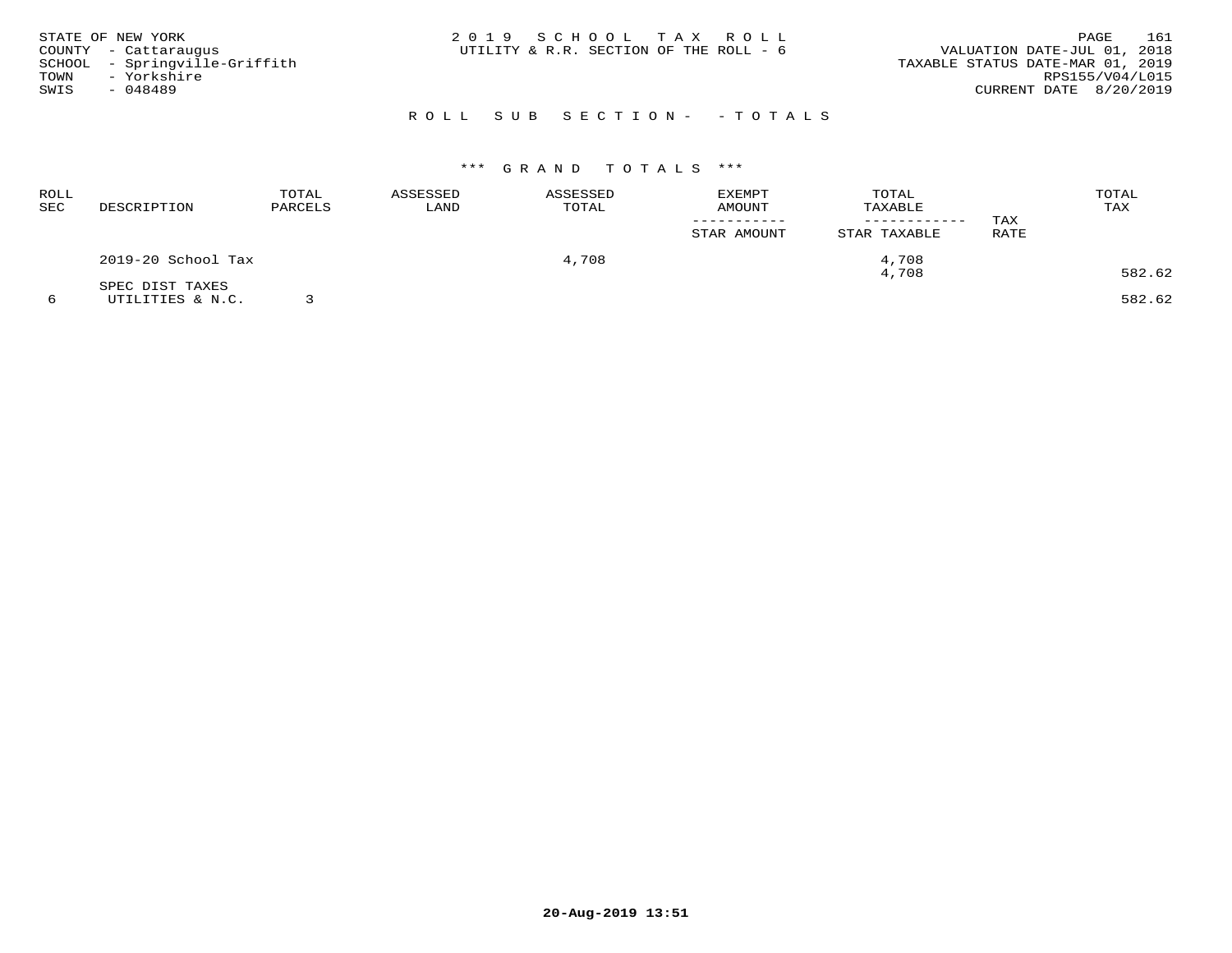|      | STATE OF NEW YORK             | 2019 SCHOOL TAX ROLL                   |  |                                  |                        | PAGE | 162 |
|------|-------------------------------|----------------------------------------|--|----------------------------------|------------------------|------|-----|
|      | COUNTY - Cattaraugus          | UTILITY & R.R. SECTION OF THE ROLL - 6 |  | VALUATION DATE-JUL 01, 2018      |                        |      |     |
|      | SCHOOL - Springville-Griffith |                                        |  | TAXABLE STATUS DATE-MAR 01, 2019 |                        |      |     |
| TOWN | - Yorkshire                   |                                        |  |                                  | RPS155/V04/L015        |      |     |
| SWIS | - 048489                      |                                        |  |                                  | CURRENT DATE 8/20/2019 |      |     |
|      |                               |                                        |  |                                  |                        |      |     |

## \*\*\* S P E C I A L D I S T R I C T S U M M A R Y \*\*\*

|      |      | momn.<br>.UIAL | <b>DIZODALO TOM</b><br><b>1115</b><br>LUP | ר את דר            | ΑL<br>$\cdots$      | EXEMPT        | 'ΔΧΔ<br>AAABLE | momn. |
|------|------|----------------|-------------------------------------------|--------------------|---------------------|---------------|----------------|-------|
| CODE | NAME | 'ARC           | TVDF<br>د د د                             | <b>TTT</b><br>ALUM | <b>TTT</b><br>7ALUE | <b>TNUOMA</b> | . ALUE         | TAX   |

#### NO SPECIAL DISTRICTS AT THIS LEVEL

\*\*\* S C H O O L D I S T R I C T S U M M A R Y \*\*\*

| CODE   | DISTRICT NAME                    | TOTAL<br>PARCELS | ASSESSED<br>LAND | ASSESSED<br>TOTAL | EXEMPT<br>AMOUNT | TOTAL<br>TAXABLE |           |
|--------|----------------------------------|------------------|------------------|-------------------|------------------|------------------|-----------|
|        |                                  |                  |                  |                   | STAR AMOUNT      | STAR TAXABLE     | TOTAL TAX |
|        | Springville-Griffith             | 3                |                  | 4,708             |                  | 4,708            |           |
| 143801 |                                  |                  |                  |                   |                  | 4,708            | 582.62    |
|        | SUB-TOTAL                        | 3                |                  | 4,708             |                  | 4,708            |           |
|        | $S \cup B - T \cup T A L (CONT)$ |                  |                  |                   |                  | 4,708            | 582.62    |
|        | TOTAL                            | 3                |                  | 4,708             |                  |                  |           |
|        |                                  |                  |                  |                   |                  | 4,708            |           |
|        | TO TAL (CONT)                    |                  |                  |                   |                  | 4,708            | 582.62    |

\*\*\* S Y S T E M C O D E S S U M M A R Y \*\*\*

NO SYSTEM EXEMPTIONS AT THIS LEVEL

\*\*\* E X E M P T I O N S U M M A R Y \*\*\*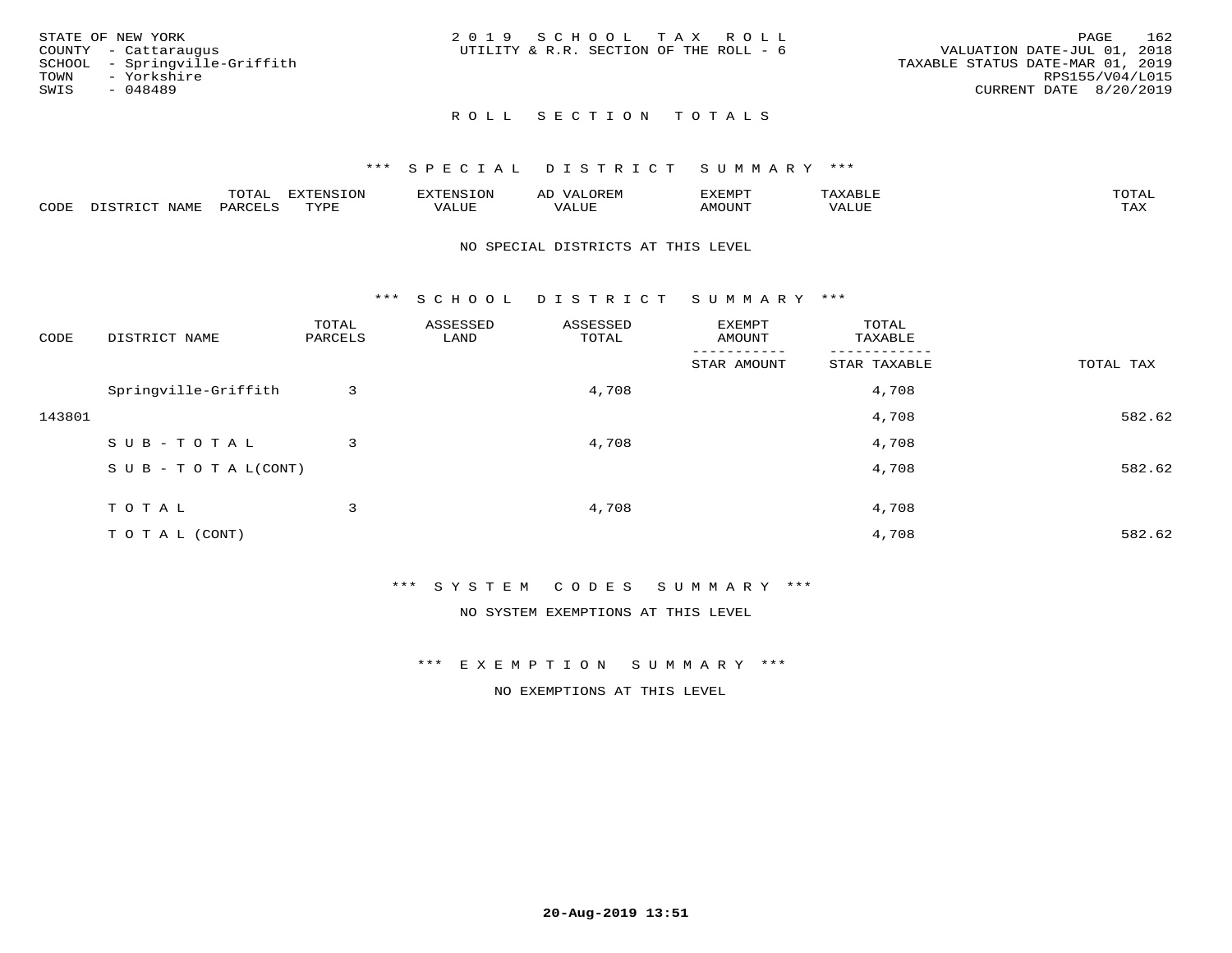| STATE OF NEW YORK<br>COUNTY - Cattaraugus<br>SCHOOL - Springville-Griffith<br>TOWN - Yorkshire<br>SWIS<br>- 048489 | 2019 SCHOOL TAX ROLL<br>UTILITY & R.R. SECTION OF THE ROLL - 6 | 163<br>PAGE<br>VALUATION DATE-JUL 01, 2018<br>TAXABLE STATUS DATE-MAR 01, 2019<br>RPS155/V04/L015<br>CURRENT DATE 8/20/2019 |
|--------------------------------------------------------------------------------------------------------------------|----------------------------------------------------------------|-----------------------------------------------------------------------------------------------------------------------------|
|                                                                                                                    | ROLL SECTION TOTALS                                            |                                                                                                                             |

## \*\*\* G R A N D T O T A L S \*\*\*

| ROLL<br>SEC | DESCRIPTION        | TOTAL<br>PARCELS | ASSESSED<br>LAND | ASSESSED<br>TOTAL | EXEMPT<br><b>AMOUNT</b> | TOTAL<br>TAXABLE<br>------------ | TAX  | TOTAL<br>TAX |
|-------------|--------------------|------------------|------------------|-------------------|-------------------------|----------------------------------|------|--------------|
|             |                    |                  |                  |                   | STAR AMOUNT             | STAR TAXABLE                     | RATE |              |
|             | 2019-20 School Tax |                  |                  | 4,708             |                         | 4,708                            |      |              |
|             | SPEC DIST TAXES    |                  |                  |                   |                         | 4,708                            |      | 582.62       |
|             | UTILITIES & N.C.   |                  |                  |                   |                         |                                  |      | 582.62       |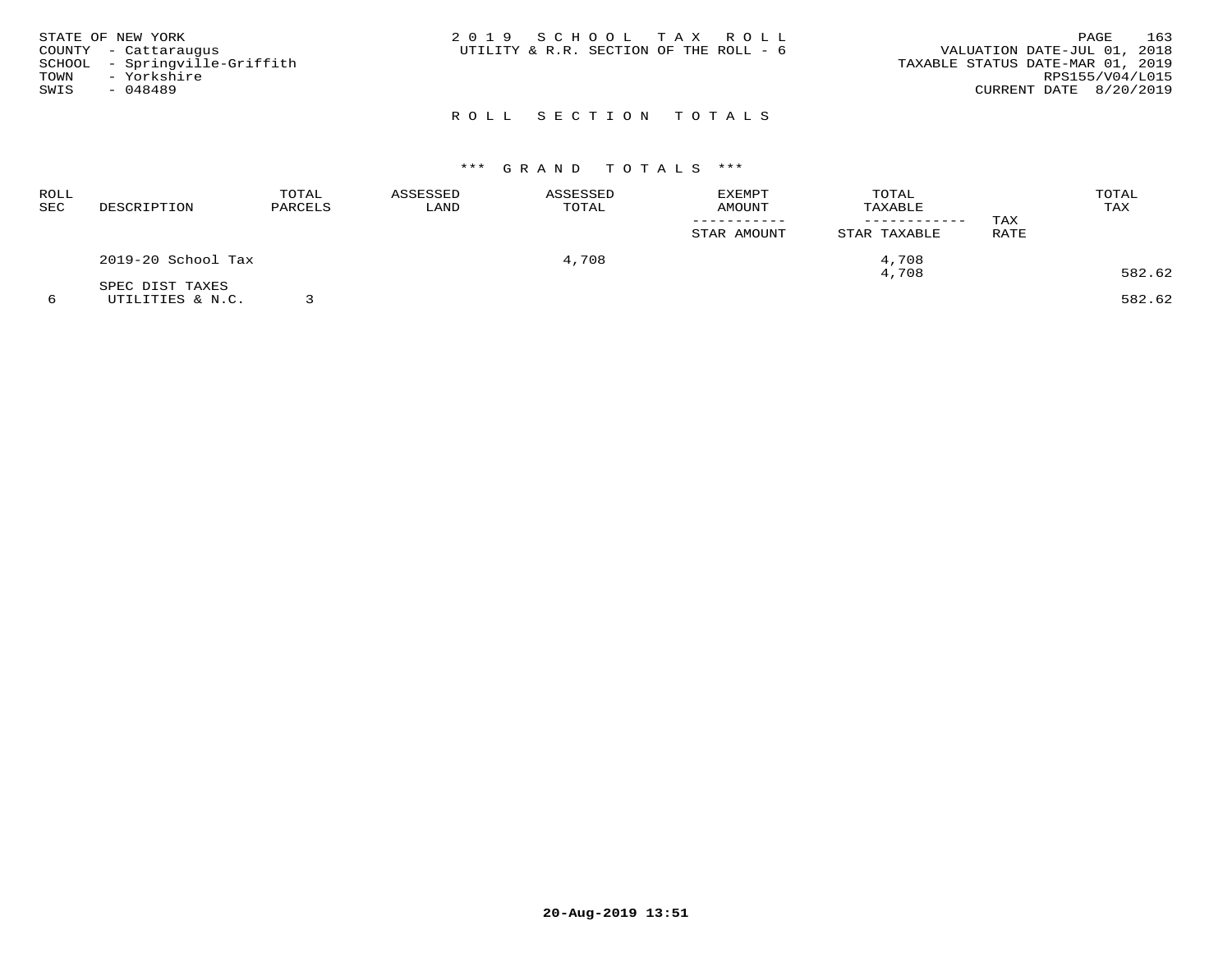| STATE OF NEW YORK             | 2019 SCHOOL TAX ROLL | 164<br>PAGE                      |
|-------------------------------|----------------------|----------------------------------|
| COUNTY - Cattaraugus          |                      | VALUATION DATE-JUL 01, 2018      |
| SCHOOL - Springville-Griffith | SWIS TOTALS          | TAXABLE STATUS DATE-MAR 01, 2019 |
| TOWN<br>- Yorkshire           |                      | RPS155/V04/L015                  |
| SWIS<br>- 048489              |                      | CURRENT DATE 8/20/2019           |

|      |                                  | "Ω"ΠΟ"<br>⊥∪⊥⊓⊥ | <b>EXTENSION</b> |                         | A <sub>L</sub> | XEMPT:        |                        | 1 A A       |                     |
|------|----------------------------------|-----------------|------------------|-------------------------|----------------|---------------|------------------------|-------------|---------------------|
| CODE | <b>NAMF</b><br><u>היה דפידים</u> | <b>PARC</b>     | TYPE             | $\mathcal{A}\text{LUF}$ |                | <b>AMOUNT</b> | , 7 7 T T T T<br>VALUE | הדרח ג<br>▵ | $m \times r$<br>⊥≞∆ |

#### NO SPECIAL DISTRICTS AT THIS LEVEL

\*\*\* S C H O O L D I S T R I C T S U M M A R Y \*\*\*

| CODE   | DISTRICT NAME             | TOTAL<br>PARCELS | ASSESSED<br>LAND | ASSESSED<br>TOTAL | <b>EXEMPT</b><br>AMOUNT | TOTAL<br>TAXABLE |            |             |
|--------|---------------------------|------------------|------------------|-------------------|-------------------------|------------------|------------|-------------|
|        |                           |                  |                  |                   | STAR AMOUNT             | STAR TAXABLE     | TAX RATE   | TOTAL TAX   |
|        | Springville-Griffith      | 62               | 234,075          | 930,123           | 74,479                  | 855,644          |            |             |
| 143801 |                           |                  |                  |                   | 165,630                 | 690,014          | 123.750114 | 85, 389. 33 |
|        | SUB-TOTAL                 | 62               | 234,075          | 930,123           | 74,479                  | 855,644          |            |             |
|        | S U B - T O T A $L(CONT)$ |                  |                  |                   | 165,630                 | 690,014          |            | 85, 389. 33 |
|        | TOTAL                     | 62               | 234,075          |                   | 74,479                  |                  |            |             |
|        |                           |                  |                  | 930,123           |                         | 855,644          |            |             |
|        | T O T A L (CONT)          |                  |                  |                   | 165,630                 | 690,014          |            | 85,389.33   |

## \*\*\* S Y S T E M C O D E S S U M M A R Y \*\*\*

#### NO SYSTEM EXEMPTIONS AT THIS LEVEL

| CODE  | DESCRIPTION | TOTAL<br>PARCELS | SCHOOL |
|-------|-------------|------------------|--------|
| 41120 | VETWAR CTS  | 4                | 7,200  |
| 41130 | VETCOM CTS  | 2                | 6,000  |
| 41140 | VETDIS CTS  | ᅩ                | 6,000  |
| 41700 | AG BLDG     | ᅩ                | 16,560 |
| 41720 | AG DIST     | 5                | 8,379  |
|       |             |                  |        |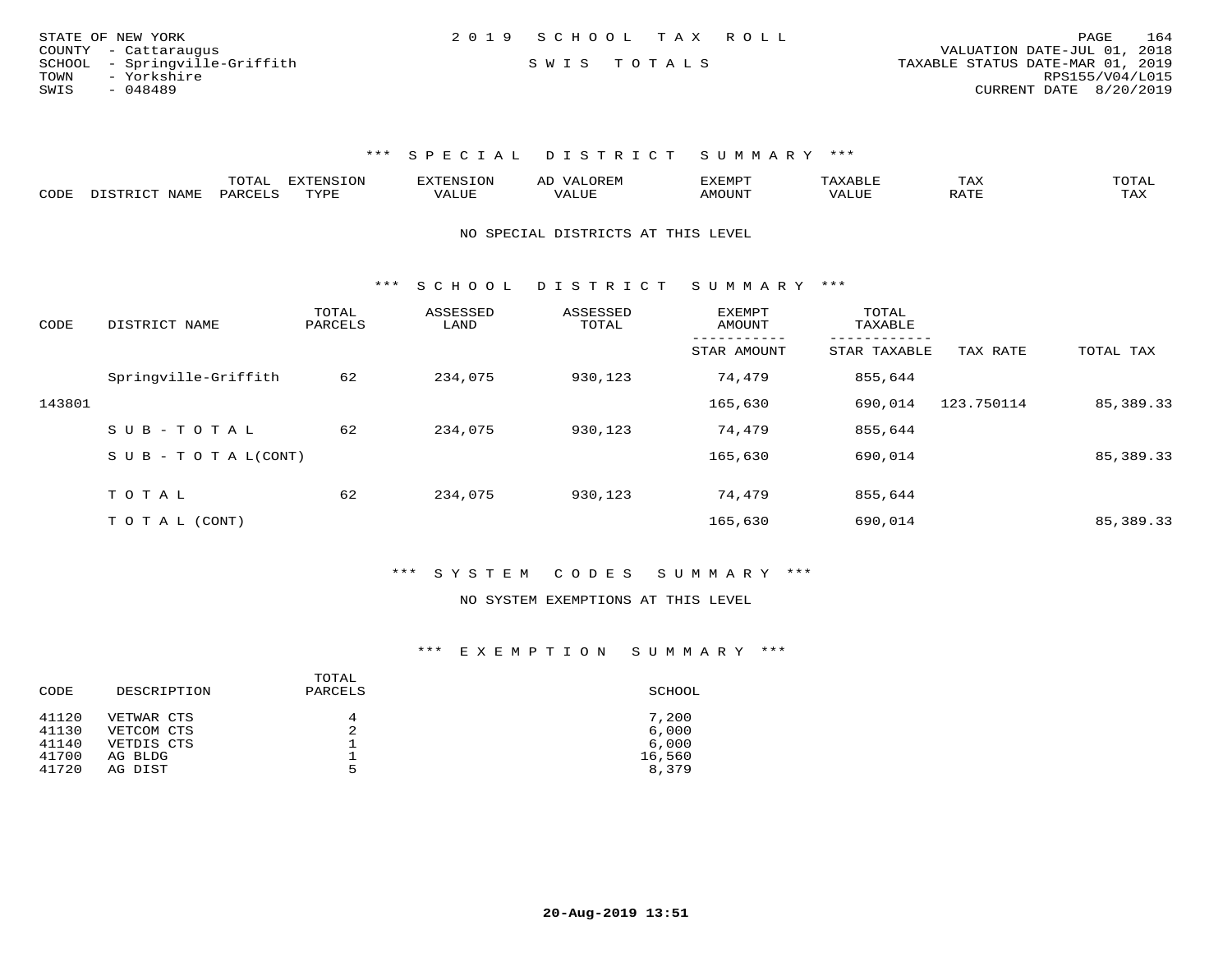| STATE OF NEW YORK             | 2019 SCHOOL TAX ROLL | 165<br>PAGE                      |
|-------------------------------|----------------------|----------------------------------|
| COUNTY - Cattaraugus          |                      | VALUATION DATE-JUL 01, 2018      |
| SCHOOL - Springville-Griffith | SWIS TOTALS          | TAXABLE STATUS DATE-MAR 01, 2019 |
| TOWN<br>- Yorkshire           |                      | RPS155/V04/L015                  |
| SWIS<br>$-048489$             |                      | CURRENT DATE 8/20/2019           |
|                               |                      |                                  |

| CODE  | DESCRIPTION | TOTAL<br>PARCELS | SCHOOL  |
|-------|-------------|------------------|---------|
| 41800 | AGED C/T/S  | ∍                | 17,150  |
| 41804 | AGED S      | $\mathbf{z}$     | 13,190  |
| 41834 | ENH STAR    | 9                | 71,130  |
| 41854 | BAS STAR    | 21               | 94,500  |
|       | TOTAL       | 49               | 240,109 |

| ROLL<br>SEC  | DESCRIPTION                          | TOTAL<br>PARCELS | ASSESSED<br>LAND | ASSESSED<br>TOTAL | EXEMPT<br>AMOUNT  | TOTAL<br>TAXABLE   |             |                          |
|--------------|--------------------------------------|------------------|------------------|-------------------|-------------------|--------------------|-------------|--------------------------|
|              |                                      |                  |                  |                   | STAR AMOUNT       | STAR TAXABLE       | TAX<br>RATE |                          |
|              | 2019-20 School Tax                   |                  | 234,075          | 920,846           | 74,479            | 846,367            |             |                          |
| $\mathbf{1}$ | SPEC DIST TAXES<br>TAXABLE           | 57               |                  |                   | 165,630           | 680,737            | 123.750114  | 84, 241.30<br>84, 241.30 |
|              | 2019-20 School Tax                   |                  |                  | 4,569             |                   | 4,569              |             |                          |
| 5            | SPEC DIST TAXES<br>SPECIAL FRANCHISE | 2                |                  |                   |                   | 4,569              | 123.750114  | 565.41<br>565.41         |
|              | 2019-20 School Tax                   |                  |                  | 4,708             |                   | 4,708              |             |                          |
| 6            | SPEC DIST TAXES<br>UTILITIES & N.C.  | 3                |                  |                   |                   | 4,708              | 123.750114  | 582.62<br>582.62         |
|              | 2019-20 School Tax                   |                  | 234,075          | 930,123           | 74,479<br>165,630 | 855,644<br>690,014 | 123.750114  | 85,389.33                |
|              | SPEC DIST TAXES                      |                  |                  |                   |                   |                    |             |                          |
| $\star$      | TOTAL<br>SUB                         | 62               |                  |                   |                   |                    |             | 85, 389. 33              |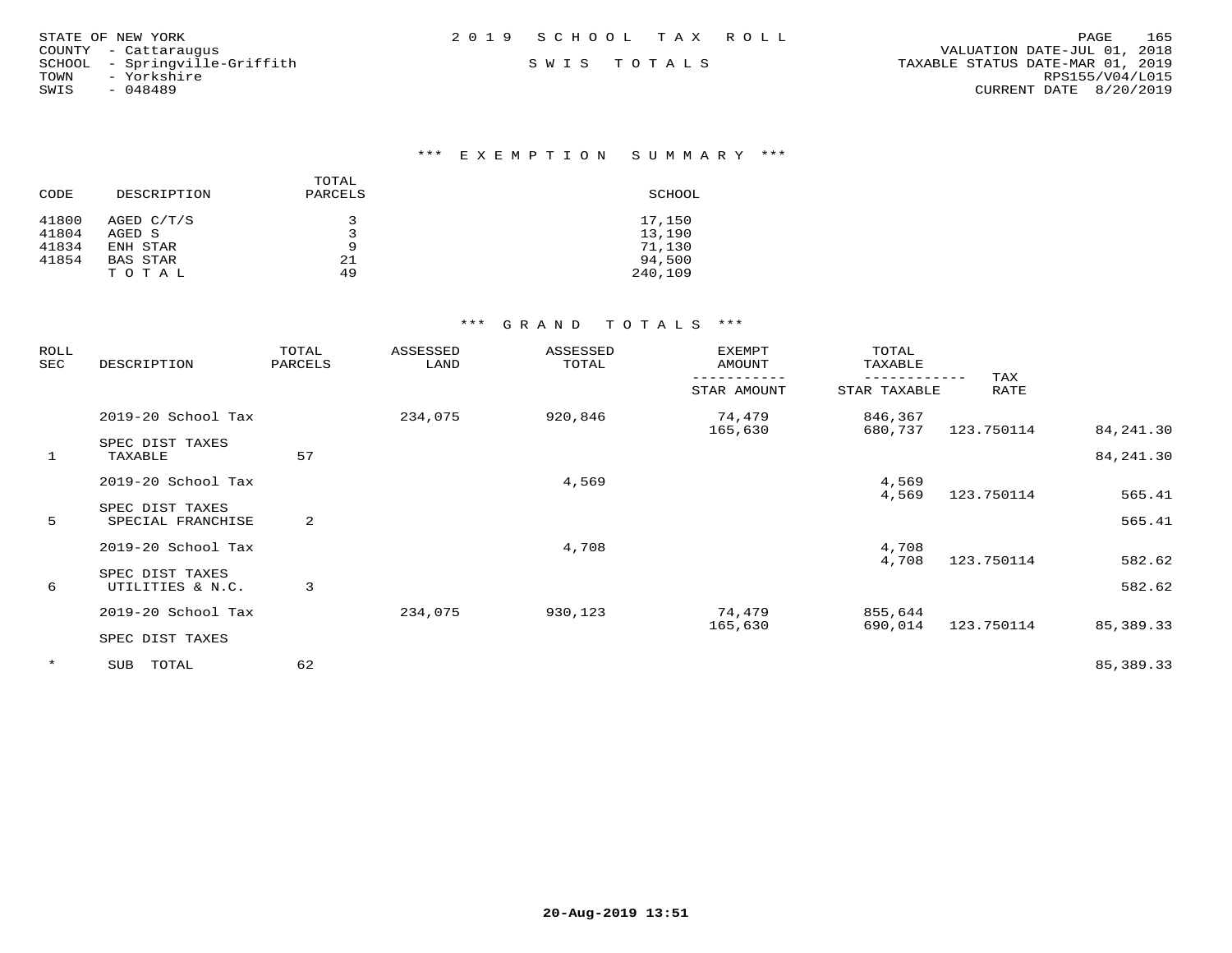| STATE OF NEW YORK             | 2019 SCHOOL TAX ROLL | 166<br>PAGE                      |
|-------------------------------|----------------------|----------------------------------|
| COUNTY - Cattarauqus          |                      | VALUATION DATE-JUL 01, 2018      |
| SCHOOL - Springville-Griffith | SWIS TOTALS          | TAXABLE STATUS DATE-MAR 01, 2019 |
| - Yorkshire<br>TOWN           |                      | RPS155/V04/L015                  |
| SWIS<br>- 048489              |                      | CURRENT DATE 8/20/2019           |

# \*\*\* G R A N D T O T A L S \*\*\*

| ROLL<br>SEC | DESCRIPTION        | TOTAL<br>PARCELS | ASSESSED<br>LAND | ASSESSED<br>TOTAL | <b>EXEMPT</b><br>AMOUNT<br>STAR AMOUNT | TOTAL<br>TAXABLE<br>STAR TAXABLE | TAX<br>RATE |           |
|-------------|--------------------|------------------|------------------|-------------------|----------------------------------------|----------------------------------|-------------|-----------|
|             | 2019-20 School Tax |                  | 234,075          | 930,123           | 74,479                                 | 855,644                          | 123.750114  |           |
|             | SPEC DIST TAXES    |                  |                  |                   | 165,630                                | 690,014                          |             | 85,389.33 |
| $***$       | GRAND TOTAL        | 62               |                  |                   |                                        |                                  |             | 85,389.33 |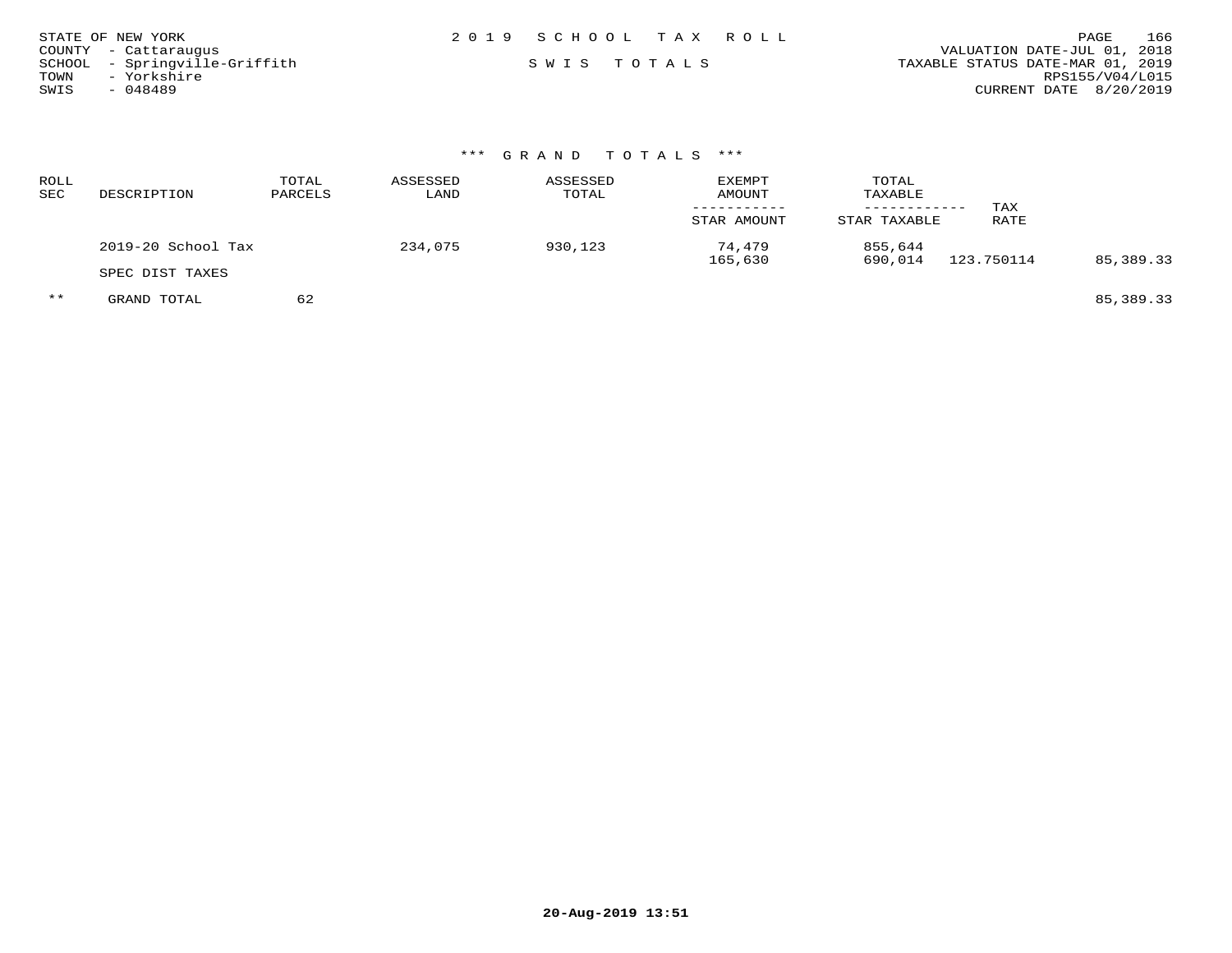|      |               | TOTAL   | EXTENSION | <b>EXTENSION</b> | VALOREM<br>ΑL | EXEMPT |              | TOTAL |
|------|---------------|---------|-----------|------------------|---------------|--------|--------------|-------|
|      | DISTRICT NAME |         |           |                  |               |        |              |       |
| CODE |               | PARCELS | TYPE      | <b>/ALUE</b>     | ∟U⊔A′         | AMOUNT | <b>VALUE</b> | TAX   |

NO SPECIAL DISTRICTS AT THIS LEVEL

\*\*\* S C H O O L D I S T R I C T S U M M A R Y \*\*\*

| CODE   | DISTRICT NAME              | TOTAL<br>PARCELS | ASSESSED<br>LAND | ASSESSED<br>TOTAL | <b>EXEMPT</b><br>AMOUNT | TOTAL<br>TAXABLE |          |            |
|--------|----------------------------|------------------|------------------|-------------------|-------------------------|------------------|----------|------------|
|        |                            |                  |                  |                   | STAR AMOUNT             | STAR TAXABLE     | TAX RATE | TOTAL TAX  |
|        | Springville-Griffith       | 469              | 6903,002         | 25319,120         | 1730,270                | 23,588,850       |          |            |
| 143801 |                            |                  |                  |                   | 3920,821                | 19,668,029       |          | 772,135.50 |
|        | $S \cup B - TO T A L$      | 469              | 6903,002         | 25319,120         | 1730,270                | 23,588,850       |          |            |
|        | S U B - T O T A $L$ (CONT) |                  |                  |                   | 3920,821                | 19,668,029       |          | 772,135.50 |
|        |                            |                  |                  |                   |                         |                  |          |            |
|        | TOTAL                      | 469              | 6903,002         | 25319,120         | 1730,270                | 23,588,850       |          |            |
|        | T O T A L (CONT)           |                  |                  |                   | 3920,821                | 19,668,029       |          | 772,135.50 |

#### \*\*\* S Y S T E M C O D E S S U M M A R Y \*\*\*

#### NO SYSTEM EXEMPTIONS AT THIS LEVEL

| CODE  | DESCRIPTION | TOTAL<br>PARCELS | SCHOOL |  |  |
|-------|-------------|------------------|--------|--|--|
| 12100 | NYS OWNED   | 2                | 89,300 |  |  |
| 13100 | COUNTY      |                  | 4,600  |  |  |
| 25110 | RELIGIOUS   |                  | 86,600 |  |  |
| 25300 | NON-PROFIT  |                  | 22,700 |  |  |
| 27350 | CEMETERY    |                  | 4,600  |  |  |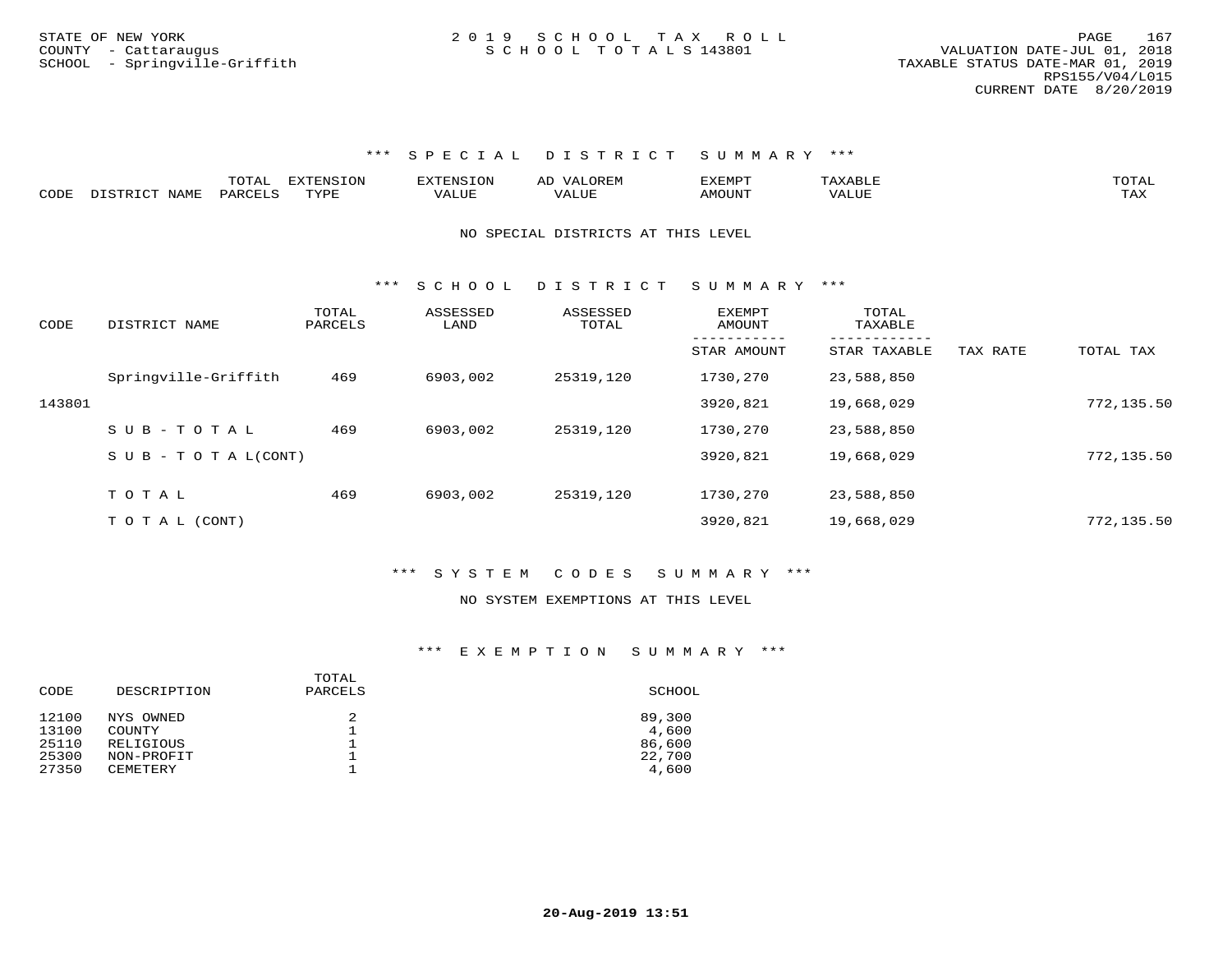|                 | TOTAL   |          |
|-----------------|---------|----------|
| DESCRIPTION     | PARCELS | SCHOOL   |
| VETWAR CTS      | 27      | 147,781  |
| VETCOM CTS      | 18      | 165,263  |
| VETDIS CTS      | 14      | 199,555  |
| AG BLDG         |         | 16,560   |
| AG DIST         | 35      | 601,438  |
| AG DISTOUT      | 2       | 6,294    |
| AGED C/T/S      | 5       | 90,328   |
| AGED S          | 16      | 270,051  |
| ENH STAR        | 71      | 2191,834 |
| <b>BAS STAR</b> | 124     | 1728,987 |
| SILO T/C/S      | 3       | 12,000   |
| SOLR $C/T/S$    |         | 13,200   |
| TOTAL           | 323     | 5651,091 |
|                 |         |          |

| <b>ROLL</b><br><b>SEC</b> | DESCRIPTION | TOTAL<br>PARCELS | ASSESSED<br>LAND | ASSESSED<br>TOTAL | <b>EXEMPT</b><br><b>AMOUNT</b><br>STAR AMOUNT | TOTAL<br>TAXABLE<br>STAR TAXABLE | TAX<br>RATE | TOTAL<br>TAX |
|---------------------------|-------------|------------------|------------------|-------------------|-----------------------------------------------|----------------------------------|-------------|--------------|
| $***$                     | GRAND TOTAL | 469              | 6903,002         | 25319,120         | 1,730,270                                     | 23,588,850                       |             |              |
|                           |             |                  |                  |                   | 3920,821                                      | 19,668,029                       |             | 772,135.50   |

|         | *COPYRIGHT * * * * * * * * * * * * * NEW YORK STATE REAL PROPERTY SYSTEM* * * * * * * *      |  |  |  |  |  |  |  |  |
|---------|----------------------------------------------------------------------------------------------|--|--|--|--|--|--|--|--|
|         | PROPRIETARY PROGRAM MATERIAL                                                                 |  |  |  |  |  |  |  |  |
|         |                                                                                              |  |  |  |  |  |  |  |  |
|         | THIS MATERIAL IS PROPRIETARY TO THE NEW YORK STATE OFFICE OF REAL PROPERTY SERVICES (OFFICE) |  |  |  |  |  |  |  |  |
|         | AND IS NOT TO BE REPRODUCED, USED OR DISCLOSED EXCEPT IN ACCORDANCE WITH PROGRAM LICENSE OR  |  |  |  |  |  |  |  |  |
|         | UPON WRITTEN AUTHORIZATION OF THE NEW YORK STATE REAL PROPERTY INFORMATION SYSTEM SECTION OF |  |  |  |  |  |  |  |  |
|         | THE OFFICE, SHERIDAN HOLLOW PLAZA, 16 SHERIDAN AVENUE, ALBANY, NEW YORK 12210-2714.          |  |  |  |  |  |  |  |  |
|         |                                                                                              |  |  |  |  |  |  |  |  |
|         | COPYRIGHT (C) 1999                                                                           |  |  |  |  |  |  |  |  |
|         |                                                                                              |  |  |  |  |  |  |  |  |
|         | NEW YORK STATE OFFICE OF REAL PROPERTY SERVICES                                              |  |  |  |  |  |  |  |  |
|         |                                                                                              |  |  |  |  |  |  |  |  |
|         |                                                                                              |  |  |  |  |  |  |  |  |
|         |                                                                                              |  |  |  |  |  |  |  |  |
|         | THE OFFICE BELIEVES THAT THE SOFTWARE FURNISHED HEREWITH IS ACCURATE AND RELIABLE, AND MUCH  |  |  |  |  |  |  |  |  |
|         | CARE HAS BEEN TAKEN IN ITS PREPARATION. HOWEVER, NO RESPONSIBILITY, FINANCIAL OR OTHERWISE,  |  |  |  |  |  |  |  |  |
|         | CAN BE ACCEPTED FROM ANY CONSEOUENCES ARISING OUT OF THE USE OF THIS MATERIAL, INCLUDING     |  |  |  |  |  |  |  |  |
| $\star$ | LOSS OF PROFIT, INDIRECT, SPECIAL OR CONSEQUENTIAL DAMAGES. THERE ARE NO WARRANTIES WHICH    |  |  |  |  |  |  |  |  |
|         | EXTEND BEYOND THE PROGRAM SPECIFICATION.                                                     |  |  |  |  |  |  |  |  |
|         |                                                                                              |  |  |  |  |  |  |  |  |